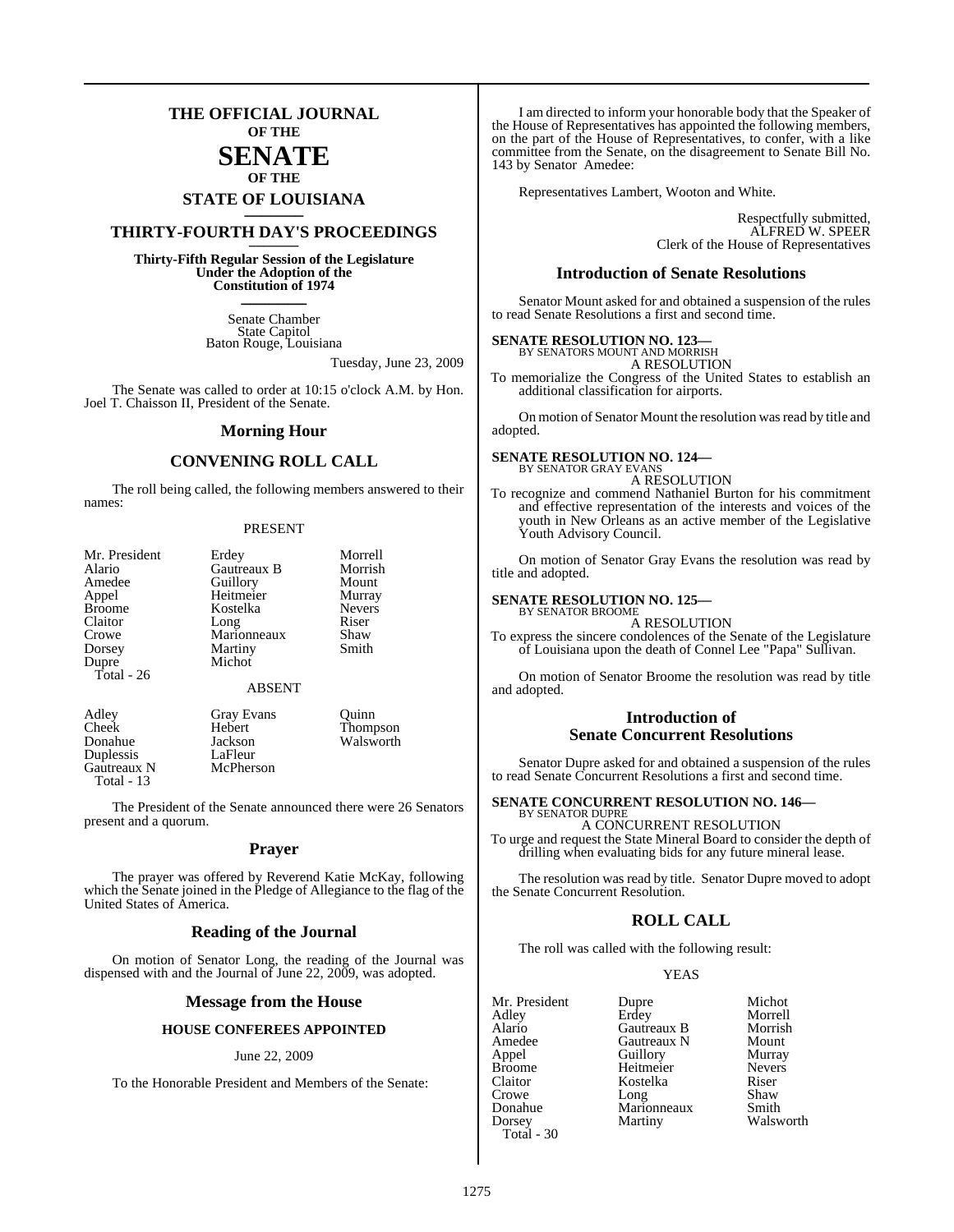#### **NAYS**

ABSENT

## Total - 0

| Cheek      | Hebert  | McPherson |
|------------|---------|-----------|
| Duplessis  | Jackson | Ouinn     |
| Gray Evans | LaFleur | Thompson  |
| Total - 9  |         |           |

The Chair declared the Senate adopted the Senate Concurrent Resolution and ordered it sent to the House.

## **SENATE CONCURRENT RESOLUTION NO. 147—** BY SENATOR CROWE AND REPRESENTATIVE CROMER A CONCURRENT RESOLUTION

To establish and provide for the Committee on Revenue Evaluation to study and evaluate current sources of revenue of state government and to develop recommendations to improve the financial future of the state and the general quality of life of its citizens.

The resolution was read by title and placed on the Calendar for a second reading.

#### **Message from the House**

#### **ASKING CONCURRENCE IN HOUSE CONCURRENT RESOLUTIONS**

#### June 22, 2009

To the Honorable President and Members of the Senate:

I am directed to inform your honorable body that the House of Representatives has finally passed and asks your concurrence in the following House Concurrent Resolutions:

# **HOUSE CONCURRENT RESOLUTION NO. 232—** BY REPRESENTATIVE ROSALIND JONES

A CONCURRENT RESOLUTION

To urge and request the State Board of Elementary and Secondary Education to study the feasibility and advisability of developing policies and procedures for revoking a teacher's certificate upon allegations of sexual misconduct with a student and to submit a written report to the House Committee on Education and the Senate Committee on Education prior to the 2010 Regular Session of the Legislature.

## **HOUSE CONCURRENT RESOLUTION NO. 233—** BY REPRESENTATIVES RICHMOND AND LEGER A CONCURRENT RESOLUTION

To urge and request the New Orleans City Council to strictly enforce zoning laws for restaurants, bars, and nightclubs.

## **HOUSE CONCURRENT RESOLUTION NO. 234—** BY REPRESENTATIVE WADDELL A CONCURRENT RESOLUTION

To expressthe sincere and heartfelt condolences of the Legislature of Louisiana upon the death of Edwin Laurine Blewer, Jr., of Shreveport.

# **HOUSE CONCURRENT RESOLUTION NO. 235—** BY REPRESENTATIVES CHAMPAGNE, LANDRY, AND PERRY

A CONCURRENT RESOLUTION

To commend Lee Bernard of Erath upon his receipt of the French Legion of Honor medal for his military service during World War II.

**HOUSE CONCURRENT RESOLUTION NO. 236**<br>BY REPRESENTATIVES FANNIN, ANDERS, ARMES, ARNOLD,<br>AUBERT, AUSTIN BADON, BOBBY BADON, BALDONE, BARROW,<br>BILLIOT, BROSSETT, BURFORD, HENRY BURNS, BURRELL, CARTER,<br>CHANDLER, DIXON, DOWNS,

# **Page 2 SENATE 34th DAY'S PROCEEDINGS**

MICHAEL JACKSON, SAM JONES, KATZ, LAFONTA, LEBAS, LIGI,<br>LITTLE, MONICA, MONTOUCET, NOWLIN, PEARSON, PETERSON,<br>POPE, PUGH, RICHARDSON, ROY, SCHRODER, GARY SMITH, JANE<br>SMITH, PATRICIA SMITH, STIAES, THIBAUT, TUCKER, WADDELL, A CONCURRENT RESOLUTION

To authorize the Revenue Estimating Conference to incorporate certain monies available for appropriation from the Budget Stabilization Fund into the official forecast for Fiscal Year 2009-2010.

# **HOUSE CONCURRENT RESOLUTION NO. 238—** BY REPRESENTATIVE TUCKER

A CONCURRENT RESOLUTION

To support the progress of the Department of Health and Hospitals (DHH), the Louisiana Public Health Institute (LPHI) as DHH's local partner in administering the Primary Care Access and Stabilization Grant (PCASG) which expires on September 30, 2010, and the twenty-five public and private not-for-profit organizations participating in the PCASG in meeting essential primary medical and behavioral health care needs in the Greater New Orleans region (Jefferson, Orleans, St. Bernard, and Plaquemines parishes).

## **HOUSE CONCURRENT RESOLUTION NO. 239—** BY REPRESENTATIVE RICHMOND A CONCURRENT RESOLUTION

To welcome the 2009 International Legislative Drafting Institute participants to the state capitol and to commend the participants and their respective governments for their investment in the program and to further commend the Institute upon its return to Louisiana.

> Respectfully submitted, ALFRED W. SPEER Clerk of the House of Representatives

#### **House Concurrent Resolutions**

Senator Kostelka asked for and obtained a suspension of the rules to read House Concurrent Resolutions a first and second time.

#### **HOUSE CONCURRENT RESOLUTION NO. 232—** BY REPRESENTATIVE ROSALIND JONES

A CONCURRENT RESOLUTION

To urge and request the State Board of Elementary and Secondary Education to study the feasibility and advisability of developing policies and procedures for revoking a teacher's certificate upon allegations of sexual misconduct with a student and to submit a written report to the House Committee on Education and the Senate Committee on Education prior to the 2010 Regular Session of the Legislature.

The resolution was read by title. Senator Kostelka moved to concur in the House Concurrent Resolution.

## **ROLL CALL**

The roll was called with the following result:

YEAS

| Mr. President     | Dupre       | Michot        |
|-------------------|-------------|---------------|
| Adley             | Erdey       | Morrell       |
| Alario            | Gautreaux B | Morrish       |
| Amedee            | Guillory    | Mount         |
| Appel             | Heitmeier   | Murray        |
| Broome            | Kostelka    | <b>Nevers</b> |
| Claitor           | LaFleur     | Shaw          |
| Crowe             | Long        | Smith         |
| Donahue           | Marionneaux | Walsworth     |
| Dorsey            | Martiny     |               |
| <b>Total</b> - 29 |             |               |
|                   |             |               |

**NAYS** 

Total - 0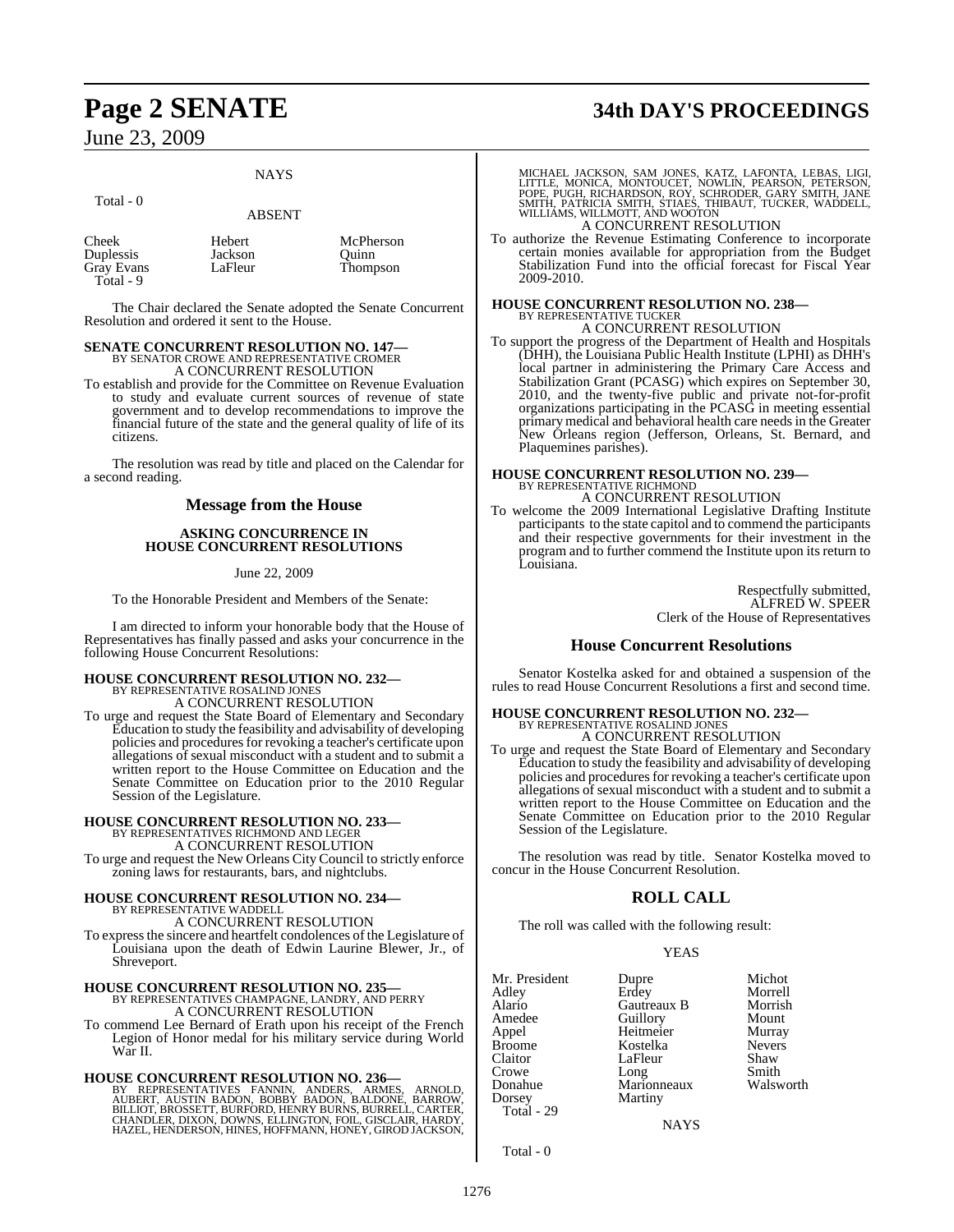# **34th DAY'S PROCEEDINGS Page 3 SENATE**

#### ABSENT

Thompson

| Cheek       |
|-------------|
| Duplessis   |
| Gautreaux N |
| Gray Evans  |
| Total - 10  |

Total - 8

Hebert Riser<br>Iackson Thom McPherson Quinn

The Chair declared the Senate had concurred in the House Concurrent Resolution and ordered it returned to the House.

#### **HOUSE CONCURRENT RESOLUTION NO. 233—**

BY REPRESENTATIVES RICHMOND AND LEGER

A CONCURRENT RESOLUTION To urge and request the New Orleans City Council to strictly enforce zoning laws for restaurants, bars, and nightclubs.

The resolution was read by title. Senator Murray moved to concur in the House Concurrent Resolution.

#### **ROLL CALL**

The roll was called with the following result:

#### YEAS

| Mr. President     | Erdey         | Michot        |
|-------------------|---------------|---------------|
| Adley             | Gautreaux B   | Morrell       |
| Alario            | Gautreaux N   | Morrish       |
| Amedee            | Guillory      | Mount         |
| Appel             | Heitmeier     | Murray        |
| <b>Broome</b>     | Jackson       | <b>Nevers</b> |
| Crowe             | LaFleur       | Shaw          |
| Donahue           | Long          | Smith         |
| Dorsey            | Marionneaux   | Walsworth     |
| Duplessis         | Martiny       |               |
| Dupre             | McPherson     |               |
| Total $-31$       |               |               |
|                   | <b>NAYS</b>   |               |
| Total - 0         |               |               |
|                   | <b>ABSENT</b> |               |
| Cheek             | Hebert        | Riser         |
| Claitor           | Kostelka      | Thompson      |
| <b>Grav Evans</b> | Ouinn         |               |

The Chair declared the Senate had concurred in the House Concurrent Resolution and ordered it returned to the House.

# **HOUSE CONCURRENT RESOLUTION NO. 234—** BY REPRESENTATIVE WADDELL A CONCURRENT RESOLUTION

To expressthe sincere and heartfelt condolences of the Legislature of Louisiana upon the death of Edwin Laurine Blewer, Jr., of Shreveport.

The resolution was read by title. Senator Cheek moved to concur in the House Concurrent Resolution.

## **ROLL CALL**

The roll was called with the following result:

#### YEAS

| Mr. President | Dupre       | Martiny   |
|---------------|-------------|-----------|
| Adley         | Erdey       | McPherson |
| Alario        | Gautreaux B | Michot    |
| Amedee        | Gautreaux N | Morrell   |
| Appel         | Gray Evans  | Morrish   |
| <b>Broome</b> | Guillory    | Mount     |
| Cheek         | Heitmeier   | Murray    |

# June 23, 2009

| Claitor<br>Crowe    | Jackson<br>Kostelka | <b>Nevers</b><br>Riser |
|---------------------|---------------------|------------------------|
| Donahue             | LaFleur             | Shaw                   |
| Dorsey<br>Duplessis | Long<br>Marionneaux | Smith<br>Walsworth     |
| Total - 36          |                     |                        |
|                     | <b>NAYS</b>         |                        |
| Total - 0           |                     |                        |
|                     | <b>ABSENT</b>       |                        |
| Hebert<br>Total - 3 | Ouinn               | Thompson               |

The Chair declared the Senate had concurred in the House Concurrent Resolution and ordered it returned to the House.

**HOUSE CONCURRENT RESOLUTION NO. 235—** BY REPRESENTATIVES CHAMPAGNE, LANDRY, AND PERRY A CONCURRENT RESOLUTION

To commend Lee Bernard of Erath upon his receipt of the French Legion of Honor medal for his military service during World War II.

The resolution was read by title. Senator Michot moved to concur in the House Concurrent Resolution.

#### **ROLL CALL**

The roll was called with the following result:

#### YEAS

| Mr. President<br>Adley<br>Alario<br>Amedee<br>Appel<br>Broome<br>Cheek<br>Claitor<br>Crowe<br>Donahue<br>Dorsey<br>Duplessis<br><b>Total - 36</b> | Dupre<br>Erdey<br>Gautreaux B<br>Gautreaux N<br><b>Gray Evans</b><br>Guillory<br>Heitmeier<br>Jackson<br>Kostelka<br>LaFleur<br>Long<br>Marionneaux | Martiny<br>McPherson<br>Michot<br>Morrell<br>Morrish<br>Mount<br>Murray<br><b>Nevers</b><br>Riser<br>Shaw<br>Smith<br>Walsworth |
|---------------------------------------------------------------------------------------------------------------------------------------------------|-----------------------------------------------------------------------------------------------------------------------------------------------------|---------------------------------------------------------------------------------------------------------------------------------|
|                                                                                                                                                   |                                                                                                                                                     |                                                                                                                                 |
|                                                                                                                                                   | <b>NAYS</b>                                                                                                                                         |                                                                                                                                 |
| Total - 0                                                                                                                                         | <b>ABSENT</b>                                                                                                                                       |                                                                                                                                 |
|                                                                                                                                                   |                                                                                                                                                     |                                                                                                                                 |

Hebert Quinn Thompson Total - 3

The Chair declared the Senate had concurred in the House Concurrent Resolution and ordered it returned to the House.

#### **HOUSE CONCURRENT RESOLUTION NO. 236—**

- BY REPRESENTATIVES FANNIN, ANDERS, ARMES, ARNOLD,<br>AUBERT, AUSTIN BADON, BOBBY BADON, BALDONE, BARROW,<br>BILLIOT,BROSSETT,BURFORD,HENRYBURNS,BURRELL,CARTUR,<br>CHANDLER,DIXON,DOWNS,ELLINGTON,FOIL,GISCLAIR,HARDY,<br>HAZEL,HENDERSON, A CONCURRENT RESOLUTION
- To authorize the Revenue Estimating Conference to incorporate certain monies available for appropriation from the Budget Stabilization Fund into the official forecast for Fiscal Year 2009-2010.

The resolution was read by title and placed on the Calendar for a second reading.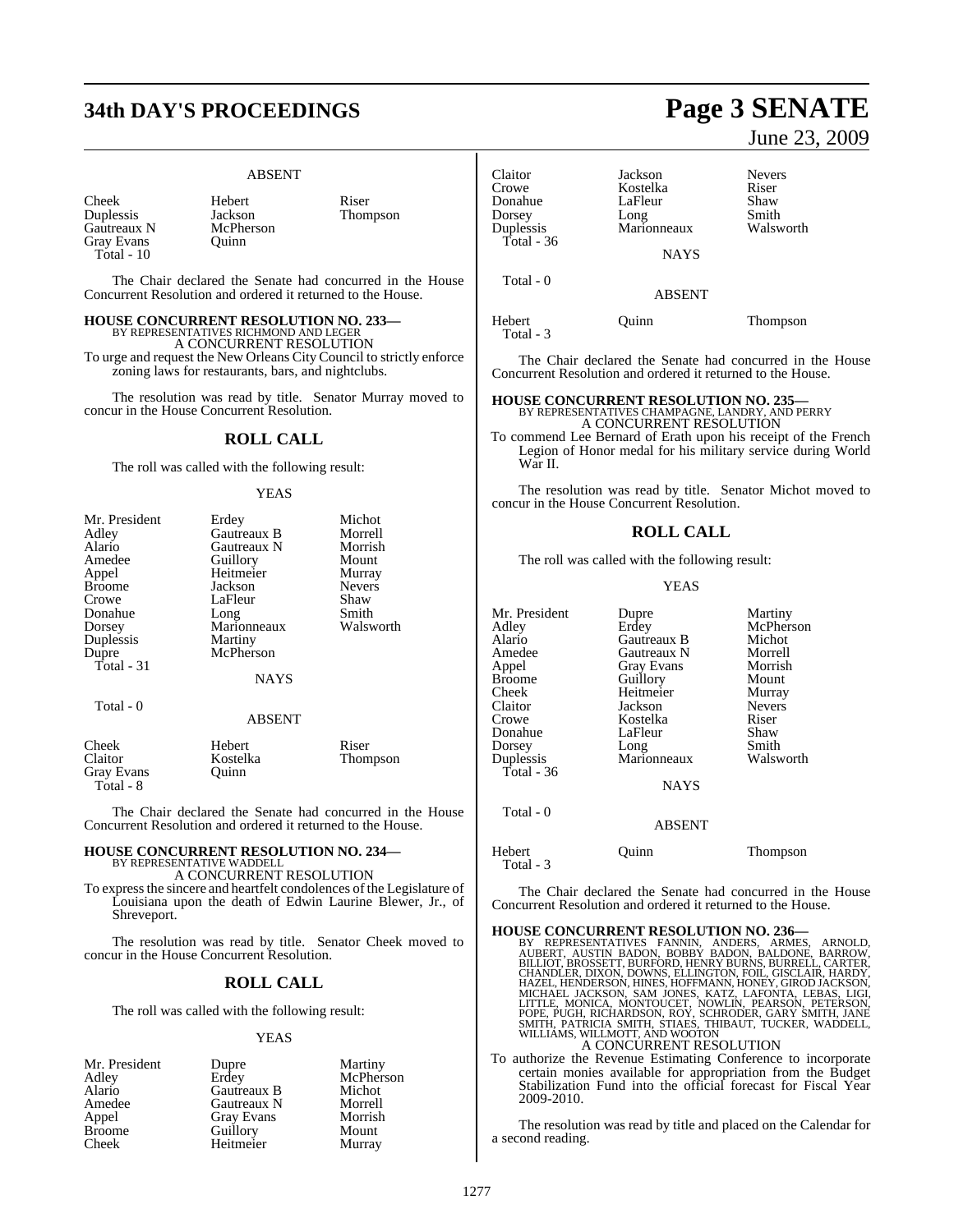# **HOUSE CONCURRENT RESOLUTION NO. 238—** BY REPRESENTATIVE TUCKER

A CONCURRENT RESOLUTION

To support the progress of the Department of Health and Hospitals (DHH), the Louisiana Public Health Institute (LPHI) as DHH's local partner in administering the Primary Care Access and Stabilization Grant (PCASG) which expires on September 30, 2010, and the twenty-five public and private not-for-profit organizations participating in the PCASG in meeting essential primary medical and behavioral health care needs in the Greater New Orleans region (Jefferson, Orleans, St. Bernard, and Plaquemines parishes).

The resolution was read by title. Senator Heitmeier moved to concur in the House Concurrent Resolution.

#### **ROLL CALL**

The roll was called with the following result:

#### YEAS

| Mr. President | Dupre       | Morrell       |
|---------------|-------------|---------------|
| Adley         | Erdey       | Morrish       |
| Alario        | Gautreaux B | Mount         |
| Amedee        | Gray Evans  | Murray        |
| Appel         | Guillory    | <b>Nevers</b> |
| <b>Broome</b> | Heitmeier   | Riser         |
| Cheek         | Jackson     | Shaw          |
| Claitor       | LaFleur     | Smith         |
| Crowe         | Long        | Thompson      |
| Donahue       | Marionneaux | Walsworth     |
| Dorsey        | Martiny     |               |
| Duplessis     | McPherson   |               |
| Total - 34    |             |               |
|               | <b>NAYS</b> |               |
| Total - 0     |             |               |
|               | ABSENT      |               |

| Gautreaux N         | Kostelka | Ouinn |
|---------------------|----------|-------|
| Hebert<br>Total - 5 | Michot   |       |

The Chair declared the Senate had concurred in the House Concurrent Resolution and ordered it returned to the House.

# **HOUSE CONCURRENT RESOLUTION NO. 239—** BY REPRESENTATIVE RICHMOND

A CONCURRENT RESOLUTION

To welcome the 2009 International Legislative Drafting Institute participants to the state capitol and to commend the participants and their respective governments for their investment in the program and to further commend the Institute upon its return to Louisiana.

The resolution was read by title. Senator Duplessis moved to concur in the House Concurrent Resolution.

#### **ROLL CALL**

The roll was called with the following result:

#### YEAS

| Mr. President | Gautreaux B       | Morrish         |
|---------------|-------------------|-----------------|
| Adley         | <b>Gray Evans</b> | Mount           |
| Alario        | Guillory          | Murray          |
| Amedee        | Heitmeier         | <b>Nevers</b>   |
| Appel         | Jackson           | Ouinn           |
| <b>Broome</b> | LaFleur           | Riser           |
| Cheek         | Long              | Shaw            |
| Donahue       | Marionneaux       | Smith           |
| Duplessis     | Martiny           | <b>Thompson</b> |

# **Page 4 SENATE 34th DAY'S PROCEEDINGS**

| Dupre<br>Erdev                          | McPherson<br>Morrell              | Walsworth |
|-----------------------------------------|-----------------------------------|-----------|
| Total $-32$                             | <b>NAYS</b>                       |           |
| Total - 0                               | <b>ABSENT</b>                     |           |
| Claitor<br>Crowe<br>Dorsey<br>Total - 7 | Gautreaux N<br>Hebert<br>Kostelka | Michot    |

The Chair declared the Senate had concurred in the House Concurrent Resolution and ordered it returned to the House.

#### **Rules Suspended**

Senator Broome asked for and obtained a suspension of the rules to recall Senate Concurrent Resolution No. 12 from the Committee on Finance.

#### **SENATE CONCURRENT RESOLUTION NO. 12—** BY SENATOR BROOME

A CONCURRENT RESOLUTION To urge and request the Louisiana Recovery Authority to provide new action plans to spend Community Development Block Grant funds allowing nonprofit organizations to perform cost, construction and case management and emergency rental assistance and to use unallocated Community Development Block Grant or other identified funds to fill discrepancies for Louisiana recipients receiving housing grants.

The resolution was read by title. Senator Broome moved to adopt the Senate Concurrent Resolution.

#### **ROLL CALL**

The roll was called with the following result:

#### YEAS

| Mr. President | Erdey             | Morrell         |
|---------------|-------------------|-----------------|
| Adley         | Gautreaux B       | Morrish         |
| Alario        | <b>Gray Evans</b> | Mount           |
| Amedee        |                   |                 |
|               | Guillory          | Murray          |
| Appel         | Hebert            | <b>Nevers</b>   |
| <b>Broome</b> | Heitmeier         | Ouinn           |
| Cheek         | Jackson           | Riser           |
| Claitor       | Kostelka          | Shaw            |
| Crowe         | LaFleur           | Smith           |
| Donahue       | Long              | <b>Thompson</b> |
| Dorsey        | Marionneaux       | Walsworth       |
| Duplessis     | Martiny           |                 |
| Dupre         | McPherson         |                 |
| Total - 37    |                   |                 |
|               | <b>NAYS</b>       |                 |
| Total - 0     |                   |                 |
|               | <b>ABSENT</b>     |                 |

Gautreaux N Michot Total - 2

The Chair declared the Senate had adopted the Senate Concurrent Resolution, and ordered it sent to the House.

#### **Motion to Consider**

Senator Chaisson moved the adoption of a motion to allow the House to consider Senate Bill No. 91 on Third Reading and Final<br>Passage, after the 57<sup>th</sup> calendar day.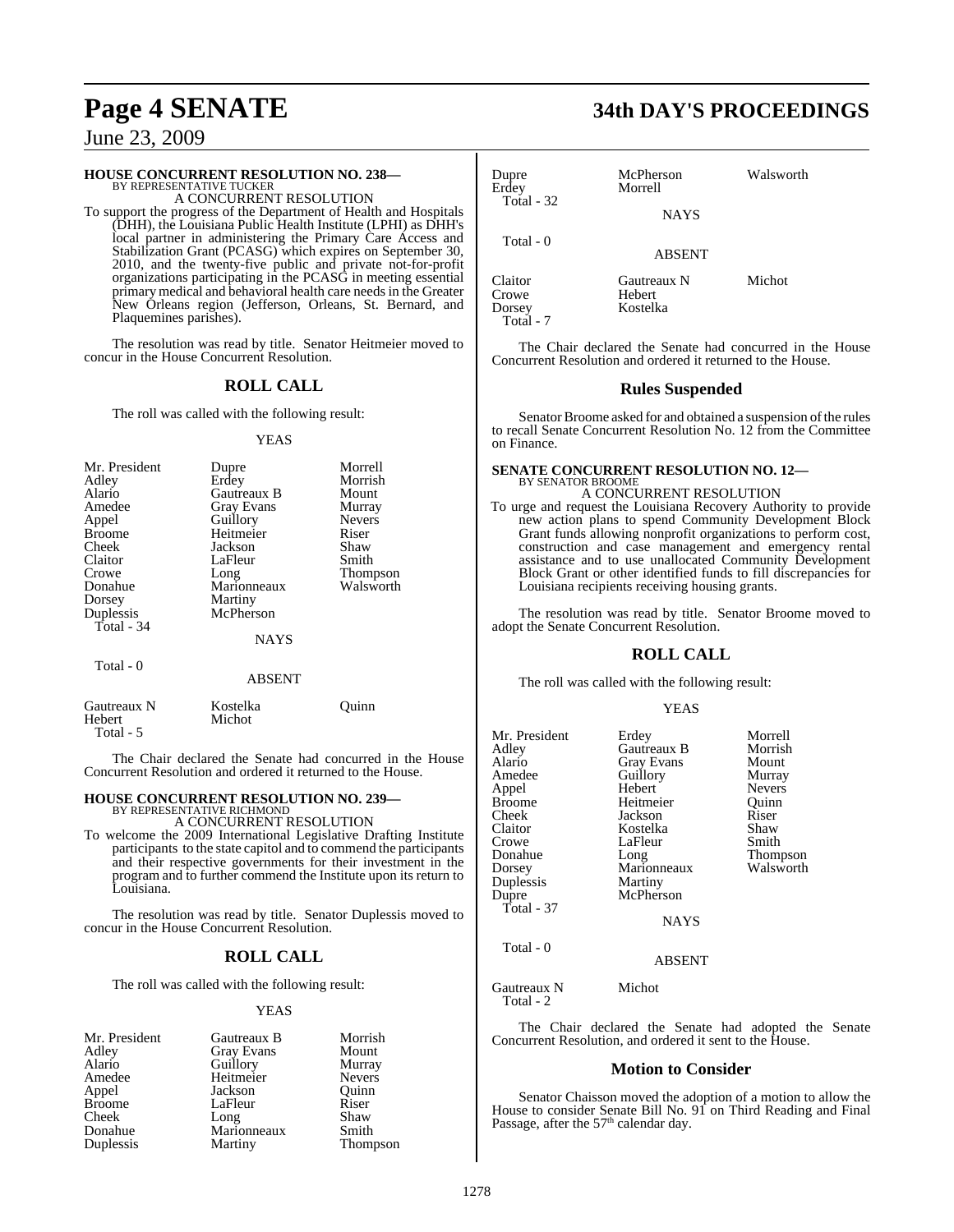# **34th DAY'S PROCEEDINGS Page 5 SENATE**

## **ROLL CALL**

The roll was called with the following result:

#### YEAS

| Mr. President<br>Adley<br>Alario<br>Appel<br><b>Broome</b><br>Cheek<br>Claitor<br>Crowe<br>Donahue<br>Dorsey<br>Duplessis<br>Dupre<br>Erdey<br><b>Total - 37</b> | Gautreaux B<br>Gautreaux N<br>Gray Evans<br>Guillory<br>Hebert<br>Heitmeier<br>Jackson<br>Kostelka<br>LaFleur<br>Long<br>Marionneaux<br>Martiny<br>McPherson<br><b>NAYS</b> | Morrell<br>Morrish<br>Mount<br>Murray<br><b>Nevers</b><br>Ouinn<br>Riser<br>Shaw<br>Smith<br>Thompson<br>Walsworth |
|------------------------------------------------------------------------------------------------------------------------------------------------------------------|-----------------------------------------------------------------------------------------------------------------------------------------------------------------------------|--------------------------------------------------------------------------------------------------------------------|
| Total - 0                                                                                                                                                        | ABSENT                                                                                                                                                                      |                                                                                                                    |

Amedee Michot

Total - 2

The Chair declared that the motion to allow the House to consider Senate Bill No. 91 after the  $57<sup>th</sup>$  calendar day was adopted and the bill may be considered.

#### **Motion to Consider**

Senator Marionneaux moved the adoption of a motion to allow the House to consider Senate Bill No. 113 on Third Reading and<br>Final Passage, after the 57<sup>th</sup> calendar day.

#### **ROLL CALL**

The roll was called with the following result:

#### YEAS

| Mr. President<br>Adley<br>Alario<br>Amedee<br>Appel<br><b>Broome</b><br>Cheek<br>Claitor<br>Crowe<br>Donahue<br>Dorsey<br>Duplessis<br>Total - 36 | Dupre<br>Erdey<br>Gautreaux B<br><b>Gray Evans</b><br>Guillory<br>Hebert<br>Heitmeier<br>Jackson<br>Kostelka<br>Long<br>Marionneaux<br>Martiny<br><b>NAYS</b> | McPherson<br>Morrell<br>Morrish<br>Mount<br>Murray<br><b>Nevers</b><br>Ouinn<br>Riser<br>Shaw<br>Smith<br><b>Thompson</b><br>Walsworth |
|---------------------------------------------------------------------------------------------------------------------------------------------------|---------------------------------------------------------------------------------------------------------------------------------------------------------------|----------------------------------------------------------------------------------------------------------------------------------------|
| Total - 0                                                                                                                                         |                                                                                                                                                               |                                                                                                                                        |
|                                                                                                                                                   | <b>ABSENT</b>                                                                                                                                                 |                                                                                                                                        |
| Gautreaux N<br>Total - 3                                                                                                                          | LaFleur                                                                                                                                                       | Michot                                                                                                                                 |

The Chair declared that the motion to allow the House to consider Senate Bill No. 113 after the  $57<sup>th</sup>$  calendar day was adopted and the bill may be considered.

# June 23, 2009

#### **Motion to Consider**

Senator Chaisson moved the adoption of a motion to allow the House to consider Senate Bill No. 139 on Third Reading and Final<br>Passage, after the 57<sup>th</sup> calendar day.

#### **ROLL CALL**

The roll was called with the following result:

Mr. President Erdey Morrell<br>Adley Gautreaux B Morrish Adley Gautreaux B Morrisl<br>Alario Gray Evans Mount Alario Gray Evans Mount<br>Alario Gray Evans Mount<br>Amedee Guillory Murray Amedee Guillory Murray<br>Appel Hebert Nevers Appel Hebert Nevers<br>Broome Heitmeier Quinn Broome Heitmeier Quinn<br>Cheek Jackson Riser Cheek Jackson Riser<br>Claitor Kostelka Shaw Claitor **Kostelka** Shaw<br>Crowe LaFleur Smith Crowe LaFleur Smith<br>Donahue Long Thompson Donahue Long Thompson Dorsey Marionneaux Walsworth Duplessis Martiny<br>Dupre McPhers Total - 37

McPherson

Total - 0

ABSENT

**NAYS** 

Gautreaux N Michot Total - 2

The Chair declared that the motion to allow the House to consider Senate Bill No. 139 after the  $57<sup>th</sup>$  calendar day was adopted and the bill may be considered.

#### **Motion to Consider**

Senator Chaisson moved the adoption of a motion to allow the House to consider Senate Bill No. 159 on Third Reading and Final Passage, after the  $57<sup>th</sup>$  calendar day.

#### **ROLL CALL**

The roll was called with the following result:

#### YEAS

| Mr. President | Erdey             | Morrell       |
|---------------|-------------------|---------------|
| Adley         | Gautreaux B       | Morrish       |
| Alario        | <b>Gray Evans</b> | Mount         |
| Amedee        | Guillory          | Murray        |
| Appel         | Hebert            | <b>Nevers</b> |
| <b>Broome</b> | Heitmeier         | Ouinn         |
| Cheek         | Jackson           | Riser         |
| Claitor       | Kostelka          | Shaw          |
| Crowe         | LaFleur           | Smith         |
| Donahue       | Long              | Thompson      |
| Dorsey        | Marionneaux       | Walsworth     |
| Duplessis     | Martiny           |               |
| Dupre         | McPherson         |               |
| $Total - 37$  |                   |               |
|               | <b>NAYS</b>       |               |
| Total - 0     |                   |               |
|               | ABSENT            |               |
| Gautreaux N   | Michot            |               |

Total - 2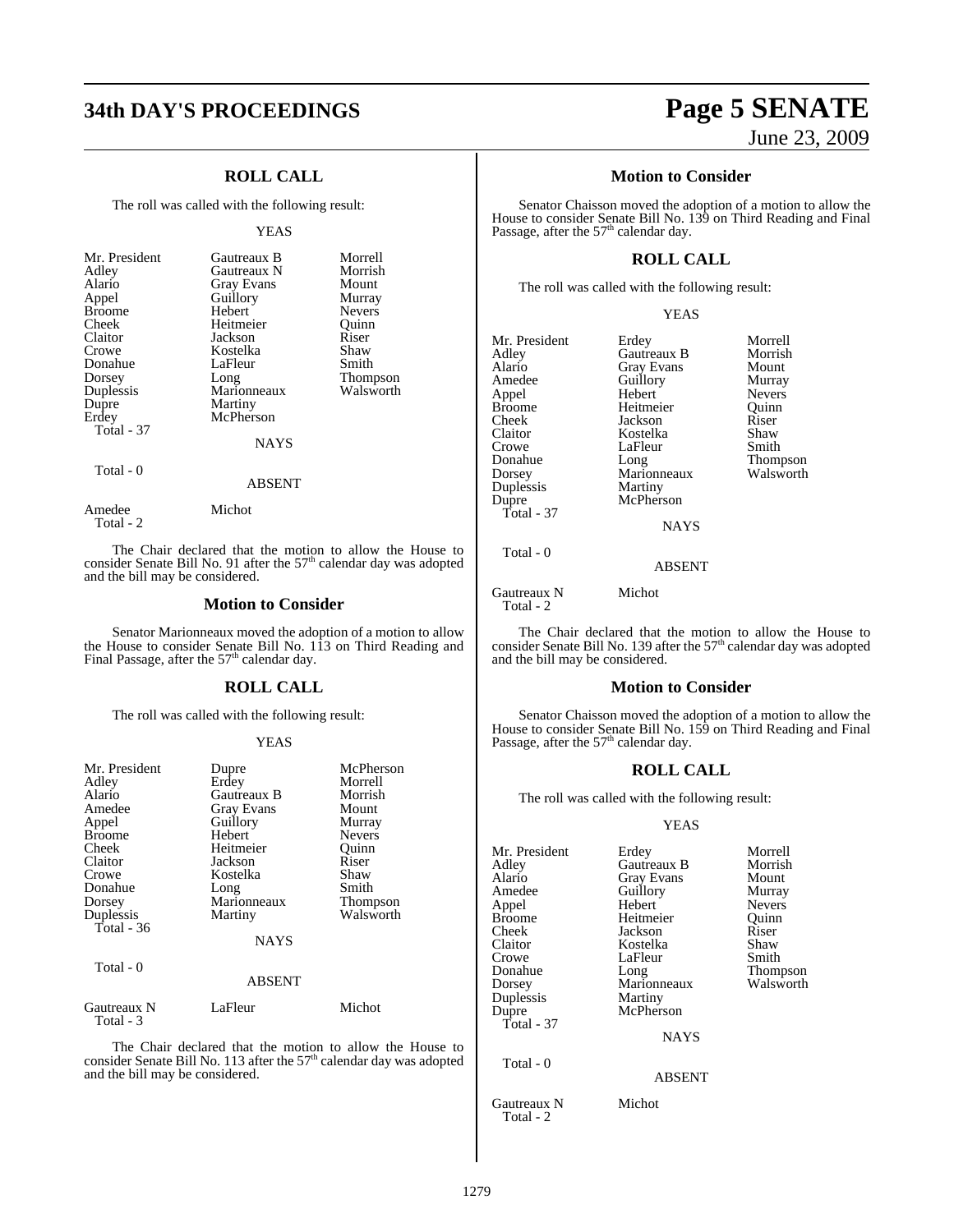The Chair declared that the motion to allow the House to consider Senate Bill No. 159 after the  $57<sup>th</sup>$  calendar day was adopted and the bill may be considered.

#### **Motion to Consider**

Senator Chaisson moved the adoption of a motion to allow the House to consider Senate Bill No. 194 on Third Reading and Final Passage, after the  $57<sup>th</sup>$  calendar day.

#### **ROLL CALL**

The roll was called with the following result:

#### YEAS

| Mr. President<br>Adley<br>Alario<br>Amedee<br>Appel<br><b>Broome</b><br>Cheek<br>Claitor<br>Crowe<br>Donahue<br>Dorsey<br>Duplessis<br>Dupre<br>Total - 37 | Erdey<br>Gautreaux B<br><b>Gray Evans</b><br>Guillory<br>Hebert<br>Heitmeier<br>Jackson<br>Kostelka<br>LaFleur<br>Long<br>Marionneaux<br>Martiny<br>McPherson<br><b>NAYS</b> | Morrell<br>Morrish<br>Mount<br>Murray<br><b>Nevers</b><br>Ouinn<br>Riser<br>Shaw<br>Smith<br>Thompson<br>Walsworth |
|------------------------------------------------------------------------------------------------------------------------------------------------------------|------------------------------------------------------------------------------------------------------------------------------------------------------------------------------|--------------------------------------------------------------------------------------------------------------------|
| Total - 0                                                                                                                                                  | ABSENT                                                                                                                                                                       |                                                                                                                    |
| Gautreaux N<br>Total - 2                                                                                                                                   | Michot                                                                                                                                                                       |                                                                                                                    |

The Chair declared that the motion to allow the House to consider Senate Bill No. 194 after the 57<sup>th</sup> calendar day was adopted and the bill may be considered.

#### **Motion to Consider**

Senator Chaisson moved the adoption of a motion to allow the House to consider Senate Bill No. 206 on Third Reading and Final<br>Passage, after the 57<sup>th</sup> calendar day.

#### **ROLL CALL**

The roll was called with the following result:

#### YEAS

| Alario<br><b>Gray Evans</b><br>Mount<br>Amedee<br>Guillory<br>Murray<br>Hebert<br>Appel | <b>Nevers</b>  |
|-----------------------------------------------------------------------------------------|----------------|
| Broome<br>Heitmeier<br>Cheek<br>Jackson                                                 | Ouinn<br>Riser |
| Claitor<br>Kostelka                                                                     | Shaw           |
| Crowe<br>LaFleur                                                                        | Smith          |
| Donahue<br>Long                                                                         | Thompson       |
| Marionneaux<br>Dorsey                                                                   | Walsworth      |
| Duplessis<br>Martiny                                                                    |                |
| McPherson<br>Dupre                                                                      |                |
| Total - 37                                                                              |                |
| <b>NAYS</b>                                                                             |                |

Total - 0

# **Page 6 SENATE 34th DAY'S PROCEEDINGS**

#### ABSENT

Gautreaux N Michot Total - 2

The Chair declared that the motion to allow the House to consider Senate Bill No. 206 after the 57<sup>th</sup> calendar day was adopted and the bill may be considered.

#### **Motion to Consider**

Senator Chaisson moved the adoption of a motion to allow the House to consider Senate Bill No. 221 on Third Reading and Final<br>Passage, after the 57<sup>th</sup> calendar day.

#### **ROLL CALL**

The roll was called with the following result:

#### YEAS

| Mr. President | Erdey             | McPherson     |
|---------------|-------------------|---------------|
| Adlev         | Gautreaux B       | Morrell       |
| Alario        | Gautreaux N       | Morrish       |
| Amedee        | <b>Gray Evans</b> | Mount         |
| Appel         | Guillory          | Murray        |
| Broome        | Hebert            | <b>Nevers</b> |
| Cheek         | Heitmeier         | Ouinn         |
| Claitor       | Jackson           | Riser         |
| Crowe         | Kostelka          | Shaw          |
| Donahue       | LaFleur           | Smith         |
| Dorsey        | Long              | Thompson      |
| Duplessis     | Marionneaux       | Walsworth     |
| Dupre         | Martiny           |               |
| Total - 38    |                   |               |
|               | <b>NAYS</b>       |               |
| Total - 0     |                   |               |

Michot Total - 1

The Chair declared that the motion to allow the House to consider Senate Bill No. 221 after the 57<sup>th</sup> calendar day was adopted and the bill may be considered.

ABSENT

#### **Motion to Consider**

Senator Chaisson moved the adoption of a motion to allow the House to consider Senate Bill No. 228 on Third Reading and Final Passage, after the 57<sup>th</sup> calendar day.

#### **ROLL CALL**

The roll was called with the following result:

#### YEAS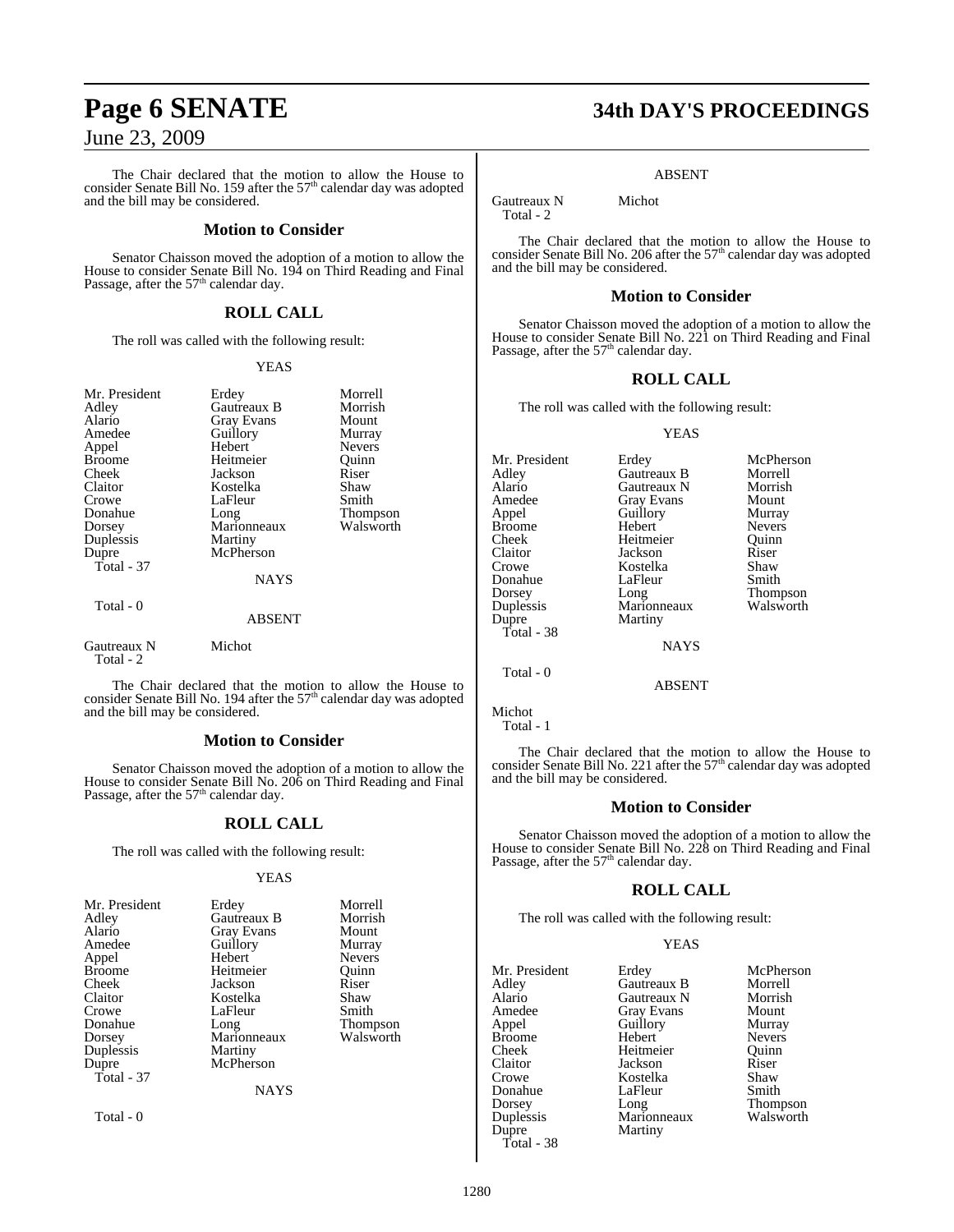# **34th DAY'S PROCEEDINGS Page 7 SENATE**

**NAYS** 

Total - 0

ABSENT

Michot Total - 1

The Chair declared that the motion to allow the House to consider Senate Bill No. 228 after the  $57<sup>th</sup>$  calendar day was adopted and the bill may be considered.

#### **Motion to Consider**

Senator Chaisson moved the adoption of a motion to allow the House to consider Senate Bill No. 245 on Third Reading and Final<br>Passage, after the 57<sup>th</sup> calendar day.

#### **ROLL CALL**

The roll was called with the following result:

#### **YEAS**

| Mr. President | Erdey             | McPherson       |
|---------------|-------------------|-----------------|
| Adley         | Gautreaux B       | Morrell         |
| Alario        | Gautreaux N       | Morrish         |
| Amedee        | <b>Gray Evans</b> | Mount           |
| Appel         | Guillory          | Murray          |
| <b>Broome</b> | Hebert            | <b>Nevers</b>   |
| Cheek         | Heitmeier         | Ouinn           |
| Claitor       | Jackson           | Riser           |
| Crowe         | Kostelka          | Shaw            |
| Donahue       | LaFleur           | Smith           |
| Dorsey        | Long              | <b>Thompson</b> |
| Duplessis     | Marionneaux       | Walsworth       |
| Dupre         | Martiny           |                 |
| Total - 38    |                   |                 |
|               | <b>NAYS</b>       |                 |
| Total - 0     |                   |                 |
|               |                   |                 |

ABSENT

Michot Total - 1

The Chair declared that the motion to allow the House to consider Senate Bill No. 245 after the  $57<sup>th</sup>$  calendar day was adopted and the bill may be considered.

#### **Motion to Consider**

Senator Chaisson moved the adoption of a motion to allow the House to consider Senate Bill No. 246 on Third Reading and Final<br>Passage, after the 57<sup>th</sup> calendar day.

#### **ROLL CALL**

The roll was called with the following result:

#### YEAS

| Gautreaux B<br>Morrell<br>Adley<br>Morrish<br>Alario<br>Gautreaux N<br>Amedee<br><b>Gray Evans</b><br>Mount |  |
|-------------------------------------------------------------------------------------------------------------|--|
|                                                                                                             |  |
|                                                                                                             |  |
|                                                                                                             |  |
| Guillory<br>Appel<br>Murray                                                                                 |  |
| <b>Broome</b><br>Hebert<br><b>Nevers</b>                                                                    |  |
| Heitmeier<br>Cheek<br>Ouinn                                                                                 |  |
| Claitor<br>Riser<br>Jackson                                                                                 |  |
| Crowe<br>Kostelka<br>Shaw                                                                                   |  |
| Donahue<br>Smith<br>LaFleur                                                                                 |  |
| Dorsey<br>Thompson<br>Long                                                                                  |  |

rdey McPherson<br>Fautreaux B Morrell Fautreaux B<br>Fautreaux N Morrish Fautreaux N Morrish<br>Fray Evans Mount Amedeus Stray Evans<br>Amedeus Mount Murray Nevers<sup>1</sup> leitmeier Quinn<br>ackson Riser ackson Riser<br>Costelka Shaw Lostelka Shaw<br>CaFleur Smith

# June 23, 2009

| Duplessis<br>Dupre | Marionneaux<br>Martiny | Walsworth |  |
|--------------------|------------------------|-----------|--|
| Total - 38         | <b>NAYS</b>            |           |  |
| Total - 0          | ABSENT                 |           |  |

Michot

Total - 1

The Chair declared that the motion to allow the House to consider Senate Bill No. 246 after the  $57<sup>th</sup>$  calendar day was adopted and the bill may be considered.

#### **Motion to Consider**

Senator Chaisson moved the adoption of a motion to allow the House to consider Senate Bill No. 252 on Third Reading and Final Passage, after the  $57<sup>th</sup>$  calendar day.

#### **ROLL CALL**

The roll was called with the following result:

#### YEAS

| Mr. President | Erdey       | McPherson       |
|---------------|-------------|-----------------|
| Adley         | Gautreaux B | Morrell         |
| Alario        | Gautreaux N | Morrish         |
| Amedee        | Gray Evans  | Mount           |
| Appel         | Guillory    | Murray          |
| <b>Broome</b> | Hebert      | <b>Nevers</b>   |
| Cheek         | Heitmeier   | Ouinn           |
| Claitor       | Jackson     | Riser           |
| Crowe         | Kostelka    | Shaw            |
| Donahue       | LaFleur     | Smith           |
| Dorsey        | Long        | <b>Thompson</b> |
| Duplessis     | Marionneaux | Walsworth       |
| Dupre         | Martiny     |                 |
| Total - 38    |             |                 |
|               | NAYS        |                 |
| Total - 0     |             |                 |

Michot

Total - 1

The Chair declared that the motion to allow the House to consider Senate Bill No. 252 after the  $57<sup>th</sup>$  calendar day was adopted and the bill may be considered.

ABSENT

#### **Motion to Consider**

Senator Chaisson moved the adoption of a motion to allow the House to consider Senate Bill No. 267 on Third Reading and Final Passage, after the  $57<sup>th</sup>$  calendar day.

#### **ROLL CALL**

The roll was called with the following result:

#### YEAS

| Mr. President | Erdey             | McPherson     |
|---------------|-------------------|---------------|
| Adley         | Gautreaux B       | Morrell       |
| Alario        | Gautreaux N       | Morrish       |
| Amedee        | <b>Gray Evans</b> | Mount         |
| Appel         | Guillory          | Murray        |
| <b>Broome</b> | Hebert            | <b>Nevers</b> |
| Cheek         | Heitmeier         | Ouinn         |
| Claitor       | Jackson           | Riser         |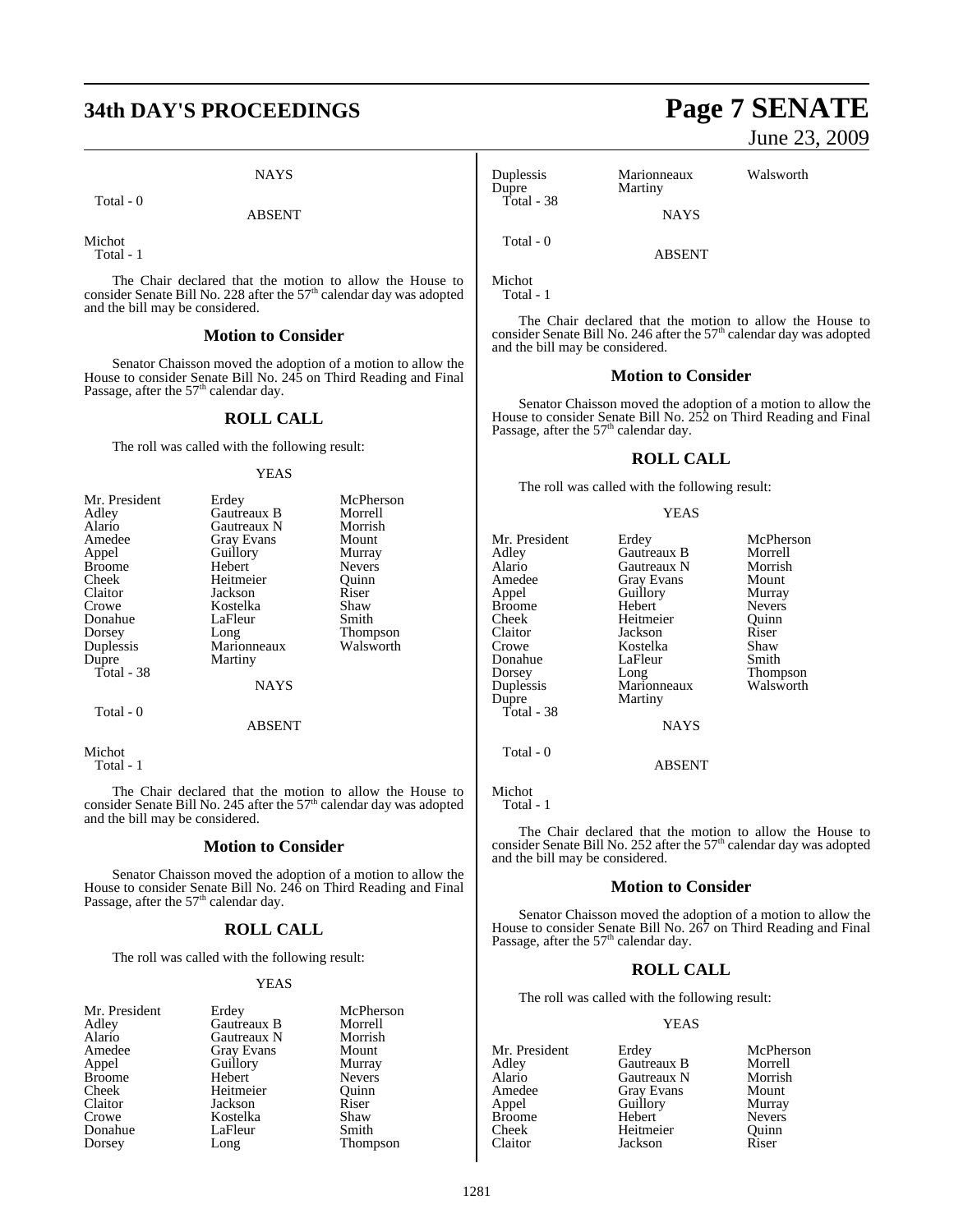Crowe Kostelka Shaw Donahue LaFle<br>Dorsey Long Duplessis Marionneaux<br>Dupre Martiny Total - 38

Dorsey Long Thompson<br>
Duplessis Marionneaux Walsworth Martiny

NAYS

Total - 0

ABSENT

Michot Total - 1

The Chair declared that the motion to allow the House to consider Senate Bill No. 267 after the 57<sup>th</sup> calendar day was adopted and the bill may be considered.

#### **Motion to Consider**

Senator Chaisson moved the adoption of a motion to allow the House to consider Senate Bill No. 287 on Third Reading and Final<br>Passage, after the 57<sup>th</sup> calendar day.

## **ROLL CALL**

The roll was called with the following result:

#### YEAS

| Mr. President | Erdey             | McPherson       |
|---------------|-------------------|-----------------|
| Adley         | Gautreaux B       | Morrell         |
| Alario        | Gautreaux N       | Morrish         |
| Amedee        |                   | Mount           |
|               | <b>Gray Evans</b> |                 |
| Appel         | Guillory          | Murray          |
| <b>Broome</b> | Hebert            | <b>Nevers</b>   |
| Cheek         | Heitmeier         | Ouinn           |
| Claitor       | Jackson           | Riser           |
| Crowe         | Kostelka          | Shaw            |
| Donahue       | LaFleur           | Smith           |
| Dorsey        | Long              | <b>Thompson</b> |
| Duplessis     | Marionneaux       | Walsworth       |
| Dupre         | Martiny           |                 |
| Total - 38    |                   |                 |
|               | <b>NAYS</b>       |                 |
| Total - 0     |                   |                 |
|               | ABSENT            |                 |

Michot

Total - 1

The Chair declared that the motion to allow the House to consider Senate Bill No. 287 after the  $57<sup>th</sup>$  calendar day was adopted and the bill may be considered.

#### **Motion to Consider**

Senator Chaisson moved the adoption of a motion to allow the House to consider Senate Bill No. 316 on Third Reading and Final<br>Passage, after the 57<sup>th</sup> calendar day.

## **ROLL CALL**

The roll was called with the following result:

#### YEAS

| Mr. President | Gautreaux B | Morrell       |
|---------------|-------------|---------------|
| Adley         | Gautreaux N | Morrish       |
| Alario        | Gray Evans  | Mount         |
| Amedee        | Guillory    | Murray        |
| Appel         | Hebert      | <b>Nevers</b> |

# **Page 8 SENATE 34th DAY'S PROCEEDINGS**

| <b>Broome</b> | Heitmeier     | Ouinn     |
|---------------|---------------|-----------|
| Cheek         | Jackson       | Riser     |
| Crowe         | Kostelka      | Shaw      |
| Donahue       | LaFleur       | Smith     |
| Dorsey        | Long          | Thompson  |
| Duplessis     | Marionneaux   | Walsworth |
| Dupre         | Martiny       |           |
| Erdey         | McPherson     |           |
| Total - 37    |               |           |
|               | <b>NAYS</b>   |           |
| Total - 0     |               |           |
|               | <b>ABSENT</b> |           |
| Claitor       | Michot        |           |
|               |               |           |

Total - 2

The Chair declared that the motion to allow the House to consider Senate Bill No. 316 after the  $57<sup>th</sup>$  calendar day was adopted and the bill may be considered.

#### **Motion to Consider**

Senator Murray moved the adoption of a motion to allow the House to consider Senate Bill No. 150 on Third Reading and Final Passage, after the  $57<sup>th</sup>$  calendar day.

#### **ROLL CALL**

The roll was called with the following result:

#### YEAS

| Mr. President<br>Adley<br>Alario<br>Amedee<br>Appel<br><b>Broome</b><br>Cheek<br>Claitor<br>Crowe<br>Donahue<br>Dorsey<br>Duplessis<br>Dupre<br>Total - 38 | Erdey<br>Gautreaux B<br>Gautreaux N<br><b>Gray Evans</b><br>Guillory<br>Hebert<br>Heitmeier<br>Jackson<br>Kostelka<br>LaFleur<br>Long<br>Marionneaux<br>Martiny<br><b>NAYS</b> | McPherson<br>Morrell<br>Morrish<br>Mount<br>Murray<br><b>Nevers</b><br>Ouinn<br>Riser<br>Shaw<br>Smith<br>Thompson<br>Walsworth |
|------------------------------------------------------------------------------------------------------------------------------------------------------------|--------------------------------------------------------------------------------------------------------------------------------------------------------------------------------|---------------------------------------------------------------------------------------------------------------------------------|
| Total - 0                                                                                                                                                  |                                                                                                                                                                                |                                                                                                                                 |
|                                                                                                                                                            | <b>ABSENT</b>                                                                                                                                                                  |                                                                                                                                 |

Michot Total - 1

The Chair declared that the motion to allow the House to consider Senate Bill No. 150 after the  $57<sup>th</sup>$  calendar day was adopted and the bill may be considered.

## **Motion to Consider**

Senator Chaisson moved the adoption of a motion to allow the House to consider Senate Bill No. 75 on Third Reading and Final<br>Passage, after the 57<sup>th</sup> calendar day.

## **ROLL CALL**

The roll was called with the following result:

#### YEAS

Mr. President Erdey McPherson<br>Adley Gautreaux B Morrell

Gautreaux B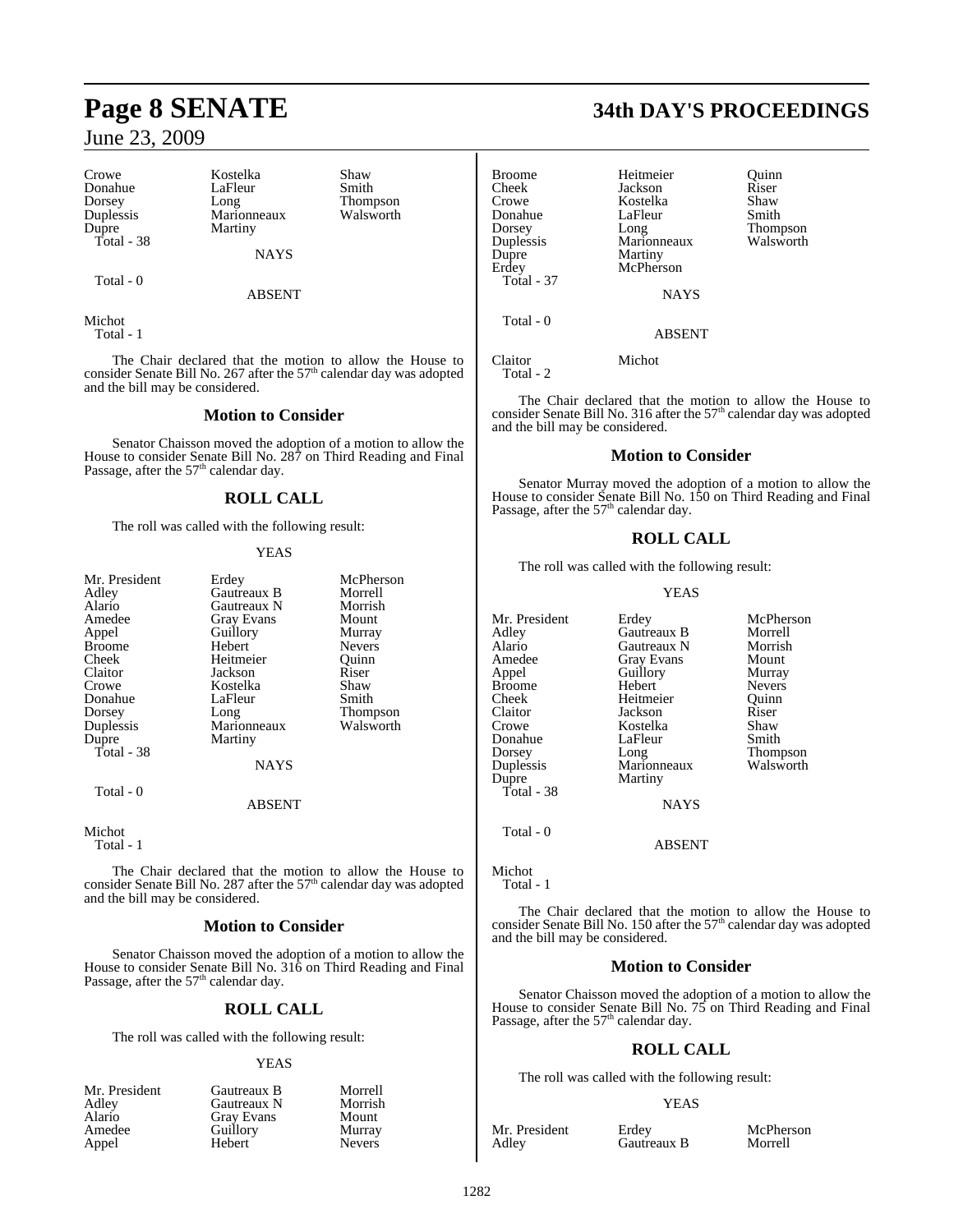# **34th DAY'S PROCEEDINGS Page 9 SENATE**

| Alario<br>Amedee<br>Appel<br><b>Broome</b><br>Cheek<br>Claitor<br>Crowe<br>Donahue<br>Dorsey<br>Duplessis<br>Dupre | Gautreaux N<br><b>Gray Evans</b><br>Guillory<br>Hebert<br>Heitmeier<br>Jackson<br>Kostelka<br>LaFleur<br>Long<br>Marionneaux<br>Martiny | Morrish<br>Mount<br>Murray<br><b>Nevers</b><br>Ouinn<br>Riser<br>Shaw<br>Smith<br><b>Thompson</b><br>Walsworth |
|--------------------------------------------------------------------------------------------------------------------|-----------------------------------------------------------------------------------------------------------------------------------------|----------------------------------------------------------------------------------------------------------------|
| Total - 38                                                                                                         | <b>NAYS</b>                                                                                                                             |                                                                                                                |

Total - 0

#### ABSENT

Michot

Total - 1

The Chair declared that the motion to allow the House to consider Senate Bill No. 75 after the  $57<sup>th</sup>$  calendar day was adopted and the bill may be considered.

#### **Motion to Consider**

Senator Chaisson moved the adoption of a motion to allow the House to consider Senate Bill No. 167 on Third Reading and Final Passage, after the  $57<sup>th</sup>$  calendar day.

#### **ROLL CALL**

The roll was called with the following result:

#### YEAS

| Mr. President                        | Erdey       | McPherson       |
|--------------------------------------|-------------|-----------------|
| Adley                                | Gautreaux B | Morrell         |
| Alario                               | Gautreaux N | Morrish         |
| Amedee                               | Gray Evans  | Mount           |
| Appel                                | Guillory    | Murray          |
| <b>Broome</b>                        | Hebert      | <b>Nevers</b>   |
| Cheek                                | Heitmeier   | Ouinn           |
| Claitor                              | Jackson     | Riser           |
| Crowe                                | Kostelka    | Shaw            |
| Donahue                              | LaFleur     | Smith           |
| Dorsey                               | Long        | <b>Thompson</b> |
| Duplessis                            | Marionneaux | Walsworth       |
| Dupre                                | Martiny     |                 |
| Total - 38                           |             |                 |
|                                      | <b>NAYS</b> |                 |
| $T_{\alpha\uparrow\alpha}1$ $\Omega$ |             |                 |

Total - 0

Michot

Total - 1

The Chair declared that the motion to allow the House to consider Senate Bill No. 167 after the  $57<sup>th</sup>$  calendar day was adopted and the bill may be considered.

ABSENT

#### **Motion to Consider**

Senator Chaisson moved the adoption of a motion to allow the House to consider Senate Bill No. 34 on Third Reading and Final Passage, after the 57<sup>th</sup> calendar day.

# June 23, 2009

## **ROLL CALL**

The roll was called with the following result:

YEAS

| Mr. President | Erdey       | McPherson     |
|---------------|-------------|---------------|
| Adley         | Gautreaux B | Morrell       |
| Alario        | Gautreaux N | Morrish       |
| Amedee        | Gray Evans  | Mount         |
| Appel         | Guillory    | Murray        |
| <b>Broome</b> | Hebert      | <b>Nevers</b> |
| Cheek         | Heitmeier   | Ouinn         |
| Claitor       | Jackson     | Riser         |
| Crowe         | Kostelka    | Shaw          |
| Donahue       | LaFleur     | Smith         |
| Dorsey        | Long        | Thompson      |
| Duplessis     | Marionneaux | Walsworth     |
| Dupre         | Martiny     |               |
| Total - 38    |             |               |
|               | <b>NAYS</b> |               |
|               |             |               |

NAYS

Total - 0

Michot Total - 1

The Chair declared that the motion to allow the House to consider Senate Bill No. 34 after the  $57<sup>th</sup>$  calendar day was adopted and the bill may be considered.

ABSENT

#### **Motion to Consider**

Senator Chaisson moved the adoption of a motion to allow the House to consider Senate Bill No. 52 on Third Reading and Final Passage, after the  $57<sup>th</sup>$  calendar day.

#### **ROLL CALL**

The roll was called with the following result:

#### YEAS

| Erdey             | McPherson     |
|-------------------|---------------|
| Gautreaux B       | Morrell       |
| Gautreaux N       | Morrish       |
| <b>Gray Evans</b> | Mount         |
| Guillory          | Murray        |
| Hebert            | <b>Nevers</b> |
| Heitmeier         | Ouinn         |
| Jackson           | Riser         |
| Kostelka          | Shaw          |
| LaFleur           | Smith         |
|                   | Thompson      |
| Marionneaux       | Walsworth     |
| Martiny           |               |
|                   |               |
| <b>NAYS</b>       |               |
|                   |               |
| <b>ABSENT</b>     |               |
|                   | Long          |

Michot

Total - 1

The Chair declared that the motion to allow the House to consider Senate Bill No. 52 after the  $57<sup>th</sup>$  calendar day was adopted and the bill may be considered.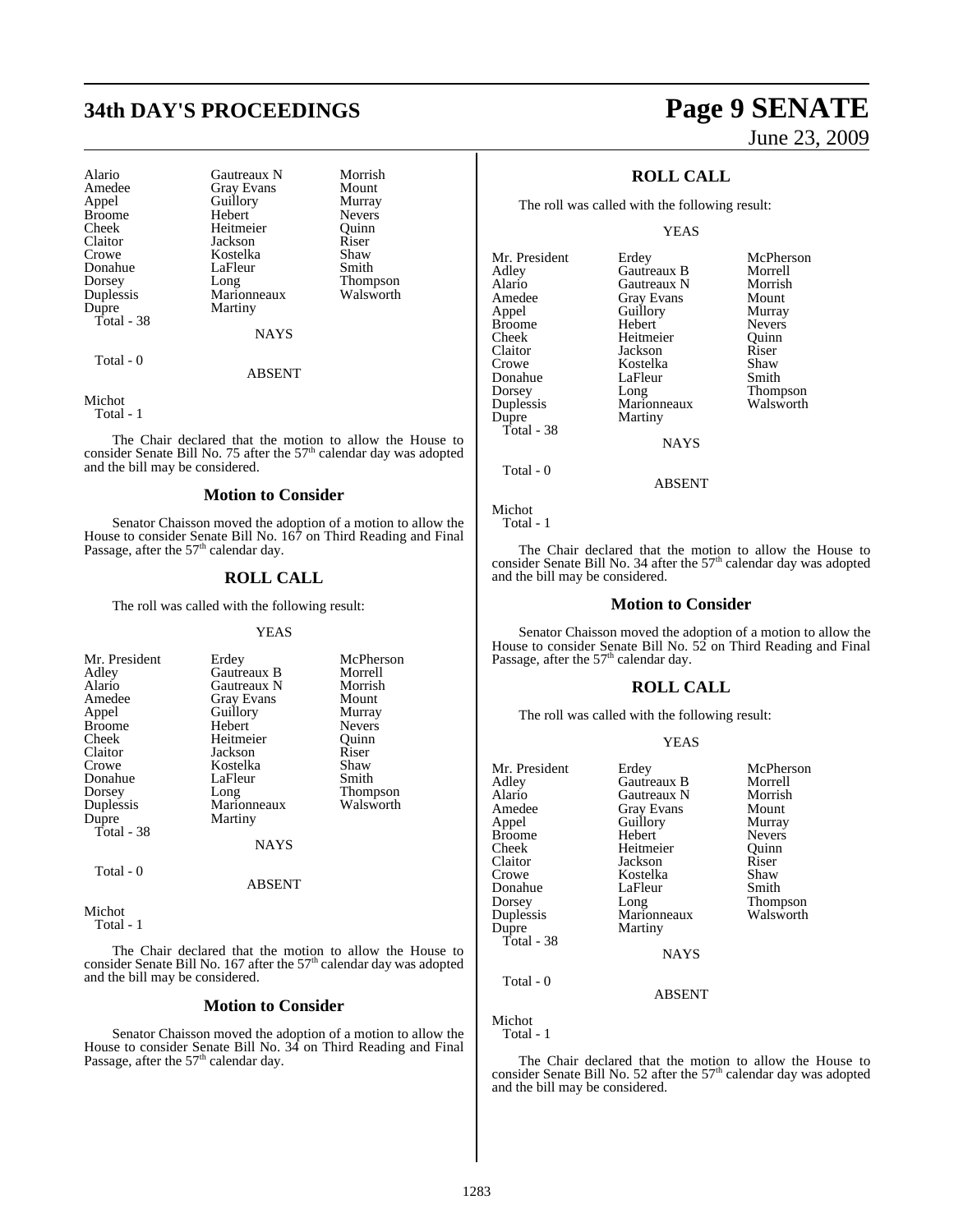#### **Motion to Consider**

Senator Chaisson moved the adoption of a motion to allow the House to consider Senate Bill No. 108 on Third Reading and Final<br>Passage, after the 57<sup>th</sup> calendar day.

#### **ROLL CALL**

The roll was called with the following result:

YEAS

| Mr. President<br>Adley<br>Alario<br>Amedee<br>Appel<br><b>Broome</b><br>Cheek<br>Claitor<br>Crowe<br>Donahue<br>Dorsey<br>Duplessis<br>Dupre<br>Total - 38 | Erdey<br>Gautreaux B<br>Gautreaux N<br>Gray Evans<br>Guillory<br>Hebert<br>Heitmeier<br>Jackson<br>Kostelka<br>LaFleur<br>Long<br>Marionneaux<br>Martiny<br><b>NAYS</b> | McPherson<br>Morrell<br>Morrish<br>Mount<br>Murray<br>Nevers<br>Ouinn<br>Riser<br>Shaw<br>Smith<br>Thompson<br>Walsworth |
|------------------------------------------------------------------------------------------------------------------------------------------------------------|-------------------------------------------------------------------------------------------------------------------------------------------------------------------------|--------------------------------------------------------------------------------------------------------------------------|
|                                                                                                                                                            |                                                                                                                                                                         |                                                                                                                          |
| Total - 0                                                                                                                                                  | <b>ABSENT</b>                                                                                                                                                           |                                                                                                                          |

Michot Total - 1

The Chair declared that the motion to allow the House to consider Senate Bill No. 108 after the  $57<sup>th</sup>$  calendar day was adopted and the bill may be considered.

#### **Motion to Consider**

Senator Chaisson moved the adoption of a motion to allow the House to consider Senate Bill No. 109 on Third Reading and Final Passage, after the  $57<sup>th</sup>$  calendar day.

#### **ROLL CALL**

The roll was called with the following result:

#### YEAS

| Mr. President<br>Adley<br>Alario<br>Amedee<br>Appel<br><b>Broome</b><br>Cheek<br>Claitor<br>Crowe<br>Donahue<br>Dorsey<br>Duplessis<br>Dupre<br>Total - 38 | Erdey<br>Gautreaux B<br>Gautreaux N<br><b>Gray Evans</b><br>Guillory<br>Hebert<br>Heitmeier<br>Jackson<br>Kostelka<br>LaFleur<br>Long<br>Marionneaux<br>Martiny<br><b>NAYS</b> | McPherson<br>Morrell<br>Morrish<br>Mount<br>Murray<br><b>Nevers</b><br>Ouinn<br>Riser<br>Shaw<br>Smith<br>Thompson<br>Walsworth |
|------------------------------------------------------------------------------------------------------------------------------------------------------------|--------------------------------------------------------------------------------------------------------------------------------------------------------------------------------|---------------------------------------------------------------------------------------------------------------------------------|
| Total - 0                                                                                                                                                  | <b>ABSENT</b>                                                                                                                                                                  |                                                                                                                                 |

Michot Total - 1

# **Page 10 SENATE 34th DAY'S PROCEEDINGS**

The Chair declared that the motion to allow the House to consider Senate Bill No. 109 after the  $57<sup>th</sup>$  calendar day was adopted and the bill may be considered.

#### **Motion to Consider**

Senator Chaisson moved the adoption of a motion to allow the House to consider Senate Bill No. 123 on Third Reading and Final Passage, after the  $57<sup>th</sup>$  calendar day.

#### **ROLL CALL**

The roll was called with the following result:

YEAS

| Mr. President | Erdey         | Morrell       |
|---------------|---------------|---------------|
| Adley         | Gautreaux B   | Morrish       |
| Alario        | Gautreaux N   | Mount         |
| Amedee        | Gray Evans    | Murray        |
| Appel         | Hebert        | <b>Nevers</b> |
| <b>Broome</b> | Heitmeier     | Quinn         |
| Cheek         | Jackson       | Riser         |
| Claitor       | LaFleur       | Shaw          |
| Crowe         | Long          | Smith         |
| Donahue       | Marionneaux   | Thompson      |
| Dorsey        | Martiny       | Walsworth     |
| Duplessis     | McPherson     |               |
| Dupre         | Michot        |               |
| Total - 37    |               |               |
|               | <b>NAYS</b>   |               |
| Total - 0     |               |               |
|               | <b>ABSENT</b> |               |
| Guillory      | Kostelka      |               |

The Chair declared that the motion to allow the House to consider Senate Bill No. 123 after the 57<sup>th</sup> calendar day was adopted and the bill may be considered.

#### **Motion to Consider**

Senator Chaisson moved the adoption of a motion to allow the House to consider Senate Bill No. 163 on Third Reading and Final<br>Passage, after the 57<sup>th</sup> calendar day.

#### **ROLL CALL**

The roll was called with the following result:

#### YEAS

Mr. President Erdey McPherson<br>Adley Gautreaux B Michot Adley Gautreaux B Michot Alario Gautreaux N Morrell<br>Amedee Gray Evans Morrish Amedee Gray Evans Morrisl<br>Appel Guillory Mount Appel Guillory<br>Broome Hebert Broome Hebert Murray<br>Cheek Heitmeier Nevers Cheek Heitmeier Nevers<br>Claitor Jackson Quinn Claitor Jackson Quinn Donahue LaFleur Shaw<br>Dorsey Long Smith Dorsey Long Smith<br>
Duplessis Marionneaux Thompson Duplessis Marionneaux<br>
Dupre Martiny Total - 39

Kostelka Riser<br>LaFleur Shaw

Walsworth

NAYS

Total - 0

 $Total - 2$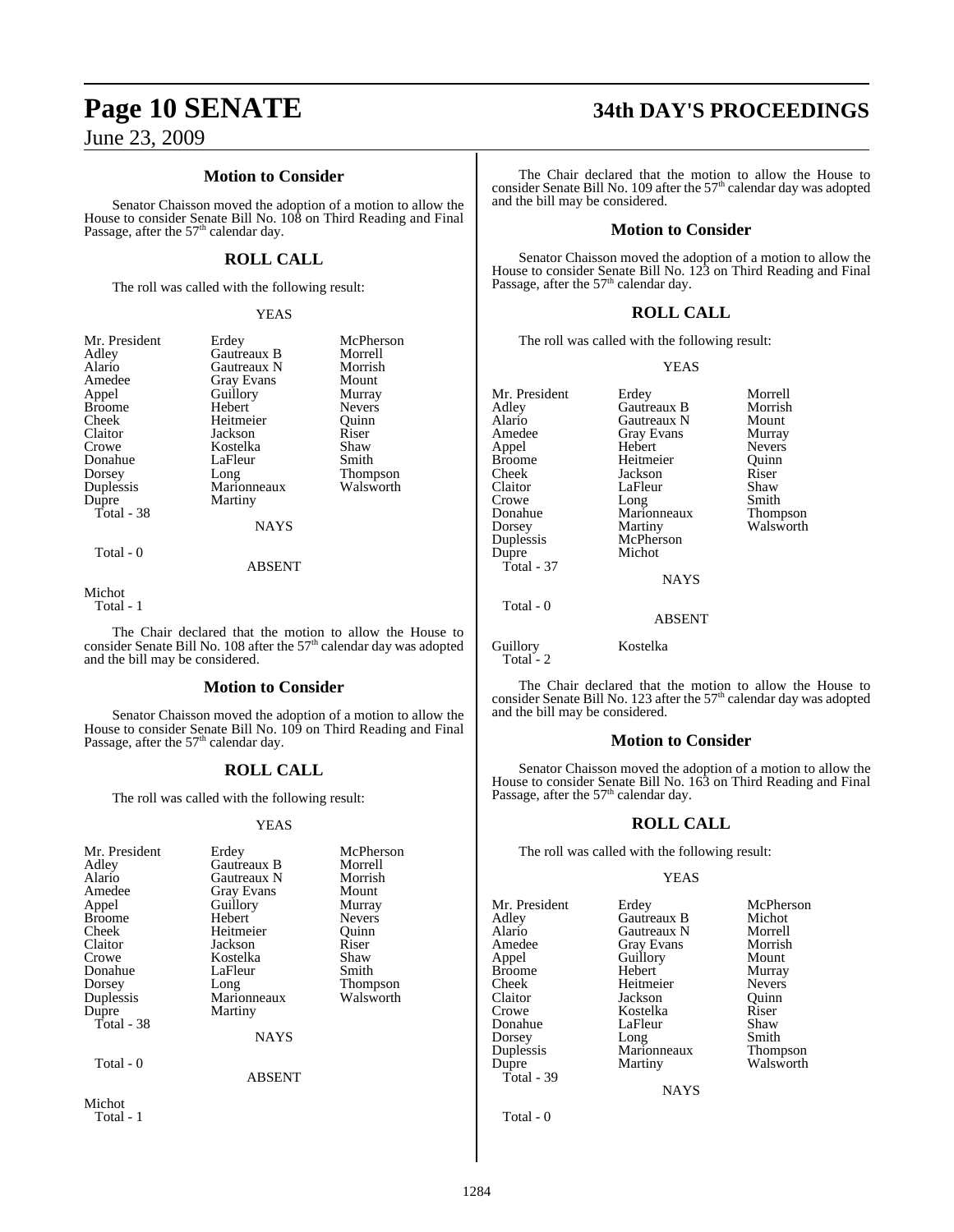# **34th DAY'S PROCEEDINGS Page 11 SENATE**

#### ABSENT

Total - 0

The Chair declared that the motion to allow the House to consider Senate Bill No. 163 after the  $57<sup>th</sup>$  calendar day was adopted and the bill may be considered.

#### **Motion to Consider**

Senator Chaisson moved the adoption of a motion to allow the House to consider Senate Bill No. 199 on Third Reading and Final Passage, after the 57<sup>th</sup> calendar day.

#### **ROLL CALL**

The roll was called with the following result:

#### YEAS

| Mr. President | Gautreaux B       | Michot        |
|---------------|-------------------|---------------|
| Adley         | Gautreaux N       | Morrell       |
| Alario        | <b>Gray Evans</b> | Morrish       |
| Amedee        | Guillory          | Mount         |
| Appel         | Hebert            | Murray        |
| <b>Broome</b> | Heitmeier         | <b>Nevers</b> |
| Cheek         | Jackson           | Ouinn         |
| Claitor       | Kostelka          | Riser         |
| Crowe         | LaFleur           | Shaw          |
| Dorsey        | Long              | Smith         |
| Duplessis     | Marionneaux       | Thompson      |
| Dupre         | Martiny           | Walsworth     |
| Erdey         | McPherson         |               |
| Total - 38    |                   |               |
|               | <b>NAYS</b>       |               |
|               |                   |               |

Total - 0

ABSENT

Donahue Total - 1

The Chair declared that the motion to allow the House to consider Senate Bill No. 199 after the  $57<sup>th</sup>$  calendar day was adopted and the bill may be considered.

#### **Motion to Consider**

Senator Chaisson moved the adoption of a motion to allow the House to consider Senate Bill No. 313 on Third Reading and Final<br>Passage, after the 57<sup>th</sup> calendar day.

#### **ROLL CALL**

The roll was called with the following result:

#### **YEAS**

| Mr. President | Erdey       | McPherson     |
|---------------|-------------|---------------|
| Adley         | Gautreaux B | Michot        |
| Alario        | Gautreaux N | Morrell       |
| Amedee        | Gray Evans  | Morrish       |
| Appel         | Guillory    | Mount         |
| <b>Broome</b> | Hebert      | Murray        |
| Cheek         | Heitmeier   | <b>Nevers</b> |
| Claitor       | Jackson     | Ouinn         |
| Crowe         | Kostelka    | Riser         |
| Donahue       | LaFleur     | Shaw          |
| Dorsey        | Long        | Smith         |
| Duplessis     | Marionneaux | Thompson      |
| Dupre         | Martiny     | Walsworth     |
| Total - 39    |             |               |

# June 23, 2009

**NAYS** 

ABSENT

Total - 0

Total - 0

The Chair declared that the motion to allow the House to consider Senate Bill No. 313 after the 57<sup>th</sup> calendar day was adopted and the bill may be considered.

#### **Message from the House**

#### **RELATIVE TO CONSIDERATION AFTER 57TH CALENDAR DAY**

June 23, 2009

To the Honorable President and Members of the Senate:

I am directed to inform your honorable body that the House, by a record vote of two-thirds of its elected members, has adopted a motion to consider Senate Bill No. 194 on Third Reading and Final<br>Passage after the 57<sup>th</sup> calendar day and ask the Senate to concur in the same.

> Respectfully submitted, ALFRED W. SPEER Clerk of the House of Representatives

#### **Message from the House**

# **RELATIVE TO CONSIDERATION AFTER 57TH CALENDAR DAY**

June 23, 2009

To the Honorable President and Members of the Senate:

I am directed to inform your honorable body that the House, by a record vote of two-thirds of its elected members, has adopted a motion to consider Senate Bill No. 91 on Third Reading and Final Passage after the 57<sup>th</sup> calendar day and ask the Senate to concur in the same.

> Respectfully submitted, ALFRED W. SPEER Clerk of the House of Representatives

#### **Message from the House**

# **RELATIVE TO CONSIDERATION AFTER 57TH CALENDAR DAY**

June 23, 2009

To the Honorable President and Members of the Senate:

I am directed to inform your honorable body that the House, by a record vote of two-thirds of its elected members, has adopted a motion to consider Senate Bill No. 113 on Third Reading and Final Passage after the 57<sup>th</sup> calendar day and ask the Senate to concur in the same.

> Respectfully submitted, ALFRED W. SPEER Clerk of the House of Representatives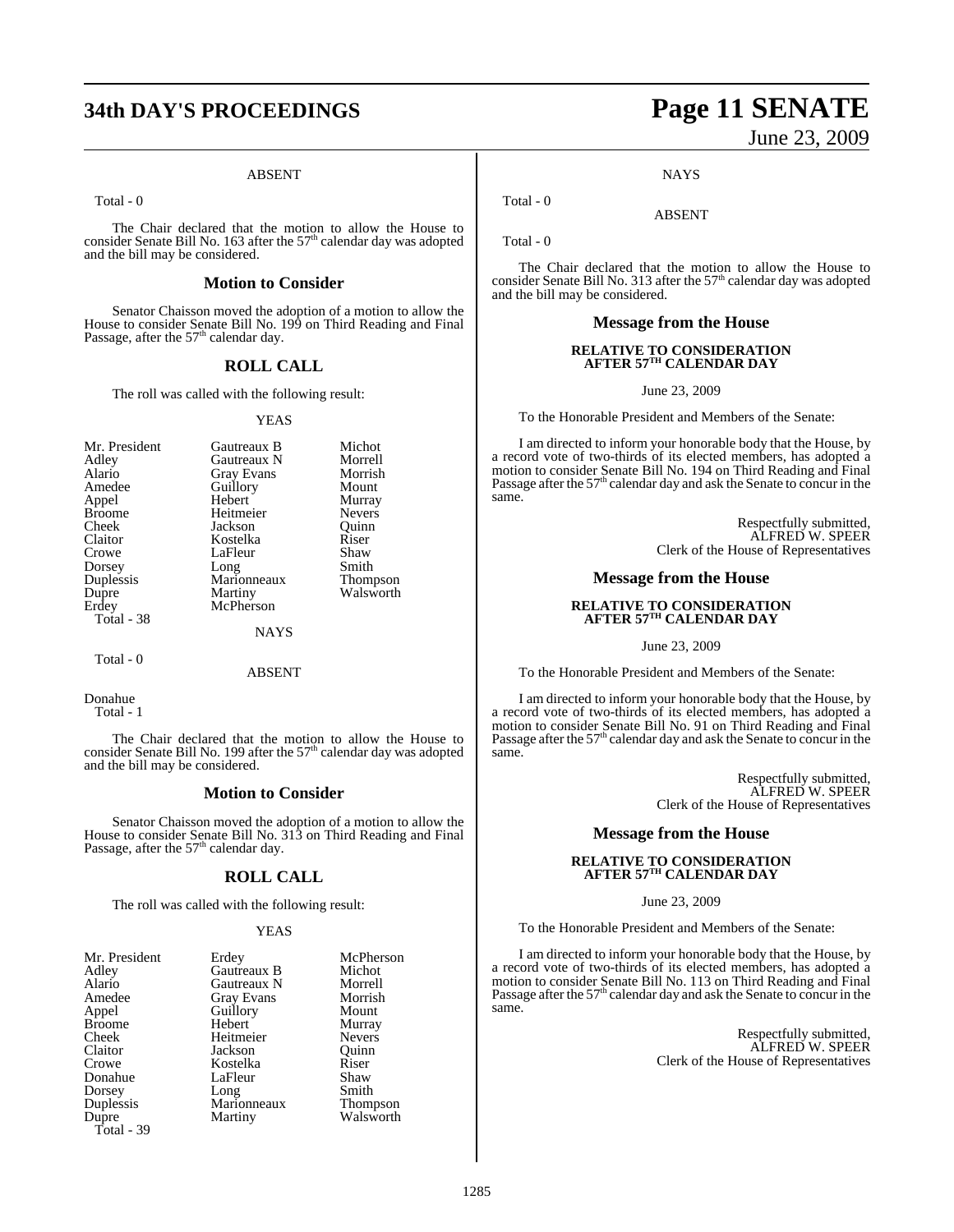#### **Message from the House**

#### **RELATIVE TO CONSIDERATION AFTER 57TH CALENDAR DAY**

#### June 23, 2009

To the Honorable President and Members of the Senate:

I am directed to inform your honorable body that the House, by a record vote of two-thirds of its elected members, has adopted a motion to consider Senate Bill No. 159 on Third Reading and Final<br>Passage after the 57<sup>th</sup> calendar day and ask the Senate to concur in the same.

> Respectfully submitted, ALFRED W. SPEER Clerk of the House of Representatives

#### **Message from the House**

#### **RELATIVE TO CONSIDERATION AFTER 57TH CALENDAR DAY**

#### June 23, 2009

To the Honorable President and Members of the Senate:

I am directed to inform your honorable body that the House, by a record vote of two-thirds of its elected members, has adopted a motion to consider Senate Bill No. 206 on Third Reading and Final Passage after the 57<sup>th</sup> calendar day and ask the Senate to concur in the same.

> Respectfully submitted, ALFRED W. SPEER Clerk of the House of Representatives

#### **Rules Suspended**

Senator Mount asked for and obtained a suspension of the rules to pass over Reconsideration.

#### **Senate Bills and Joint Resolutions Returned from the House of Representatives with Amendments**

**SENATE BILL NO. 119—** BY SENATOR ERDEY

AN ACT

To enact R.S. 33:4564.7, relative to the Livingston Parish Recreation District No. 3; to increase the per diem of the board of commissioners; and to provide for related matters.

The bill was read by title. Returned from the House of Representatives with the following amendments:

#### **LEGISLATIVE BUREAU AMENDMENTS**

Amendments proposed by Legislative Bureau to Reengrossed Senate Bill No. 119 by Senator Erdey

AMENDMENT NO. 1 On page 1, line 14, change "**Such per**" to "**Per**"

#### AMENDMENT NO. 2

On page 1, line 14, following "**pursuant**" and before "**this**" insert "**to**"

Senator Erdey moved to concur in the amendments proposed by the House.

# **Page 12 SENATE 34th DAY'S PROCEEDINGS**

#### **ROLL CALL**

The roll was called with the following result:

YEAS

| Mr. President | Erdey       | McPherson     |
|---------------|-------------|---------------|
|               |             |               |
| Adley         | Gautreaux B | Michot        |
| Alario        | Gautreaux N | Morrell       |
| Amedee        | Gray Evans  | Morrish       |
| Appel         | Guillory    | Mount         |
| <b>Broome</b> | Hebert      | Murray        |
| Cheek         | Heitmeier   | <b>Nevers</b> |
| Claitor       | Jackson     | Ouinn         |
| Crowe         | Kostelka    | Riser         |
| Donahue       | LaFleur     | Shaw          |
| Dorsey        | Long        | Smith         |
| Duplessis     | Marionneaux | Thompson      |
| Dupre         | Martiny     | Walsworth     |
| Total - 39    |             |               |
|               | <b>NAYS</b> |               |
|               |             |               |

Total - 0

Total - 0

The Chair declared the amendments proposed by the House were concurred in. Senator Erdey moved to reconsider the vote by which the amendments were concurred in and laid the motion on the table.

ABSENT

#### **SENATE BILL NO. 240—** BY SENATOR MOUNT

AN ACT To enact R.S. 33:3811.2 and 3812(H), relative to Calcasieu Parish; to provide for the creation of waterworks districts and subdistricts; to provide for the expansion of the board of waterworks districts and subdistricts; and to provide for related matters.

The bill was read by title. Returned from the House of Representatives with the following amendments:

#### **LEGISLATIVE BUREAU AMENDMENTS**

Amendments proposed by Legislative Bureau to Engrossed Senate Bill No. 240 by Senator Mount

AMENDMENT NO. 1

On page 1, line 10, following "**to the**" and before "**R.S. 33:3811**" change "**provisions of**" to "**powers granted by**"

Senator Mount moved to concur in the amendments proposed by the House.

#### **ROLL CALL**

The roll was called with the following result:

YEAS

| Mr. President | Erdey       | Morrell       |
|---------------|-------------|---------------|
| Adley         | Gautreaux B | Morrish       |
| Alario        | Gautreaux N | Mount         |
| Amedee        | Guillory    | Murray        |
| Appel         | Hebert      | <b>Nevers</b> |
| Broome        | Heitmeier   | Ouinn         |
| Cheek         | Jackson     | Riser         |
| Claitor       | Kostelka    | Shaw          |
| Crowe         | Long        | Smith         |
| Donahue       | Marionneaux | Thompson      |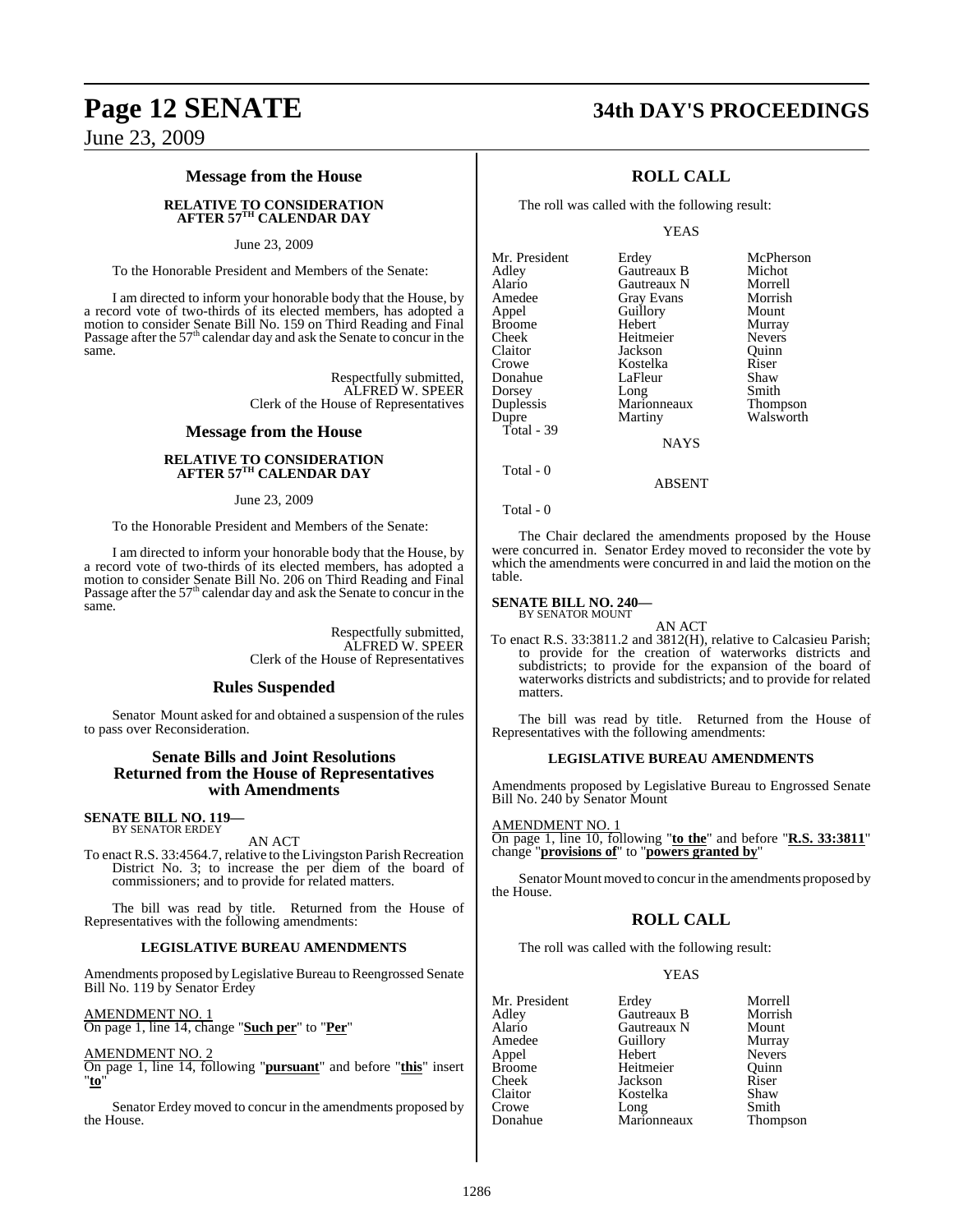# **34th DAY'S PROCEEDINGS Page 13 SENATE**

| Dorsey<br>Duplessis<br>Dupre | Martiny<br>McPherson<br>Michot | Walsworth |
|------------------------------|--------------------------------|-----------|
| Total - 37                   | <b>NAYS</b>                    |           |
| Total - 0                    | ABSENT                         |           |

Gray Evans LaFleur Total - 2

The Chair declared the amendments proposed by the House were concurred in. Senator Mount moved to reconsider the vote by which the amendments were concurred in and laid the motion on the table.

# **SENATE BILL NO. 9—** BY SENATOR LONG

AN ACT

To amend and reenact R.S.  $47:303(D)(1)$  and  $305(D)(1)(i)$  and  $(H)$ and to enact R.S. 47:321(H)(3), relative to the sales and use tax of the state and its political subdivisions; to provide for an exemption for certain property used as demonstrators; and to provide for related matters.

#### **LEGISLATIVE BUREAU AMENDMENTS**

Amendments proposed by Legislative Bureau to Engrossed Senate Bill No. 9 by Senator Long

AMENDMENT NO. 1 On page 1, line 15, following "board" and before "parish" change "and/or" to "and"

AMENDMENT NO. 2 On page 2, line 2, following "board" and before "parish" change

"and/or" to "and"

AMENDMENT NO. 3

On page 2, line 27, following "**craft**" and before "**which**" change "**(hereafter, "boats")**" to "**, hereafter, "boats,"**"

#### **HOUSE FLOOR AMENDMENTS**

Amendments proposed by Representative Abramson to Engrossed Senate Bill No. 9 by Senator Long

#### AMENDMENT NO. 1

On page 1, line 2, after "R.S. 47:303(D)(1)" delete the remainder of the line and insert a comma "," and insert the following: "305(D)(1)(i) and (H), and 337.9(D)(25), and to enact R.S."

#### AMENDMENT NO. 2

On page 1, at the beginning of line 3, insert "47:305.50(F) and"

#### AMENDMENT NO. 3

On page 1, at the beginning of line 5, insert "to provide an exemption for certain railroad ties;"

#### AMENDMENT NO. 4

On page 1, line 7, after "R.S. 47:303(D)(1)" delete the remainder of the line and insert a comma "," and insert the following: "305(D)(1)(i) and (H), and 337.9(D)(25) are hereby amended and "

#### AMENDMENT NO. 5

On page 1, delete line 8 in its entirety and insert the following: "reenacted, and R.S.  $47:305.50(F)$  and  $321(H)(3)$  are hereby enacted to read as follows:"

#### AMENDMENT NO. 6

On page 3, between lines 12 and 13, insert the following: "§305.50. Exemption; vehicles used in interstate commerce; rail rolling stock<u>; railroad ties</u> \* \* \*

F. The sales and use tax imposed by the state, its statewide taxing authorities, or any of its political subdivisions shall not apply to the "sales price" or "cost price" of railroad ties that a railroad purchases prior to long-term preservative treatment and installs into the railroad's track system outside the taxing jurisdiction of the respective taxing authority, whether it be the state, a statewide taxing authority, or a political subdivision. \* \* \*"

#### AMENDMENT NO. 7

On page 3, between lines 21 and 22, insert the following: "§337.9. Exemptions applicable to local tax in Chapters 2, 2-A, and 2-B; other exemptions applicable \* \* \*

D.

\* \* \* (25) R.S. 47:305.50, "key words": vehicles used in interstate commerce; rail rolling stock sold or leased in this state; railroad ties."

#### **HOUSE FLOOR AMENDMENTS**

Amendments proposed by Representative Greene to Engrossed Senate Bill No. 9 by Senator Long

#### AMENDMENT NO. 1

On page 1, at the beginning of line 3, insert  $"47:301(16)(q)$  and"

#### AMENDMENT NO. 2

On page 1, at the beginning of line 5, insert the following: "to provide an exclusion for certain component parts of immovable property; to provide with respect to the legislative intent of Act No. 632 of the 2008 Regular Session of the Legislature as it relates to sales and use tax; to establish a collaborative working group to develop certain proposals and make certain reports regarding component parts of immovable property for purposes of sales and use tax; to provide for applicability and retroactivity;"

#### AMENDMENT NO. 3

On page 3, between lines 21and 22, insert the following:

"Section 2. R.S.  $47:301(16)(q)$  is hereby enacted to read as follows:

§301. Definitions \* \* \*

(16)

\* \* \* **(q) For purposes of sales and use taxes imposed by the state, any statewide taxing authority, or any political subdivision, the term"tangible personal property" shall notinclude any property that would have been considered immovable property prior to the enactment on July 1, 2008, of Act No. 632 of the 2008 Regular Session of the Legislature.**

\* \* \* Section 3.A. The purpose of Sections 2 and 3 of this Act are to restore the prior definition of a component part for sales tax purposes consistent with Act No. 301 of the 2005 Regular Session of the Louisiana Legislature and Act No. 594 of the 2006 Regular Session of the Louisiana Legislature.

B. Act No. 632 of the 2008 Regular Session of the Legislature was enacted to define component parts of immovable property within the Louisiana Civil Code. Such instrument was introduced, considered, and enacted in accordance with the provisions of Article III, Section 2(A)(3) of the Constitution of Louisiana. The amendment of Civil Code Articles 466 and 508 as contained in Act No. 632 of the 2008 Regular Session of the Legislature shall not be interpreted or in any way construed to change the characterization of component parts of immovable property for proposes of any tax imposed by the state or any of its political subdivisions.

Section 4.A. There is hereby established the following collaborative working group of state and local tax administrators and industry representatives for the purpose of assisting in developing policy regarding the determination of which items should be considered as moveable or immovable property for the purposes of state and local sales and use tax. Representatives of each of the following shall serve as members of the group:

June 23, 2009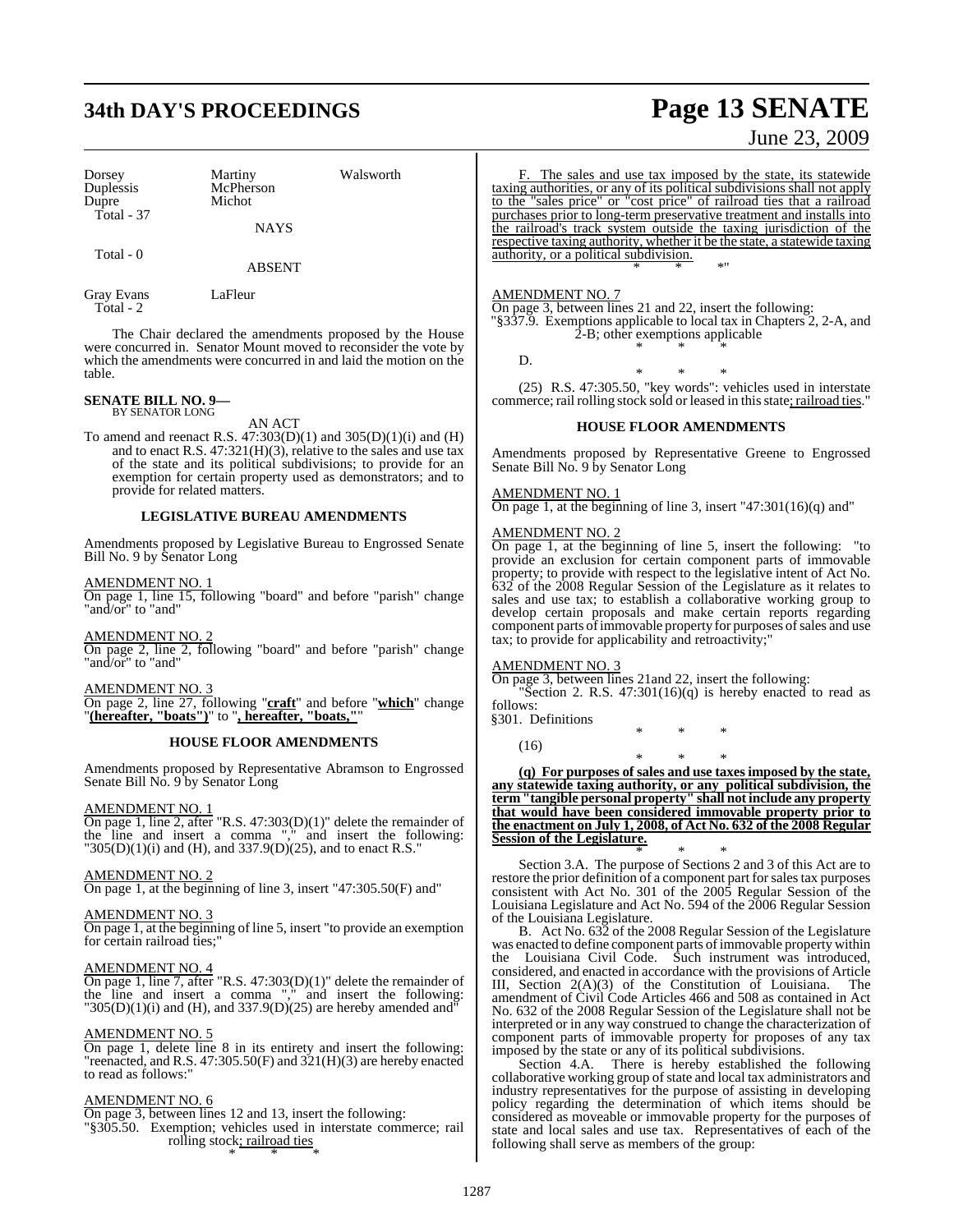# **Page 14 SENATE 34th DAY'S PROCEEDINGS**

## June 23, 2009

- The Louisiana Association of Business and Industry
- $(2)$  The Louisiana Hospital Association.<br>(3) The Louisiana Chemical Association
- The Louisiana Chemical Association.
- (4) The Louisiana Pulp and Paper Association.
- (5) The Louisiana Mid-Continent Oil and Gas Association.
- (6) The Society of Louisiana Certified Public Accountants.<br>(7) The tax section of the Louisiana State Bar Association. The tax section of the Louisiana State Bar Association.
- (8) The Louisiana Association of Tax Administrators.
- (9) The Police Jury Association of Louisiana.
- (10) The Louisiana Municipal Association.
- (11) The Louisiana School Boards Association.
- (12) Three persons designated by the Louisiana Department of Revenue.

B. The Department of Revenue shall call an organizational meeting of the group no later than August 15, 2009, at which the group shall elect a chairman who shall be responsible for calling group snan elect a channique wave comments of the group. The group<br>future meetings and organizing the work of the group. The group<br>shall meet at least once each calendar quarter thereafter. The shall meet at least once each calendar quarter thereafter. members of the group shall serve without compensation.

C. The group shall study and develop specific proposals on the definition of tangible personal property under Chapters 2, 2-A, 2-B and 2-D of Title 47 of the Louisiana Revised Statutes of 1950. The group shall report its policy recommendations to the chairmen of the House Committee on Ways and Means and Senate Committee on Revenue and Fiscal Affairs no later than January 31, 2011.

D. The group shall cease to exist on June 30, 2011.

Section 5. The provisions of Sections 2 and 3 of this Act are declared to be remedial, curative, and procedural and therefore shall be applied retroactively as well as prospectively, and shall apply to all transactions occurring on or after the enactment on July 1, 2008, of Act No. 632 of the 2008 Regular Session of the Legislature."

#### AMENDMENT NO. 4

On page 3, at the beginning of line 22, delete "Section 2." and insert "Section 6."

Senator Long moved to concur in the amendments proposed by the House.

#### **ROLL CALL**

The roll was called with the following result:

#### YEAS

| Mr. President<br>Adley<br>Alario<br>Amedee<br>Appel<br><b>Broome</b><br>Cheek<br>Crowe<br>Dorsey<br>Duplessis<br>Dupre<br>Erdey<br>Total - 34 | Gautreaux B<br>Guillory<br>Hebert<br>Heitmeier<br>Jackson<br>Kostelka<br>LaFleur<br>Long<br>Marionneaux<br>Martiny<br>McPherson<br>Michot<br><b>NAYS</b> | Morrell<br>Mount<br>Murray<br><b>Nevers</b><br>Ouinn<br>Riser<br>Shaw<br>Smith<br>Thompson<br>Walsworth |
|-----------------------------------------------------------------------------------------------------------------------------------------------|----------------------------------------------------------------------------------------------------------------------------------------------------------|---------------------------------------------------------------------------------------------------------|
| Claitor<br>Total - 1                                                                                                                          | ABSENT                                                                                                                                                   |                                                                                                         |
| Donahue<br>Gautreaux N<br>Total - 4                                                                                                           | Gray Evans<br>Morrish                                                                                                                                    |                                                                                                         |

The Chair declared the amendments proposed by the House were concurred in. Senator Long moved to reconsider the vote by which the amendments were concurred in and laid the motion on the table.

**SENATE BILL NO. 10—**<br>BY SENATORS DUPRE, ADLEY AND SHAW AND REPRESENTATIVES<br>BOBBY BADON, BILLIOT, BURFORD, HENRY BURNS, CHAMPAGNE,<br>CORTEZ, GISCLAIR, SAM JONES, KLECKLEY, LAMBERT, LANDRY,<br>LITTLE, MILLS, MONICA, MONTOUCET, M

AN ACT

To enact R.S. 47:301(10)(ff) and (18)(p), relative to sales and use tax imposed by the state or any political subdivision of the state; to grant an exclusion for certain tertiary recovery projects; and to provide for related matters.

The bill was read by title. Returned from the House of Representatives with the following amendments:

#### **HOUSE FLOOR AMENDMENTS**

Amendments proposed by Representative Abramson to Engrossed Senate Bill No. 10 by Senator Dupre

#### AMENDMENT NO. 1

On page 1, delete line 2 through 4 in their entirety and insert the following :

"To amend and reenact R.S. 47:633.4(B)(2), and to enact R.S. 47:301(10)(ff) and (18)(p), relative to taxation related to oil production from certain crude oil tertiary recovery projects; to provide an exclusion from state and local sales and use taxes for certain tertiary recovery projects; to reduce the severance tax on oil production for certain tertiary recovery projects; and to provide for related matters."

#### AMENDMENT NO. 2

On page 1, line 6, after "Section 1." and before "R.S. 47:301(10)(ff)" insert "R.S. 47:633.4(B)(2) is hereby amended and reenacted and"

#### AMENDMENT NO. 3

B.

On page 2, between lines 9 and 10, insert the following: "§633.4. Tertiary recovery incentive \* \* \*

\* \* \* (2) Payout shall be determined at a public hearing held before the assistant secretary of the office of conservation. Once payout has been achieved severance tax shall be due in regard to all future production within the qualified tertiary recovery project as provided by law, with the exception of production within a carbon dioxide  $(CO<sup>2</sup>)$  tertiary recovery project which is permitted on or after July 1, 2009. For all taxable periods beginning on and after July 1, 2010, the severance tax on future production within a carbon dioxide  $(CO<sup>2</sup>)$ tertiary recovery project using anthropogenic carbon dioxide which is permitted after July 1, 2009, shall be reduced by fifty percent of the tax that otherwise would be due.

Senator Dupre moved to concur in the amendments proposed by the House.

\* \* \*"

#### **ROLL CALL**

The roll was called with the following result:

#### YEAS

| Mr. President | Dupre       | Michot        |
|---------------|-------------|---------------|
| Adley         | Erdey       | Morrell       |
| Alario        | Gautreaux B | Morrish       |
| Amedee        | Gautreaux N | Mount         |
| Appel         | Guillory    | Murray        |
| <b>Broome</b> | Hebert      | <b>Nevers</b> |
| Cheek         | Heitmeier   | Ouinn         |
| Claitor       | Jackson     | Riser         |
| Crowe         | LaFleur     | Shaw          |
| Donahue       | Long        | Smith         |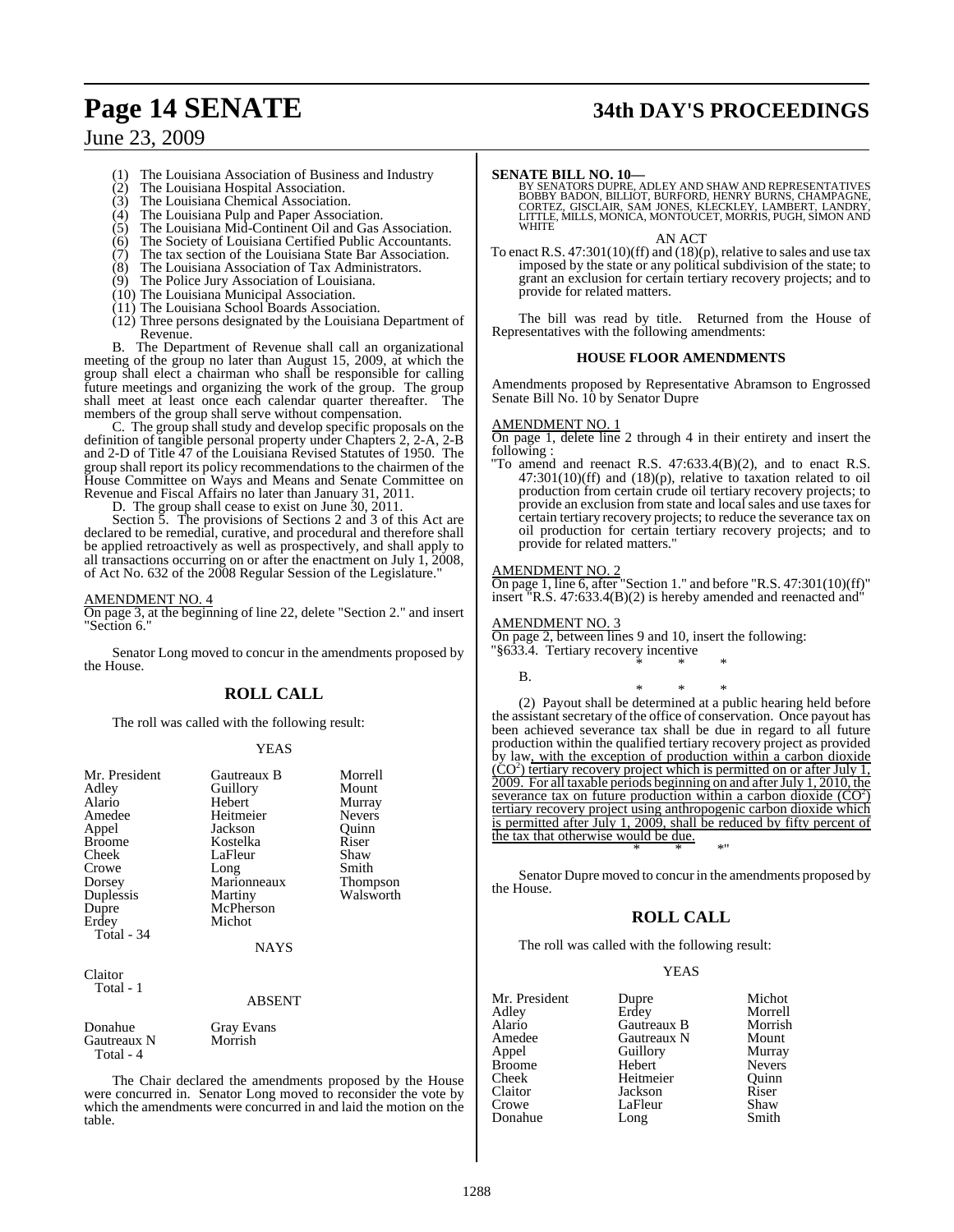# **34th DAY'S PROCEEDINGS Page 15 SENATE**

| Dorsey<br>Duplessis | Marionneaux<br>Martiny | <b>Thompson</b><br>Walsworth |
|---------------------|------------------------|------------------------------|
| Total - $36$        | <b>NAYS</b>            |                              |
| Total - 0           | <b>ABSENT</b>          |                              |
| Gray Evans          | Kostelka               | McPherson                    |

The Chair declared the amendments proposed by the House were concurred in. Senator Dupre moved to reconsider the vote by which the amendments were concurred in and laid the motion on the table.

# **SENATE BILL NO. 20—** BY SENATORS CHAISSON AND THOMPSON

Total - 3

AN ACT

To repeal R.S. 11:1601(3)(b), relative to district attorneys; to provide for eligibility into the District Attorneys' Retirement System; to remove certain prohibitions; and to provide for related matters.

The bill was read by title. Returned from the House of Representatives with the following amendments:

#### **HOUSE FLOOR AMENDMENTS**

Amendments proposed byRepresentativeGarySmith to Reengrossed Senate Bill No. 20 by Senator Chaisson

#### AMENDMENT NO. 1

On page 1, line 10, after "system" and before "contributions" change "the" to "any"

Senator Chaisson moved to reject the amendments proposed by the House.

#### **ROLL CALL**

The roll was called with the following result:

#### YEAS

| Mr. President | Erdey             | McPherson       |
|---------------|-------------------|-----------------|
| Adley         | Gautreaux B       | Michot          |
| Alario        | Gautreaux N       | Morrell         |
| Amedee        | <b>Gray Evans</b> | Morrish         |
| Appel         | Guillory          | Mount           |
| <b>Broome</b> | Hebert            | Murray          |
| Cheek         | Heitmeier         | <b>Nevers</b>   |
| Claitor       | Jackson           | Ouinn           |
| Crowe         | Kostelka          | Riser           |
| Donahue       | LaFleur           | Shaw            |
| Dorsey        | Long              | Smith           |
| Duplessis     | Marionneaux       | <b>Thompson</b> |
| Dupre         | Martiny           | Walsworth       |
| Total - 39    |                   |                 |
|               | NAYS              |                 |
| Total - 0     |                   |                 |

#### ABSENT

Total - 0

The Chair declared the amendments proposed by the House were rejected. Senator Chaisson moved to reconsider the vote by which the amendments were rejected and laid the motion on the table.

# **SENATE BILL NO. 33—** BY SENATOR CHAISSON

AN ACT

To amend and reenact R.S. 47:305.51, relative to the sales tax exemption for purchases of utilities used by certain steelworks and blast furnaces; to change the business classification required

June 23, 2009

for eligibility for the exemption from Standard Industrial Classification (SIC) Sector 3312 to North American Industry Classification System (NAICS) Sector 331111, as it existed in 2002; to provide relative to terms and definitions; to provide for an effective date; and to provide for related matters.

The bill was read by title. Returned from the House of Representatives with the following amendments:

#### **HOUSE FLOOR AMENDMENTS**

Amendments proposed by Representative Greene to Engrossed Senate Bill No. 33 by Senator Chaisson

#### AMENDMENT NO. 1

On page 1, line 2, after "R.S. 47:305.51," and before "relative" insert "and to enact R.S. 47:301(10)(ff),"

#### AMENDMENT NO. 2

On page 1, at the beginning of line 7, after "definitions;" and before "to" insert the following: "to provide for a state and local sales and use tax exemption for certain purchases of items of tangible personal property by the Military Department;"

#### AMENDMENT NO. 3

On page 1, line 9, after "reenacted" and before "to" insert "and R.S.  $47:30\tilde{I}(10)$ (ff) is hereby enacted"

#### AMENDMENT NO. 4

On page 1, between lines 9 and 10, insert the following: "§301. Definitions

As used in this Chapter the following words, terms, and phrases have the meaning ascribed to them in this Section, unless the context clearly indicates a different meaning: \* \* \*

(10)

\* \* \* (ff) For purposes of sales taxes imposed by the state or any political subdivision of the state, the term "retail sale" or "sale at retail" shall not include sales of tangible personal property by the Military Department, state of Louisiana, which occur on an installation or other property owned or operated by the Military Department. \* \* \*"

Senator Chaisson moved to reject the amendments proposed by the House.

#### **ROLL CALL**

The roll was called with the following result:

Heitmeier

Marionneaux<br>Martiny

#### YEAS

Mr. President Erdey McPherson<br>Adley Gautreaux B Michot Adley Gautreaux B Michot Alario Gautreaux N Morrell Amedee Gray Evans Morrisl<br>
Appel Guillory Mount Broome Hebert Murray<br>Cheek Heitmeier Nevers Claitor Jackson Quinn Donahue LaFleur Shaw<br>Dorsey Long Smith Dorsey Long Smith<br>
Duplessis Marionneaux Thompson Dupre Martiny Walsworth Total - 39 Total - 0

Guillory Mount<br>
Hebert Murray Kostelka Riser<br>LaFleur Shaw

**NAYS** 

ABSENT

Total - 0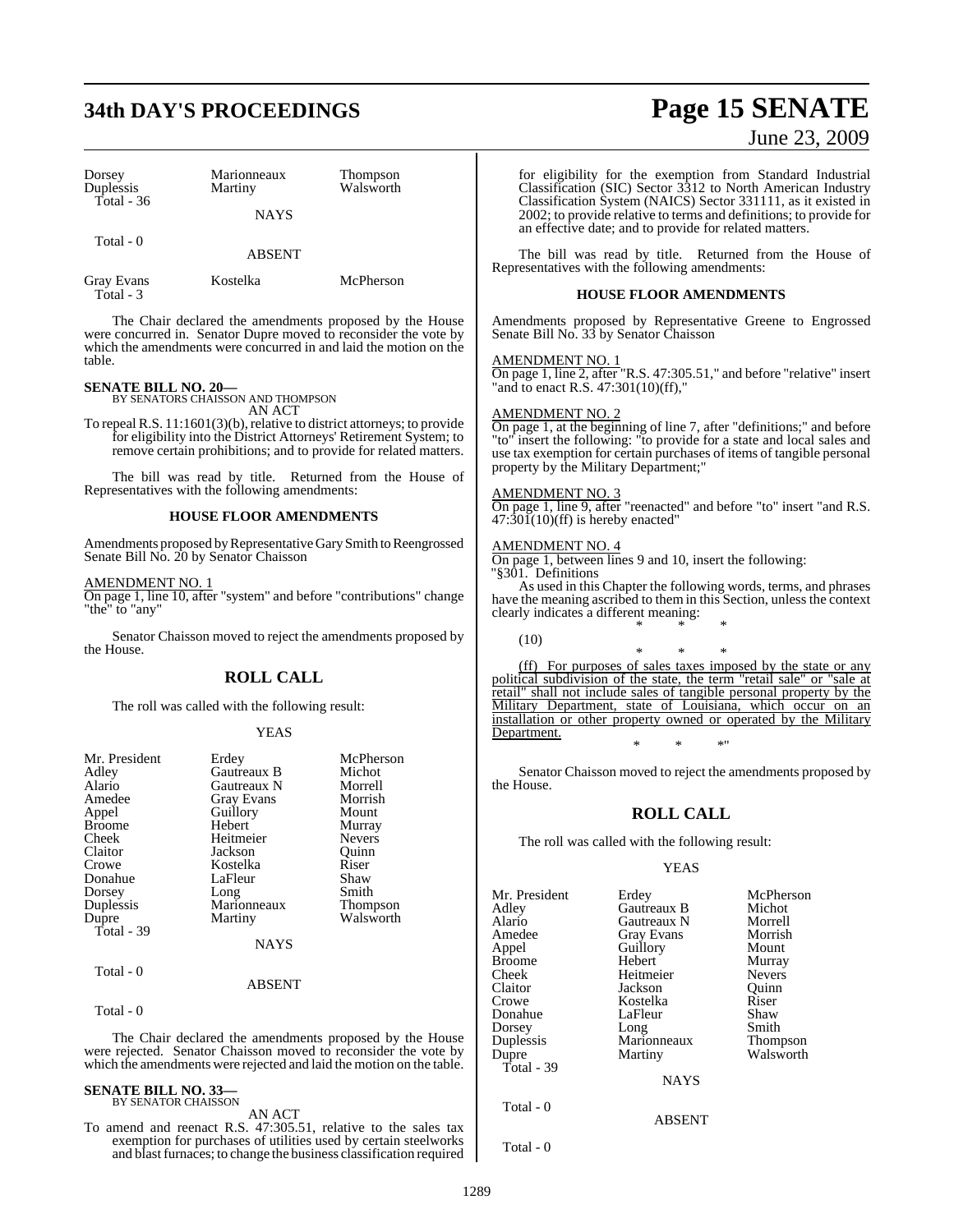# **Page 16 SENATE 34th DAY'S PROCEEDINGS**

## June 23, 2009

The Chair declared the amendments proposed by the House were rejected. Senator Chaisson moved to reconsider the vote by which the amendments were rejected and laid the motion on the table.

**SENATE BILL NO. 55—**<br>BY SENATORS DUPRE AND MORRISH AND REPRESENTATIVES DOVE<br>AND ST. GERMAIN

AN ACT

To amend and reenact R.S. 56:699.1, 699.2 and 699.8(B), relative to issuance of hunting licenses; to require completion of a firearm and hunter education course by certain persons; to provide for a firearm and hunter safety card; to provide with respect to persons authorized to issue hunting licenses; to prohibit certain actions; to provide for temporary firearm hunter education deferral license; to provide for nonresident temporary firearm and hunter education deferral license; to provide an effective date; and to provide for related matters.

The bill was read by title. Returned from the House of Representatives with the following amendments:

#### **HOUSE COMMITTEE AMENDMENTS**

Amendments proposed by House Committee on Natural Resources and Environment to Reengrossed Senate Bill No. 55 by Senator Dupre

#### AMENDMENT NO. 1

On page 1, line 4, delete "to provide for a firearm and hunter safety card;

AMENDMENT NO. 2 On page 1, at the end of line 12, delete the semi-colon ";" and delete line  $1\overline{3}$  in its entirety

AMENDMENT NO. 3 On page 1, line 14, delete "A."

AMENDMENT NO. 4 On page 2, delete lines 3 through 7 in their entirety

Senator Dupre moved to concur in the amendments proposed by the House.

## **ROLL CALL**

The roll was called with the following result:

#### YEAS

| Mr. President<br>Adley<br>Alario<br>Amedee<br>Appel<br><b>Broome</b><br>Cheek<br>Claitor<br>Crowe<br>Donahue<br>Dorsey | Dupre<br>Erdey<br>Gautreaux B<br>Gautreaux N<br>Guillory<br>Hebert<br>Heitmeier<br>Jackson<br>Kostelka<br>LaFleur<br>Long | McPherson<br>Michot<br>Morrell<br>Mount<br>Murray<br><b>Nevers</b><br>Ouinn<br>Riser<br>Shaw<br>Smith<br><b>Thompson</b> |
|------------------------------------------------------------------------------------------------------------------------|---------------------------------------------------------------------------------------------------------------------------|--------------------------------------------------------------------------------------------------------------------------|
|                                                                                                                        |                                                                                                                           |                                                                                                                          |
| Duplessis<br>Total - $36$                                                                                              | Martiny                                                                                                                   | Walsworth                                                                                                                |
|                                                                                                                        | <b>NAYS</b>                                                                                                               |                                                                                                                          |
| Marionneaux                                                                                                            |                                                                                                                           |                                                                                                                          |

Total - 1

ABSENT

Gray Evans Morrish Total - 2

The Chair declared the amendments proposed by the House were concurred in. Senator Dupre moved to reconsider the vote by which the amendments were concurred in and laid the motion on the table.

**SENATE BILL NO. 57—** BY SENATORS B. GAUTREAUX AND NEVERS AN ACT

To amend and reenact R.S. 11:62(10), 1307(E), and 1335(B), to enact R.S. 11:1312.1, and to repeal R.S. 11:1307(C) and 1312, relative to the State Police Pension and Retirement System; to create the Back-Deferred Retirement Option Program; to provide for eligibility, procedures for application, and calculation of benefits of such program; to provide for effective dates; and to provide for related matters.

The bill was read by title. Returned from the House of Representatives with the following amendments:

#### **HOUSE FLOOR AMENDMENTS**

Amendments proposed by Representative Arnold to Reengrossed Senate Bill No. 57 by Senator B. Gautreaux

#### AMENDMENT NO. 1

On page 1, line 2, after "R.S. 11:1312.1" delete the comma "," and insert "and Part XVII of Chapter 2 of Subtitle IV of Title 11 of the Louisiana Revised Statutes of 1950, to be comprised of R.S. 11:3480"

#### AMENDMENT NO. 2

On page 1, line 6, after "program;" insert "relative to retirement systems serving firefighters in certain municipalities; to provide for a ten year participation period in the Deferred Retirement Option Plan for members of such systems;

#### AMENDMENT NO. 3

On page 5, line 6, after "provisions of" insert "Sections 1 and 2 of"

#### AMENDMENT NO. 4

On page 5, line 9, after "provisions of" insert "Sections 1 and 2 of"

#### AMENDMENT NO. 5

On page 5, between lines 19 and 20 insert the following: "Section 5. Part XVII of Chapter 2 of Subtitle IV of Title 11 of the Louisiana Revised Statutes of 1950, to be comprised of R.S. 11:3480, is hereby enacted to read as follows: Part XVII. Fireman's Pension and Relief Funds in

Municipalities of 425,000 or more

§3480. Deferred Retirement Option Plan

Notwithstanding any other provision of law to the contrary, the board of trustees of any Louisiana public retirement system, plan, or fund for firefighters of any municipality having a population in excess of four hundred and twenty-five thousand according to the most recent federal decennial census, may elect, by a majority vote of all trustees, to increase the maximum participation period of the Deferred Retirement Option Plan of such system up to one hundred and twenty months for all members of such system entering the Deferred Retirement Option Plan on or after the effective date of this Section. Any member participating in the system's Deferred Retirement Option Plan on the effective date of this Section may elect to extend his participation period such that the total participation period is not more than one hundred and twenty months. Such election shall be made within sixty days of the effective date of this Section. The provisions of this Section shall not apply to any person participating in a Back-Deferred Retirement Option Plan or Program or to any person who has participated in a Deferred Retirement Option Plan on a retroactive basis."

#### AMENDMENT NO. 6

On page 5, at the beginning of line 20, change "Section 5." to "Section 6."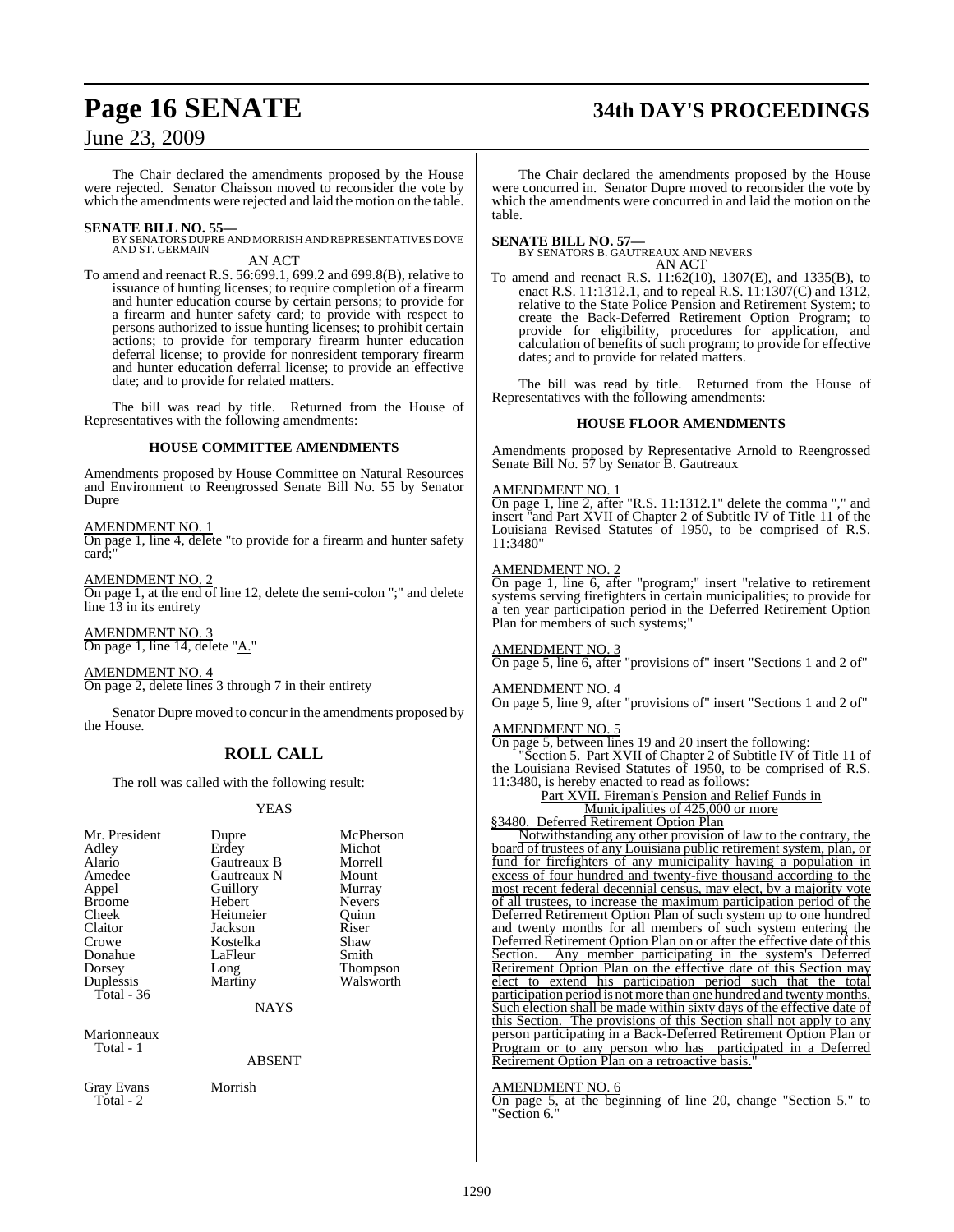# **34th DAY'S PROCEEDINGS Page 17 SENATE**

# June 23, 2009

#### AMENDMENT NO. 7

On page 5, at the end of the page, insert the following:

"Section 7. The provisions of this Section and Section 5 of this Act shall become effective on July 1, 2009; if vetoed by the governor and subsequently approved by the legislature, this Section and Section 5 of this Act shall become effective on July 1, 2009, or on the day following such approval by the legislature, whichever is later."

Senator B. Gautreaux moved to reject the amendments proposed by the House.

#### **ROLL CALL**

The roll was called with the following result:

#### YEAS

| Mr. President     | Gautreaux B | Morrell         |
|-------------------|-------------|-----------------|
| Adley             | Gautreaux N | Morrish         |
| Alario            | Guillory    | Mount           |
|                   |             |                 |
| Amedee            | Hebert      | Murray          |
| Appel             | Heitmeier   | <b>Nevers</b>   |
| <b>Broome</b>     | Jackson     | Ouinn           |
| Cheek             | Kostelka    | Riser           |
| Crowe             | LaFleur     | Shaw            |
| Donahue           | Long        | Smith           |
| Dorsey            | Marionneaux | <b>Thompson</b> |
| Duplessis         | Martiny     | Walsworth       |
| Dupre             | McPherson   |                 |
| Erdey             | Michot      |                 |
| <b>Total - 37</b> |             |                 |
|                   | <b>NAYS</b> |                 |
| Claitor           |             |                 |
| Total - 1         |             |                 |

#### **ABSENT**

```
Gray Evans
   Total - 1
```
The Chair declared the amendments proposed by the House were rejected. Senator B. Gautreaux moved to reconsider the vote by which the amendments were rejected and laid the motion on the table.

#### **SENATE BILL NO. 95—**

BY SENATORS MARTINY AND MORRELL AND REPRESENTATIVES<br>BILLIOT, GISCLAIR, LABRUZZO, LIGI, LOPINTO, TALBOT AND<br>WILLMOTT

#### AN ACT

To amend and reenact R.S. 33:2536.2(B) and to enact R.S. 33:2476.4, relative to Jefferson Parish; to provide for a secretary for any municipal fire and police civil service board in Jefferson Parish; to provide for the assignment of secretarial duties for the Jefferson Parish Fire Civil Service Board; to provide for an effective date; and to provide for related matters.

The bill was read by title. Returned from the House of Representatives with the following amendments:

#### **HOUSE COMMITTEE AMENDMENTS**

Amendments proposed by House Committee on Municipal, Parochial and Cultural Affairs to Engrossed Senate Bill No. 95 by Senator Martiny

#### AMENDMENT NO. 1

On page 1, line 17, delete "**and civil service classification,**"

Senator Martiny moved to concur in the amendments proposed by the House.

## **ROLL CALL**

The roll was called with the following result:

YEAS

| Mr. President | Erdey       | Michot        |
|---------------|-------------|---------------|
| Adley         | Gautreaux B | Morrell       |
| Alario        | Gautreaux N | Morrish       |
| Amedee        | Guillory    | Mount         |
| Appel         | Hebert      | Murray        |
| Broome        | Heitmeier   | <b>Nevers</b> |
| Cheek         | Jackson     | Ouinn         |
| Claitor       | Kostelka    | Riser         |
| Crowe         | LaFleur     | Shaw          |
| Donahue       | Long        | Smith         |
| Dorsey        | Marionneaux | Thompson      |
| Duplessis     | Martiny     | Walsworth     |
| Dupre         | McPherson   |               |
| Total - 38    |             |               |
|               | <b>NAYS</b> |               |
| Total - 0     |             |               |
|               | ABSENT      |               |

Gray Evans Total - 1

The Chair declared the amendments proposed by the House were concurred in. Senator Martiny moved to reconsider the vote by which the amendments were concurred in and laid the motion on the table.

#### **SENATE BILL NO. 102—**

BY SENATOR DUPLESSIS

AN ACT To amend and reenact R.S. 33:9100.1, 9100.3(A), 9100.4(B), 9100.5, 9100.6(A), 9100.7(A) and (C), and 9100.11, to enact R.S. 33:9100.9(E), to repeal R.S. 33:9100.10, relative to the East New Orleans Neighborhood Advisory Commission; to provide for commission membership; to provide for commission jurisdiction; to provide for terms; to provide for officers and meetings; to provide for staff; to require notice from governing authority regarding zoning and building permits; to require that views of the commission to be presented only by their officers; and to provide for related matters.

The bill was read by title. Returned from the House of Representatives with the following amendments:

#### **HOUSE COMMITTEE AMENDMENTS**

Amendments proposed by House Committee on Municipal, Parochial and Cultural Affairs to Reengrossed Senate Bill No. 102 by Senator Duplessis

AMENDMENT NO. 1 On page 2, line 19, delete "**area**"

#### AMENDMENT NO. 2

On page 3, line 11, after "**or organization**" insert "**within the commission area**"

AMENDMENT NO. 3 On page 5, line 19, change "**an existing zoning**" to "**any existing zoning**"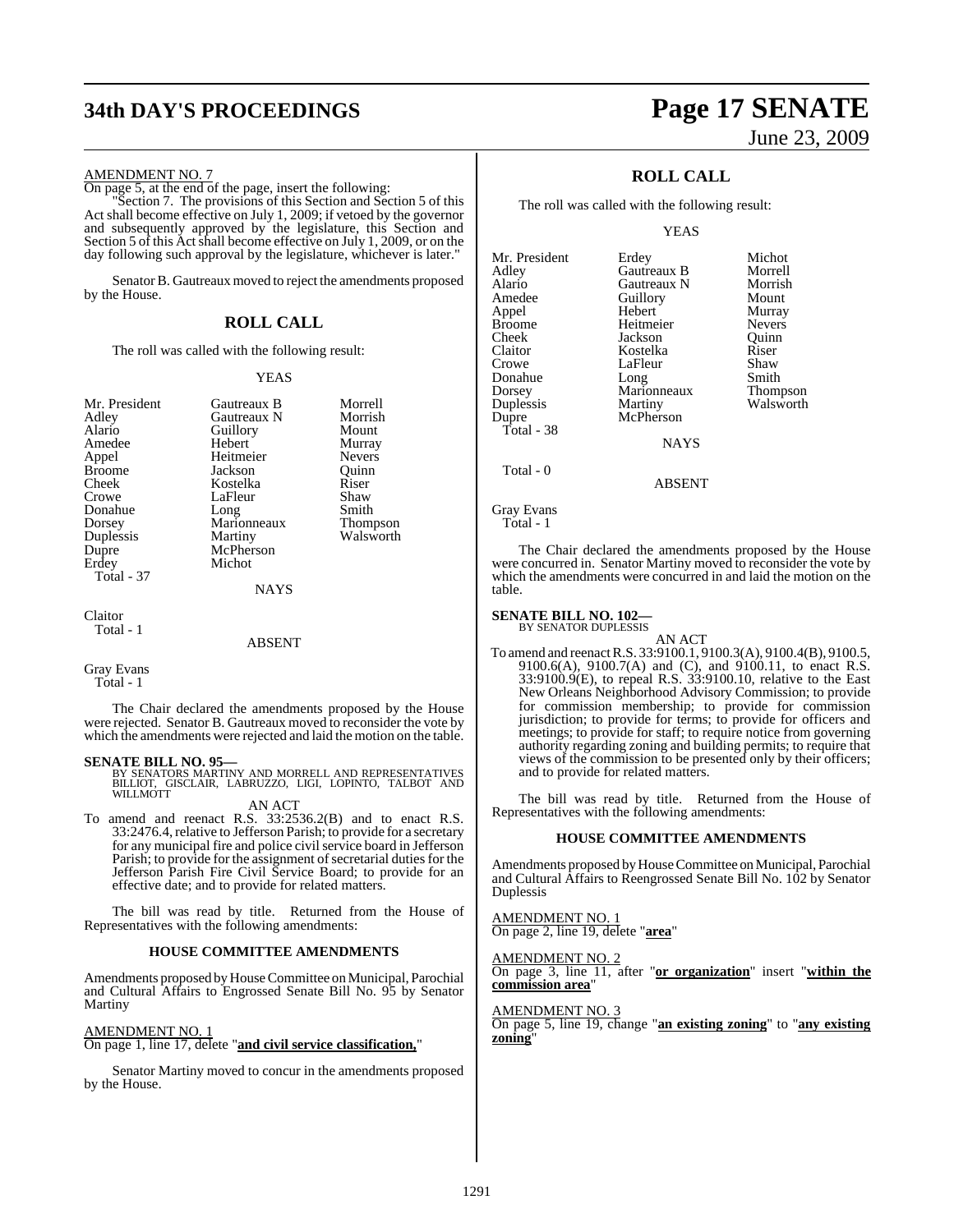# **Page 18 SENATE 34th DAY'S PROCEEDINGS**

| <b>LEGISLATIVE BUREAU AMENDMENTS</b>                                                                                                                                                             |                                                             |                                                              | AMENDMENT NO. 1<br>On page 2, line 9, change the period "." to a comma ", "and on line 10                    |
|--------------------------------------------------------------------------------------------------------------------------------------------------------------------------------------------------|-------------------------------------------------------------|--------------------------------------------------------------|--------------------------------------------------------------------------------------------------------------|
| Amendments proposed by Legislative Bureau to Reengrossed Senate<br>Bill No. 102 by Senator Duplessis                                                                                             |                                                             |                                                              | change "They" to "which"                                                                                     |
| AMENDMENT NO. 1                                                                                                                                                                                  | On page 3, line 2, change "organization" to "organizations" |                                                              | <u>AMENDMENT NO. 2</u><br>On page 2, line 13, delete "of the board"                                          |
| <u>AMENDMENT NO. 2</u>                                                                                                                                                                           | On page 4, line 7, change "commissioner" to "member"        |                                                              | AMENDMENT NO. 3<br>On page 2, line 14, change "Commission members" to<br>"Commissioners"                     |
| AMENDMENT NO. 3<br>members"                                                                                                                                                                      |                                                             | On page 4, line 27, change "commissioners" to "commission    | AMENDMENT NO. 4<br>On page 2, line 26, change "rules and regulations" to "rules,<br>regulations, and bylaws" |
| AMENDMENT NO. 4<br>members'                                                                                                                                                                      |                                                             | On page 5, line 1, change "commissioners" to "commission     | AMENDMENT NO. 5<br>On page 2, line 29, after "including" delete the comma "," and delete<br>"if applicable," |
| by the House.                                                                                                                                                                                    |                                                             | Senator Duplessis moved to concur in the amendments proposed | AMENDMENT NO. 6<br>On page 4, line 8, change "commission member" to<br>"commissioner"                        |
| <b>ROLL CALL</b>                                                                                                                                                                                 |                                                             |                                                              | <b>HOUSE FLOOR AMENDMENTS</b>                                                                                |
| The roll was called with the following result:<br><b>YEAS</b>                                                                                                                                    |                                                             |                                                              | Amendments proposed by Representative Henderson to Engrossed<br>Senate Bill No. 103 by Senator Duplessis     |
| Mr. President<br>Adley<br>Alario                                                                                                                                                                 | Dupre<br>Erdey<br>Gautreaux B                               | Michot<br>Morrell<br>Morrish                                 | AMENDMENT NO. 1<br>On page 2, line 17, change " <b>Commission members</b> " to<br>"Commissioners"            |
| Amedee<br>Appel<br><b>Broome</b><br>Cheek                                                                                                                                                        | Gautreaux N<br>Guillory<br>Heitmeier<br>Jackson             | Mount<br>Murray<br>Nevers<br>Quinn                           | AMENDMENT NO. 2<br>On page 7, line 4, change "commission members" to<br>"commissioners"                      |
| Claitor<br>Crowe<br>Donahue<br>Dorsey                                                                                                                                                            | Kostelka<br>LaFleur<br>Marionneaux<br>Martiny               | Riser<br>Shaw<br>Smith<br><b>Thompson</b>                    | <u>AMENDMENT NO. 3</u><br>On page $7$ , line $7$ ,<br>change "commission member" to<br>"commissioner"        |
| Duplessis<br>Total - 36                                                                                                                                                                          | McPherson<br><b>NAYS</b>                                    | Walsworth                                                    | <u>AMENDMENT NO. 4</u><br>On page 7, line 10, change "commission member"<br>to<br>"commissioner"             |
| Total - 0                                                                                                                                                                                        | <b>ABSENT</b>                                               |                                                              | AMENDMENT NO. 5<br>On page 7, line 11, change "commission member" to<br>"commissioner"                       |
| Gray Evans<br>Total - 3                                                                                                                                                                          | Hebert                                                      | Long                                                         | AMENDMENT NO. 6                                                                                              |
| The Chair declared the amendments proposed by the House<br>were concurred in. Senator Duplessis moved to reconsider the vote<br>by which the amendments were concurred in and laid the motion on |                                                             |                                                              | $\overline{On}$ page 7, line 17, change "commission member"<br>to<br>"commissioner"                          |
| the table.                                                                                                                                                                                       |                                                             |                                                              | Senator Duplessis moved to concur in the amendments proposed<br>by the House.                                |
| <b>SENATE BILL NO. 103—</b><br>BY SENATOR DUPLESSIS                                                                                                                                              |                                                             |                                                              | <b>ROLL CALL</b>                                                                                             |
| AN ACT<br>To enact R.S. 33:9091.15, a bill relative to Orleans Parish; to create                                                                                                                 |                                                             |                                                              | The roll was called with the following result:                                                               |
| the Oak Island Neighborhood Improvement District; to provide<br>for district boundaries, purpose, governance, and funding,                                                                       |                                                             |                                                              | <b>YEAS</b>                                                                                                  |

YEAS

| Mr. President | Erdey       | Michot        |
|---------------|-------------|---------------|
| Adley         | Gautreaux B | Morrell       |
| Alario        | Gautreaux N | Morrish       |
| Amedee        | Guillory    | Mount         |
| Appel         | Hebert      | Murray        |
| <b>Broome</b> | Heitmeier   | <b>Nevers</b> |
| Cheek         | Jackson     | Ouinn         |
| Claitor       | Kostelka    | Riser         |
| Crowe         | LaFleur     | Shaw          |
| Donahue       | Long        | Smith         |

The bill was read by title. Returned from the House of Representatives with the following amendments:

provide for related matters.

#### **HOUSE COMMITTEE AMENDMENTS**

including the levy of a parcel fee; to provide relative to the powers and duties of the district and its governing board; and to

Amendments proposed byHouseCommittee on Municipal, Parochial and Cultural Affairs to Engrossed Senate Bill No. 103 by Senator Duplessis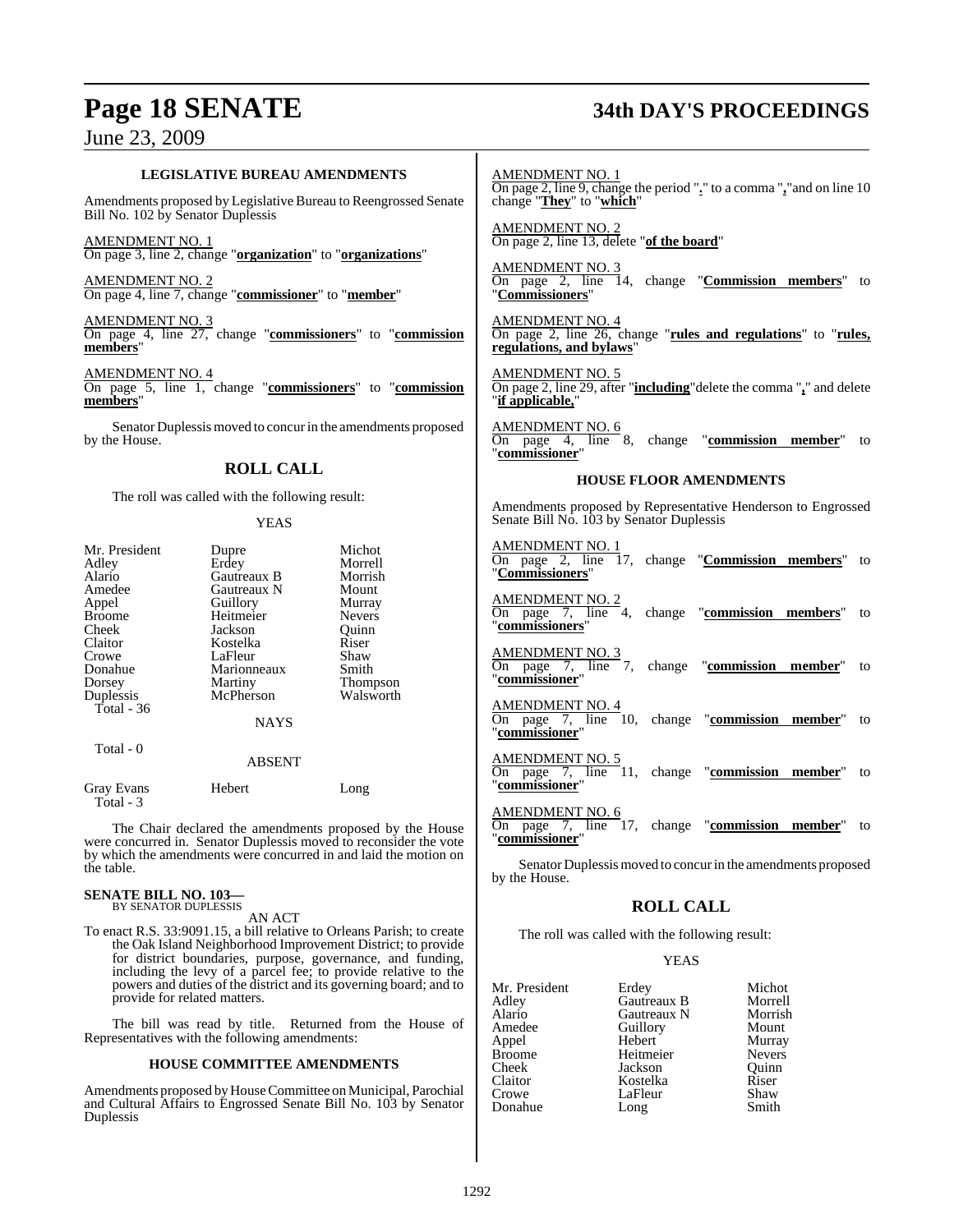# **34th DAY'S PROCEEDINGS Page 19 SENATE**

| Dorsey<br>Duplessis<br>Dupre | Marionneaux<br>Martiny<br>McPherson | <b>Thompson</b><br>Walsworth |
|------------------------------|-------------------------------------|------------------------------|
| Total - 38                   | <b>NAYS</b>                         |                              |
| Total - 0                    |                                     |                              |

Gray Evans Total - 1

The Chair declared the amendments proposed by the House were concurred in. Senator Duplessis moved to reconsider the vote by which the amendments were concurred in and laid the motion on the table.

ABSENT

# **SENATE BILL NO. 104—** BY SENATOR DUPLESSIS

AN ACT

To enact R.S. 33:9080.3, relative to improvement districts in Orleans Parish; to create the Lakewood East Security and Neighborhood Improvement District; to provide that the Lakewood East Homeowners Association shall govern the district; to provide for the purpose, boundaries, parcel fee, budget, powers and duties of the district; to provide for an effective date; and to provide for related matters.

The bill was read by title. Returned from the House of Representatives with the following amendments:

#### **HOUSE COMMITTEE AMENDMENTS**

Amendments proposed by House Committee on Municipal, Parochial and Cultural Affairs to Reengrossed Senate Bill No. 104 by Senator Duplessis

AMENDMENT NO. 1 On page 1, line 12, change "**hereinafter referred to**" to "**referred to in this Section**"

AMENDMENT NO. 2 On page 2, line 11, change "**hereinafter referred to**" to "**referred to in this Section**"

AMENDMENT NO. 3 On page 2, delete line 12 and insert "**"board".**"

#### **LEGISLATIVE BUREAU AMENDMENTS**

Amendments proposed by Legislative Bureau to Reengrossed Senate Bill No. 104 by Senator Duplessis

AMENDMENT NO. 1 On page 3, line 17, following "**by**" insert "**a**"

Senator Duplessis moved to reject the amendments proposed by the House.

## **ROLL CALL**

The roll was called with the following result:

#### YEAS

| Mr. President | Erdey       | Michot        |
|---------------|-------------|---------------|
| Adley         | Gautreaux B | Morrell       |
| Alario        | Gautreaux N | Morrish       |
| Amedee        | Guillory    | Mount         |
| Appel         | Hebert      | Murray        |
| <b>Broome</b> | Heitmeier   | <b>Nevers</b> |
| Cheek         | Jackson     | Ouinn         |
| Claitor       | Kostelka    | Riser         |
| Crowe         | LaFleur     | Shaw          |

# June 23, 2009

Donahue Long Smith Dorsey Marionneaux Thompson Duplessis Martiny Walsworth<br>
Dupre McPherson McPherson Total - 38 **NAYS**  Total - 0 ABSENT Gray Evans

Total - 1

The Chair declared the amendments proposed by the House were rejected. Senator Duplessis moved to reconsider the vote by which the amendments were rejected and laid the motion on the table.

**SENATE BILL NO. 179—**

BY SENATORS CROWE AND THOMPSON AN ACT

To amend and reenact R.S. 34:3494(A) and (B)(5) and (9), 3495(A) and (B), and 3504(F), to enact R.S. 34:3494(B)(10) and (11), and 3506(D), relative to the Louisiana International Deep Water Gulf Transfer Terminal Authority; to provide relative to the jurisdiction of the authority; to increase the membership of the board of commissioners; to provide for the terms of office for the board of commissioners; to remove legislative oversight of rules and regulations for maintenance and operation of the authority; to provide for budgets and financial reports of the authority; and to provide for related matters.

The bill was read by title. Returned from the House of Representatives with the following amendments:

#### **HOUSE COMMITTEE AMENDMENTS**

Amendments proposed by House Committee on Transportation, Highways, and Public Works to Reengrossed Senate Bill No. 179 by Senator Crowe

AMENDMENT NO. 1  $\frac{\text{AMENDMENT NO. 1}}{\text{On page 1, line 2, after "and (9)", insert ", and" }$ 

AMENDMENT NO. 2 On page 1, line 2, after "3495", delete "(A) and " and " and  $3504$ (F),"

AMENDMENT NO. 3 On page 1, at the end of line 6, delete "to", delete line 7 in its entirety, and on line 8, remove "of the authority;"

AMENDMENT NO. 4 On page 1, line 11, after "and (9)" insert ", and"

AMENDMENT NO. 5 On page 1, line  $11$ , after "3495", delete "(A) and" and "and  $3504(F)$ "

AMENDMENT NO. 6 On page 1, line 15, change "**fifteen**" to "**sixteen**"

AMENDMENT NO. 7 On page 2, line 2, change "**eleven**" to "**twelve**"

AMENDMENT NO. 8

On page 2, between lines 15 and 16, insert the following: "**(11) One member selected by the New Orleans Public Belt Railway, and appointed by the governor, who shall be a nonvoting member.**"

AMENDMENT NO. 9 On page 2, line 16, change "**(11)**" to "**(12)**"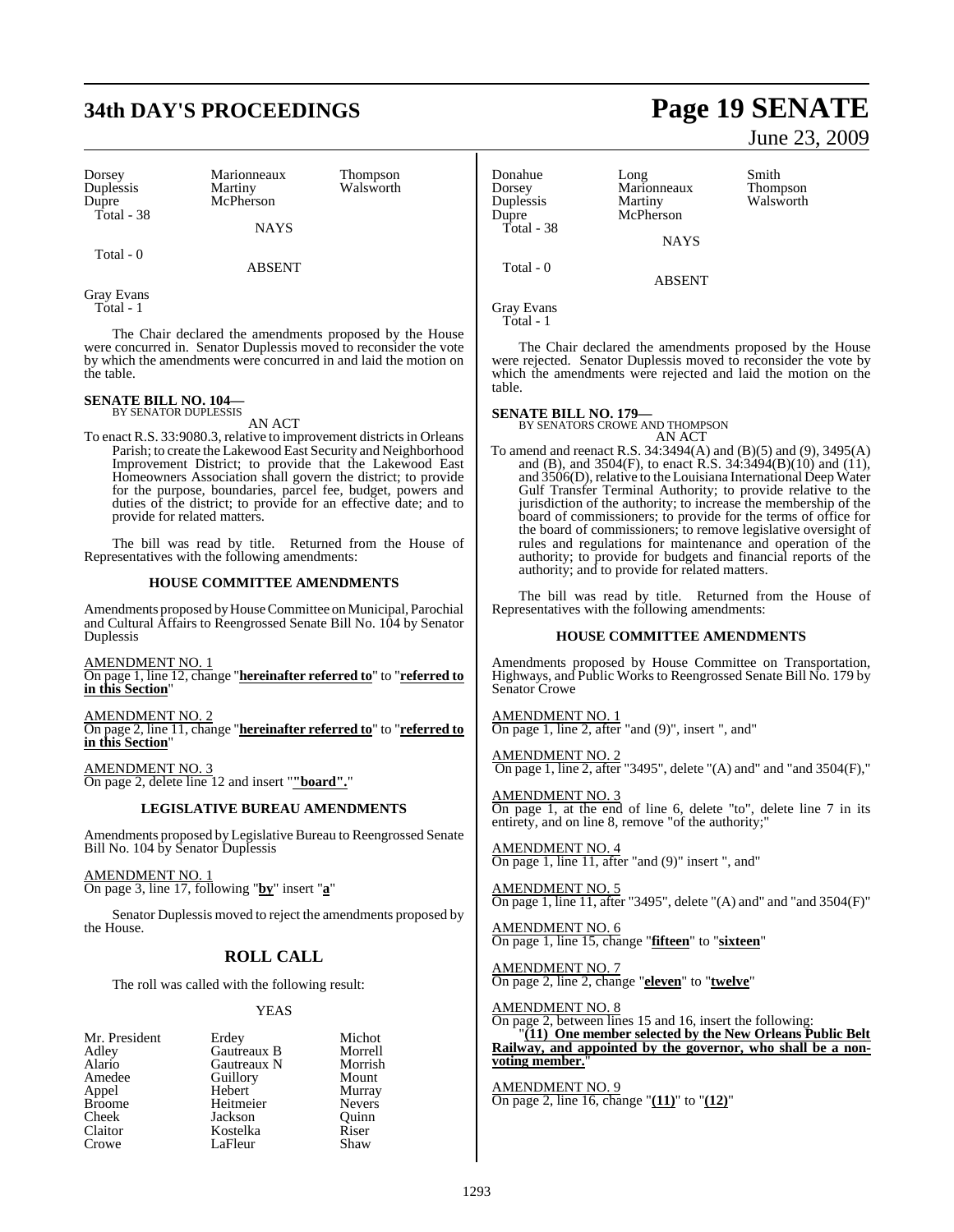## AMENDMENT NO. 10

On page 2, delete lines 22 through 27 in their entirety and insert the following in lieu thereof: "\* \* \*"

#### AMENDMENT NO. 11

On page 3, delete lines 6 through 10 in their entirety

#### **LEGISLATIVE BUREAU AMENDMENTS**

Amendments proposed by Legislative Bureau to Reengrossed Senate Bill No. 179 by Senator Crowe

#### AMENDMENT NO. 1

In House Committee Amendment No. 1, proposed by the House Committee on Transportation, Highways, and Public Works, on line 2, following "and (9)", delete the remainder of the line and insert "change the "," to "and""

#### AMENDMENT NO. 2

In House Committee Amendment No. 4, proposed by the House Committee on Transportation, Highways, and Public Works, on line 9, following ""and $(\hat{9})$ " delete the remainder of the line and insert "change the "," to "and""

#### AMENDMENT NO. 3 On page 1, line 3, change "and (11)" to ", (11), and (12)"

AMENDMENT NO. 4 On page 1 line 12, change "and  $(11)$ " to ",  $(11)$ , and  $(12)$ "

Senator Crowe moved to concur in the amendments proposed by the House.

## **ROLL CALL**

The roll was called with the following result:

#### YEAS

| Mr. President<br>Adley<br>Alario<br>Appel<br><b>Broome</b><br>Cheek<br>Claitor<br>Crowe<br>Donahue<br>Dorsey<br>Duplessis<br>Dupre | Erdey<br>Gautreaux B<br>Gautreaux N<br>Guillory<br>Hebert<br>Heitmeier<br>Jackson<br>Kostelka<br>LaFleur<br>Long<br>Martiny<br>McPherson | Michot<br>Mount<br>Murray<br><b>Nevers</b><br>Quinn<br>Riser<br>Shaw<br>Smith<br>Thompson<br>Walsworth |
|------------------------------------------------------------------------------------------------------------------------------------|------------------------------------------------------------------------------------------------------------------------------------------|--------------------------------------------------------------------------------------------------------|
| Total - 34                                                                                                                         | <b>NAYS</b>                                                                                                                              |                                                                                                        |
| Amedee<br>Total - 2                                                                                                                | Marionneaux                                                                                                                              |                                                                                                        |
|                                                                                                                                    | <b>ABSENT</b>                                                                                                                            |                                                                                                        |
| <b>Gray Evans</b><br>$Total - 3$                                                                                                   | Morrell                                                                                                                                  | Morrish                                                                                                |

The Chair declared the amendments proposed by the House were concurred in. Senator Crowe moved to reconsider the vote by which the amendments were concurred in and laid the motion on the table.

#### **SENATE BILL NO. 208—**

BY SENATOR AMEDEE AN ACT

To amend and reenact R.S. 38:334(A), relative to levee districts; to provide relative to the Lafourche Basin Levee District; to provide for revenue utilization; and to provide for related **matters** 

# **Page 20 SENATE 34th DAY'S PROCEEDINGS**

The bill was read by title. Returned from the House of Representatives with the following amendments:

#### **HOUSE FLOOR AMENDMENTS**

Amendments proposed by Representative Lambert to Reengrossed Senate Bill No. 208 by Senator Amedee

#### AMENDMENT NO. 1

On page 1, line 2, after "R.S." delete "38:334(A)" and insert "38:29 $\tilde{I}(F)(2)$ (introductory paragraph) and (f) and 334(A)"

AMENDMENT NO. 2

On page 1, line 3, after "District;" insert "to increase the number of levee commissioners;"

#### AMENDMENT NO. 3

On page 1, line 7, after "R.S." delete "38:334(A) is" and insert "38:29 $\tilde{1}(F)(2)$ (introductory paragraph) and (f) and 334(A) are"

AMENDMENT NO. 4 On page 1, between lines 7 and 8, insert the following: "§291. Naming; limits of districts; composition of boards \* \* \*

F. Lafourche Basin Levee District. \* \* \*

(2) In accordance with the provisions of R.S. 38:304, the governor shall appoint nine **eleven** persons from each parish or part of a parish in the district to serve as levee commissioners as follows: \* \* \*

(f) Three **Five** members to be appointed from the district at large. \* \* \*"

AMENDMENT NO. 5 On page 1, line 11, change "**fifty**" to "**fifty-seven**"

Senator Amedee moved to concur in the amendments proposed by the House.

## **ROLL CALL**

The roll was called with the following result:

|--|--|

| Mr. President<br>Adley<br>Alario<br>Amedee<br>Appel<br><b>Broome</b><br>Cheek<br>Claitor<br>Crowe<br>Donahue<br>Dorsey<br>Duplessis<br>Dupre<br>Total - $37$<br>Total - 0 | Erdey<br>Gautreaux B<br>Gautreaux N<br>Guillory<br>Hebert<br>Heitmeier<br>Jackson<br>LaFleur<br>Long<br>Marionneaux<br>Martiny<br>McPherson<br>Michot<br><b>NAYS</b><br><b>ABSENT</b> | Morrell<br>Morrish<br>Mount<br>Murray<br><b>Nevers</b><br>Ouinn<br>Riser<br>Shaw<br>Smith<br>Thompson<br>Walsworth |
|---------------------------------------------------------------------------------------------------------------------------------------------------------------------------|---------------------------------------------------------------------------------------------------------------------------------------------------------------------------------------|--------------------------------------------------------------------------------------------------------------------|
|                                                                                                                                                                           | Kostelka                                                                                                                                                                              |                                                                                                                    |
| Gray Evans<br>Total - 2                                                                                                                                                   |                                                                                                                                                                                       |                                                                                                                    |

The Chair declared the amendments proposed by the House were concurred in. Senator Amedee moved to reconsider the vote by which the amendments were concurred in and laid the motion on the table.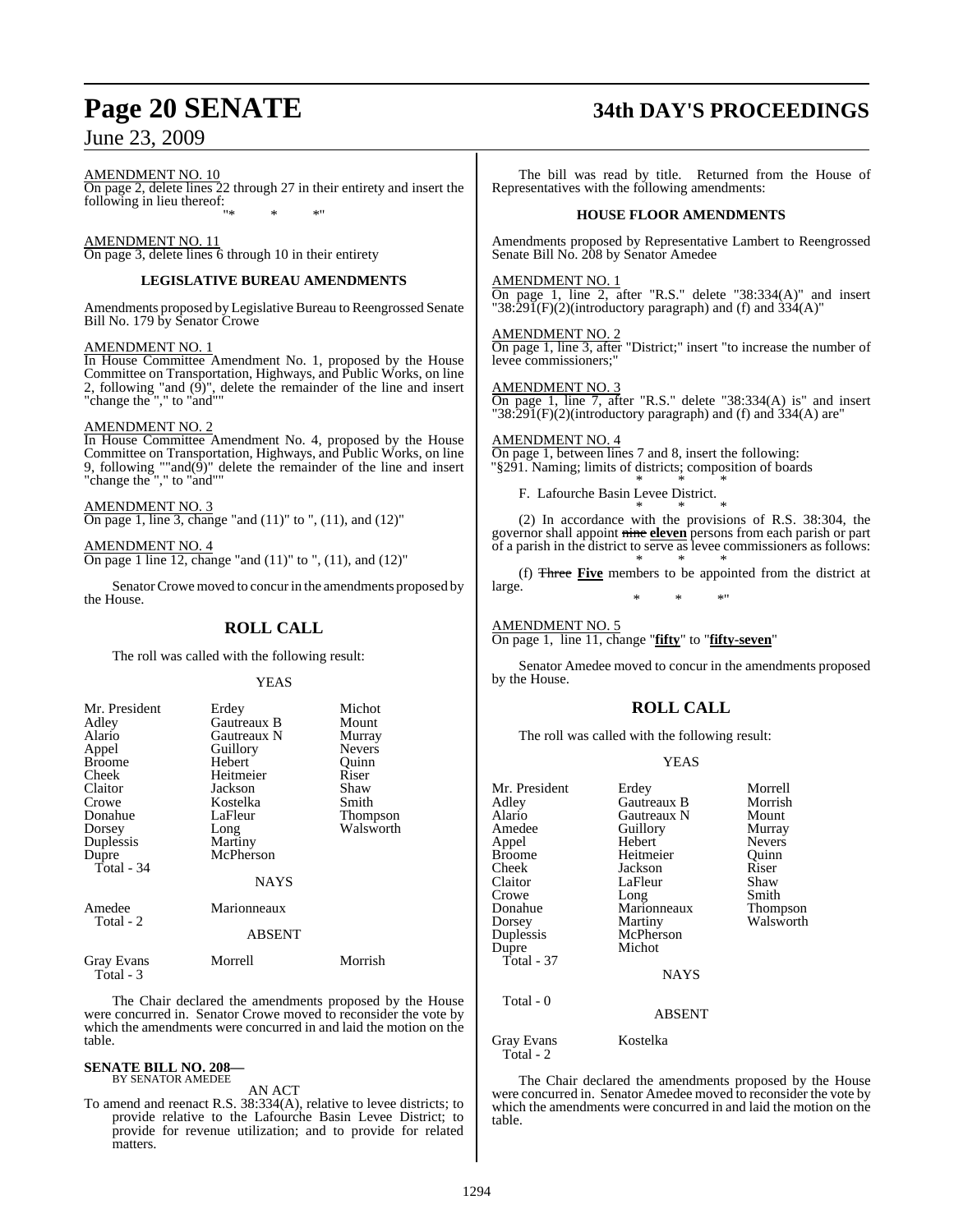# **34th DAY'S PROCEEDINGS Page 21 SENATE**

# June 23, 2009

- **SENATE BILL NO. 222—**<br>BY SENATORS ADLEY, JACKSON, MCPHERSON AND SHAW AND<br>REPRESENTATIVES BILLIOT, HENRY BURNS, DIXON, DOERGE,<br>DOWNS, GUINN, HOWARD, MORRIS, NORTON AND ST. GERMAIN<br>AN ACT
- To amend and reenact R.S. 34:2309(9), relative to powers and authority of the Red River Waterway Commission; to adjust the uses to which the commission's ad valorem property tax is allocated; and to provide for related matters.

The bill was read by title. Returned from the House of Representatives with the following amendments:

#### **HOUSE COMMITTEE AMENDMENTS**

Amendments proposed by House Committee on Transportation, Highways, and Public Works to Engrossed Senate Bill No. 222 by Senator Adley

AMENDMENT NO. 1 On page 1, line 16, delete "**three tenths**" and insert in lieu thereof "**fifty-two hundredths**"

AMENDMENT NO. 2 On page 2, line 2, delete "**seven tenths**" and insert in lieu thereof "**eighty-two hundredths"**

#### **LEGISLATIVE BUREAU AMENDMENTS**

Amendments proposed by Legislative Bureau to Engrossed Senate Bill No. 222 by Senator Adley

AMENDMENT NO. 1 On page 2, line 3, following "district" delete the remainder of the line

and insert "." and delete lines 4 and 5 in their entirety.

Senator Adley moved to concur in the amendments proposed by the House.

#### **ROLL CALL**

The roll was called with the following result:

#### YEAS

| Mr. President<br>Adley<br>Alario<br>Amedee<br>Appel<br><b>Broome</b><br>Cheek<br>Claitor<br>Crowe<br>Donahue<br>Dorsey<br>Duplessis<br>Total - 36 | Dupre<br>Erdey<br>Gautreaux B<br>Gautreaux N<br>Guillory<br>Hebert<br>Heitmeier<br>Jackson<br>Kostelka<br>LaFleur<br>Long<br>Marionneaux | Martiny<br>McPherson<br>Michot<br>Morrell<br>Mount<br>Murray<br>Ouinn<br>Riser<br>Shaw<br>Smith<br><b>Thompson</b><br>Walsworth |
|---------------------------------------------------------------------------------------------------------------------------------------------------|------------------------------------------------------------------------------------------------------------------------------------------|---------------------------------------------------------------------------------------------------------------------------------|
|                                                                                                                                                   | <b>NAYS</b>                                                                                                                              |                                                                                                                                 |
| Total - 0                                                                                                                                         | <b>ABSENT</b>                                                                                                                            |                                                                                                                                 |
| Gray Evans                                                                                                                                        | Morrish                                                                                                                                  | <b>Nevers</b>                                                                                                                   |

Total - 3

The Chair declared the amendments proposed by the House were concurred in. Senator Adley moved to reconsider the vote by which the amendments were concurred in and laid the motion on the table.

#### **SENATE BILL NO. 281—**

BY SENATOR APPEL AND REPRESENTATIVE ELLINGTON AN ACT

To enact Chapter 5-S of Title 25 of the Louisiana Revised Statutes of 1950, to be comprised ofR.S. 25:380.161 through 167, andR.S. 36:744(CC) and 801.23, relative to state museums; to create the Schepis Museum advisory board in the Department of State; to provide for powers and duties of the board; to provide for funding; to provide for the disposition of property; and to provide for related matters.

The bill was read by title. Returned from the House of Representatives with the following amendments:

#### **HOUSE COMMITTEE AMENDMENTS**

Amendments proposed by House Committee on Municipal, Parochial and Cultural Affairs to Engrossed Senate Bill No. 281 by Senator Appel

#### AMENDMENT NO. 1

On page 2, line 17, between "**the**" and "**Senate**" insert "**Louisiana**"

#### AMENDMENT NO. 2

On page 3, line 29, change "**operations of the museum**" to "**museum operations**"

#### AMENDMENT NO. 3

On page 7, delete lines 9 and 10 and insert the following:

"B. If the transfer provided for in this Act is not made within four years of July 1, 2009, this Act shall be null and void and of no effect.

Section 4. This Act shall become effective on the effective date of an appropriation of funds by the legislature to fund the provisions of this Act."

#### **LEGISLATIVE BUREAU AMENDMENTS**

Amendments proposed by Legislative Bureau to Engrossed Senate Bill No. 281 by Senator Appel

#### AMENDMENT NO. 1

On page 3, line 7,following "**executive committee**" change "**and/or**" to "**and**"

Senator Appel moved to concur in the amendments proposed by the House.

#### **ROLL CALL**

The roll was called with the following result:

#### YEAS

| Mr. President<br>Adlev<br>Alario<br>Appel<br>Broome<br>Cheek<br>Claitor<br>Crowe | Erdey<br>Gautreaux B<br>Gautreaux N<br>Guillory<br>Hebert<br>Heitmeier<br>Jackson<br>Kostelka | McPherson<br>Michot<br>Morrell<br>Mount<br>Murray<br><b>Nevers</b><br>Ouinn<br>Riser |
|----------------------------------------------------------------------------------|-----------------------------------------------------------------------------------------------|--------------------------------------------------------------------------------------|
|                                                                                  |                                                                                               |                                                                                      |
|                                                                                  |                                                                                               |                                                                                      |
|                                                                                  |                                                                                               |                                                                                      |
|                                                                                  |                                                                                               |                                                                                      |
|                                                                                  |                                                                                               |                                                                                      |
| Donahue                                                                          | LaFleur                                                                                       | Shaw                                                                                 |
| Dorsey                                                                           |                                                                                               | Smith                                                                                |
| Duplessis                                                                        | Long<br>Marionneaux                                                                           | <b>Thompson</b>                                                                      |
| Dupre                                                                            | Martiny                                                                                       | Walsworth                                                                            |
| Total - 36                                                                       |                                                                                               |                                                                                      |

**NAYS** 

Total - 0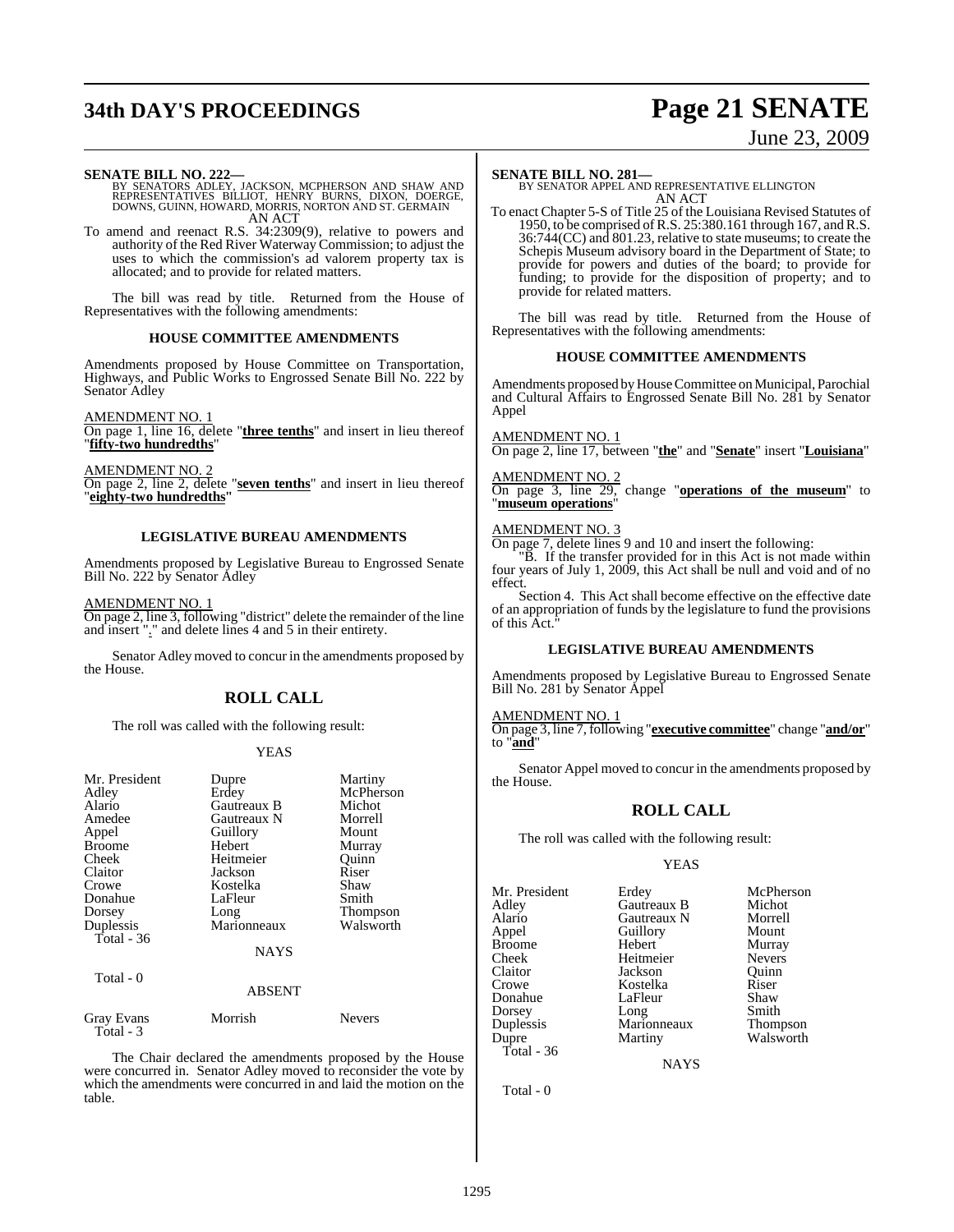# **Page 22 SENATE 34th DAY'S PROCEEDINGS**

## June 23, 2009

#### ABSENT

| Amedee    | <b>Gray Evans</b> | Morrish |
|-----------|-------------------|---------|
| Total - 3 |                   |         |

The Chair declared the amendments proposed by the House were concurred in. Senator Appel moved to reconsider the vote by which the amendments were concurred in and laid the motion on the table.

#### **SENATE BILL NO. 296—**

BY SENATOR B. GAUTREAUX AND REPRESENTATIVE ROBIDEAUX AN ACT

To amend and reenact R.S.  $11:42(B)(5)$  and  $(11)$ ,  $102(B)(1)$ ,  $(2)(b)(i)$ and (ii) and (c),  $(3)(b)$  and (c), and  $(5)$ ,  $542(A)$ ,  $(B)$ , (C)(1)(introductory paragraph), (2), (3), (4)(a)(introductory paragraph), (b)(introductory paragraph), and (c), (5)(a)(i) and (b), and (E), and  $883.1(A)$ , (B),  $(C)(1)$ (introductory paragraph), (2), (3), (4)(a)(introductory paragraph), (b)(introductory paragraph), and (c), (E), and (F), to enact R.S. 11:102.1, 102.2,  $542(\text{C})(4)(\text{d})$  and (e) and (F), and 883.1(C)(4)(d) and (e) and (G), and to repeal  $\hat{R}$ . S. 11:542(D) and 883.1(D), relative to the liabilities of the state retirement systems; to provide for payment ofsuch liabilities; to provide for employer contributions; to limit creation of certain additional liabilities through benefit increases; to provide for an effective date; and to provide for related matters.

The bill was read by title. Returned from the House of Representatives with the following amendments:

#### **LEGISLATIVE BUREAU AMENDMENTS**

Amendments proposed by Legislative Bureau to Reengrossed Senate Bill No. 296 by Senator B. Gautreaux

#### AMENDMENT NO. 1

On page 5, lines 15 and 16, change "Items (i) through (iv) of Paragraph  $(3)$ " to "Items  $(3)(d)(i)$  through  $(iv)$ "

Senator B. Gautreaux moved to concur in the amendments proposed by the House.

#### **ROLL CALL**

The roll was called with the following result:

#### YEAS

| Mr. President<br>Adley<br>Alario<br>Appel<br><b>Broome</b><br>Cheek<br>Claitor<br>Crowe<br>Dorsey<br>Duplessis<br>Dupre<br>Total - $33$ | Erdey<br>Gautreaux B<br>Gautreaux N<br>Gray Evans<br>Guillory<br>Hebert<br>Heitmeier<br>Jackson<br>Kostelka<br>Long<br>Marionneaux<br><b>NAYS</b> | Martiny<br>McPherson<br>Michot<br>Morrell<br>Morrish<br>Mount<br>Murray<br><b>Nevers</b><br>Quinn<br>Riser<br>Shaw |
|-----------------------------------------------------------------------------------------------------------------------------------------|---------------------------------------------------------------------------------------------------------------------------------------------------|--------------------------------------------------------------------------------------------------------------------|
| Donahue<br>Total - 2                                                                                                                    | Walsworth<br><b>ABSENT</b>                                                                                                                        |                                                                                                                    |
| Amedee<br>LaFleur<br>Total - 4                                                                                                          | Smith<br>Thompson                                                                                                                                 |                                                                                                                    |

The Chair declared the amendments proposed by the House were concurred in. Senator B. Gautreaux moved to reconsider the vote bywhich the amendments were concurred in and laid the motion on the table.

#### **SENATE BILL NO. 302—** BY SENATOR BROOME

AN ACT

To amend and reenact R.S. 15:902.3(A) and 902.4(A), (B) and (D), relative to the Department of Corrections; to provide relative to juvenile placement; to provide relative to the conversion of Jetson Center for Youth; and to provide for related matters.

The bill was read by title. Returned from the House of Representatives with the following amendments:

#### **HOUSE COMMITTEE AMENDMENTS**

Amendments proposed by House Committee on Judiciary to Reengrossed Senate Bill No. 302 by Senator Broome

#### AMENDMENT NO. 1

On page 1, line 2, after "902.4(A), (B), and (D)" and before the comma "," insert "and to enact R.S. 15:902.5"

#### AMENDMENT NO. 2

On page 1, line 4, after "Youth;" and before "and to" insert "to provide for standards for juvenile facilities; to provide for definitions; to provide for development of a comprehensive plan for implementation of evidence-based programs; to require a report and submission to specified entities;"

#### AMENDMENT NO. 3

On page 1, line 8, after "reenacted" and before "to" insert "and R.S. 15:902.5 is hereby enacted"

AMENDMENT NO. 4 On page 2, line 3, after "applicable." delete the remainder of the line

AMENDMENT NO. 5 On page 2, delete line 4 in its entirety

#### MENDMENT NO. 6

On page 4, delete lines 28 and 29 in their entirety and insert the following:

"\* \* \* **§902.5. Standards for juvenile facilities**

**A. The Department of Public Safety and Corrections, office of juvenile justice shall submit to the Juvenile Justice Implementation Commission, House Judiciary Committee, and Senate Judiciary Committee B on biannual basis the Performance-based Standards (PbS) reports along with the Facility Improvement Plans, for Bridge City Center for Youth, Capital Area Center for Youth, and Swanson Center for Youth. These reports shall be provided to each committee by June 15 and December 15 of each year. PbS is a set of national standards establishing the highest quality practices and most effective research-based services for juvenile facilities.**

**B. The following words shall have the following meanings. (1) "Agency" means: The Department of Public Safety and Corrections, office of juvenile justice.**

**(2) "Cost effective" means that cost savings realized over a reasonable period of time are greater than costs.**

**(3) "Evidence-based program" means a program that:**

**(a) Incorporates significant and relevant practices based on**

**scientifically based research; and**

**(b) Is cost effective.**

**(4) "Program" means a treatment or intervention program or service that is intended to:**

**(a) Reduce the propensity of a person to commit crimes; (b) Improve the mental health of a person with the result of reducing the likelihood that the person will commit a crime or**

**need emergency mental health services; or**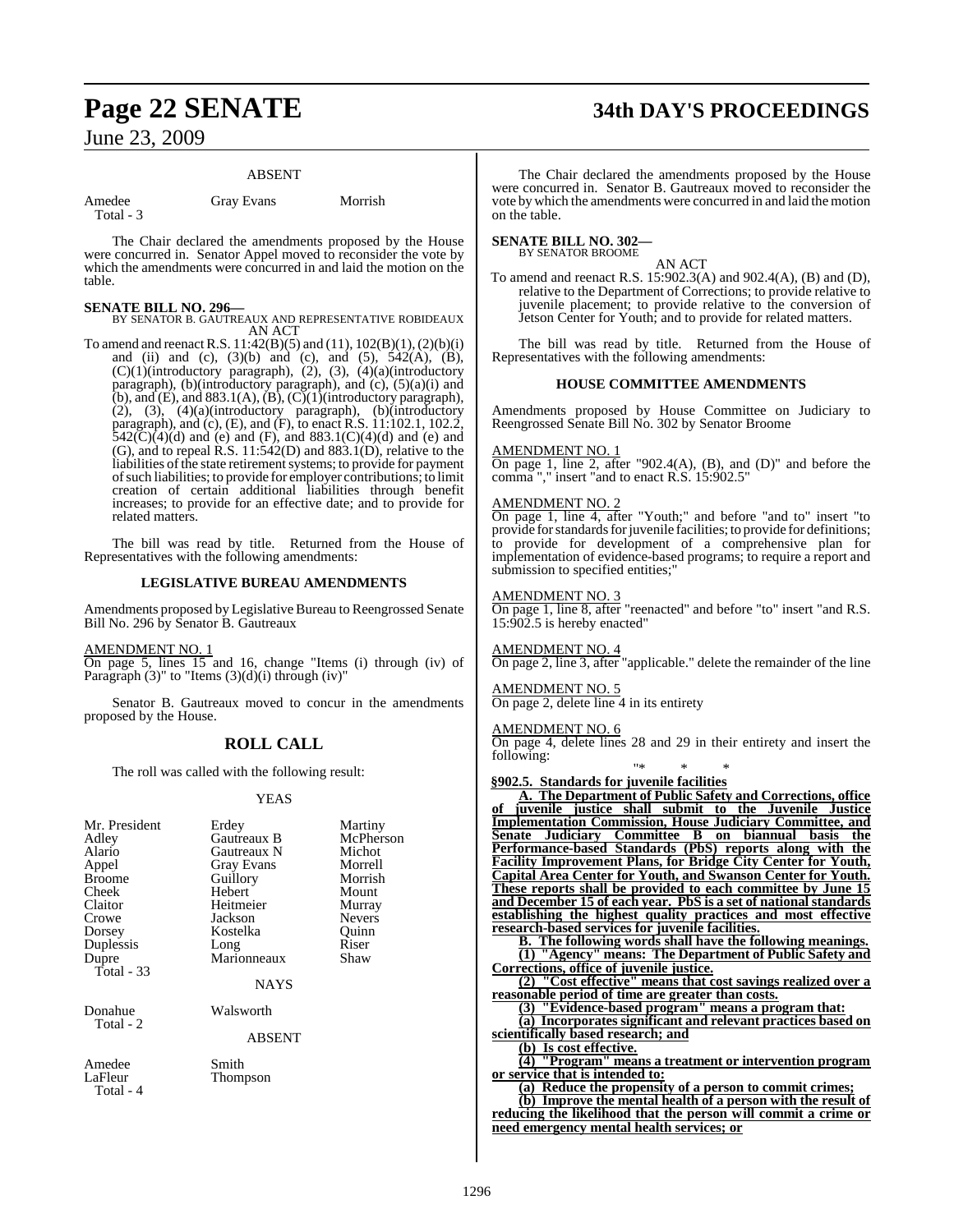# **34th DAY'S PROCEEDINGS Page 23 SENATE**

June 23, 2009

**(c) Reduce the propensity of a person who is less than eighteen years of age to engage in antisocial behavior with the result of reducing the likelihood that the person will become a juvenile offender.**

**(5) "Program" does not include an educational program or service that an agency is required to provide to meet educational requirements imposed by state law or a program that provides basic medical services.**

**(6) "Scientifically based research" means research that obtains reliable and valid knowledge by:**

**(a) Employing systematic, empirical methods that draw on observation or experiment;**

**(b) Involving rigorous data analyses that are adequate to test the stated hypotheses and justify the general conclusions drawn; and**

**(c) Relying on measurements or observational methods that provide reliable and valid data across evaluators and observers, across multiple measurements and observations and across studies by the same or different investigators.**

**C. Development of a Comprehensive Plan for the Implementation of Evidence-Based Programs and Practices for Secure Care Facilities and Community-Based Programs.**

**(1) The Department of Public Safety and Corrections, office of juvenile justice shall develop a comprehensive plan for the implementation of evidence-based programs and practices within** secure care facilities and community-based programs. **reportshould identify the types of evidence-based programsto be implemented in the secure care facilities. This report shall be provided to Justice Implementation Commission, House Judiciary Committee, and Senate Judiciary Committee B by December 30, 2009. This plan shall address and incorporate the** following:<br>(a)

**(a) Assess risk. Offender risk/need assessments drive effective programs. Objective, standardized, and validated assessment of youth risk and need factors shall be used.**

**(b) Target treatment to risk level of youth offenders. Proven treatment interventions that target known predictors of crime and recidivism to prepare youth offenders for success in the community shall be used.**

**(c) Develop and implement evidence-based programs. Programs that are based upon scientifically designed research and have demonstrated to be effective in reducing recidivism shall be used.**

**(d) Cognitive behavioral and social learning approaches in treatment services shall be used. Systematic use of behavioral contingencies including rewards and/or incentives is an integral component of all treatment services. Training skills with guided practice such as modeling, behavioral rehearsal, and performance feedback.**

**(e) Conduct interventions in an appropriate setting, matching youth and interventions based on an assessment of risk, need, and responsivity.**

**(f) Ensure fidelity of program to evidence-based model. Well-trained staff implement programs. Staff shall deliver services as designed, beginning with assessment and continuing through aftercare. Staff shall receive ongoing training and clinical supervision.**

**(g) Address youth responsivity. Treatment services and staff shall be matched to the needs and abilities of the youth, including motivation, personality characteristics, identity characteristics such as age, gender, race, and ethnicity, and cognitive/intellectual abilities.**

**(h) Plan for reintegration. Support youth offenders toward completion of treatment. Involve families, provide continuity in programming, and structured support during transitions in treatment, placement, and/or supervision level. Ensure youth receive specific aftercare services such as relapse prevention and safety plans and ongoing support in home communities.**

**(i) Evaluate programs and control quality. Measure relevant practices and provide feedback to ensure quality. Conduct evaluations to establish evidence of reduced recidivism and replicate programs that produce the desired outcomes.**

**(j) Make certain programs are supported by qualified and** involve leadership, staff, and community.

#### **LEGISLATIVE BUREAU AMENDMENTS**

Amendments proposed by Legislative Bureau to Reengrossed Senate Bill No. 302 by Senator Broome

#### AMENDMENT NO. 1

In House Committee Amendment No. 6 proposed by the House Committee on Judiciary, on page 1, line 22, following "**on**" and before "**biannual**" insert "**a**"

#### AMENDMENT NO. 2

In House Committee Amendment No. 6 proposed by the House Committee on Judiciary, on page 1, line 36, following "**research**" change "**; and**" to "**.**"

#### AMENDMENT NO. 3

In House Committee Amendment No. 6 proposed by the House Committee on Judiciary, on page 2, line 2, following "**to**" insert "**do any of the following**"

#### AMENDMENT NO. 4

In House Committee Amendment No. 6 proposed by the House Committee on Judiciary, on page 2, line 3, following "**crimes**" change "**;**" to "**.**"

#### AMENDMENT NO. 5

In House Committee Amendment No. 6 proposed by the House Committee on Judiciary, on page 2, line 6, following "**services**" change "**; or**" to "**.**"

#### AMENDMENT NO. 6

In House Committee Amendment No. 6 proposed by the House Committee on Judiciary, on page 2, line 16, following "**experiment**" change "**;**" to "**.**"

#### AMENDMENT NO. 7

In House Committee Amendment No. 6 proposed by the House Committee on Judiciary, on page 2, line 18, following "**drawn**" change "**; and**" to "**.**"

#### AMENDMENT NO. 8

In House Committee Amendment No. 6 proposed by the House Committee on Judiciary, on page 2, line 27, following "**justice**" insert "**,**"

#### AMENDMENT NO. 9

In House Committee Amendment No. 6 proposed by the House Committee on Judiciary, on page 2, line 45, change "**and/or**" to "**or**"

#### AMENDMENT NO. 10

In House Committee Amendment No. 6 proposed by the House Committee on Judiciary, on page 2, line 51, insert "**shall**" following "**staff**"

#### AMENDMENT NO. 11

In House Committee Amendment No. 6 proposed by the House Committee on Judiciary, on page 3, line 3, change "**and/or**" to "**and**"

#### AMENDMENT NO. 12

In House Committee Amendment No. 6 proposed by the House Committee on Judiciary, on page 3, line 10, following "**qualified**" insert "**personnel**"

#### AMENDMENT NO. 13

On page 2, line 14, following "**twelve**" change "**youth**" to "**youths**"

#### **HOUSE FLOOR AMENDMENTS**

Amendments proposed by Representative Richmond to Reengrossed Senate Bill No. 302 by Senator Broome

#### AMENDMENT NO. 1

On page 2, line 10, change "Capital Area Center for Youth" to "Louis Jetson Center for Youth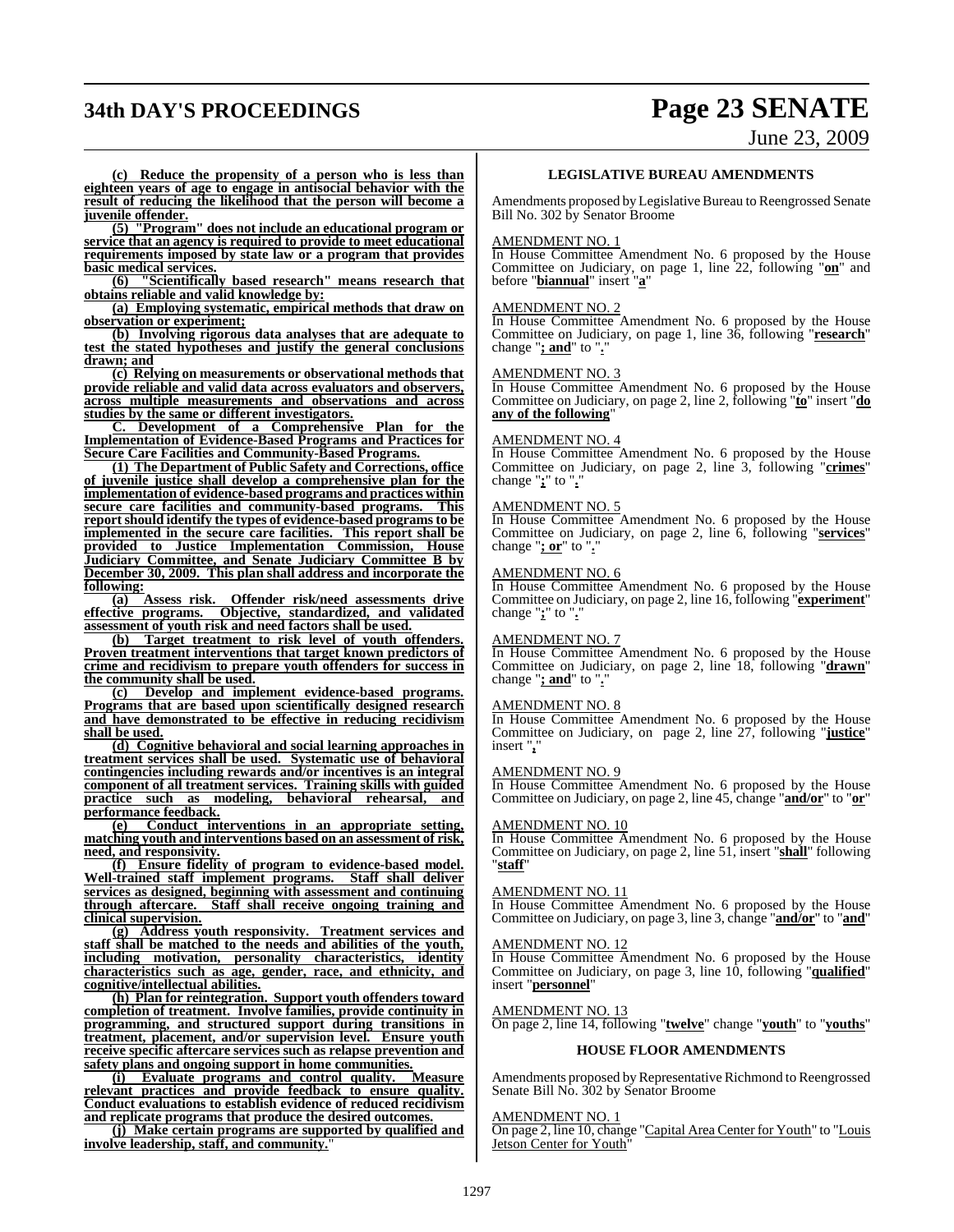#### AMENDMENT NO. 2

On page 2, lines 24 and 25, change "Capital Area Center for Youth" to "Louis Jetson Center for Youth"

#### AMENDMENT NO. 3

On page 3, line 29, change "Capital Area Center for Youth" to "Louis Jetson Center for Youth

#### AMENDMENT NO. 4

On page 4, line 12, change "Capital Area Center for Youth" to "Louis Jetson Center for Youth"

#### AMENDMENT NO. 5

In Amendment No. 6 proposed by the House Committee on Judiciary and adopted by the House on June 3, 2009, on page 1, lines 24 and 25, change "Capital Area Center for Youth" to "Louis Jetson Center for Youth"

Senator Broome moved to reject the amendments proposed by the House.

#### **ROLL CALL**

The roll was called with the following result:

|     | YEAS |  |
|-----|------|--|
|     |      |  |
| . . |      |  |

| Mr. President        | Erdey             | Michot        |
|----------------------|-------------------|---------------|
| Adley                | Gautreaux B       | Morrell       |
| Alario               | Gautreaux N       | Morrish       |
| Amedee               | <b>Gray Evans</b> | Mount         |
| Appel                | Guillory          | Murray        |
| <b>Broome</b>        | Hebert            | <b>Nevers</b> |
| Cheek                | Heitmeier         | Quinn         |
| Claitor              | Jackson           | Riser         |
| Crowe                | Kostelka          | Shaw          |
| Donahue              | Long              | Thompson      |
| Dorsey               | Marionneaux       | Walsworth     |
| Duplessis            | Martiny           |               |
| Dupre                | McPherson         |               |
| Total $-37$          |                   |               |
|                      | <b>NAYS</b>       |               |
| Total - 0            |                   |               |
|                      | ABSENT            |               |
| LaFleur<br>Total - 2 | Smith             |               |

The Chair declared the amendments proposed by the House were rejected. Senator Broome moved to reconsider the vote by which the amendments were rejected and laid the motion on the table.

#### **Senator Michot in the Chair**

**SENATE BILL NO. 303—**

BY SENATORS RISER, THOMPSON AND WALSWORTH AND REPRESENTATIVE PONTI

#### AN ACT

To enact R.S. 23:1203.1, relative to medical treatment in workers' compensation matters; to provide for definitions; to provide a process for adoption of a medical treatment schedule for use in making medical treatment decisions in workers' compensation matters; to provide for the promulgation of rules; to provide that the schedule shall be based on certain guidelines; to provide for appointment of a medical advisory council to be chosen by the director of the office of workers' compensation administration; to provide regarding the membership of such a council; to provide with respect to time frame for authorization of medical services; to provide relative to disputes as to recommended care that varies from the medical treatment schedule; and to provide for related matters.

# **Page 24 SENATE 34th DAY'S PROCEEDINGS**

The bill was read by title. Returned from the House of Representatives with the following amendments:

#### **HOUSE FLOOR AMENDMENTS**

Amendments proposed by Representative Ponti to Reengrossed Senate Bill No. 303 by Senator Riser

#### AMENDMENT NO. 1

On page 6, after line 8, insert the following:

"Section 2. If House Bill No. 841 of this 2009 Regular Session of the legislature is enacted and becomes law, the provisions of that Act amending R.S. 23:1472(4) and enacting R.S. 23:1600.1 and 1602(4) are hereby declared null and shall not be given effect. Any official upon whom the referenced provisions of law as contained in that Act impose any duty is hereby directed and instructed to give no effect to the provisions thereof and perform no act with regard thereto. This Section supersedes the referenced provisions notwithstanding the timing of final passage of this Act and that Act.

Section 3. This Act shall become effective upon signature by the governor or, if not signed by the governor, upon expiration of the time for bills to become law without signature by the governor, as provided by Article III, Section 18 of the Constitution of Louisiana. If vetoed by the governor and subsequently approved by the legislature, this Act shall become effective on the day following such approval."

Senator Riser moved to reject the amendments proposed by the House.

## **ROLL CALL**

The roll was called with the following result:

#### YEAS

| Mr. President | Erdey       | McPherson       |
|---------------|-------------|-----------------|
| Adley         | Gautreaux B | Michot          |
| Alario        | Gautreaux N | Morrell         |
| Amedee        | Gray Evans  | Morrish         |
| Appel         | Guillory    | Mount           |
| Broome        | Hebert      | Murray          |
| Cheek         | Heitmeier   | <b>Nevers</b>   |
| Claitor       | Jackson     | Ouinn           |
| Crowe         | Kostelka    | Riser           |
| Donahue       | LaFleur     | Shaw            |
| Dorsey        | Long        | Smith           |
| Duplessis     | Marionneaux | <b>Thompson</b> |
| Dupre         | Martiny     | Walsworth       |
| Total - 39    |             |                 |
|               | <b>NAYS</b> |                 |
| Total - 0     |             |                 |

Total - 0

The Chair declared the amendments proposed by the House were rejected. Senator Riser moved to reconsider the vote by which the amendments were rejected and laid the motion on the table.

ABSENT

# **SENATE BILL NO. 308—**<br>BY SENATOR MCPHERSON

AN ACT

To amend and reenact R.S. 48:285, 286(A)(1) and (B), 287, 288, 289(B), the introductory paragraph of 290(B), the introductory paragraph of 290(C), and (D), 291, the introductory paragraph of  $2\overline{9}2(\overline{B})$ ,  $292.1(\overline{B})$ ,  $293$ , and  $294$ , relative to employment of consultants; to provide relative to the requirements for employment of consultants by the Department of Transportation and Development; to provide for an effective date; and to provide for related matters.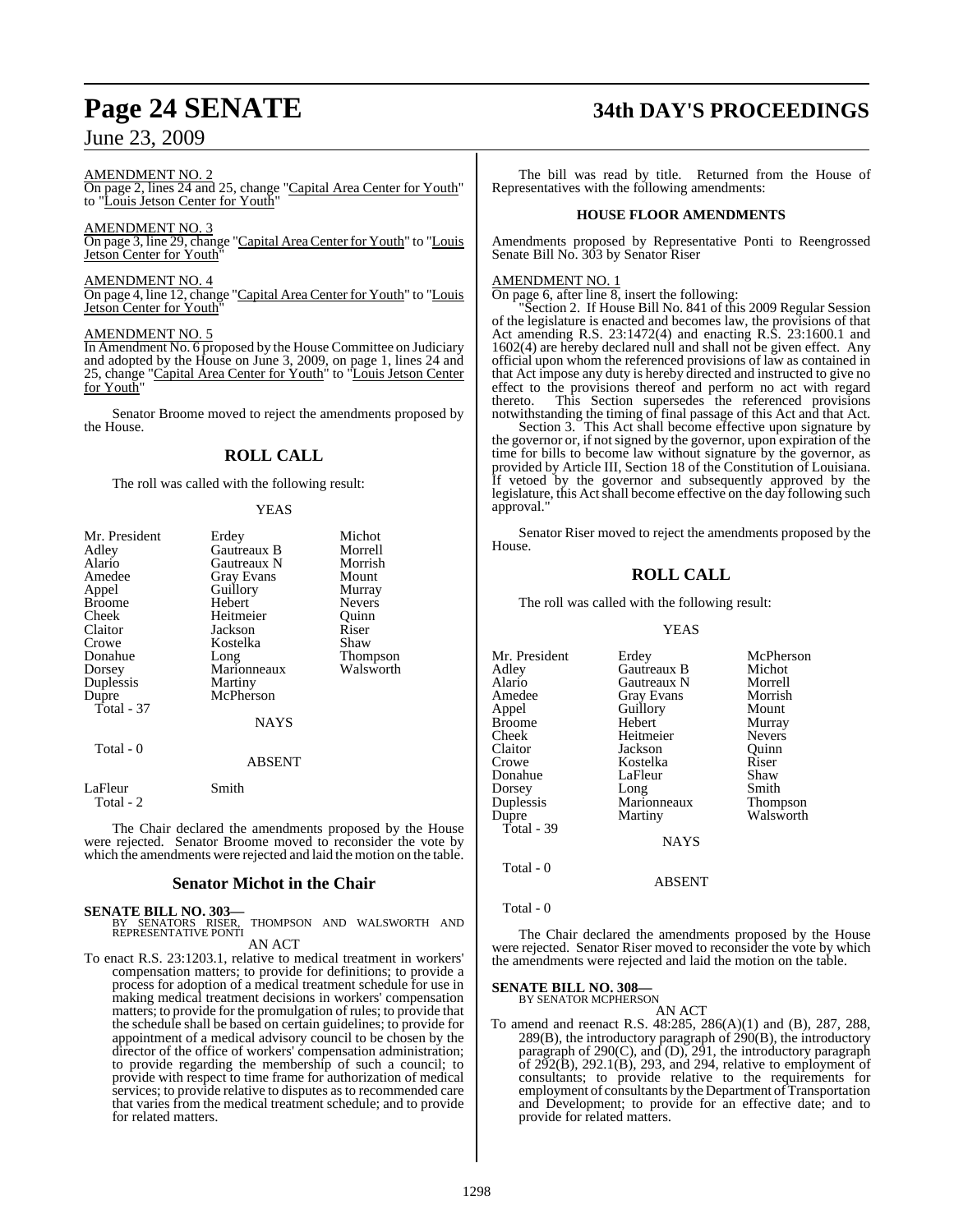# **34th DAY'S PROCEEDINGS Page 25 SENATE**

# June 23, 2009

The bill was read by title. Returned from the House of Representatives with the following amendments: **HOUSE COMMITTEE AMENDMENTS** Amendments proposed by House Committee on Transportation, Highways, and Public Works to Reengrossed Senate Bill No. 308 by Senator McPherson AMENDMENT NO. 1 On page 3, line 11, after "**department**" and before "**send**" delete "**may**" and insert in lieu thereof "**shall**" Senator McPherson moved to concur in the amendments proposed by the House. **ROLL CALL** The roll was called with the following result: YEAS Mr. President Erdey Michot<br>Adley Gautreaux B Morrell Adley Gautreaux B Morrell Alario Gautreaux N Morrish<br>Amedee Guillory Mount Amedeu<br>
Amedeu<br>
Amedeu<br>
Amedeu<br>
Mount<br>
Murray Appel Hebert Murray<br>Broome Heitmeier Nevers Broome Heitmeier Nevers<br>
Cheek Jackson Ouinn Cheek Jackson Quinn Kostelka Riser<br>LaFleur Shaw Crowe LaFleur Shaw<br>Donahue Long Smith Donahue Long Smith<br>Dorsey Marionneaux Thompson Dorsey Marionneaux<br>
Duplessis Martiny Walsworth Dupre McPherson Total - 38 NAYS Gray Evans Total - 1 AMENDMENT NO. 2 On page 1, at the end of line 6, insert "to prohibit the limited redirection and transfer of certain funds;" AMENDMENT NO. 3 On page 1, line 12, after "(b)" and before "of the" insert "and to enact Article VII, Section  $10(F)(4)(g)$ " AMENDMENT NO. 4 On page 2, line 3, after "(2)(a)" and before "Notwithstanding" insert "**(i)**" AMENDMENT NO. 5 On page 2, line 18, after the period "." and before "**Any**" insert "**(ii)**" AMENDMENT NO. 6 On page 2, between lines 22 and 23, insert the following: "**(iii) Any adjustments pursuant to this Subsubparagraph which are in excess of five percent shall not be applicable to any fund established by law or this constitution to the extent such dedication or appropriation is derived from the imposition, assessment, or collection of a fee. Any such adjustments pursuant to this Subsubparagraph which are in excess of five percent shall not exceed five percent for any line item appropriation from any fund established by law or this constitution.**" AMENDMENT NO. 7 On page 2, line 23, after "(b)" and before "Notwithstanding" insert "**(i)**" AMENDMENT NO. 8 On page 3, line 13, after the period "." and before "**Any**" insert "**(ii)**" AMENDMENT NO. 9 On page 3, at the end of line 17, insert the following: "**(iii) Any adjustments pursuant to this Subsubparagraph which are in excess of five percent shall not be applicable to any fund established by law or this constitution to the extent such dedication or appropriation is derived from the imposition,**

ABSENT

Total - 0

The Chair declared the amendments proposed by the House were concurred in. Senator McPherson moved to reconsider the vote by which the amendments were concurred in and laid the motion on the table.

#### **SENATE BILL NO. 1—**

BY SENATORS CHAISSON, ALARIO, BROOME, CHEEK, DONAHUE, N.<br>GAUTREAUX, JACKSON, LAFLEUR, MICHOT, MURRAY, SMITH,<br>THOMPSON AND WALSWORTH

A JOINT RESOLUTION

Proposing to amend Article VII, Section 10(F)(2)(a) and (b) of the Constitution of Louisiana, relative to the expenditure of state funds; to authorize the limited redirection and transfer of funds supporting appropriations or allocations from the state general fund and dedicated funds, including those constitutionally protected or mandated, to be used for other nonmandatory purposes under certain circumstances; to provide forsubmission of the proposed amendment to the electors; and to provide for related matters.

#### **HOUSE COMMITTEE AMENDMENTS**

Amendments proposed by House Committee on Appropriations to Reengrossed Senate Bill No. 1 by Senator Chaisson

#### AMENDMENT NO. 1

On page 1, line 2, after "(b)" and before "of the" insert "and to enact Article VII, Section 10(F)(4)(g)"

**assessment, or collection of a fee. Any such adjustments pursuant to this Subsubparagraph which are in excess of five percent shall not exceed five percent for any line item appropriation from any fund established by law or this constitution.**

**(iv) For the purpose of this Subparagraph, and for the determination if monies are available for appropriation pursuant to Article VII, Section 10.3(C)(1), the Revenue Estimating Conference may include federal funds available as a result of the American Recovery and Reinvestment Act of 2009 in the official forecast.**"

#### AMENDMENT NO. 10

On page 3, between lines 18 and 19, insert the following:

 $\mathbb{T}(4)$  The provisions of Subparagraphs (1) and (2) of this Paragraph shall not be applicable to, nor affect:

#### \* \* \* **(g) The Transportation Trust Fund as provided in Article VII, Section 27 of this constitution.** \* \* \*"

#### AMENDMENT NO. 11

On page 4, line 6, after "constitution" change the period "." to a semicolon ";" and insert the following: "to limit the amount to not more than five percent available for appropriation from a fund which is derived from the imposition, assessment, or collection of a fee; to authorize the incorporation of certain federal funds into the official revenue forecast for adjustments of allocations and appropriations and for use of the Budget Stabilization Fund. To prohibit adjustments of allocations and appropriations from the Transportation Trust Fund."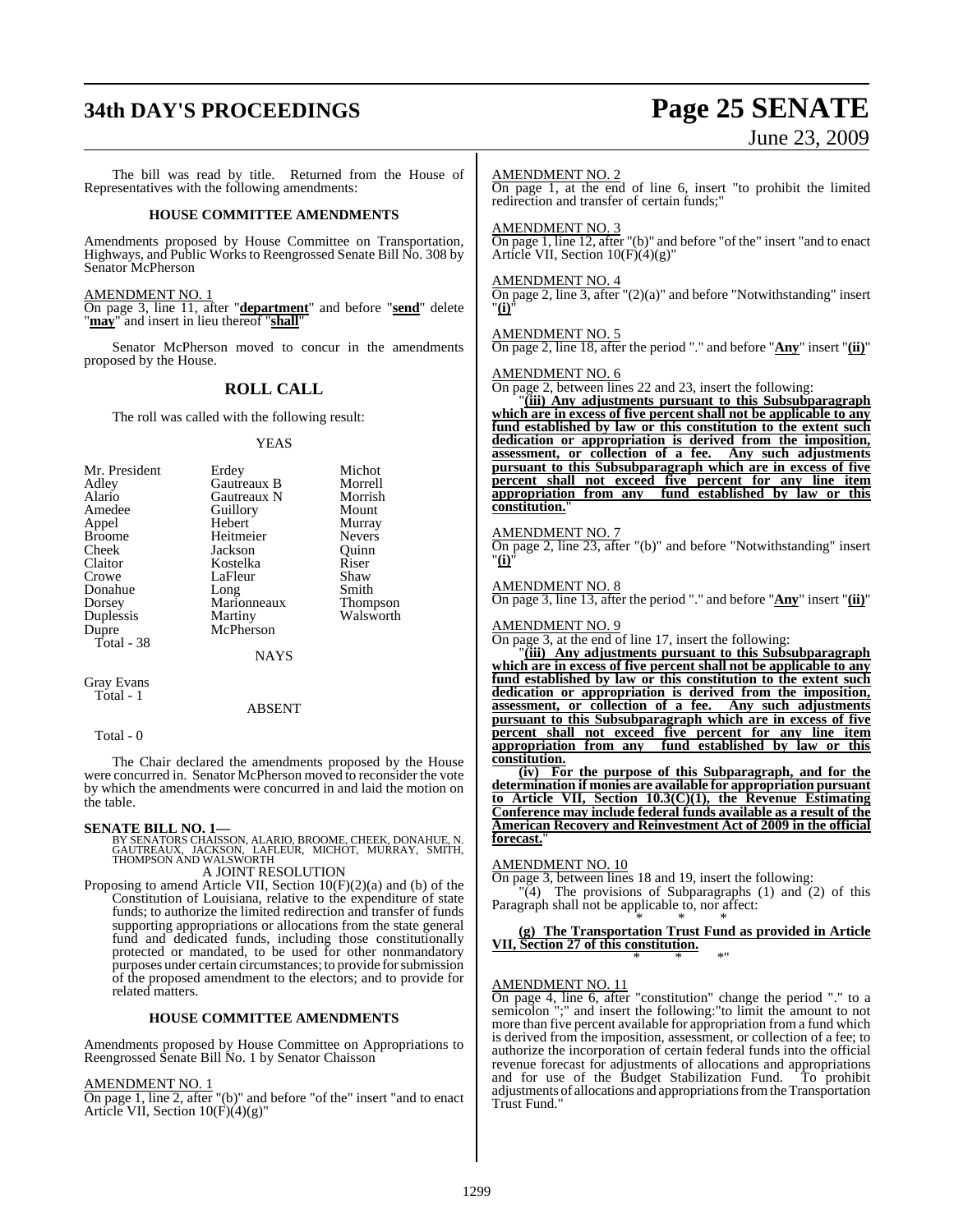# **Page 26 SENATE 34th DAY'S PROCEEDINGS**

## June 23, 2009

AMENDMENT NO. 12

On page 4, at the end of line 7, delete "(b))" and insert "(b); adds Article VII, Section 10(F)(4)(g))"

#### **HOUSE FLOOR AMENDMENTS**

Amendments proposed by Representative Tim Burns to Reengrossed Senate Bill No. 1 by Senator Chaisson

#### AMENDMENT NO. 1

On page 3, delete lines 26 through 29 in their entirety and on page 4, delete lines 1 through 7 in their entirety and insert the following: "To increase from 5% to 10% the amount of reductions of appropriations or allocations from state funds in any fiscal year in which a deficit is projected; to require that any adjustment in excess of 5% shall only be effective if approved by a majority of the elected members of each house of the legislature; to provide that any adjustment in excess of 5% shall not be applicable to any fund to the extent the dedication or appropriation is derived from a fee; to provide that any adjustment in excess of 5% shall not exceed 5% for any line item appropriation from any fund; to authorize the inclusion of federal funds from the American Recovery and Reinvestment Act of 2009 in the official forecast; to prohibit adjustments of allocations and appropriations from the Transportation Trust Fund. (Amends Article VII, Section  $10(F)(2)(a)$  and (b); Adds Article VII, Section  $10(F)(4)(g)$ 

#### AMENDMENT NO. 2

Delete House Committee Amendments Nos. 11 and 12 proposed by the House Committee on Appropriations and adopted by the House of Representatives on June 21, 2009.

#### **HOUSE FLOOR AMENDMENTS**

Amendments proposed by Representative Lambert to Reengrossed Senate Bill No. 1 by Senator Chaisson

#### AMENDMENT NO. 1

On page HouseCommittee Amendment No. 1 proposed by the House Committee on Appropriations and adopted by the House of Representatives on June 21, 2009, on page 1, delete line 3 and insert " $10(F)(4)(g)$  and (h)""

#### AMENDMENT NO. 2

In House Committee Amendment No. 3 proposed by the House Committee on Appropriations and adopted by the House of Representatives on June 21, 2009, on page 1, delete line 9 and insert  $10(F)(4)(g)$  and (h)""

#### AMENDMENT NO. 3

In House Committee Amendment No. 10 proposed by the House Committee on Appropriations and adopted by the House of Representatives on June 21, 2009, on page 2, between lines 19 and 20, insert the following:

#### "**(h) The Conservation Fund as provided in Article VII, Section 10-A of this constitution.**"

#### AMENDMENT NO. 4

In House Floor Amendment No. 1 proposed by Representative Tim Burns and adopted by the House of Representatives on June 22, 2009, on page 1, line 14, after "Fund" and before the period "." insert "and Conservation Fund"

#### AMENDMENT NO. 5

In House Floor Amendment No. 1 proposed by Representative Tim Burns and adopted by the House of Representatives on June 22, 2009, on page 1, line 15, delete " $(10)(F)(4)(g)$ " and insert " $10(F)(4)(g)$  and  $(h)<sup>7</sup>$ 

#### **HOUSE FLOOR AMENDMENTS**

Amendments proposed by Representative Montoucet to Reengrossed Senate Bill No. 1 by Senator Chaisson

#### AMENDMENT NO. 1

In House Committee Amendment No. 6 proposed by the House Committee on Appropriations and adopted by the House of Representatives on June 21, 2009, on page 1, line 17, delete "**which are in excess of five percent**"

#### AMENDMENT NO. 2

In House Committee Amendment No. 9 proposed by the House Committee on Appropriations and adopted by the House of Representatives on June 21, 2009, on page 1, line 32, delete "**which are in excess of five percent**"

#### AMENDMENT NO. 3

In House Floor Amendment No. 1 proposed by Representative Tim Burns and adopted by the House of Representatives on June 22, 2009, on page 1, line 8, delete "in excess of 5%"

Senator Chaisson moved to reject the amendments proposed by the House.

## **ROLL CALL**

The roll was called with the following result:

#### YEAS

| Mr. President<br>Adlev<br>Alario<br>Appel<br>Broome<br>Cheek<br>Claitor<br>Crowe<br>Donahue<br>Dorsey<br>Duplessis<br>Dupre<br>Erdev<br>Total - 37 | Gautreaux B<br>Gautreaux N<br><b>Gray Evans</b><br>Guillory<br>Hebert<br>Heitmeier<br>Jackson<br>Kostelka<br>LaFleur<br>Long<br>Marionneaux<br>Martiny<br>McPherson<br><b>NAYS</b> | Michot<br>Morrell<br>Mount<br>Murray<br><b>Nevers</b><br>Quinn<br>Riser<br>Shaw<br>Smith<br>Thompson<br>Walsworth |
|----------------------------------------------------------------------------------------------------------------------------------------------------|------------------------------------------------------------------------------------------------------------------------------------------------------------------------------------|-------------------------------------------------------------------------------------------------------------------|
| Total - 0                                                                                                                                          | <b>ABSENT</b>                                                                                                                                                                      |                                                                                                                   |

Amedee Morrish Total - 2

The Chair declared the amendments proposed by the House were rejected. Senator Chaisson moved to reconsider the vote by which the amendments were rejected and laid the motion on the table.

**SENATE BILL NO. 26—**<br>BY SENATORS N. GAUTREAUX, ADLEY, ALARIO, CHEEK, DUPRE, HEBERT, KOSTELKA, LONG, MARIONNEAUX, MARTINY, MICHOT,<br>MORRISH, MURRAY, RISER, SHAW, SMITH AND WALSWORTH AND<br>REPRESENTATIVES JANE SMITH, BILLIOT, **THOMPSON** 

AN ACT

To enact R.S. 47:6035 and to repeal R.S. 47:38 and 287.757 and R.S. 51:2458(2), relative to individual income and corporate income tax credits; to increase the tax credit for the cost of qualified clean-burning motor vehicle fuel property; to increase the tax credit for the purchase of a motor vehicle with qualified cleanburning motor vehicle property installed by the vehicle's manufacturer; to provide relative to certain definitions; to provide for the refund of the tax credit under certain circumstances; to authorize the promulgation of rules and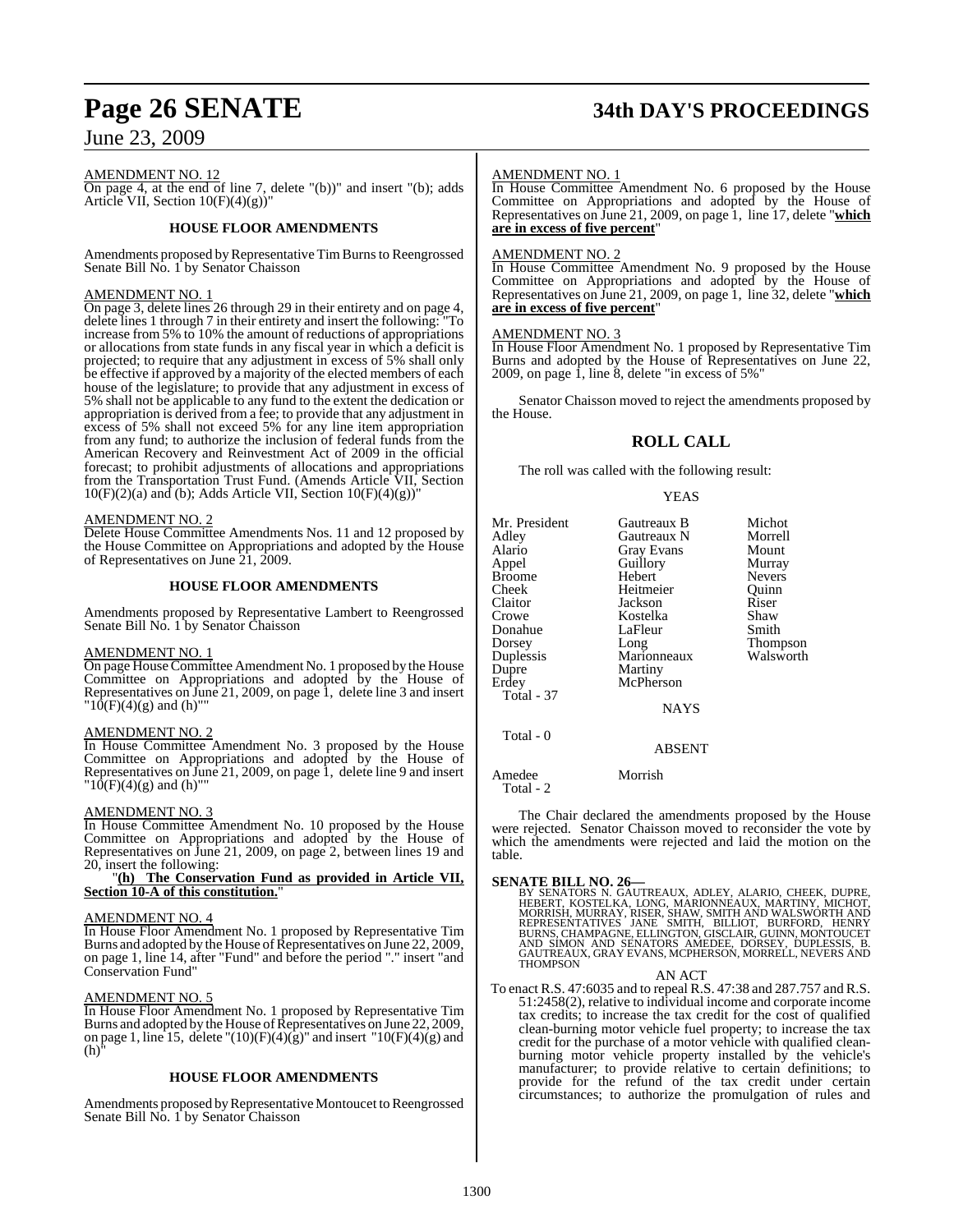# **34th DAY'S PROCEEDINGS Page 27 SENATE**

June 23, 2009

regulations under certain circumstances; to authorize a qualified employer who receives a rebate in the Louisiana Quality Jobs Program to also claim the tax credit for the conversion of vehicles to alternative fuel usage; to provide for an effective date; and to provide for related matters.

The bill was read by title. Returned from the House of Representatives with the following amendments:

#### **HOUSE FLOOR AMENDMENTS**

Amendments proposed by Representative White to Engrossed Senate Bill No. 26 by Senator N. Gautreaux

#### AMENDMENT NO. 1

On page 1, delete lines 2 through 11 and insert the following:

"To amend and reenact R.S. 51:2453(4), relative to the Louisiana Quality Jobs Program Act; to expand the definition of "new direct job" to include employees of a contract labor provider in certain instances; to provide for definitions; to provide for an effective date; and to provide for related matters.

#### AMENDMENT NO. 2

On page 1, delete lines 13 through 17 and delete pages 2 through 4 and insert the following:

"Section 1. R.S. 51:2453(4) is hereby amended and reenacted to read as follows:

§2453. Definitions

The following words or terms as used in this Chapter shall have the following meaning, unless a different meaning appears from the context:

\* \* \*

(4)**(a)** "New direct job" means employment in this state of an employee working at the average hours per week provided for in R.S.  $51:2455(E)(2)$ , who was not previously on an employer's payroll in Louisiana, nor previously on the payroll of such employer's parent entity, subsidiary, or affiliate in Louisiana, or previously on the payroll of any business whose physical plant and employees are substantially the same as those of the employer in Louisiana. Such job shall be with an employer that has qualified to receive a rebate pursuant to the provisions of this Chapter, which job did not exist in this state prior to the effective date the application was filed by the employer with the Department of Economic Development pursuant to the provisions of R.S. 51:2455 and which job is filled by an individual domiciled in the state of Louisiana.

**(b) "New direct job" may also mean employment in the state of Louisiana of an employee under contract at an eligible company to perform duties in connection with the operation of the employer for the average hours per week provided for in R.S. 51:2455(E)(2).**

**(i) New direct jobs under this definition shall fulfill all obligations for incentives under the Quality Jobs Program if all of the following criteria are met:**

**(aa) The eligible company's wages and benefits are consistent with Paragraphs (1) and (3) of this Section and is not an exempted profession or service industry in those Paragraphs.**

**(bb) The employer under this Section is classified as a manufacturer as specified by Item (2)(b)(ii) of this Section.**

**(ii) Any new direct job filled by a contract laborer shall be counted towards fulfilling the employer's direct job and salary requirement provisions of any contractual obligation between the employer and the state of Louisiana provided the wages and benefits paid to the contract laborer meet the requirements defined under the Quality Jobs Program consistent with Paragraphs (1) and (3) of this Section. Provisions for this Item shall apply to all contracts in effect as of July 1, 2009, and any contracts thereafter.**

**(iii) Beginning July 1, 2010, employers may claim eighty percent of the total amount paid to the contracting company for wages and benefits for contract laborers for rebates under the provision defined in this Section, provided the wages and benefits paid to the contract laborer are consistent with Paragraphs (1) and (2) of this Section.**

**(iv) The provisions of this Subparagraph shall be effective through June 30, 2014, at which time they shall become null and void. An employer which prior to June 30, 2014, has been approved by the Department of Economic Development to receive incentive tax rebates under the provisions of this Subparagraph shall continue to receive tax rebates pursuant to the terms of its agreement with the state of Louisiana provided the employer retains eligibility.**

**(c)** "New direct job" shall not mean any job that is a result of job shifts due to the gain or loss of an in-state contract to supply goods and services.

**(d)** "New direct job" shall not mean any employees who were retained following the acquisition of all or part of an in-state business by an employer.

\* \* \* Section 2. This Act shall become effective on July 1, 2009;if vetoed by the governor and subsequently approved by the legislature, this Act shall become effective on July 1, 2009, or on the day following such approval by the legislature, whichever is later."

Senator N. Gautreaux moved to concur in the amendments proposed by the House.

#### **ROLL CALL**

The roll was called with the following result:

**YEAS** 

| Erdey<br>Gautreaux B<br>Gautreaux N<br><b>Gray Evans</b><br>Guillory<br>Hebert<br>Heitmeier<br>Jackson<br>Kostelka<br>LaFleur | McPherson<br>Michot<br>Morrell<br>Morrish<br>Mount<br>Murray<br><b>Nevers</b><br>Ouinn<br>Riser<br>Shaw |
|-------------------------------------------------------------------------------------------------------------------------------|---------------------------------------------------------------------------------------------------------|
|                                                                                                                               |                                                                                                         |
|                                                                                                                               |                                                                                                         |
|                                                                                                                               |                                                                                                         |
|                                                                                                                               |                                                                                                         |
|                                                                                                                               |                                                                                                         |
|                                                                                                                               |                                                                                                         |
|                                                                                                                               | Smith                                                                                                   |
| Marionneaux                                                                                                                   | Thompson                                                                                                |
|                                                                                                                               | Walsworth                                                                                               |
|                                                                                                                               |                                                                                                         |
| <b>NAYS</b>                                                                                                                   |                                                                                                         |
|                                                                                                                               | Long<br>Martiny                                                                                         |

ABSENT

Total - 0

Total - 0

The Chair declared the amendments proposed by the House were concurred in. Senator N. Gautreaux moved to reconsider the vote by which the amendments were concurred in and laid the motion on the table.

**SENATE BILL NO. 32—**<br>BY SENATOR CHAISSON

AN ACT

To amend and reenact R.S. 15:1098.7(D), relative to the authority of the governing authority of the parish of St. John the Baptist; to expend an annual tax of one mill for a period of twenty years to fund the cost of housing juveniles; to permit the expenditure of such funds on hand and to be received for operation and maintenance cost and for construction and/or renovation of a facility to house the juvenile probation officers, judges, counselors, and other personnel associated with juvenile services; to provide for an effective date; and to provide for related matters.

The bill was read by title. Returned from the House of Representatives with the following amendments: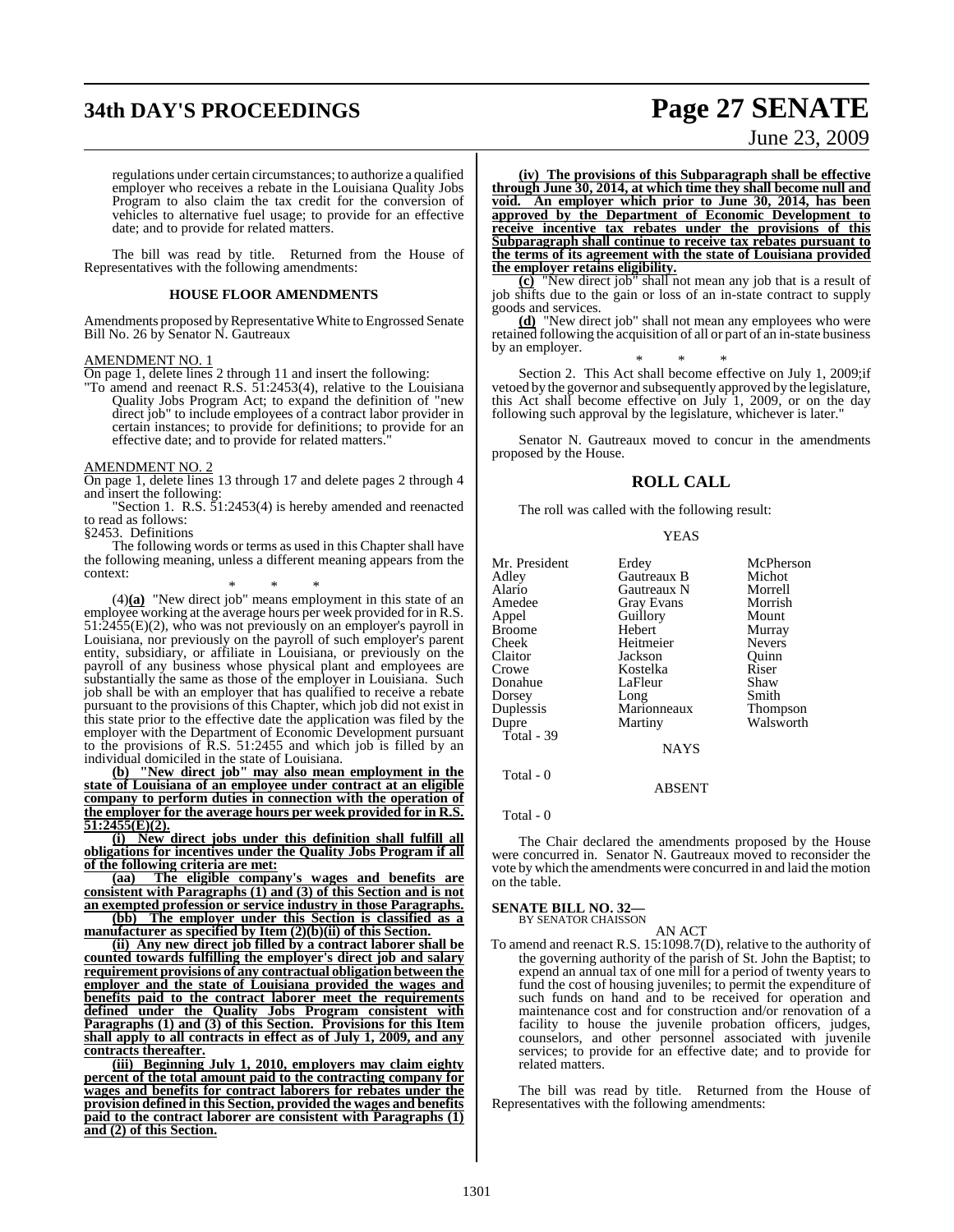# **Page 28 SENATE 34th DAY'S PROCEEDINGS**

## June 23, 2009

#### **HOUSE COMMITTEE AMENDMENTS**

Amendments proposed by House Committee on Municipal, Parochial and Cultural Affairs to Reengrossed Senate Bill No. 32 by Senator Chaisson

AMENDMENT NO. 1 On page 2, line 2, after "**received**" delete "at" and insert "**for**"

AMENDMENT NO. 2 On page 2, line 6, after "**counselors**" insert a comma "**,**"

Senator Chaisson moved to concur in the amendments proposed by the House.

## **ROLL CALL**

The roll was called with the following result:

#### YEAS

| Mr. President<br>Adley | Erdey<br>Gautreaux B | McPherson<br>Michot |
|------------------------|----------------------|---------------------|
| Alario                 | Gautreaux N          | Morrell             |
| Amedee                 | Gray Evans           | Morrish             |
| Appel                  | Guillory             | Mount               |
| <b>Broome</b>          | Hebert               | Murray              |
| Cheek                  | Heitmeier            | <b>Nevers</b>       |
| Claitor                | Jackson              | Ouinn               |
| Crowe                  | Kostelka             | Riser               |
| Donahue                | LaFleur              | Shaw                |
| Dorsey                 | Long                 | Smith               |
| Duplessis              | Marionneaux          | <b>Thompson</b>     |
| Dupre                  | Martiny              | Walsworth           |
| Total - 39             |                      |                     |
|                        | NAYS                 |                     |

## ABSENT

Total - 0

Total - 0

The Chair declared the amendments proposed by the House were concurred in. Senator Chaisson moved to reconsider the vote by which the amendments were concurred in and laid the motion on the table.

**SENATE BILL NO. 67—**<br>BY SENATORS MCPHERSON, DUPRE, N. GAUTREAUX, HEITMEIER,<br>LONG, RISER AND WALSWORTH AND REPRESENTATIVES HENRY<br>BURNS, DIXON, HINES, LEGER, PEARSON, RICHARD AND ROY A JOINT RESOLUTION

Proposing to amend Article IV, Section 4 and to add Article III, Section 4(G) and Article IV, Section 21(F) of the Constitution of Louisiana, relative to state elected officials; to provide for the implementation of any salary increase enacted by law for certain state elected officials; and to specify an election for submission of the proposition to electors and provide a ballot proposition.

The bill was read by title. Returned from the House of Representatives with the following amendments:

#### **HOUSE COMMITTEE AMENDMENTS**

Amendments proposed by House Committee on House and Governmental Affairs to Reengrossed Senate Bill No. 67 by Senator **McPherson** 

AMENDMENT NO. 1 On page 1, line 4, delete "enacted by law"

AMENDMENT NO. 2 On page 1, line 15, change "**Compensation**" to "**Salary**" AMENDMENT NO. 3 On page 1, line 17, after "**(G)**" and before "**Any**" insert "**Salary limitation.**"

AMENDMENT NO. 4 On page 1, line 17, delete "**provided by law**" and insert "**of the legislature**"

AMENDMENT NO. 5 On page 2, line 1, after "**office**" and before the period "**.**" insert "**following the adoption or enactment of the increase**"

AMENDMENT NO. 6 On page 2, line 7, after "by law." delete the remainder of the line and insert "**An increase in the salary**"

AMENDMENT NO. 7

On page 2, line 8, change "**any such officer**" to "**a statewide elected official**"

AMENDMENT NO. 8 On page 2, line 9, after "**office**" and before the period "**.**" insert "**following the adoption or enactment of the increase**"

AMENDMENT NO. 9 On page 2, line 13, after "**(F)**" and before "**Any**" insert "**Salary limitation."**

AMENDMENT NO. 10 On page 2, line 13, delete "**any member of**"

AMENDMENT NO. 11 On page 2, line 14, after "**effective**" insert "**for a member of the commission**"

AMENDMENT NO. 12

On page 2, delete lines 15 and 16, and insert "**term of office for the member of the commission following the enactment of the increase.**"

#### **HOUSE COMMITTEE AMENDMENTS**

Amendments proposed by House Committee on Civil Law and Procedure to Reengrossed Senate Bill No. 67 by Senator McPherson

#### AMENDMENT NO. 1

 $\overline{On}$  page 2, line 27, after the period "." delete the remainder of the line and delete line 28 in its entirety and insert the following: "(Amends Article IV, Section 4; Adds Article III, Section 4(G) and Article IV, Section 21(F))"

Senator McPherson moved to concur in the amendments proposed by the House.

## **ROLL CALL**

The roll was called with the following result:

#### YEAS

| Mr. President<br>Adley<br>Alario<br>Amedee<br>Appel<br>Broome<br>Cheek<br>Crowe<br>Donahue | Erdey<br>Gautreaux B<br>Gautreaux N<br><b>Gray Evans</b><br>Guillory<br>Hebert<br>Heitmeier<br>Jackson<br>Kostelka | Michot<br>Morrell<br>Morrish<br>Mount<br>Murray<br><b>Nevers</b><br>Ouinn<br>Riser<br>Smith<br>Walsworth |
|--------------------------------------------------------------------------------------------|--------------------------------------------------------------------------------------------------------------------|----------------------------------------------------------------------------------------------------------|
|                                                                                            |                                                                                                                    |                                                                                                          |
| Dorsey                                                                                     | Long                                                                                                               |                                                                                                          |
| Duplessis<br>Dupre                                                                         | Martiny<br>McPherson                                                                                               |                                                                                                          |
| Total - 34                                                                                 |                                                                                                                    |                                                                                                          |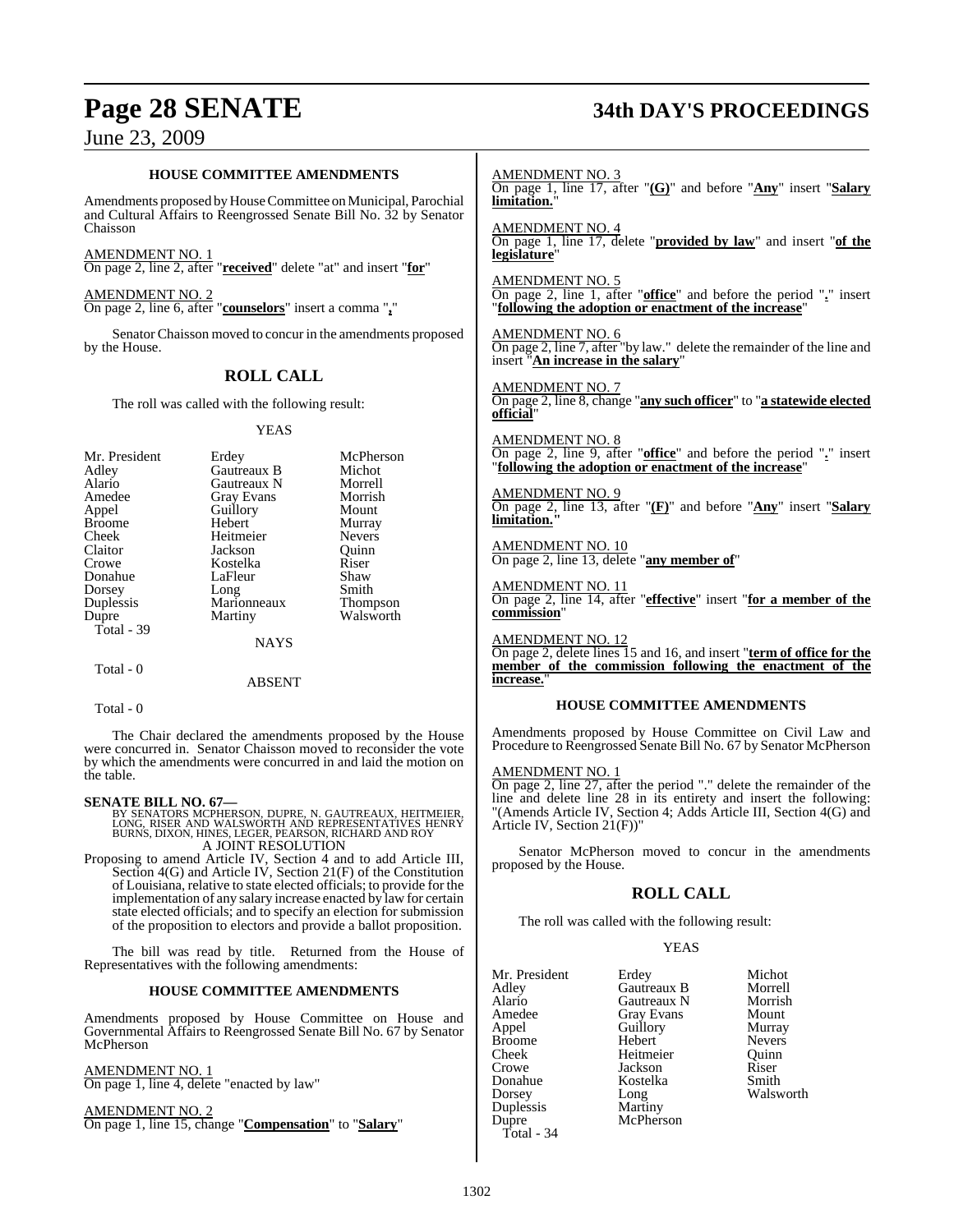# **34th DAY'S PROCEEDINGS Page 29 SENATE**

|      | <b>NAYS</b> |
|------|-------------|
| Shaw | Thompson    |

Total - 2

ABSENT

| Claitor   | LaFleur | Marionneaux |
|-----------|---------|-------------|
| Total - 3 |         |             |

The Chair declared the amendments proposed by the House were concurred in. Senator McPherson moved to reconsider the vote by which the amendments were concurred in and laid the motion on the table.

#### **SENATE BILL NO. 82—** BY SENATOR LAFLEUR

AN ACT

To amend and reenact R.S. 40:1472.1, the introductory paragraph of 1472.2(7), 1472.6(A), 1472.7(A), and 1472.12(A), and to enact R.S. 40:1472.3(L), 1472.4(B)(2), and 1472.5(I), relative to public health and safety; to provide with respect to the regulation of explosives; to provide for the purchase and storage of commercially manufactured black powder; to provide for use in antique devices; to provide exceptions; and to provide for related matters.

The bill was read by title. Returned from the House of Representatives with the following amendments:

#### **HOUSE COMMITTEE AMENDMENTS**

Amendments proposed by House Committee on Administration of Criminal Justice to Reengrossed Senate Bill No. 82 by Senator LaFleur

AMENDMENT NO. 1

On page 1, line 2, after "1472.2(7)," and before "1472.6(A)" insert " $1472.3(C)(1)$  and (D),"

AMENDMENT NO. 2

On page 1, line 3, change "R.S. 40:1472.3(L)," to "R.S.  $40:1\overline{472}.3(E)(2)(p)$  and  $(3)(c)$  and  $(L)$ ,"

AMENDMENT NO. 3

On page 1, line 5, after "regulation" and before "of" insert "and licensing"

AMENDMENT NO. 4 On page 1, line 9, "1472.2(7)," and before "1472.6(A)" insert  $"1472.3(C)(1)$  and (D),"

AMENDMENT NO. 5

On page 1, line 10, change "R.S. 40:1472.3(L)," to "R.S.  $40:1\overline{472}.3(E)(2)(p)$  and  $(3)(c)$  and  $(L)$ ,"

#### AMENDMENT NO. 6

On page 2, between lines 24 and 25 insert the following:

 $\overline{C}$ .(1) Licenses shall be required for the following and the fees therefor are as follows:

|                        | 1 yr. | 2 yr. | 3 yr. | 1vr.               |
|------------------------|-------|-------|-------|--------------------|
| Manufacturer<br>(a)    | \$200 | \$400 | \$550 | \$700              |
| (b) Dealer-distributor | \$200 | \$400 | \$550 | \$700              |
| User<br>(c)            | \$100 | \$200 | \$250 | \$300              |
| (d) Magazine           | \$50  | \$100 | \$150 | \$200              |
| <b>Blaster</b><br>e)   | \$50  | \$125 | \$200 | \$250              |
| (f) Handler            | \$50  | \$100 | \$125 | $\$15\overline{0}$ |
| *                      | *     | *     |       |                    |

D. Such licenses shall be issued by the deputy secretary for a period not to exceed three four years from the date of issuance, excluding magazines which shall be licensed solely on an annual basis **. The department may issue blaster and handler licenses to qualified individuals who seek such a license and who are not, at the time of application, employed by a licensed manufacturer, dealer-distributor, or user**.

June 23, 2009

E.

\* \* \* (2) To qualify for a license, an applicant shall:

\* \* \*

**(p) Not have been determined by a judge of this state or any other state to be a credible threat to the physical safety of another, nor a person who is subjected to the provisions of an active protective order, or prohibited from possessing or receiving a firearm by law.** (3)

\* \* \* **(c) Cost incurred by the department for processing Louisiana State Police and Federal Bureau of Investigation fingerprint cards shall be borne by the applicant.**"

#### AMENDMENT NO. 7

On page 3, between lines 9 and 10 insert the following:

"**(3) Black powder in excess of five pounds that is stored at a private residence shall be reported in writing by the homeowner, occupant, or resident, as the case may be, to the chief of a fire district or department of competent jurisdiction.** \* \* \*"

#### **HOUSE FLOOR AMENDMENTS**

Amendments proposed by Representative Johnson to Reengrossed Senate Bill No. 82 by Senator LaFleur

#### AMENDMENT NO. 1

In House Committee Amendment No. 6 proposed by the House Committee on Administration of Criminal Justice and adopted by the House on June 2, 2009, on page 1, line 22, delete "\$125" and insert "**\$100**", delete "\$200" and insert "**\$150**", and change "**\$250**" to "**\$200**"

#### **LEGISLATIVE BUREAU AMENDMENTS**

Amendments proposed by Legislative Bureau to Reengrossed Senate Bill No. 82 by Senator LaFleur

#### AMENDMENT NO. 1

On page 2, line 16, following "primary" and before "common" change "of" to "or"

#### **HOUSE FLOOR AMENDMENTS**

Amendments proposed by Representative Ellington to Reengrossed Senate Bill No. 82 by Senator LaFleur

#### AMENDMENT NO. 1

On page 1, line 2, after "1472.2(7)," and before "1472.6(A)" insert " $14\overline{7}2.\overline{3}(A)(1)$  and  $(E)(1)$  and  $(3)(b)$ ,"

#### AMENDMENT NO. 2

On page 1, line 9, "1472.2(7)," and before "1472.6(A)" insert " $1472.3(A)(1)$  and  $(E)(1)$  and  $(3)(b)$ ,"

#### AMENDMENT NO. 3

On page 2, between lines 23 and 24 insert the following:

"A.(1) It shall be unlawful for any person or business to acquire, sell, possess, store, engage in the use of, or otherwise handle explosives in this state, except in conformity with the provisions of this Part. Each manufacturer, dealer-distributor, user, blaster, or handler, as such words are defined in R.S. 40:1472.2, shall possess a valid and subsisting license issued by the deputy secretary. **An applicant employed by a licensed manufacturer, shall be permitted to work and to perform duties that would otherwise require a license pursuant to this Part provided the following conditions are all met:**

**(a) The applicant has submitted a complete application for a handler license.**

**(b) The applicant has successfully completed the required training.**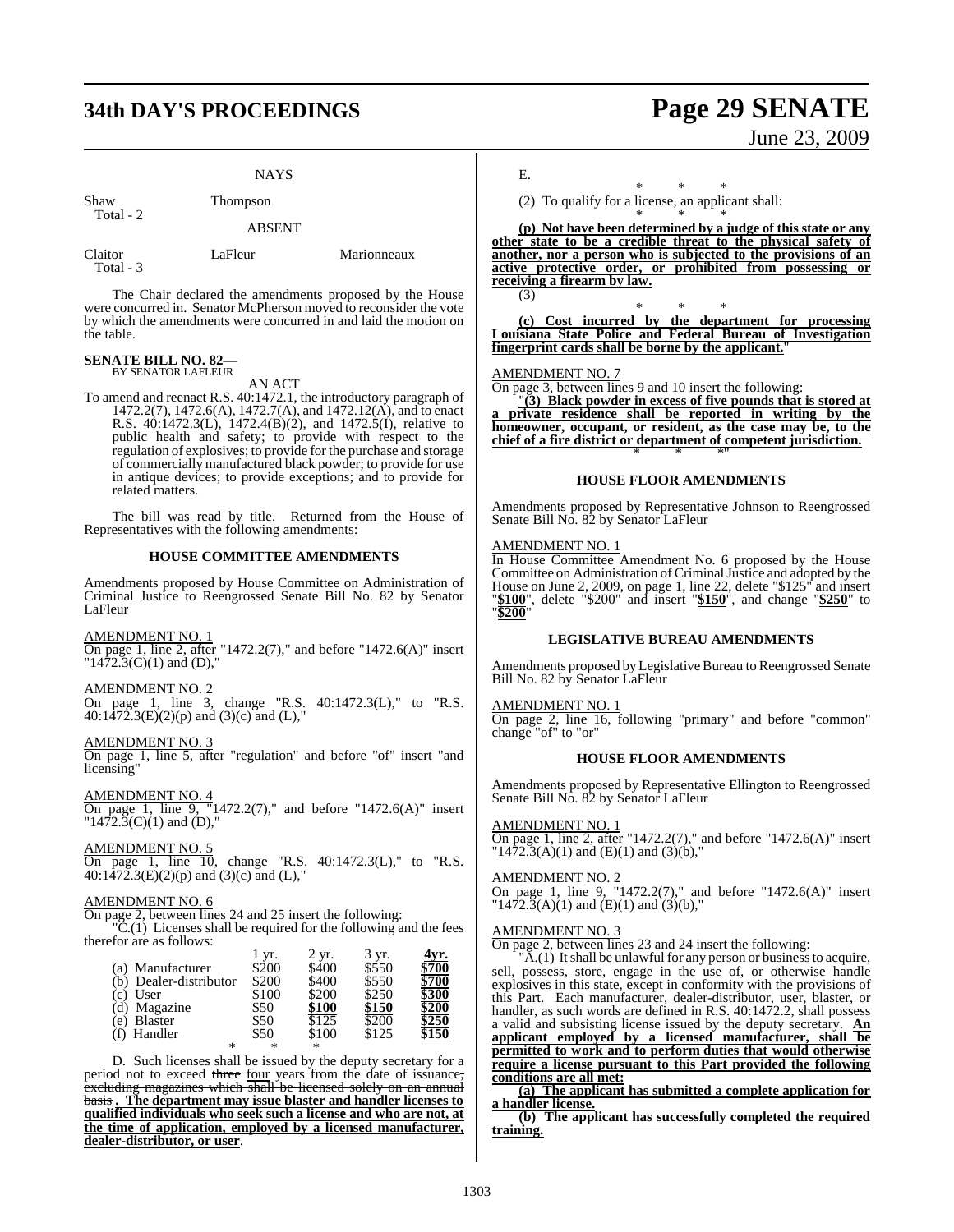# **Page 30 SENATE 34th DAY'S PROCEEDINGS**

## June 23, 2009

**(c) The applicant has been drug screened and found free of controlled dangerous substances.**

**(d) The applicant is found to meet the suitability requirements for licensing as provided for in this Chapter.**

**(e) When the conditions in Paragraphs (a), (b) and (c) of this Subsection have been fulfilled and the department has preliminarily determined the applicant to be suitable for licensing, the department shall, within five days from receipt of application unless exigent circumstances dictate otherwise, inform the applicant as to his provisional status to begin work.**

**(f) During the period as provided for in Paragraph (e), of this Subsection, a currently licensed manufacturer shall be responsible to ensure the applicant performs all activities regulated by this Chapter under their direct supervision or the supervision of a licensed designee in their employ. Such licensee shall direct, coordinate and control all activities of the applicant at all times while at work and shall not permit the applicant to work independently with explosives until fully licensed by the Department of Public Safety and Corrections.** \* \* \*

E.(1) The forms of such licenses and applications shall be prescribed by the deputy secretary and shall require a photo and fingerprint of the applicant as well as such other information and data as the deputy secretary deems appropriate. \* \* \*

(3)

\* \* \* (b) The department shall execute a thorough background investigation, including a criminal history check, of every applicant for the purpose of verifying the qualifications of the applicant pursuant to the requirements of this Section. For purposes of this Subparagraph, a background check shall be defined as a computer check of available online state records, as well as national records including but not limited to the federal Interstate Identification Index and fingerprints which shall be forwarded to the Federal Bureau of Investigation for a national identification and criminal history records check **and which may include fingerprints of the applicant, if so** requested by the department.

Senator LaFleur moved to concur in the amendments proposed by the House.

## **ROLL CALL**

The roll was called with the following result:

#### YEAS

| Mr. President<br>Adley<br>Alario<br>Amedee<br>Appel<br><b>Broome</b><br>Cheek<br>Claitor<br>Crowe<br>Dorsey<br>Duplessis<br>Dupre<br>Total - $36$<br>Total - 0 | Erdey<br>Gautreaux B<br>Gautreaux N<br><b>Gray Evans</b><br>Hebert<br>Heitmeier<br>Jackson<br>Kostelka<br>LaFleur<br>Long<br>Marionneaux<br>Martiny<br><b>NAYS</b><br><b>ABSENT</b> | McPherson<br>Michot<br>Morrell<br>Mount<br>Murray<br><b>Nevers</b><br>Quinn<br>Riser<br>Shaw<br>Smith<br>Thompson<br>Walsworth |
|----------------------------------------------------------------------------------------------------------------------------------------------------------------|-------------------------------------------------------------------------------------------------------------------------------------------------------------------------------------|--------------------------------------------------------------------------------------------------------------------------------|
|                                                                                                                                                                |                                                                                                                                                                                     |                                                                                                                                |
| Donahue<br>Total - 3                                                                                                                                           | Guillory                                                                                                                                                                            | Morrish                                                                                                                        |

The Chair declared the amendments proposed by the House were concurred in. Senator LaFleur moved to reconsider the vote by which the amendments were concurred in and laid the motion on the table.

SENATE BILL NO. 94—<br>BY SENATORS DONAHUE, APPEL, CROWE, DORSEY, DUPLESSIS, MORRELL, SMITH AND REPRESENTATIVES<br>MORRELL, SMITH AND MALSWORTH AND REPRESENTATIVES<br>HENRY BURNS, CHAMPAGNE, FOIL, LITTLE, MILLS, PERRY,<br>ROBIDEAUX, S AN ACT

To amend and reenact R.S. 17:15(E) and to enact R.S. 14:81.2(F), relative to molestation of a juvenile; to provide for the crime of molestation of a juvenile involving an educator; to provide for penalties; to provide for definitions; to provide for reporting of criminal history; and to provide for related matters.

#### **HOUSE COMMITTEE AMENDMENTS**

Amendments proposed by House Committee on Administration of Criminal Justice to Engrossed Senate Bill No. 94 by Senator Donahue

#### AMENDMENT NO. 1

On page 2, line 13, after "offense" and before "shall" insert a comma and "**excluding traffic offenses,**"

#### **HOUSE FLOOR AMENDMENTS**

Amendments proposed by Representative Lopinto to Engrossed Senate Bill No. 94 by Senator Donahue

#### AMENDMENT NO. 1

On page 2, line 16, after "report" and before "shall" delete "as required by this Subsection" and insert "a conviction or plea of guilty or nolo contendere of any criminal offense listed in the provisions of  $R.S. 15:587.1(C)(1)$ 

Senator Donahue moved to concur in the amendments proposed by the House.

#### **ROLL CALL**

The roll was called with the following result:

#### YEAS

| Mr. President<br>Adley<br>Alario<br>Amedee<br>Appel<br>Broome<br>Cheek<br>Claitor | Erdey<br>Gautreaux B<br>Gautreaux N<br><b>Gray Evans</b><br>Guillory<br>Hebert<br>Heitmeier<br>Jackson | McPherson<br>Michot<br>Morrell<br>Morrish<br>Mount<br>Murray<br><b>Nevers</b><br>Ouinn |
|-----------------------------------------------------------------------------------|--------------------------------------------------------------------------------------------------------|----------------------------------------------------------------------------------------|
| Crowe<br>Donahue                                                                  | Kostelka<br>LaFleur                                                                                    | Riser<br>Shaw                                                                          |
| Dorsey                                                                            | Long                                                                                                   | Smith                                                                                  |
| Duplessis                                                                         | Marionneaux                                                                                            | <b>Thompson</b>                                                                        |
| Dupre                                                                             | Martiny                                                                                                | Walsworth                                                                              |
| Total - 39                                                                        |                                                                                                        |                                                                                        |
|                                                                                   | <b>NAYS</b>                                                                                            |                                                                                        |
| Total $-0$                                                                        |                                                                                                        |                                                                                        |
|                                                                                   | <b>ABSENT</b>                                                                                          |                                                                                        |

#### Total - 0

The Chair declared the amendments proposed by the House were concurred in. Senator Donahue moved to reconsider the vote by which the amendments were concurred in and laid the motion on the table.

#### **SENATE BILL NO. 107—**

BY SENATOR CHEEK AN ACT

To enact Chapter 10 of Title 29 of the Louisiana Revised Statutes of 1950, to be comprised of R.S. 29:781 through 792, and to repeal R.S. 29:735.2(A), relative to emergency volunteer health practitioners; to provide for definitions; to provide for the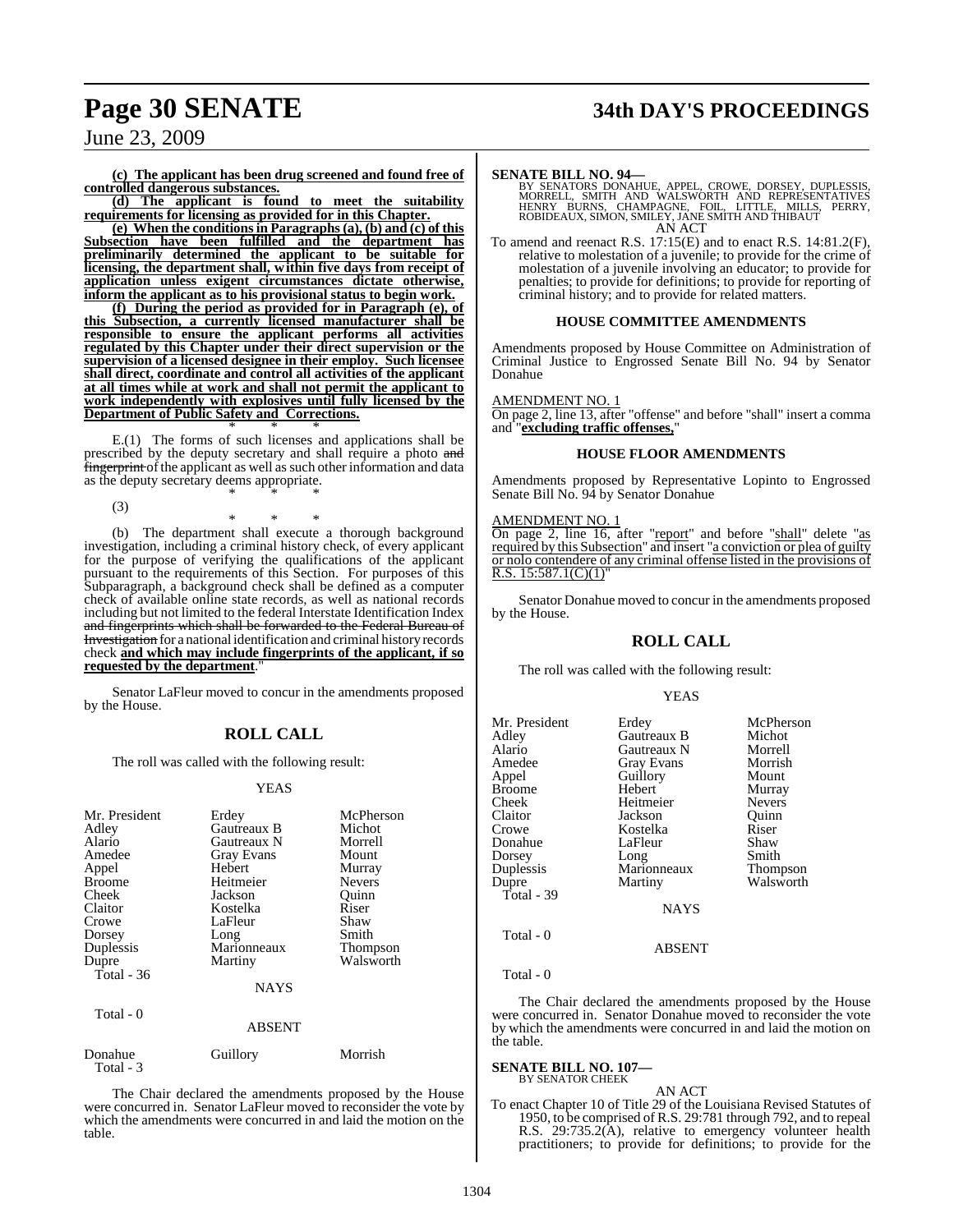# **34th DAY'S PROCEEDINGS Page 31 SENATE**

# June 23, 2009

regulation of health services during a declared emergency; to provide for volunteer health practitioner registration systems; to provide for administrative sanctions; to provide for a limitation of liability for volunteer health practitioners; and to provide for related matters.

The bill was read by title. Returned from the House of Representatives with the following amendments:

#### **HOUSE FLOOR AMENDMENTS**

Amendments proposed by Representative Mills to Reengrossed Senate Bill No. 107 by Senator Cheek

#### AMENDMENT NO. 1

On page 5, line 24, after "**immediately**" delete the comma "," and delete the remainder of the line and delete line 25, and insert "**and shall be promulgated as an emergency rule as provided in R.S. 49:953.**"

#### AMENDMENT NO. 2

On page 13, between lines 18 and 19, insert the following:

"**F. The limitations on liability provided in this Section shall only be effective during the time period set forth in the initial declaration and shall be retroactive to the precipitating event requiring the declaration of disaster or public emergency and for a period of thirty days following the end of the initial declared state of emergency. However, if prior to the expiration of thirty days following the end of the initial declared state of emergency, the governor specifically declares that a public health emergency continues to exist as defined in R.S. 29:762, the limitations on liability shall continue to remain in effect during the time period established by the governor in a declaration issued pursuant to R.S. 29:766.**"

#### **HOUSE FLOOR AMENDMENTS**

Amendments proposed by Representative Edwards to Reengrossed Senate Bill No. 107 by Senator Cheek

#### AMENDMENT NO. 1

On page 5, line 2 after "**services**" and before the period "**.**" insert "**so long as the person who receives the health services does not pay and is not asked to pay directly or indirectly for the health services**"

Senator Cheek moved to concur in the amendments proposed by the House.

#### **ROLL CALL**

The roll was called with the following result:

#### YEAS

| Mr. President |             | Morrell         |
|---------------|-------------|-----------------|
|               | Erdey       |                 |
| Adley         | Gautreaux B | Morrish         |
| Alario        | Gautreaux N | Mount           |
| Amedee        | Gray Evans  | Murray          |
| Appel         | Hebert      | <b>Nevers</b>   |
| Broome        | Heitmeier   | Ouinn           |
| Cheek         | Jackson     | Riser           |
| Claitor       | Kostelka    | Shaw            |
| Crowe         | Long        | Smith           |
| Donahue       | Marionneaux | <b>Thompson</b> |
| Dorsey        | Martiny     | Walsworth       |
| Duplessis     | McPherson   |                 |
| Dupre         | Michot      |                 |
| Total - 37    |             |                 |
|               | <b>NAYS</b> |                 |
|               |             |                 |

Total - 0

ABSENT

Guillory LaFleur

Total<sup>-</sup>2

The Chair declared the amendments proposed by the House were concurred in. Senator Cheek moved to reconsider the vote by which the amendments were concurred in and laid the motion on the table.

#### **SENATE BILL NO. 130—**

BY SENATORS HEBERT, DUPRE, N. GAUTREAUX, MORRELL AND MORRISH AND REPRESENTATIVE KLECKLEY AN ACT

To amend and reenact R.S.  $22:2303(A)(1)$  and  $(2)$  and  $(D)(1)$ , relative to the Louisiana Citizens Property Insurance Corporation; to provide with respect to the powers, duties, functions and responsibilities of the corporation; to provide for the determination of rates charged by the corporation; and to provide for related matters.

The bill was read by title. Returned from the House of Representatives with the following amendments:

#### **HOUSE FLOOR AMENDMENTS**

Amendments proposed by Representative Kleckley to Engrossed Senate Bill No. 130 by Senator Hebert

AMENDMENT NO. 1 On page 1, line 2, after "R.S. 22:2303" delete "(1) and (2)"

AMENDMENT NO. 2 On page 1, line 7, after "R.S. 22:2303" delete "(1) and (2)"

#### AMENDMENT NO. 3

On page 3, between lines 14 and 15, insert the following:

"(3) Prior to determining any such rates, the governing board shall adopt such formulas as may be necessary for determining the rates. **The board may establish rating territories as it deems appropriate.**"

#### **HOUSE FLOOR AMENDMENTS**

Amendments proposed by Representative LaFonta to Engrossed Senate Bill No. 130 by Senator Hebert

#### AMENDMENT NO. 1

In House Floor Amendment No. 3 proposed by Representative Kleckley and adopted by the House on June 21, 2009, on page 1, at the end of line 9, insert "**Any changes to the rating territories shall be approved by House and Senate committees on insurance, acting jointly.** 

Senator Hebert moved to concur in the amendments proposed by the House.

#### **ROLL CALL**

The roll was called with the following result:

Guillory<br>Hebert

#### YEAS

Mr. President Erdey Michot<br>Adley Gautreaux B Morrell Adley Gautreaux B Morrell Alario Gray Evans Morrish Appel Hebert Murray Broome Heitmeier Nevers<br>Cheek Jackson Ouinn Cheek Jackson Quinn Crowe LaFleur

Kostelka Riser<br>LaFleur Shaw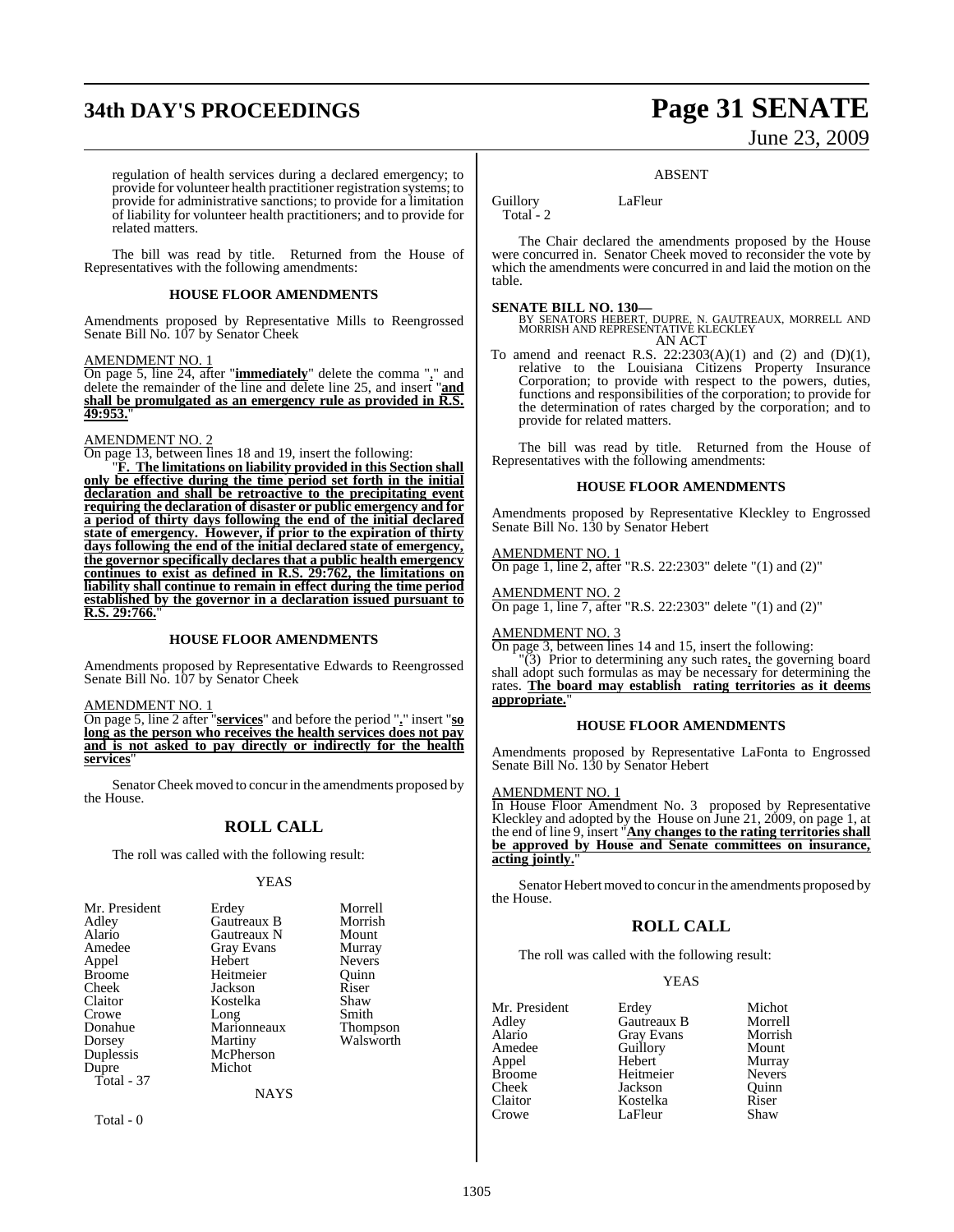Donahue Long Smith<br>Dorsey Marionneaux Thompson Duplessis<br>Dupre Total - 38

Marionneaux Thompson<br>
Martiny Walsworth McPherson

NAYS

Total - 0

ABSENT

Gautreaux N Total - 1

The Chair declared the amendments proposed by the House were concurred in. Senator Hebert moved to reconsider the vote by which the amendments were concurred in and laid the motion on the table.

## **Mr. President in the Chair**

#### **SENATE BILL NO. 136—** BY SENATOR JACKSON

AN ACT

To amend and reenact R.S. 26:73, 272, and 583(C), relative to alcoholic beverage permits; to provide for legal sales characteristics in certain parishes; to provide for restaurant "R" permits, applications and fees; to provide for definitions; to provide for qualifications; and to provide for related matters.

The bill was read by title. Returned from the House of Representatives with the following amendments:

#### **HOUSE COMMITTEE AMENDMENTS**

Amendments proposed by House Committee on Judiciary to Reengrossed Senate Bill No. 136 by Senator Jackson

#### AMENDMENT NO. 1

On page 2, at the end of line 18, immediately after "premises" insert a period "." and delete "**when**" and delete line 19 in its entirety

AMENDMENT NO. 2

On page 5, at the end of line 12, immediately after "premises" insert a period "." and delete "**when**" and delete line 13 in its entirety

#### **LEGISLATIVE BUREAU AMENDMENTS**

Amendments proposed by Legislative Bureau to Reengrossed Senate Bill No. 136 by Senator Jackson

AMENDMENT NO. 1

On page 3, line 13, following "in" change "Paragraph B(4)" to "Subparagraph  $(C)(1)(a)$ "

AMENDMENT NO. 2 On page 6, line 7, following "in" change "Paragraph B(4)" to "Subparagraph (C)(1)(a)"

#### AMENDMENT NO. 3

On page 7, line 3, following "R.S." and before "," change "26:73(B)" to  $"26:73(C)"$ 

Senator Jackson moved to concur in the amendments proposed by the House.

Senator Amedee moved as a substitute motion to reject the amendments proposed by the House.

Senator Jackson objected.

# **Page 32 SENATE 34th DAY'S PROCEEDINGS**

## **ROLL CALL**

The roll was called with the following result:

#### YEAS

**NAYS** 

Amedee Kostelka Smith Claitor Long Thompson Duplessis Marionneaux Walsworth Erdey Murray<br>Gautreaux N Ouinn Gautreaux N Total - 13

Mr. President Dupre McPherson<br>Adley Gautreaux B Michot Adley Gautreaux B Michot Alario Gray Evans Morrish Appel Hebert Mount<br>
Cheek Heitmeier Nevers Cheek Heitmeier Never<br>Crowe Jackson Riser Donahue<br>Dorsey Total - 23

Total - 3

Martiny

Jackson Riser<br>LaFleur Shaw

#### ABSENT

Broome Guillory Morrell

The Chair declared the substitute motion failed to pass.

## **ROLL CALL**

The roll was called on the original motion to concur in the amendments proposed by the House with the following result:

#### YEAS

| Mr. President<br>Adlev<br>Alario<br>Appel<br>Cheek<br>Donahue<br>Dorsey<br>Dupre<br>Total - 22 | Gautreaux B<br>Guillory<br>Hebert<br>Heitmeier<br>Jackson<br>LaFleur<br>Marionneaux<br>Martiny<br><b>NAYS</b> | McPherson<br>Michot<br>Morrish<br>Mount<br><b>Nevers</b><br>Shaw |
|------------------------------------------------------------------------------------------------|---------------------------------------------------------------------------------------------------------------|------------------------------------------------------------------|
| Amedee<br>Claitor<br>Crowe<br>Duplessis<br>Erdey<br>Total - 14                                 | Gautreaux N<br>Gray Evans<br>Kostelka<br>Murray<br>Ouinn<br><b>ABSENT</b>                                     | Riser<br>Smith<br>Thompson<br>Walsworth                          |
| <b>Broome</b><br>Total - 3                                                                     | Long                                                                                                          | Morrell                                                          |

The Chair declared the amendments proposed by the House were concurred in. Senator Jackson moved to reconsider the vote by which the amendments were concurred in and laid the motion on the table.

#### **Recess**

On motion of Senator Thompson, the Senate took a recess at 12:10 o'clock P.M. until 1:30 o'clock P.M.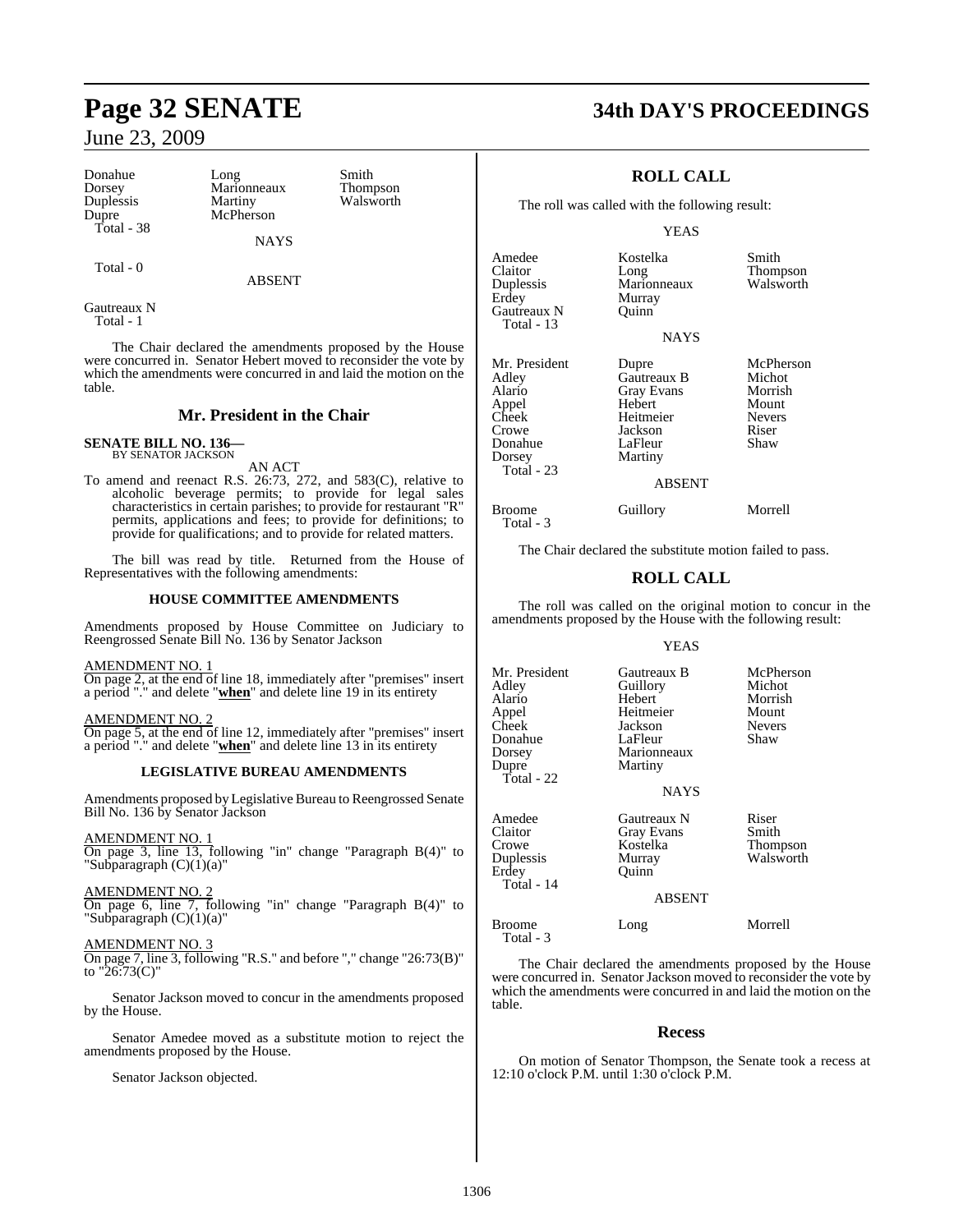#### **After Recess**

The Senate was called to order at 1:55 o'clock P.M. by the President of the Senate.

## **ROLL CALL**

The roll being called, the following members answered to their names:

#### PRESENT

| Mr. President | Dupre              | Michot          |
|---------------|--------------------|-----------------|
| Adley         | Erdey              | Morrish         |
| Alario        | <b>Gautreaux B</b> | Mount           |
| Appel         | Gautreaux N        | Murray          |
| <b>Broome</b> | <b>Gray Evans</b>  | <b>Nevers</b>   |
| Cheek         | Guillory           | Ouinn           |
| Claitor       | Heitmeier          | Riser           |
| Crowe         | Kostelka           | Shaw            |
| Donahue       | LaFleur            | Smith           |
| Dorsey        | Long               | <b>Thompson</b> |
| Duplessis     | Marionneaux        | Walsworth       |
| Total - 33    | <b>ABSENT</b>      |                 |

Amedee Jackson McPherson<br>Hebert Martiny Morrell Martiny Total - 6

The President of the Senate announced there were 33 Senators present and a quorum.

#### **Senate Business Resumed After Recess**

#### **Message from the House**

#### **DISAGREEMENT TO HOUSE BILL**

#### June 23, 2009

To the Honorable President and Members of the Senate:

I am directed to inform your honorable body that the House of Representatives has refused to concur in the proposed Senate Amendment(s) to House Bill No. 820 by Representative Guillory, and ask the President to appoint on the part of the Senate a committee to confer with a like committee from the House on the disagreement.

> Respectfully submitted, ALFRED W. SPEER Clerk of the House of Representatives

#### **Message from the House**

#### **DISAGREEMENT TO HOUSE BILL**

June 23, 2009

To the Honorable President and Members of the Senate:

I am directed to inform your honorable body that the House of Representatives has refused to concur in the proposed Senate Amendment(s) to House Bill No. 782 by Representative Ellington, and ask the President to appoint on the part of the Senate a committee to confer with a like committee from the House on the disagreement.

> Respectfully submitted, ALFRED W. SPEER Clerk of the House of Representatives

# **34th DAY'S PROCEEDINGS Page 33 SENATE** June 23, 2009

#### **Message from the House**

#### **DISAGREEMENT TO HOUSE BILL**

June 23, 2009

To the Honorable President and Members of the Senate:

I am directed to inform your honorable body that the House of Representatives has refused to concur in the proposed Senate Amendment(s) to House Bill No. 381 by Representative Hoffmann, and ask the President to appoint on the part of the Senate a committee to confer with a like committee from the House on the disagreement.

> Respectfully submitted, ALFRED W. SPEER Clerk of the House of Representatives

#### **Message from the House**

# **RELATIVE TO CONSIDERATION AFTER 57TH CALENDAR DAY**

June 23, 2009

To the Honorable President and Members of the Senate:

I am directed to inform your honorable body that the House, by a record vote of two-thirds of its elected members, has adopted a motion to consider Senate Bill No. 123 on Third Reading and Final<br>Passage after the 57<sup>th</sup> calendar day and ask the Senate to concur in the same.

> Respectfully submitted, ALFRED W. SPEER Clerk of the House of Representatives

#### **Message from the House**

#### **RELATIVE TO CONSIDERATION AFTER 57TH CALENDAR DAY**

June 23, 2009

To the Honorable President and Members of the Senate:

I am directed to inform your honorable body that the House, by a record vote of two-thirds of its elected members, has adopted a motion to consider Senate Bill No. 199 on Third Reading and Final<br>Passage after the 57<sup>th</sup> calendar day and ask the Senate to concur in the same.

> Respectfully submitted, ALFRED W. SPEER Clerk of the House of Representatives

#### **Message from the House**

# **RELATIVE TO CONSIDERATION AFTER 57TH CALENDAR DAY**

June 23, 2009

To the Honorable President and Members of the Senate:

I am directed to inform your honorable body that the House, by a record vote of two-thirds of its elected members, has adopted a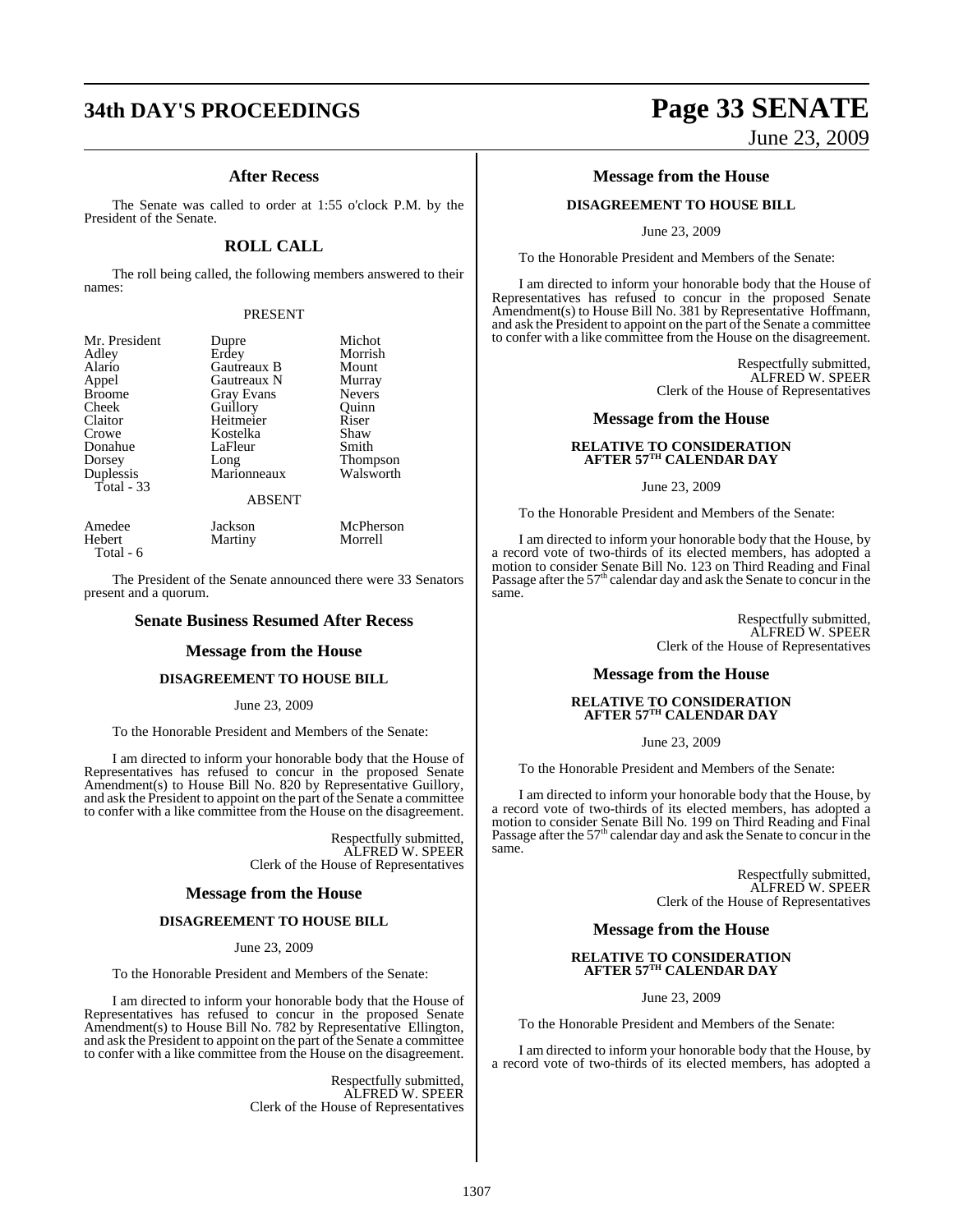motion to consider Senate Bill No. 313 on Third Reading and Final Passage after the 57<sup>th</sup> calendar day and ask the Senate to concur in the same.

> Respectfully submitted, ALFRED W. SPEER Clerk of the House of Representatives

#### **Message from the House**

#### **RELATIVE TO CONSIDERATION AFTER 57TH CALENDAR DAY**

June 23, 2009

To the Honorable President and Members of the Senate:

I am directed to inform your honorable body that the House, by a record vote of two-thirds of its elected members, has adopted a motion to consider Senate Bill No. 109 on Third Reading and Final Passage after the  $57<sup>th</sup>$  calendar day and ask the Senate to concur in the same.

> Respectfully submitted, ALFRED W. SPEER Clerk of the House of Representatives

#### **Message from the House**

# **RELATIVE TO CONSIDERATION AFTER 57TH CALENDAR DAY**

June 23, 2009

To the Honorable President and Members of the Senate:

I am directed to inform your honorable body that the House, by a record vote of two-thirds of its elected members, has adopted a motion to consider Senate Bill No. 163 on Third Reading and Final Passage after the 57<sup>th</sup> calendar day and ask the Senate to concur in the same.

> Respectfully submitted, ALFRED W. SPEER Clerk of the House of Representatives

#### **Message from the House**

# **RELATIVE TO CONSIDERATION AFTER 57TH CALENDAR DAY**

June 23, 2009

To the Honorable President and Members of the Senate:

I am directed to inform your honorable body that the House, by a record vote of two-thirds of its elected members, has adopted a motion to consider Senate Bill No. 167 on Third Reading and Final Passage after the 57<sup>th</sup> calendar day and ask the Senate to concur in the same.

> Respectfully submitted, ALFRED W. SPEER Clerk of the House of Representatives

# **Page 34 SENATE 34th DAY'S PROCEEDINGS**

#### **Message from the House**

#### **RELATIVE TO CONSIDERATION AFTER 57TH CALENDAR DAY**

June 23, 2009

To the Honorable President and Members of the Senate:

I am directed to inform your honorable body that the House, by a record vote of two-thirds of its elected members, has adopted a motion to consider Senate Bill No. 52 on Third Reading and Final Passage after the 57<sup>th</sup> calendar day and ask the Senate to concur in the same.

> Respectfully submitted, ALFRED W. SPEER Clerk of the House of Representatives

#### **Message from the House**

#### **RELATIVE TO CONSIDERATION AFTER 57TH CALENDAR DAY**

#### June 23, 2009

To the Honorable President and Members of the Senate:

I am directed to inform your honorable body that the House, by a record vote of two-thirds of its elected members, has adopted a motion to consider Senate Bill No. 75 on Third Reading and Final Passage after the 57<sup>th</sup> calendar day and ask the Senate to concur in the same.

> Respectfully submitted, ALFRED W. SPEER Clerk of the House of Representatives

#### **Message from the House**

# **RELATIVE TO CONSIDERATION AFTER 57TH CALENDAR DAY**

June 23, 2009

To the Honorable President and Members of the Senate:

I am directed to inform your honorable body that the House, by a record vote of two-thirds of its elected members, has adopted a motion to consider Senate Bill No. 108 on Third Reading and Final<br>Passage after the 57<sup>th</sup> calendar day and ask the Senate to concur in the same.

> Respectfully submitted, ALFRED W. SPEER Clerk of the House of Representatives

#### **Message from the House**

#### **RELATIVE TO CONSIDERATION AFTER 57TH CALENDAR DAY**

June 23, 2009

To the Honorable President and Members of the Senate:

I am directed to inform your honorable body that the House, by a record vote of two-thirds of its elected members, has adopted a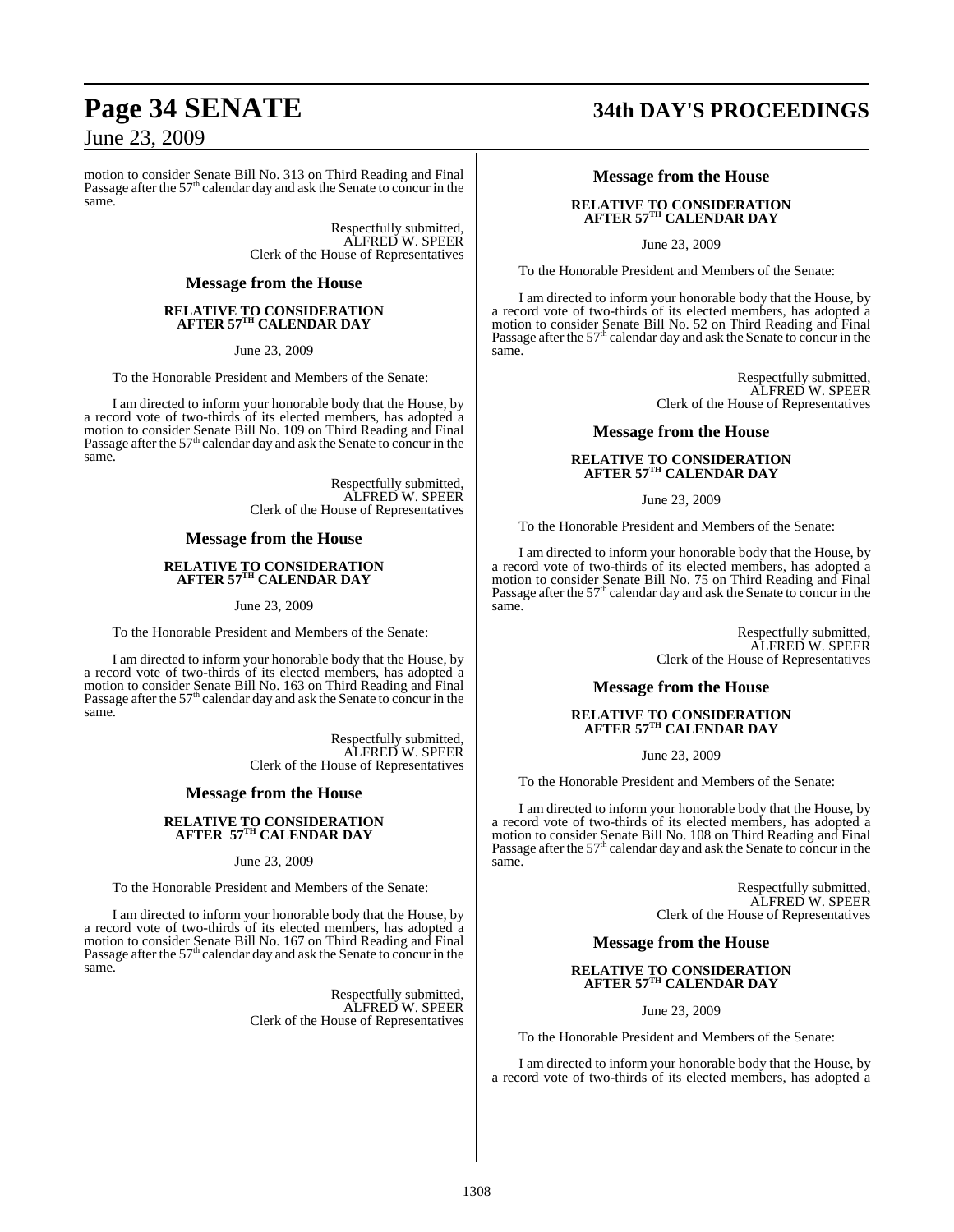# **34th DAY'S PROCEEDINGS Page 35 SENATE**

motion to consider Senate Bill No. 34 on Third Reading and Final<br>Passage after the 57<sup>th</sup> calendar day and ask the Senate to concur in the same.

> Respectfully submitted, ALFRED W. SPEER Clerk of the House of Representatives

#### **Message from the House**

#### **RELATIVE TO CONSIDERATION AFTER 57TH CALENDAR DAY**

June 23, 2009

To the Honorable President and Members of the Senate:

I am directed to inform your honorable body that the House, by a record vote of two-thirds of its elected members, has adopted a motion to consider Senate Bill No. 150 on Third Reading and Final Passage after the  $57<sup>th</sup>$  calendar day and ask the Senate to concur in the same.

> Respectfully submitted, ALFRED W. SPEER Clerk of the House of Representatives

#### **Message from the House**

# **RELATIVE TO CONSIDERATION AFTER 57TH CALENDAR DAY**

June 23, 2009

To the Honorable President and Members of the Senate:

I am directed to inform your honorable body that the House, by a record vote of two-thirds of its elected members, has adopted a motion to consider Senate Bill No. 245 on Third Reading and Final Passage after the 57<sup>th</sup> calendar day and ask the Senate to concur in the same.

> Respectfully submitted, ALFRED W. SPEER Clerk of the House of Representatives

#### **Message from the House**

# **RELATIVE TO CONSIDERATION AFTER 57TH CALENDAR DAY**

June 23, 2009

To the Honorable President and Members of the Senate:

I am directed to inform your honorable body that the House, by a record vote of two-thirds of its elected members, has adopted a motion to consider Senate Bill No. 246 on Third Reading and Final Passage after the 57<sup>th</sup> calendar day and ask the Senate to concur in the same.

> Respectfully submitted, ALFRED W. SPEER Clerk of the House of Representatives

# June 23, 2009

#### **Message from the House**

#### **RELATIVE TO CONSIDERATION AFTER 57TH CALENDAR DAY**

June 23, 2009

To the Honorable President and Members of the Senate:

I am directed to inform your honorable body that the House, by a record vote of two-thirds of its elected members, has adopted a motion to consider Senate Bill No. 221 on Third Reading and Final Passage after the 57<sup>th</sup> calendar day and ask the Senate to concur in the same.

> Respectfully submitted, ALFRED W. SPEER Clerk of the House of Representatives

#### **Message from the House**

#### **RELATIVE TO CONSIDERATION AFTER 57TH CALENDAR DAY**

#### June 23, 2009

To the Honorable President and Members of the Senate:

I am directed to inform your honorable body that the House, by a record vote of two-thirds of its elected members, has adopted a motion to consider Senate Bill No. 228 on Third Reading and Final Passage after the 57<sup>th</sup> calendar day and ask the Senate to concur in the same.

> Respectfully submitted, ALFRED W. SPEER Clerk of the House of Representatives

#### **Message from the House**

# **RELATIVE TO CONSIDERATION AFTER 57TH CALENDAR DAY**

June 23, 2009

To the Honorable President and Members of the Senate:

I am directed to inform your honorable body that the House, by a record vote of two-thirds of its elected members, has adopted a motion to consider Senate Bill No. 252 on Third Reading and Final<br>Passage after the 57<sup>th</sup> calendar day and ask the Senate to concur in the same.

> Respectfully submitted, ALFRED W. SPEER Clerk of the House of Representatives

#### **Message from the House**

#### **RELATIVE TO CONSIDERATION AFTER 57TH CALENDAR DAY**

June 23, 2009

To the Honorable President and Members of the Senate:

I am directed to inform your honorable body that the House, by a record vote of two-thirds of its elected members, has adopted a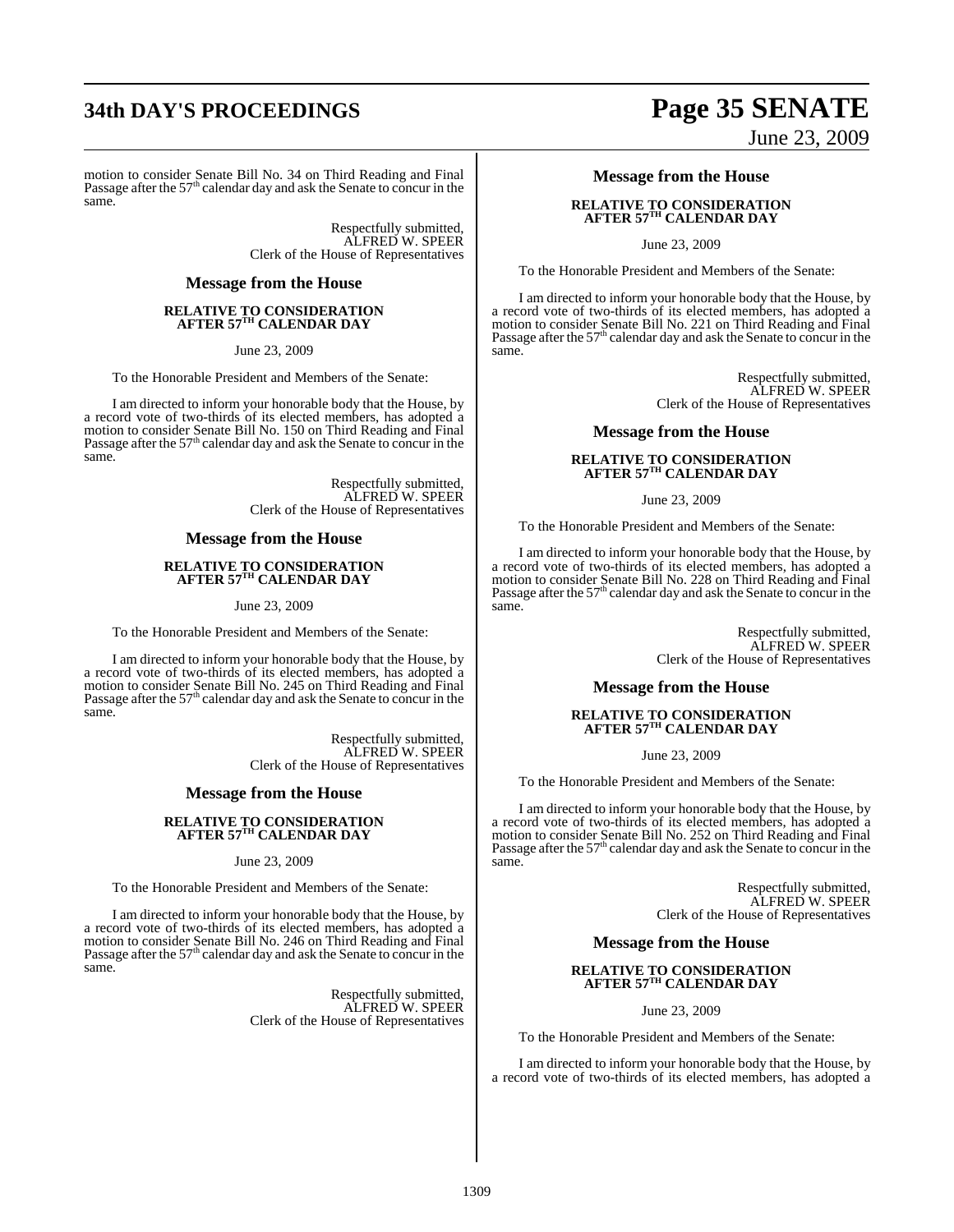# **Page 36 SENATE 34th DAY'S PROCEEDINGS**

June 23, 2009

motion to consider Senate Bill No. 267 on Third Reading and Final Passage after the 57<sup>th</sup> calendar day and ask the Senate to concur in the same.

> Respectfully submitted, ALFRED W. SPEER Clerk of the House of Representatives

#### **Message from the House**

#### **RELATIVE TO CONSIDERATION AFTER 57TH CALENDAR DAY**

June 23, 2009

To the Honorable President and Members of the Senate:

I am directed to inform your honorable body that the House, by a record vote of two-thirds of its elected members, has adopted a motion to consider Senate Bill No. 287 on Third Reading and Final Passage after the  $57<sup>th</sup>$  calendar day and ask the Senate to concur in the same.

> Respectfully submitted, ALFRED W. SPEER Clerk of the House of Representatives

#### **Message from the House**

# **RELATIVE TO CONSIDERATION AFTER 57TH CALENDAR DAY**

June 23, 2009

To the Honorable President and Members of the Senate:

I am directed to inform your honorable body that the House, by a record vote of two-thirds of its elected members, has adopted a motion to consider Senate Bill No. 316 on Third Reading and Final Passage after the 57<sup>th</sup> calendar day and ask the Senate to concur in the same.

> Respectfully submitted, ALFRED W. SPEER Clerk of the House of Representatives

#### **Message from the House**

# **RELATIVE TO CONSIDERATION AFTER 57TH CALENDAR DAY**

#### June 23, 2009

To the Honorable President and Members of the Senate:

I am directed to inform your honorable body that the House, by a record vote of two-thirds of its elected members, has adopted a motion to consider Senate Bill No. 5 on Third Reading and Final Passage after the  $57<sup>th</sup>$  calendar day and ask the Senate to concur in the same.

> Respectfully submitted, ALFRED W. SPEER Clerk of the House of Representatives

#### **Message from the House**

#### **RELATIVE TO CONSIDERATION AFTER 57TH CALENDAR DAY**

#### June 23, 2009

To the Honorable President and Members of the Senate:

I am directed to inform your honorable body that the House, by a record vote of two-thirds of its elected members, has adopted a motion to consider Senate Bill No. 172 on Third Reading and Final Passage after the 57<sup>th</sup> calendar day and ask the Senate to concur in the same.

> Respectfully submitted, ALFRED W. SPEER Clerk of the House of Representatives

**Message from the House**

# **RELATIVE TO CONSIDERATION AFTER 57TH CALENDAR DAY**

June 23, 2009

To the Honorable President and Members of the Senate:

I am directed to inform your honorable body that the House, by a record vote of two-thirds of its elected members, has adopted a motion to consider Senate Bill No. 268 on Third Reading and Final Passage after the  $57<sup>th</sup>$  calendar day and ask the Senate to concur in the same.

> Respectfully submitted, ALFRED W. SPEER Clerk of the House of Representatives

#### **Message from the House**

# **RELATIVE TO CONSIDERATION AFTER 57TH CALENDAR DAY**

June 23, 2009

To the Honorable President and Members of the Senate:

I am directed to inform your honorable body that the House, by a record vote of two-thirds of its elected members, has adopted a motion to consider Senate Bill No. 338 on Third Reading and Final Passage after the 57<sup>th</sup> calendar day and ask the Senate to concur in the same.

> Respectfully submitted, ALFRED W. SPEER Clerk of the House of Representatives

#### **Motion to Consider**

Senator Riser moved the adoption of a motion to allow the House to consider Senate Bill No. 5 on Third Reading and Final Passage, after the 57<sup>th</sup> calendar day.

#### **ROLL CALL**

The roll was called with the following result:

#### YEAS

| Mr. President | Erdey             | Michot        |
|---------------|-------------------|---------------|
| Adley         | Gautreaux B       | Morrell       |
| Alario        | Gautreaux N       | Morrish       |
| Amedee        | <b>Gray Evans</b> | Mount         |
| Appel         | Guillory          | Murray        |
| <b>Broome</b> | Hebert            | <b>Nevers</b> |
| Cheek         | Heitmeier         | Ouinn         |
| Claitor       | Jackson           | Riser         |
| Crowe         | Kostelka          | Shaw          |
| Donahue       | LaFleur           | Smith         |
| Dorsey        | Long              | Thompson      |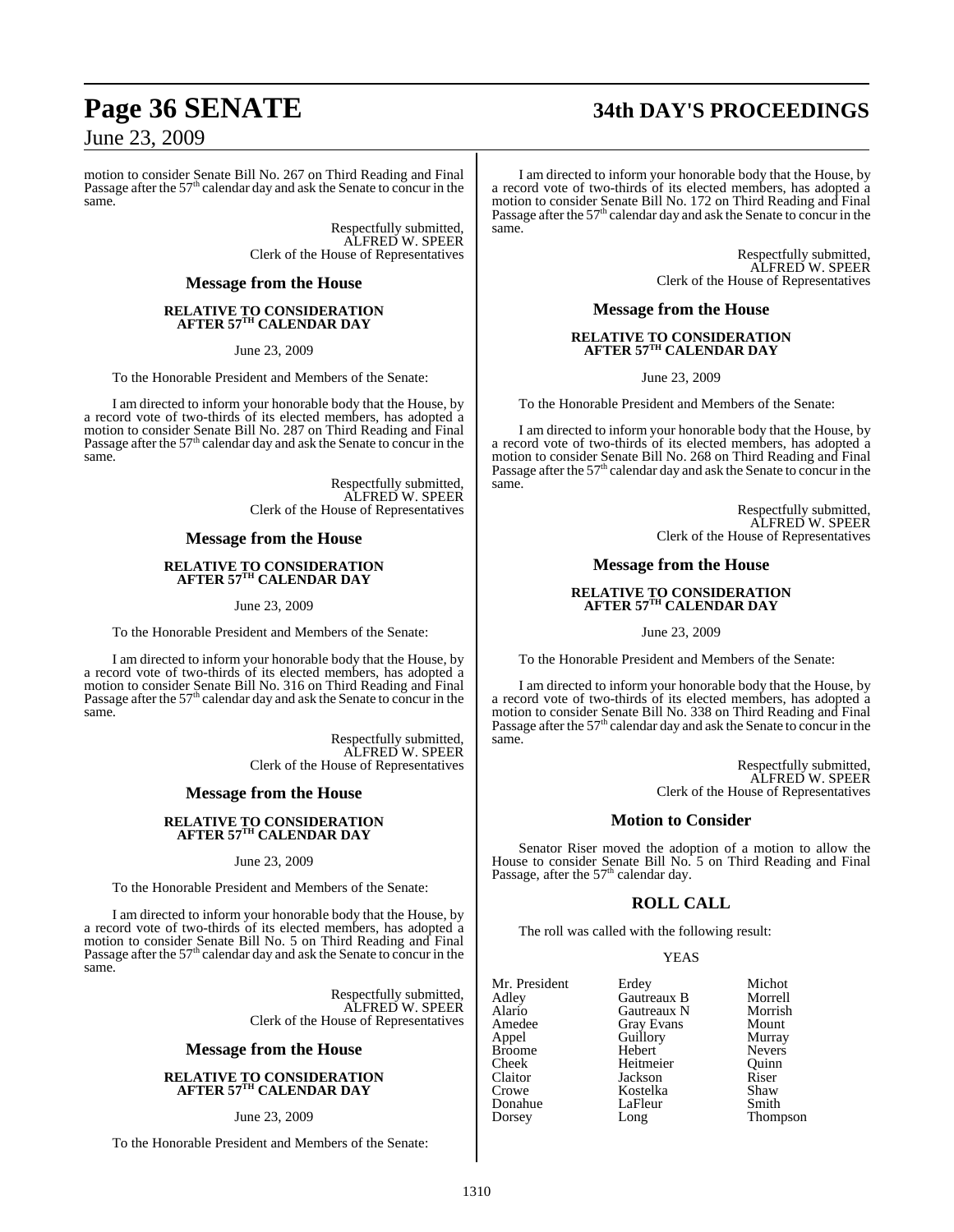Duplessis Marionneaux Walsworth Dupre Martiny Total - 38

NAYS

Total - 0

ABSENT

McPherson Total - 1

The Chair declared that the motion to allow the House to consider Senate Bill No. 5 after the  $57<sup>th</sup>$  calendar day was adopted and the bill may be considered.

### **Motion to Consider**

Senator Quinn moved the adoption of a motion to allow the House to consider Senate Bill No. 172 on Third Reading and Final Passage, after the  $57<sup>th</sup>$  calendar day.

### **ROLL CALL**

The roll was called with the following result:

### YEAS

| Mr. President | Gautreaux B   | Morrell         |
|---------------|---------------|-----------------|
| Adley         | Gautreaux N   | Morrish         |
| Alario        | Gray Evans    | Mount           |
| Amedee        | Guillory      | Murray          |
| Appel         | Hebert        | Nevers          |
| <b>Broome</b> | Heitmeier     | Ouinn           |
| Cheek         | Jackson       | Riser           |
| Crowe         | Kostelka      | Shaw            |
| Donahue       | LaFleur       | Smith           |
| Dorsey        | Long          | <b>Thompson</b> |
| Duplessis     | Marionneaux   | Walsworth       |
| Dupre         | Martiny       |                 |
| Erdey         | Michot        |                 |
| Total - 37    |               |                 |
|               | <b>NAYS</b>   |                 |
| Total - 0     |               |                 |
|               | <b>ABSENT</b> |                 |
| Claitor       | McPherson     |                 |

Total - 2

The Chair declared that the motion to allow the House to consider Senate Bill No. 172 after the 57<sup>th</sup> calendar day was adopted and the bill may be considered.

### **Motion to Consider**

Senator Gray Evans moved the adoption of a motion to allowthe House to consider Senate Bill No. 338 on Third Reading and Final<br>Passage, after the 57<sup>th</sup> calendar day.

### **ROLL CALL**

The roll was called with the following result:

### YEAS

| Mr. President | Erdey       | Michot        |
|---------------|-------------|---------------|
| Adley         | Gautreaux B | Morrell       |
| Alario        | Gautreaux N | Morrish       |
| Amedee        | Gray Evans  | Mount         |
| Appel         | Guillory    | Murray        |
| <b>Broome</b> | Hebert      | <b>Nevers</b> |
| Cheek         | Heitmeier   | Quinn         |
| Claitor       | Jackson     | Riser         |

# Crowe Kostelka Shaw **Duplessis** Marionn<br>
Dupre Martiny Total - 38

Donahue LaFleur Smith<br>Dorsey Long Dorsey Long Dorsey Long Thompson Duplessis Marionneaux Walsworth

**NAYS** ABSENT

McPherson Total - 1

Total - 0

The Chair declared that the motion to allow the House to consider Senate Bill No. 338 after the 57<sup>th</sup> calendar day was adopted and the bill may be considered.

### **Motion to Consider**

Senator Donahue moved the adoption of a motion to allow the House to consider Senate Bill No. 268 on Third Reading and Final<br>Passage, after the 57<sup>th</sup> calendar day.

### **ROLL CALL**

The roll was called with the following result:

| Mr. President | Erdey             | Michot        |
|---------------|-------------------|---------------|
| Adlev         | Gautreaux B       | Morrell       |
| Alario        | Gautreaux N       | Morrish       |
| Amedee        | <b>Gray Evans</b> | Mount         |
| Appel         | Guillory          | Murray        |
| Broome        | Hebert            | <b>Nevers</b> |
| Cheek         | Heitmeier         | Ouinn         |
| Claitor       | Jackson           | Riser         |
| Crowe         | Kostelka          | Shaw          |
| Donahue       | LaFleur           | Smith         |
| Dorsey        | Long              | Thompson      |
| Duplessis     | Marionneaux       | Walsworth     |
| Dupre         | Martiny           |               |
| Total - 38    |                   |               |
|               | <b>NAYS</b>       |               |
| Total - 0     |                   |               |
|               | ABSENT            |               |

McPherson Total - 1

The Chair declared that the motion to allow the House to consider Senate Bill No. 268 after the  $57<sup>th</sup>$  calendar day was adopted and the bill may be considered.

### **Motion to Consider**

Senator Appel moved the adoption of a motion to allow the House to consider Senate Bill No. 183 on Third Reading and Final<br>Passage, after the 57<sup>th</sup> calendar day.

### **ROLL CALL**

The roll was called with the following result:

### YEAS

| Mr. President | Erdey             | McPherson |
|---------------|-------------------|-----------|
| Adlev         | Gautreaux B       | Michot    |
| Alario        | Gautreaux N       | Morrell   |
| Amedee        | <b>Gray Evans</b> | Morrish   |
| Appel         | Guillory          | Mount     |

# **34th DAY'S PROCEEDINGS Page 37 SENATE** June 23, 2009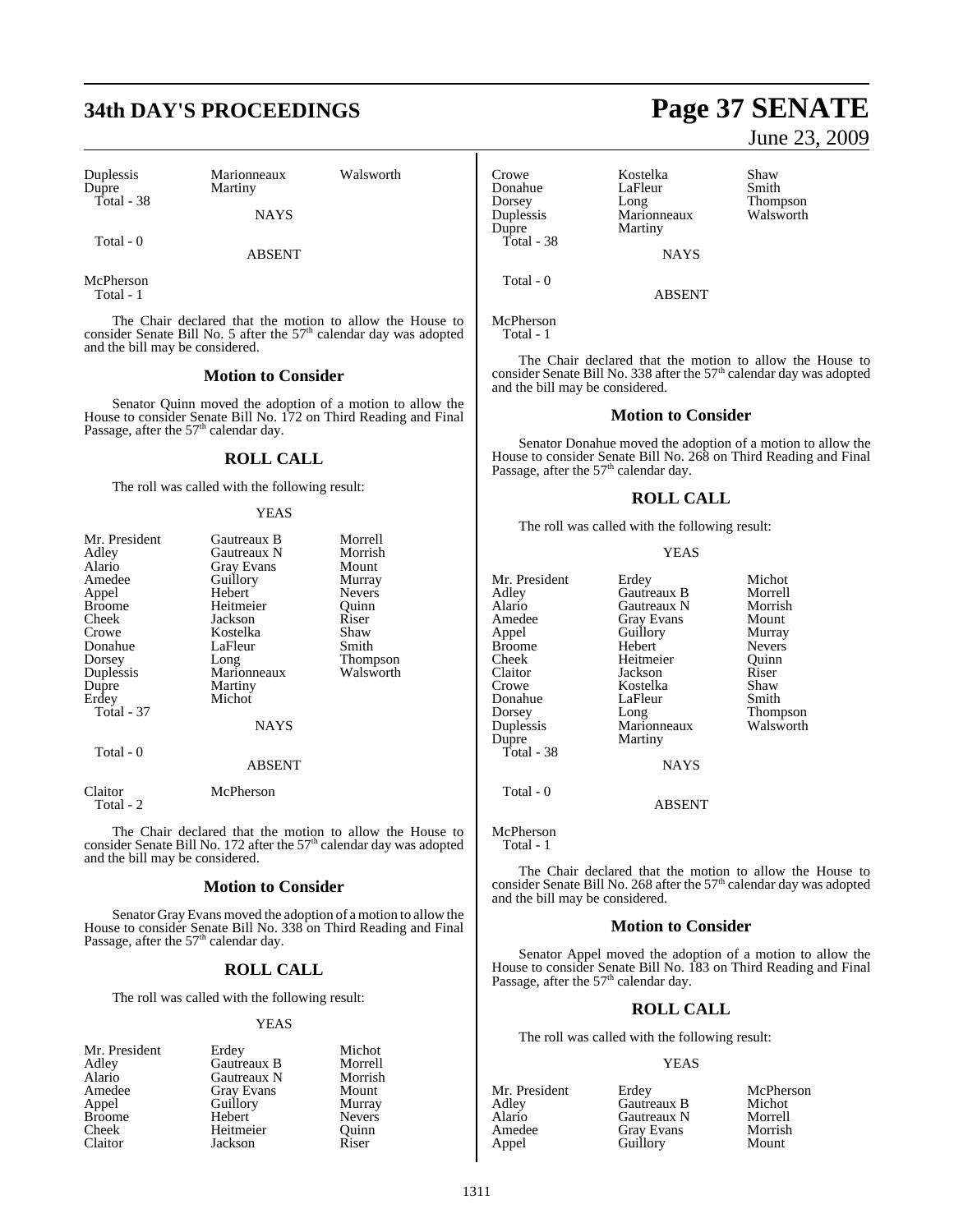| <b>Broome</b> | Hebert      | Murray          |
|---------------|-------------|-----------------|
| Cheek         | Heitmeier   | <b>Nevers</b>   |
| Claitor       | Jackson     | Ouinn           |
| Crowe         | Kostelka    | Riser           |
| Donahue       | LaFleur     | Shaw            |
| Dorsey        | Long        | Smith           |
| Duplessis     | Marionneaux | <b>Thompson</b> |
| Dupre         | Martiny     | Walsworth       |
| Total - 39    |             |                 |
|               | <b>NAYS</b> |                 |
| Total - 0     |             |                 |

### ABSENT

Total - 0

The Chair declared that the motion to allow the House to consider Senate Bill No. 183 after the  $57<sup>th</sup>$  calendar day was adopted and the bill may be considered.

### **Senate Bills and Joint Resolutions Returned from the House of Representatives with Amendments, Resumed**

# **SENATE BILL NO. 137—** BY SENATOR JACKSON

AN ACT

To amend and reenact R.S. 36:477(C)(1) and R.S. 46:1404 and to repeal R.S. 36:474(A)(10), relative to child care facilities and child-placing agencies; to provide for the transfer of functions related to the licensure of child care facilities and child- placing agencies from the secretary of the Department of Social Services to the office of community services within the Department of Social Services; to provide for the functions of the office of community services with the Department of Social Services; to provide for the licensure of child care facilities and childplacing agencies; and to provide for related matters.

The bill was read by title. Returned from the House of Representatives with the following amendments:

### **HOUSE FLOOR AMENDMENTS**

Amendments proposed by Representative Willmott to Reengrossed Senate Bill No. 137 by Senator Jackson

AMENDMENT NO. 1

On page 2, line 10, after "agencies," delete "**except the office of**"

AMENDMENT NO. 2 On page 2, line 11, before "including" delete "**community services within the Department of Social Services,**"

AMENDMENT NO. 3

On page 2, line 16, after "**shall**" and before "**perform**" insert "**be licensed by the office of family support within the Department of Social Services and shall**"

Senator Jackson moved to concur in the amendments proposed by the House.

## **ROLL CALL**

The roll was called with the following result:

### YEAS

McPherson Michot Morrell Morrish<br>Mount

Murray Nevers<sup>1</sup>

| Mr. President | Erdey             | McPhe  |
|---------------|-------------------|--------|
| Adley         | Gautreaux B       | Micho  |
| Alario        | Gautreaux N       | Morrel |
| Amedee        | <b>Gray Evans</b> | Morris |
| Appel         | Guillory          | Mount  |
| <b>Broome</b> | Hebert            | Murra  |
| Cheek         | Heitmeier         | Nevers |
|               |                   |        |

**Page 38 SENATE 34th DAY'S PROCEEDINGS**

| Claitor    | Jackson     | Ouinn           |
|------------|-------------|-----------------|
| Crowe      | Kostelka    | Riser           |
| Donahue    | LaFleur     | Shaw            |
| Dorsey     | Long        | Smith           |
| Duplessis  | Marionneaux | <b>Thompson</b> |
| Dupre      | Martiny     | Walsworth       |
| Total - 39 |             |                 |
|            | <b>NAYS</b> |                 |
| Total - 0  |             |                 |
|            | ABSENT      |                 |

Total - 0

The Chair declared the amendments proposed by the House were concurred in. Senator Jackson moved to reconsider the vote by which the amendments were concurred in and laid the motion on the table.

### **SENATE BILL NO. 149—**

BY SENATOR MORRELL

AN ACT To amend and reenact R.S. 47:2244, relative to redemptions; to provide for actual costs incurred by a political subdivision; to provide for the imposition of a fee for preparation of redemption certificates; and to provide for related matters.

The bill was read by title. Returned from the House of Representatives with the following amendments:

### **HOUSE COMMITTEE AMENDMENTS**

Amendments proposed by House Committee on Ways and Means to Engrossed Senate Bill No. 149 by Senator Morrell

### AMENDMENT NO. 1

On page 1, line 9, after "for" and before "the" delete "**filing the certificate,**" and insert "**preparation and filing of redemption certificates,**"

### AMENDMENT NO. 2

On page 1, line 11, after "notification." and before "The" insert the following: "**However, the actual cost of preparation and filing of redemption certificates shall not exceed two hundred dollars.**"

### AMENDMENT NO. 3

On page 1, at the beginning of line 13, after "payment." delete the remainder of the line and delete line 14 in its entirety

Senator Morrell moved to concur in the amendments proposed by the House.

## **ROLL CALL**

The roll was called with the following result:

### **YEAS**

Mr. President Erdey Martiny<br>Adlev Gautreaux B McPherson Alario Gautreaux N Michot Amedee Gray Evans Morrell<br>
Appel Guillory Morrish Broome Hebert Mount Cheek Heitmeier Murray Claitor Jackson Nevers Donahue Kostelka Quinn Duplessis Long Smith<br>Dupre Marionneaux Thompson Total - 36

Gautreaux B<br>
Gautreaux N<br>
Michot Application Guillory<br>
Hebert Mount LaFleur Marionneaux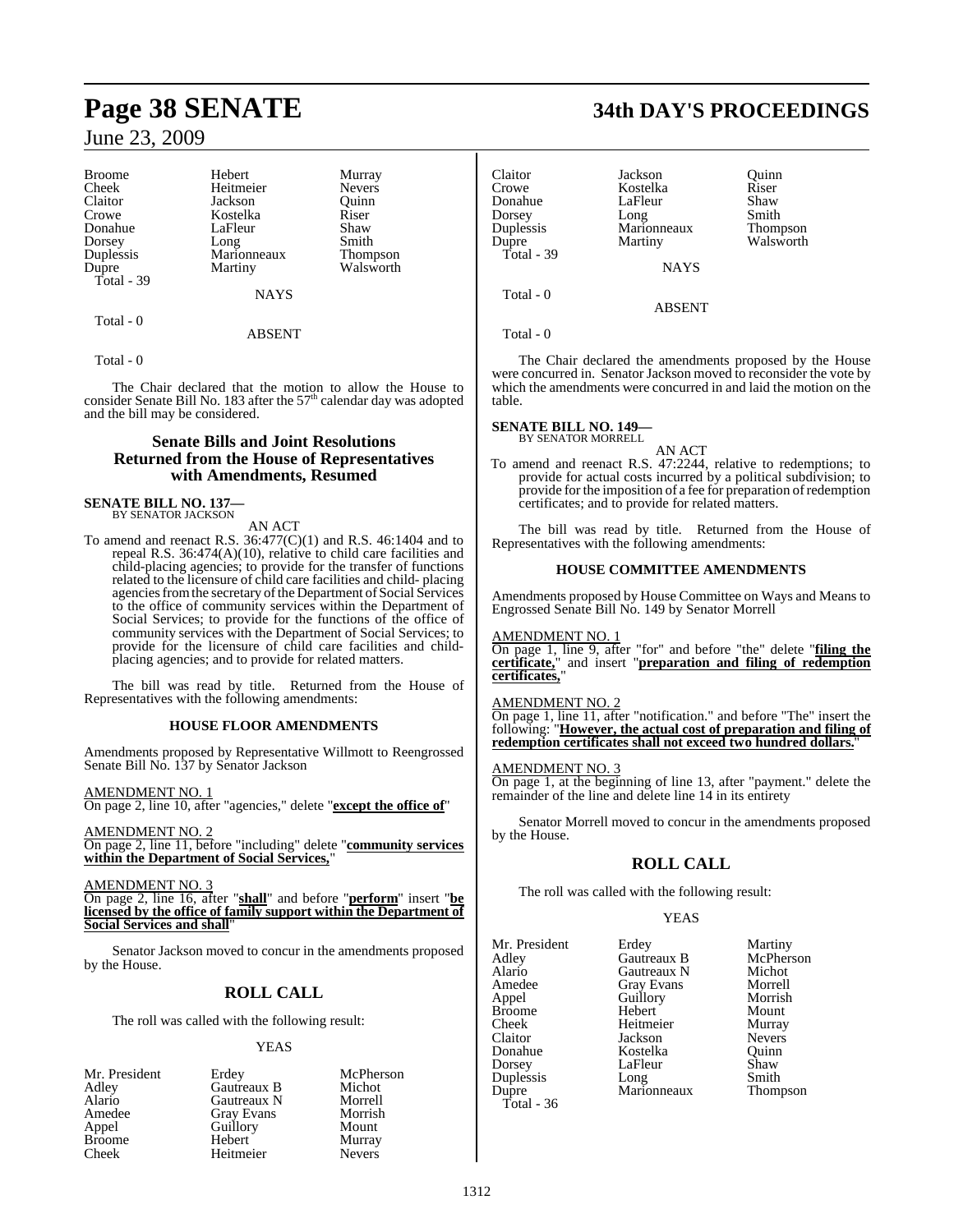# **34th DAY'S PROCEEDINGS Page 39 SENATE**

### **NAYS**

Riser Walsworth Total - 2

### ABSENT

Crowe Total - 1

The Chair declared the amendments proposed by the House were concurred in. Senator Morrell moved to reconsider the vote by which the amendments were concurred in and laid the motion on the table.

### **SENATE BILL NO. 156—** BY SENATOR LAFLEUR

AN ACT

To amend and reenact R.S. 22:1545(C), 1546(D), 1547(A), the introductory paragraph of R.S. 22:1547(I), R.S. 22:1551(C),  $1571(A)(1)$ ,  $(B)$ ,  $(C)(4)$ , and  $(E)$ , and  $1573(B)$ ,  $(C)$ ,  $(D)$ ,  $(E)$  and the introductory paragraph of R.S.  $22:1573(I)(1)(a)$  and R.S. 44:4.1(B)(10) and to repeal R.S. 22:1545(F), 1546(B)(3), 1553(C), 1572, and 1573( $\hat{F}$ )(2), relative to insurance producers; to provide for exemptions to prelicensing education requirements; to provide for the fingerprinting and criminal history check of applicants; to provide for confidentiality; to provide for application for license; to provide for lines of authority for licenses; to provide for exemptions from licensing examinations; to provide for prelicensing requirements; to provide for prelicensing and continuing education programs; to abolish the Insurance Education Advisory Council; to repeal certain temporary licenses; to provide for continuing education requirements; and to provide for related matters.

The bill was read by title. Returned from the House of Representatives with the following amendments:

### **HOUSE COMMITTEE AMENDMENTS**

Amendments proposed by House Committee on Insurance to Reengrossed Senate Bill No. 156 by Senator LaFleur

### AMENDMENT NO. 1

On page 1, line 6, after "1573(F)(2)" delete the comma "," and insert and  $\overline{R}$ .S. 36:686(C)(3),"

AMENDMENT NO. 2

On page 11, line 12, after " $1573(F)(2)$ " insert "and R.S. 36:686(C)(3)"

AMENDMENT NO. 3

On page 11, at the end of line 14, insert a period "."

### **LEGISLATIVE BUREAU AMENDMENTS**

Amendments proposed by Legislative Bureau to Reengrossed Senate Bill No. 156 by Senator LaFleur

### AMENDMENT NO. 1

In House Committee Amendment No. 1, proposed by the House Committee on Insurance, on line 2, after "line" and before "6" insert "5, following "1572," delete "and" and on line"

### AMENDMENT NO. 2

In House Committee Amendment No. 2, proposed by the House Committee on Insurance, on line 5, after "after" insert ""1572," delete 'and" and after"

Senator LaFleur moved to concur in the amendments proposed by the House.

# June 23, 2009

## **ROLL CALL**

The roll was called with the following result:

YEAS

| Mr. President | Erdey             |
|---------------|-------------------|
| Adley         | Gautreaux B       |
| Alario        | <b>Gray Evans</b> |
| Amedee        | Guillory          |
| Appel         | Heitmeier         |
| <b>Broome</b> | Jackson           |
| Cheek         | Kostelka          |
| Crowe         | LaFleur           |
| Donahue       | Long              |
| Dorsey        | Marionneaux       |
| Duplessis     | Martiny           |
| Dupre         | McPherson         |
| Total - 36    |                   |
|               | NAY.              |
|               |                   |

Erdey Michot<br>Gautreaux B Morrell Gautreaux B Morrell<br>Grav Evans Morrish Gray Evans Morris<br>Guillory Mount Amedee Guillory Mount Heitmeier Murray<br>Tackson Nevers Fackson Nevers<br>Kostelka Ouinn Xostelka Quinn<br>CaFleur Riser Long Shaw<br>Marionneaux Smith Martiny Thompson<br>McPherson Walsworth Walsworth

Claitor Hebert

### ABSENT

NAYS

Gautreaux N Total - 1

Total - 2

The Chair declared the amendments proposed by the House were concurred in. Senator LaFleur moved to reconsider the vote by which the amendments were concurred in and laid the motion on the table.

**SENATE BILL NO. 191—** BY SENATOR ALARIO

AN ACT

To amend and reenact R.S. 44:4.1(B)(24) and to enact R.S. 40:2020, relative to the authority of the Department of Health and Hospitals to conduct certain mortality reviews; to provide for legislative intent; to provide for definitions and duties; to provide for records; to provide for confidentiality; to provide for a public records exception; and to provide for related matters.

The bill was read by title. Returned from the House of Representatives with the following amendments:

### **LEGISLATIVE BUREAU AMENDMENTS**

Amendments proposed by Legislative Bureau to Engrossed Senate Bill No. 191 by Senator Alario

AMENDMENT NO. 1

On page 2, line 9, following "**that**" and before "**the office for citizens**" insert "**the Department of Health and Hospitalsthrough**"

### <u>AMENDMENT NO. 2</u>

On page 2, line 14,following "**reduce**" and before "**mortality**" delete "**or improve**"

### AMENDMENT NO. 3

On page 3, line 23, before "**of**" change "**C(3)**" to "**(C)(3)**"

### AMENDMENT NO. 4

On page 3, line 24, following "**not be**" change "**available for**" to "**subject to**"

Senator Alario moved to concur in the amendments proposed by the House.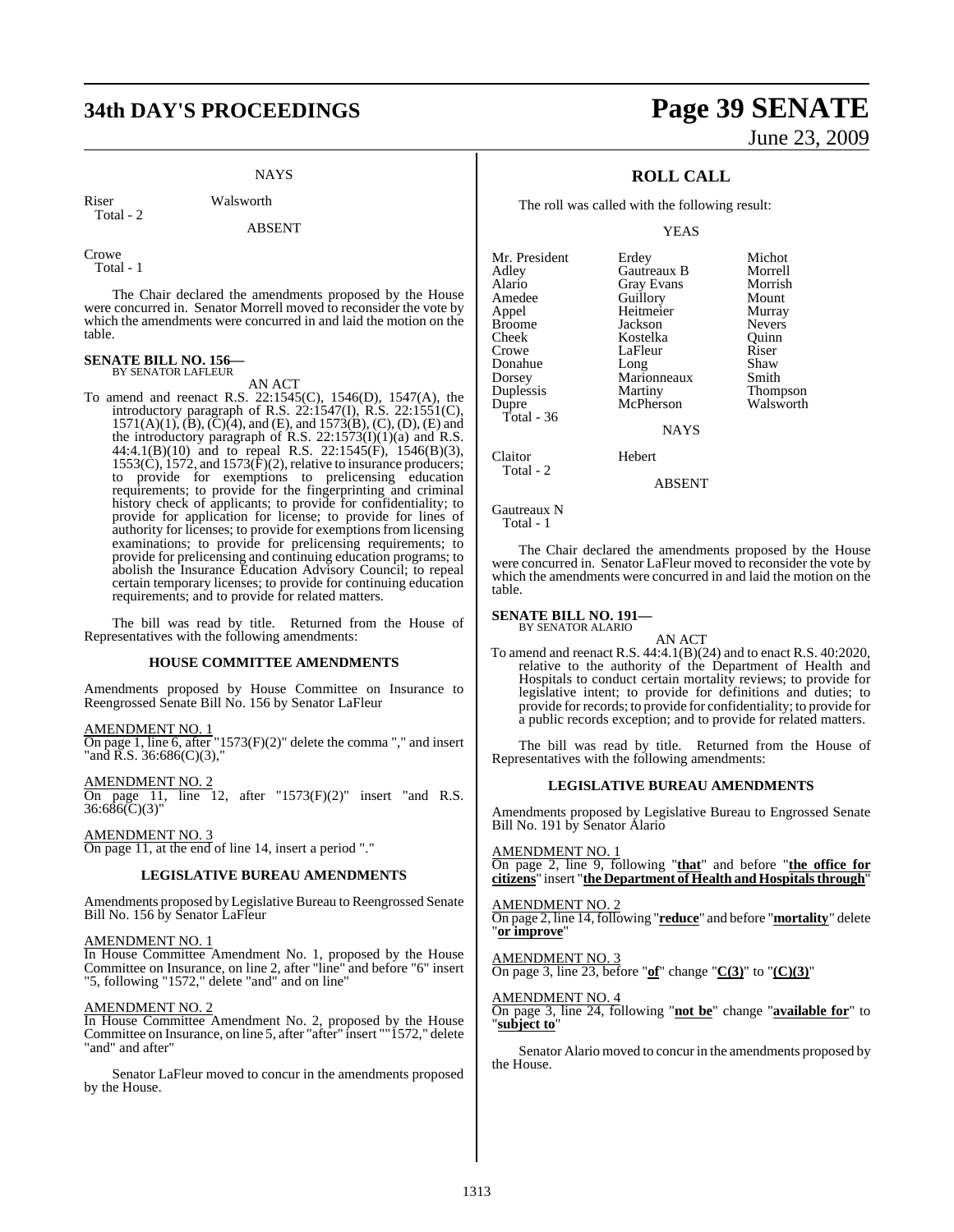## **ROLL CALL**

The roll was called with the following result:

### YEAS

| Mr. President<br>Adley<br>Alario<br>Amedee<br>Appel<br><b>Broome</b><br>Cheek<br>Claitor<br>Crowe<br>Donahue<br>Dorsey | Erdey<br>Gautreaux B<br>Gautreaux N<br>Gray Evans<br>Guillory<br>Hebert<br>Heitmeier<br>Jackson<br>Kostelka<br>LaFleur<br>Long | McPherson<br>Michot<br>Morrell<br>Morrish<br>Mount<br>Murray<br><b>Nevers</b><br>Ouinn<br>Riser<br>Shaw<br>Smith |
|------------------------------------------------------------------------------------------------------------------------|--------------------------------------------------------------------------------------------------------------------------------|------------------------------------------------------------------------------------------------------------------|
| Duplessis<br>Dupre<br>Total - 39                                                                                       | Marionneaux<br>Martiny<br>NAYS                                                                                                 | <b>Thompson</b><br>Walsworth                                                                                     |
| Total - 0                                                                                                              |                                                                                                                                |                                                                                                                  |

Total - 0

The Chair declared the amendments proposed by the House were concurred in. Senator Alario moved to reconsider the vote by which the amendments were concurred in and laid the motion on the table.

ABSENT

### **SENATE BILL NO. 195—** BY SENATOR KOSTELKA

AN ACT

To enact R.S. 42:1124.6, relative to financial disclosure; to require disclosure relative to campaign contributions by persons hired by statewide elected officials to serve as agency heads and by persons appointed to certain state boards and commissions; and to provide for related matters.

The bill was read by title. Returned from the House of Representatives with the following amendments:

### **HOUSE COMMITTEE AMENDMENTS**

Amendments proposed by House Committee on House and Governmental Affairs to Engrossed Senate Bill No. 195 by Senator Kostelka

AMENDMENT NO. 1

On page 2, line 10, after "**made within**" change "**one year**" to "**four years**"

### **HOUSE FLOOR AMENDMENTS**

Amendments proposed by Representative Ellington to Engrossed Senate Bill No. 195 by Senator Kostelka

### AMENDMENT NO. 1

Delete the set of House Committee amendments proposed by the House Committee on House and Governmental Affairs and adopted by the House on June 18, 2009.

### **HOUSE FLOOR AMENDMENTS**

Amendments proposed by Representative Ellington to Engrossed Senate Bill No. 195 by Senator Kostelka

AMENDMENT NO. 1

On page 1, line 13, change "**a candidate**" to "**a campaign of the official who employed him**"

# **Page 40 SENATE 34th DAY'S PROCEEDINGS**

### AMENDMENT NO. 2

On page 2, at the end of line 3, delete "**a**" and at the beginning of line 4, delete "**candidate,**" and insert "**a campaign of the official who appointed him**"

Senator Kostelka moved to concur in the amendments proposed by the House.

### **ROLL CALL**

The roll was called with the following result:

| v |
|---|
|---|

| Mr. President<br>Adley<br>Alario<br>Amedee<br>Appel<br><b>Broome</b><br>Cheek<br>Crowe<br>Donahue<br>Dorsey | Erdey<br><b>Gray Evans</b><br>Guillory<br>Hebert<br>Heitmeier<br>Jackson<br>Kostelka<br>LaFleur<br>Long<br>Marionneaux | Michot<br>Morrell<br>Morrish<br>Mount<br>Murray<br><b>Nevers</b><br>Riser<br>Shaw<br>Smith<br><b>Thompson</b> |
|-------------------------------------------------------------------------------------------------------------|------------------------------------------------------------------------------------------------------------------------|---------------------------------------------------------------------------------------------------------------|
| Duplessis<br>Dupre<br>Total $-35$                                                                           | Martiny<br>McPherson<br><b>NAYS</b>                                                                                    | Walsworth                                                                                                     |
| Claitor<br>Total - 3                                                                                        | Gautreaux B<br>$1.72.0223$ $7.72$                                                                                      | Ouinn                                                                                                         |

ABSENT

Gautreaux N Total - 1

The Chair declared the amendments proposed by the House were concurred in. Senator Kostelka moved to reconsider the vote by which the amendments were concurred in and laid the motion on the table.

### **SENATE BILL NO. 209—**

BY SENATOR WALSWORTH A JOINT RESOLUTION

Proposing to amend Sections 2(B)(11) and (12) and to add Section 2  $(B)(13)$  of Article X of the Constitution of Louisiana, relative to public officials and employees; to provide that the director, deputy director and all employees of the Governor's Office of Homeland Security and Emergency Preparedness shall serve in unclassified service of the state civil service; and to specify an election for submission of the proposition to electors and provide a ballot proposition.

The bill was read by title. Returned from the House of Representatives with the following amendments:

### **HOUSE COMMITTEE AMENDMENTS**

Amendments proposed by House Committee on House and Governmental Affairs to Engrossed Senate Bill No. 209 by Senator Walsworth

AMENDMENT NO. 1 On page 2, between lines 8 and 9 insert the following:

AMENDMENT NO. 2

On page 2, line 10, after "be held on" change "November" to "October"

"\* \* \*"

Senator Walsworth moved to concur in the amendments proposed by the House.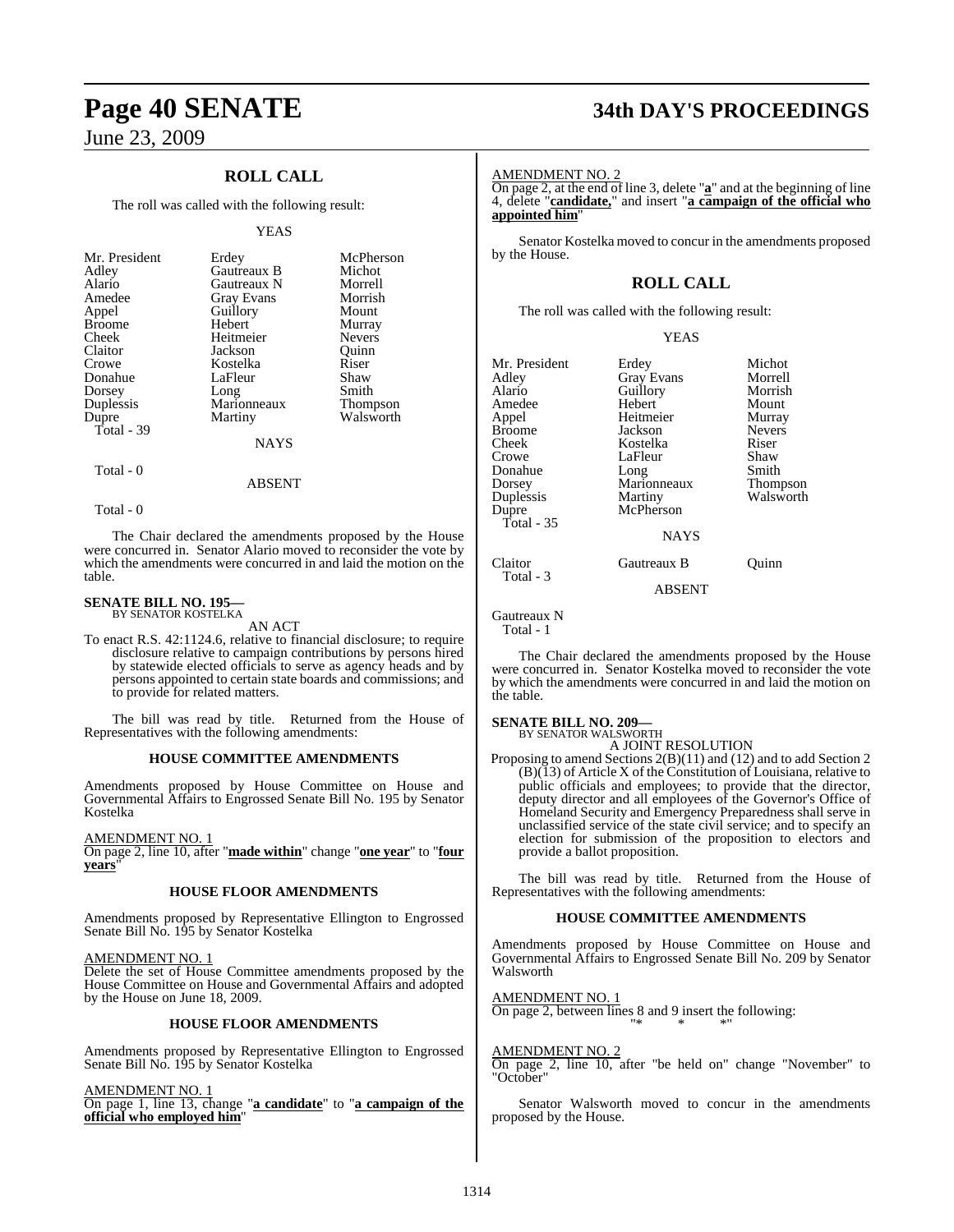# **34th DAY'S PROCEEDINGS Page 41 SENATE**

## **ROLL CALL**

The roll was called with the following result:

### YEAS

| Mr. President                    | Erdey                          | McPherson                    |
|----------------------------------|--------------------------------|------------------------------|
| Adley                            | Gautreaux B                    | Michot                       |
| Alario                           | Gautreaux N                    | Morrell                      |
| Amedee                           | <b>Gray Evans</b>              | Morrish                      |
| Appel                            | Guillory                       | Mount                        |
| <b>Broome</b>                    | Hebert                         | Murray                       |
| Cheek                            | Heitmeier                      | <b>Nevers</b>                |
| Claitor                          | Jackson                        | Ouinn                        |
| Crowe                            | Kostelka                       | Riser                        |
| Donahue                          | LaFleur                        | Shaw                         |
| Dorsey                           | Long                           | Smith                        |
| Duplessis<br>Dupre<br>Total - 39 | Marionneaux<br>Martiny<br>NAYS | <b>Thompson</b><br>Walsworth |
|                                  |                                |                              |

Total - 0

Total - 0

The Chair declared the amendments proposed by the House were concurred in. Senator Walsworth moved to reconsider the vote by which the amendments were concurred in and laid the motion on the table.

ABSENT

### **SENATE BILL NO. 214—** BY SENATOR MORRISH

AN ACT

To amend and reenact R.S. 22:1892(A)(3), relative to insurance; to authorize the commissioner of insurance to extend the time period for the filing of certain claims on policies covering damage that occurs during certain declared emergencies or disasters; and to provide for related matters.

The bill was read by title. Returned from the House of Representatives with the following amendments:

### **LEGISLATIVE BUREAU AMENDMENTS**

Amendments proposed by Legislative Bureau to Reengrossed Senate Bill No. 214 by Senator Morrish

### AMENDMENT NO. 1

On page 2, after line 8, insert " \* \* \* "

### **HOUSE FLOOR AMENDMENTS**

Amendments proposed by Representative Kleckley to Reengrossed Senate Bill No. 214 by Senator Morrish

AMENDMENT NO. 1 On page 2, line 5, after "loss" delete "adjustment," and insert "adjustment may be allowed and"

Senator Morrish moved to concur in the amendments proposed by the House.

### **ROLL CALL**

The roll was called with the following result:

### YEAS

| Mr. President | Erdey       | McPherson<br>Michot |
|---------------|-------------|---------------------|
| Adley         | Gautreaux B |                     |

June 23, 2009

| Alario        | <b>Gautreaux N</b> | Morrell         |
|---------------|--------------------|-----------------|
| Amedee        | Gray Evans         | Morrish         |
| Appel         | Guillory           | Mount           |
| <b>Broome</b> | Hebert             | Murray          |
| Cheek         | Heitmeier          | <b>Nevers</b>   |
| Claitor       | Jackson            | Ouinn           |
| Crowe         | Kostelka           | Riser           |
| Donahue       | LaFleur            | Shaw            |
| Dorsey        | Long               | Smith           |
| Duplessis     | Marionneaux        | <b>Thompson</b> |
| Dupre         | Martiny            | Walsworth       |
| Total - 39    |                    |                 |
|               | <b>NAYS</b>        |                 |
| Total - 0     | <b>ABSENT</b>      |                 |
|               |                    |                 |

Total - 0

The Chair declared the amendments proposed by the House were concurred in. Senator Morrish moved to reconsider the vote by which the amendments were concurred in and laid the motion on the table.

### **SENATE BILL NO. 223—**

BY SENATORS CLAITOR, APPEL, CROWE, KOSTELKA, LONG,<br>MICHOT,SMITHANDWALSWORTHANDREPRESENTATIVESHENRY<br>BURNS,TIMBURNS,CHAMPAGNE,CONNICK,CORTEZ,DOVE,FOIL,<br>LITTLE,PERRY,PUGH,ROBIDEAUX,SIMON,SMILEY,JANE SMITH,<br>PATRICIASMITHANDTHI AN ACT

To amend and reenact R.S.  $17:416(A)(1)(c)(i)$ , (ii), and (vi) and (3)(e), and to enact R.S.  $17:252(C)$ , relative to the discipline of pupils; to provide relative to circumstances under which pupils may be removed from the classroom; to require principals to provide parental notification when a pupil is removed from the classroom; to allow principalsto provide feedback and guidance to teachers; to authorize school boards to adopt policies relative to parental attendance at certain intervention sessions and consequences for parents who fail to comply; to require that certain students be assigned and required to complete missed school work under certain circumstances; and to provide for related matters.

The bill was read by title. Returned from the House of Representatives with the following amendments:

### **HOUSE COMMITTEE AMENDMENTS**

Amendments proposed by House Committee on Education to Reengrossed Senate Bill No. 223 by Senator Claitor

### AMENDMENT NO. 1

On page 2, at the end of line 21, change the period "**.**" to a semicolon "**;**" and add "**however, the teacher shall not be required to interrupt class instruction time to prepare any such assignment.**"

Senator Claitor moved to concur in the amendments proposed by the House.

### **ROLL CALL**

The roll was called with the following result:

### **YEAS**

Mr. President Erdey McPherson<br>Adley Gautreaux B Michot Alario Gautreaux N Morrell Amedee Gray Evans Morrisl<br>
Appel Guillory Mount Broome Hebert Murray<br>Cheek Heitmeier Nevers Claitor Jackson Quinn<br>Crowe Kostelka Riser

Gautreaux B Application Guillory<br>
Hebert Murray Heitmeier Kostelka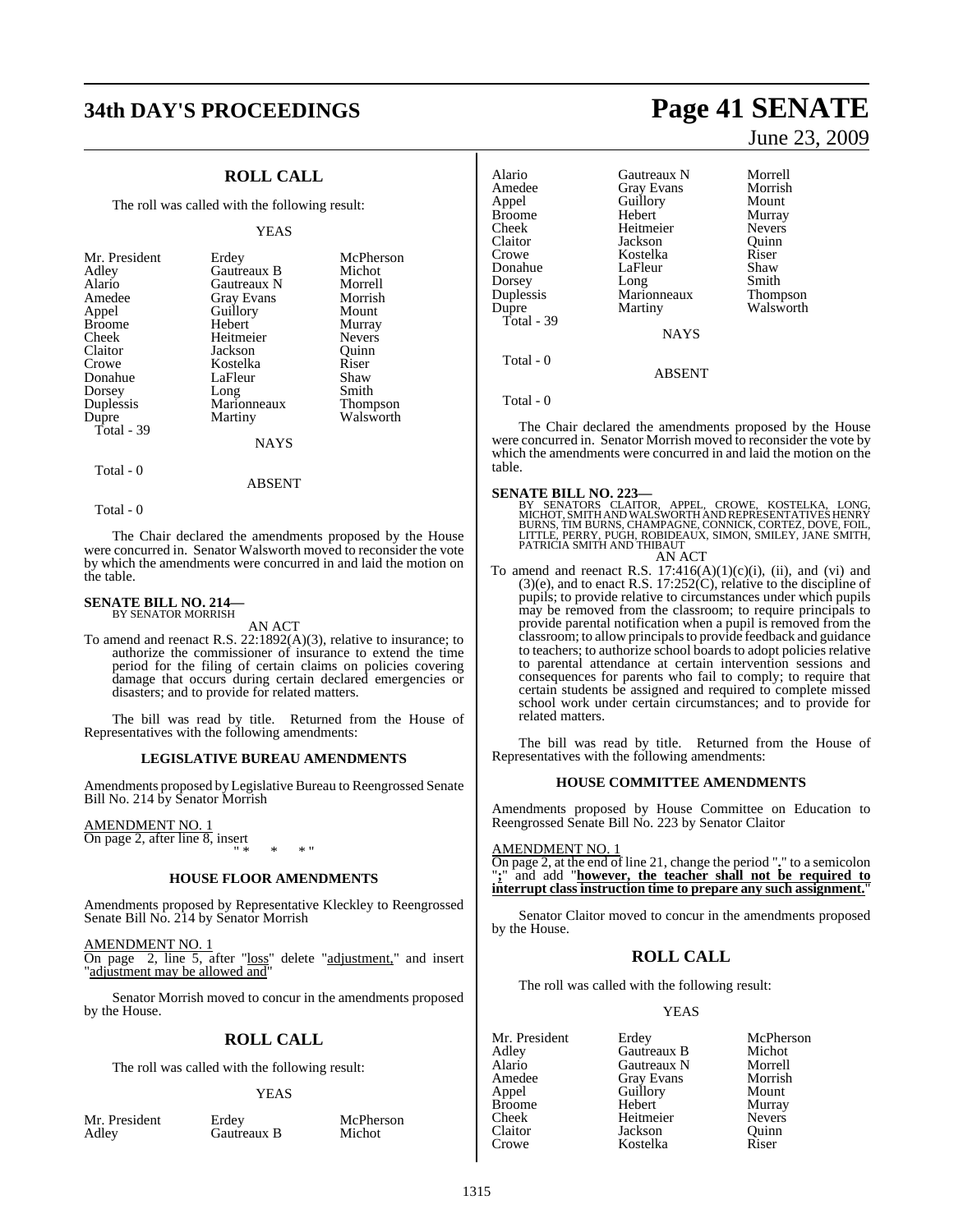Donahue LaFleur Shaw<br>Dorsey Long Smith Dorsey Long Smith<br>
Duplessis Marionneaux Thompson Duplessis Marionneaux<br>
Dupre Martiny Total - 39

NAYS

ABSENT

Walsworth

Total - 0

Total - 0

The Chair declared the amendments proposed by the House were concurred in. Senator Claitor moved to reconsider the vote by which the amendments were concurred in and laid the motion on the table.

### **Senator Broome in the Chair**

## **SENATE BILL NO. 224—**

BY SENATOR N. GAUTREAUX AN ACT

To enact Subpart B-42 of Part IV of Chapter 1 of Title 33 of the Louisiana Revised Statutes of 1950, to be comprised of R.S. 33:130.790 through 130.793, inclusive; to provide relative to local governmental subdivisions; to authorize the creation of sustainable energy financing districts; to provide terms, conditions, procedures, and requirements; to provide for the powers and duties of the districts; to authorize certain financing concerning property within the district; to provide for property assessment and collection of such assessments within the district; and to provide for related matters.

The bill was read by title. Returned from the House of Representatives with the following amendments:

### **HOUSE COMMITTEE AMENDMENTS**

Amendments proposed by House Committee on Municipal, Parochial and Cultural Affairs to Engrossed Senate Bill No. 224 by Senator N. Gautreaux

AMENDMENT NO. 1 On page 5, line 7, after "**includes**"delete the comma "**,**" and after "**limited to**" delete the comma "**,**"

AMENDMENT NO. 2 On page 5, at the end of line 17, insert "**The cost of weatherstripping shall not exceed fifteen hundred dollars.**"

AMENDMENT NO. 3 On page 6, delete lines 6 through 10

### **LEGISLATIVE BUREAU AMENDMENTS**

Amendments proposed by Legislative Bureau to Engrossed Senate Bill No. 224 by Senator N. Gautreaux

AMENDMENT NO. 1 On page 3, line 7, and before "**(1)**" delete "**B.**"

AMENDMENT NO. 2 On page 6, line 1, following "**resources**" delete ","

AMENDMENT NO. 3 On page 6, line 1, following "**to**" delete "**,**"

Senator N. Gautreaux moved to concur in the amendments proposed by the House.

# **Page 42 SENATE 34th DAY'S PROCEEDINGS**

## **ROLL CALL**

The roll was called with the following result:

YEAS

| Mr. President<br>Adley<br>Alario<br>Amedee<br>Appel<br><b>Broome</b><br>Cheek<br>Claitor<br>Crowe<br>Donahue | Erdey<br>Gautreaux B<br>Gautreaux N<br><b>Gray Evans</b><br>Guillory<br>Hebert<br>Heitmeier<br>Jackson<br>Kostelka<br>LaFleur | McPherson<br>Michot<br>Morrell<br>Morrish<br>Mount<br>Murray<br><b>Nevers</b><br>Ouinn<br>Riser<br>Shaw |
|--------------------------------------------------------------------------------------------------------------|-------------------------------------------------------------------------------------------------------------------------------|---------------------------------------------------------------------------------------------------------|
|                                                                                                              |                                                                                                                               |                                                                                                         |
| Dorsey<br>Duplessis                                                                                          | Long<br>Marionneaux                                                                                                           | Smith<br>Thompson                                                                                       |
| Dupre<br>Total - 39                                                                                          | Martiny                                                                                                                       | Walsworth                                                                                               |
|                                                                                                              | <b>NAYS</b>                                                                                                                   |                                                                                                         |
|                                                                                                              |                                                                                                                               |                                                                                                         |

Total - 0

Total - 0

The Chair declared the amendments proposed by the House were concurred in. Senator N. Gautreaux moved to reconsider the vote by which the amendments were concurred in and laid the motion on the table.

ABSENT

# **SENATE BILL NO. 231—** BY SENATOR N. GAUTREAUX

AN ACT To amend and reenact R.S. 4:214.1, relative to horse racing; to provide for a minimum number of live quarter horse racing dates; and to provide for related matters.

The bill was read by title. Returned from the House of Representatives with the following amendments:

### **HOUSE COMMITTEE AMENDMENTS**

Amendments proposed by House Committee on Commerce to Reengrossed Senate Bill No. 231 by Senator N. Gautreaux

AMENDMENT NO. 1 On page 1, line 9, after "**one hundred**" change "**twenty-six**" to "**thirty**"

AMENDMENT NO. 2 On page 1, line 11, after "**one hundred**" change "**twenty-six**" to "**thirty**"

AMENDMENT NO. 3 On page 1, line 12, change "**eighty**" to "**eighty-four**" and change "**twenty**" to "**twenty-one**"

AMENDMENT NO. 4 On page 2, line 9, change "**twelve**" to "**ten**"

AMENDMENT NO. 5

On page 2, delete lines 19 through 29 in their entirety and on page 3, delete line 1 in its entirety

Senator N. Gautreaux moved to concur in the amendments proposed by the House.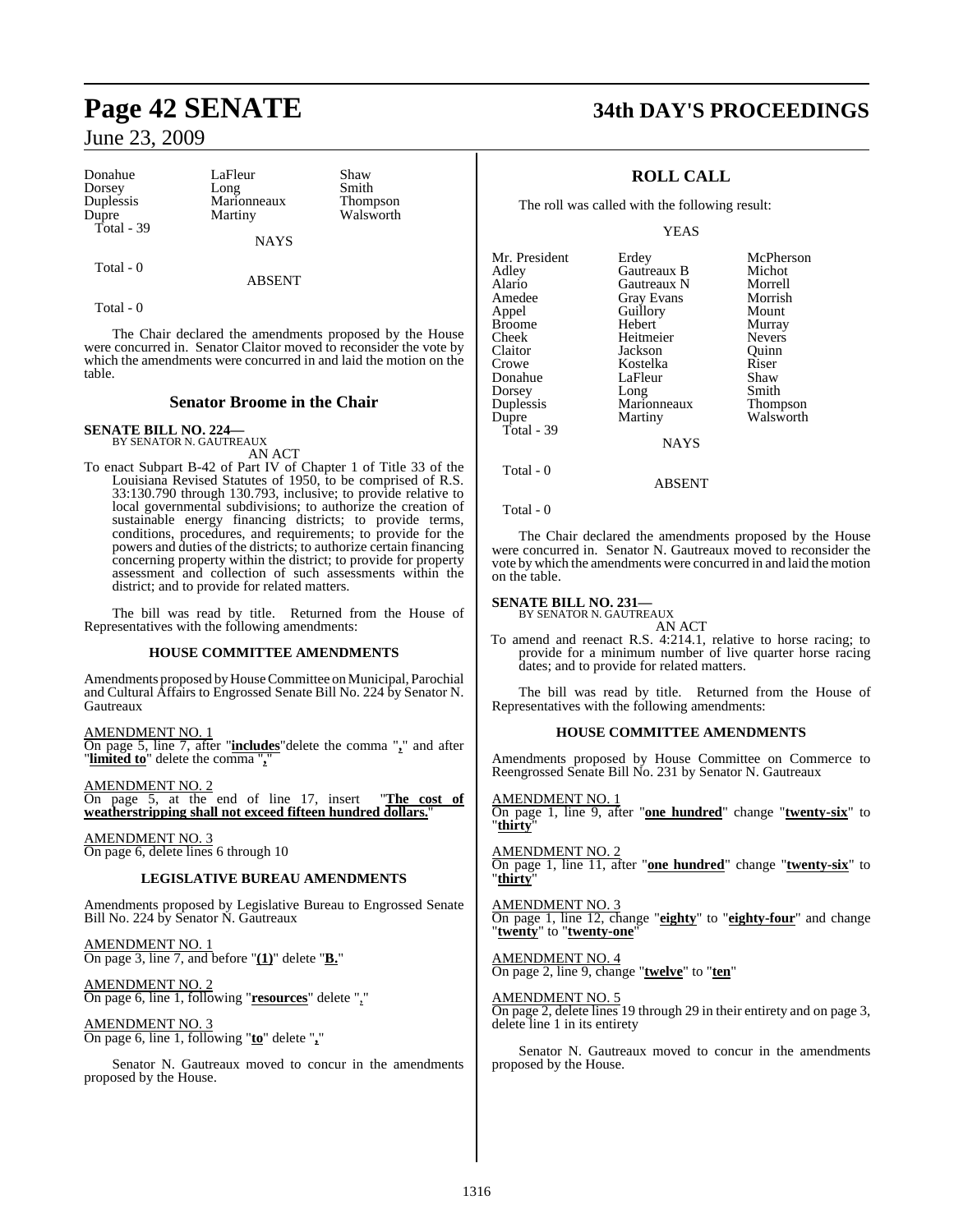# **34th DAY'S PROCEEDINGS Page 43 SENATE**

## **ROLL CALL**

The roll was called with the following result:

### YEAS

| Gautreaux B | Michot                        |
|-------------|-------------------------------|
| Gautreaux N | Morrell                       |
|             | Morrish                       |
| Guillory    | Mount                         |
| Hebert      | Murray                        |
| Heitmeier   | <b>Nevers</b>                 |
| Jackson     | Ouinn                         |
| Kostelka    | Riser                         |
| LaFleur     | Shaw                          |
|             | Smith                         |
| Marionneaux | Thompson                      |
|             | Walsworth                     |
| McPherson   |                               |
|             |                               |
| NAYS        |                               |
|             | Gray Evans<br>Long<br>Martiny |

### ABSENT

Donahue Total - 1

Total - 0

The Chair declared the amendments proposed by the House were concurred in. Senator N. Gautreaux moved to reconsider the vote by which the amendments were concurred in and laid the motion on the table.

# **SENATE BILL NO. 235—** BY SENATOR N. GAUTREAUX

AN ACT

To enact R.S. 33:381(C)(29), relative to the town of Duson; to provide that the chief of police of the town shall be appointed; to provide for the time of the initial appointment; to provide for the method of appointment and for the salary, term, duties, and supervision of the police chief; and to provide for related matters.

The bill was read by title. Returned from the House of Representatives with the following amendments:

### **HOUSE COMMITTEE AMENDMENTS**

Amendments proposed by House Committee on Municipal, Parochial and Cultural Affairs to Reengrossed Senate Bill No. 235 by Senator N. Gautreaux

### AMENDMENT NO. 1

On page 1, line 2, after "to provide" delete the remainder of the line and delete line 3 in its entirety and on line 4, delete "appointment; to provide for the method of appointment and" and insert "relative to the appointment and election of the chief of police of the town; to provide"

### AMENDMENT NO. 2

On page 1, at the beginning of line 5, insert "qualifications,"

### AMENDMENT NO. 3

On page 1, line 13, after "**(29)**" and before "**Notwithstanding**" insert "**(a)**"

### AMENDMENT NO. 4

On page 1, delete lines 14 through 17 in their entirety and on page 2, delete lines 1 and 2 in their entirety and insert in lieu thereof "**chief of police of the town of Duson shall be elected or appointed as provided in R.S. 33:381.2. The term of the chief of police shall be**"

# June 23, 2009

### AMENDMENT NO. 5

On page 2, line 6, after "**office.**" delete the remainder of the line and delete lines 7 and 8 in their entirety and insert the following:

"**(b) Notwithstanding any other provision of law to the contrary, the chief of police of the town of Duson shall have two years of full time law enforcement experience and shall successfully complete a certified training program approved by the Council on Peace Officers Standards and Training. In addition the chief shall successfully pass a council approved comprehensive examination within one calendar year from the date of initial employment as chief of police.**

**(c) The mayor shall, in accordance with ordinances adopted by the board of aldermen, supervise and direct the administration of the office of chief of police, and the chief shall report directly to the mayor.**"

Senator N. Gautreaux moved to reject the amendments proposed by the House.

### **ROLL CALL**

The roll was called with the following result:

### YEAS

| Mr. President | Erdey             | McPherson     |
|---------------|-------------------|---------------|
| Adley         | Gautreaux B       | Michot        |
| Alario        | Gautreaux N       | Morrell       |
| Amedee        | <b>Gray Evans</b> | Morrish       |
| Appel         | Guillory          | Mount         |
| <b>Broome</b> | Hebert            | Murray        |
| Cheek         | Heitmeier         | <b>Nevers</b> |
| Claitor       | Jackson           | Ouinn         |
| Crowe         | Kostelka          | Riser         |
| Donahue       | LaFleur           | Smith         |
| Dorsey        | Long              | Thompson      |
| Duplessis     | Marionneaux       | Walsworth     |
| Dupre         | Martiny           |               |
| Total - 38    |                   |               |
|               | <b>NAYS</b>       |               |
|               |                   |               |

### ABSENT

Shaw Total - 1

Total - 0

The Chair declared the amendments proposed by the House were rejected. Senator N. Gautreaux moved to reconsider the vote by which the amendments were rejected and laid the motion on the table.

# **SENATE BILL NO. 254—** BY SENATOR MURRAY

AN ACT

To amend and reenact R.S. 14:35.3(A) and (B)(2), relative to the crime of domestic abuse battery; to provide for definitions; and to provide for related matters.

The bill was read by title. Returned from the House of Representatives with the following amendments:

### **HOUSE FLOOR AMENDMENTS**

Amendments proposed by Representative Rosalind Jones to Reengrossed Senate Bill No. 254 by Senator Murray

### AMENDMENT NO. 1

On page 1, line 2, change "R.S. 14:35.3(A) and (B)(2)" to "R.S.  $14:35.\overline{3}(B)(2)$ "

### AMENDMENT NO. 2

On page 1, line 5, change "R.S. 14:35.3(A) and (B)(2) are" to "R.S.  $14:35.3(B)(2)$  is"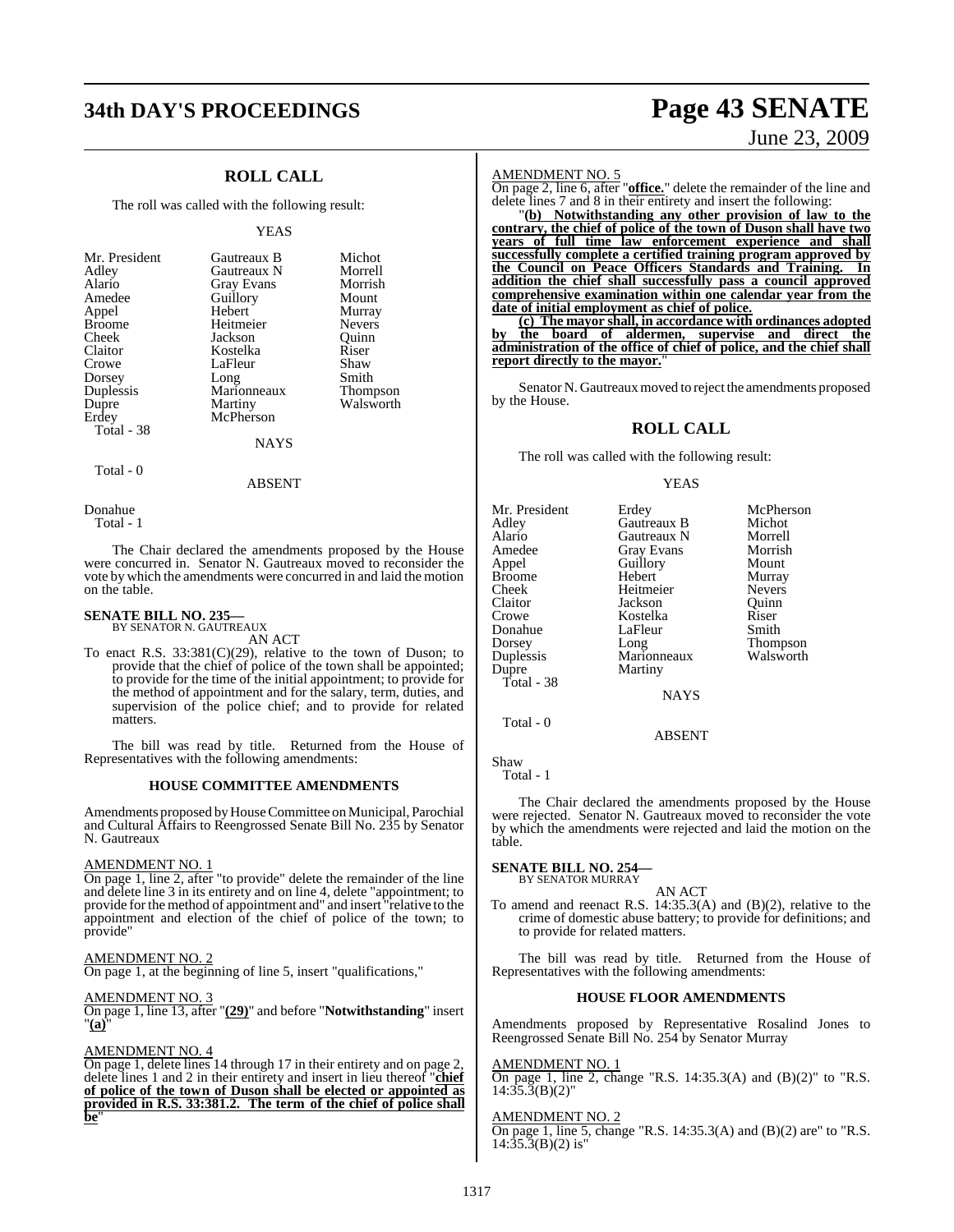### AMENDMENT NO. 3

On page 1, delete lines 8 through 10 in their entirety and insert in lieu thereof a set of asterisks "\* \* \*"

Senator Murray moved to reject the amendments proposed by the House.

### **ROLL CALL**

The roll was called with the following result:

### YEAS

| Mr. President<br>Adley<br>Alario<br>Appel<br>Cheek<br>Crowe<br>Donahue<br>Dorsey<br>Duplessis<br>Dupre<br>Total $-30$ | Gautreaux B<br>Gray Evans<br>Guillory<br>Heitmeier<br>Jackson<br>Kostelka<br>LaFleur<br>Marionneaux<br>Martiny<br>McPherson<br><b>NAYS</b> | Michot<br>Morrell<br>Morrish<br>Mount<br>Murray<br><b>Nevers</b><br>Quinn<br>Riser<br>Shaw<br>Smith |
|-----------------------------------------------------------------------------------------------------------------------|--------------------------------------------------------------------------------------------------------------------------------------------|-----------------------------------------------------------------------------------------------------|
| Claitor<br>Erdey<br>Gautreaux N<br>Total - 7                                                                          | Hebert<br>Long<br>Thompson<br><b>ABSENT</b>                                                                                                | Walsworth                                                                                           |
| Amedee<br>Total - 2                                                                                                   | Broome                                                                                                                                     |                                                                                                     |

The Chair declared the amendments proposed by the House were rejected. Senator Murray moved to reconsider the vote by which the amendments were rejected and laid the motion on the table.

# **SENATE BILL NO. 256—** BY SENATORS MURRAY AND DORSEY

AN ACT

To amend and reenact R.S. 25:799(D)(2)(b) and (F), and to enact R.S. 25:799(I), (J), and (K), relative to the French Quarter-Marigny Historic Area Management District; to provide relative to powers; to authorize the levying of taxes and parcel fees; to provide for a budget; and to provide for related matters.

The bill was read by title. Returned from the House of Representatives with the following amendments:

### **HOUSE COMMITTEE AMENDMENTS**

Amendments proposed byHouseCommittee on Municipal, Parochial and Cultural Affairs to Reengrossed Senate Bill No. 256 by Senator Murray

AMENDMENT NO. 1 On page 5, line 21, after "**transmitted**" delete "**by the board**"

### **LEGISLATIVE BUREAU AMENDMENTS**

Amendments proposed by Legislative Bureau to Reengrossed Senate Bill No. 256 by Senator Murray

### AMENDMENT NO. 1

On page 6, line 8, following "his" and before "duties" delete "or her"

Senator Murray moved to concur in the amendments proposed by the House.

# **Page 44 SENATE 34th DAY'S PROCEEDINGS**

### **ROLL CALL**

The roll was called with the following result:

### YEAS

| Mr. President | Gautreaux B | Michot          |
|---------------|-------------|-----------------|
| Adley         | Gautreaux N | Morrell         |
| Alario        | Gray Evans  | Morrish         |
| Amedee        | Guillory    | Mount           |
| Appel         | Hebert      | Murray          |
| <b>Broome</b> | Heitmeier   | <b>Nevers</b>   |
| Cheek         | Jackson     | Ouinn           |
| Claitor       | Kostelka    | Riser           |
| Donahue       | LaFleur     | Shaw            |
| Dorsey        | Long        | Smith           |
| Duplessis     | Marionneaux | <b>Thompson</b> |
| Dupre         | Martiny     | Walsworth       |
| Erdey         | McPherson   |                 |
| Total - 38    |             |                 |
|               | <b>NAYS</b> |                 |
| Total - 0     |             |                 |

Crowe Total - 1

The Chair declared the amendments proposed by the House were concurred in. Senator Murray moved to reconsider the vote by which the amendments were concurred in and laid the motion on the table.

ABSENT

### **SENATE BILL NO. 259—**

BY SENATORS KOSTELKA, ADLEY, ALARIO, AMEDEE, APPEL,<br>BROOME, CHAISSON, CHEEK, CLAITOR, CROWE, DONAHUE,<br>DORSEY, DUPLESSIS, DUPRE, ERDEY, B. GAUTREAUX, N.<br>GAUTREAUX, HEBERT, HEITMEIER, JACKSON, LAFLEUR, LONG,<br>MARIONNEAUX, MAR AN ACT

To amend and reenact R.S. 17:183.1, 183.2, and 183.3, and to repeal R.S. 17:183.4, 183.6, 183.7, 183.8, and 183.9, relative to curricula; to provide relative to high school career option programs; to provide relative to career major programs; to provide relative to a career diploma; to provide relative to program, course, and curriculum approval; to provide for waivers; to provide relative to program participation eligibility criteria; to provide relative to individual graduation plans; to provide for an effective date; and to provide for related matters.

The bill was read by title. Returned from the House of Representatives with the following amendments:

### **HOUSE COMMITTEE AMENDMENTS**

Amendments proposed by House Committee on Education to Reengrossed Senate Bill No. 259 by Senator Kostelka

AMENDMENT NO. 1

On page 6, line 9, between "**(b)**" and "**The**" insert "**(i)**"

### AMENDMENT NO. 2

On page 6, between lines 15 and 16, insert the following:

"**(ii) Prior to entering the ninth grade, such student must complete a summer remediation program in the subject area of any component of the eighth grade Louisiana Educational Assessment Program test on which the student scored at the unsatisfactory level, as established by the State Board of Elementary and Secondary Education. Any such student who fails to satisfactorily complete a summer remediation program shall be required to complete any approved developmental course or courses, for credit, as may be deemed necessary to ensure that the student is prepared to undertake the coursework required for his chosen career major.**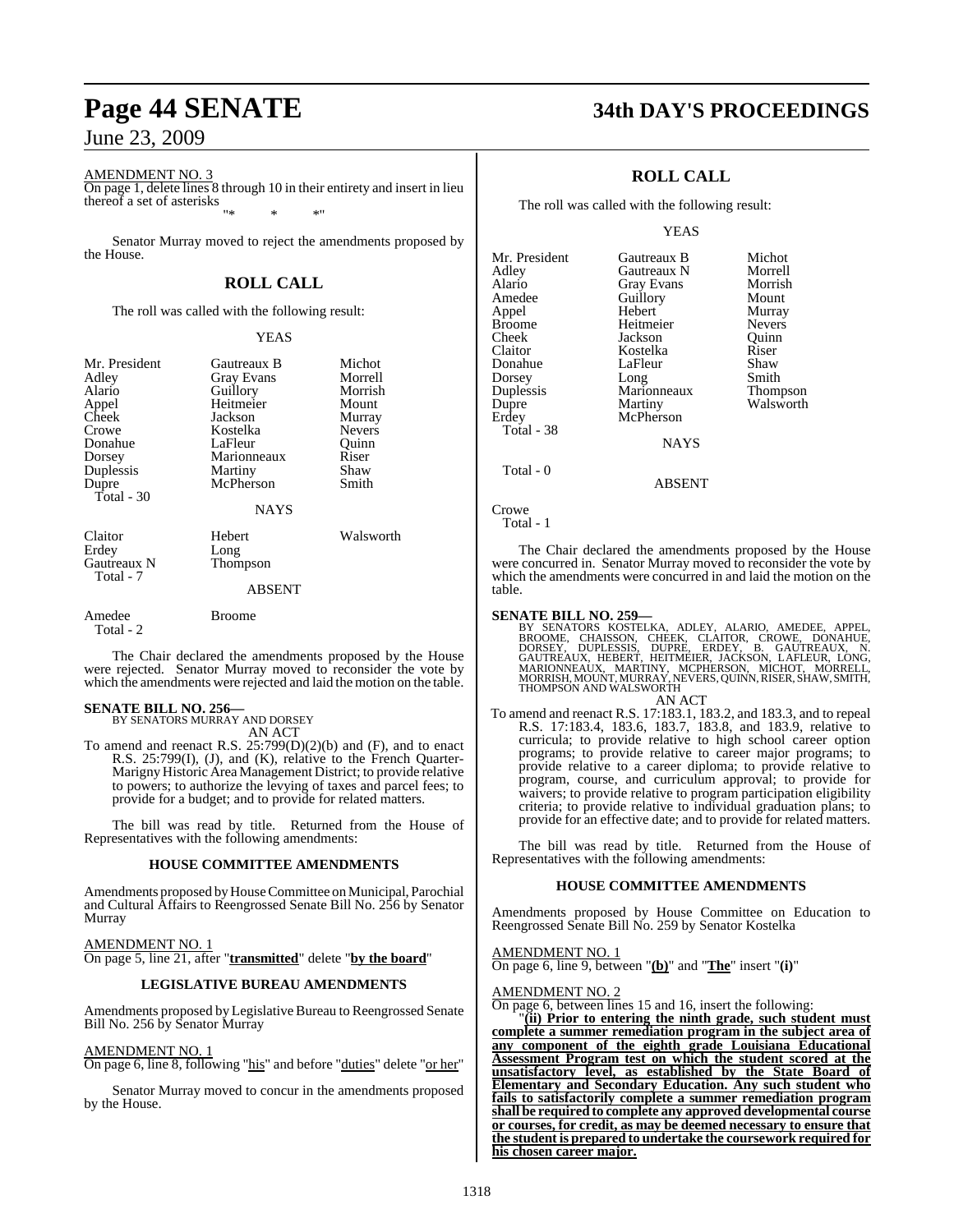# **34th DAY'S PROCEEDINGS Page 45 SENATE**

# June 23, 2009

**(iii) The State Board of Elementary and Secondary Educationshall certify thatthe pupil progressionplanestablished by each city, parish, or other local public school system that promotes a student to the ninth grade pursuant to this Subparagraph contains the following requirements:**

**(aa) Such student, at a minimum, must have achieved a cumulative grade point average of at least 1.5 on a 4.0 scale for coursework required for completion of the eighth grade.**

**(bb) Such student must have demonstrated acceptable attendance and behavior standards as determined by the State Board of Elementary and Secondary Education.**

**(cc) Such student must participate in a dropout prevention and mentoring program, developed in consultation with school guidance personnel, during his first year in high school, as approved by the State Board of Elementary and Secondary Education.**"

Senator Kostelka moved to concur in the amendments proposed by the House.

### **ROLL CALL**

The roll was called with the following result:

### YEAS

| Mr. President | Erdey         | Michot        |
|---------------|---------------|---------------|
| Adley         | Gautreaux B   | Morrell       |
| Alario        | Gautreaux N   | Morrish       |
| Amedee        | Guillory      | Mount         |
| Appel         | Hebert        | Murray        |
| <b>Broome</b> | Heitmeier     | <b>Nevers</b> |
| Cheek         | Jackson       | Ouinn         |
| Claitor       | Kostelka      | Riser         |
| Crowe         | LaFleur       | Shaw          |
| Donahue       | Long          | Smith         |
| Dorsey        | Marionneaux   | Thompson      |
| Duplessis     | Martiny       | Walsworth     |
| Dupre         | McPherson     |               |
| Total - 38    |               |               |
|               | <b>NAYS</b>   |               |
| Total - 0     |               |               |
|               | <b>ABSENT</b> |               |

Gray Evans Total - 1

The Chair declared the amendments proposed by the House were concurred in. Senator Kostelka moved to reconsider the vote by which the amendments were concurred in and laid the motion on the table.

### **Message from the House**

### **DISAGREEMENT TO HOUSE BILL**

June 23, 2009

To the Honorable President and Members of the Senate:

I am directed to inform your honorable body that the House of Representatives has voted to request the SENATE consider receding from the proposed Senate Amendments to HOUSE BILL No. 689 by Representative Peterson.

> Respectfully submitted, ALFRED W. SPEER Clerk of the House of Representatives

### **HOUSE BILL NO. 689—**

BY REPRESENTATIVES PETERSON, HARRISON, LEGER, AND WILLIAMS AND SENATOR LAFLEUR AN ACT

To enact Subpart Q of Part II-A of Chapter 1 of Subtitle I of Title 39 of the Louisiana Revised Statutes of 1950, to be comprised of R.S. 39:100.121, relative to state funds; to create the Louisiana Statewide Educational Facilities Fund as a special fund in the state treasury; to provide for the deposit, use, and investment of monies in the fund; to provide for an effective date; and to provide for related matters.

### **Motion**

Senator Chaisson moved that the Senate refuse to recede from and instead insist on the proposed Senate amendments to House Bill No. 689 by Representative Peterson.

### **ROLL CALL**

The roll was called with the following result:

### PRESENT

| Mr. President | Erdey       | McPherson       |
|---------------|-------------|-----------------|
| Adley         | Gautreaux B | Michot          |
| Alario        | Gautreaux N | Morrell         |
| Amedee        | Gray Evans  | Morrish         |
| Appel         | Guillory    | Mount           |
| Broome        | Hebert      | Murray          |
| Cheek         | Heitmeier   | <b>Nevers</b>   |
| Claitor       | Jackson     | Quinn           |
| Crowe         | Kostelka    | Riser           |
| Donahue       | LaFleur     | Shaw            |
| Dorsey        | Long        | Smith           |
| Duplessis     | Marionneaux | <b>Thompson</b> |
| Dupre         | Martiny     | Walsworth       |
| Total - 39    |             |                 |

ABSENT

Total - 0

The Chair declared the Senate refused to recede from the amendments.

### **Mr. President in the Chair**

### **Senate Bills and Joint Resolutions Returned from the House of Representatives with Amendments, Resumed**

**SENATE BILL NO. 261—** BY SENATORS DONAHUE AND THOMPSON AN ACT

To enact Part II of Chapter 2 of Title 24 of the Louisiana Revised Statutes of 1950, to be comprised of R.S. 24:101 through 109, relative to streamlining state government; to create the Commission on Streamlining Government and provide for the membership, powers, duties, and functions of the commission; to provide a procedure for the submission, consideration, approval, and implementation of recommendations of the Commission on Streamlining Government; to provide for staff support and finances for the commission; to provide for cooperation with and support for the commission; to provide for the applicability of other laws; to provide for termination; and to provide for related matters.

The bill was read by title. Returned from the House of Representatives with the following amendments: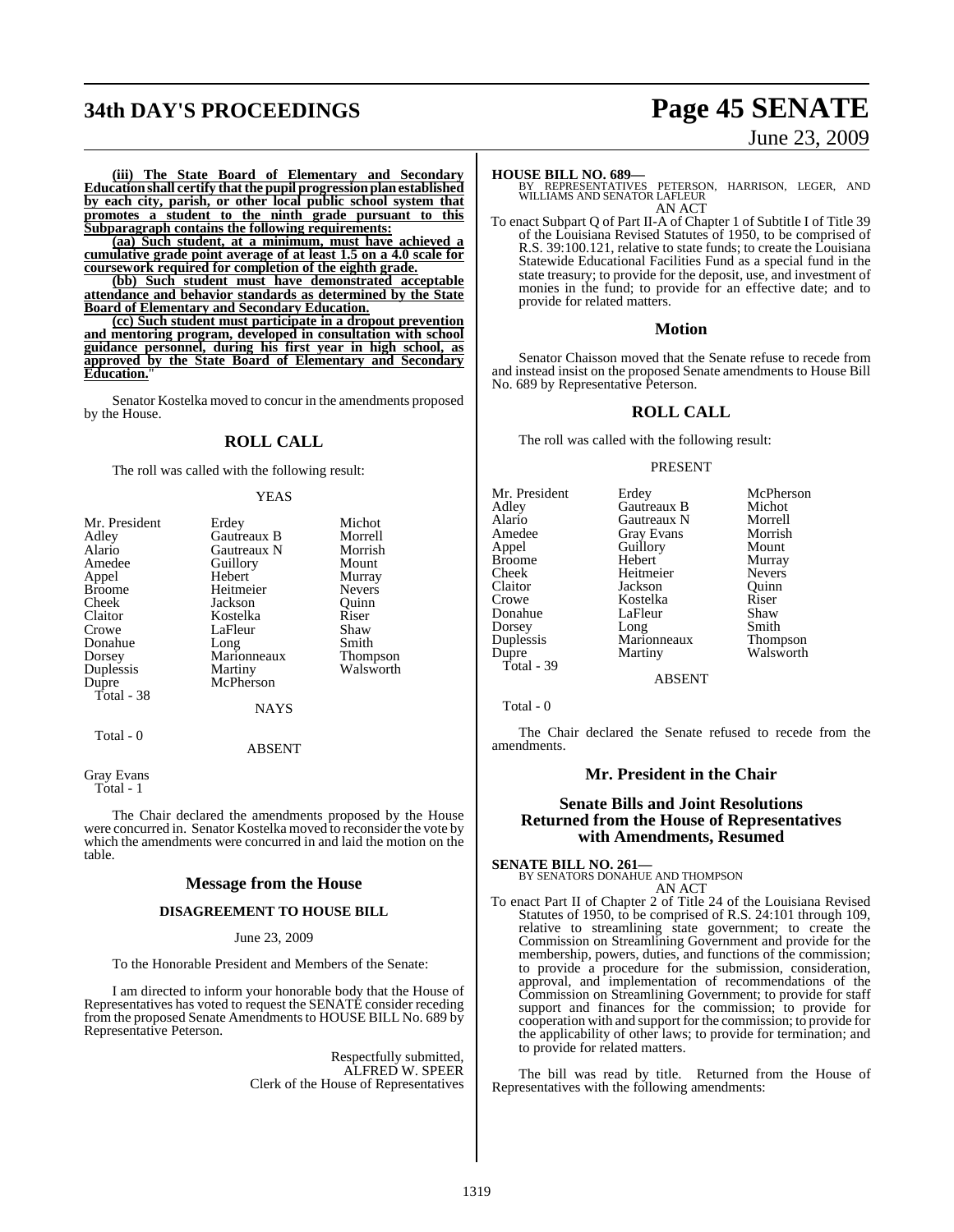## **HOUSE COMMITTEE AMENDMENTS**

Amendments proposed by House Committee on House and Governmental Affairs to Reengrossed Senate Bill No. 261 by Senator Donahue

### AMENDMENT NO. 1

On page 2, line 18, after "**instrumentality,**" delete the remainder of the line

### AMENDMENT NO. 2

On page 2, at the end of line 21, after "**government.**" insert the following: "**"Agency" shall not mean any public institution of postsecondary education, any postsecondary education governing or management board, or any entity under the control of a public institution of postsecondary education or postsecondary education governing or management board.**"

### AMENDMENT NO. 3

On page 3, delete lines 28 and 29 and insert the following: "**D. The commission shall be composed as follows:**"

### **AMENDMENT NO.** 4

On page 4, delete lines 6 through 11

AMENDMENT NO. 5 On page 4, at the beginning of line 12, change "**(8)**" to "**(5)**"

AMENDMENT NO. 6 On page 4, at the beginning of line 14, change "**(9)**" to "**(6)**"

AMENDMENT NO. 7 On page 4, at the beginning of line 16, change "**(10)**" to "**(7)**"

AMENDMENT NO. 8 On page 4, at the beginning of line 18, change "**(11)**" to "**(8)**"

### AMENDMENT NO. 9

On page 4, at the beginning of line 21, change "**(12)**" to "**(9)**"

# AMENDMENT NO. 10

On page 4, line 19, after "**Representatives**" delete the comma "**,**" and delete the remainder of the line and delete line 20 and insert a period "**.**"

### **HOUSE FLOOR AMENDMENTS**

Amendments proposed by Representative Cromer to Reengrossed Senate Bill No. 261 by Senator Donahue

### AMENDMENT NO. 1

On page 4, between lines 28 and 29, insert the following:

"**F.(1) The names of the persons who are to serve on the commission shall be submitted to the president of the Senate on or before July 15, 2009.**

**(2) The president of the Senate shall call the first meeting of the commission which shall be held on or before July 30, 2009.**

**(3) At the first meeting, the members of the commission shall elect from their membership a chairman and vice chairman and such other officers as the commission may deem advisable. The president of the Senate or his designee shall preside over the commission until a chairman is elected by the commission.**"

### **HOUSE FLOOR AMENDMENTS**

Amendments proposed by Representative White to Reengrossed Senate Bill No. 261 by Senator Donahue

### AMENDMENT NO. 1

On page 2, between lines 11 and 12, insert the following:

"**C. While many agencies are facing staff reductions in the fiscal year 2009 budget, the Department of Economic Development has maintained its existing staff levels. The**

# **Page 46 SENATE 34th DAY'S PROCEEDINGS**

**Department of Economic Development is hereby prohibited from increasing its staff through the use of contract labor.**"

Senator Donahue moved to reject the amendments proposed by the House.

## **ROLL CALL**

The roll was called with the following result:

YEAS

| Mr. President<br>Adley<br>Alario | Erdey<br>Gautreaux B<br>Gautreaux N | McPherson<br>Michot<br>Morrell |
|----------------------------------|-------------------------------------|--------------------------------|
| Amedee                           | <b>Gray Evans</b>                   | Morrish                        |
| Appel                            | Guillory                            | Mount                          |
| <b>Broome</b>                    | Hebert                              | Murray                         |
| Cheek                            | Heitmeier                           | <b>Nevers</b>                  |
| Claitor                          | Jackson                             | Ouinn                          |
| Crowe                            | Kostelka                            | Riser                          |
| Donahue                          | LaFleur                             | Shaw                           |
| Dorsey                           | Long                                | Smith                          |
| Duplessis                        | Marionneaux                         | Thompson                       |
| Dupre                            | Martiny                             | Walsworth                      |
| Total - 39                       |                                     |                                |
|                                  | <b>NAYS</b>                         |                                |

Total - 0

Total - 0

The Chair declared the amendments proposed by the House were rejected. Senator Donahue moved to reconsider the vote by which the amendments were rejected and laid the motion on the table.

ABSENT

### **SENATE BILL NO. 271—**

BY SENATORS NEVERS, THOMPSON, LONG, RISER AND WALSWORTH AN ACT

To enact Part IX of Chapter 28 of Title 3 of the Louisiana Revised Statutes of 1950, to be comprised of R.S. 3:4421 through 4425, relative to creation of the "Forestry Product Fairness Act"; to provide for legislative purpose; to provide relative to distribution of tax credits, tax exemptions, tax exclusions, tax deductions, rebates, incentives, investments, contracts, or grants made available by the state to any existing individual, partnership, corporation, association or other legal entity purchasing forest products to produce the generation of steam, heat, electricity or the production of wood-based fuels; to provide for promulgation ofrules and regulations; to provide for definitions; and to provide for related matters.

### **HOUSE COMMITTEE AMENDMENTS**

Amendments proposed by House Committee on Ways and Means to Reengrossed Senate Bill No. 271 by Senator Nevers

### AMENDMENT NO. 1

On page 1, at the end of line 4, delete "distribution" and delete lines 5 through 8 in their entirety, and at the beginning of line 9, delete "of wood based fuels" and insert "incentives to directly support the purchase of forestry products"

### AMENDMENT NO. 2

On page 2, delete lines 23 through 27 in their entirety and insert the following:

"**(3) "Incentives" means any tax exemption, tax credit, tax exclusion, tax deduction, rebate, investment, contract, or grant made available by the state to directly support the purchase of forestry products. "Incentives" shall not mean any such benefit available under statutorily provided programs including Louisiana Quality Jobs Program Act (R.S. 51:2451, et seq.),**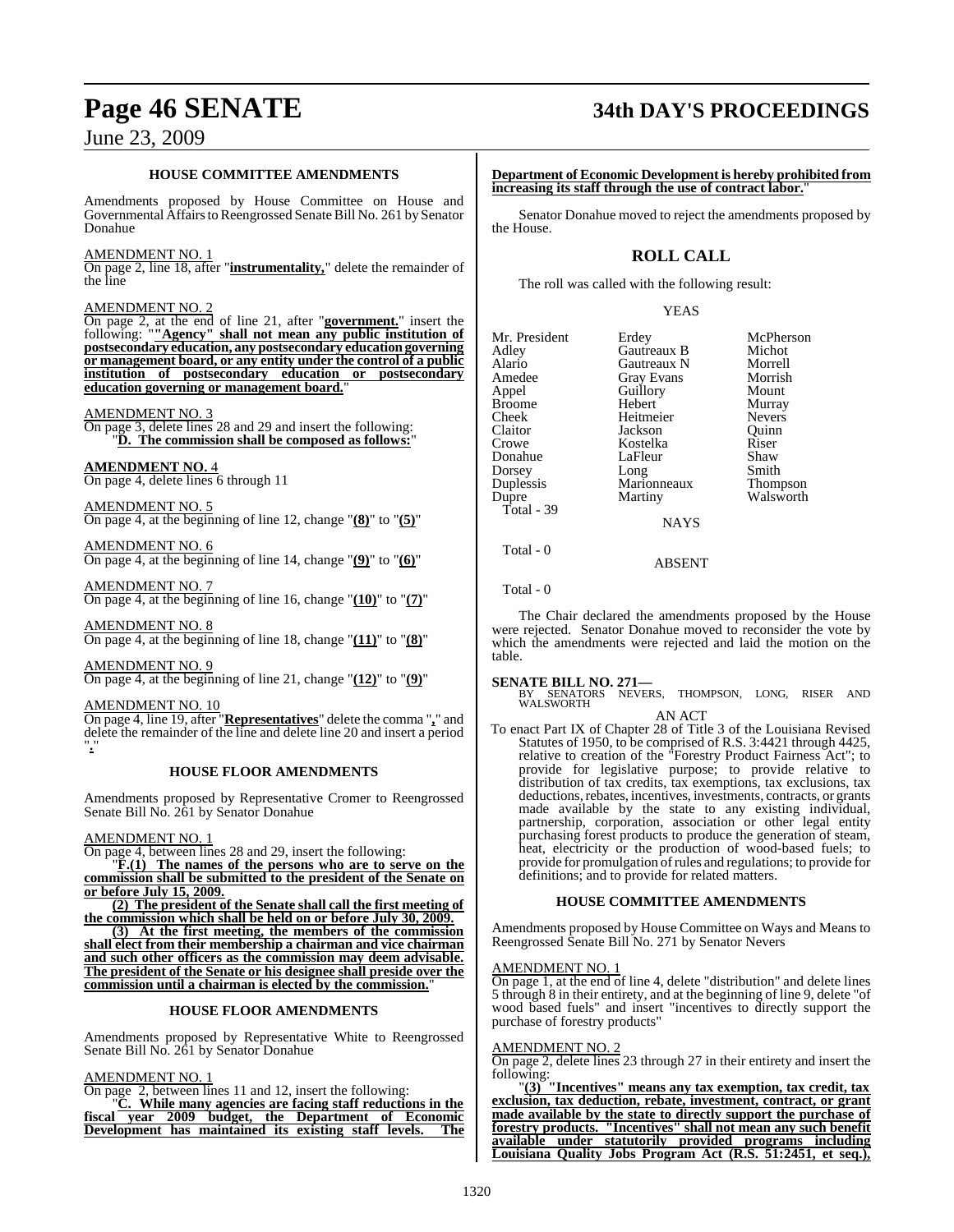# **34th DAY'S PROCEEDINGS Page 47 SENATE**

# June 23, 2009

**Louisiana Enterprise Zone Act (R.S. 51:1781, et seq.), Industry Assistance (R.S. 47:4301, et seq.) Industrial Tax Exemption (La. Const. Art. VII, Sec. 21(F), Economic Development Award Program (R.S. 51:2341), Economic Development Loan Program (R.S.51:2312), Tax Equalization (R.S. 47:3201, et seq.), Rapid Response Fund (R.S. 51:2361), and Mega-Project Development Fund (R.S. 51:2365).**"

### AMENDMENT NO. 3

On page 2, delete line 29 in its entirety

### AMENDMENT NO. 4

On page 3, delete lines 1 through 3 in their entirety, and at the beginning of line 4, delete "**or the production of wood-based fuels**" and insert "**Incentives to directly support the purchase of forestry products**"

### AMENDMENT NO. 5

On page 3, line 5, after "**equitable**" and before "**process**" delete "**application**"

### AMENDMENT NO. 6

On page 3, at the beginning of line 6, delete "**application**"

### AMENDMENT NO. 7

On page 3, line 9, after "**commissioner**" delete the remainder of the line, delete line 10 in its entirety, and insert "**and the secretary of the Department of Economic Development shall jointly promulgate rules and regulations in accordance with the Administrative Procedures Act,subject to oversight by the House Committee on Ways and Means and Senate Committee on Revenue and Fiscal Affairs, for the**"

Senator Nevers moved to concur in the amendments proposed by the House.

### **ROLL CALL**

The roll was called with the following result:

### YEAS

| Mr. President | Erdey             | McPherson     |
|---------------|-------------------|---------------|
| Adley         | Gautreaux B       | Michot        |
| Alario        | Gautreaux N       | Morrell       |
| Amedee        | <b>Gray Evans</b> | Morrish       |
| Appel         | Guillory          | Mount         |
| <b>Broome</b> | Hebert            | Murray        |
| Cheek         | Heitmeier         | <b>Nevers</b> |
| Claitor       | Jackson           | Quinn         |
| Crowe         | Kostelka          | Riser         |
| Donahue       | LaFleur           | Shaw          |
| Dorsey        | Long              | Smith         |
| Duplessis     | Marionneaux       | Thompson      |
| Dupre         | Martiny           | Walsworth     |
| Total - 39    |                   |               |
|               | NAYS              |               |

## Total - 0

Total - 0

The Chair declared the amendments proposed by the House were concurred in. Senator Nevers moved to reconsider the vote by which the amendments were concurred in and laid the motion on the table.

ABSENT

### **SENATE BILL NO. 272—** BY SENATORS HEITMEIER AND WALSWORTH AN ACT

To amend and reenact R.S. 14:329.6(A)(9) and to enact R.S. 29:732(E) and (F) and R.S. 51:422.1(C)(5), relative to fuel; to prohibit excessive fuel pricing during a declared state of

emergency; to allow sales below costs during such time; to provide for definitions; to provide for civil and criminal penalties; to provide for exceptions; and to provide for related matters.

On motion of Senator Heitmeier, the bill was read by title and returned to the Calendar, subject to call.

# **SENATE BILL NO. 273—** BY SENATOR MARTINY

AN ACT To enact R.S. 27:306(C)(5), relative to the Video Draw Poker Devices Control Law; to provide relative to licenses for truck stop facilities; to provide for an effective date; and to provide for related matters.

The bill was read by title. Returned from the House of Representatives with the following amendments:

### **HOUSE COMMITTEE AMENDMENTS**

Amendments proposed by House Committee on Administration of Criminal Justice to Reengrossed Senate Bill No. 273 by Senator Martiny

### AMENDMENT NO. 1

On page 1, at the beginning of line 4, insert "to provide for definitions;"

### AMENDMENT NO. 2

On page 1, delete lines 9 through 17 in their entirety

### AMENDMENT NO. 3

On page 2, delete line 1 in its entirety and insert in lieu thereof the following:

"**(5)(a)(i) Notwithstanding any provision of law to the contrary, no license shall be issued for any truck stop facility unless previously applied for or licensed as of June 1, 2010, located, at the time application is made for a license to operate video draw poker devices, within two thousand five hundred feet of any residential property unless the applicant for license has applied prior to June 1, 2010, with the local governing authority of the parish where the truck stop is located for a certificate of compliance with applicable zoning ordinances and building codes and a statement of approval for the operation of video draw poker devices at a truck stop facility as required by R.S. 27:324(C) or has applied with the appropriate authority for a building permit prior to June 1, 2010. If a parish or municipality does not have a zoning ordinance which designates certain property within their jurisdiction as residential property, the governing authority of the parish or municipality shall have the authority to designate to certain areas of their jurisdiction as residential districts for the purpose of this Paragraph.**

**(b) "Residential property" shall mean any property which is wholly or partly used for or intended to be used for living or sleeping by human occupants and which includes one or more rooms, including a bathroom and complete kitchen facilities. Residential property shall include a mobile home or manufactured housing, provided that it shall have been in its present location for at leastsixty days. Residential property shall not include any hotel or motel.** \* \* \*"

### **LEGISLATIVE BUREAU AMENDMENTS**

Amendments proposed by Legislative Bureau to Reengrossed Senate Bill No. 273 by Senator Martiny

AMENDMENT NO. 1 On page 1, between lines 7 and 8, insert " \* \* \* "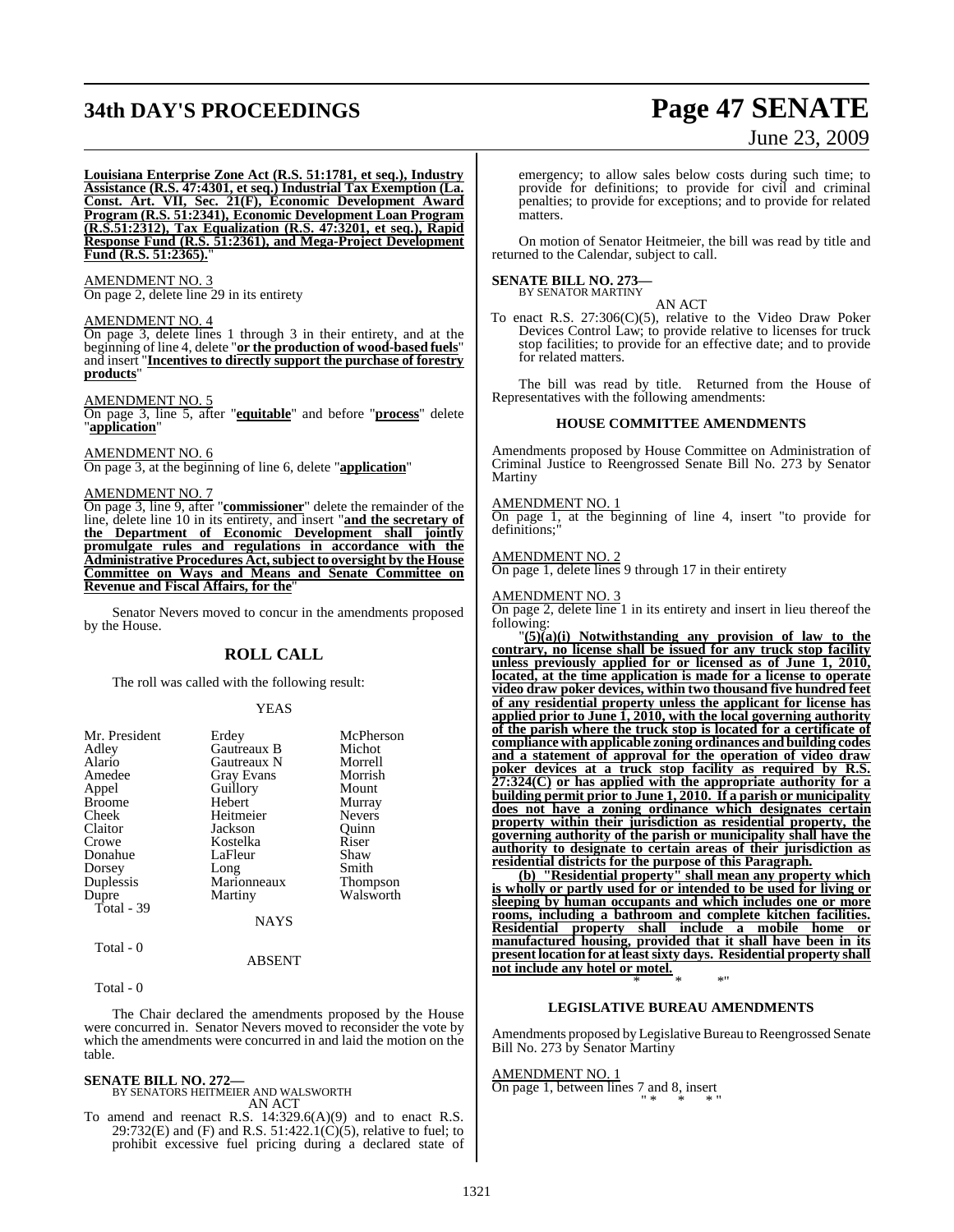### **HOUSE FLOOR AMENDMENTS**

Amendments proposed by Representative Lopinto to Reengrossed Senate Bill No. 273 by Senator Martiny

### AMENDMENT NO. 1

In House Committee Amendment No. 3 proposed by the House Committee on the Administration of Criminal Justice and adopted by the House of Representatives on June 11, 2009 on page 1, at the end of line 21, insert the following:

"**(ii) The subsequent construction, erection, development, or movement of a property on the National Historic Registry, public playground, church, synagogue, public library, or school which causes the truck stop facility to be located within the prohibited distance as provided in this Paragraph shall not be cause for revocation, withholding, denial of an application, nonrenewal of a license, or issuance of a new license. The subsequent construction, erection, development, or movement of a property on the National Historic Registry, public playground, church, synagogue, public library, or school following the application for a license to operate video draw poker devices at a truck stop facility and the granting of that license which causes the truck stop facility to be located within the prohibited distance as provided in this Paragraph shall not be cause for the revocation, withholding, denial of an application, nonrenewal of a license, or** issuance of a new license.

Senator Martiny moved to concur in the amendments proposed by the House.

Senator Marionneaux moved as a substitute motion to reject the amendments proposed by the House.

Senator Martiny objected.

### **ROLL CALL**

The roll was called with the following result:

### YEAS

| Adley<br><b>Broome</b><br>Claitor<br>Total - 8                                                   | Erdey<br>Gautreaux N<br>Marionneaux<br><b>NAYS</b>                                    | Morrish<br>Quinn                                                   |
|--------------------------------------------------------------------------------------------------|---------------------------------------------------------------------------------------|--------------------------------------------------------------------|
| Mr. President<br>Alario<br>Amedee<br>Appel<br>Cheek<br>Crowe<br>Donahue<br>Dupre<br>$Total - 23$ | Gautreaux B<br>Hebert<br>Heitmeier<br>Jackson<br>LaFleur<br>Long<br>Martiny<br>Michot | Mount<br>Murray<br>Riser<br>Shaw<br>Smith<br>Thompson<br>Walsworth |
|                                                                                                  | <b>ABSENT</b>                                                                         |                                                                    |
| Dorsey<br>Duplessis<br><b>Gray Evans</b><br>Total - 8                                            | Guillory<br>Kostelka<br>McPherson                                                     | Morrell<br><b>Nevers</b>                                           |

The Chair declared the substitute motion failed to pass.

### **ROLL CALL**

The roll was called on the original motion to concur in the House amendments with the following result:

### YEAS

Mr. President Gautreaux B Michot<br>Adley Gautreaux N Morrell

Gautreaux N

Alario Gray Evans Mount Appel Guillory Murray Cheek Hebert Riser<br>Crowe Heitmeier Shaw Heitmeier Shaw<br>Jackson Smith Donahue Jackson<br>Dorsey Kostelka Dorsey Kostelka Thompson LaFleur Walsworth Dupre Erdey Martiny Total - 31 NAYS Broome Marionneaux<br>Claitor Ouinn Claitor Total - 4 ABSENT Amedee Morrish<br>
McPherson Nevers McPherson

Total - 4

The Chair declared the amendments proposed by the House were concurred in. Senator Martiny moved to reconsider the vote by which the amendments were concurred in and laid the motion on the table.

**SENATE BILL NO. 277—**<br>BY SENATORS DUPLESSIS, ERDEY, GRAY EVANS, KOSTELKA, LONG, MARIONNEAUX, MICHOT, QUINN, RISER AND WALSWORTH AND<br>REPRESENTATIVES ABRAMSON, ARNOLD, CORTEZ, DOWNS, LEGER,<br>LIGI AND ROBIDEAUX

AN ACT

To amend and reenact R.S. 47:6022, relative to digital interactive media producer tax credit; to provide terms and conditions; to provide relative to qualifications, administration and procedures; to provide an effective date; and to provide for related matters.

The bill was read by title. Returned from the House of Representatives with the following amendments:

### **HOUSE COMMITTEE AMENDMENTS**

Amendments proposed by House Committee on Ways and Means to Reengrossed Senate Bill No. 277 by Senator Duplessis

### AMENDMENT NO. 1

On page 4, line 27, after "**to**" and before "**lease**" delete "**purchase or**"

### AMENDMENT NO. 2

On page 4, delete lines 28 and 29 in their entirety and on page 3, delete lines 1 and 2 in their entirety and insert the following: "**immovable property located within the state; an expenditure as compensation for services performed in the state; or an expenditure to purchase or lease tangible personal property within the state where the transaction is subject to the state sales or lease tax provisions of Title 47 of the Louisiana Revised Statutes of 1950. A transaction that is subject to the state sales or lease tax provisions of Title 47 of the Louisiana Revised Statutes shall include transactions which are also subject to a statutory exclusion or exemption.** 

### AMENDMENT NO. 3

On page 10, line 1, after "**expenditures**" insert a period "**.**" and delete the remainder of the line and delete line 2 in its entirety and insert the following: "**The cost report of expenditures shall be subject to an agreed-upon procedures engagement conducted by a certified public accountant in accordance with statements on standards for attestationengagements establishedby theAmericanInstitute of Certified Public Accountants. The accountant shall issue a report in the form of procedures and findings. The accountant shall be a certified public accountant licensed in the state of Louisiana and shall be an independent third party unrelated to the digital interactive media company. The agreed-upon procedures shall be established by the office and secretary, with**

# **Page 48 SENATE 34th DAY'S PROCEEDINGS**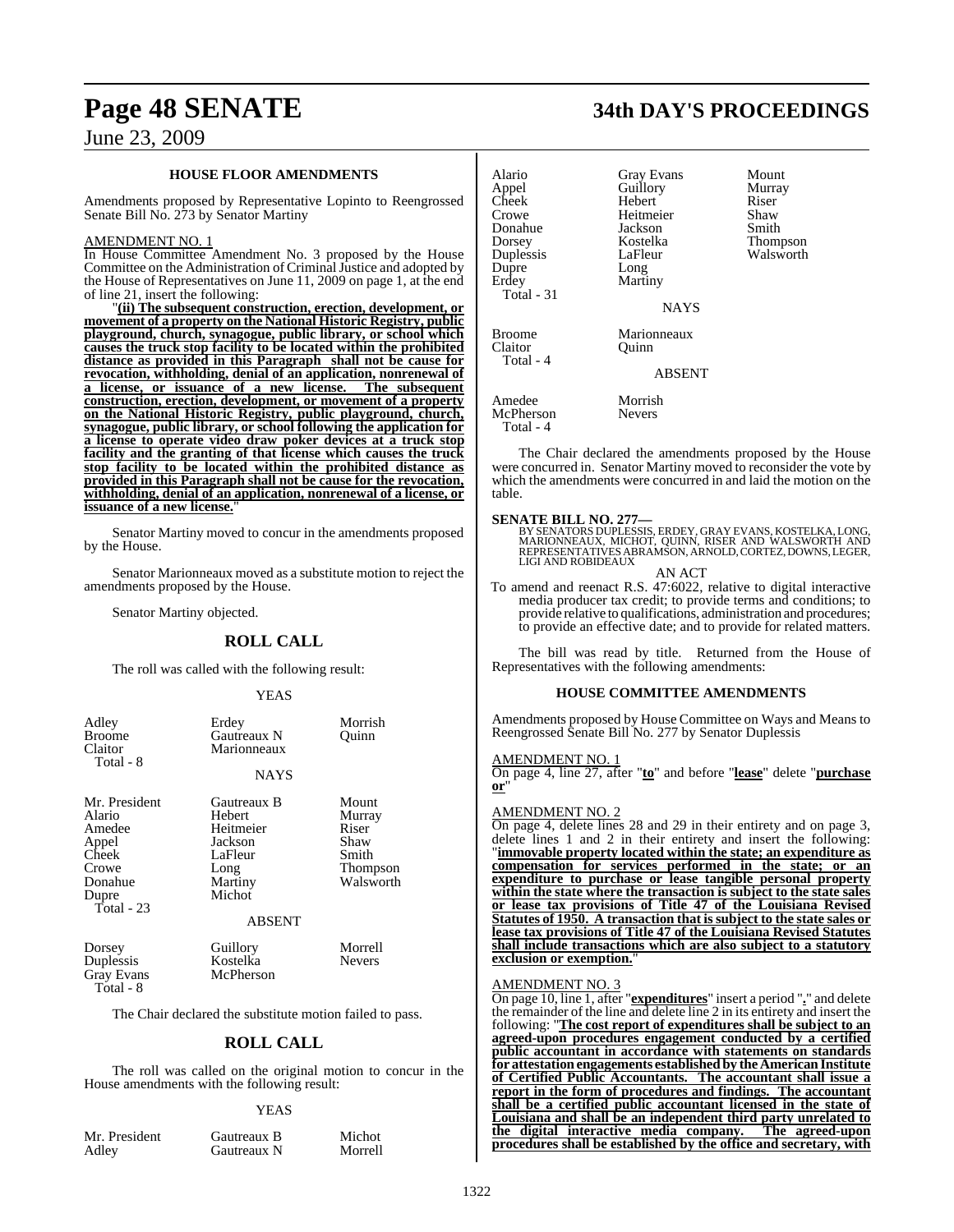# **34th DAY'S PROCEEDINGS Page 49 SENATE** June 23, 2009

**assistance from the Society of Louisiana Certified Public Accountants, and shall be placed in rules promulgated in accordance with the Administrative Procedures Act.**"

AMENDMENT NO. 4

On page 10, line 12 after "**may**" and before "**display**" insert "**be required to**"

### **LEGISLATIVE BUREAU AMENDMENTS**

Amendments proposed by Legislative Bureau to Reengrossed Senate Bill No. 277 by Senator Duplessis

### AMENDMENT NO. 1

In House Committee Amendment No. 2, proposed by the House Committee on Ways and Means, line 4, change "page 3" to "page 5"

Senator Duplessis moved to concur in the amendments proposed by the House.

### **ROLL CALL**

The roll was called with the following result:

### YEAS

| Mr. President     | Gautreaux B    | Michot    |
|-------------------|----------------|-----------|
| Adley             | Gautreaux N    | Morrell   |
| Alario            | Gray Evans     | Morrish   |
| Appel             | Guillory       | Mount     |
| <b>Broome</b>     | Hebert         | Murray    |
| Cheek             | Heitmeier      | Ouinn     |
| Claitor           | Jackson        | Riser     |
| Donahue           | LaFleur        | Shaw      |
| Dorsey            | Long           | Smith     |
| Duplessis         | Marionneaux    | Thompson  |
| Dupre             | <b>Martiny</b> | Walsworth |
| Erdey             | McPherson      |           |
| <b>Total - 35</b> |                |           |
|                   | <b>NAYS</b>    |           |
| Total - 0         |                |           |
|                   | ABSENT         |           |
| Amedee            | Kostelka       |           |

| Amedee    | Kostelka      |
|-----------|---------------|
| Crowe     | <b>Nevers</b> |
| Total - 4 |               |

The Chair declared the amendments proposed by the House were concurred in. Senator Duplessis moved to reconsider the vote by which the amendments were concurred in and laid the motion on the table.

### **SENATE BILL NO. 278—**

BY SENATORS AMEDEE, ALARIO, APPEL, CHEEK, CROWE,<br>DONAHUE, DUPLESSIS, DUPRE, ERDEY, N. GAUTREAUX, HEBERT,<br>HEITMEIER, LAFLEUR, LONG, MARIONNEAUX, MARTINY,<br>MCPHERSON,MICHOT,MOUNT,NEVERS,RISER,SHAW,THOMPSON AND WALSWORTH

### AN ACT

To amend and reenact R.S. 44:5, relative to public records; to provide for the application of laws relative to public records; and to provide for related matters.

On motion of Senator Amedee, the bill was read by title and returned to the Calendar, subject to call.

### **SENATE BILL NO. 279—**

BY SENATOR WALSWORTH AND REPRESENTATIVE PETERSON AN ACT

To enact R.S. 29:726.2, relative to the use of public facilities as emergency evacuation shelters; to provide for terms; to provide for certain entities to identify and maintain a list of public facilities suitable for use as emergency evacuation shelters; to provide for duties; and to provide for related matters.

The bill was read by title. Returned from the House of Representatives with the following amendments:

### **HOUSE COMMITTEE AMENDMENTS**

Amendments proposed by House Committee on Judiciary to Reengrossed Senate Bill No. 279 by Senator Walsworth

### AMENDMENT NO. 1

On page 1, line 15, after "**shelters**" and before "**shall**" insert "**and which are not subject to an existing and contrary agreement for use during an emergency response**"

### AMENDMENT NO. 2

On page 2, between lines 28 and 29, insert the following:

"**F. Notwithstanding any other provision of law to the contrary, nothing herein shall restrict or impair the rights and responsibilities of a parish or police jury president to respond to an emergency.**"

### **LEGISLATIVE BUREAU AMENDMENTS**

Amendments proposed byLegislative Bureau to Reengrossed Senate Bill No. 279 by Senator Walsworth

AMENDMENT NO. 1 On page 2, line 26, change "ARD" to "ARC"

### **HOUSE FLOOR AMENDMENTS**

Amendments proposed by Representative Harrison to Reengrossed Senate Bill No. 279 by Senator Walsworth

### AMENDMENT NO. 1

On page 1, line 12, after "**B.**" change "**Public**" to "**The director of the parish office of homeland security and emergency preparedness may request the use of public**"

### AMENDMENT NO. 2

On page 1, line 15, after "**shelters**" add a period "**.**" and delete the remainder of the line and delete line 16 in its entirety.

### AMENDMENT NO. 3

On page 1, at the beginning of line 17, insert "**The director**"

Senator Walsworth moved to concur in the amendments proposed by the House.

### **ROLL CALL**

The roll was called with the following result:

Heitmeier

Martiny

### YEAS

Mr. President Erdey McPherson<br>Adley Gautreaux B Michot Adley Gautreaux B Michot Alario Gautreaux N Morrell Amedee Gray Evans Morrisl<br>
Appel Guillory Mount Broome Hebert Murray<br>Cheek Heitmeier Ouinn Claitor Jackson Riser Donahue<br>Dorsey Dorsey Long Thompson<br>
Duplessis Marionneaux Walsworth Duplessis Marionneaux<br>
Dupre Martiny Total - 38

Guillory Mount<br>
Hebert Murray Kostelka Shaw<br>LaFleur Smith

**NAYS** 

Total - 0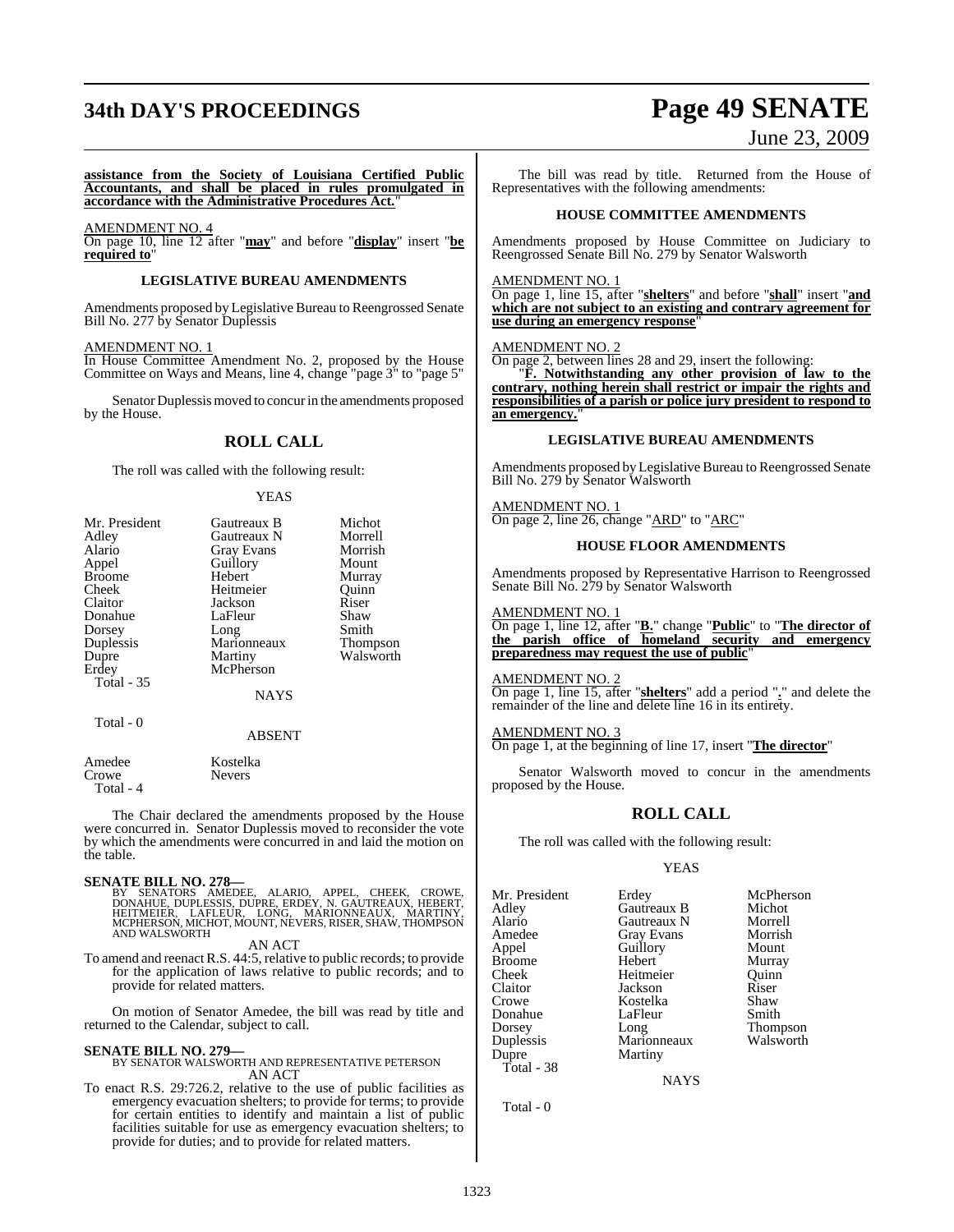# **Page 50 SENATE 34th DAY'S PROCEEDINGS**

June 23, 2009

### ABSENT

Nevers

Total - 1

The Chair declared the amendments proposed by the House were concurred in. Senator Walsworth moved to reconsider the vote by which the amendments were concurred in and laid the motion on the table.

### **SENATE BILL NO. 282—**

BY SENATOR HEBERT AND REPRESENTATIVESCORTEZ, FRANKLIN, MONICA, PEARSON, ROY AND TALBOT AN ACT

To enact R.S. 22:1879, relative to a consumer health provider information system; to provide for a database concerning health care related information; to provide for duties of the Department of Insurance; and to provide for related matters.

The bill was read by title. Returned from the House of Representatives with the following amendments:

### **HOUSE COMMITTEE AMENDMENTS**

Amendments proposed by House Committee on Insurance to Reengrossed Senate Bill No. 282 by Senator Hebert

### AMENDMENT NO. 1

On page 1, line 2, after "22:1879," delete the remainder of the line and delete lines 3 and 4 in their entirety and insert the following: "relative to disclosure of health care provider network information to consumers; to provide for reporting of certain health care related information by health care facilities, certain facility based providers, and health insurance issuers; to provide for duties of the Department of Insurance and the Department of Health and Hospitals; and to provide for related matters."

### AMENDMENT NO. 2

On page 1, line 7, delete "**provider disclosure system**" and insert "**care provider network disclosure**"

### AMENDMENT NO. 3

On page 1, delete lines 8 through 17 in their entirety and insert the following:

"**A. (1) No later than March 31, 2010, or within thirty days of the effective date of a new contract, each base health care facility, as defined in this Part, shall provide to each health insurance issuer with which it contracts, the National Provider Identifier (NPI) as set forth in 45 CFR §162.402 et. seq., name, business address, and business telephone number of each individual or groupof anesthesiologists, pathologists, radiologists, emergency medicine physicians, and neonatologists who provide services at that facility. Thereafter, the facility shall notify each health insurance issuer of any changes to the information as soon as possible but not later than thirty days following any change.**

**(2) No later than March 31, 2010, or within thirty days of the effective date of a new contract, each individual or group of anesthesiologists, pathologists, radiologists, emergency medicine physicians, and neonatologists who provide services at a contracted facility shall provide the health insurance issuer with which it is contracted, the NPI, name, business address, and business telephone number of each group or individual so contracted. Thereafter, the group or individual so contracted shall notify each health insurance issuer of any changes to the information as soon as possible but not later than thirty days following any change.**

**B. (1) Based on information received pursuant to Paragraphs (1) and (2) of Subsection A of this Section, a health insurance issuer shall report on its website, no later than June 30, 2010, in a format that is clear and easy for its enrollees to understand, the following information arranged by contracted facility:**

**(a) Facility name, address, and phone number.**

**(b) The names, business addresses and business telephone numbers of each individual or group of anesthesiologists, pathologists, radiologists, emergency medicine physicians, and neonatologists who provide services at that facility and who are contracted with the health insurance issuer.**

**(2) For each speciality at each contracted facility, there shall be a clear indication when the health insurance issuer has no contract in place with any of the individuals or groups of anesthesiologists, pathologists, radiologists, emergency medicine physicians, and neonatologists who provide services at that contracted facility.**

**(3) A health insurance issuer shall update its website as soon as possible but not later than thirty days following receipt of any updated information or within thirty days of the effective date of a contract.**

**C. No later than June 30, 2010, a health insurance issuer shall provide a link to its website containing the information described in Subsection B of this Section to the Department of Insurance. No later than July 31, 2010, the Department of Insurance shall make available on its website, the links received from health insurance issuers.**

**D. The Department of Insurance may promulgate rules and regulations to provide for civil fines payable by a health insurance issuer not to exceed five hundred dollars for each and every act of violation of the requirements of this Section, not to exceed an aggregate fine of fifty thousand dollars.**

**E. The Department of Health and Hospitals may promulgate rules and regulationsto provide for civil fines payable by a health care provider not to exceed five hundred dollars for each and every act of violation of the requirements of this Section, not to exceed an aggregate fine of fifty thousand dollars.**

**F. A health insurance issuer that reports information received from a health care provider shall indemnify and hold the health care provider harmless for the nonintentional erroneous or incomplete information provided by the health care provider to the health insurance issuer under the provisions of this Section. A health care provider that provides information to a health insurance issuer under the provisions of this Section shall indemnify and hold the health insurance issuer harmlessfor nonintentional erroneous or incomplete information reported by the health insurance issuer under the provisions of this Section. The penalties under this Section shall be the exclusive remedy for any violations and there shall be no independent cause of action by any person based upon such violation or other information reported hereunder.**

**G. The provisions of this Section shall apply to the Office of Group Benefits.**"

### AMENDMENT NO. 4

On page 2, delete lines 1 through 29 in their entirety

### AMENDMENT NO. 5

On page 3, delete lines 1 through 6 in their entirety

### **LEGISLATIVE BUREAU AMENDMENTS**

Amendments proposed by Legislative Bureau to Reengrossed Senate Bill No. 282 by Senator Hebert

### AMENDMENT NO. 1

In House Committee Amendment No. 3, proposed by the House Committee on Insurance, on page 1, line 33, following "Paragraphs" change " $(1)$ " to " $(A)(1)$ " and on line 34, delete "of Subsection  $\overline{A}$ "

### **HOUSE FLOOR AMENDMENTS**

Amendments proposed by Representative Kleckley to Reengrossed Senate Bill No. 282 by Senator Hebert

### AMENDMENT NO. 1

Delete Amendment No. 3 proposed by the House Committee on Insurance and adopted by the House of Representatives on June 11, 2009.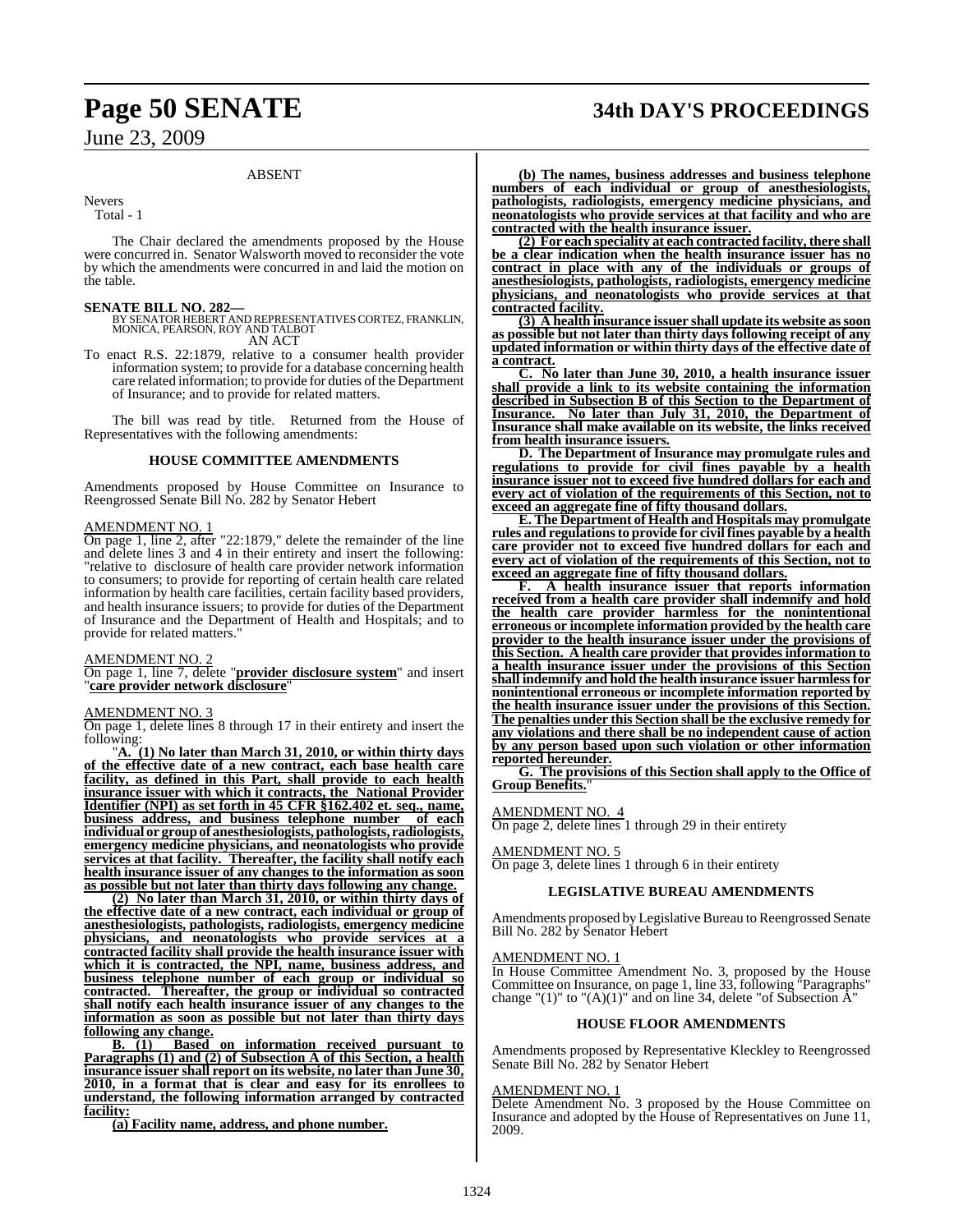# **34th DAY'S PROCEEDINGS Page 51 SENATE**

### AMENDMENT NO. 2

Delete the Amendment proposed by the Legislative Bureau and adopted by the House of Representatives on June 11, 2009.

### AMENDMENT NO. 3

On page 1, delete lines 8 through 17 in their entirety and insert the following:

"**A. (1) No later than March 31, 2010, or within thirty days of the effective date of a new contract, each hospital or ambulatory surgical center, hereinafter referred to as "facility" or "contracted facility" for purposes of this Section, shall provide to each health insurance issuer with which it contracts, the National Provider Identifier (NPI) as set forth in 45 CFR §162.402 et. seq., name, business address, and business telephone number of each individual or group of anesthesiologists, pathologists, radiologists, emergency medicine physicians, and neonatologists who provide services at that facility. Thereafter, the facility shall notify each health insurance issuer of any changes to the information as soon as possible but not later than thirty days following any change.**

**(2) No later than March 31, 2010, or within thirty days of the effective date of a new contract, each individual or group of anesthesiologists, pathologists, radiologists, emergency medicine physicians, and neonatologists who provide services at a contracted facility shall provide the health insurance issuer with which it is contracted, the NPI, name, business address, and business telephone number of each group or individual so contracted. Thereafter, the group or individual so contracted shall notify each health insurance issuer of any changes to the information as soon as possible but not later than thirty days following any change.**

**B. (1) Based on information received pursuant to Paragraphs (A)(1) and (2) of this Section, a health insurance issuer shall report on its website, no later than June 30, 2010, in a format that is clear and easy for its enrollees to understand, the following information arranged by contracted facility:**

**(a) Facility name, address, and phone number.**

**(b) The names, business addresses and business telephone numbers of each individual or group of anesthesiologists, pathologists, radiologists, emergency medicine physicians, and neonatologists who provide services at that facility and who are contracted with the health insurance issuer.**

**(2) For each specialty at each contracted facility, there shall be a clear indication when the health insurance issuer has no contract in place with any of the individuals or groups of anesthesiologists, pathologists, radiologists, emergency medicine physicians, and neonatologists who provide services at that contracted facility.**

**(3) A health insurance issuer shall update its website as soon as possible but not later than thirty days following receipt of any updated information or within thirty days of the effective date of a contract.**

**C. No later than June 30, 2010, a health insurance issuer shall provide a link to its website containing the information described in Subsection B of this Section to the Department of Insurance. No later than July 31, 2010, the Department of Insurance shall make available on its website, the links received from health insurance issuers.**

**D. Except as otherwise provided in Subsection G of this Section, the Department of Insurance may promulgate rules and regulations to provide for civil fines payable by a health insurance issuer not to exceed five hundred dollars for each and every act of violation of the requirements of this Section, not to exceed an aggregate fine of fifty thousand dollars. For purposes of this Subsection, "act of violation" is limited to an intentional act or an act of gross negligence.**

**E. The Department of Health and Hospitals may promulgate rules and regulationsto provide for civil fines payable by a health care provider not to exceed five hundred dollars for each and every act of violation of the requirements of this Section, not to exceed an aggregate fine of fifty thousand dollars. For purposes of this Subsection, "act of violation" is limited to an intentional act or an act of gross negligence.**

**F. A health insurance issuer that reports information received from a health care provider shall indemnify and hold the health care provider harmless for the nonintentional erroneous or incomplete information provided by the health care provider to the health insurance issuer under the provisions of this Section. A health care provider that provides information to a health insurance issuer under the provisions of this Section shall indemnify and hold the health insurance issuer harmlessfor nonintentional erroneous or incomplete information reported by the health insurance issuer under the provisions of this Section. The penalties under this Section shall be the exclusive remedy for any violations and there shall be no independent cause of action by any person based upon such violation or other information reported hereunder.**

**G. The provisions of this Section shall apply to the Office of Group Benefits; however, the commissioner of insurance shall not be authorized to levy a fine against the Office of Group Benefits. If the commissioner of insurance concludes that the Office of Group Benefits has violated this Section, the commissioner of insurance shall notify the commissioner of administration in writing within sixty days of such violation.**"

Senator Hebert moved to concur in the amendments proposed by the House.

### **ROLL CALL**

The roll was called with the following result:

### YEAS

| Mr. President | Erdey       | McPherson       |
|---------------|-------------|-----------------|
| Adley         | Gautreaux B | Michot          |
| Alario        | Gautreaux N | Morrell         |
| Amedee        | Gray Evans  | Morrish         |
| Appel         | Guillory    | Mount           |
| <b>Broome</b> | Hebert      | Murray          |
| Cheek         | Heitmeier   | Ouinn           |
| Claitor       | Jackson     | Riser           |
| Crowe         | Kostelka    | Shaw            |
| Donahue       | LaFleur     | Smith           |
| Dorsey        | Long        | <b>Thompson</b> |
| Duplessis     | Marionneaux | Walsworth       |
| Dupre         | Martiny     |                 |
| Total - 38    |             |                 |
|               | <b>NAYS</b> |                 |
| Total - 0     |             |                 |
|               | ABSENT      |                 |

Nevers Total - 1

The Chair declared the amendments proposed by the House were concurred in. Senator Hebert moved to reconsider the vote by which the amendments were concurred in and laid the motion on the table.

- **SENATE BILL NO. 304—** BY SENATOR HEBERT AND REPRESENTATIVES BARRAS, CHAMPAGNE, SAM JONES, MILLS, MONTOUCET AND PERRY AN ACT
- To provide for the membership of the transportation policy committee of certain metropolitan planning organizations; and to provide for related matters.

The bill was read by title. Returned from the House of Representatives with the following amendments:

### **HOUSE COMMITTEE AMENDMENTS**

Amendments proposed by House Committee on Municipal, Parochial and Cultural Affairs to Engrossed Senate Bill No. 304 by Senator Hebert

June 23, 2009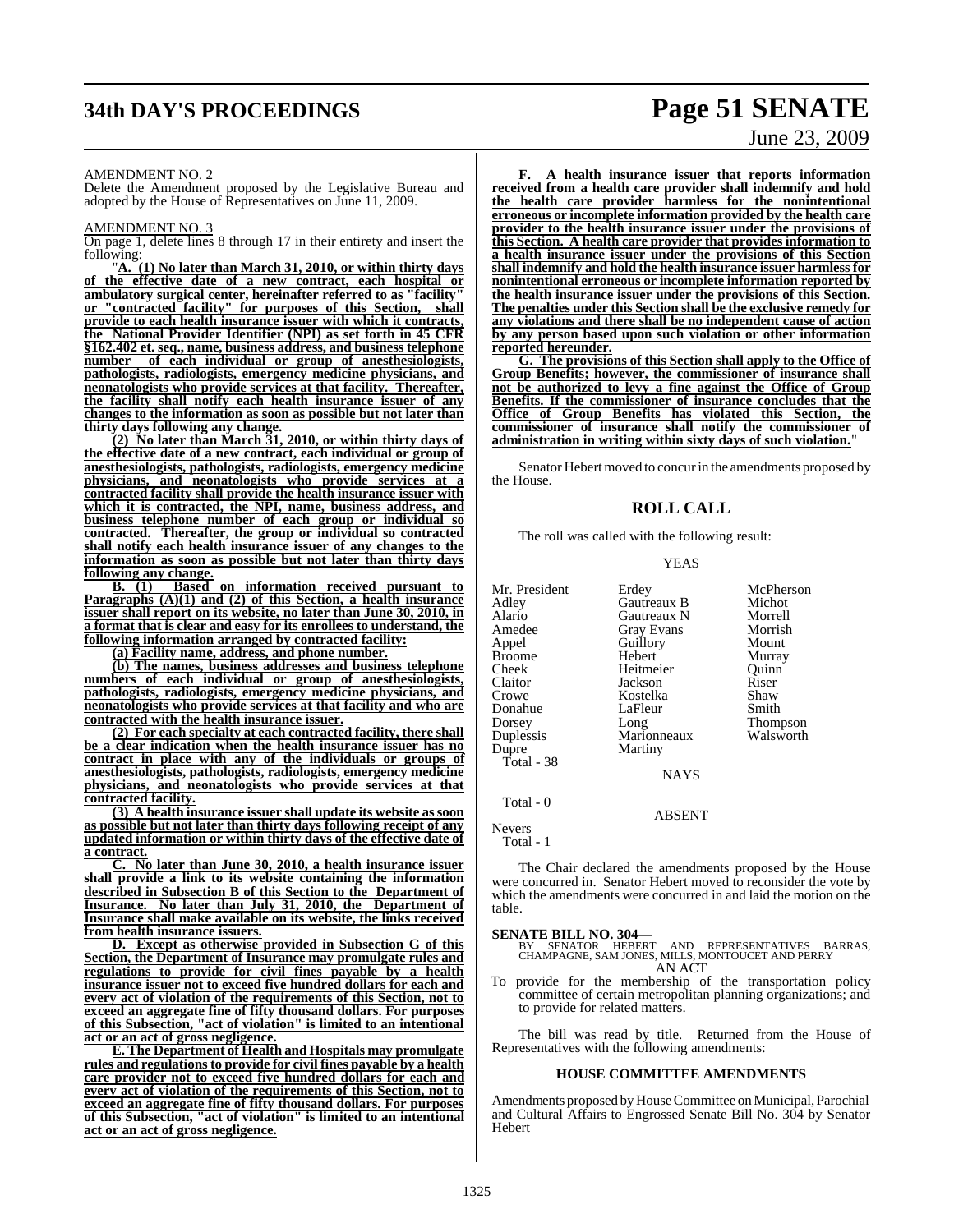### AMENDMENT NO. 1

On page 1, line 7, delete "**municipality or unicorporated portion of a**"

### AMENDMENT NO. 2

On page 1, line 11, after "**consolidated**" and before "**home rule**" delete "**form of**" and insert a comma "**,**"

Senator Hebert moved to reject the amendments proposed by the House.

## **ROLL CALL**

The roll was called with the following result:

### YEAS

| Mr. President | Erdey             | McPherson       |
|---------------|-------------------|-----------------|
| Adley         | Gautreaux B       | Michot          |
| Alario        | Gautreaux N       | Morrell         |
| Amedee        | <b>Gray Evans</b> | Morrish         |
| Appel         | Guillory          | Mount           |
| <b>Broome</b> | Hebert            | Murray          |
| Cheek         | Heitmeier         | Ouinn           |
| Claitor       | Jackson           | Riser           |
| Crowe         | Kostelka          | Shaw            |
| Donahue       | LaFleur           | Smith           |
| Dorsey        | Long              | <b>Thompson</b> |
| Duplessis     | Marionneaux       | Walsworth       |
| Dupre         | Martiny           |                 |
| Total - 38    |                   |                 |
|               | <b>NAYS</b>       |                 |
| Total - 0     |                   |                 |
|               | ABSENT            |                 |

### NAYS

Nevers Total - 1

The Chair declared the amendments proposed by the House were rejected. Senator Hebert moved to reconsider the vote by which the amendments were rejected and laid the motion on the table.

**SENATE BILL NO. 309—** BY SENATORS GRAY EVANS AND DORSEY AN ACT

To enact R.S. 17:17.5, relative to physical fitness; to provide for physical fitness assessments in schools; to provide for continuation of a program conducting fitness assessments; to provide a plan for statewide implementation of such assessments; to provide for legislative intent; to provide for program participants; to provide relative to the results from such assessments; to provide for reports; to provide for rules and guidelines; to provide for funding; and to provide for related matters.

The bill was read by title. Returned from the House of Representatives with the following amendments:

### **HOUSE FLOOR AMENDMENTS**

Amendments proposed by Representative Austin Badon to Engrossed Senate Bill No. 309 by Senator Gray Evans

### AMENDMENT NO. 1

On page 1, line 13, after "**conducte**d" delete "**in twelve parishes**" and insert "**pursuant to Paragraph (2) of this Subsection**"

### AMENDMENT NO. 2

On page 2, line 11, after "**program,**" delete the remainder of the line and delete lines 12 through 18 and insert as follows: "**conducted through the Cecil J. Picard Center for Child Development and Lifelong Learning at the University of Louisiana at Lafayette, in**"

# **Page 52 SENATE 34th DAY'S PROCEEDINGS**

### AMENDMENT NO. 3

On page 2, line 23, after "**school**" change "**systems**" to "**districts**"

### AMENDMENT NO. 4

On page 3, line 14, after "**September**" change "**1**" to "**first**" and after "**year,**" delete the remainder of the line and delete lines 15 through 28 and insert as follows: "**the Cecil J. Picard Center, in collaboration with the Department of Education, the Department of Health and Hospitals, the Governor's Council on Physical Fitness and Sports, and the Louisiana Council on Obesity Prevention and Management, hereinafter referred to as the "Louisiana Obesity Council," shall provide an annual report concerning the implementation of the physical fitness assessment which shall include the findings from an analysis of the plan development and implementation results of the assessment obtained during the preceding school year, to the governor, the Senate and House committees on education, the Senate and House committees on health and welfare, and the State Board of Elementary and Secondary Education.**"

### AMENDMENT NO. 5

On page 3, at the beginning of line 29, change  $"$ (b)" to  $"$ (2)"

### AMENDMENT NO. 6

On page 4, at the end of line 5, change "**Subparagraph**" to "**Paragraph**" and at the beginning of line 6, change "**(a) of this Paragraph**" to "**(1) of this Subsection**"

Senator Gray Evans moved to concur in the amendments proposed by the House.

## **ROLL CALL**

The roll was called with the following result:

### **YEAS**

| Mr. President | Erdey             | McPherson       |
|---------------|-------------------|-----------------|
| Adley         | Gautreaux B       | Michot          |
| Alario        | Gautreaux N       | Morrell         |
| Amedee        | <b>Gray Evans</b> | Morrish         |
| Appel         | Guillory          | Mount           |
| Broome        | Hebert            | Murray          |
| Cheek         | Heitmeier         | Ouinn           |
| Claitor       | Jackson           | Riser           |
| Crowe         | Kostelka          | Shaw            |
| Donahue       | LaFleur           | Smith           |
| Dorsey        | Long              | <b>Thompson</b> |
| Duplessis     | Marionneaux       | Walsworth       |
| Dupre         | Martiny           |                 |
| Total - 38    |                   |                 |
|               | <b>NAYS</b>       |                 |
|               |                   |                 |

Total - 0

Nevers

Total - 1

The Chair declared the amendments proposed by the House were concurred in. Senator Gray Evans moved to reconsider the vote by which the amendments were concurred in and laid the motion on the table.

ABSENT

# **SENATE BILL NO. 320—** BY SENATOR ALARIO

AN ACT

To amend and reenact R.S. 13:621.42.1(B), the introductory paragraph of  $(E)(1)$  and  $(E)(3)$ , and  $998(E)$ , the introductory paragraph of  $(E)(1)$  and  $(E)(3)$ , 1414 $(B)$  and the introductory paragraph of  $(E)(1)$  and  $(E)(3)$ , R.S. 30:2455 and the introductory paragraph of 2456(A), R.S. 36:401(C)(1)(b)(i), 405  $(A)(1)(b)$ , and  $642(D)(2)$ , R.S. 39:15.3(A), the introductory paragraph of (B), and  $(B)(12)$  through (18), R.S. 46:2122, 2123,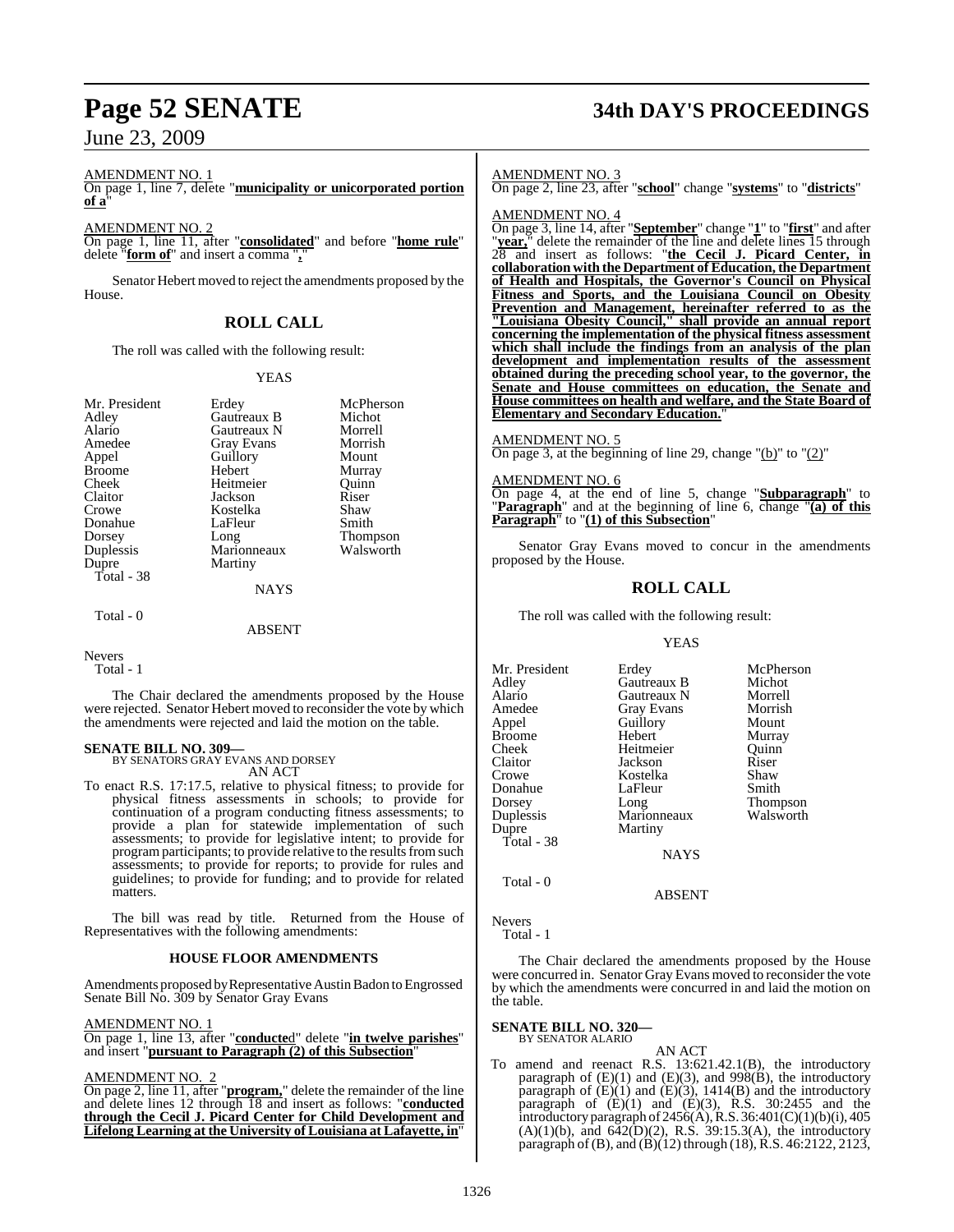# **34th DAY'S PROCEEDINGS Page 53 SENATE**

and 2124(A) and (B), and R.S. 49:1053(B), 1054(1) and (2) and 1054.1(A) and (B)(3), to enact R.S. 36:4.1(D)(18), 408(I), 409(C)(10), 477(C)(3), and 651(BB) andR.S. 39:15.3(B)(19), and to repeal R.S. 36:4(M) and 4.1(B)(1), Subpart D of Part I of Chapter 1 of Subtitle I of Title 39 of the Louisiana Revised Statutes of 1950, comprised of R.S. 39:16.1 through 16.5, and R.S. 46:2522(11), relative to the organization of the executive branch of state government; to transfer certain agencies in the executive branch of state government; to provide relative to the transfer and exercise of the powers, duties, functions, and responsibilities of certain agencies in the executive branch; to abolish the office of electronic services within the office of information technology in the division of administration; to provide for an effective date; and to provide for related matters.

The bill was read by title. Returned from the House of Representatives with the following amendments:

### **HOUSE COMMITTEE AMENDMENTS**

Amendments proposed by House Committee on House and Governmental Affairs to Reengrossed Senate Bill No. 320 by Senator Alario

### AMENDMENT NO. 1

On page 1, line 2, after  $"({\rm E})(1)"$  and before "and" insert a comma ","

### AMENDMENT NO. 2

On page 1, delete line 3 and insert "998(B), the introductory paragraph of  $(E)(1)$ , and  $(E)(3)$ , and  $1414(B)$ , the

### AMENDMENT NO. 3

On page 1, line 4, after "(E)(1)" and before "and" insert a comma ","

### AMENDMENT NO. 4

On page 1, and the end of line 5, after "405  $(A)(1)(b)$ ," delete the remainder of the line and insert "642(D)(2), and the introductory paragraph of 801, R.S. 38:330.12(A) through (D), R.S."

### AMENDMENT NO. 5

On page 1, line 7, after "1054(1) and (2)" insert a comma ","

### AMENDMENT NO. 6

On page 1, at the end of line 9, change " $4.1(B)(1)$ ," to " $4.1(B)$ ,"

AMENDMENT NO. 7

On page 2, line 2, after " $(E)(1)$ ," and before " $(E)(3)$ ," insert "and"

## AMENDMENT NO. 8

On page 2, line 3, after "(E)(1)" and before "and" insert a comma ","

### AMENDMENT NO. 9

On page 2, line 3, after "(E)(3)," and before "1414(B)," insert "and"

### AMENDMENT NO. 10

On page 2, at the beginning of line 4, after "(E)(1)" and before "and" insert a comma "

### AMENDMENT NO. 11

On page 5, line 9, after "405(A)(1)(b)," delete "and  $642(D)(2)$ " and insert "642(D)(2), and the introductory paragraph of 801"

### AMENDMENT NO. 12

On page 7, delete line  $\overline{5}$  and insert the following:

"C. The following agencies, as defined by R.S. 36:3, are transferred to and hereafter shall be within the Department of Public Safety and Corrections, as provided in R.S. 36:802:"

### AMENDMENT NO. 13

On page 8, between lines 5 and 6, insert the following: "\* \* \*

§801. Transfer; retention of functions The agencies transferred by the provisions of R.S. 36:4.1(B), R.S. 36:53(A),R.S. 36:409(B),R.S. 36:459(D),R.S. 36:478(K),R.S.

# June 23, 2009

36:509(K), R.S. 36:610(K), and R.S. 36:651(C) shall continue to be composed and selected as provided by law; each agency shall continue to exercise all powers, duties, functions, and responsibilities provided or authorized for each by the constitution or laws which are in the nature of policymaking, rulemaking, licensing, regulation, enforcement, or adjudication and also shall continue to exercise all advisory powers, duties, and functions provided by law; each agency shall continue to administer and implement all programs provided or authorized for each by law which relate to rulemaking, licensing, regulation, enforcement, and adjudication; each agency shall continue to be governed by the Administrative Procedure Act, in its entirety, including provisions relative to adjudication proceedings, unless otherwise specifically provided by law; the executive head of each such agency shall employ, appoint, remove, assign, and promote such personnel as is necessary for the efficient administration of such powers, duties, functions, and responsibilities and for the administration and implementation of such programs, in accordance with applicable civil service laws, rules, and regulations, and with policies and rules of the department to which the agency is transferred, and subject to budgetary control and applicable laws; except as specifically provided in Paragraphs  $(1)$ ,  $(2)$ , and  $(3)$  below. The agencies transferred as provided in this Section shall exercise the powers, duties, functions, and responsibilities and shall administer and implement the programs authorized in this Section independently of the secretary, the undersecretary, and any assistant secretary, except that: \* \* \*

Section 4. R.S. 38:330.12(A) through (D) are hereby amended and reenacted to read as follows:

§330.12. Ownership and management of non-flood protection functions and activities

A. On and after January 1, 2007, any facility or improvement within a levee district within the territorial jurisdiction of an authority, which facility or improvement is not directly related to providing adequate drainage, flood control, or water resources development pertaining to tidewater flooding, hurricane protection, or saltwater intrusion, that is owned or operated by a board of commissioners of the levee district, including all land, rights-of-way, servitudes, and improvements situated thereon, or connected therewith, for such purpose, shall be managed and controlled by the state, through the division of administration **Department of Transportation and Development**, without the necessity of any other act or instrument, except that for purposes of the Orleans Levee District, any such facilities or improvement shall continue to be owned by the Orleans Levee District. For the purpose of this Section only, the division of administration **department** shall be the successor to the board of commissioners of such levee district. The levee district shall continue the routine maintenance of all properties or facilities within its jurisdiction until the <del>division of administration</del> **department** receives responsibility for such maintenance.

B.(1) The division of administration **Department of Transportation and Development** may enter into contracts, agreements, or cooperative endeavors of any nature, on behalf of the state with a state agency, political subdivision, or other legal entity or person, or any combination thereof, for the operation and maintenance of any facility or improvement, which it manages or controls pursuant to Subsection A of this Section.

(2) The division of administration **Department of Transportation and Development** may sell, lease, or otherwise transfer any such property and perform any and all things necessary to carry out the objects of this Section. If the division of administration department determines that the sale, lease or transfer of such property is appropriate, it shall first offer the property to political subdivisions in the parish in which the property is located and state agencies conducting operations in that parish, other than levee districts, political subdivisions, or agencies responsible for flood control. If any such public entity is interested in acquiring the property, the division of administration **department** shall evaluate proposals submitted by those entities. If no such proposal is received, or if such proposals are not determined to be in the best interest of the state, the property may be offered for sale or lease as otherwise provided by law.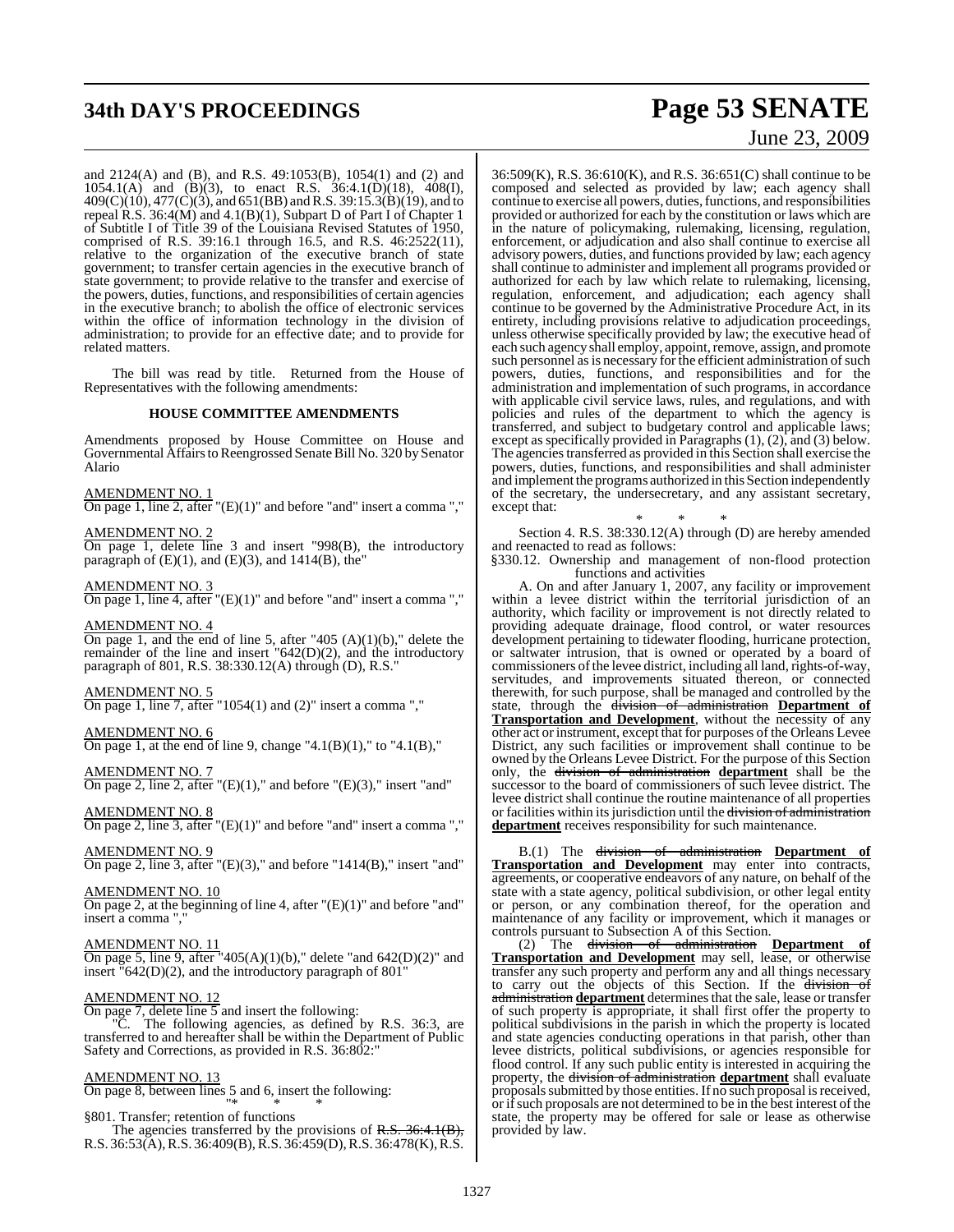C. Except as required by federal law or regulation or state constitution, the expense of operating any facility or improvement referred to in Subsection A of this Section, which produces revenue for the levee district shall be collected by the division of administration **Department of Transportation and Development** and, after deducting an amount for the expense of managing and controlling such facility or improvement, the remaining revenues therefrom shall be disbursed to the authority to the credit of the levee

district in which the facility or improvement is located.<br>D. The <del>division of administration</del> Depa  $\alpha$ dministration **Department Transportation and Development** may otherwise provide for the implementation of this Section by the adoption of rules and regulations pursuant to the Administrative Procedure Act. \* \* \*"

### AMENDMENT NO. 14

On page 12, line 11, after "36:4(M) and" change "4.1(B)(1)" to  $"4.1$  $(B)$ 

### AMENDMENT NO. 15

On page 12, delete lines 14 through 18 and insert the following:

"Section 9. The Department of Social Services shall have the authority to operate the Family Violence Prevention and Intervention Program pursuant to the existing rules of the office of the governor, office of women's services until the Department of Social Services promulgates minimum standards for operation of the program.

Section 10.(A) This Section and Sections 1, 2, 3, 5, 6, 7, 8, and 9 of this Act shall become effective on July 1, 2009; if this Act is vetoed by the governor and subsequently approved by the legislature, this Section and Sections 1, 2, 3, 5, 6, 7, 8, and 9 of this Act shall become effective on July 1, 2009, or on the day following such approval by the legislature, whichever is later.

(B) Section 4 of this Act shall become effective on July 1, 2010."

### **HOUSE FLOOR AMENDMENTS**

Amendments proposed by Representative Ernst to Reengrossed Senate Bill No. 320 by Senator Alario

### AMENDMENT NO. 1

In Amendment No. 4 proposed by the House Committee on House and Governmental Affairs and adopted by the House of Representatives on June 16, 2009, on page 1, at the end of line 10, delete "R.S. 38:330.12(A) through  $(D)$ ,

### AMENDMENT NO. 2

In Amendment No. 13 proposed by the House Committee on House and Governmental Affairs and adopted by the House of Representatives on June 16, 2009, on page 2, delete lines 34 through 50 in their entirety and on page 3, delete lines 1 through 37 in their entirety

### AMENDMENT NO. 3

On page 8, at the beginning of line 6, change "Section 5." to "Section 4."

### AMENDMENT NO. 4

On page 9, at the beginning of line 18, change "Section 6." to "Section 5."

### AMENDMENT NO. 5

On page 10, at the beginning of line 24, change "Section 7." to "Section 6."

### AMENDMENT NO. 6

On page 12, at the beginning of line 11, change "Section 8." to "Section 7."

### AMENDMENT NO. 7

In Amendment No. 15 proposed by the House Committee on House and Governmental Affairs and adopted by the House of Representatives on June 16, 2009, on page 3, at the beginning of line 42, change "Section 9." to "Section 8."

# **Page 54 SENATE 34th DAY'S PROCEEDINGS**

### AMENDMENT NO. 8

In Amendment No. 15 proposed by the House Committee on House and Governmental Affairs and adopted by the House of Representatives on June 16, 2009, on page 3, at the beginning of line 47, change "Section 10." to "Section 9."

Senator Alario moved to concur in the amendments proposed by the House.

### **ROLL CALL**

The roll was called with the following result:

|  | ۰.<br>I |
|--|---------|
|  |         |

| Mr. President | Erdey             | McPherson |
|---------------|-------------------|-----------|
| Adley         | Gautreaux B       | Michot    |
| Alario        | Gautreaux N       | Morrell   |
| Amedee        | <b>Gray Evans</b> | Morrish   |
| Appel         | Guillory          | Mount     |
| <b>Broome</b> | Hebert            | Murray    |
| Cheek         | Heitmeier         | Ouinn     |
| Claitor       | Jackson           | Riser     |
| Crowe         | Kostelka          | Shaw      |
| Donahue       | LaFleur           | Smith     |
| Dorsey        | Long              | Thompson  |
| Duplessis     | Marionneaux       | Walsworth |
| Dupre         | Martiny           |           |
| Total - 38    |                   |           |
|               | NAYS              |           |

Total - 0

ABSENT

Nevers Total - 1

The Chair declared the amendments proposed by the House were concurred in. Senator Alario moved to reconsider the vote by which the amendments were concurred in and laid the motion on the table.

### **SENATE BILL NO. 347— (Substitute of Senate Bill No. 243 by Senator Mount)** BY SENATOR MOUNT

AN ACT

To enact R.S. 14:92(E)(3), relative to delinquency; to provide for contributing to the delinquency of a juvenile; to provide for penalties; and to provide for related matters.

The bill was read by title. Returned from the House of Representatives with the following amendments:

### **HOUSE COMMITTEE AMENDMENTS**

Amendments proposed by House Committee on Administration of Criminal Justice to Engrossed Senate Bill No. 347 by Senator Mount

### AMENDMENT NO. 1

On page 1, line 2, after "To" and before "relative" delete "enact R.S. 14:92(E)(3)," and insert "amend and reenact Children's Code Article  $899(B)(2)(b)$  and to enact Children's Code Article 779(B)(5) and R.S.  $14:92(E)(3)$ ,

### AMENDMENT NO. 2

On page 1, line 3, after "penalties;" and before "and" insert "to authorize the court to require certain persons to perform community service:'

### AMENDMENT NO. 3

On page 1, line 11, after "Section" delete the remainder of the line and delete lines 12 and 13 in their entirety and insert: "**and sentenced pursuant to the provisions of Paragraph (1) of this Subsection, at least one year of the sentence imposed shall be served without**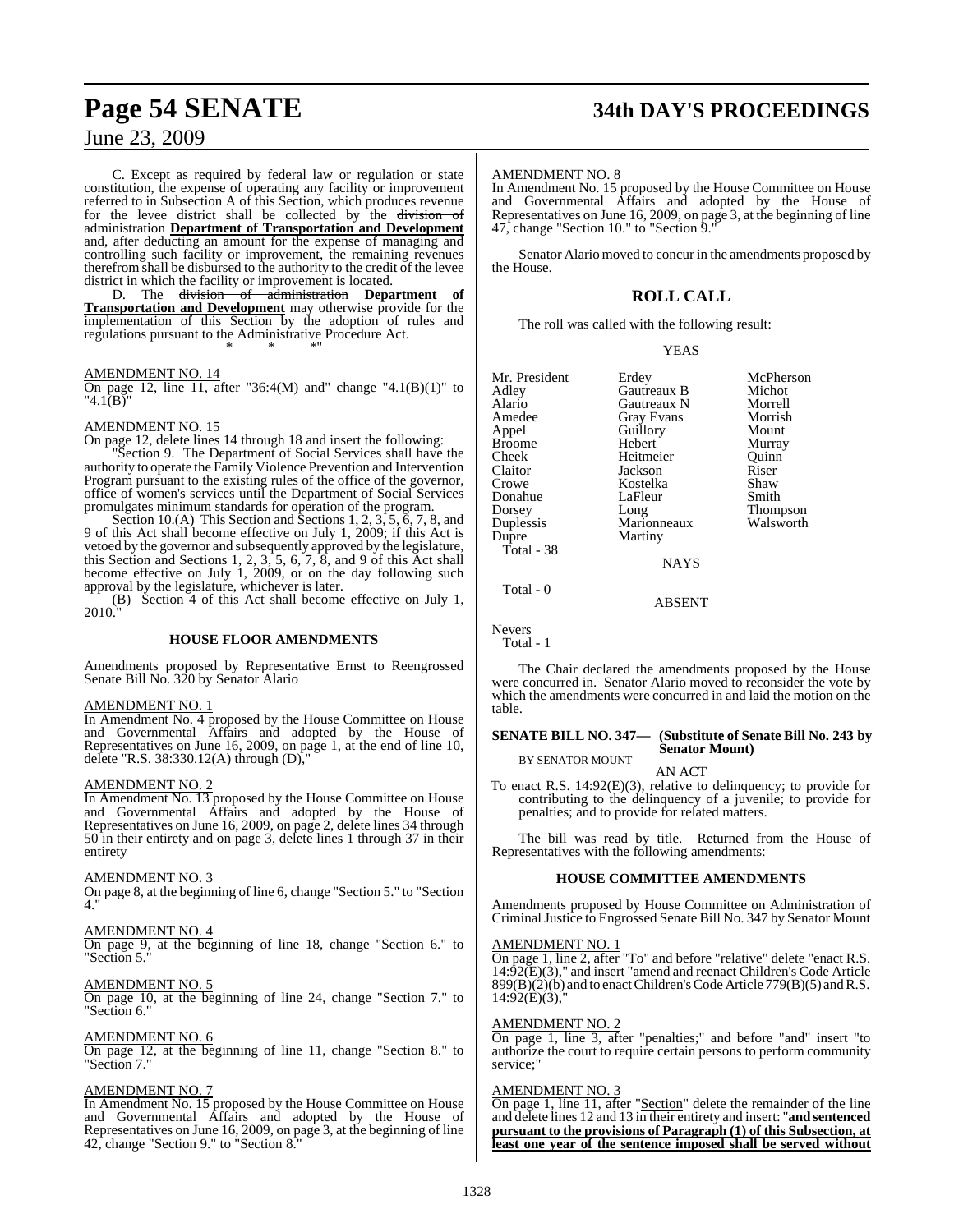# **34th DAY'S PROCEEDINGS Page 55 SENATE**

# June 23, 2009

**benefit of probation, parole or suspension ofsentence. If a parent or legal guardian is sentenced pursuant to the provisions of Paragraph (2) of this Subsection, at least six months of the sentence imposed shall be served without benefit of probation, parole or suspension of sentence.**"

### AMENDMENT NO. 4

On page 1, after line 13, insert the following:

'Section 2. Children's Code Article 899(B)(2)(b) is hereby amended and reenacted and Children's Code Article 779(B)(5) is hereby enacted to read as follows:

Art. 779. Dispositional alternatives \* \* \*

B. In any case in which the family has been adjudicated to be in need of services, the court may impose any of the following orders directly affecting a caretaker:

\* \* \* **(5) Order the caretaker to perform court-approved community service activities. The community service shall be performed with the child when deemed to be in the best interest of the child.** \* \* \*

Art. 899. Disposition after adjudication of a misdemeanor-grade delinquent act \* \* \*

B. As conditions of probation, if ordered pursuant to Subparagraph A(3) of this Article: \* \* \*

(2) The court may impose any other term and condition deemed in the best interests of the child and the public, including: \* \* \*

(b) A requirement that the child **or his parent or legal guardian**performcourt-approved community service activities. **The community service shall be performed by the child and his parent or legal guardian together when deemed to be in the best interest of the child.**

\* \* \*"

Senator Mount moved to reject the amendments proposed by the House.

### **ROLL CALL**

The roll was called with the following result:

### YEAS

| Mr. President<br>Adley<br>Alario<br>Amedee<br>Appel<br><b>Broome</b><br>Cheek<br>Claitor<br>Crowe | Erdey<br>Gautreaux B<br>Gautreaux N<br>Gray Evans<br>Guillory<br>Hebert<br>Heitmeier<br>Jackson<br>Kostelka | McPherson<br>Michot<br>Morrell<br>Morrish<br>Mount<br>Murray<br>Ouinn<br>Riser<br>Shaw |
|---------------------------------------------------------------------------------------------------|-------------------------------------------------------------------------------------------------------------|----------------------------------------------------------------------------------------|
| Donahue                                                                                           | LaFleur                                                                                                     | Smith                                                                                  |
| Dorsey                                                                                            | Long                                                                                                        | Thompson                                                                               |
| Duplessis                                                                                         | Marionneaux                                                                                                 | Walsworth                                                                              |
| Dupre                                                                                             | Martiny                                                                                                     |                                                                                        |
| Total - 38                                                                                        |                                                                                                             |                                                                                        |
|                                                                                                   | NAYS                                                                                                        |                                                                                        |
| Total - 0                                                                                         |                                                                                                             |                                                                                        |
|                                                                                                   | <b>ABSENT</b>                                                                                               |                                                                                        |
| <b>Nevers</b>                                                                                     |                                                                                                             |                                                                                        |
| Total - 1                                                                                         |                                                                                                             |                                                                                        |

The Chair declared the amendments proposed by the House were rejected. Senator Mount moved to reconsider the vote by which the amendments were rejected and laid the motion on the table.

### **SENATE BILL NO. 350— (Substitute of Senate Bill No. 153 by Senator Morrell)** BY SENATOR MORRELL

AN ACT

To enact R. S. 38:330.14, relative to the non-flood protection assets of the Orleans Levee District; to create and provide relative to a non-flood protection management commission; to provide for the composition of the commission; to provide for the meetings of the commission; to provide for submittal of the plan from the commission; to provide for an effective date; and to provide for related matters.

The bill was read by title. Returned from the House of Representatives with the following amendments:

### **HOUSE COMMITTEE AMENDMENTS**

Amendments proposed by House Committee on Transportation, Highways, and Public Works to Reengrossed Senate Bill No. 350 by Senator Morrell

### AMENDMENT NO. 1

On page 1, line 16, after "(1)" delete the remainder of the line and line 17 in its entirety and insert the following: "Two members shall be appointed by the president of the Southeast Louisiana Flood Protection Authority East or his designee."

### AMENDMENT NO. 2

On page 2, at the end of line 1, after "District" and before the period "." insert "- Division of Non-Flood Assets"

### AMENDMENT NO. 3

On page 2, line 2, after  $\frac{1}{2}$  delete the remainder of the line and line 3 in its entirety, and insert the following: "The executive director of the Orleans Levee District- Division of Hurricane Flood Protection."

### AMENDMENT NO. 4 On page 2, delete line 4 in its entirety

AMENDMENT NO. 5 On page 2, at the beginning of line 5, change " $(5)$ " to " $(4)$ "

### AMENDMENT NO. 6 On page 2, at the beginning of line 7, change  $"(6)"$  to  $"(5)"$

### AMENDMENT NO. 7

On page 2, delete lines 9 and 10 in their entirety and insert the following:

 $\sqrt{(6)}$  Two members to be appointed by a majority of the presidents from the neighborhood associations that have building restrictions filed with the Orleans Levee District."

### AMENDMENT NO. 8

On page 2, at the beginning of line 11, change " $(8)$ " to " $(7)$ "

AMENDMENT NO. 9 On page 2, at the beginning of line 13, change "(9)" to "(8)"

### AMENDMENT NO. 10 On page 2, at the beginning of line 14, change  $"(10)"$  to  $"(9)"$

AMENDMENT NO. 11

On page 2, between lines 15 and 16, add the following:

"(10) The chairman of the nominating committee pursuant to  $38:330.1$  or his designee.

(11) The state representative whose district is defined by R.S. 24:35.5(94)."

### AMENDMENT NO. 12

On page 2, line 28 after "the" and before "Senate" insert "House and"

AMENDMENT NO. 13 On page 3, line 4, after "the" and before "Senate" insert "House and"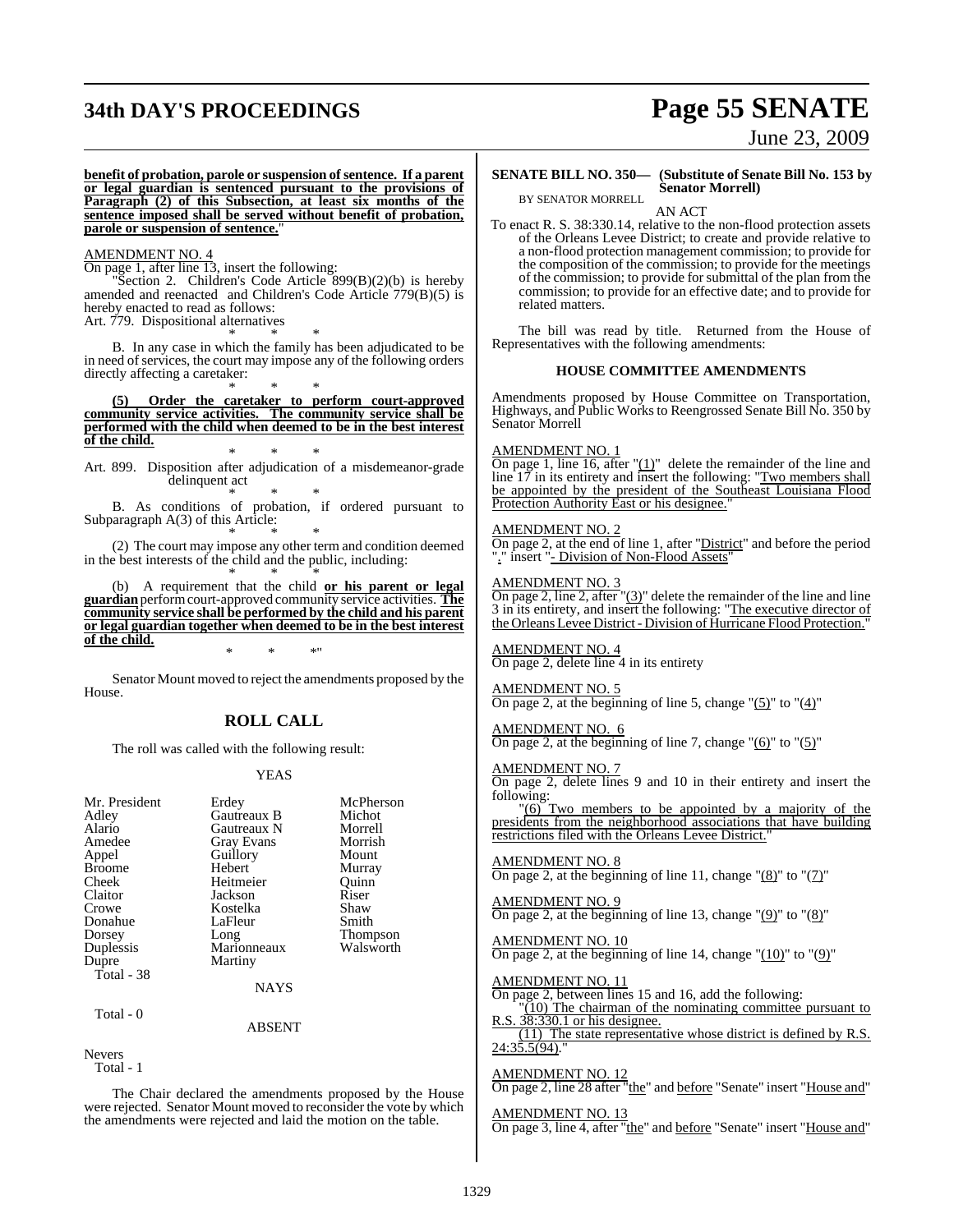# **Page 56 SENATE 34th DAY'S PROCEEDINGS**

## June 23, 2009

### **LEGISLATIVE BUREAU AMENDMENTS**

Amendments proposed by Legislative Bureau to Reengrossed Senate Bill No. 350 by Senator Morrell

### AMENDMENT NO. 1

In House Committee Amendment No. 12, proposed by the House Committee on Transportation, Highways, and Public Works, page 2, line 7, at the end of the line insert "and on line 29, change "Committee" to "Committees"

### AMENDMENT NO. 2

In House Committee Amendment No. 13, proposed by the House Committee on Transportation, Highways, and Public Works, page 2, line 9, at the end of the line insert " and change "Committee" to "Committees"

### **HOUSE FLOOR AMENDMENTS**

Amendments proposed by Representative Richmond to Reengrossed Senate Bill No. 350 by Senator Morrell

### AMENDMENT NO. 1

In Committee Amendment No. 11 proposed by the House Committee on Transportation, Highways, and Public Works and adopted by the House of Representatives on June 17, 2009, on page 2, between lines 5 and 6 insert the following:

"**(12) The state representative whose district is defined by R.S. 24:35.5(97). (13) The state representative whose district is defined by**

**R.S. 24:25.5(101).**"

### **HOUSE FLOOR AMENDMENTS**

Amendments proposed by Representative Wooton to Reengrossed Senate Bill No. 350 by Senator Morrell

AMENDMENT NO. 1

On page 2, line 14, change "**director of the office of**" to "**chair of the**" and after "**Restoration**" and before the comma "," insert "**Authority**"

### AMENDMENT NO. 2

On page 2, between lines 15 and 16, insert the following:

"**(12) A member representing the claimants having claims or judgments against the Orleans Levee Board arising out of and pursuant to Act No. 233 of 1984, as amended, selected by the judge of the Twenty-Fifth Judicial District, Division A.**

**(13) A member appointed by the Plaquemines Parish President.**

**(14) A member appointed by the City Park Improvement Association.**"

AMENDMENT NO. 3

On page 2, lines 16 and 23, change "**Paragraph (B)(5)**" to "**Paragraph (B)(4)**"

### AMENDMENT NO. 4

On page 3, delete line 3, and insert in lieu thereof the following: "**improvement not directly related to flood protection which is managed and controlled by the state but owned by the Orleans Levee District, as described and provided for in R.S. 38:330.12(A).**"

### AMENDMENT NO. 5

On page 3, line 6, after "**2011.**" delete the remainder of the line and delete lines 7 and 8 in their entirety and insert in lieu thereof the following: "**Such reportshall be the management plan for disposal of any facility or improvement which is not directly related to flood protection which is managed and controlled by the state but owned by the Orleans Levee District, as described and provided for in R.S. 38:330.12(A) and shall detail the final procedures and process fo rthe operation, maintenance, sale, lease, or transfer of any such facility or improvement.**"

### AMENDMENT NO. 6

On page 3, between lines 9 and 10, insert the following:

**"H. In the event of a sale, lease, or transfer, any funds received from that transaction shall be placed in escrow in the State Treasury until such time as the management plan required by this Section has been adopted and implemented.**

**I.(1) In order to evaluate the implementation of Act No. 233 of the 1984 Regular Session relative to return of the Bohemia Spillway properties, the Legislative Auditor shall conduct a financial audit and the Louisiana State Law Institute shall conduct an examination of the ownership records of the properties located in the Bohemia Spillway. (2) In the performance of the audit and study the Legislative Auditor and the Law Institute may request resources, information, and assistance from the members of the commission, the Coastal ProtectionandRestorationAuthority,theDepartment of Natural Resources, the division of administration, the Southeast Louisiana Flood Protection Authority-East, Southeast Louisiana Flood Protection Authority-West Bank, and the Orleans Levee District. Such agencies shall provide information when asked by the Legislative Auditor or the Law Institute, including a listing of properties transferred or returned; revenues received by the Orleans Levee District or Southeast Louisiana Flood Protection Authority-East related to Bohemia Spillway properties; information relative to claims or judgments against the Orleans Levee District and dollar amounts attributable to such claims or judgments; lists of claimants; amounts paid to claimants; information relative to expenditures made in connection with such claims or judgments; assets managed by the division of administration; income attributable to those assets; and any other information or assistance that the Legislative Auditor or the Law Institute may request.**

**(2) The Legislative Auditor and the Law Institute shall report findings to the House of Representatives through the House Committee on Natural Resources and Environment and the House Committee on Transportation, Highways, and Public Works and to the Senate through the Senate Committee on Natural Resources and the Senate Committee on Transportation, Highways and Public Works no later than February 1, 2010. The report shall identify recommendations based up the findings of the Legislative Auditor and the Law Institute for the satisfaction and payment of claims and judgments arising out of and pursuant to Act No. 233 of 1984, as amended. In the development of recommendations, the Law Institute and the Legislative Auditor shall consider whether or not such recommendations adversly affect the financial solvency of the Orleans Levee District or the practical ability of the Southeast Louisiana Flood Protection Authority-East to provide flood protection in southeast Louisiana.**

**(3) Nothing herein shall be construed to prohibit the voluntary resolution of claims or judgments arising out of Act No. 233 of 1984, as amended, prior to the completion of the required management plan.**"

Senator Morrell moved to reject the amendments proposed by the House.

### **ROLL CALL**

The roll was called with the following result:

### YEAS

| Gautreaux B       | Michot              |
|-------------------|---------------------|
| Gautreaux N       | Morrell             |
| <b>Gray Evans</b> | Morrish             |
| Guillory          | Mount               |
| Hebert            | Murray              |
| Heitmeier         | Ouinn               |
| Jackson           | Riser               |
| Kostelka          | Shaw                |
| LaFleur           | Smith               |
|                   | Thompson            |
|                   | Walsworth           |
|                   | Long<br>Marionneaux |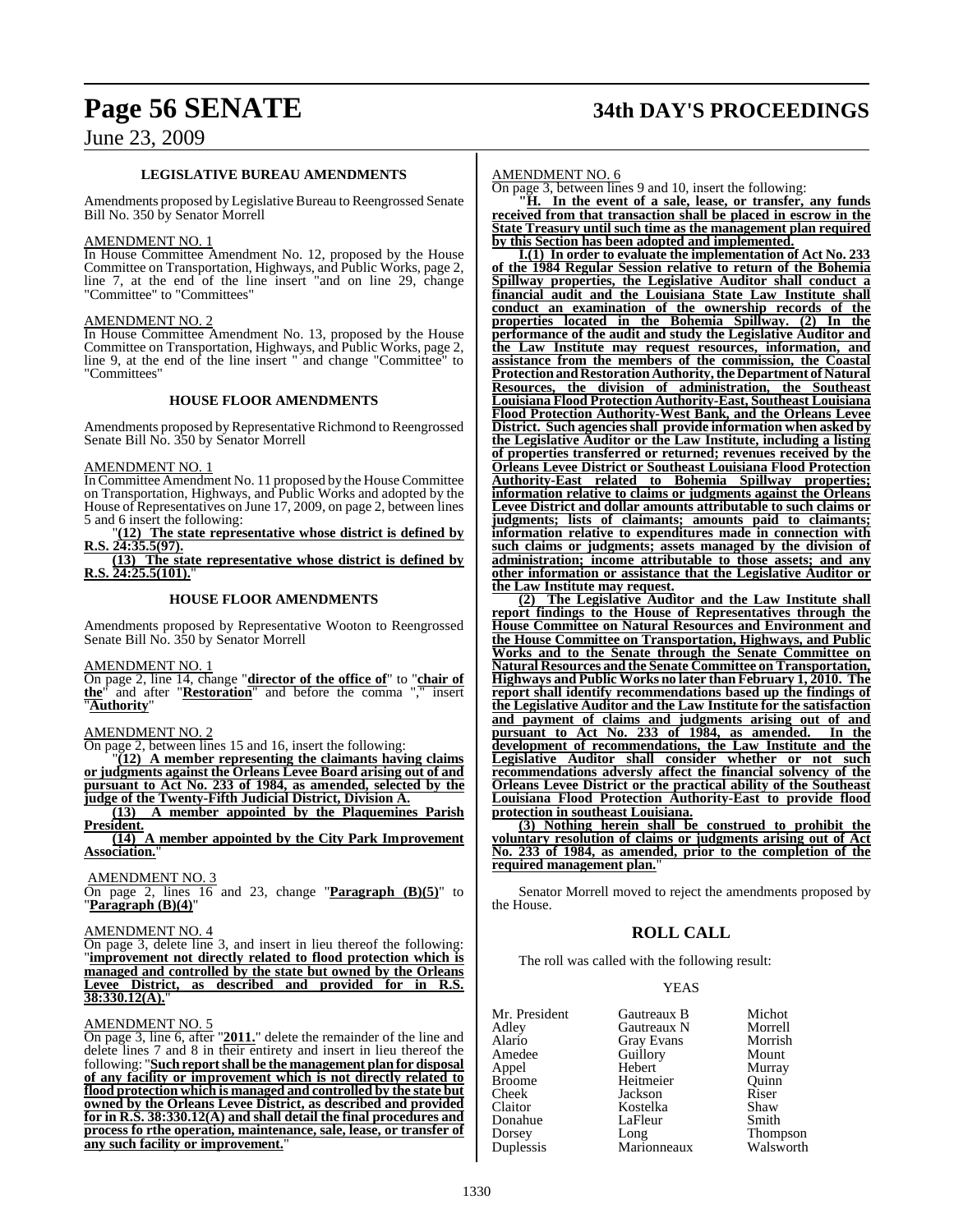# **34th DAY'S PROCEEDINGS Page 57 SENATE**

Dupre Martiny<br>Erdey McPhers Total - 37

McPherson

**NAYS** 

Crowe Total - 1

ABSENT

Nevers Total - 1

The Chair declared the amendments proposed by the House were rejected. Senator Morrell moved to reconsider the vote by which the amendments were rejected and laid the motion on the table.

## **SENATE BILL NO. 351— (Substitute of Senate Bill No. 258 by Senator McPherson)** BY SENATOR MCPHERSON

AN ACT

To amend and reenact R.S. 48:250.3(B), (C), (D), (E), (F), (G), and (H) and to repeal R.S. 48:250.4, relative to design-build contracts; to provide for requirements for design- build contracts of the Department of Transportation and Development; and to provide for related matters.

The bill was read by title. Returned from the House of Representatives with the following amendments:

### **HOUSE COMMITTEE AMENDMENTS**

Amendments proposed by House Committee on Transportation, Highways, and Public Works to Reengrossed Senate Bill No. 351 by Senator McPherson

AMENDMENT NO. 1 On page 5, line 2, after "by plan change" insert "use"

### **LEGISLATIVE BUREAU AMENDMENTS**

Amendments proposed by Legislative Bureau to Reengrossed Senate Bill No. 351 by Senator McPherson

AMENDMENT NO. 1 On page 6, line 12, delete "Scope of Services Package"

Senator McPherson moved to concur in the amendments proposed by the House.

### **ROLL CALL**

The roll was called with the following result:

### YEAS

| Mr. President | Dupre             | McPherson       |
|---------------|-------------------|-----------------|
| Adley         | Erdey             | Michot          |
| Alario        | Gautreaux B       | Morrell         |
| Amedee        | <b>Gray Evans</b> | Morrish         |
| Appel         | Guillory          | Mount           |
| <b>Broome</b> | Hebert            | Murray          |
| Cheek         | Heitmeier         | Quinn           |
| Claitor       | Jackson           | Riser           |
| Crowe         | LaFleur           | Shaw            |
| Donahue       | Long              | Smith           |
| Dorsey        | Marionneaux       | <b>Thompson</b> |
| Duplessis     | Martiny           | Walsworth       |
| Total - 36    |                   |                 |
|               | NAYS              |                 |
|               |                   |                 |

Total - 0

June 23, 2009

### ABSENT

Gautreaux N Kostelka Nevers Total - 3

The Chair declared the amendments proposed by the House were concurred in. Senator McPherson moved to reconsider the vote by which the amendments were concurred in and laid the motion on the table.

### **Senator Michot in the Chair**

**House Concurrent Resolutions on Second Reading Reported by Committees**

**HOUSE CONCURRENT RESOLUTION NO. 108—** BY REPRESENTATIVE GISCLAIR

A CONCURRENT RESOLUTION To urge and request the Department of Transportation and Development to reduce the speed limit of vehicles traveling on Louisiana Highway 3235 in Lafourche Parish.

Reported with amendments by the Committee on Transportation, Highways and Public Works.

### **SENATE COMMITTEE AMENDMENTS**

Amendments proposed by Senate Committee on Transportation, Highways and Public Works to Engrossed House Concurrent Resolution No. 108 by Representative Gisclair

AMENDMENT NO. 1 On page 1, line 2, change "reduce" to "study"

AMENDMENT NO. 2  $\overline{On}$  page 1, at the end of line 15, change "done" to "previously performed"

AMENDMENT NO. 3 On page 1, line 18, after "result of" change "the" to "such previous"

AMENDMENT NO. 4 On page 2, line 5, delete "reduce" and insert "perform another study on"

On motion of Senator McPherson, the committee amendment was adopted.

The resolution was read by title. Senator Chaisson moved to concur in the amended House Concurrent Resolution.

### **ROLL CALL**

The roll was called with the following result:

### YEAS

Mr. President Erdey Michot Adley Gautreaux B Morrell Alario Gautreaux N Morrish Amedee Gray Evans Mount<br>
Appel Guillory Murray Appel Guillory Murray<br>Broome Hebert Ouinn Broome Hebert Quinr<br>
Cheek Heitmeier Riser Cheek Heitmeier Riser Claitor **Jackson** Shaw<br>Crowe **Shaw**<br>Crowe **Shaw** Crowe Kostelka<br>
Donahue LaFleur Donahue LaFleur Thompson<br>Dorsey Marionneaux Walsworth Duplessis<br>Dupre Total - 37

Marionneaux<br>Martiny McPherson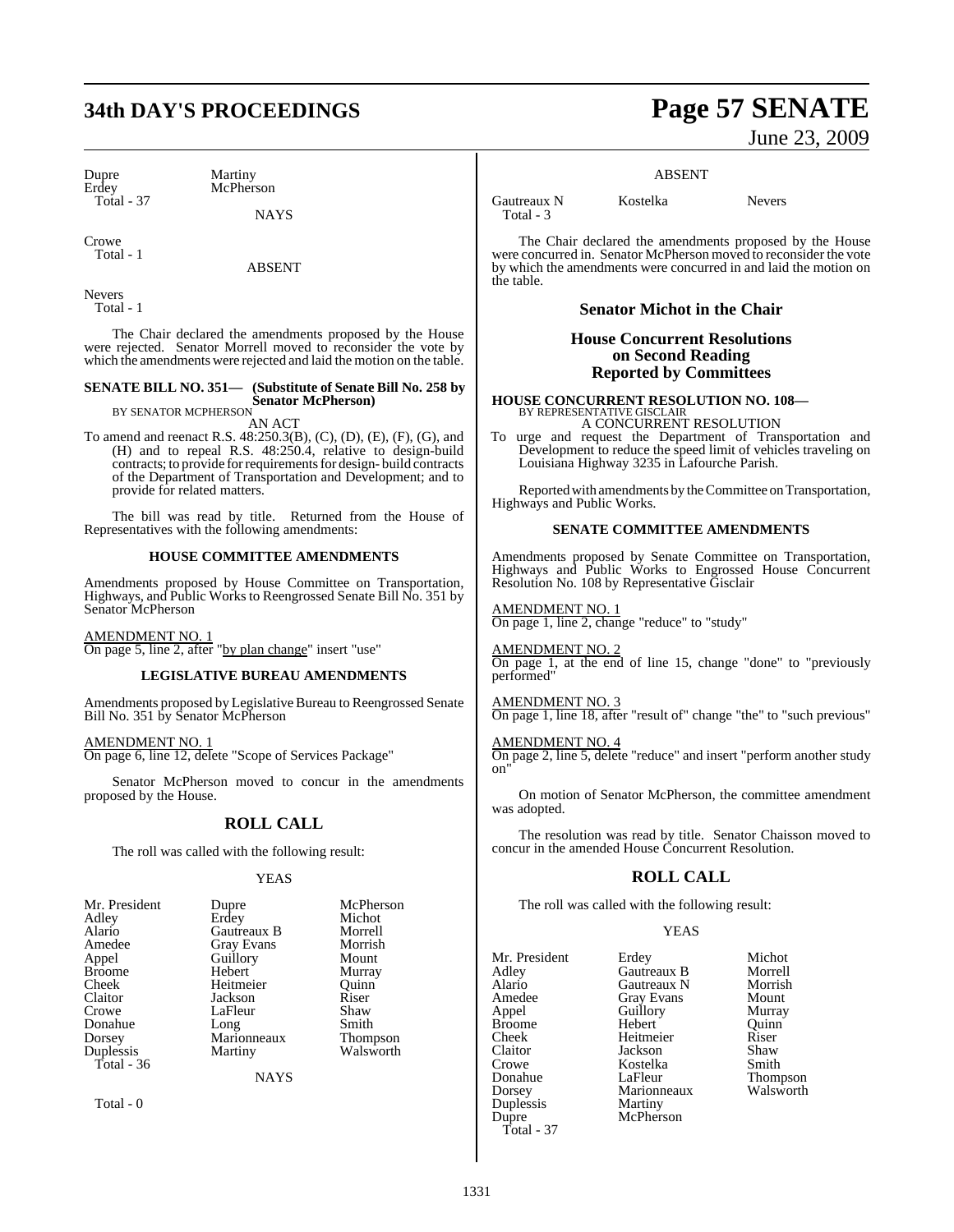### **NAYS**

### Total - 0

## ABSENT

Long Nevers Total - 2

The Chair declared the Senate had concurred in the amended House Concurrent Resolution and ordered it returned to the House.

### **HOUSE CONCURRENT RESOLUTION NO. 111—** BY REPRESENTATIVE HUTTER

A CONCURRENT RESOLUTION

To urge and request the Department of Transportation and Development to conduct a safety study of the Intracoastal Waterway LA 47 Bridge located in Orleans Parish and to report study findings and recommendations to the House Committee on Transportation, Highways and Public Works prior to the convening of the 2010 Regular Session.

Reported favorably by the Committee on Transportation, Highways and Public Works.

On motion of Senator Hebert the resolution was read by title and returned to the Calendar, subject to call.

## **HOUSE CONCURRENT RESOLUTION NO. 117—** BY REPRESENTATIVE MILLS AND SENATOR HEBERT A CONCURRENT RESOLUTION

To designate the town of Henderson as the Gateway to the Atchafalaya Basin and designates a portion of Louisiana Highway 352 as the Atchafalaya Basin Parkway.

Reported favorably by the Committee on Local and Municipal Affairs.

The resolution was read by title. Senator Hebert moved to concur in the House Concurrent Resolution.

### **ROLL CALL**

The roll was called with the following result:

### YEAS

| Mr. President<br>Adley<br>Alario<br>Amedee<br>Appel<br><b>Broome</b><br>Cheek<br>Claitor<br>Crowe | Erdey<br>Gautreaux B<br>Gautreaux N<br><b>Gray Evans</b><br>Guillory<br>Hebert<br>Heitmeier<br>Jackson<br>Kostelka | McPherson<br>Michot<br>Morrell<br>Morrish<br>Mount<br>Murray<br>Ouinn<br>Riser<br>Shaw |
|---------------------------------------------------------------------------------------------------|--------------------------------------------------------------------------------------------------------------------|----------------------------------------------------------------------------------------|
| Donahue                                                                                           | LaFleur                                                                                                            | Smith                                                                                  |
| Dorsey                                                                                            | Long                                                                                                               | <b>Thompson</b>                                                                        |
| Duplessis                                                                                         | Marionneaux                                                                                                        | Walsworth                                                                              |
| Dupre<br>Total - 38                                                                               | Martiny                                                                                                            |                                                                                        |
|                                                                                                   | <b>NAYS</b>                                                                                                        |                                                                                        |

Total - 0

**ABSENT** 

### Nevers

Total - 1

The Chair declared the Senate had concurred in the House Concurrent Resolution and ordered it returned to the House.

# **Page 58 SENATE 34th DAY'S PROCEEDINGS**

**HOUSE CONCURRENT RESOLUTION NO. 131—** BY REPRESENTATIVE PATRICIA SMITH AND SENATOR BROOME A CONCURRENT RESOLUTION

To urge and request the State Board of Elementary and Secondary Education to develop and adopt policies detailing all of the options and intervention strategies available to schools that are in danger of being taken over by the state and placed under the jurisdiction of the Recovery School District and to submit a written report on the status of such policies.

Reported favorably by the Committee on Education.

### **Floor Amendments Sent Up**

Senator Dorsey sent up floor amendments.

### **SENATE FLOOR AMENDMENTS**

Amendments proposed by Senator Dorsey to Engrossed House Concurrent Resolution No. 131 by Representative Patricia Smith

AMENDMENT NO. 1 On page 2, between lines 8 and 9, insert the following: "BE IT FURTHER RESOLVED that the State Board of Elementary and Secondary Education shall seek input from the author of House Concurrent Resolution No. 131."

On motion of Senator Dorsey, the amendments were adopted.

The amended resolution was read by title. Senator Dorsey moved to concur in the amended House Concurrent Resolution.

## **ROLL CALL**

The roll was called with the following result:

### YEAS

| Mr. President<br>Adley<br>Alario<br>Amedee<br>Appel<br>Broome<br>Cheek<br>Crowe<br>Dorsey<br>Duplessis<br>Dupre<br>Erdey<br>Total - 34 | Gautreaux B<br>Gautreaux N<br><b>Gray Evans</b><br>Guillory<br>Hebert<br>Heitmeier<br>Jackson<br>Kostelka<br>LaFleur<br>Long<br>Marionneaux<br>Martiny<br><b>NAYS</b> | McPherson<br>Michot<br>Morrell<br>Morrish<br>Mount<br>Murray<br>Ouinn<br>Shaw<br>Smith<br>Thompson |
|----------------------------------------------------------------------------------------------------------------------------------------|-----------------------------------------------------------------------------------------------------------------------------------------------------------------------|----------------------------------------------------------------------------------------------------|
| Total - 0                                                                                                                              | <b>ABSENT</b>                                                                                                                                                         |                                                                                                    |
| Claitor                                                                                                                                | <b>Nevers</b>                                                                                                                                                         | Walsworth                                                                                          |

Donahue Riser Total - 5

The Chair declared the Senate had concurred in the amended House Concurrent Resolution and ordered it returned to the House.

## **HOUSE CONCURRENT RESOLUTION NO. 147—** BY REPRESENTATIVE SIMON A CONCURRENT RESOLUTION

and assessments are contrary to state law.

To direct all local governing authorities and public emergency service providers to cease assessing accident response fees or any similar assessment against persons utilizing emergency services and to express intent of the legislature that such fees

Reported favorably by the Committee on Local and Municipal Affairs.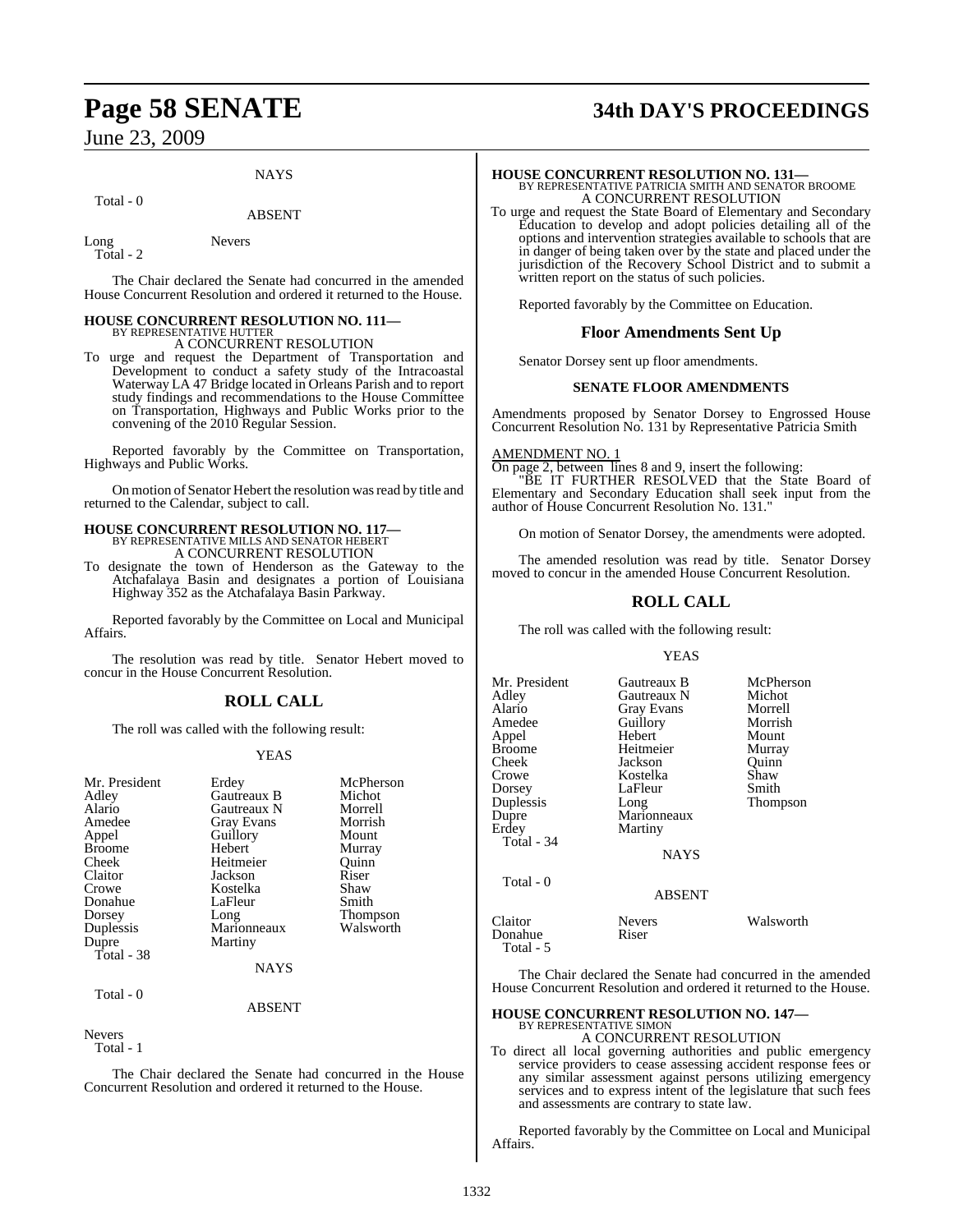# **34th DAY'S PROCEEDINGS Page 59 SENATE**

The resolution was read by title. Senator Donahue moved to concur in the House Concurrent Resolution.

### **ROLL CALL**

The roll was called with the following result:

### YEAS

| Mr. President | Erdey             | Michot    |
|---------------|-------------------|-----------|
| Adley         | Gautreaux B       | Morrell   |
| Alario        | Gautreaux N       | Morrish   |
| Amedee        | <b>Gray Evans</b> | Mount     |
| Appel         | Guillory          | Murray    |
| <b>Broome</b> | Hebert            | Ouinn     |
| Cheek         | Heitmeier         | Riser     |
| Claitor       | Jackson           | Shaw      |
| Crowe         | Kostelka          | Smith     |
| Donahue       | Long              | Thompson  |
| Dorsey        | Marionneaux       | Walsworth |
| Duplessis     | Martiny           |           |
| Dupre         | McPherson         |           |
| Total - 37    |                   |           |
|               | <b>NAYS</b>       |           |
| Total - 0     |                   |           |

### ABSENT

LaFleur Nevers

Total - 2

The Chair declared the Senate had concurred in the House Concurrent Resolution and ordered it returned to the House.

# **HOUSE CONCURRENT RESOLUTION NO. 151—** BY REPRESENTATIVES PATRICIA SMITH AND DIXON AND SENATOR

### **BROOME** A CONCURRENT RESOLUTION

To urge and request the State Board of Elementary and Secondary Education to study the feasibility and advisability of returning certain schools that have been transferred to the jurisdiction of the Recovery School District to the local school systems from which they were transferred under certain circumstances and to submit a written report on study findings and recommendations.

Reported favorably by the Committee on Education.

### **Floor Amendments Sent Up**

Senator Dorsey sent up floor amendments.

### **SENATE FLOOR AMENDMENTS**

Amendments proposed by Senator Dorsey to Engrossed House Concurrent Resolution No. 151 by Representative Patricia Smith

### AMENDMENT NO. 1

On page 2, between lines 26 and 27, insert the following:

"BE IT FURTHER RESOLVED that the State Board of Elementary and Secondary Education shall seek input from the author of House Concurrent Resolution No. 151."

On motion of Senator Dorsey, the amendments were adopted.

The resolution was read by title. Senator Dorsey moved to concur in the amended House Concurrent Resolution.

# June 23, 2009

## **ROLL CALL**

The roll was called with the following result:

YEAS

| Mr. President<br>Adley<br>Alario<br>Amedee    | Erdey<br>Gautreaux B<br>Gautreaux N<br>Guillory | Martiny<br>McPherson<br>Michot<br>Morrell |
|-----------------------------------------------|-------------------------------------------------|-------------------------------------------|
| Appel                                         | Hebert                                          | Morrish                                   |
| Broome                                        | Heitmeier                                       | Mount                                     |
| Cheek                                         | Jackson                                         | Murray                                    |
| Crowe                                         | Kostelka                                        | Quinn                                     |
| Dorsey                                        | LaFleur                                         | Smith                                     |
| Duplessis                                     | Long                                            | Thompson                                  |
| Dupre<br>Total - 32                           | Marionneaux<br><b>NAYS</b>                      |                                           |
| Total - 0                                     | <b>ABSENT</b>                                   |                                           |
| Claitor<br>Donahue<br>Gray Evans<br>Total - 7 | <b>Nevers</b><br>Riser<br>Shaw                  | Walsworth                                 |

The Chair declared the Senate had concurred in the amended House Concurrent Resolution and ordered it returned to the House.

**HOUSE CONCURRENT RESOLUTION NO. 164—** BY REPRESENTATIVES PATRICIA SMITH, ARMES, AUSTIN BADON, CARMODY, CHANDLER, CHANEY, DOWNS, HOFFMANN, AND LEGER A CONCURRENT RESOLUTION

To urge and request the State Board of Elementary and Secondary Education to conduct an in-depth study of the financial burden on local school systems imposed by the rising costs of providing for health care benefits for school system retirees, particularly for school systems losing student population to the Recovery School District or for other reasons such as natural disasters, to recommend solutions for meeting this substantial responsibility and to submit a written report of its findings and recommendations, including any recommendations for legislation relative to the issue, to the House Committee on Education and the SenateCommittee on Education not laterthan sixty days prior to the beginning of the 2010 Regular Session of the Legislature.

Reported favorably by the Committee on Education.

### **Floor Amendments Sent Up**

Senator Dorsey sent up floor amendments.

### **SENATE FLOOR AMENDMENTS**

Amendments proposed by Senator Dorsey to Reengrossed House Concurrent Resolution No. 164 by Representative Patricia Smith

### AMENDMENT NO. 1

On page 3, between lines 24 and 25, insert the following:  $\overline{P(12)}$  The author of House Concurrent Resolution No. 164."

On motion of Senator Dorsey, the amendments were adopted.

The amended resolution was read by title. Senator Dorsey moved to concur in the amended House Concurrent Resolution.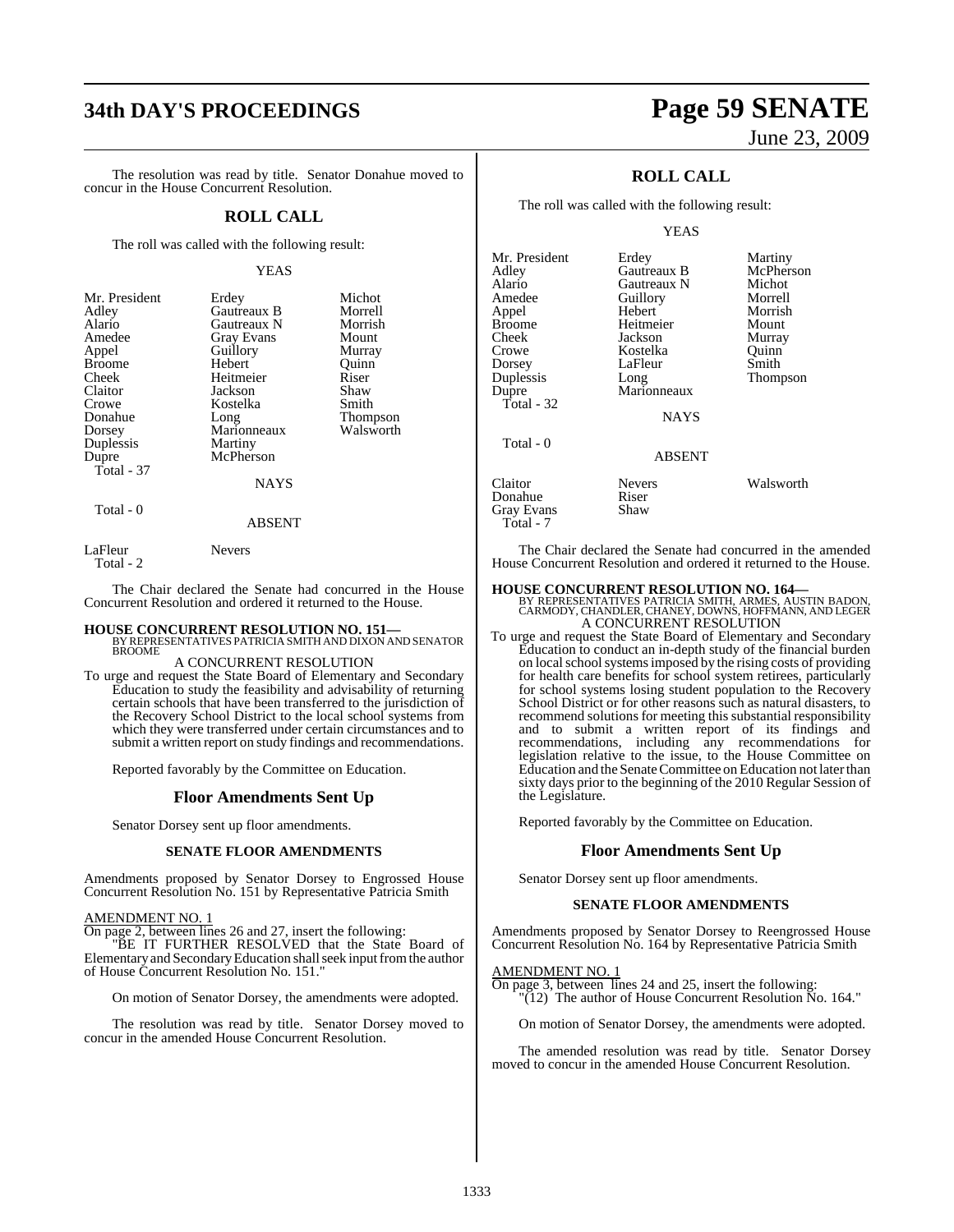## **ROLL CALL**

The roll was called with the following result:

### YEAS

| Mr. President<br>Adley<br>Alario<br>Amedee<br>Appel<br><b>Broome</b><br>Cheek<br>Dorsey<br>Duplessis<br>Dupre<br>Erdey<br>Total - 32 | Gautreaux B<br>Gautreaux N<br>Gray Evans<br>Guillory<br>Hebert<br>Heitmeier<br>Jackson<br>Kostelka<br>LaFleur<br>Long<br>Marionneaux | Martiny<br>McPherson<br>Michot<br>Morrell<br>Morrish<br>Mount<br>Murray<br>Ouinn<br>Shaw<br>Smith |
|--------------------------------------------------------------------------------------------------------------------------------------|--------------------------------------------------------------------------------------------------------------------------------------|---------------------------------------------------------------------------------------------------|
|                                                                                                                                      | <b>NAYS</b>                                                                                                                          |                                                                                                   |
| Total - 0                                                                                                                            | <b>ABSENT</b>                                                                                                                        |                                                                                                   |
| Claitor<br>Crowe<br>Donahue                                                                                                          | <b>Nevers</b><br>Riser<br>Thompson                                                                                                   | Walsworth                                                                                         |

Thompson Total - 7 The Chair declared the Senate had concurred in the amended

House Concurrent Resolution and ordered it returned to the House.

### **HOUSE CONCURRENT RESOLUTION NO. 165—**

BY REPRESENTATIVE DIXON A CONCURRENT RESOLUTION

To urge and request the State Board of Elementary and Secondary Education to develop, adopt, and implement a policy, as part of the school and district accountability system, to provide for an alternate method of assessing the overall performance of certain types of public schools and to submit a written report on the status of such policy implementation.

Reported favorably by the Committee on Education.

The resolution was read by title. Senator McPherson moved to concur in the House Concurrent Resolution.

### **ROLL CALL**

The roll was called with the following result:

### YEAS

| Mr. President | Dupre             | Marionneaux |
|---------------|-------------------|-------------|
| Adley         | Erdey             | Martiny     |
| Alario        | Gautreaux B       | McPherson   |
| Amedee        | Gautreaux N       | Michot      |
| Appel         | <b>Gray Evans</b> | Morrell     |
| <b>Broome</b> | Guillory          | Morrish     |
| Cheek         | Hebert            | Mount       |
| Claitor       | Heitmeier         | Murray      |
| Crowe         | Jackson           | Ouinn       |
| Donahue       | Kostelka          | Shaw        |
| Dorsey        | LaFleur           | Smith       |
| Duplessis     | Long              | Walsworth   |
| Total - 36    |                   |             |
|               | <b>NAYS</b>       |             |
| Total - 0     |                   |             |
|               | <b>ABSENT</b>     |             |

Nevers Riser Thompson Total - 3

# **Page 60 SENATE 34th DAY'S PROCEEDINGS**

The Chair declared the Senate had concurred in the House Concurrent Resolution and ordered it returned to the House.

# **HOUSE CONCURRENT RESOLUTION NO. 166—** BY REPRESENTATIVE BARROW

A CONCURRENT RESOLUTION

To urge and request the Department of Transportation and Development to erect signage on the new Mississippi River bridge with its official name, the "Horace Wilkinson Bridge".

Reported favorably by the Committee on Transportation, Highways and Public Works.

The resolution was read by title. Senator Broome moved to concur in the House Concurrent Resolution.

### **ROLL CALL**

The roll was called with the following result:

### YEAS

| Mr. President | Gautreaux B       | Michot    |
|---------------|-------------------|-----------|
| Adley         | Gautreaux N       | Morrell   |
| Alario        | <b>Gray Evans</b> | Morrish   |
| Amedee        | Guillory          | Mount     |
| Appel         | Hebert            | Murray    |
| Broome        | Heitmeier         | Ouinn     |
| Cheek         | Jackson           | Riser     |
| Crowe         | Kostelka          | Shaw      |
| Donahue       | LaFleur           | Smith     |
| Dorsey        | Long              | Thompson  |
| Duplessis     | Marionneaux       | Walsworth |
| Dupre         | Martiny           |           |
| Erdey         | McPherson         |           |
| Total - 37    |                   |           |
|               | <b>NAYS</b>       |           |
| Total - 0     |                   |           |
|               | <b>ABSENT</b>     |           |
|               |                   |           |

Claitor Nevers Total - 2

The Chair declared the Senate had concurred in the House Concurrent Resolution and ordered it returned to the House.

# **HOUSE CONCURRENT RESOLUTION NO. 168—** BY REPRESENTATIVE LEGER

A CONCURRENT RESOLUTION

To urge and request the State Board of Elementary and Secondary Education to create a task force to study and review the recommendations in its study in response to House Resolution No. 155 of the 2008 Regular Session of the Legislature and to submit a report of its findings and recommendations to the House Committee on Education and the Senate Committee on Education by not later than January 31, 2010.

Reported favorably by the Committee on Education.

The resolution was read by title. Senator Morrell moved to concur in the House Concurrent Resolution.

### **ROLL CALL**

The roll was called with the following result:

### YEAS

| Mr. President | Erdey       | Michot  |
|---------------|-------------|---------|
| Adlev         | Gautreaux B | Morrell |
| Alario        | Gautreaux N | Morrish |
| Amedee        | Gray Evans  | Mount   |
| Appel         | Hebert      | Murray  |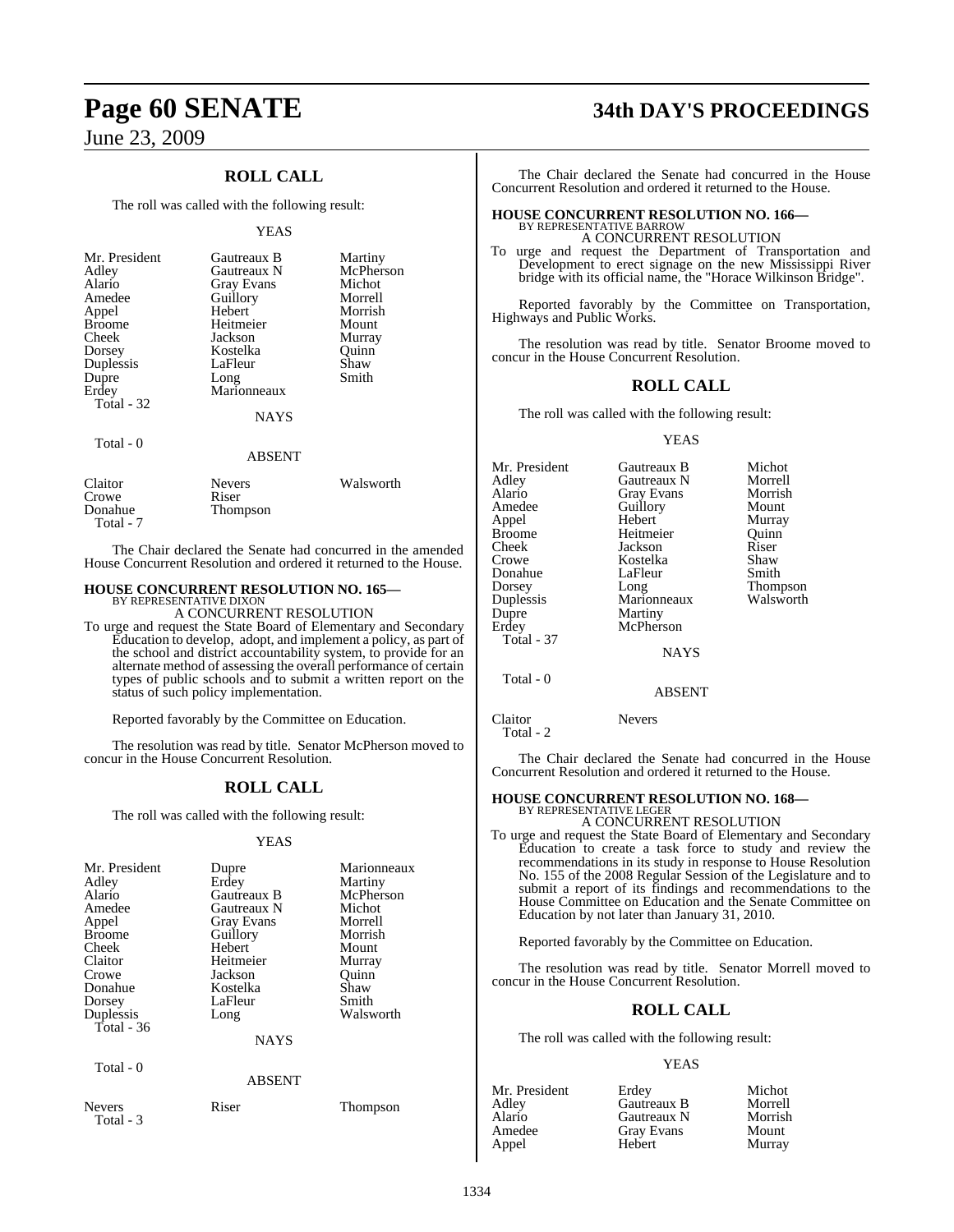# **34th DAY'S PROCEEDINGS Page 61 SENATE**

Dorsey Marionneaux<br>
Duplessis Martiny Total - 35

Broome Heitmeier Quinn<br>
Cheek Jackson Riser Cheek Jackson Riser<br>Claitor LaFleur Shaw LaFleur Shaw<br>Long Smith Donahue Long Smith<br>Dorsey Marionneaux Thompson Duplessis Martiny Walsworth<br>
Dupre McPherson McPherson

**NAYS** 

Total - 0

### ABSENT

Crowe Kostelka<br>
Guillory Nevers Guillory Total - 4

### The Chair declared the Senate had concurred in the House Concurrent Resolution and ordered it returned to the House.

# **HOUSE CONCURRENT RESOLUTION NO. 218—** BY REPRESENTATIVE RICHARD

A CONCURRENT RESOLUTION

To authorize and request the Louisiana State Law Institute to study and propose a revised codification of Title 33 of the Louisiana Revised Statutes of 1950.

Reported with amendments by the Committee on Local and Municipal Affairs.

### **SENATE COMMITTEE AMENDMENTS**

Amendments proposed by Senate Committee on Local and Municipal Affairs to Original House Concurrent Resolution No. 218 by Representative Richard

### AMENDMENT NO. 1

On page 2, between lines 4 and 5, insert the following:

"BE IT FURTHER RESOLVED that the advisory committee shall include representatives designated by the Louisiana Municipal Association and representatives designated by the Police Jury Association of Louisiana."

On motion of Senator Gray Evans, the committee amendment was adopted.

The resolution was read by title. Senator Gray Evans moved to concur in the amended House Concurrent Resolution.

### **ROLL CALL**

The roll was called with the following result:

### YEAS

| Mr. President | Gautreaux B       | McPherson       |
|---------------|-------------------|-----------------|
| Adley         | Gautreaux N       | Michot          |
| Alario        | <b>Gray Evans</b> | Morrell         |
| Amedee        | Guillory          | Morrish         |
|               | Hebert            | Mount           |
| Appel         |                   |                 |
| <b>Broome</b> | Heitmeier         | Murray          |
| Cheek         | Jackson           | Ouinn           |
| Donahue       | Kostelka          | Riser           |
| Dorsey        | LaFleur           | Shaw            |
| Duplessis     | Long              | Smith           |
| Dupre         | Marionneaux       | <b>Thompson</b> |
| Erdey         | Martiny           | Walsworth       |
| Total $-36$   |                   |                 |
|               | NAYS              |                 |

Total - 0

June 23, 2009

### ABSENT

Total - 3

Claitor Crowe Nevers

The Chair declared the Senate had concurred in the amended House Concurrent Resolution and ordered it returned to the House.

## **HOUSE CONCURRENT RESOLUTION NO. 162—** BY REPRESENTATIVE PETERSON A CONCURRENT RESOLUTION

To urge and request the division of administration to develop, conduct, and otherwise provide for an education and training programto train agency officials concerning performance-based budgeting practices.

Reported favorably by the Committee on Finance.

The resolution was read by title. Senator Murray moved to concur in the House Concurrent Resolution.

### **ROLL CALL**

The roll was called with the following result:

### YEAS

| Mr. President | Gautreaux B       | McPherson |
|---------------|-------------------|-----------|
|               |                   |           |
| Adlev         | Gautreaux N       | Michot    |
| Alario        | <b>Gray Evans</b> | Morrell   |
| Amedee        | Guillory          | Morrish   |
| Appel         | Hebert            | Mount     |
| Broome        | Heitmeier         | Murray    |
| Cheek         | Jackson           | Ouinn     |
| Donahue       | Kostelka          | Shaw      |
| Dorsey        | LaFleur           | Smith     |
| Duplessis     | Long              | Walsworth |
| Dupre         | Marionneaux       |           |
| Erdey         | Martiny           |           |
| Total - 34    |                   |           |
|               | <b>NAYS</b>       |           |
| Total - 0     |                   |           |
|               | <b>ABSENT</b>     |           |
|               |                   |           |

| Claitor   | <b>Nevers</b> | Thompson |
|-----------|---------------|----------|
| Crowe     | Riser         |          |
| Total - 5 |               |          |

The Chair declared the Senate had concurred in the House Concurrent Resolution and ordered it returned to the House.

### **House Concurrent Resolutions to be Adopted, Subject to Call**

### **Called from the Calendar**

Senator McPherson asked that House Concurrent Resolution No. 100 be called from the Calendar.

### **HOUSE CONCURRENT RESOLUTION NO. 100—**

BY REPRESENTATIVE DIXON A CONCURRENT RESOLUTION

To urge and request the Department of State Civil Service to study and the State Civil Service Commission to consider imposing time limits within which an appointing authority must conduct an investigation of an employee and take disciplinary action against the employee or lose the right to do so.

The resolution was read by title. Senator McPherson moved to concur in the House Concurrent Resolution.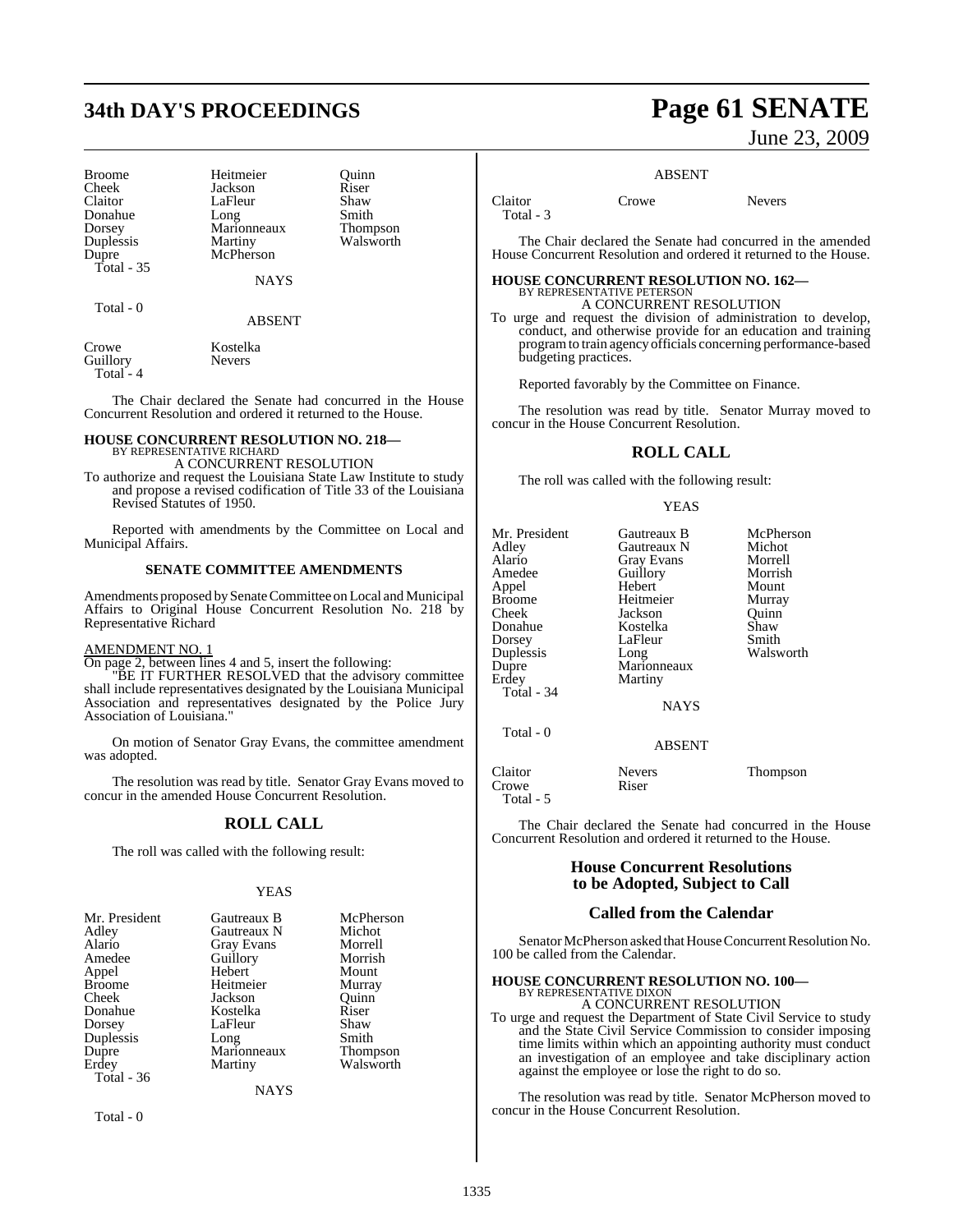## **ROLL CALL**

The roll was called with the following result:

### YEAS

| Mr. President<br>Adley<br>Alario<br>Amedee<br>Appel<br><b>Broome</b><br>Cheek<br>Claitor<br>Crowe<br>Donahue<br>Dorsey<br>Duplessis<br>Dupre | Erdey<br>Gautreaux B<br>Gautreaux N<br><b>Gray Evans</b><br>Guillory<br>Hebert<br>Heitmeier<br>Jackson<br>Kostelka<br>LaFleur<br>Long<br>Marionneaux<br>Martiny | McPherson<br>Michot<br>Morrell<br>Morrish<br>Mount<br>Murray<br>Ouinn<br>Riser<br>Shaw<br>Smith<br><b>Thompson</b><br>Walsworth |
|----------------------------------------------------------------------------------------------------------------------------------------------|-----------------------------------------------------------------------------------------------------------------------------------------------------------------|---------------------------------------------------------------------------------------------------------------------------------|
|                                                                                                                                              |                                                                                                                                                                 |                                                                                                                                 |
| Total - 38                                                                                                                                   | NAYS                                                                                                                                                            |                                                                                                                                 |
|                                                                                                                                              |                                                                                                                                                                 |                                                                                                                                 |

Total - 0

Nevers Total - 1

The Chair declared the Senate had concurred in the House Concurrent Resolution and ordered it returned to the House.

ABSENT

### **Message from the House**

### **DISAGREEMENT TO HOUSE BILL**

### June 23, 2009

To the Honorable President and Members of the Senate:

I am directed to inform your honorable body that the House of Representatives has refused to concur in the proposed Senate Amendment(s) to House Bill No. 2 by Representative Greene, and ask the President to appoint on the part of the Senate a committee to confer with a like committee from the House on the disagreement.

> Respectfully submitted, ALFRED W. SPEER Clerk of the House of Representatives

### **Message from the House**

### **DISAGREEMENT TO HOUSE BILL**

### June 23, 2009

To the Honorable President and Members of the Senate:

I am directed to inform your honorable body that the House of Representatives has refused to concur in the proposed Senate Amendment(s) to House Bill No. 98 by Representative Danahay, and ask the President to appoint on the part of the Senate a committee to confer with a like committee from the House on the disagreement.

> Respectfully submitted, ALFRED W. SPEER Clerk of the House of Representatives

# **Page 62 SENATE 34th DAY'S PROCEEDINGS**

### **Message from the House**

### **DISAGREEMENT TO HOUSE BILL**

June 23, 2009

To the Honorable President and Members of the Senate:

I am directed to inform your honorable body that the House of Representatives has refused to concur in the proposed Senate Amendment(s) to House Bill No. 118 by Representative J. Smith, and ask the President to appoint on the part of the Senate a committee to confer with a like committee from the House on the disagreement.

> Respectfully submitted, ALFRED W. SPEER Clerk of the House of Representatives

### **Message from the House**

### **DISAGREEMENT TO HOUSE BILL**

June 23, 2009

To the Honorable President and Members of the Senate:

I am directed to inform your honorable body that the House of Representatives has refused to concur in the proposed Senate Amendment(s) to House Bill No. 145 by Representative Arnold, and ask the President to appoint on the part of the Senate a committee to confer with a like committee from the House on the disagreement.

> Respectfully submitted, ALFRED W. SPEER Clerk of the House of Representatives

### **Message from the House**

### **DISAGREEMENT TO HOUSE BILL**

### June 23, 2009

To the Honorable President and Members of the Senate:

I am directed to inform your honorable body that the House of Representatives has refused to concur in the proposed Senate Amendment(s) to House Bill No. 352 by Representative Guillory, and ask the President to appoint on the part of the Senate a committee to confer with a like committee from the House on the disagreement.

> Respectfully submitted, ALFRED W. SPEER Clerk of the House of Representatives

### **Message from the House**

### **DISAGREEMENT TO HOUSE BILL**

June 23, 2009

To the Honorable President and Members of the Senate:

I am directed to inform your honorable body that the House of Representatives has refused to concur in the proposed Senate Amendment(s) to House Bill No. 420 by Representative Richard, and ask the President to appoint on the part of the Senate a committee to confer with a like committee from the House on the disagreement.

> Respectfully submitted, ALFRED W. SPEER Clerk of the House of Representatives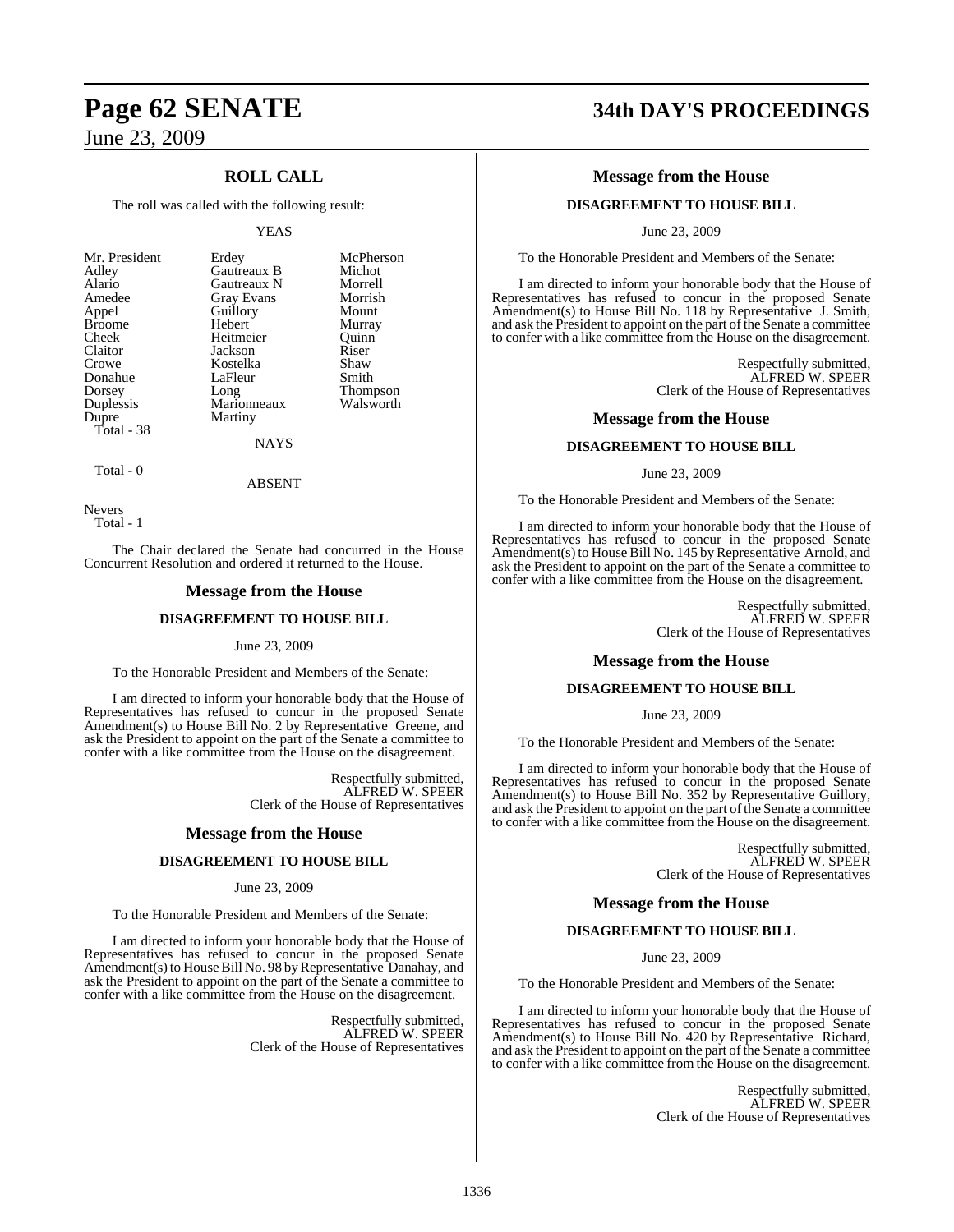# **34th DAY'S PROCEEDINGS Page 63 SENATE**

### **Message from the House**

### **DISAGREEMENT TO HOUSE BILL**

June 23, 2009

To the Honorable President and Members of the Senate:

I am directed to inform your honorable body that the House of Representatives has refused to concur in the proposed Senate Amendment(s) to House Bill No. 531 by Representative Henry, and ask the President to appoint on the part of the Senate a committee to confer with a like committee from the House on the disagreement.

> Respectfully submitted, ALFRED W. SPEER Clerk of the House of Representatives

### **Message from the House**

### **DISAGREEMENT TO HOUSE BILL**

June 23, 2009

To the Honorable President and Members of the Senate:

I am directed to inform your honorable body that the House of Representatives has refused to concur in the proposed Senate Amendment(s) to House Bill No. 753 by Representative Richmond, and ask the President to appoint on the part of the Senate a committee to confer with a like committee from the House on the disagreement.

> Respectfully submitted, ALFRED W. SPEER Clerk of the House of Representatives

### **Message from the House**

### **DISAGREEMENT TO HOUSE BILL**

June 23, 2009

To the Honorable President and Members of the Senate:

I am directed to inform your honorable body that the House of Representatives has refused to concur in the proposed Senate Amendment(s) to House Bill No. 774 by Representative Dixon, and ask the President to appoint on the part of the Senate a committee to confer with a like committee from the House on the disagreement.

> Respectfully submitted, ALFRED W. SPEER Clerk of the House of Representatives

### **Message from the House**

### **DISAGREEMENT TO HOUSE BILL**

June 23, 2009

To the Honorable President and Members of the Senate:

I am directed to inform your honorable body that the House of Representatives has refused to concur in the proposed Senate Amendment(s) to House Bill No. 796 by Representative Peterson, and ask the President to appoint on the part of the Senate a committee to confer with a like committee from the House on the disagreement.

> Respectfully submitted, ALFRED W. SPEER Clerk of the House of Representatives

# June 23, 2009

### **Message from the House**

### **DISAGREEMENT TO HOUSE BILL**

June 23, 2009

To the Honorable President and Members of the Senate:

I am directed to inform your honorable body that the House of Representatives has refused to concur in the proposed Senate Amendment(s) to House Bill No. 802 by Representative Fannin, and ask the President to appoint on the part of the Senate a committee to confer with a like committee from the House on the disagreement.

> Respectfully submitted, ALFRED W. SPEER Clerk of the House of Representatives

### **Message from the House**

### **DISAGREEMENT TO HOUSE BILL**

June 23, 2009

To the Honorable President and Members of the Senate:

I am directed to inform your honorable body that the House of Representatives has refused to concur in the proposed Senate Amendment(s) to House Bill No. 813 by Representative Connick, and ask the President to appoint on the part of the Senate a committee to confer with a like committee from the House on the disagreement.

> Respectfully submitted, ALFRED W. SPEER Clerk of the House of Representatives

### **Message from the House**

### **DISAGREEMENT TO HOUSE BILL**

June 23, 2009

To the Honorable President and Members of the Senate:

I am directed to inform your honorable body that the House of Representatives has refused to concur in the proposed Senate Amendment(s) to House Bill No. 852 by Representative Smiley, and ask the President to appoint on the part of the Senate a committee to confer with a like committee from the House on the disagreement.

> Respectfully submitted, ALFRED W. SPEER Clerk of the House of Representatives

## **Appointment of Conference Committee on Senate Bill No. 1**

The President of the Senate appointed the following members to confer with a like committee from the House to consider the disagreement on Senate Bill No. 1:

> Senators Chaisson, Michot and Broome.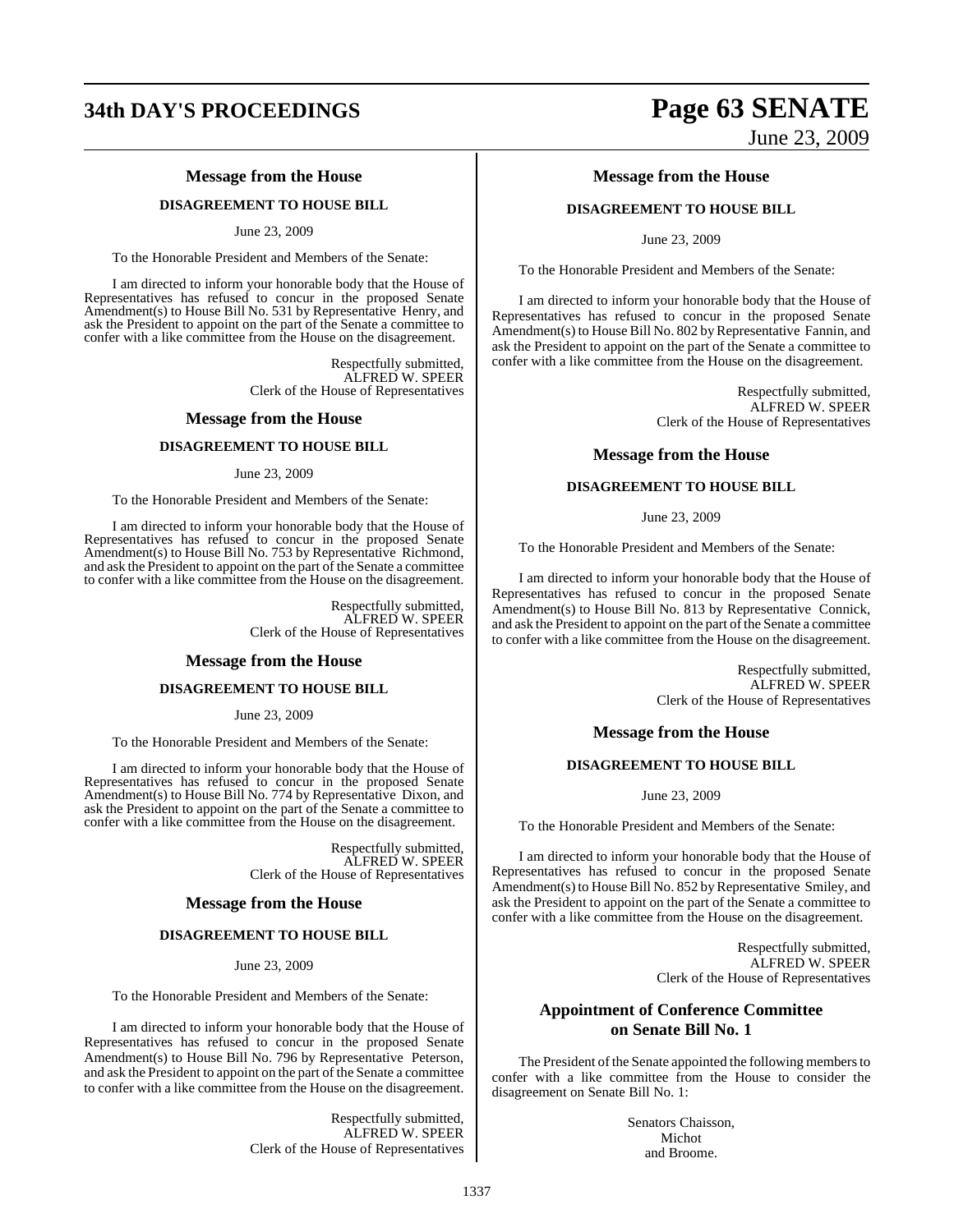# **Page 64 SENATE 34th DAY'S PROCEEDINGS**

June 23, 2009

### **Appointment of Conference Committee on Senate Bill No. 20**

The President of the Senate appointed the following members to confer with a like committee from the House to consider the disagreement on Senate Bill No. 20:

> Senators Chaisson, Amedee and Marionneaux.

## **Appointment of Conference Committee on Senate Bill No. 33**

The President of the Senate appointed the following members to confer with a like committee from the House to consider the disagreement on Senate Bill No. 33:

> Senators Chaisson, Marionneaux and N. Gautreaux.

### **Appointment of Conference Committee on Senate Bill No. 57**

The President of the Senate appointed the following members to confer with a like committee from the House to consider the disagreement on Senate Bill No. 57:

> Senators B. Gautreaux, Morrell and Appel.

## **Appointment of Conference Committee on Senate Bill No. 104**

The President of the Senate appointed the following members to confer with a like committee from the House to consider the disagreement on Senate Bill No. 104:

> Senators Duplessis, Gray Evans and Marionneaux.

### **Appointment of Conference Committee on Senate Bill No. 140**

The President of the Senate appointed the following members to confer with a like committee from the House to consider the disagreement on Senate Bill No. 140:

> Senators Riser, Amedee and Walsworth.

### **Appointment of Conference Committee on Senate Bill No. 235**

The President of the Senate appointed the following members to confer with a like committee from the House to consider the disagreement on Senate Bill No. 235:

> Senators N. Gautreaux, Gray Evans and Amedee.

### **Appointment of Conference Committee on Senate Bill No. 254**

The President of the Senate appointed the following members to confer with a like committee from the House to consider the disagreement on Senate Bill No. 254:

> Senators Murray, Long and Dorsey.

## **Appointment of Conference Committee on Senate Bill No. 261**

The President of the Senate appointed the following members to confer with a like committee from the House to consider the disagreement on Senate Bill No. 261:

> Senators Donahue, Kostelka and Murray.

## **Appointment of Conference Committee on Senate Bill No. 302**

The President of the Senate appointed the following members to confer with a like committee from the House to consider the disagreement on Senate Bill No. 302:

> Senators Broome, Martiny and B. Gautreaux.

## **Appointment of Conference Committee on Senate Bill No. 303**

The President of the Senate appointed the following members to confer with a like committee from the House to consider the disagreement on Senate Bill No. 303:

> Senators Riser, Michot and Murray.

### **Appointment of Conference Committee on Senate Bill No. 304**

The President of the Senate appointed the following members to confer with a like committee from the House to consider the disagreement on Senate Bill No. 304: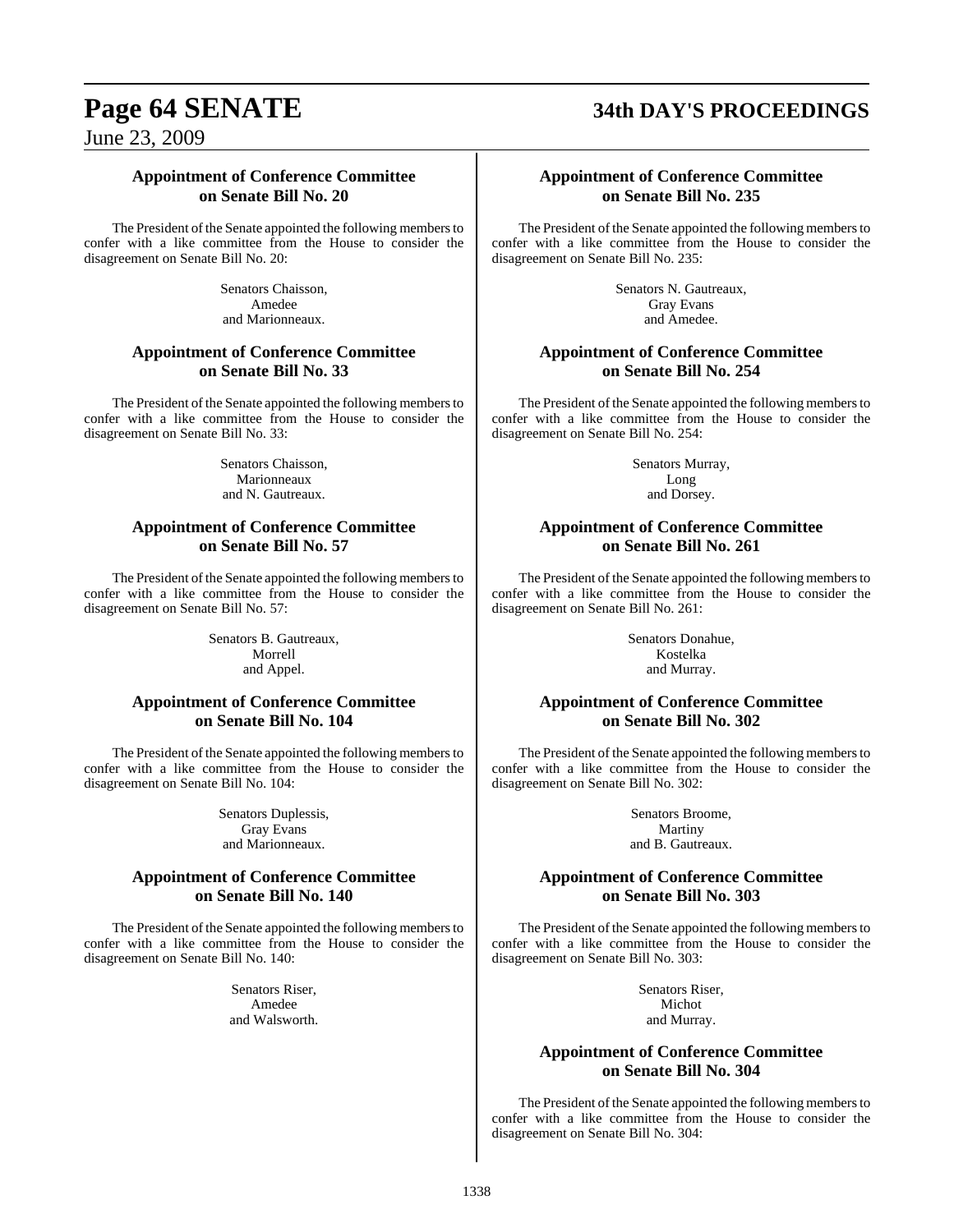Senators Hebert, Morrell and Gray Evans.

### **Appointment of Conference Committee on Senate Bill No. 347**

The President of the Senate appointed the following members to confer with a like committee from the House to consider the disagreement on Senate Bill No. 347:

> Senators Mount, Martiny and Jackson.

### **Appointment of Conference Committee on Senate Bill No. 350**

The President of the Senate appointed the following members to confer with a like committee from the House to consider the disagreement on Senate Bill No. 350:

> Senators Morrell, McPherson and Chaisson.

### **Appointment of Conference Committee on House Bill No. 352**

The President of the Senate appointed to the Conference Committee on House Bill No. 352 the following members of the Senate:

> Senators McPherson, LaFleur and N. Gautreaux.

### **Appointment of Conference Committee on House Bill No. 509**

The President of the Senate appointed to the Conference Committee on House Bill No. 509 the following members of the Senate:

> Senators Marionneaux, Dorsey and Gray Evans.

### **Appointment of Conference Committee on House Bill No. 599**

The President of the Senate appointed to the Conference Committee on House Bill No. 599 the following members of the Senate:

> Senators Dorsey, LaFleur and Martiny.

### **Appointment of Conference Committee on House Bill No. 756**

The President of the Senate appointed to the Conference Committee on House Bill No. 756 the following members of the Senate:

> Senators Thompson, Adley and Marionneaux.

## **Appointment of Conference Committee on House Bill No. 774**

The President of the Senate appointed to the Conference Committee on House Bill No. 774 the following members of the Senate:

> Senators McPherson, Long and Riser.

### **Appointment of Conference Committee on House Bill No. 796**

The President of the Senate appointed to the Conference Committee on House Bill No. 796 the following members of the Senate:

Senators Gray Evans, McPherson and Chaisson.

### **Appointment of Conference Committee on House Bill No. 820**

The President of the Senate appointed to the Conference Committee on House Bill No. 820 the following members of the Senate:

> Senators Duplessis, Riser

and Walsworth.

### **Rules Suspended**

Senator Mount asked for and obtained a suspension of the rules to revert to the Morning Hour.

### **Petitions, Memorials and Communications**

The following petitions, memorials and communications were received and read:

## **STATE OF LOUISIANA**

Office of the Governor

### June 23, 2009

Honorable Joel T. Chaisson II Louisiana State Senate P.O. Box 94183 Baton Rouge, LA 70804

Mr. President,

Please be advised that the following individuals have been commissioned as Notaries Public for the parishes indicated from June 24, 2008 to June 22, 2009.

In compliance with Revised Statute 35:1, I hereby present them for the advice and consent of the Senate.

> Sincerely, BOBBY JINDAL Governor

# **34th DAY'S PROCEEDINGS Page 65 SENATE**

June 23, 2009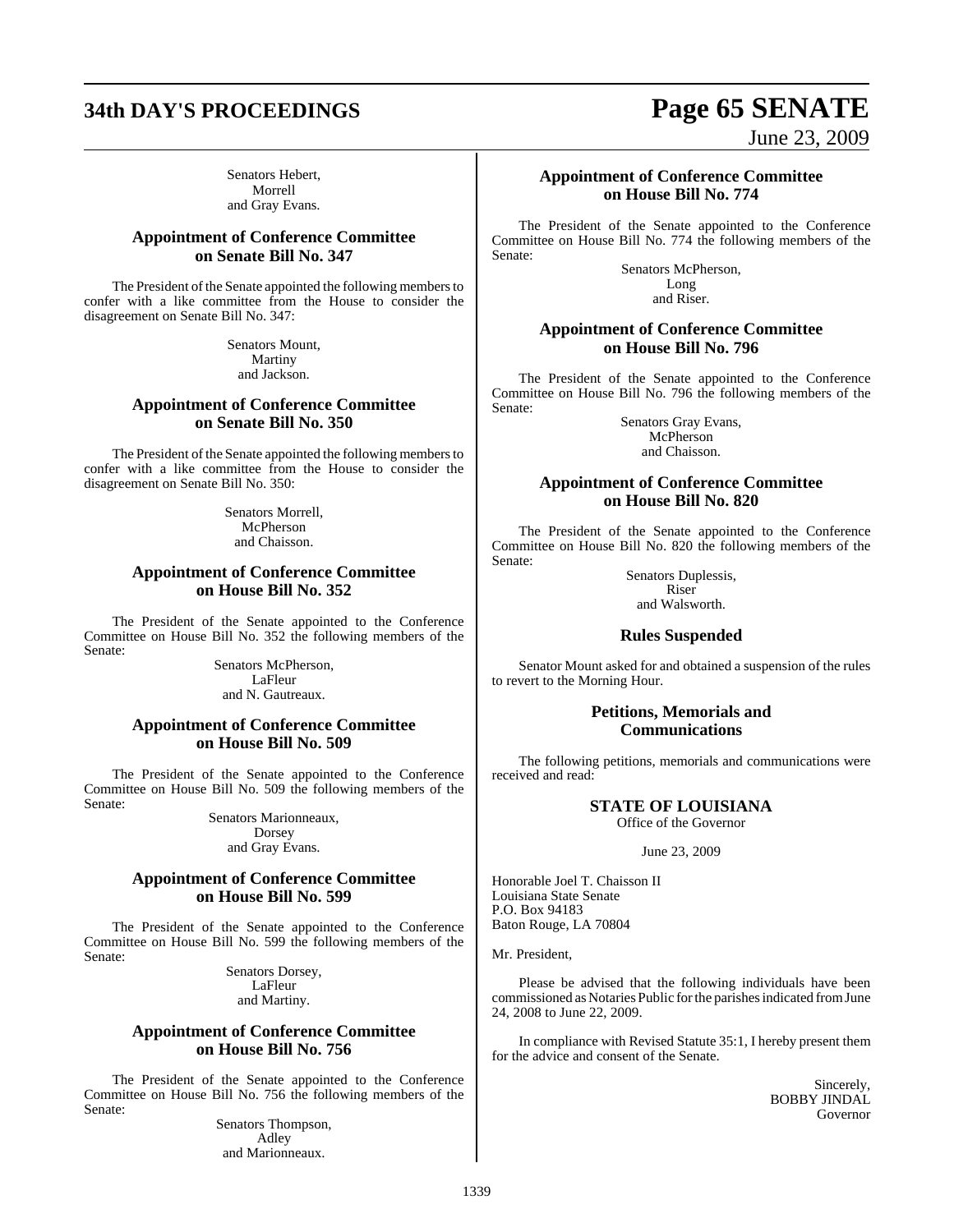### **Acadia**

Penelope A. Bourliea 237 Katherine Dr. Crowley, LA 70526

Stina S. Broussard P.O. Box 530 Iota, LA 70543

Dave T. Johnson P.O. Box 688 Eunice, LA 70535

Scott J. Privat P.O. Box 449 Crowley, LA 70527

Douglas W. Tatman 5148 Mire Hwy. Rayne, LA 70578

**Ascension** Gerald J. Asay 5149 Bluebonnet Blvd. Baton Rouge, LA 70809

Leigh Guy Beauregard 17273 Rue Village Prairieville, LA 70769

Eric D. Burt 6421 Perkins Rd., Ste B Baton Rouge, LA 70808

Edward Paul Comeaux 5193 Courtyard Dr. Gonzales, LA 70737

Tawnii N. Cooper-Smith 301 N. Main St., Ste 810 Baton Rouge, LA 70825

Diane Ried Cosenza P.O. Box 1600 Gonzales, LA 70707

Kenneth Jay Delouche 16179 State Bank Dr., Ste D Prairieville, LA 70769

Dianna B. Hasenbeck P.O. Box 1819 Prairieville, LA 70769

Karen R. Hatcher 13621 Ste. B Airline Hwy. Gonzales, LA 70737

Catherine J. Hofmann P.O. Box 1541 Gonzales, LA 70707

George Orvis Luce 343 3rd St., Ste 500 Baton Rouge, LA 70801

Cynthia L. Millet 47868 Amite River Rd. St. Amant, LA 70774

Martha S. Morgan 36466 Rue La Monte Ct. Prairieville, LA 70769

Hannah C. Musco 43218 East Pond Dr. Gonzales, LA 70737

Angie M. Peraza 17373 W. Cherry Creek Dr. Prairieville, LA 70769

Shari Pere 13627 Forest Lawn Dr. Prairieville, LA 70769

Kathleen E. Petersen 3112 Valley Creek Dr., Ste D Baton Rouge, LA 70808

Allen M. Posey, Jr. 4920 Jamestown Ave. Baton Rouge, LA 70808

Robert Nathaniel Ray 830 North St. Baton Rouge, LA 70802

Linda R. Rojas 13065 Diversion Canal Rd. Maurepas, LA 70449

Allison Miller Rutzen 222 St. Louis St., 5th Fl. Baton Rouge, LA 70802

Lloyd F. Schroeder II 1615 Poydras St., Ste 1250 New Orleans, LA 70112

Michelle Redmond Shelton 8333 Veterans Memorial Blvd. Baton Rouge, LA 70807

Robert A. Solar, Jr. P.O. Box 1473 Prairieville, LA 70769

Steven Tureau 2111 S. Burnside Gonzales, LA 70737

Tavares A. Walker 169 Evangeline Dr. Donaldsonville, LA 70346

Alva L. Williams 2900 Westfork Dr., Ste 200 Baton Rouge, LA 70827

**Avoyelles** Ester Scott Bazile P.O. Box 43 Morrow, LA 71356

Katherine E. Evans P.O. Box 447 Marksville, LA 71351

Katherine Pellegran 312 N. Main St. Marksville, LA 71351

Jay Anthony Pucheu P.O. Box 310 Marksville, LA 71351

**Beauregard** Debra Allen 1601 Palmetto Cove DeRidder, LA 70634

Jodi C. Andrews 1286 Sawnee Dr. Lake Charles, LA 70611

Pamela Sciacca Archer P.O. Box 323 Deridder, LA 70634

John E. Bostick 1741 Hwy 171 North Lake Charles, LA 70611

Debra Branch 736 Parish Line Rd. Deridder, LA 70634

Linda D. Royer 140 Cypress St. Ragley, LA 70657

**Bienville** Lee Cole Brown 365 Carnation Rd. Arcadia, LA 71001

Gary S. Van Wert 2932 Hwy 154 Ringgold, LA 71068

**Bossier** Daniel James Baker P.O. Box 310 Benton, LA 71006

Donna W. Bickmore P.O. Box 1421 Benton, LA 71006

April Carr 3801 Kilpatrick Bossier City, LA 71112

Mark Edward Carter 2008 Airline Dr., Ste 300 Bossier City, LA 71111

Mark A. Chamberlain 213 Ranchtown Rd. Elm Grove, LA 71051

Jill N. Crawford 330 Marshall St., Ste 300 Shreveport, LA 71101

Susan Lockhart Gatti 1661 Benton Rd. Bossier City, LA 71111

Sharon M. Gauthier 8601 Woodlake Dr. Haughton, LA 71037

Burtie T. Griffin 439 Shadywood Ln. Haughton, LA 71037

Dianne Grigsby 3316 Raleigh Pl. Bossier City, LA 71112 Sarah W. Lakey 234 Vos Rd. Benton, LA 71006

Amy McCormick 8575 Fern Ave., Ste 110 Shreveport, LA 71105

F. Suzanne Nolan 18 Fairmont Cir. Bossier City, LA 71111

Suzette Piper 140 Piper Cir. Princeton, LA 71067

Patricia L. Price P.O. Box 937 Minden, LA 71058-0937

Melissa D. Rainbolt 304 Wills Way Bossier City, LA 71112-9806

John M. Robinson P.O. Box 310 Benton, LA 71006

Betty B. Scott 1450 N. Market St. Shreveport, LA 71107

Charlotte M. Sers 2050 Stockwell Rd. 7 Bossier City, LA 71111

Rachel Simpson 204 Bert Blvd. Benton, LA 71006

Douglas M. Stinson 401 Edwards St., Ste 1000 Shreveport, LA 71101

Virginia D. Thomas 4726 Bellevue Rd. Haughton, LA 71037

Debra A. Welch 416 Travis St.,, Ste 200 Shreveport, LA 71101

Crystal Wood 2624 Brown St. Bossier City, LA 71111

**Caddo** Krystal L. Airs 720 Travis St. Shreveport, LA 71101

Misty Futrell Alexander 401 Edwards St., 10th Fl. Shreveport, LA 71101

Kila Lynn Bobier 2100 Grimmett Dr., Apt 804 Shreveport, LA 71107

Deborah M. Breedlove 400 Travis St., Ste 700 Shreveport, LA 71101

# **Page 66 SENATE 34th DAY'S PROCEEDINGS**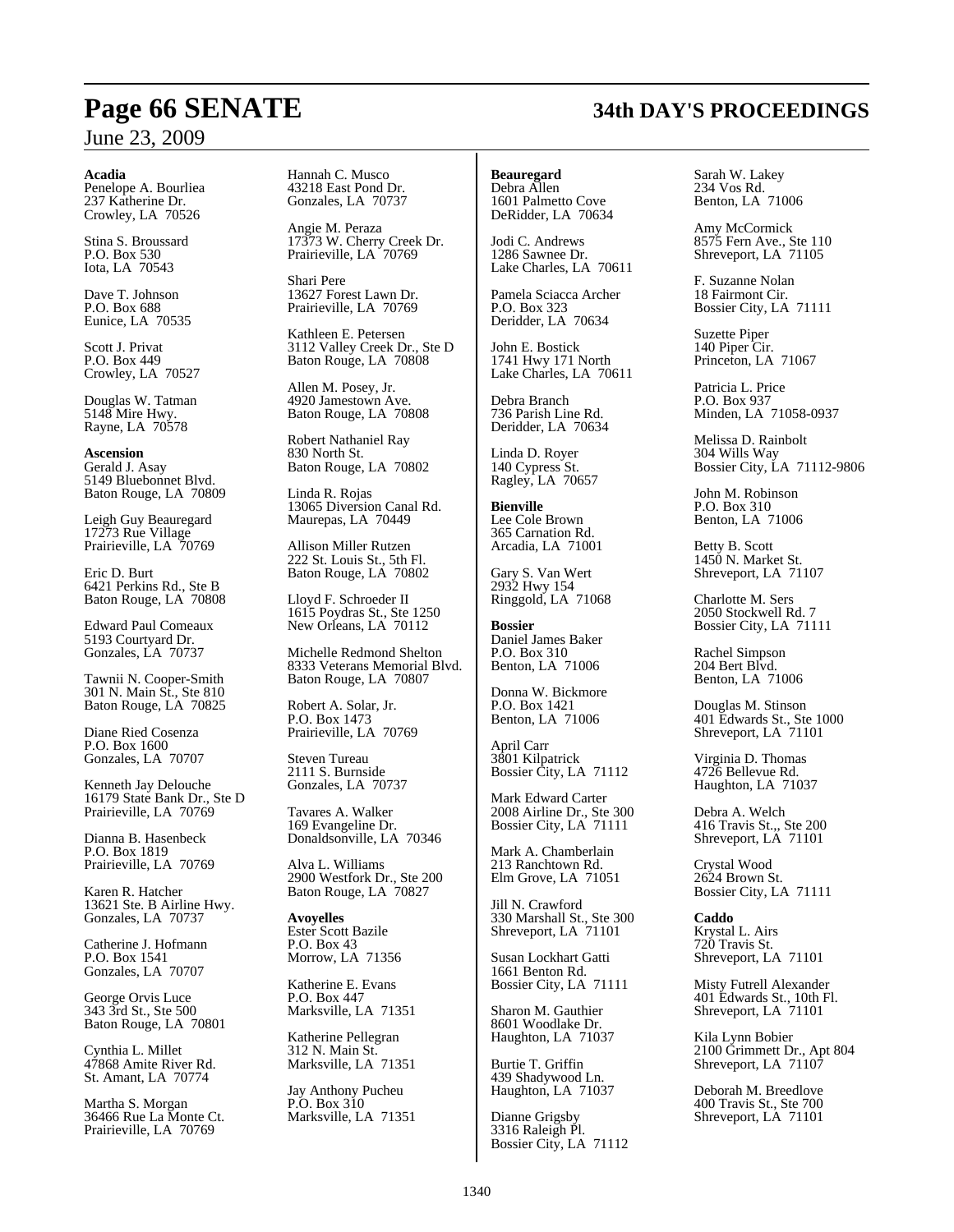# **34th DAY'S PROCEEDINGS Page 67 SENATE**

Adrienne Burnett P.O. Box 202 Shreveport, LA 71162

Lauren Pickett Davis 415 Texas St., Ste 300 Shreveport, LA 71101

Carolyn S. Deal 14410 Hwy 789 Keithville, LA 71047

Debbie Doan 4110 Youree Dr. Shreveport, LA 71105

Racheal L. Evans 3985 Airline Dr. Bossier City, LA 71111

Virginia S. Garfield 10010 Canterbury Dr. Shreveport, LA 71106

Kurt Joseph Goins 625 Texas St. Shreveport, LA 71101

Mary L. Harried 625 Texas St. Shreveport, La 71101

Matthew E. Jenkins 9426 Milbank Dr. Shreveport, LA 71115

B. Slattery Johnson, Jr. 400 Texas St., 1400 Shreveport, LA 71101

Debbie Kay Lindsey 8001 Youree Dr., Ste 970 Shreveport, LA 71115

Harriett McCall 9041 Mansfield Rd., Apt. 1416 Shreveport, La 71118

Brenda M. Milton 414 Preston Blvd., 182 Bossier City, LA 71111

Katrina Alene Patrick Moreland 416 Travis St., Ste 604 Shreveport, LA 71101

Glenda D. Myers 111 Carondelet Dr. Shreveport, LA 71109

Amanda Phillips 738 N. Ashley Ridge Loop Shreveport, LA 71106

Walter Pipkin P.O. Box 1231 Shreveport, LA 71163

Melissa Kay Powell 2219 Gilbert Dr. Shreveport, LA 71104 Juanita Preslar 5725 Lovers Ln. Shreveport, LA 71105

Daniel L. Rhodes P.O. Box 8872 Shreveport, LA 71148

Lucy A. Rivero 3641 Lakeside Dr. Shreveport, LA 71119

Robert Harris Shemwell 575 Oneonta St. Shreveport, LA 71106

Jamie Smith 2412 Parham Dr. Shreveport, LA 71109

Kathryn M. Smitherman P.O. Box 21990 Shreveport, LA 71120

James Craig Stevens 4335 Richmond Ave. Shreveport, LA 71106

Terri Strange 8310 Dixie Blanchard Rd., Lot 6 Shreveport, LA 71107

Yves M. Verret III 628 Stoner Ave. Shreveport, LA 71101

Christopher T. Victory 509 Milam St. Shreveport, LA 71101

Briana W. Ward 4306 Clingman Dr. Shreveport, LA 71105

Alan A. Warren 9801 Tynneside Way Shreveport, LA 71118

Alex J. Washington 1657 Benton Rd. Bossier City, LA 71111

Shante' Y. R. Wells 1657 Benton Rd. Bossier City, LA 71111

Earlnisha D. Williams 501 Texas St. Shreveport, LA 71101

Susan D. Wilson 2414 Somersworth Shreveport, LA 71118

Christina M. Wimbley 4050 Linwood Ave. Shreveport, LA 71108

**Calcasieu** Tiffany N. Bourque 2917 Ryan St. Lake Charles, LA 70605

Somer G. Brown P.O. Box 2900 Lake Charles, LA 70602

Laura C. Cagle 1020 Ryan St. Lake Charles, LA 70601

Cade R. Cole P.O. Box 1550 Lake Charles, LA 70602

Tiffany Elyce Crane P.O. Box 2148 Lake Charles, LA 70602

Yolanda A. Diaz 1905 Kennedy St. Lake Charles, LA 70601

Donna Duhon 3824 Nelson Rd. Lake Charles, LA 70605

Melissa C. Emerson 127 W. Broad St., Ste 710 Lake Charles, LA 70601

Ashley Foret P.O. Box 578 Cameron, LA 70631

Stephanie R. Hankins 426 Kirby St. Lake Charles, LA 70601

Brent Hawkins 1020 Ryan St. Lake Charles, LA 70601

Hannah K. Hensgens 1400 Ryan St. Lake Charles, LA 70601

Renee Hill 4056 Ryan St. Lake Charles, LA 70605

Bernie L. Huddle 702 Kirby St. Lake Charles, LA 70601

Kathy P. Huddle 4412 Kent Dr. Lake Charles, LA 70605

Retha P. Hudson 1480 Woods Loop Vinton, LA 70668

Alexa J. Innmon P.O. Box 1001 Lake Charles, LA 70602

Eva Khadjinova 306 Natchez Dr. Lake Charles, LA 70611

Robert N. Kordisch 311 Woodruff St. Lake Charles, LA 70601

# June 23, 2009

Daniel L. Lorenzi 518 Pujo St. Lake Charles, LA 70601

Janet D. Marks 581 Menard Rd. Sulphur, LA 70665

Paula Christine Nunez P.O. Box 156 Bell City, LA 70630

Helen Prejean 3254 Burson Rd. Lake Charles, LA 70615

Jessica B. Pruitt One Lakeshore Dr., Ste. 100 Lake Charles, LA 70629

Jennifer McCain Swann 426 Kirby Lake Charles, LA 70601

Kelli R. Trahan 940 Ryan St. Lake Charles, LA 70601

Spencer L. Trahan P.O. Box 2090 Lake Charles, LA 70602

Elizabeth K. Traub 127 W. Broad St., Ste 710 Lake Charles, LA 70601

Lance B. Vinson One Lakeshore Dr., Ste 1750 Lake Charles, LA 70629

**Catahoula** Kristy Anne Murry P.O. Box 768 Jonesville, LA 71343

Peter E. Roberts 6205 Monroe Hwy. Ball, LA 71405

**Claiborne** Pattie E. Person 1027 Lee St. Minden, LA 71055

**Concordia** Hu'Cheryl Walker P.O. Box 805 Vidalia, LA 71373

**Desoto** Stacy L. Donaldson 255 Barry Rd. Logansport, LA 71049

Nicholas Gasper P.O. Box 1350 Mansfield, LA 71052

Marlin H. Hadley 457 Sandpiper Ln. Stonewall, LA 71078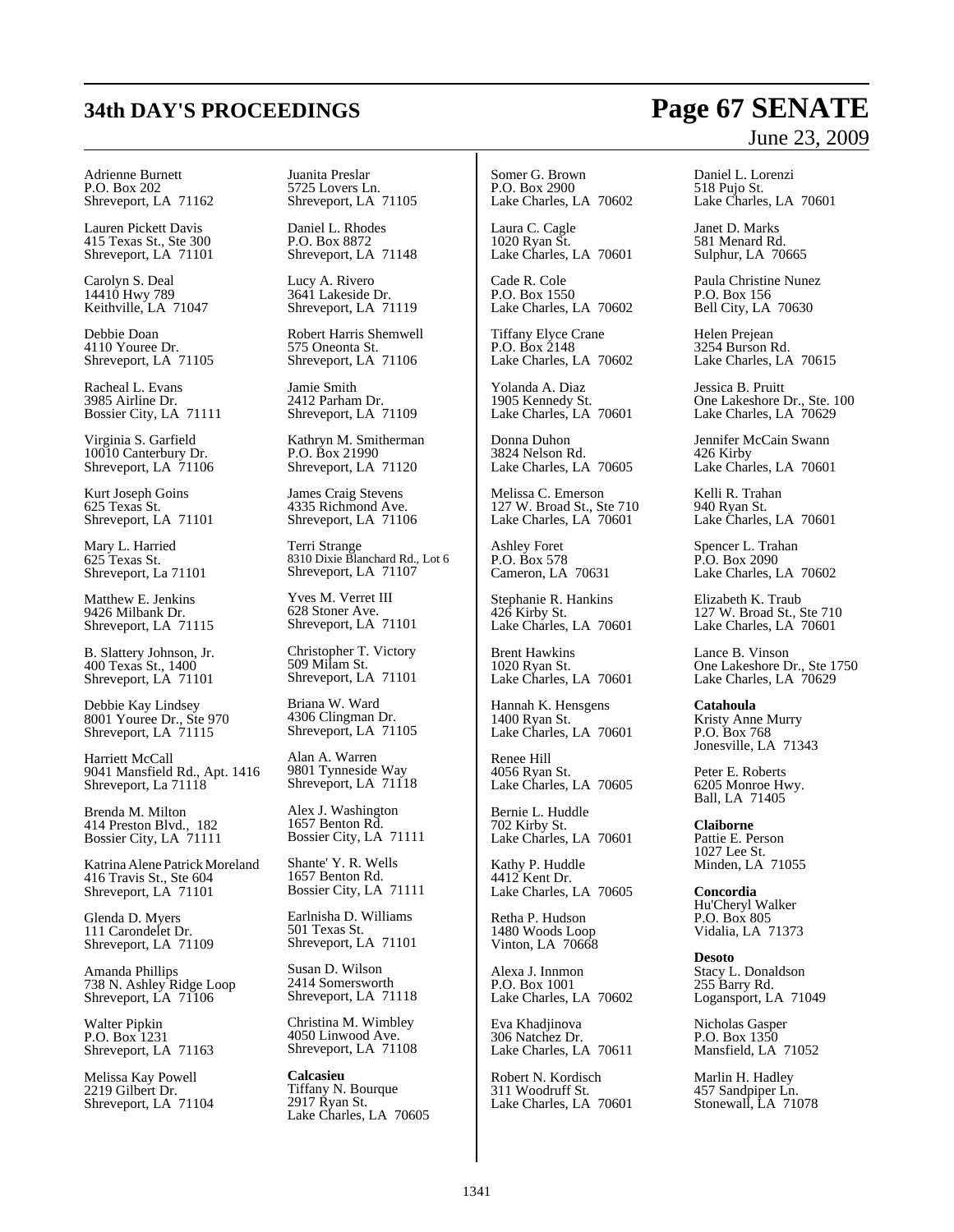### **East Baton Rouge**

Sara T. Anderson 3615 North St. Baton Rouge, LA 70806

John Thomas Arnold 1260 Main St. Baton Rouge, LA 70802

Adrienne Elizabeth Aucoin P.O. Box 880 Denham Springs, LA 70727

Rodney Stuart Barnes, Jr. 11144 Gateway Dr. Baton Rouge, LA 70818

S. Brooke Barnett 4041 Essen Ln., Ste 500 Baton Rouge, LA 70809

Kellie Jo Bass 7909 Wrenwood Blvd., Ste B Baton Rouge, LA 70809

Michael Richard Bassett II 320 Third St., Ste. 106 Baton Rouge, LA 70801

Julie J. Baxter 6513 Perkins Rd. Baton Rouge, LA 70808

Allison Beasley 13541 Tiger Bend Rd. Baton Rouge, LA 70817

Roycie B. Bernard 4848 Windsor Village 71 Baton Rouge, LA 70817

Kristal E. Bonner P.O. Box 951 Baton Rouge, LA 70821

Chet Boudreaux 8710 Jefferson Hwy. Baton Rouge, LA 70809

Danielle J. Bowen 9955 East Inniswold Rd. Baton Rouge, LA 70809

Sarah S. Brehm 8555 United PlazaBlvd., 5th Fl. Baton Rouge, LA 70809

Cynthia Brown 9534 Spike Ridge Ave. Zachary, LA 70791

Michael J. Busada 450 Laurel St., Ste 1900 Baton Rouge, LA 70801

Ebony Landor Cavalier 533 Spain St. Baton Rouge, LA 70802

Yolanda C. Chanet 3351 Fort Myers Baton Rouge, LA 70814 Stacy L. Christophe 17326 Benjamins Walk Baton Rouge, LA 70817

Eric W. Claville 15414 Woodmoss Dr. Baton Rouge, LA 70816

Lindy Hicks Cleere 6147 N. Bristle Cone Ct. Greenwell Springs, LA 70739

Tokesha Collins P.O. Box 3513 Baton Rouge, LA 70821

Miranda Y. Conner 3325 Monterrey Dr., Apt. 1104 Baton Rouge, LA 70814

Jo Craddock 11727 Goodwood Blvd. Baton Rouge, LA 70815

Renee C. Crasto 450 Laurel St., Ste 1900 Baton Rouge, LA 70802

John Aaron Crawford 270 South Sharp Rd. Baton Rouge, LA 70815

Kent S. Dejean 8414 Bluebonnet Blvd., Ste. 110 Baton Rouge, LA 70810

Eva K. Depew 14337 Ivy Terrace Dr. Baton Rouge, LA 70817

Katia Desrouleaux P.O. Box 2471 Baton Rouge, LA 70821

Nicholas J. Diez 1885 N. Third St. Baton Rouge, LA 70802

Annette L. Dinecola 14176 Deval Rd. Baton Rouge, LA 70818

Jason Paul Dore' P.O. Box 1028 Baton Rouge, LA 70821

Kristien Dove 3999 S. Sherwood Forest Blvd. Baton Rouge, LA 70816

Delinda P. Dowden 5555 Hilton Ave., Ste 410 Baton Rouge, LA 70808

Tremayne Dowell 10795 Mead Rd., Apt 1408 Baton Rouge, LA 70806

William Tyler Downing 2436 Shadowbrook Dr. Baton Rouge, LA 70816

Christie B. Duggan P.O. Box 86757 Baton Rouge, LA 70879

Lani Boyd Durio 509 St., Louis St. Baton Rouge, LA 70802

Joshua Ebey 4609 Bluebonnet Blvd. Ste. A Baton Rouge, LA 70809

Susan Eccles One American Pl., 9th Fl. Baton Rouge, LA 70825

Monique Marie Edwards P.O. Box 94396 Baton Rouge, LA 70804

Wendy L. Edwards P.O. Box 82829 Baton Rouge, LA 70884-2829

Jordan Faircloth One American Pl., 23rd Fl. Baton Rouge, LA 70801

Michelle Finnegan 743 Millgate Pl. Baton Rouge, LA 70808

Leonard K. Fisher III 867 South Eugene St. Baton Rouge, LA 70806

Dustin G. Flint 2051 Silverside Dr., Ste 260 Baton Rouge, LA 70808

Pamela F. Flotte 1695 Old Barnwood Ave. Zachary, LA 70791

Melissa M. Folse 54 Veterans Blvd. Donaldsonville, LA 70346

Stephanie D. Fontenot 155365 Post Oak Ct. Greenwell Springs, LA 70739

J. Marston Fowler 12232 Industriplex Blvd., Ste 1 Baton Rouge, LA 70809

Catherine P. Foy 501 Government St.,Ste.200 Baton Rouge, LA 70802

Angelique Duhon Freel P.O. Box 94005 Baton Rouge, LA 70804

Joe'L M. Freeman 7035 Jefferson Hwy. Baton Rouge, LA 70806

Nathan Fry 54 Higgins Ct. Baton Rouge, LA 70808 Brandie M. Garner 7561 Oakmount Dr. Baton Rouge, LA 70817

Anne Rogers Gentry 1439 Rue Desiree Baton Rouge, LA 70810

Koshaneke N. Gilbert 4603 Kilkenny Dr. Baton Rouge, LA 70814

Shanta Tomeka Gilbert 12400 Jefferson Hwy., Apt 201 Baton Rouge, LA 70816

Will Green 2237 S. Acadian Thruway Baton Rouge, LA 70808

Daniel P. Guillory One American Pl., 14th Fl. Baton Rouge, LA 70825

Wyndi B. Guillory 247 Florida St. Baton Rouge, LA 70801

Lucas Hahn 13541 Tiger Bend Rd. Baton Rouge, LA 70817

Andrew Jackson Harrison, Jr. One American Pl., Ste 820 Baton Rouge, LA 70825

Kyle William Hawthorne 4137 S. Sherwood Forest Blvd. Baton Rouge, LA 70816

Corey J. Hebert 5254 Stumberg Ln., Apt C Baton Rouge, LA 70816

Wesley Paul Hebert P.O. Box 2471 Baton Rouge, LA 70821

Daniel D. Henry, Jr. 1885 North Third St. Baton Rouge, LA 70802

Lacey Henry 1885 N. 3rd St. Baton Rouge, LA 70802

Jason Hessick 10365 Ridgely Dr. Baton Rouge, LA 70809

Christopher Hayden Hester P.O. Drawer 2995 Baton Rouge, LA 70821

James M. Hoffman 5434 Wilderness Dr. Baton Rouge, LA 70817

Holden Hoggatt 4550 North Blvd., Ste 220 Baton Rouge, LA 70806

# **Page 68 SENATE 34th DAY'S PROCEEDINGS**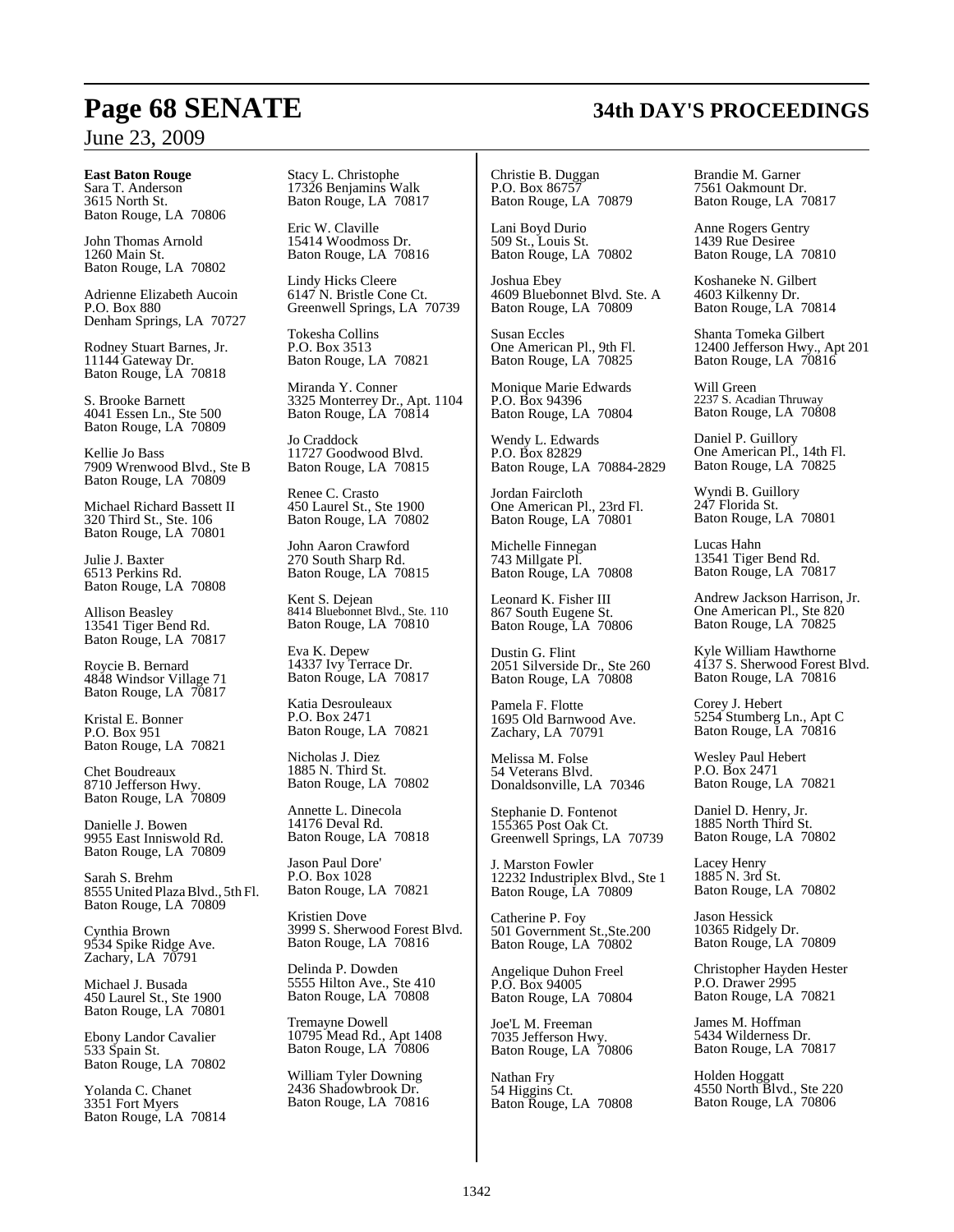### Holly A. Hollis 15961 Airline Hwy. Baton Rouge, LA 70817

Patrick A. Holly 11420 Airline Hwy., Ste 102 Baton Rouge, LA 70816

Jackie P. Honeycutt 2812 Valcour Aime Ave. Baton Rouge, LA 70820

Meghan B. Hurst 14212 S. Gate House Ave. Baton Rouge, LA 70817

Dianne Marie Irvine 732 North Blvd. Baton Rouge, LA 70802

Jessica Jarreau 10602 Coursey Blvd. Baton Rouge, LA 70816

Bryan G. Jeansonne 8451 Scarlett Dr. Baton Rouge, LA 70806

Rita Jordan 440 3rd St. Baton Rouge, LA 70802

Frederick Scott Kaiser P.O. Box 4412 Baton Rouge, LA 70821

Jacob M. Kantrow 445 North Blvd., Ste 300 Baton Rouge, LA 70802

Kara B. Kantrow 455 East Airport Dr. Baton Rouge, LA 70806

Gabrielle R. Kees 148 Napoleon Baton Rouge, LA 70802

Iain L. Kennedy 8510 Highland Rd. Baton Rouge, LA 70808

Matthew W. Kern 8555 United PlazaBlvd., 5th Fl. Baton Rouge, LA 70809

Charles Parker Kilgore 8555 United Plaza Blvd. Baton Rouge, LA 70809

Constance A. Koury 4445 Sweetbriar St Baton Rouge, LA 70808

Teresa P. Lalonde 2798 O'Neal Ln. Ste. B4 Baton Rouge, LA 70816

Whitney Lanasa 236 Third St. Baton Rouge, LA 70801 Gail M. Landry 3042 Old Forge Dr. Baton Rouge, LA 70808

Jeremy J. Landry 5959 S. Sherwood Forest Blvd. Baton Rouge, LA 70816

Robert J. Landry 739 Ingleside Dr. Baton Rouge, LA 70806

Cherie A. Lato P.O. Box 94005 Baton Rouge, LA 70804

Blake M. Leblanc 5721 S. Sherwood Forest Baton Rouge, LA 70816

Jeffrey David Lieberman 8555 United Plaza Blvd. Baton Rouge, LA 70809

Shelley R. Lorren 5132 Claycut Rd. Baton Rouge, LA 70806

Thomas Dax Mallory 1127 River Rd. Sunshine, LA 70780

Derek Paul Manuel 2098 Staring Ln. Baton Rouge, LA 70810

Christopher D. Martin 8555 United Plaza Blvd. Baton Rouge, LA 70809

Brian L. McCullough 10101 Park Rowe Ave., Ste 120 Baton Rouge, LA 70809

Patrick McCune 5369 Boone Ave. Baton Rouge, LA 70808

David L. McDavid, Jr. 1575 Church St. Zachary, LA 70791

Carey Elizabeth Messina 2137 Quail Run Bldg B Baton Rouge, LA 70808

Jennifer J. Miller 1925 N. 3rd St., 413 Baton Rouge, LA 70802

Joseph M. Minadeo P.O. Box 150 Plaquemine, LA 70764

Tobi M. Murphy 365 Canal St., Ste 2000 New Orleans, LA 70130

Miracle D. Myles P.O. Box 877 Plaquemine, LA 70765

James H. Napper II P.O. Box 44154 Baton Rouge, LA 70804

Christopher Luke Nelson One American Pl., 14th Fl. Baton Rouge, LA 70825

Carol A. Newman 14481 Old Hammond Hwy., Ste 2 Baton Rouge, LA 70816

Lexlee Overton 850 North Blvd. Baton Rouge, LA 70802

Nicholas J. Pascale 828 S. Irma Blvd. Gonzales, LA 70737

Namisha D. Patel 634 Connell'S Park Ln. Baton Rouge, LA 70806

Afi Castina' Patterson 450 Laurel St.,Ste.1900 Baton Rouge, LA 70801

Scott R. Patton P.O. Box 2827 Baton Rouge, LA 70821

Lillian Luffey Paxton One American Pl., 14th Fl. Baton Rouge, LA 70825

Jeffrey W. Peters P.O. Box 788 Baton Rouge, LA 70821

Jeremy J. Pichon 7516BluebonnetBlvd., Ste 146 Baton Rouge, LA 70810

Nicolette C. Pichon 11816 Sunray Ave., Ste. A Baton Rouge, LA 70816

Teresa G. Pitts 7979 Independence Blvd., Ste 307 Baton Rouge, LA 70806

Adrienne D. Quillen 18866 Ferncrost Ct. Baton Rouge, LA 70809

Jana Ragsdale 1540 Rollins Rd. Zachary, LA 70791

Kevin P. Riche' P.O. Drawer 2995 Baton Rouge, LA 70821

Julio Romanach, Jr. P.O. Box 18895 Baton Rouge, LA 70893

Angela Q. Rothermel 6421 Sandstone Ave. Baton Rouge, LA 70808

# June 23, 2009

R. Bree Routman 8375 Rushing Rd. East Denham Springs, LA 70726

Jamie R. Royer P.O. Box 193 Livingston, LA 70754

Claudia Rush 602 N. 5th St. Baton Rouge, LA 70801

Margaret A. Sabadie 401 Market St., Ste 1270 Shreveport, LA 71101

Henri M. Saunders 6525 Perkins Rd. Baton Rouge, LA 70808

Paul Hugh Scott 3112 Valley Creek Dr., Ste. D Baton Rouge, LA 70808

Beverly F. Shermer 15577 Springwood Ave. Baton Rouge, LA 70817

Kristi Siemann 8785 Sharlane Dr. Baton Rouge, LA 70809

Lorraine Slade 7645 North Jefferson Cir., Apt.G Baton Rouge, LA 70809

Shaun M. Smith 400 Poydras St., Ste 2300 New Orleans, LA 70130

Rebecca M. Stampley 2561 Citiplace Ct., Ste 750 Baton Rouge, LA 70808

Jessica C. Starns 18116 Bellingrath Lakes Dr. Central, LA 70739

Todd James Stedeford 451 Florida St., Ste 1609 Baton Rouge, LA 70801

Ross A. Stein 2226 Wooddale Blvd. Baton Rouge, LA 70806

Doris Atchison Taravella 3033 Gilbert Dr. Baton Rouge, LA 70809

Brook Landry Thibodeaux 301 Main St., 14th Fl. Baton Rouge, LA 70825

Luke J. Thibodeaux II 8710 Jefferson Hwy. Baton Rouge, LA 70809

Charmaine Thomas-Johnson 744 Brinwood Ave. Baton Rouge, LA 70815

# **34th DAY'S PROCEEDINGS Page 69 SENATE**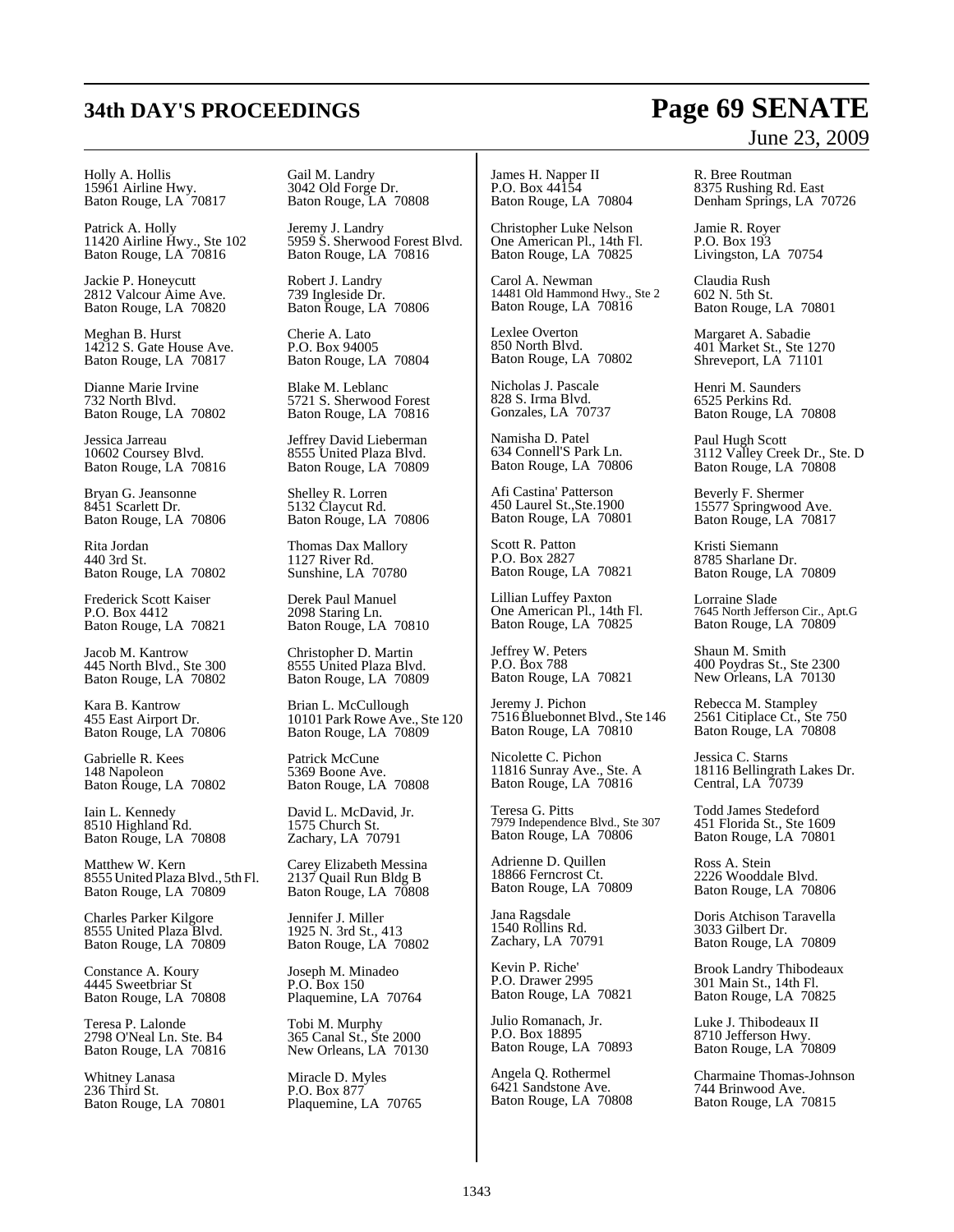Tina C. Truett 10814 Sullivan Rd. Baton Rouge, LA 70818

Dylan Michelle Tuggle 301 Main St., Ste. 1400 Baton Rouge, LA 70825

Julie A. Vinson 637 St., Ferdinand St. Baton Rouge, LA 70802

Marsha Mason Wade 442 Europe St. Baton Rouge, LA 70802

Lauren M. Walker P.O. Box 3513 Baton Rouge, LA 70821

Ann E. Wall 5959 S. Sherwood Forest Blvd. Baton Rouge, LA 70816

Lindsay M. Watts 3225 Brousssard St. Baton Rouge, LA 70808

Gregory S. Webb 2130 Tulip St. Baton Rouge, LA 70806

Marjorianna Willman 15623 Hogenville Ave. Baton Rouge, LA 70817

Blayne T. Wilson 8555 United Plaza Blvd., Ste 500 Baton Rouge, LA 70809

Elizabeth Jayne Wilson 6709 Perkins Rd. Baton Rouge, LA 70808

Robert A. Woosley 12114 Pheasantwood Dr. Baker, LA 70714

Steven Young P.O. Box 75242 Baton Rouge, LA 70874

Heather L. Cazes 3087 Highway 957 Ethel, LA 70730

Virginia J. McLin 701 Main St. Baton Rouge, LA 70802

**East Feliciana** Michael E. Platte 1575 Church St. Zachary, LA 70791

John O. Shirley P.O. Box 4412 Baton Rouge, La 70802

**Evangeline** Claudine Vidrine 7085 Hwy. 115 St. Landry, LA 71367 **Franklin** Lurrie Bernard Mayeux, Jr. P.O. Box 141 Crowville, LA 71230

Danette McCready 628 Reagan Loop Baskin, LA 71219

**Grant** Gary L. Preuett P.O. Box 1110 Alexandria, LA 71309

Susan M. Richmond 481 Stuart Lake Rd. Pollock, LA 71467

**Iberia** Kay Breaux P.O. Box 12440 New Iberia, LA 70562

Steven W. Elledge 300 Iberia St., Ste 120 New Iberia, LA 70563

Linda G. Landry 403 Austin Village Blvd. Lafayette, LA 70508

**Iberville** Evan Marshall Alvarez P.O. Box 94095 Baton Rouge, LA 70804

Denise Kinchen 7070 Bayou Paul Rd. St. Gabriel, LA 70776

Kerii Landry-Thomas 300 Louisiana Ave. Baton Rouge, LA 70802

Michael R. Maronge, Jr. 57941 Canal St. Plaquemine, LA 70764

Louis M. Phillips 301 Main St., Ste 1600 Baton Rouge, LA 70801

Jacque Alexandre Pucheu 4041 Essen Ln., Ste 500 Baton Rouge, LA 70809

Richard J. Ward III 4709 Bluebonnet Blvd., Ste C Baton Rouge, LA 70804

**Jackson** Linda F. Hanes P.O. Box 100 Jonesboro, LA 71251

Brenda G. Jefferson 500 E. Court Room 101 Jonesboro, La 71251

Frank E. Johnson III P.O. Box 1600 Hodge, LA 71247

**Jefferson**

Samantha R. Ackers 150 Third St., 812 Baton Rouge, LA 70805

Raymond P. Augustin, Jr. 3421 N. Causeway Blvd., Ste 800 Metairie, LA 70002

Andrea Augustus 421 Loyola Ave., Rm 200-C New Orleans, LA 70112

Brett Bares 3838 N. Causeway Blvd., Ste 2900 Metairie, LA 70002

Rebecca Beck One Galleria Blvd., Ste 1100 Metairie, LA 70001

William Blake Bennett 701 Poydras St., Ste. 5000 New Orleans, LA 70139

Erin J. Benoit 909 Poydras St., Ste 1250 New Orleans, LA 70112

Belinda Brouillette Besnard 2301 N. Hullen, Ste 101 Metairie, LA 70001

Christina V. Bigelow 639 Loyola Ave., L-Ent-24A New Orleans, LA 70113

Jonathan R. Bourg 909 Poydras St., Ste 2400 New Orleans, LA 70112

William L. Brockman 3421 N. Causeway Blvd., Ste 900 Metairie, LA 70002

Joan Winters Burmaster One Galleria Blvd., 700 Metairie, LA 70001

Kathleen M. Cambre P.O. Box 2187 Reserve, LA 70084

Eric M. Carter, Sr. P.O. Box 1312 Harvey, LA 70058

Amy Michelle Casey 3939 Veterans Blvd. Ste. 204 Metairie, LA 70002

Michelle A. Charles 2495 Paige Janette Dr. Harvey, LA 70058

Justin McCarthy Chopin 201 St. Charles Ave. 45th Fl. New Orleans, LA 70170

Jessica Cozart 650 Poydras St., Ste 2715 New Orleans, LA 70130

Miriam K. Crespo 4004 15th St. Marrero, LA 70072

Lori A. Daigle 9 Richland Ct Metairie, LA 70001

Leslie C. Dalton 628 Wood St. Houma, LA 70360

Jason L. Daniels 2601 Tulane Ave., Ste 700 New Orleans, LA 70119

Christopher Davidson 2901 Independence St. 201 Metairie, LA 70006

Leigh R. Diley 400 Old Hammond Hwy, Unit 7C Metairie, LA 70005

Ben S. Dipalma 3838 N. Causeway Blvd., Ste 2900 Metairie, LA 70002

Edward A. Doskey 209-A Canal St. Metairie, LA 70005

James Huhner Eberle 445 Homestead Ave. Metairie, LA 70005

S. Gene Fendler 701 Poydras St., Ste 5000 New Orleans, LA 70139

John J. Fenerty III 3850 N Causeway Blvd., Ste 630 Metairie, LA 70002

John Mark Fezio 546 Carondelet St. New Orleans, LA 70130

Tiffany M. Fleming 3421 N. Causeway Blvd., Ste 301 Metairie, LA 70002

John J. Fletcher 201 St. Charles Ste. 3710 New Orleans, LA 70170

Mary Megan Fontenot 650 Poydras St., Ste 2708 New Orleans, LA 70130

Jason P. Foote 3850 N. Causeway Blvd., Ste 900 Metairie, La 70002

Daniel Fordham 110 Veterans Memorial Blvd. Metairie, LA 70005

Gary E. Franklin 1340 Poydras St., Ste 1500 New Orleans, LA 70112

Martin L. Galliano III 3413 Clearview Pkwy. Metairie, LA 70006

# **Page 70 SENATE 34th DAY'S PROCEEDINGS**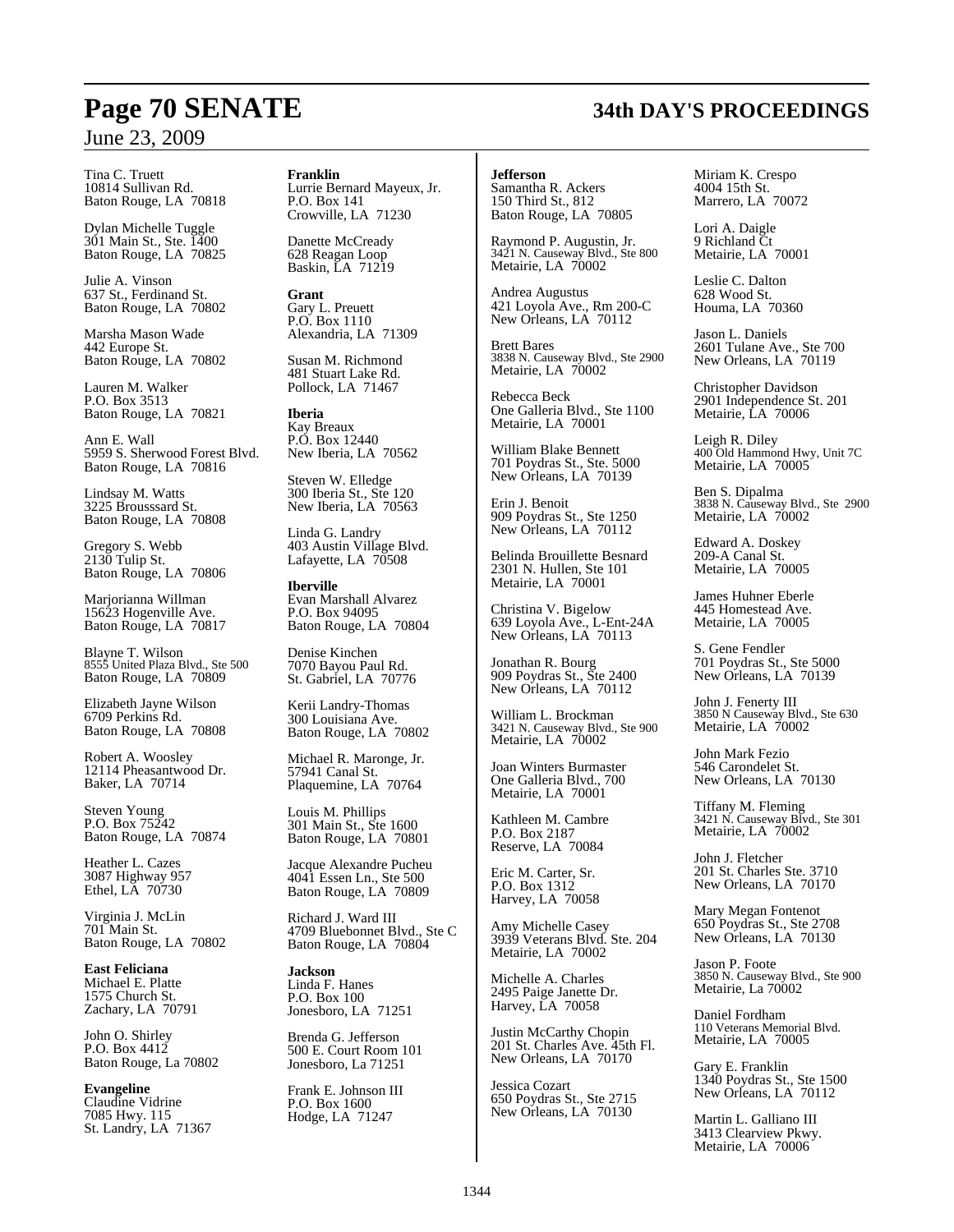# **34th DAY'S PROCEEDINGS Page 71 SENATE**

# June 23, 2009

Angela M. Garrett 400 Poydras St. New Orleans, LA 70130

Henna Ghafoor 612 Gravier St. New Orleans, LA 70130

Christopher Gross 2121 Ridgelake Dr., Ste 200 Metairie, LA 70001

Machelle R. Lee Hall 365 Canal St., Ste 2650 New Orleans, LA 70130

Iliaura Hands 1100 Poydras St., 3150 Energy Ctr New Orleans, LA 70163

Steven M. Hannan 2201 Ridgelake Dr. Metairie, LA 70001

Jeanette Hardy 600 11th St. Westwego, LA 70094

Chrissie L. Herrera 910 Julia St. New Orleans, LA 70113

Louise C. Higgins 3808 Lake Catherine Harvey, LA 70058

Leslie J. Hill 3924 Briant Dr. Marrero, LA 70072

Susan M. Hindman 4000 General Degaulle New Orleans, LA 70114

Jonathan P. Hobbs 3445 N. Causeway Blvd., Ste 800 Metairie, LA 70002

Philip Charles Hoffman 1010 Common St., Ste 2050 New Orleans, LA 70112

Justin Hollister 1546 Gretna Blvd. Harvey, LA 70059

Jonathan A. Hunter 701 Poydras St., Ste. 5000 New Orleans, LA 70139-5099

Jeanne Hutchison 2002 20th St., Ste 101-B Kenner, LA 70062

Catherine C. Hymel 130 Elaine Ave. Harahan, LA 70123

Peter A. Ierardi IV 3501 N. Causeway Blvd., Ste 354 Metairie, LA 70002

Orenthal Jude Jasmin 2200 Severn Ave., Apt R302 Metairie, LA 70001

Greg L. Johnson 701 Poydras St., Ste. 5000 New Orleans, LA 70139

Jason R. Kenney 3500 N. Causeway Blvd., Ste 820 Metairie, LA 70002

Timothy D. Kingston 201 St. Charles Ave., 40th Fl. New Orleans, LA 70170

Jacqueline P. Knight 2313 Hampton Dr. Harvey, LA 70058

Steven M. Koenig 1010 Common St.,Ste.2700 New Orleans, LA 70112

Joseph F. Lahatte III 3421 N. Causeway Blvd., Ste 900 Metairie, LA 70002

Charles E. Lavis, Jr. 700 Camp St., Ste 435 New Orleans, LA 70130

Joseph Dwight Leblanc III 1100 Poydras St., Ste 3600 New Orleans, LA 70163

Charlotte Livingston 400 Lafayette St., Ste 200 New Orleans, LA 70130

Marion H. Loup 605 Marguerite Rd. Metairie, LA 70003

Irvin L. Magri, Jr. P.O. Box 5 Grand Isle, LA 70358

Andrea M. Marcotte 4716 Park Dr. South Metairie, LA 70001

Jonathan Robert Marlowe 4416 Ithaca St. Metairie, LA 70006

August V. Martens 3500N. Causeway Blvd., Ste 108 Metairie, LA 70002

Rachel Martin-Deckelmann 1010 Common St., Ste 3000 New Orleans, LA 70112

Nicholas C. Marzoni 7400 Leake Ave. New Orleans, LA 70118

Glenn C. McGovern P.O. Box 516 Metairie, LA 70004

Stephanie McLaughlin 1010 Common St., Ste 1950 New Orleans, LA 70112

Christopher Meeks 601 Poydras St., Ste 1700 New Orleans, LA 70130

Michelle L. Miller 601 Poydras St., 12th Fl. New Orleans, LA 70130

Ryan Patricia Kastl Miller 701 Codifer Blvd. Metairie, LA 70005

Paul J. Mirabile 201 St. Charles Ave., Fl. 31 New Orleans, LA  $70179$ 

Shatiqua A. Mosby-Wilson 6801 Press Dr. New Orleans, LA 70126

John D. Murphy III 2544 Ramsey St. Marrero, LA 70072

Sarah J. Murphy 601 Poydras St., 12th Fl. New Orleans, LA 70130

Michele Nami 4713 Hastings St. Metairie, LA 70006

Ngoc Kim Nguyen 4913 Wood Forest Dr. Marrero, LA 70072

Daniel T. Norton, Jr. 1213 Rural St. River Ridge, LA 70123

Mark Grafton Otts 639 Loyola Ave., L-Ent-26B New Orleans, LA 70113

Elena Perez 4908 Cleveland Pl. Metairie, LA 70003

Holly S. Popham 601 Poydras St., Ste 2075 New Orleans, LA 70130

Susan M. Pundt 701 Poydras St., Ste 5000 New Orleans, LA 70139

Carlos Alberto Ramirez 365 Canal St., Ste 2290 New Orleans, LA 70130

Lee W. Rand 1010 Common St., Ste 2700 New Orleans, LA 70112

Michael W. Robertson 1615 Metairie Rd. Metairie, LA 70005

Michael Rodriguez 2100 St. Charles Ave, Comm. Ste 5 New Orleans, LA 70130

Gary J. Rouse 1100 Poydras St., Ste. 1150 New Orleans, LA 70163

Gregory R. Rubin 3500 N. Causeway Blvd.,Ste.185 Metairie, LA 70002

Scott Richards Samuel 601 Poydras St., Ste. 2300 New Orleans, LA 70130

Jairo F. Sanchez 3421 N. Causeway Blvd., Ste 301 Metairie, LA 70002

Stacey F. Santos 4024 Lake Villa Dr. Metairie, LA 70002

Lisa Saucier-McCaig 2450 Severn Ave., Ste 420 Metairie, LA 70001

Jeffrey M. Siemssen 1615 Metairie Rd., Ste 200 Metairie, LA 70005

Marguerite T. Sims 3850 N Causeway Blvd Ste 1000 Metairie, LA 70002

Kerrie B. Sinon 3510 N. Causeway Blvd., Ste 600 Metairie, LA 70002

Eric Frederick Skrmetta 501 Destrehan Ave. Harvey, LA 70058

Stefani B. Smith 1217 Hall Ave. Metairie, LA 70003

David M. Stein 701 Poydras St., Ste. 4500 New Orleans, LA 70139

Toshanita N. Summers 1215 Prytania St., Ste 223 New Orleans, LA 70130

Todd Charles Taranto 1100 Poydras St., Ste 3600 New Orleans, LA 70163

Charles Marshall Thomas 3500 N. Hullen St. Metairie, LA 70002

Kim Loan Thi Tran 1004 Curtis St. Harvey, LA 70058

Danielle E. Treadaway 704 Weyer St. Gretna, LA 70053

Evette E. Ungar 365 Canal St., Ste 2520 New Orleans, LA 70130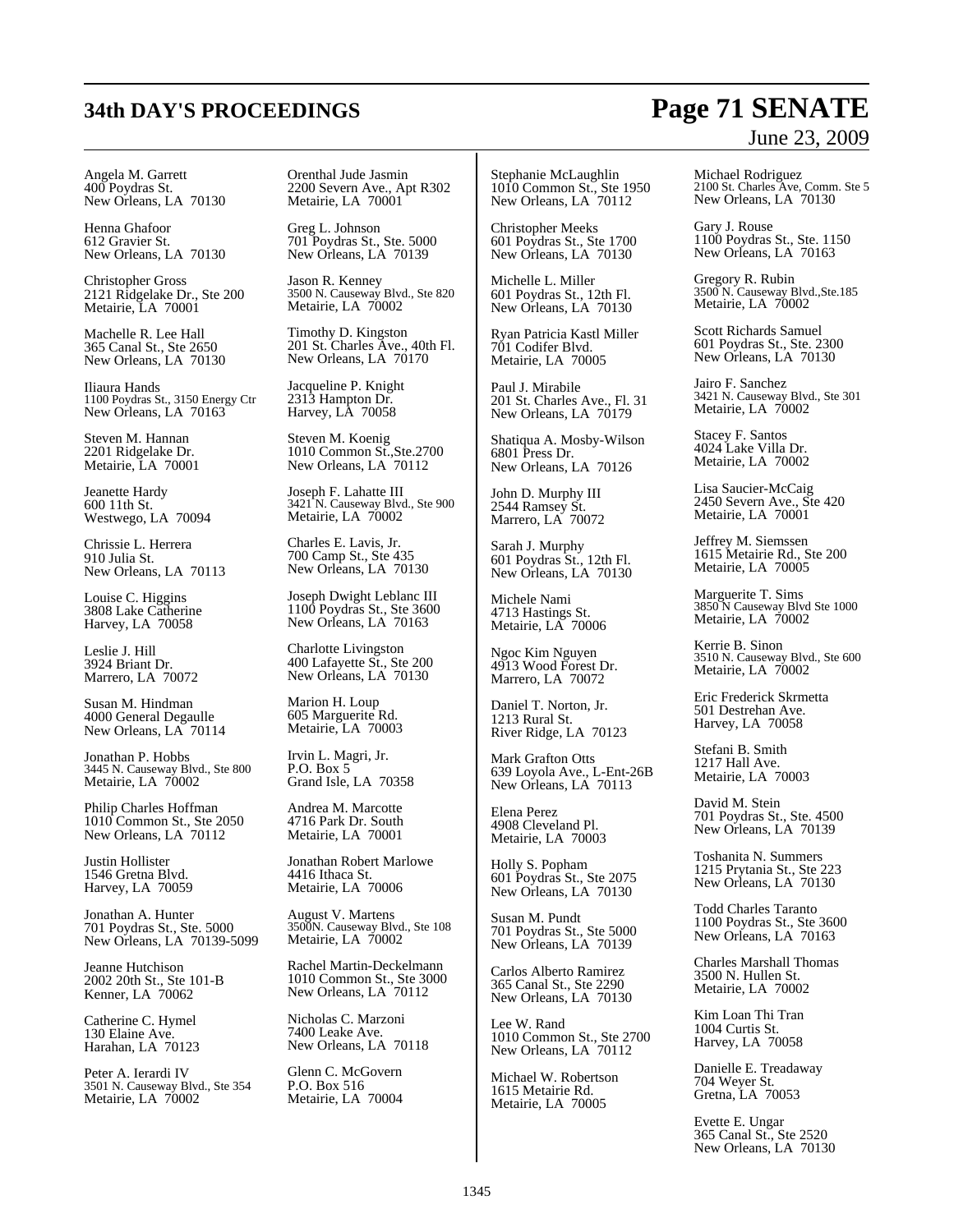Hal D. Ungar 365 Canal St., Ste 2520 New Orleans, LA 70130

Stephanie Villagomez 365 Canal St., Ste 2000 New Orleans, LA 70130

Rachel Walsh 400 Poydras St., Ste 2500 New Orleans, LA 70130

Pini Aaron Weinstein 416 Lafayette St. Gretna, LA 70053

Carrie Jennings Wheeler 4739 Sanford St. Metairie, LA 70006

John M. Wilson 701 Poydras St., Ste. 5000 New Orleans, LA 70139-5099

Lida A. Wilson 201 St. Charles Ave., 50th Fl. New Orleans, LA 70170

Ebony Woodruff P.O. Box 3472 Harvey, LA 70059

Barbara S. Wrobel 201 St. Charles Ave., Ste 4610 New Orleans, LA  $70170$ 

Mary Ellen Wyatt 1100 Poydras St., Ste 1700 New Orleans, LA 70163

Jay Christopher Zainey, Jr. 777 Florida St., Ste 369 Baton Rouge, LA 70801

**Jefferson Davis** Sally W. Comer 1158 E. Gallaugher Rd. Jennings, LA 70546

Elizabeth Ann Roche' 7467 Roche Rd. Lake Arthur, LA 70549

**Lafayette** Stacie Baudoin P.O. Box 62711 Lafayette, LA 70596

Katie S. Bellelo P.O. Box 519 Maringouin, LA 70757

Mandy B. Benoit P.O. Box 1190 Carencro, LA 70520

Paula W. Benoit 501 W. St. Mary Blvd., Ste 200 Lafayette, LA 70506

Claudette C. Berard P.O. Box 2217 Lafayette, LA 70502-2217 Nicholas A. Blanda 2010 W. Pinhook Lafayette, LA 70503

Philip H. Boudreaux, Jr. 1001 W. Pinhook Rd., Ste 200 Lafayette, LA 70503

Candace M. Breaux 2014 W. Pinhook, Ste 503 Lafayette, LA 70508

Christopher O. Broussard 112 Cane Ridge Cir. Lafayette, LA 70508

Linton F. Broussard, Jr. 108 Merchants Blvd. Apt. 69 Lafayette, LA 70508

Sandra Q. Cambre 115 Cornish Pl. Youngsville, LA 70592

Ariel Campos, Sr. 1020 Surrey St. Lafayette, LA 70502

Ann L. Champagne 202 Rue Iberville, Ste 450 Lafayette, LA 70508

Joan Champagne P.O. Box 9218 New Iberia, LA 70562

Jacob C. Credeur 822 Harding St. Lafayette, LA 70505

Matthew D. Fontenot P.O. Box 4305 Lafayette, LA 70502-4305

Nathan Frazier 2600 Amb. Caffery Pkwy, Ste C Lafayette, LA 70506

J. Keith Gates P.O. Box 3089 Lafayette, LA 70502

Dustin B. Gibson P.O. Box 81263 Lafayette, LA 70598

Dana C. Graham 200 W. Congress St., Ste 1000 Lafayette, LA 70501

Richard T. Haik 800 Lafayette St., Ste 4200 Lafayette, LA 70501

Barbara D. Hebert 5801 U.S. 90 East Broussard, LA 70518

Matthew C. Hebert 1200 Camellia Blvd., Ste 300 Lafayette, LA 70508

Thomas Reginald Hightower III 416 Doucet Rd., Unit 4-B Lafayette, LA 70503

Sarah B. Hulin 724 Piat Rd. Youngsville, LA 70592

Remy A. Jardell P.O. Drawer 94-C Lafayette, LA 70509

Elizabeth Haik Johnson 406 Audubon Blvd. Lafayette, LA 70508

Tammy K. Jordan 100 Gabriel St. Lafayette, LA 70506

Brandee Ketchum P.O. Drawer 94-C Lafayette, LA 70509

Gregory J. Laborde P.O. Box 3667 Lafayette, LA 70502

Margaret A. Lalande 102 Versailles Blvd., Ste 400 Lafayette, LA 70501

Brandy Landry 117 Hesper Dr. Carencro, LA 70520

Sarah Rousse Langlinais 2727 Kaliste Saloom Rd. Lafayette, LA 70508

Lori R. LeBlanc P.O. Box 90912 Lafayette, LA 70509

Pamela Lemoins P.O. Box 7 St. Martinville, LA 70582

Brandon W. Letulier 1001 W. Pinhook Rd. Ste 200 Lafayette, LA 70503

Shane J. Milazzo 217 Shadowbrush Bend Lafayette, LA 70506

Annette M. Moore 306 Veterans Dr. Carencro, LA 70520

Pamela R. Moser 2901 Johnston St., Ste 206 Lafayette, LA 70503

Lauri R. Nowell 1610 A St. Mary St. Scott, LA 70583

Michelle Miller Odinet 304 Beverly Lafayette, LA 70503

Virginia L. Ogle 213 N. College Rd. Lafayette, LA 70506

Jackie M. Perry 1003 S. Hugh Wallis, Bld C, Ste 8 Lafayette, LA 70508

Christian Cox Prejean 1313 West Pinhook Rd. Lafayette, LA 70503

Doris Ann Reiners P.O. Box 80154 Lafayette, LA 70598

Charlene D. Romero 1343 S. Richfield Rd. Duson, LA 70529

Andrea C. Savorgnan P.O. Box 53290 Lafayette, LA 70505

Dyan Schnaars 221 Sunflower Dr. Lafayette, LA 70508

Maureen O'Connor Sullivan 2014 W. Pinhook Rd., Ste. 403 Lafayette, LA 70508

Tammy Sumrall 2002 W. Gloria Switch Carencro, La 70520

Beverly P. Tassin 124 F Brasseaux Rd. Carencro, LA 70520

Dawn K. Trosclair 206 Ridgeview Dr. Lafayette, LA 70507

Jennifer Brooks Wallace 822 Harding St. Lafayette, LA 70505

Rachal C. Welch 303 W. Vermilion, Ste 210 Lafayette, LA 70502

Heather A. Wilson 104 Rue Iberville Lafayette, LA 70508

**Lafourche** Marcia C. Arceneaux 1641 Poland Ave. New Orleans, LA 70117

James Stacy Butler 1074A Hwy 1 Thibodaux, LA 70301

Zita Marie Jackson P.O. Box 108 Thibodaux, LA 70302

Raynon Taylor P.O. Box 640 Cutoff, LA 70345

# **Page 72 SENATE 34th DAY'S PROCEEDINGS**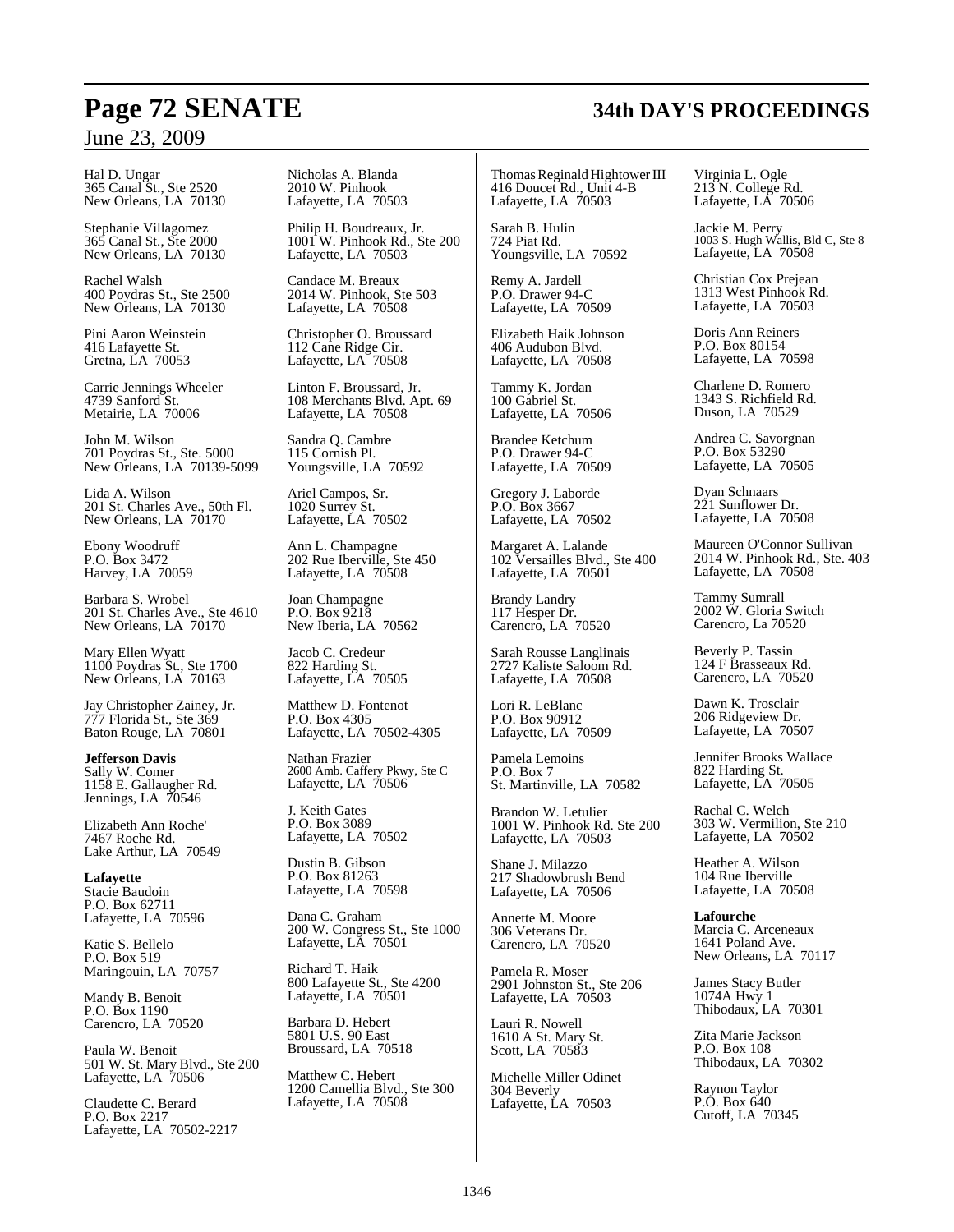#### **Lasalle**

Allison N. Bass P.O. Box 871 Jena, LA 71342

Lisa B. Crooks P.O. Box 2990 Jena, LA 71342-2990

Theresa Isaac P.O. Box 2826 Jena, LA 71342

**Lincoln** Angie Biscomb 709 East Kentucky Ave. Ruston, LA 71270

D. Kyle McDonald 500 E. Reynolds Dr. Ruston, LA 71270

Melanie K. Shrell 1503 Doctors Dr. Bossier City, LA 71111

**Livingston** Tamara K. Beard 34984 Eagle Ridge Dr. Denham Springs, LA 70706

Laura Bergeron-Hart 12787 Landon Dr. Walker, LA 70785

Anna C. Berthelot 17605 Hwy 42 Livingston, LA 70754

Stephanie M. Bienvenu 1175 Nicholson Dr. Baton Rouge, LA 70802

Desiree Bild 440 Third St., 8th Fl. Baton Rouge, LA 70802

Karen J. Blakemore 445 North Blvd., Ste 701 Baton Rouge, LA 70821

Courtney R. Boyer 12720 Landon Dr. Walker, LA 70785

Erin Theresa Callahan 29760 W. Highland St. Livingston, LA 70754

Maranda J. Cardinale P.O. Box 1665 Prairieville, LA 70769

Timothy D. Depaula 701 Poydras St., Ste 400 New Orleans, LA 70139

Lydia Durand-McMorris 25849 Plantation Ave. Denham Springs, LA 70726

Mary L. Glover 32290 Dunn Rd. Denham Springs, LA 70726 Sabrina Hawkins 13623 Hooper Rd., Ste F-4 Baton Rouge, LA 70818

Kelly Nuzzolillo Hunt 29901 Pine St. Holden, LA 70744

Jennifer L. Jackson 10715 N. Oak Hills Pkwy. Baton Rouge, LA 70810

Robert J. King 1885 N. 3rd St. Baton Rouge, LA 70802

Kathryn B. Larose 301 Main St., 14th Fl. Baton Rouge, LA 70825

Elena Lavigne 30413 Lafleur Rue Walker, LA 70785

Martha S. Lynch 1695 River Run Dr. Denham Springs, LA 70726

Sharon Madden 1211 N. Range Ave., Ste A Denham Springs, LA 70726

Margaret Monic McChristian P.O. Box 588 Baton Rouge, LA 70821

Ashley E. Philen 8710 Jefferson Hwy. Baton Rouge, LA 70809

William Pittman 10107 Langston Dr. Denham Springs, LA 70706

Melissa Primes 23544 Country Manor Ave. Denham Springs, LA 70726

Rachel Raffray 13298 Hilltop Rd. Maurepas, LA 70449

Marguerite T. Sims 3850 N. Causeway Blvd Ste 1000 Metairie, LA 70002

Shanna Sizemore 233 St. Ferdinand St. Baton Rouge, LA 70802

Kathleen S. Stephens P.O. Box 270 Baker, LA 70714

Bradley J. Tate 10761 Perkins Rd., Ste A Baton Rouge, LA 70810

Albert Allen Thom II 30307 Eden Church Rd. Denham Springs, LA 70726

Michelle Vicknair 30641 Edna Kinchen Rd. Holden, LA 70744

**Morehouse** Marilyn S. Winnon 805 East Cypress Bastrop, LA 71220

**Natchitoches** Leanne Lacaze Bridges 1419 Barclay Dr. Natchitoches, LA 71457

Alicia Carr 778 Collins Rd. Natchitoches, LA 71457

Stephen Hugh Lee 114 Antley Rd. Natchitoches, LA 71457

Lewis A. McBryde III 315 Royal St. Natchitoches, LA 71457

Luke D. Mitchell P.O. Box 598 Coushatta, LA 71019

Ashli M. Rhodes 402 Second St. Natchitoches, LA 71457

**Orleans** Richard H. Ahamad 1010 Common St., Ste. 1400 A New Orleans, LA 70112

John S. Alford 1720 Josephine St., Unit A New Orleans, LA 70113

Michele D. Allen-Hart 201 St. Charles Ave., 31St Fl. New Orleans, LA 70170

Jason J. Alley 22nd Fl., Energy Ctr, 1100 Poydras New Orleans, LA 70163

Matthew Steven Almon 546 Carondelet St. New Orleans, LA 70130

Tarak Anada 201 St. Charles Ave. 49th Fl. New Orleans, LA 70170

Sarika J. Angulo 1515 Poydras St., Ste 1900 New Orleans, LA 70112

Norton Arbelaez 5215 Magazine St., Apt. B New Orleans, LA 70115

Nicholas P. Arnold 601 Poydras St., Ste 2300 New Orleans, LA 70130

Kevin Adam Avin 365 Canal St., Ste 2290 New Orleans, LA 70130 Christopher Ayres 650 Poydras St., Ste 2200 New Orleans, LA 70130

Patrick J. Babin 701 Poydras St, 4250 New Orleans, LA 70139

Elisabeth Lorio Baer 701 Poydras St., Ste 5000 New Orleans, LA 70139

William C. Baldwin 201 St. Charles Ave., 48th Fl. New Orleans, LA 70170-5100

William A. Barousse 701 Poydras St., Ste 4800 New Orleans, LA 70139

Theresa R. Becher 1300 Perdido St., Rm 2W10 New Orleans, LA 70112

Christopher Becnel 425 W. Airline Hwy, Ste B Laplace, LA 70068

Toni Becnel 425 W. Airline Hwy, Ste B Laplace, LA 70084

Verena Benker 215 Decatur St., Ste 300 New Orleans, LA 70130

Margaret Berliner 4207 Tchoupitoulas New Orleans, LA 70115

Beth Bernstein 701 Poydras St., Ste. 4250 New Orleans, LA 70139

Erin E. Bohacek 546 Carondelet St. New Orleans, LA 70130

Alexandre E. Bonin 4224 Canal St. New Orleans, LA 70119

Reed Gillmor Bowman 4173 Canal St. New Orleans, LA 70119

Robert B. Brahan, Jr. 601 Poydras St., Ste 2335 New Orleans, LA 70130

Robert M. Brian 5290 Canal Blvd. New Orleans, LA 70124

Avione Ann Brown 201 St. Charles Ave., 50th Fl. New Orleans, LA 70170

Kevin F. Bruce 701 Poydras St., Ste 4040 New Orleans, LA 70139

## **34th DAY'S PROCEEDINGS Page 73 SENATE** June 23, 2009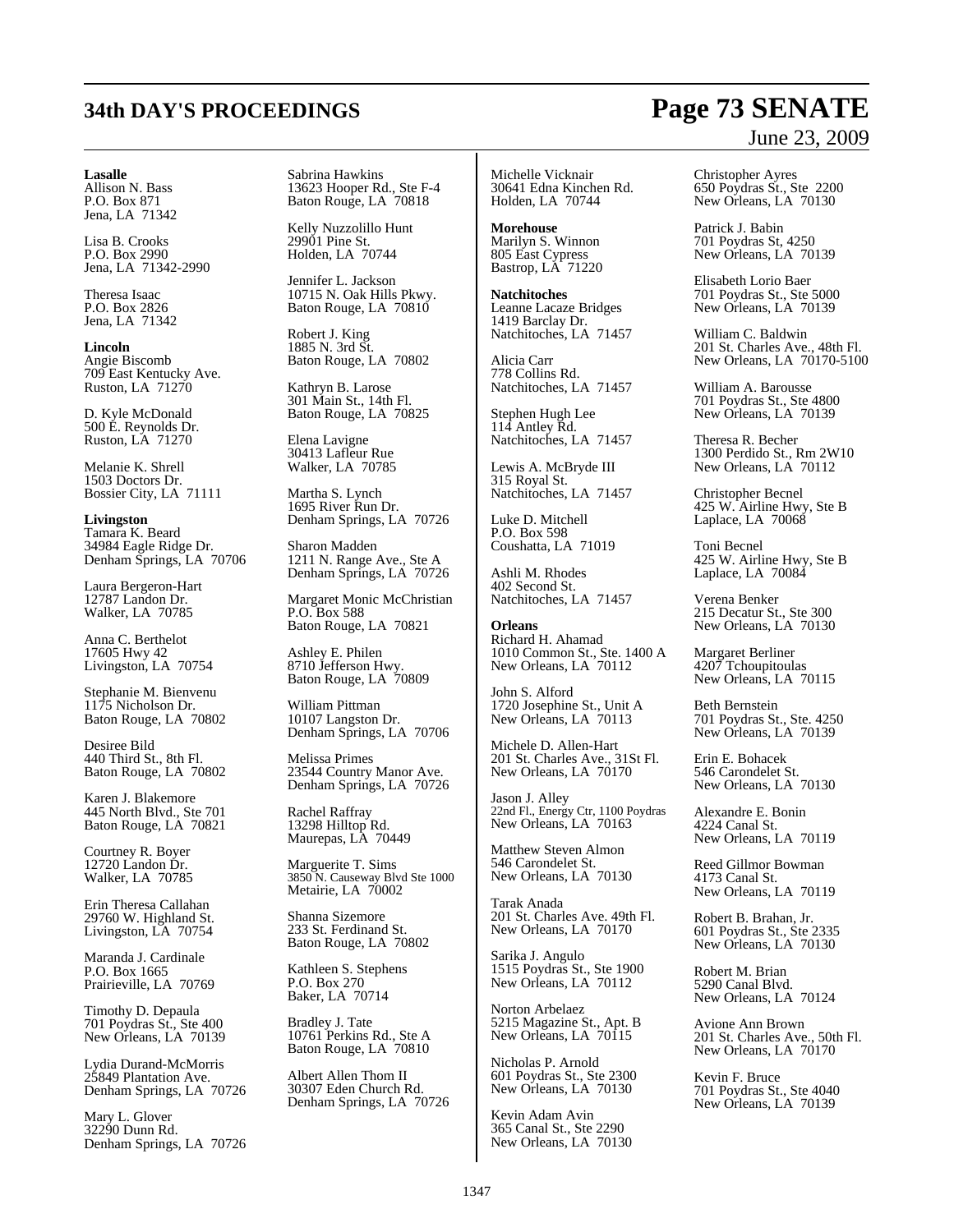## **Page 74 SENATE 34th DAY'S PROCEEDINGS**

### June 23, 2009

Richard C. Buckman 5918 S. Galvez St. New Orleans, LA 70125

Amanda J. Butler 601 Poydras 125H Fl. New Orleans, LA 70130

Michael David Cangelosi 701 Poydras St., Ste 4800 New Orleans, LA 70139

Andrew Capitelli 909 Poydras St., Ste 2800 New Orleans, LA 70112

Christopher M. Capitelli 201 St. Charles Ave, 50th Fl. New Orleans, LA 70170

Matthew Caplan 627 N. Carrollton Ave., Apt 2 New Orleans, LA 70119

Daniel J. Carr 909 Poydras St., Ste 2500 New Orleans, LA 70112

Ryan Casey 701 Camp St. New Orleans, LA 70130

Laura L. Catlett 3636 S. I-10 Svc Rd., Ste 210 Metairie, LA 70001

Joseph J. Cerise 639 Loyola Ave., 26th Fl. New Orleans, LA 70113

Cristi Fowler Chauvin 400 Poydras St., 30th Fl. New Orleans, LA 70130

Lauren E. Checki 3445 N. Causeway Blvd., Ste 510 Metairie, LA 70002

Andrew H. Chrestman 701 Poydras St., Ste 5000 New Orleans, LA 70139

Tiana Christopher 2300 Energy Center, 1100 Poydras New Orleans, LA 70163

Alexandra L. Clark 201 St. Charles Ave, Ste 5100 New Orleans, LA 70170

Matthew Clark 909 Poydras St., 28th Fl. New Orleans, LA 70112

Matthew R. Clauss 1546 Gretna, Blvd. Harvey, LA 70058

Jessica E. Coalter 4121 Palmyra St., 9 New Orleans, LA 70119 Tana F. Cochran 2000 Lakeshore Dr., Bh Room 222 New Orleans, LA 70148

Meghan D. Coleman 701 Poydras Stret, Ste 5000 New Orleans, LA 70139

Stuart G. Coleman 170 Broadway St., Ste 237 New Orleans, LA 70118

Cheryl Deann Comer 1100 Poydras St., Ste 3700 New Orleans, LA 70119

James E. Courtenay 755 Magazine St. New Orleans, LA 70130

Mary C. Craver 829 Baronne St. New Orleans, LA 70113

Katherine A. Crosby 201 St. Charles Ave. Ste. 4610 New Orleans, LA 70170

Kerry P. Cuccia 3801 Canal St., 325 New Orleans, LA 70119

Elizabeth Cumming 636 Baronne St. New Orleans, LA 70113

April Davenport 421 Loyola Ave. New Orleans, LA 70112

Alan Davis 2300 Energy Centre, 1100 Poydras New Orleans, LA 70163

Jennifer C. Deasy 500 Poydras St., Ste 1044 New Orleans, LA 70130

Alison N. Declouet 909 Poydras St., Ste 2500 New Orleans, LA 70112

Paul Declouet 6923 Memphis St. New Orleans, LA 70124

Joshua A. Decuir 201 St. Charles Ave., Ste 4600 New Orleans, LA  $70170$ 

Laurent J. Demosthenidy 1010 Common St., Ste 2800 New Orleans, LA 70112

Michael B. Depetrillo 201 St. Charles Ave., 49th Fl. New Orleans, LA  $70170$ 

Matthew Derieg 1009 E. Frenchmen St. New Orleans, LA 70116

Joseph A. Devall 3850 N. Causeway Blvd., Ste 1043 Metairie, LA 70002

Spencer R. Doody 338 Lafayette St. New Orleans, LA 70130

Ellen Pivach Dunbar 8311 Hwy 23, Ste 104 Belle Chasse, LA 70037

Janet D. Duroncelet 400 Royal St. New Orleans, LA 70130

Barbara Lynn Edin 301 St. Charles Ave., 4th Fl. New Orleans, LA 70130

Anddry Q. Reyes Espinal 1601 River Oaks Dr. New Orleans, LA 70131

Dominique Espinosa 201 St. Charles Ave, Ste 4610 New Orleans, LA 70170

Gretchen B. Fauria 2305 Wtc, 2 Canal St. New Orleans, LA 70130

Laura E. Fine 400 Poydras St., Ste 2050 New Orleans, LA 70130

Lisa A. Finn 4051 Westbank Expressway Marrero, LA 70072

Anna Elizabeth Flynt 909 Poydras St., Ste 2300 New Orleans, LA 70112

Jennifer Katherine Fontana 650 Poydras St., Ste 2200 New Orleans, LA 70130

Christine Simons Fortunato 2610 Palmer Ave. New Orleans, LA 70118

Jody John Fortunato 400 Poydras St., 30th Fl. New Orleans, LA 70130

Raashand M. Frazier 421 Loyola Ave., 308 New Orleans, LA 70112

Shannon M. Frese 1010 Common St., Ste 2300 New Orleans, LA 70112

Marc L. Frischhertz 1130 St. Charles Ave New Orleans, LA 70130

Amanda M. Furst 1010 Common St., Ste 1400 A New Orleans, LA 70112

Wayne Jacob Gardner, Jr. 3850 N. Causeway Blvd., Ste 1000 Metairie, LA 70002

Allison E. Gatzman 11151 N. Forest Park Ct. New Orleans, LA 70128

David Geerken 3445 N. Causeway Blvd., Ste 800 Metairie, LA 70002

Todd Gennardo 1010 Common St., Ste 3010 New Orleans, LA 70112

Barry Gerharz P.O. Box 56157 New Orleans, LA 70156

Lena D. Giangrosso 650 Poydras St., Ste. 2700 New Orleans, LA 70130

Erin E. Gilson 201 St. Charles Ave., 49th Fl. New Orleans, LA  $70170$ 

Alyson Graugnard 1340 Poydras St., Ste 700 New Orleans, LA 70115

Ricardo M. Guevara 200 Henry Clay Ave. New Orleans, LA 70118

Gavin H. Guillot 701 Poydras St., Ste 4700 New Orleans, LA 70139

Robert B. Haik 4616 Jefferson Hwy. Jefferson, LA 70121

Peter J. Hamilton III 1300 Perdido St., 5th Fl. New Orleans, LA 70112

Michael A. Harowski 400 Poydras St., 30th Fl. New Orleans, LA 70130

Autumn J. Snyder Harrell 1100 Poydras St., Ste 2900 New Orleans, LA 70163

Justin C. Harrell 1100 Poydras St., Ste 2900 New Orleans, LA 70163

Edmond J. Harris 1221 Harmony St. New Orleans, LA 70115

James C. Harris III 1300 Perdido St., Ste 2E04 New Orleans, LA 70112

Kathleen Ann Harrison 201 St. Charles Ave., 49th Fl. New Orleans, LA  $70170$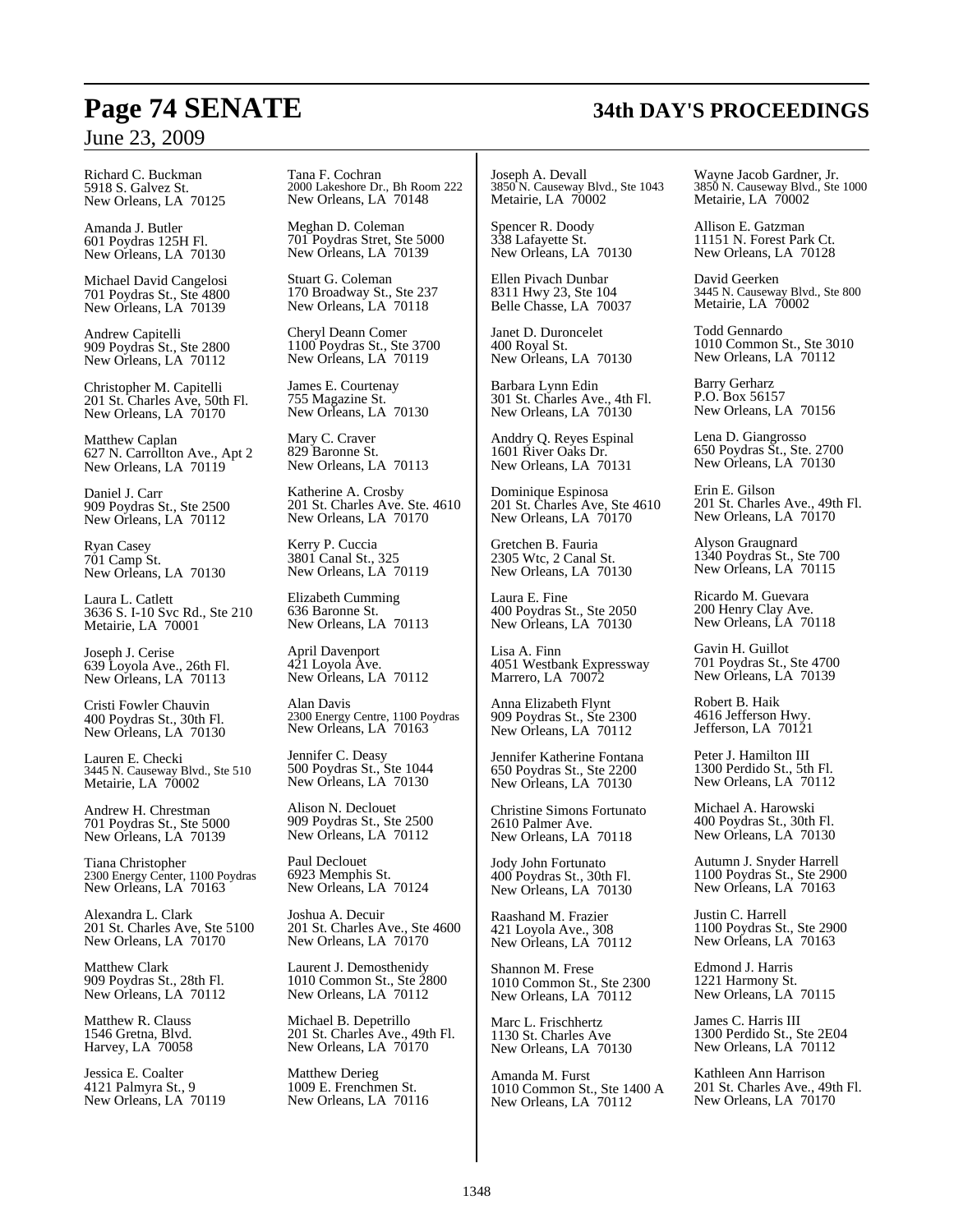#### Meghan Hasser P.O. Box 1900 Harvey, LA 70059

Jaclyn Carole Hill 201 St. Charles Ave., Ste 3201 New Orleans, LA 70170

Jennifer M. Hoekstra 1918 Constantinople St. New Orleans, LA<sup> $\dot{}$ </sup>70115

Joshua M. Hudson 1100 Poydras St., 30th Fl. New Orleans, LA 70163

Joseph R. Hugg 201 St. Charles Ave., 47th Fl. New Orleans, LA 70170

Natacha M. Hutchinson 700 Camp St. New Orleans, LA 70130

Benjamin West Janke 201 St. Charles Ave., Ste 3600 New Orleans, LA 70170

Jack Jernigan 4045 S. Carrollton Ave. New Orleans, LA 70119

Jason R. Johanson 701 Poydras St., Ste 5000 New Orleans, LA 70139

Ryan A. Jurkovic 1010 Common St., Ste 2910 New Orleans, LA 70112

Bonnie Kendrick 427 W. 22nd Ave. Covington, LA 70433

Sean Kennedy 3150 Energy Centre, 1100 Poydras New Orleans, LA 70163

Naomi B. Kim 5720 Kensington Blvd. New Orleans, LA 70127

Douglas M. Kleeman 1010 Common St., Ste 2200 New Orleans, LA 70112

Bryan J. Knight 909 Poydras St., 35th Fl. New Orleans, LA 70112

Jason C. Kuczek 650 Poydras St., Ste 2015 New Orleans, LA 70130

Celeste C. Laborde 201 St. Charles Ave. 47th Fl. New Orleans, LA 70170

Mark Ladd 2511 St. Charles Ave., Apt 501 New Orleans, LA 70130

Hope Lambert 1901 Tchoupitoulas New Orleans, LA 70130

Donald J. Latuso, Jr. 909 Poydras St., Ste 2300 New Orleans, LA 70112

Deborah E. Lavender 909 Poydras St., Ste 1590 New Orleans, LA 70112

David T. Lawson 1100 Poydras St., 22nd Fl. New Orleans, LA 70163

Candace R. LeBlanc 650 Poydras St., Ste 2715 New Orleans, LA 70130

Gregory J. Lewis, Jr. 3500 N. Hullen St. Metairie, LA 70002

Raymond C. Lewis 909 Poydras St., Ste 2800 New Orleans, LA 70112

Jayanne Jene' Liggins 1300 Perdido St., Ste 2E04 New Orleans, LA 70112

Ellen Overmyer Lloyd 546 Carondelet St. New Orleans, LA 70130

Zarul W. Lodwick 6338 Maumus Ave. New Orleans, LA 70131

Mary E. Lorenz 701 Poydras St., 40th Fl. New Orleans, LA 70139

Ronald K. Lospennato 4431 Canal St. New Orleans, LA 70119

Michael C. Luquet 909 Poydras St., Ste. 1500 New Orleans, LA 70112

Eric E. Malveau 2601 Tulane Ave., 7th Fl. New Orleans, LA 70119

Roman J. Maney 8735 Apricot St. New Orleans, LA 70118

Matthew Lee Mann 704 Carondelet St. New Orleans, LA 70130

Brian K. Marick 601 Poydras St., 12th Fl. New Orleans, LA 70130

Kimberly L. Marshall 21 Maryland Dr. New Orleans, LA 70124 Nick Mastagni 5526 Camp St. New Orleans, LA 70115

Katherine M. Mattes 6329 Freret St. New Orleans, LA 70118

Ryan M. McCabe 1100 Poydras St., Ste 3200 New Orleans, LA 70163

John M. McCammon 12th Fl, 601 Poydras St. New Orleans, LA 70130

Timothy Graham McEvoy 909 Poydras St. Ste. 2400 New Orleans, LA 70112

Colleen McGaw 6039 Argonne Blvd. New Orleans, LA 70124

Christy L. McMannen 601 Poydras St., Ste 2300 New Orleans, LA 70130

Katharine Melesurgo 421 Loyola Ave, Civil District Ct. New Orleans, LA 70112

William Gregory Merritt 909 Poydras St.,Ste.2130 New Orleans, La 70112

Marc R. Michaud 601 Poydras St. Ste. 2100 New Orleans, LA 70130

Rebecca Schambach Miller 1250 Poydras St., Ste 2450 New Orleans, LA 70113

Cheryl Christina Mintz 1314 Lark St. New Orleans, LA 70122

Ross M. Molina 212 Spencer Ave. New Orleans, LA 70124

Isabelle Montelepre 1639 Lakeshore Dr. New Orleans, LA 70122

Robert F. Moore 603 Race St., Apt 10210 New Orleans, LA 70130

Edward Lee Moreno 821 Baronne St. New Orleans, LA 70113

Susie Morgan 365 Canal St.,Ste.2000 New Orleans, LA 70130

Jean-Paul Jude Morrell 6305 Elysian Fields Ave. 405-B New Orleans, LA 70122

# June 23, 2009

Michael Murphy 8224 Plum St. New Orleans, LA 70118

Tania Nelson 400 Poydras St., Ste 2500 New Orleans, LA 70130

Porter Nolan 601 Poydras St., Ste 2400 New Orleans, LA 70130

Thomas Michael Nosewicz, Jr. 2601 Tulane Ave, Ste 700 New Orleans, LA 70119

Inemesit U. O'Boyle 3500 N. Hullen St. Metairie, LA 70002

Pamela A. Occhipinti 7214 St. Charles Ave New Orleans, LA 70118

Brittany Olson 121 Park Pl. Covington, LA 70433

Kirk A. Ordoyne 1546 Gretna Blvd. Harvey, LA 70058

Rajan Pandit 3500 N. Hullen St. Metairie, LA 70002

Avery B. Pardee 201 St. Charles Ave. New Orleans, LA 70170

Binford Earl Parker 201 St. Charles Ave., Ste 4400 New Orleans, LA  $70170$ 

Erin E. Pelleteri 201 St. Charles Ave., Ste 3600 New Orleans, LA 70170

Sharon A. Perlis 6069 Magazine St. New Orleans, LA 70118

Inga C. Petrovich 301 Plantation Rd. Harahan, LA 70123

Jeffrey A. Raines 701 Poydras St., Ste 400 New Orleans, LA 70139

Christopher K. Ralston 365 Canal St., Ste 2000 New Orleans, LA 70130

Kirstin Jonell Ramsay 636 Baronne St. New Orleans, LA 70113

Ruth L. Ramsey 1628 De Battista Pl. New Orleans, LA 70131

## **34th DAY'S PROCEEDINGS Page 75 SENATE**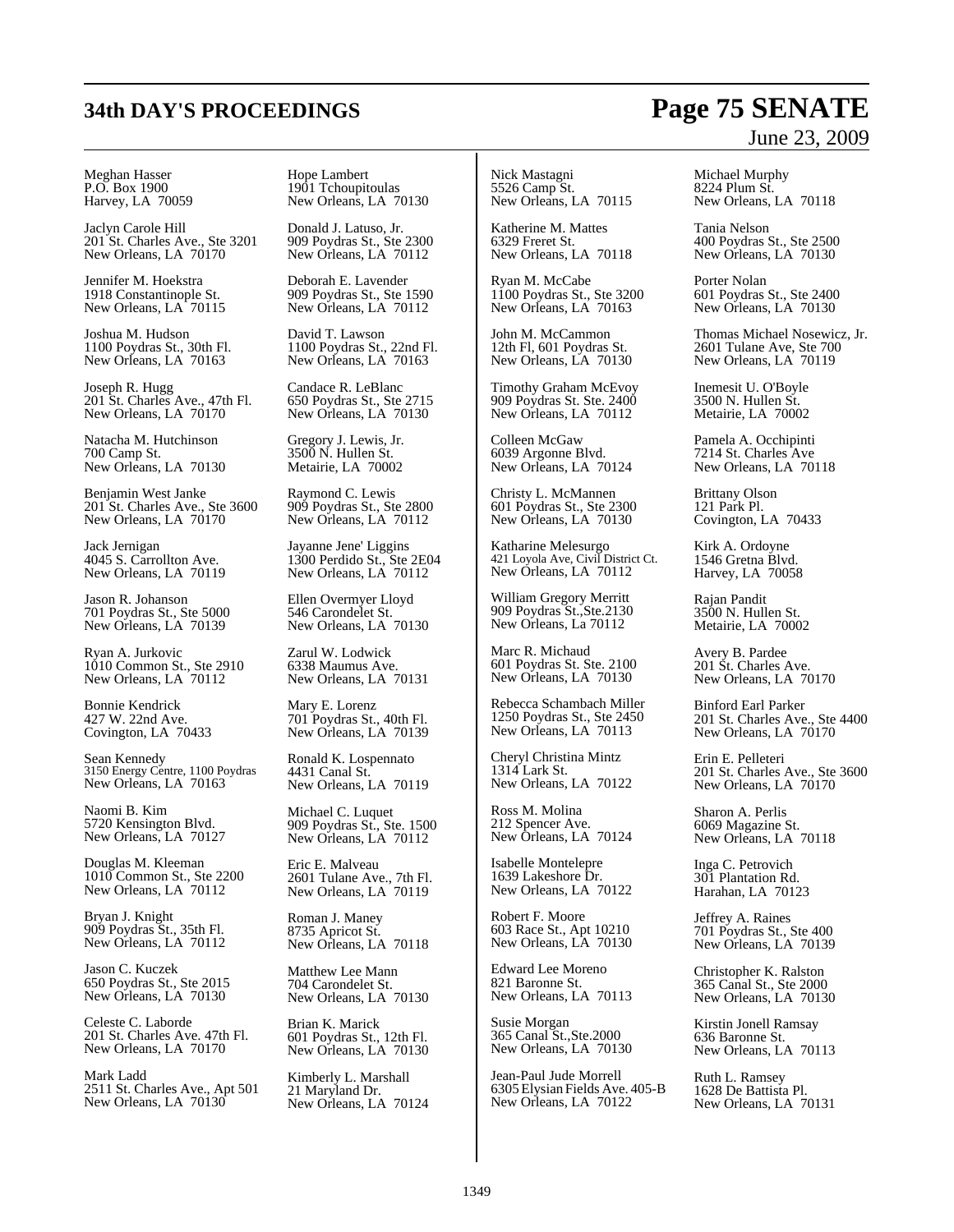### June 23, 2009

Dayal S. Reddy 900 South Peters, Apt 16 New Orleans, LA 70130

Morris W. Reed, Jr. 2475 Canal St., 207 New Orleans, LA 70119

Benjamin D. Reichard 201 St. Charles Ave., Fl 46 New Orleans, LA 70170

Naomi Kim Reyes 546 Carondelet St. New Orleans, LA 70130

Christian J. Rhodes 421 Loyola Ave., 403 New Orleans, LA 70112

Bernard J. Rice III 80 Westbank Expressway Gretna, LA 70053

Catherine Barrett Rice 201 St. Charles Ave, 48th Fl. New Orleans, LA 70170

Candice M. Richards 201 St. Charles Ave.,Ste.3800 New Orleans, LA 70170

Alice Riener 1010 Common St., Ste 1400A New Orleans, LA 70112

Rachel M. Riser 2551 Metairie Rd. Metairie, LA 70002

Brandon H. Robb 201 St. Charles Ave., 35th Fl. New Orleans, LA  $70170$ 

Alejandro Rodriguez 400 Poydras St., Ste 1900 New Orleans, LA 70130

Sarah E. Roy 2348 Camp St. New Orleans, LA 70130

Andrew Jason Sakalarios 201 Saint Charles Ave. New Orleans, LA 70170

Kathryn Salter 1419 Milan St., Apt 205 New Orleans, LA 70115

Keith A. Sanchez 4672 Dodt Ave. New Orleans, LA 70126

Bidish Sarma 636 Baronne St. New Orleans, LA 70113

Edward P. Scharfenberg 201 St. Charles Ave., Ste 4600 New Orleans, LA 70170

Aimee Scheuermann 2700 Tulane Ave., Sec K New Orleans, LA 70119

Karen Cuccia Schloegel 1250 Poydras St., Ste 2000 New Orleans, LA 70113

Timothy H. Scott 201 St. Charles Ave., Ste 3710 New Orleans, LA 70170

Michelle E. Scott-Bennett 1500 Lafayette St., Ste. 122 Gretna, LA 70053

Laura Carter Settlemyer 12Th Fl., 601 Poydras St New Orleans, LA 70130

Weston W. Sharples 201 St. Charles Ave, 40th Fl New Orleans, LA 70170

Michael G. Sherman 700 Camp St., Ste 305 New Orleans, LA 70130

H. Bruce Shreves 1100 Poydras St., 30th Fl. New Orleans, LA 70163

David Allan Silverstein 635 Lafayette St. Gretna, LA 70053

Eva Maria Simkovitz 1550 2nd St., Apt 3H New Orleans, LA 70130

Kristine Neilson Spaulding 4 Stilt St. New Orleans, LA 70124

Hope Marie Spencer 201 St. Charles Ave., 51St Fl. New Orleans, LA 70170

Matthew L. Stedman 650 Poydras St., Ste 2200 New Orleans, LA 70130

Mark N. Stich 400 Poydras St., 30th Fl. New Orleans, LA 70130

Carson W. Strickland 701 Poydras St., Ste 4800 New Orleans, LA 70139-4800

Earl F. Sundmaker III 1100 Poydras St., Ste 2300 New Orleans, LA 70163

Glenn L.M. Swetman 400 Poydras St., Ste 1900 New Orleans, LA 70130

Charles E. Tabor 909 Poydras St., Ste 2800 New Orleans, LA 70112

Leah Anne Taschek 201 St. Charles Ave. Ste 2411 New Orleans, LA 70170

Miles C. Thomas 601 Poydras St., Ste 2775 New Orleans, LA 70130

Ann Thompson 1100 Poydras St., Ste 2906 New Orleans, LA 70163

Jennifer Thornton 909 Poydras St., Ste 2500 New Orleans, LA 70112

Brooke C. Tigchelaar 546 Carondelet St. New Orleans, LA 70130

Allen J. Tillery 701 Metairie Rd., Ste 2A201 Metairie, LA 70005

Michele L. Trowbridge 704 Carondelet St. New Orleans, LA 70130

Angel G. Varnado 800 Ruth Dr. Westwego, LA 70094

Evan W. Walker 636 Carondelet St. New Orleans, LA 70130

Laura A. Walton 2903 Lepage St., Ste 3 New Orleans, LA 70119

John Robert Warren II 1718 Short St. New Orleans, LA 70118

Kathryn A. Wasik 201 St. Charles Ave. Ste. 2411 New Orleans, LA 70170

Erin R. Wedge 400 Poydras St., Ste 1440 New Orleans, LA 70130

Robert T. Weimer IV 400 Lafayette St., Ste 150 New Orleans, LA 70130

Kristin Wenstrom 3301 Chartres St. New Orleans, LA 70117

Shaundra M. Westerhoff 400 Poydras St., Ste 1540 New Orleans, LA 70130

Dawn Adams Wheelahan 5528 Loyola Ave. New Orleans, LA 70115

Harold M. Wheelahan III 1010 Common St., Ste 2900 New Orleans, LA 70112

Clayton J. White 4123 Woodland Dr. New Orleans, LA 70131

Charles L. Whited, Jr. One Shell Sq, Ste 400 701 Poydras New Orleans, LA 70139

Stephen Wiegand 701 Poydras St., Ste 5000 New Orleans, LA 70139

Benjamin P. Woodruff 201 St. Charles Ave., Fl 50 New Orleans, LA 70170

Douglass Wynne, Jr. 1100 Poydras St., 30th Fl. New Orleans, LA 70163

Rachel M. Yazbeck 706 Derbigny St. Gretna, LA 70053

Rebecca Holt Zabel 365 Canal St., Ste 2000 New Orleans, LA 70130

**Ouachita**

Angella M. Bunn-Smith 1216 Stubbs Ave. Monroe, LA 71291

Jennifer D. Chavers P.O. Box 4086 Monroe, LA 71211

Carl E. Cooper 206 Jackson St Monroe, LA 71201

James C. Crigler, Jr 1811 Tower Dr., Ste. A Monroe, La 71201

Joseph William Grassi 206 Jackson St. Monroe, LA 71201

Paul F. Lensing, Jr. 343 N. Washington St. Bastrop, LA 71220

Deirdre Claire McGlinchey 1811 Tower Dr., Ste. A Monroe, La 71201

Jeremy K. Moore 3421 Cypress St. West Monroe, LA 71291

Veda M. Morris 207 West Alabama Ave. Ruston, LA 71270

R. Fritz Niswanger P.O. Box 7580 Monroe, LA 71211

Woody Norris P.O. Box 7100 Monroe, LA 71211

## **Page 76 SENATE 34th DAY'S PROCEEDINGS**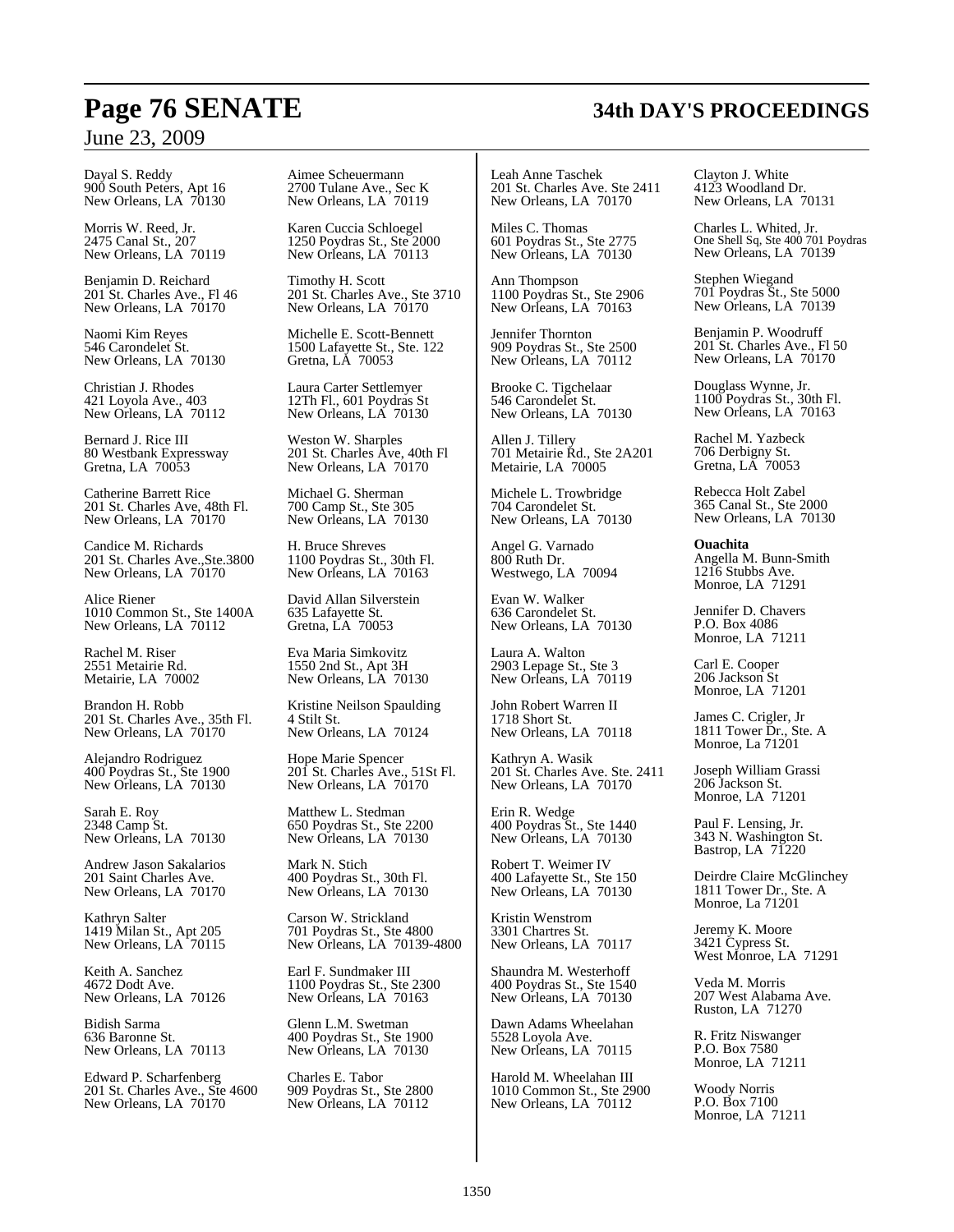## **34th DAY'S PROCEEDINGS Page 77 SENATE** June 23, 2009

Diana B. Russell 111 Margie Dr. West Monroe, LA 71291

Catherine Schjelde P.O. Box 4907 Monroe, LA 71211

William Michael Stratton 165 Alton Smith Rd. West Monroe, LA 71292

Brad Allen Thompson 1810 Roselawn Ave. Monroe, LA 71201

Kenneth Joe Wallace 3 Bancroft Cir. Monroe, LA 71201

**Plaquemines** Lara A. Lovas 213 Burmaster St. Belle Chasse, LA 70037

Bonnie J. Morel 9021 Hwy. 23 Belle Chasse, LA 70037

Robert W. Tschirn 2100 St. Charles Ave., Ste.5 New Orleans, LA 70130

**Pointe Coupee** Cy J. D'Aquila, Jr. P.O. Box 866 New Roads, LA 70760

Nicholas R. Rockforte P.O. Drawer 71 Plaquemines, LA 70765

**Rapides** Graham Bateman 2517 Elliott St. Alexandria, LA 71301

Elizabeth B. Bloch 446 H. Strange Rd. Lecompte, LA 71346

Randall C. Hoben 3205 S. Macarthur Dr. Alexandria, LA 71301

Lauren Stokes Laborde P.O. Box 1431 Alexandria, LA 71309

Jessica Anne Luparello 934 3rd St., Ste 600 Alexandria, LA 71301

Wilbur Teal McCain, Jr. 116 Legacy Point Dr. Pineville, LA 71360

Annalynn S. McDermott 2001 MacArthur Dr. Alexandria, LA 71301

Kellie B. Poston 4407 Parliament Dr. Alexandria, LA 71301 Patrick Brenner Sadler 237 S. Washington, Ste A Marksville, LA 71351

John Hanlon Thomas, Jr. 2312 S. Macarthur Dr. Alexandria, LA 71301

Adam J. Triplett P.O. Box 350 Alexandria, LA 71309

Jolay Walker 1104 Hwy 71 South Lecompte, LA 71346

Brenda D. Warwick 3709 Masonic Dr. Alexandria, LA 71315

Christie C. Wood 2001 MacArthur Dr. Alexandria, LA 71307

**Richland** Thomas M. Hayes III P.O. Box 8032 Monroe, La 71211-8032

Alisa Nappier 543 McClanahan Rd. Rayville, LA 71269

**Sabine** Lee H. McCann 284 Fullerton Dr. Many, LA 71449

**St Bernard** Stacie L. Jirovec 3421 N. Causeway Blvd., Ste 900 Metairie, LA 70002

Stephanie S. Moran 2110 Corinne Dr. Chalmette, LA 70043

Ronald Jay Nunez 2301 Fable Dr. Meraux, LA 70075

Pamela K. Richard 400 Poydras St., Ste 2300 New Orleans, LA 70130

Barrett R. Stephens 909 Poydras St., Ste 1500 New Orleans, LA 70112

**St Charles** Darcy L. Cooper 134 River Point Dr. Destrehan, LA 70047

Timothy F. Daniels 400 Poydras St., Ste. 2700 New Orleans, LA 70130

Karen Marie Duhe' 117 Pintail St. St. Rose, LA 70087

Rochelle Champagne Fahrig 701 Poydras St., Ste 4700 New Orleans, LA 70139

Robert G. Gostl 3001 Ormond Blvd F, 16 Destrehan, LA 70047

Nadine B. Hammonds 701 Poydras St., Ste 5000 New Orleans, LA 70139

Amy D. Hotard 909 Poydras St., Ste 2600 New Orleans, LA 70112

Kevin G. Kytle 914 Williams Blvd. Kenner, LA 70062

Christina N. Lewis 13309 River Rd. Luling, LA 70070

Carol L. Michel 500 Poydras St.,Rm.B210 New Orleans, La 70130

David S. Moyer 116 Lakewood Dr. Luling, LA 70070

Betty J. Nielsen 45413 John Sheets Rd. St. Amant, LA 70774

Shendelle Tregre Polk 3838 N. Causeway Blvd., Ste 2900 Metairie, LA 70002

Donna Sierra 103 Barrett Dr. Luling, LA 70070

Michelle L. Sweeney 101 Carrollwood Ave. Laplace, LA 70068

Joyce G. Taylor 1 Dunleith Dr. Destrehan, LA 70047

Nanette Kaye Wetzel 12621 River Rd. Luling, LA 70070

**St James** Bobbie A. Lambert 18500 Magnolia Est. Prairieville, LA 70769

**St John The Baptist** Kelly Lynn Callahan 1714 Cannes Dr. Laplace, LA 70068

Debra S. Gervais 249 Vichy Ct Laplace, LA 70068

James R. Guidry 1100 Poydras St., 30th Fl. New Orleans, LA 70163

Sharrolyn J. Miles 601 Poydras St., Ste 1200 New Orleans, LA 70130

Norma-Jean Montz-Mulkey 252 Vichy Ct. Laplace, LA 70068

Lori M. Rehage 501 W. Airline Hwy. Laplace, LA 70068

Rosalyn Ruffin-Duley P.O. Box 10 Laplace, LA 70069

Lorraine R. Tamburello 207 Camellia Ave. Laplace, LA 70068

**St Landry** Danielle M. Bias 482 Prairie Rhonde Hwy. Opelousas, LA 70570

John A. Hernandez, Jr. 321 W. Main St., Ste 2G Lafayette, LA 70501

Dorothy L. Lacour P.O. Box 112 Palmetto, LA 71358

Erica Rene Miniex Mayon 1510 Holly Dr. Opelousas, LA 70570

Vanessa L. Miles P.O. Box 343 Leonville, LA 70551

Glendora Moses P.O. Box 5000 Pineville, LA 71361

Quincy M. Richard, Jr. 180 Trinity Rd. Opelousas, LA 70570

Thomas A. Thomassie IV 306 E. North St. Opelousas, LA 70570

**St Martin** Andrea H. Acosta P.O. Box 934 Breaux Bridge, LA 70517

Alisa Boggs 1101 Hugh Wallis Rd. S., Ste 203 Lafayette, LA 70508

Richard Scott Borel 301 S. Main St. St. Martinville, LA 70582

Megan Chauffe 305 Cannery Rd. Breaux Bridge, LA 70517

Suzanne Demahy 110 W. Washington New Iberia, LA 70563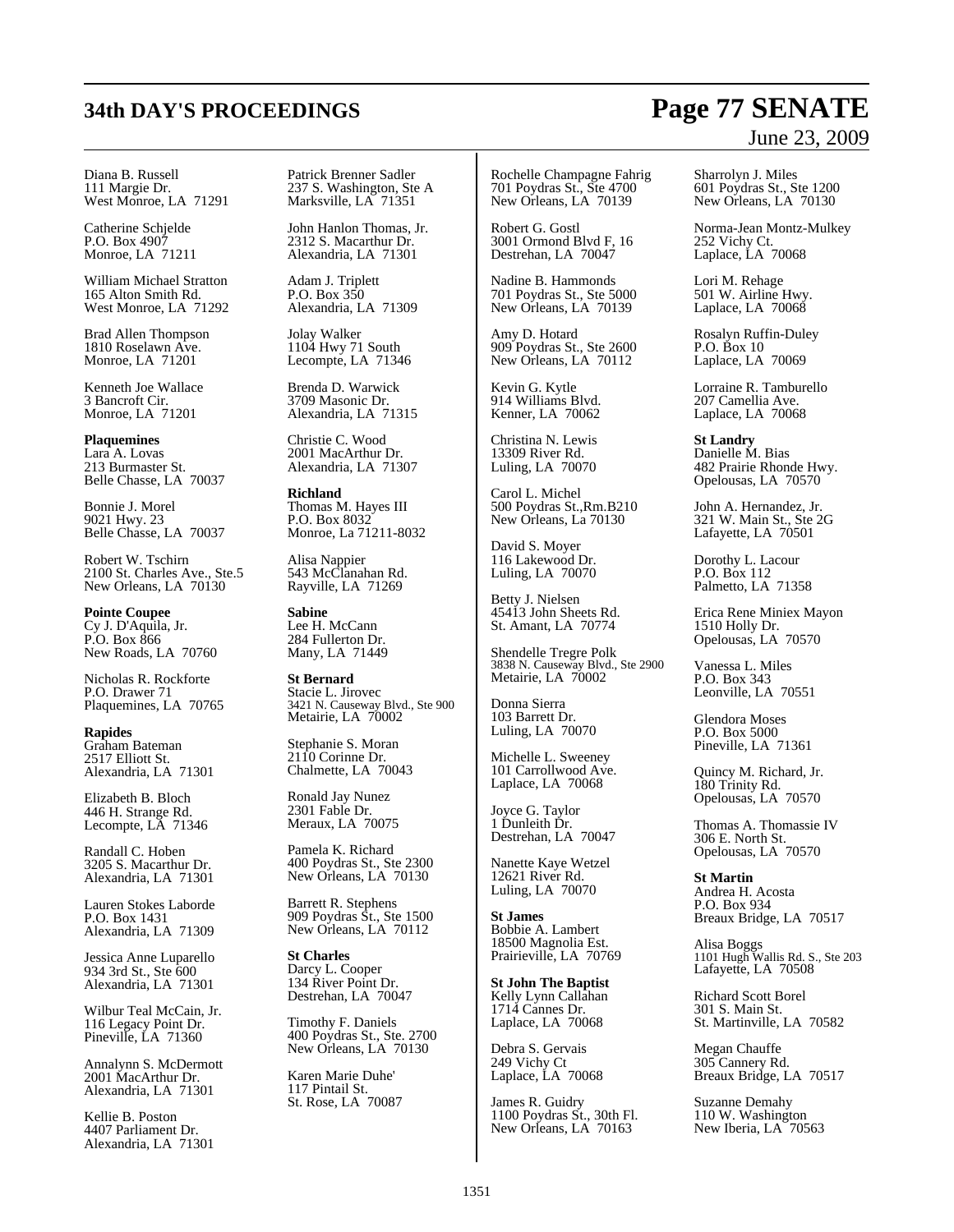### June 23, 2009

Linda J. Guidry 250 Blanchard St. Breaux Bridge, LA 70517

Julie E. Walker 1101 Doyle Melancon Ext. Breaux Bridge, LA 70517

Colleen Whitley Hunter 4228 Highway 182 Patterson, LA 70392

Kristin A. Schmidt 520 Duke St. Morgan City, LA 70380

Joseph A. Tabb 1701 Main St. Jeanerette, LA 70544

**St Tammany** Michel H. Adams 52 Preserve Ln. Mandeville, LA 70471

Joseph G. Albe, Jr. 3939 N. Causeway Blvd., Ste 202 Metairie, LA 70002

Adrian Alexander 614 W. 29th Ave. Covington, LA 70433

Donna Barkemeyer 116 Columbia Pl. Slidell, LA 70458

Perry J. Booth, IV 1546 Gretna Blvd. Harvey, LA 70058

Ross J. Bourgeois 125 Timberwood Dr. Madisonville, LA 70447

Ryan Bourgeois 3 Sanctuary Blvd., Ste 301 Mandeville, LA 70471

Rebecca Bradford 116 Catalpa Ln. Mandeville, LA 70471

Pamela S. Chehardy 109 Northpark Blvd., Ste 201 Covington, LA 70433

Kelly N. Clay 1427 W. Causeway Approach Mandeville, LA 70471

Rebekah Collins 69299 Owens St. Mandeville, LA 70471

Christopher B. Conley 1100 Poydras St., Ste 30th Fl. New Orleans, LA 70163

Nancy Cooksley 141 Production Dr. Slidell, LA 70460

David J. Cougle P.O. Box 74 Pearl River, LA 70452

Donald G. D'Aunoy, Jr. 615 Baronne St., Ste 300 New Orleans, LA 70133

Adele S. Dauphin 124 South Dr. Covington, LA 70433

Joy C. Daussin 1416 Eastwood Dr. Slidell, LA 70458

Scott E. Delacroix 701 Poydras St., Ste. 4500 New Orleans, LA 70139

Matthew A. Dupuy 1031 Dupard St. Mandeville, LA 70448

Christina L. Falco 201 Holiday Blvd., Ste 335 Covington, LA 70433

Gary W. Fischer 2106 A Front St. Slidell, LA 70458

Wayne T. Fontenelle 351 Holiday Blvd. Covington, LA 70433

Theresa R. Frederick 4990 Highway 22, Ste 200 Mandeville, LA 70471

Sean Galvin 2201 11th St., Ste 4 Mandeville, LA 70471

Mark S. Goldstein 701 Poydras St., Ste 3600 New Orleans, La 70139

Collette R. Gordon 701 Poydras St., Ste 5000 New Orleans, LA 70139

Lesleigh Hobbs Hall 1202 S. Tyler St. Covington, LA 70433

Neil C. Hall III 701 N. Columbia St. Covington, LA 70433

Timothy W. Hassinger 3 Sanctuary Blvd., 3rd Fl. Mandeville, LA 70471

Stella Bueche Helluin 234 Delta Dr. Mandeville, LA 70448

Robert D. Hoffman, Jr. 7039 Hwy 190 E. Svc Rd. Covington, LA 70433

Gwen O. Hoselle 3401 Jean Lafitte Pkwy. Chalmette, LA 70043

Tammy Lynn Karas 17348 N. 4th St. Covington, LA 70433

Patricia A. Kennedy 209 Secluded Oaks Ln. Madisonville, LA 70447

Douglas A. Kewley 1615 Metairie Rd., Ste. 200 Metairie, LA 70005

Richard F. Knight 223 Morningside Dr. Mandeville, LA 70448

Joseph A. Kott 820 O'Keefe Ave. New Orleans, LA 70113

Joseph Aiavolasiti Kott 534 E. Boston St. Covington, LA 70433

James P. Kyle, Jr. 509 Magnolia Ln. Slidell, LA 70461

Adrienne Anne Lacour P.O. Box 1328 Folsom, LA 70437

Deette K. Landry 430 N. Jefferson Ave., Ste A Covington, LA 70433

Lambert M. Laperouse 701 Poydras St., Ste.4800 New Orleans, LA 70139

Theresa M. Layerle 1900 Collins Blvd. Covington, LA 70433

Thomas N. Lennox 35 Greenbriar Rd. Covington, LA 70433

Tina V. Lewis 2925 N. Hwy 190 Covington, LA 70433

Anthony T. Libasci III 636 Solomon Dr. Covington, LA 70433

Kristi U. Louque 103 Northpark Blvd., Ste 110 Covington, LA 70433

Wanda Lowery 245 Ponchatrain Dr. Slidell, LA 70458

Stacy Saucier Ludlow 100 Innwood Dr. Covington, LA 70433 Sherri T. Lyons 1620 Jasmine St. Mandeville, LA 70448

Bridgett A. Mahl 228 St. Charles Ave., Ste 626 New Orleans, LA 70195

John Wayne Martinez 1 Sanctuary Blvd., Ste 202 Mandeville, LA 70471

Pamela G. Mason 204 Pointer Ln. Pearl River, LA 70452

Stuart A. McClendon 1127 N. Causeway Blvd., Ste 600 Mandeville, LA 70471

Kurt T. McDonald 797 Lakeshore Village Dr. Slidell, LA 70461

Lawrence J. McGrath II 2 Canal St., Ste. 2317 New Orleans, LA 70130

Brian G. Meissner 70439 Courtano Dr. Covington, LA 70433

John M. Mezaraups 200 Caroline Ct. Covington, LA 70433

Thomas G. Milazzo 68031 Capital Trace Row Mandeville, LA 70471

Tammy A. Mineo 1660 Highway 59, Ste 300 Mandeville, LA 70448

Amy Moisant P.O. Box 2571 Mandeville, LA 70470

Dale Moore 85 Whisperwood Blvd. Slidell, LA 70458

Salvadore A. Mortillaro II 1102 N. Hwy 190, Ste K Covington, LA 70433

Edward J. Murphy 200 N. Columbia St. Covington, LA 70433

Jeffrey Charles Napolitano 1393 Stillwater Dr. Mandeville, LA 70471

Edward Bernard O'Connor III 265 West St. Mandeville, LA 70447

Kathy A. Otillio 222 N. New Hampshire St. Covington, LA 70433

## **Page 78 SENATE 34th DAY'S PROCEEDINGS**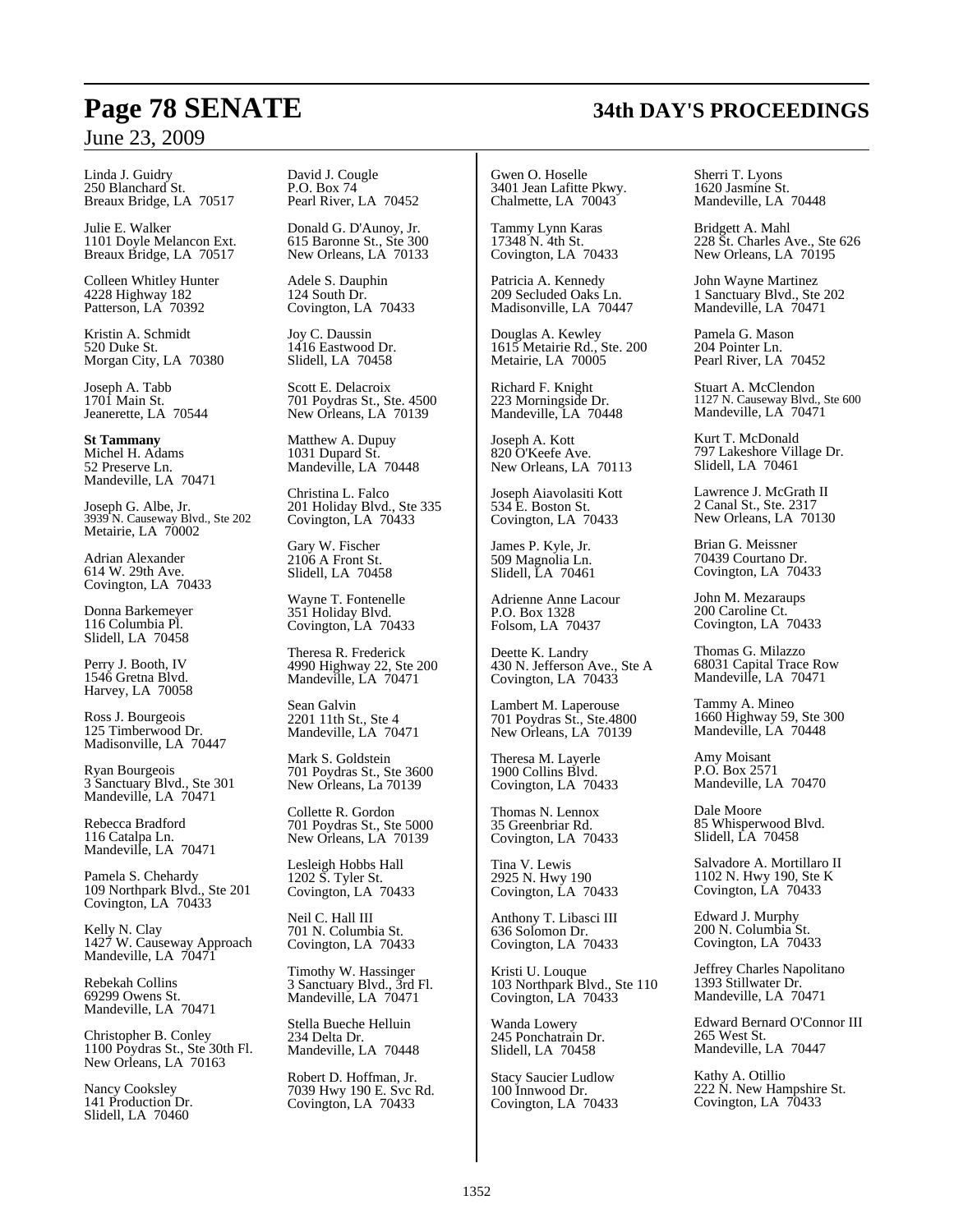Kathie A. Pearse P.O. Box 1844 Slidell, LA 70459-1844

Jeffrey Perigoni 636 Gause Blvd., Ste 303 Slidell, LA 70458

B. Wesley Pitts 3 Sanctuary Blvd.,Ste.301 Mandeville, LA 70471

Charles Michael Raymond 1100 Poydras St., Ste 2100 New Orleans, LA 70163

Richard T. Regan 3324 N. Causeway Blvd. Metairie, LA 70002

Carol T. Richards 131 E. 23rd Ave. Covington, LA 70433

Frank E. St. Philip II 315 E. Kirkland St. Covington, LA 70433

Debra H. Santora 61043 Doe Run Amite, LA 70422

Karen Cuccia Schloegel 77111 Green Valley Rd. Folsom, LA 70437

Louis H. Schultz 73114 Military Rd. Covington, LA 70435

Patrick M. Shelby 201 St. Charles Ave., 40th Fl. New Orleans, LA 70170

Aimee L. Simoneaux 3840 Hwy 22, Ste 302 Mandeville, LA 70471

Malcolm Benjamin Sonnier 3 Sanctuary Blvd., 3rd Fl. Mandeville, LA 70471

Ernest N. Souhlas 201 Holiday Blvd., Ste 106 Covington, LA 70433

Marylin R. Taylor 2008 Ronald Reagan Hwy. Covington, LA 70433

Thomas Nathan Thompson 510 N. Range Ave. Ste B Denham Springs, LA 70726

Lisa D. Towler 125 Cawthorn Dr. Slidell, LA 70458

Frank P. Tranchina, Jr. 321 E. Kirkland St. Covington, LA 70433

Nicholas P. Trist, Jr. 758 North Beauchene Dr. Mandeville, LA 70471

Alan B. Tusa 131 East 23rd Ave. Covington, LA 70433

Sandra S. Varnado 3 Sanctuary Blvd., Ste 201 Mandeville, LA 70471

**Tangipahoa** Emily F. Bankston 48388 Van Rd. Tickfaw, LA 70466

Krystal J. Brumfield P.O. Box 4064 Baton Rouge, LA 70821

Brooke E. Burrescia 106 South Magnolia St. Hammond, LA 70403

Ernest G. Drake III P.O. Box 189 Ponchatoula, LA 70454

Mackenzie Kimberly Gehbauer P.O. Box 821 Robert, LA 70455

Machiko C. Haas P.O. Box 100 Madisonville, LA 70447

Bobbi H. Harrison 2424 Edenborn Ave. Ste. 170 Metairie, LA 70001

Brittany Hotard P.O. Box 20 Ponchatoula, LA 70454

Maija C. Miller 1800 W. Causeway Approach, 116 Mandeville, LA 70471

Willie Paul Prevost 520 6th St. Franklin, LA 70538

Sabrina A. Rick 201 East Oak St. Amite, LA 70422

Laramie Stevens 43222 Pecan Ridge Dr. Hammond, LA 70403

Darrell John Stutes 641 Papworth Ave. Metairie, LA 70005

**Tensas** Jenna Laird 108 Dahlia Rd. Tallulah, LA 71282

**Terrebonne** Kendra M. Adair 402 Palm Ave. Houma, LA 70364

Donna M. Bechet 933 Grand Caillou Rd. Houma, LA 70363

#### Tammy B. Bryant 305 Laurel Dr. Houma, LA 70360

Jacob D. Dagate P.O. Box 4135 Houma, LA 70361

Leslie C. Dalton 628 Wood St. Houma, LA 70360

Kimberly B. Lanosga 933 Grand Caillou Rd. Houma, LA 70363

Heather C. McAllister 622 Belanger St. Houma, LA 70360

Christopher Pellegrin 1010 Common St., Ste 2200 New Orleans, LA 70112

Rhoda S. Portier 4762 North Bayou Black Dr. Gibson, LA 70356

Patrick Redmon 7910 Main St., Ste 400 Houma, LA 70361

Roxana E. Ross 212 Little Bayou Ln. Kenner, LA 70065

Angela St. Germain 6164 D. St. Houma, LA 70364

Anthony J. Scott, Sr. 14 Larkspur Ln. Lafayette, LA 70507

**Union** Lonnie D. Brothers 907 Scotts Hideaway Rd. Farmerville, LA 71241

Aleta J. Hutto 196 Hemler Rd Farmerville, LA 71241

**Vermilion** Julie Rosenzweig P.O. Box 9588 New Iberia, LA 70562

Ettadene Stelly 1012 West 2nd St. Kaplan, LA 70548

Donna B. Touchet 7460 Us Hwy. 167 Maurice, LA 70555

Cynthia Triche P.O. Box 982 Abbeville, LA 70511

Elizabeth Brummet Carr P.O. Drawer 1528 Leesville, LA 71496

## **34th DAY'S PROCEEDINGS Page 79 SENATE** June 23, 2009

**Washington** Gari L. Brant 1900 Main St. Franklinton, LA 70438

Hollie H. Duet 2008 Ronald Reagan Hwy. Covington, LA 70433

Robert D. Long, Jr. 39318 Forest Hills Dr. Franklinton, LA 70438

Marylin R. Taylor P.O. Box 40 Mount Hermon, LA 70450

**Webster** Patricia W. Davidson 1300 Davenport Dr. Minden, LA 71055

Melisa H. Johnston 101 North Main St. Springhill, LA 71075

Louis C. Minifield P.O. Box 796 Minden, La 71055

Verlencia D. Washington 228 Fannin St., Ste. 220 Shreveport, LA 71101

**West Baton Rouge** Blake Altazan 746 West Lake Dr. Port Allen, LA 70767

Kristopher Redmond Kahao 619 Jefferson Hwy Ste 2H Baton Rouge, LA 70806

Joseph Reynolds P.O. Box 20783 Baton Rouge, LA 70894

**West Feliciana** James Herman Granier 143 E. Main St. New Roads, LA 70760

Kimberly L. Hood 247 Florida St. Baton Rouge, LA 70801

Matthew Wayne Lynch 10521 N. Lake Rosemound Rd St. Francisville, LA 70775

Cecile B. McComas P.O. Box 547 St. Francisville, LA 70775

Richard Anthony Schega, Jr. 14465 Wax Rd. Ste A Baton Rouge, LA 70818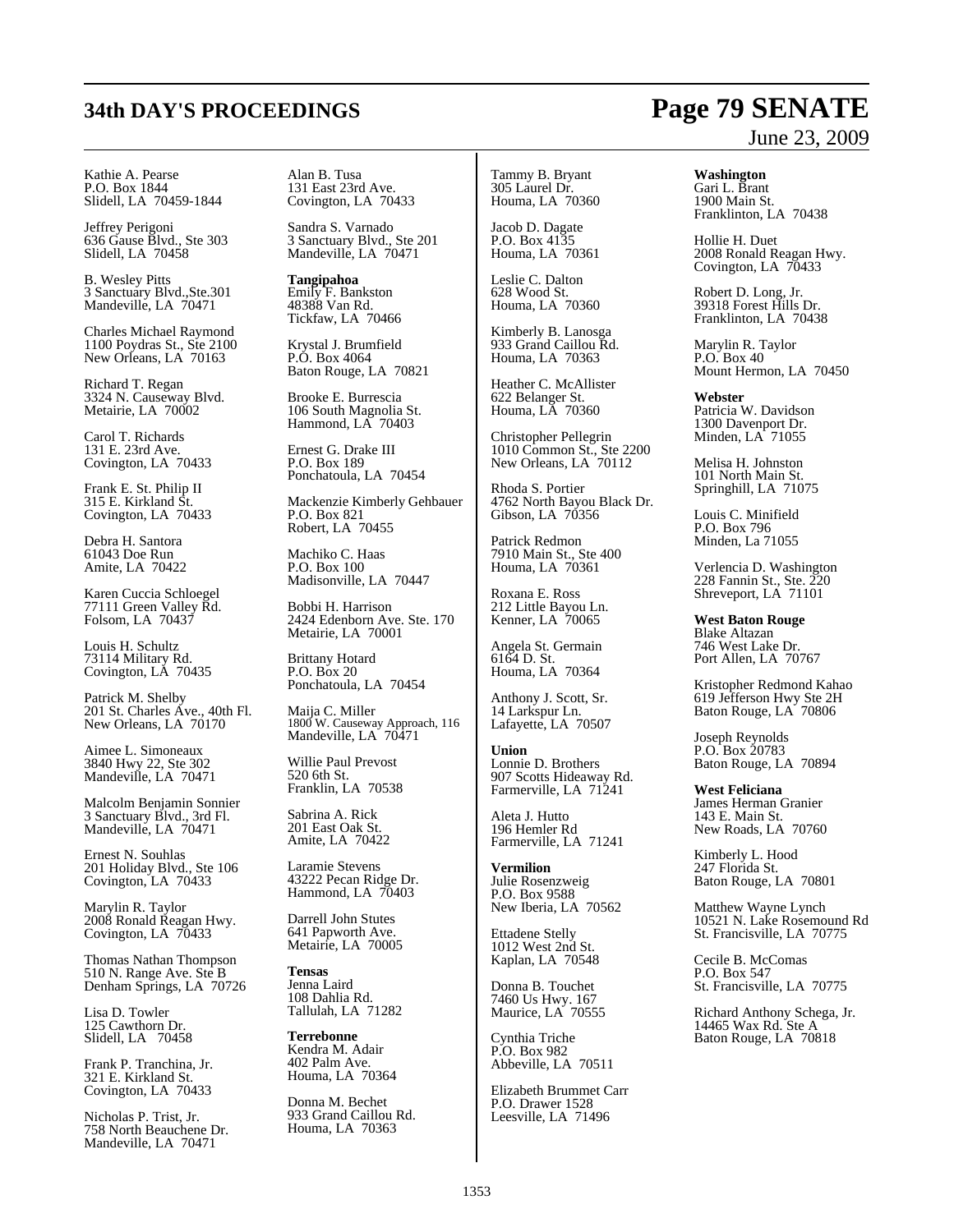## June 23, 2009

### **STATE OF LOUISIANA**

Office of the Governor

June 23, 2009

The Honorable President and Members of the Senate

Ladies and Gentlemen:

I have appointed the following persons on the attached list to the offices indicated.

In compliance with Article IV, Section  $5(H)(3)$  of the Louisiana Constitution of 1974. I do hereby present these names for your review:

> Sincerely, BOBBY JINDAL Governor

**Abraham Lincoln Bicentennial Commission** Melba Barham Charles Barre Carolyn Grega Bennett John Biguenet Sen. Sharon Weston Broome Brad Burke Marilyn Bailey Crews Gaines M. Foster Lessie Freeman Gary D. Joiner William Henson Moore III Ben Morris William D. Pederson Michael Robinson Robert Earle Skinner Michael T. Smith Robert Taylor Genny Nadler Thomas Christina Vella Charles Vincent Isiah M. Warner James H. Wharton Richard White Michael Wynne

**Addictive Disorders Regulatory Authority** Paul M. Schoen

**Addictive Disorders, Commission on** Lana Brunet Bel Edwin L. Blewer, Jr. Bridget Denise Brister Peter Dale Kathy G. Hayward Lloyd D. Hernandez Allen Krake Florence "Freddie" G. Landry Kathleen H. Leary Thomas P. Lief George W. McHugh Shelley C. Mockler Anthony O. Wickramasekera

**Administration, Division of**  Edward J. Driesse

**Aging, LA Executive Board on** Donny Boudreaux, Sr.

**Agricultural Finance Authority, Louisiana** Robert L. "Bret" Allain II Ted R. Gauthier Brian J. Graugnard William E."Skip" Hawkins, Jr. Jerry D. Hunter Richard L. Muller H. Marcell Parker, Jr. Linda G. Zaunbrecher

**Airport Authority, Board of Commissioners of the Louisiana** Lane Grigsby Dale J. Hymel, Jr. Leonard C. "LC" Irvin Sr. Harold P. Schexnayder Sr. Russ A. Settoon John R. Sexton Leroy J. Sullivan, Sr. Sheriff Mike J. Waguespack

**Alzheimer's Disease, Louisiana Task Force** Susan "Sue" S. Pinder Maryanne P. White

**Amite River Basin Drainage and Water Conservation District, Board of Commissioners of the** Alvin M. Bargas Lawrence E. Callender Reda L. Cockerham Russell Cornette Willie George Lee Joel T. Louque Anthony "Tony" Rouchon Jerry R. Thibeau ` Larry N. Thomas Donald "Don" E. Thompson

**Animal Welfare Commission, Louisiana** Hilton Cole Arthur Phillip Dupont Margaret L. George Brian H. Melius Mary Lee Oliphant-Wood Joelle Rupert Susan E. Schneider Rhett J. Trahan Pinckney Wood

**Archeological Survey and Antiquities Commission, LA** Jack Irion Heather McKillop Nina Muller-Schwarze Stanley Nelson Mark Rees George Riser, Jr. Michael Tarpley

**Architectural Examiners, State Board of**  Creed W. Brierre John E. Cardone Jr.

**Artist Laureate, Louisiana** George Rodrigue

**Arts Council, Louisiana State** Rex Alexander Marguerite Anderson Linda Begue Patricia P. Brister Pamela "Pam" M. Bryan Dwayne Carruth Rep. Steve Carter Karen Courtman Michael C. Echols Robert Fisher Derek E. Gordon Legena "Gena" Gore JoAnn Katz Angela Marie King George Marks Rose Marie Sand Virginia P. Saussy Karen Dean Sharp Larry Eugene- "Gene" Thompson Kim Howes Zabbia

#### **Ascension-St. James Airport andTransportation Authority**

Jared P. Amato Curtis J. Deroche Dale Joseph Hymel, Sr. Robert L. Jackson Lenny G. Johnson Roger D. Keese Calvin Narcisse Gerald "Nicky" Prejean George J. Rodeillat

**Associated Branch Pilots of the Port of Lake Charles**  Dennis Scott Murphy

**Associated Branch Pilots of the Port of New Orleans** Jason Mott

**Atchafalaya Basin Levee District, Board of Commissioners**  Gerald Alexander Bill Flynn John Grezaffi Daniel Hebert Stephen Juge Moise J. LeBlanc Jr. Harry Marionneaux Earl Matherne

**Auctioneers Licensing Board** Robert E. Burns

**Bar Pilots for Port of New Orleans, Board of Examiner** Hayes T. Booksh Patrick B. Michell Charles P. Steinmuller

**Barber Board, LA State** Alton Broussard

#### **Bayou D'Arbonne Lake Watershed District Board of Commissioners**  Willie E. Hendricks John A. O Neal Jr.

**Bayou Desiard Lake Restoration Commission** Judith C. Hardegree

**Bayou Lafourche Fresh Water District**  Hugh F. Caffery Darby C. Chiasson Jacob A. Giardina Robert J. Thibodaux Sr.

**Bossier Levee District,**

**Commissioners of** Tydes "Bill" Alley Jr. Carl M. Bantle Dennis Alan Branton Timothy Larkin Raymond J. Lasseigne Scott Sinclair

#### **Broadband Advisory Council**

Debra Lynne Blackman Lambert C. Boissiere III Patrick "Pat" Credeur Jr. Gregory E. Elmore Kurt Russell Girlinghouse Larry G. Henning Terry Huval George Joseph Mack Robert "Bob" Manuel Cheryl McCormick William A. Oliver Jacqueline D. Vines

#### **Caddo Levee District, Board of Commissioners**

James Gordon Adger Edwin H. Byrd III Creighton Light Dan P. Logan, Jr. Stephen G. Roberts Willie Washington

#### **Cancer and Lung Trust Fund Board**

Charles L. Brown Jr. John T. Cole Jonathan Glass Wayne T. Harris Augusto Ochoa John M. Rainey A. Oliver Sartor M. Patrick Stagg II Todd D. Stevens Francesco Turturro

**Cane Waterway Commission** Paul G. Khoury John L. LaBorde Gerald R. Longlois Margaret W. Vienne Van C. Wiggins

**Capital Area Groundwater Conservation District Board of Commissioners** Brian Chustz Phillip J. Crochet III

## **Page 80 SENATE 34th DAY'S PROCEEDINGS**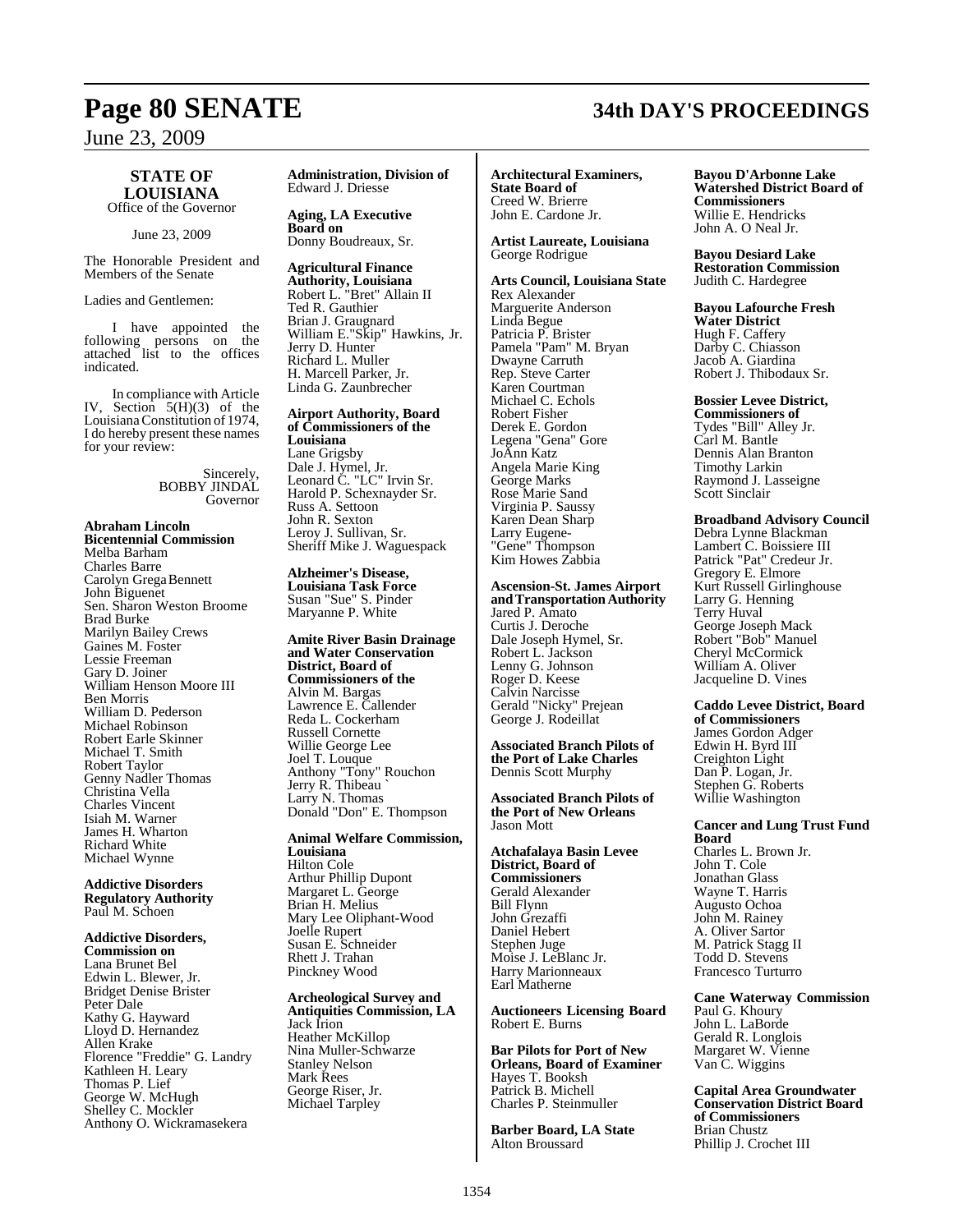William "Bill" G. Lane Jens Aubin "J.A." Rummler

#### **Capital Area Human Services District**

Kathryn Andrews Sue P. Bushey Tandra R. Davison Joseph W. "Wayne" Delapasse Paula Jean Laird Rita Katherine "Kay" Long Alva B. O Brien Lawrence Jermaine Watson

### **Cemetery Board**

Michelle Crow Marilyn P. Leufroy Stacey L. Patin Louise F. Saenz

### **Certified Public Accountants**

**of Louisiana, State Board of**  Michael D. Bergeron Michael B. Bruno Susan C. Cochran Mark P. Harris Desiree' Waynette Honore Lynn V. Hutchinson Michael A. Tham

#### **Certified Shorthand Reporters, Board of Examiners**

Vincent P. Borrello Jr. May Louise F. Dunn Gail Freese Perrell Fuselier Phillip Alan Kaufman Suzette Magee Laura Lee Putnam Suzanne Harper Stinson Dion Young

#### **Licensing of Childcare Facilities and Child Placing Agencies, LA Adv. Committee on** Tommy French

**Child Death Review Panel**  Irving Blatt Louis Cataldie Cynthia DiCarlo Paul W. Ramagos

#### **Children's Cabinet Advisory Board** Janice D. Allen Susan W. Batson

Cindy G. Bishop Deidria Bolden Carol F. Calix Michael J. Coogan Richard Dalton Michael Duffy Berkley Rhorer Durbin Anna Fogle M. Rony Francois Lynda Sadler Gavioli Stewart T. Gordon Prince Edward Gray Jr. Judy L. Harrison Etta Harris-Whitmore Kaaren Hebert

Mary Louise S. Jones Jennifer Johnson Karle Anissa Kaywood Kathy Hawkins Kliebert Patricia Koch Jennifer R. Kopke Rhonda Renee Litt Girard Melancon Janet Mora Geoffrey Nagle Donna Nola-Ganey Jerry L. Phillips Jerry K. Pinsel Frankie George Robertson Ronald A. Rossitto Michelle Smith Kahree A. Wahid Judith H. Watts Carmen D. Weisner Rebecca E. White John E. Wyble

#### **Children's Cabinet, Louisiana** Karen E. Stubbs

**Children's Trust Fund Board** Kelli Lynn Cook John C. Courtney Juan J. Gershanik Cheri M. Gioe Karen A. Hallstrom Elizabeth "Avon" Knowlton Nancy Amato Konrad Lisa Frey Miller Malcolm G. Myer Paul G. Pastorek Rev. Kathy Radke Carmen D. Weisner

#### **Chiropractic Examiners Board**  Wynn T. Harvey Mark B. Kruse Ned J. Martello Jon Eric Zeagler

**Citizens Property Insurance Corporation Board of Directors**  Eric Steven Berger Rep. Samuel P. Little Eugene Montgomery Sen. Dan W. "Blade" Morrish Johnny Reeves

#### **Clinical Laboratory Personnel Committee** Angela Foley Phyllis Toups

**Coastal Protection and Restoration Authority**  John Barry Wendell Curole Tina Horn William "Billy" Nungesser David M. Richard Steve Wilson

**Coastal Protection and Restoration Financing Corporation** John D'Arcy Becker Frank Bonifay

Ted M. Falgout William H. Krutzer III R. King Milling Frederick J. Prejean Aubrey T. Temple Jr.

**Coastal Protection, Restoration and Conservation, Governor's Advisory Commission on** Charles Edward Allen III Kenneth M. Babcock Andre M. Boudreaux Tommy J. Capella James M. Coleman Mark Delesdernier Jr. C. Berwick Duval II Ted M. Falgout Alan S. Front Gerald E. Galloway Ronald Joseph Gonsoulin Channing F. Hayden Jr. Michael H. Madison Paul McIlhenny Stacy P. Methvin R. King Milling Mark Piazza William B. Rudolf Gray Stream James Tripp Michael C. Voisin Linda G. Zaunbrecher

#### **CODOFIL--Council for the Development of French in Louisiana** Winston Thomas Angers

Joseph "J. C." Aube Michele R. Bailliet Russel L. Benoit Evan J. Bergeron Ruth A. Blanchard Albert A. Broussard Jr. Christopher E. Bush Julie Calzone Vicki Cappel Louis B. Coco Jr. Sherbin Collette James "Bart" Daigle Gerald B. Domingue Aimia "Mimi" C. Doucet Dudley E. Duhon Rhyn L. Duplechain Audrey Babineaux George Christian M. Goudeau Janet D. Gros Michelle Haj-Broussard F. Stanton Hardee III Linda A. Hardee Kansas A. Hernandez John Harold Hollier Kirby Jambon Thomas K. Klingler Jacqueline B. Labat Christy D. Maraist David E. Marcantel Kay Martin Huey S. McCauley Ashlee W. Michot Gerard Moreau, Jr. Todd Mouton John L. Olivier Warren A. Perrin Mark Piazza

## **34th DAY'S PROCEEDINGS Page 81 SENATE** June 23, 2009

Eva "Christy" Thoren Reese Leslie P. Tassin, Sr. B. Arville Touchet Brenda C. Trahan Donald M. Trahan Anthony Zaunbrecher

**Commerce and Industry, Board of**  Kevin J. Langley

R.K. Mehrotra

**Community and Technical CollegesBoard of Supervisors** Norwood J. Oge Jr. Allen Scott Terrill

#### **Contractors Licensing Board** William J. Clouatre Courtney A. Fenet Jr. August Raymond Gallo Jr. Danny R. Graham Lee Mallet

**Correctional Facilities Corporation**  Richard C. Crain Whalen H. Gibbs Jr. Tommy Head James M. LeBlanc Sr. Larkin T. Riser, Jr.

**Cosmetology, LA State Board**

**of** Sarah Kennison

**Crescent City Connection Oversight Authority** Thomas L. Arnold James B. Barkate Doyle P. Guidroz Christopher Lytle Travis Mumphrey, Sr. Kennett "Kenny" F. Stewart John "Jack" F. Stumpf, Jr.

**Crime Victims Reparations Board**  Nancy T. Adcock Lamarr Davis

Carroll Leon DiBenedetto Sr. Mary L. Fanara Kenneth Jones Jimmy J. Pohlmann Colleen Ann Polak Sharon Ryan Rodi Carolyn Renee Stapleton Lucille R. Williams

**D.A.R.E. Advisory Board** Gary Guillory

**Deaf, Louisiana Commission for the**  Hugh "Brandon" Burris John K. Davis Elizabeth G. Deshotel Deanna Hardy Daniel J. Theaux

**Dentistry Board, Louisiana State** Wilton A. Guillory Jr. Romell J. Madison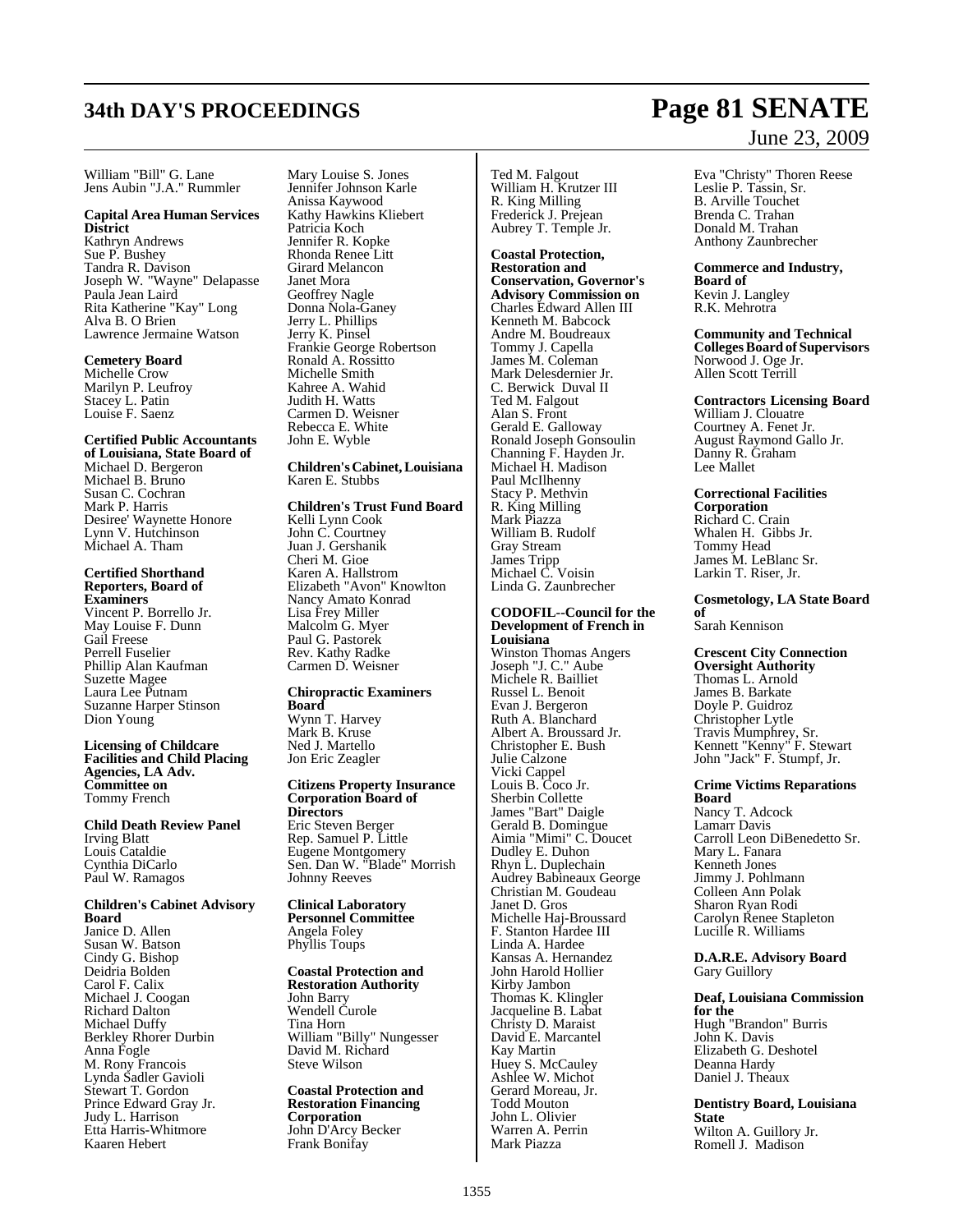## **Page 82 SENATE 34th DAY'S PROCEEDINGS**

### June 23, 2009

Francis "Frank" Martello Conrad P. McVea III James Moreau, Jr. John F. Taylor Samuel A. Trinca

#### **Developmental Disabilities**

**Council, Louisiana** Donna S. Breaux James J. Bulot Hugh "Brandon" Burris Pranab Choudhury Mary Elizabeth Christian Hugh R. Eley Valerie W. Hiser Andrew Michael Merlin Chasedee Noto Jerry L. Phillips Olantha L. Scott

**Dietetics and Nutrition, State Board of Examiners in**  Evelyn "Eve" Harmeyer Debra Sparks Hollingsworth Paula J. Weeks

#### **Disability Affairs, Governor's Advisory Council on** John Balfantz Wilfred B. Barry Yvonne B. Bell Donna S. Breaux Jan Hollier Chiles Benjamin J. Cornwell David Gill Jaswant "Jas" S. Gill Robert Brandon Jones Wanda "Carol" G. Lirette

**Division of Administrative Law** Ann Wise

Russell Pavich Wayne "Crusty" Toler

**Drug Control and Violent Crime Policy Board**  Douglas A. Anderson James Douglas Browning Don M. Burkett Michael C. Cassidy Jeremy Cryer J. Phil Haney Mike R. Knaps Wayne Anthony Melancon Harry J. Morel Jr. Leroy Seal Rodney Jack Strain

#### **Drug Policy Board**

James "Buddy" Caldwell Michael Duffy Judy Dupuy Michael D. Edmonson J. Phil Haney Kathy G. Hayward Maj. Gen. Bennett C. Landreneau James M. Le Blanc Sr. Kristy H. Nichols Paul G. Pastorek A. Kenison Roy III Sheriff Mike J. Waguespack

#### **DWI-Vehicular Homicide, Governor's Task Force on** Bruce C. Attinger Norma B. Broussard Jim Churchman Corp. Mark S. Johnson Patricia Minor Ralph Mitchell Jr. Murphy J. Painter Walter S. Smith Jr. Donna M. Tate Beauregard Torres III

**Early Identification of Hearing Impaired Infants**  Naomi De Dual Evelyn Annette Kluka Dorothy Roberts Rodriguez

### **Economic Development**

**Corporation, Louisiana** Alden L. Andre Harry L. Avant Robert "Tiger" F. Hammond III Michael J. Saucier Robert M. Stuart Jr.

**Education, Board of Control for Southern Regional**  Michael "Randy" Moffett

**Education, Department of** Joshua Brown

**Education Estimating Conference** Erin Bendily

**Educational Television Authority, Louisiana (LETA)** Mellie Preis Bailey James C. Carter Sally Clausen William E. Weldon

**Embalmers and Funeral Directors Board** Belva M. Pichon Oscar A. Rollins

**Emergency Medical Services Certification Commission, Louisiana** Susan Bankston Anthony L. Bruch Robert J. Chugden James Doyle Dennis, Jr. SamuelJ. "Sammy" Halphen Jr. W. Chapman Lee Gary R. Peters Jullette M. Saussy Lauri C. Scivicque James R. Wood

**Emergency Medical Services for Children Advisory Council**  John Capone III Peggy Lynn Chehardy William."Beau" Clark Jr. Scott Hamilton William "Bill" Howard Hineman

Debra Huffman Kerry Mark Jeanice Eugene Salassi Deborah Spann

#### **Emergency Response Commission, Louisiana**

**(LERC)** Robert "Bobby" Black Mark A. Cooper Hyram Copeland Jeremy Cryer David W. Glass David Jeffrey Gleason Roland J. Guidry Peggy M. Hatch Willy J. Martin Jr. Ralph Mitchell Jr. Andrew G. Mosher Michael D. Murphy Paul P. Naquin Jr. Earl Patrick Santos Jr. Mike Strain Sen. Michael A. Walsworth Capt. D. Dewayne White Rep. Mack "Bodi" White Jr.

#### **Emergency Response Network, Louisiana Board (LERN)**

Thomas C. Arnold Christopher C. Baker Coletta Cooper Barrett Terri R. Brock William."Beau" Clark Jr. Margaret Collett Mark A. Cooper Jimmy Guidry Tricia S. Hensarling Ross D. Judice Fred Martinez, Jr. Norman E. McSwain John W. Noble Jr. Gary R. Peters Carl J. Varnado Jr. Mallory Williams Michele M. Zembo

**Employment Security Board of Review** Ronald F. Falgout Jr.

**Endowment for the Humanities, Louisiana** Deborah D. Harkins Lois Hoover Sandra "Sandie" B. Jordan M. Cleland Powell III Virginia K. Shehee Janet Morein Wood

**Environmental Education Commission**  Dale Bayard Charlotte R. Bihm Connie H. Conner Julius F. Eirich, Jr. Mary S. Fuglaar Heidi E. Hitter Bryan D. King Dianne M. Lindstedt Diane Maygarden

Murphy R. McMillin Aimee Robert Robert "Jeff" Simmons Susan M. Testroet-Bergeron Marie Tizzard Joseph C. Wiley

#### **Environmental Quality, State Department of** Paul D. Miller

**Equal Opportunity, Advisory**

**Commission on** Agnes S. Andrews Shelton D. Blunt Chief Rufus Davis Jr. Ghirmay S. Ghebreyesus Josie B. Harris Quang Nguyen Candice Roche Donna Marie L. Swanson

#### **Ethics, Board of**

Robert P. Bareikis Rev. Gail E. Bowman James G. Boyer Scott E. Frazier Jean M. Ingrassia Scott D. Schneider David Grove Stafford Jr.

**Feed Commission, Louisiana** Jeffrey Elvin Smith David Williams

**Fifth Louisiana Levee District, Board of Commissioners**  Sam Hill James Kelly Pat Mabrey Barry Maxwell Reynold S. Minsky Jack Varner

**Financial Literacy and Education Commission, Louisiana** Raymond Aucoin Kirk D. Cooper James Walter Moore III William Bruce Mulvey Virginia K. Shehee

#### **Fire Prevention Board of Review**

Murray Calhoun Robyne S. Crow SamuelJ. "Sammy" Halphen Jr. Roy Robichaux Jay Charles Smith Jeffrey K. Smith Rep. Karen G. St. Germain Mervin A. Stringer

**Fluoridation Advisory Board** Patrick Credeur Henry A. Gremillion

**Folklife Commission**  Lisa Abney Danny L. Belanger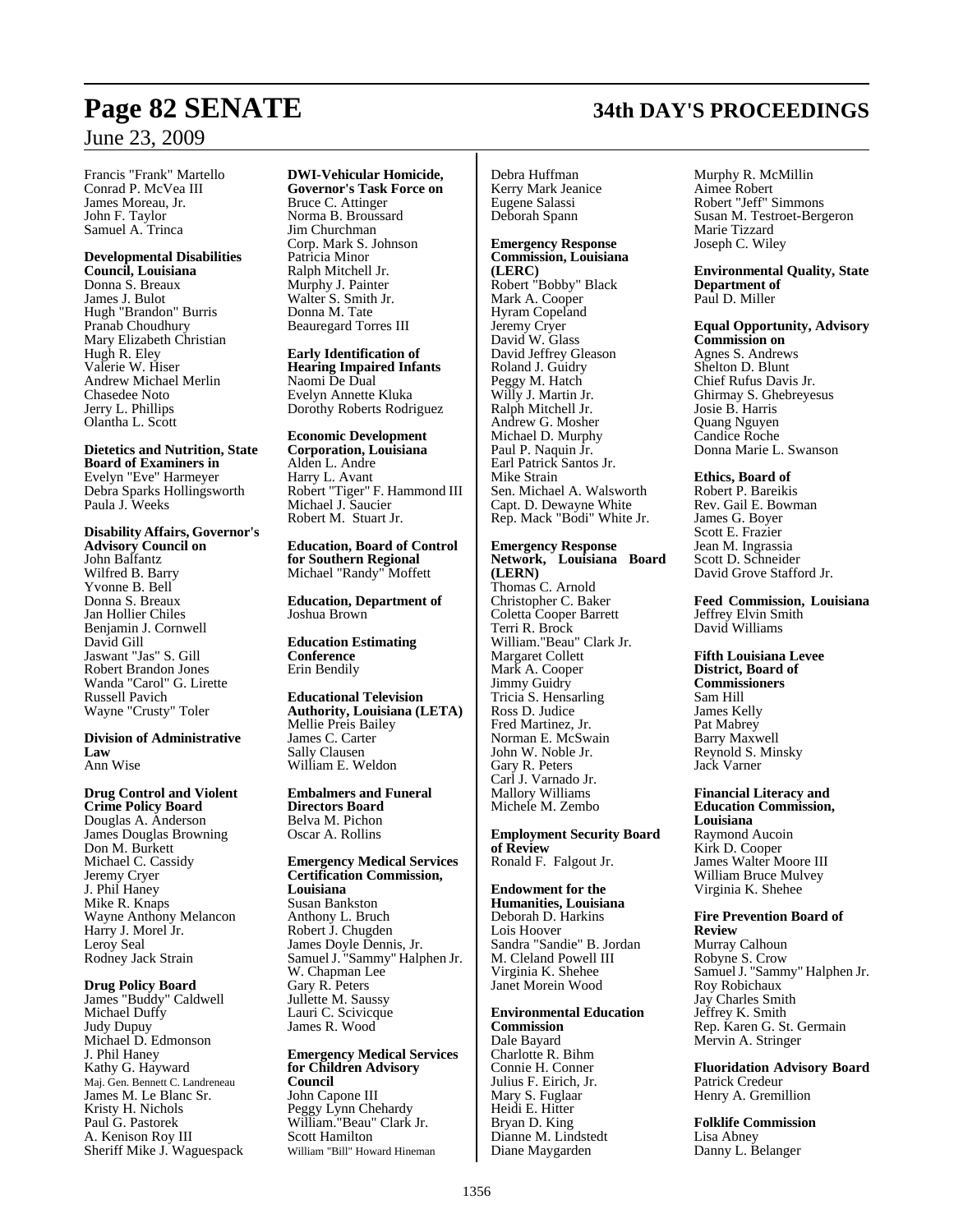## **34th DAY'S PROCEEDINGS Page 83 SENATE**

# June 23, 2009

Raymond O. Berthelot Jr. Phil Boggan Christine S. Broussard Winifred E. Byrd Teresa Parker Farris Mary Marcia Gaudet Amanda LaFleur Karen Leathem Charles R. McGimsey Allison H. Pena Susan Roach Dean Sinclair Mary Susan F. Spillman Elizabeth M. Williams

#### **Forestry Commission**

John Michael Merritt Edmond S. Poole Samuel Y. Pruitt Michael E. Wolff

**Gaming Control Board, Louisiana**  Franklin "Ayres" Bradford Robert "Bob" G. Jones Gerald "Jerry" Leo Juneau James M. Singleton Sr. Mark E. Stipe

**Geographic Information Systems Council**  Ian J. Beer Richard J. Cole Jr.

**GrandIsle IndependentLevee District**  Kelly J. Besson Sr. David J. Camardelle Robert Santini

**Grand Isle Port Commission** Arthur A. Bellanger Andy Galliano Terry Pizani Irvin J. Richoux Sr. Robert Sevin

**Greater Baton Rouge Port Commission** Kirt Bennett John "Randy" Brian Hall L. Davis IV Alvin Dragg Gregory M. Ellis Timothy W. Hardy Larry Johnson Sr. Jerald J. Juneau Raymond R. Loup Angela R. Machen Roy A. Pickren Randy M. Poche

**Greater New Orleans Biosciences Economic Development District Board of Commissioners** Henry B. Hays Barry S. Le Blanc Nolan Marshall III Howard J. Osofsky

**Greater New Orleans Expressway Commission** Patricia P. Brister

**Ground Water Management Advisory Task Force** Jody Montelaro

**Ground Water Resources Commission** James Burland Thomas "Gene" Coleman Elliot D. Colvin William R. Downs Paul D. Frey Joseph D. "Dan" Hollingsworth Jr. James "Jimmy" Johnston Paul Loewer Jr. Robert Dan "Micky" Mays Eugene H. Owen

**Group Benefits Policy and Planning Board** Philip W. Rebowe

**Gulf States Marine Fisheries Commission** Sen. D.A. "Butch" Gautreaux

**Health Education Authority (HEAL)**  Harold L. Asevedo Jr. M. Maitland Deland Ronald French Louis L. Frierson Dolleen Mary Licciardi Richard Mahoney Jay Shames

**Health Works Commission, Louisiana** Anthony Keck

**Hearing Aid Dealers Board** John Casanova Jane D. O'Donnell Scott Sayer Dina Zeevi

**High School Redesign Commission, Louisiana** Troy E. Allen David R. Gilchrist Ruth R. King

**Highway Safety Commission** William D. "Bill" Ankner Jeffrey McKneely

**Historical Records Advisory Board, Louisiana** Johnny Crain Jon A. Gegenheimer Florent Hardy

**Home Inspectors, State Board of**  Calvin "Cal" J. Grevemberg Peter "Foxe" Smothers

**Hospice Care, Advisory Committee on** Paul J. Breaux Melody Constance S. Eschete Kathryn S. Grigsby Sandra S. Huber Hilda W. Jarboe Robin Lela Loucke John P. McNulty Michelle Self

**Housing Finance Agency, Louisiana** Barbara "Katie" Anderson Mayson H. Foster

Walter Guillory Allison A. Jones James Mark Madderra Joseph M. Scontrino III Guy T. Williams Tyrone A. Wilson Alberta Elsenia Young

**Human Rights, Louisiana Commission on**  Karen E. Ashford Marshell Brumfield Angela K. Faulk Eursla D. Hardy Tamara K. Jacobson Willie Louis Littleton Alvin A. Roche Jr. Scott A. Schmieding Cyril A. "Kirby" Verret

**Hurricane Katrina Memorial Commission** Anthony Buras

James Lavigne Anne Milling Darren G. Mire

**Information Technology Advisory Board, Louisiana** Jeff R. Lewis Stephanie McKenzie

**Inmate Rehabilitation and Workforce Development Advisory Council** Alvin M. Bargas Michael B."Mike" Cazes Sr. James M. Landry Louis S. Reine John "Johnny" J. Sabathe

**Interior Designers, State Board of**  Karen Carbo Karen Hazel

**International Deep Water Gulf Transfer Terminal Authority, LA** Dennis C. Crawford Sean M. Duffy John T. Hyatt Gary P. LaGrange Capt. Michael R. Lorino Jr. Tracy L. Rosser Chris Ryan Westbrook

#### **Interstate 49 North Extension Feasibility and Funding Task Force**

Rep. Roy Burrell John C."Chip" Dickey Jr. Bobby W. Edmiston Sen. Lydia P. Jackson Harold J. Ledford Thomas Hayes Murphy Gary M. Parker Melinda Anne Price Rep. Jane H. Smith Stephen G. Taylor Rep. Patrick C. Williams Bryan K. Wooley

**Interstate 49 South Feasibility** 

**and Funding Task Force** Robert L. "Bret" Allain II Jared Paul Bellard Robert Billiot Joey Bouziga Gregory Charles Champagne L. J. "Joey" Durel, Jr. William H. Fenstermaker Raymond Harris Jr. Wayne L. Jones Sen. Mike Michot Charlotte Randolph Louis A. Ratcliff Jan W. Swift Arthur L. Verret Wilson B. Viator, Jr. Kenneth M. Wood, Sr. John F. Young, Jr.

**Jefferson Parish Human Services Authority** Albert F. Majeau Jr.

**John Kelly Grand Bayou Reservoir District** Urson S. "Bill" Bacle Danny Ray Cobbs Ouida Giddings Anita S. Hinds J. Blake McCartney

**Judicial Compensation Commission** Patrick E. O'Keefe

**Juvenile Justice and Delinquency Prevention, Governor'sAdvisoryBoard of** Bernardine F. Adams David Bell David Burton Julie Calzone Homer "Ted" Cox III Debra K. Deprato James D. Garvey Jr. Billie M. Giroir Sancha Haysbert-Smith Lawrence E. Hobdy Curtis L. Hooks Leonard C. "L.C." Irvin Sr. Charles H. Jackson Jerry L. Jones Roy L. Juncker Jr. William P. "Bill" Landry Mary Livers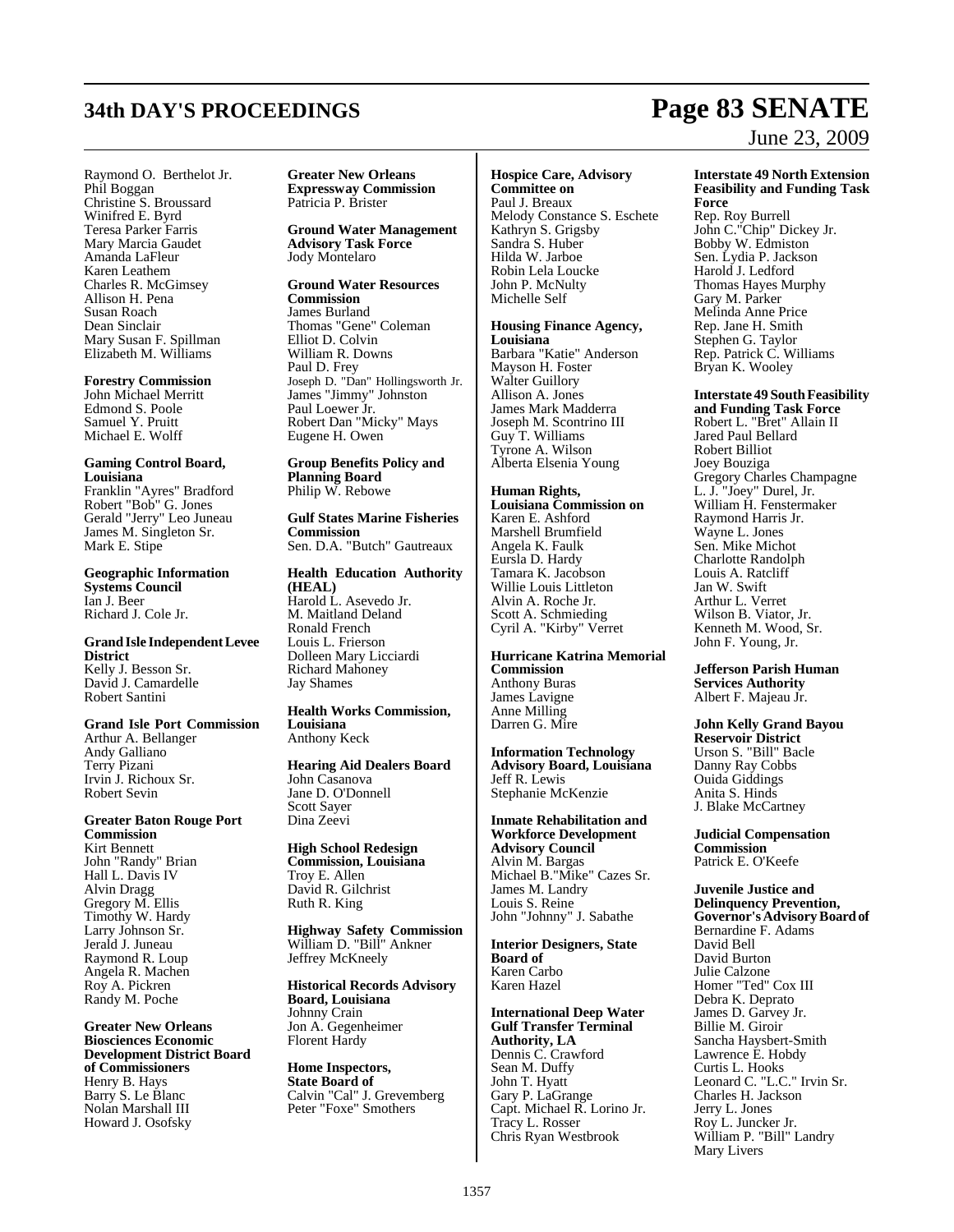### June 23, 2009

Vi Eve M. Martin Dana A. Menard Ronald A. Rossitto John Ryals David P. Walden David James Zoller

**Kenner Naval Museum Commission** Stanley P. Benoit John J. Klevorn Fredrick H. Miller Jr. Henry J. Polito

**Louisiana Educational Assessment Testing Commission (LEATC)** Erin Bendily

**LaFourche Basin Levee District, Board of Commissioners of** Leonce "L.J." Carmouche Jr. Joseph A. Dantin Dale D. Dennis Sr. Stanley Folse Russell A. Loupe William J. Sirmon Jr. Wayne F. Waguespack

**Lake Charles Harbor and Terminal District, Board of Commissioners of** Henry Hank James "Jim" L. Herford Walt Sanchez

**Law Enforcement and Administration of Criminal Justice, Louisiana Commission**  Chief Jay L. Barber Carlos J. Stout

**Law Enforcement Executive Management Institute Board** David C. Butler II Chief Patrick M. LaSalle Chad J. Leger Ronald E. Schleuter

**Legal Representationin Child Protection Cases, Task Force on** Karen E. Stubbs

**Licensed Professional Counselors Board of Examiners** Laura H. Choate Patricia G. "Pat" Hanchey

**Life Safety and Property Protection Advisory Board** Dera Deroche-Jolet William Hattier James Queen

**Liquefied Petroleum Gas Commission** Charles W. Cain Henry Darty Smith

**Lottery Corporation, Board of Directors of the Louisiana State** Verge S. Ausberry Jr. John E. Fitzpatrick III Ronnie Johns

**Louisiana State University and Agricultural and Mechanical College, Board of Supervisors** Ronnie R. Anderson R. Blake Chatelain James W. Moore Jr. Benjamin W. Mount

**Manufactured Housing Commission, Louisiana**  Tim Duplantis Rose Hilliard Donna T. Inhern Calvin A. Klein Gary P. Millet Sr. John E. Mouton Sr.

#### **Maritime Advisory Task Force**

George E. Duffy Eric England Cheryl D. Felder Allen J. "A.J." Gibbs Chander Gorowara Robert Adam McBride Lawrence "Larry" M. Rase Craig P. Roussel Russ A. Settoon William "Bud" O. Watson III

#### **Marriage and Family, Louisiana**

**Commission on**  Rev. Chris H. Andrews Thomas A. "Tim" Barfield Jr. Neil J. Bernard Sen. Sharon Weston Broome Sen. A.G. Crowe Penny Matherne Dastugue Heather L. Doss Wayne L. DuBose Rep. Brett F. Geymann Michelle W. Ghetti Rep. Frank Hoffmann Janice Ihaza J. Michael Johnson Daniel C. Kirk Jerri Ann Ledoux Alan Levine Fred Lynn Lowery Theogene A. Mills Evelyn Sue Morrill Paul G. Pastorek Anthony R. "Tony" Perkins Dino Louis Rizzo Katherine S. Spaht Karen Stubbs N. Murphy G. Toerner Dorothy H. Wallis Janie R. Wise

**Massage Therapy, Louisiana Board of**  Marie N. Kelley

**Math, Science and the Arts, Louisiana School for** Sharon Turcan Gahagan Ryan Jannise Glen M. Monsour Tommy R. O'Con Martha T. Smiley Lovan B. Thomas Arthur Welch, Jr. Margaret T. Wheat-Carter

### **MedicaidPharmaceutical and Therapeutics Committee**

Conchetta Fulton Mary Gauthier-Lewis Amy Givler Rebecca Kruse-Jarres Edward C. Mader Jr. Marty McKay Jerry L. Phillips Kenyatta Shamlin Leonard Weather Lolie Yu

#### **Medical Advisory Board, Louisiana**

Dale Archer Jr. Michael Brannan Thomas Gregory Chaisson Subrmanya R. Chalasani A.J. DelaHoussaye IV Mark A. Dodson Sarat K. Donepudi David P. Fargason Ralph Peyton Katz Rama K. Kongara Edward J. Lisecki H. Carson McKowen Anil Nanda Surendra Purohit Joseph B. Reynolds James D. Sandefur Raja Talluri Steven Zuckerman

**Medical Examiners, Louisiana State Board of**  Kweli J. Amusa Mark H. Dawson Robert E. Dawson Kim Edward LeBlanc Cynthia G. Montgomery

**Men's Health and Wellness, Commission on** Robert Blount Anil Chhabra Michael Wesley Driggs Louis Montelaro

**Midwifery, Louisiana Advisory Committee** Jara H. Ahrabi Eugene C. Curzon Jr. Sherri H. Daigle Juan J. Gershanik Deborrah Anne Lastrapes Margaret G. Tennyson Emma H. Trammell

## **Page 84 SENATE 34th DAY'S PROCEEDINGS**

**Military Advisory Board,**

**Governor's** Gil Arthur Jerry L. Bell Raymond H. Canada Lane Carson George P. Cole Roy Eugene Hebron William B. Howerton Jack N. Humphries Brian P. Jakes Sr. Steven M. Jordan Janie M. Kelley Bennett C. Landreneau Mike Michot Stephen Moret C. Wade Shaddock Jr. Frank B. Stewart Jr. Jim Tucker Lorenz J. Walker

**Military Family Assistance Board** 

Brian P. Jakes, Sr. Evans C. Spiceland Jr. Precilla L. Wilkewitz

**Mineral Board, State**

Michael Morton Thomas W. Sanders

**Mississippi River Parkway Commission of Louisiana** Douglas Bourgeois Pam F. Bowers Hyram Copeland Judy L. Gamble Angela Graugnard Nita J. Lepp Margaret G. Yerger

**Morehouse Parish Lake Commission** Julian Venoy Kinnaird John D. McAdams III

**Morgan City Harbor and Terminal District, Board of Commissioners of**  Thomas M. Ackel Jerry Gauthier Duane E. Lodrigue William A. Pecoraro

**Morial - New Orleans Exhibition Hall Authority** John Amato

**Motor Vehicle Commission, Louisiana** John B. Fabre Thad J. Ryan III Phillip E. Tarver

**MusicCommission, Louisiana** Ken Brobst Edgar D. Gankendorff Jerry "Lee" Gwinn II Reed M. Ingram Stephen Todd Mouton Arthur Pulitzer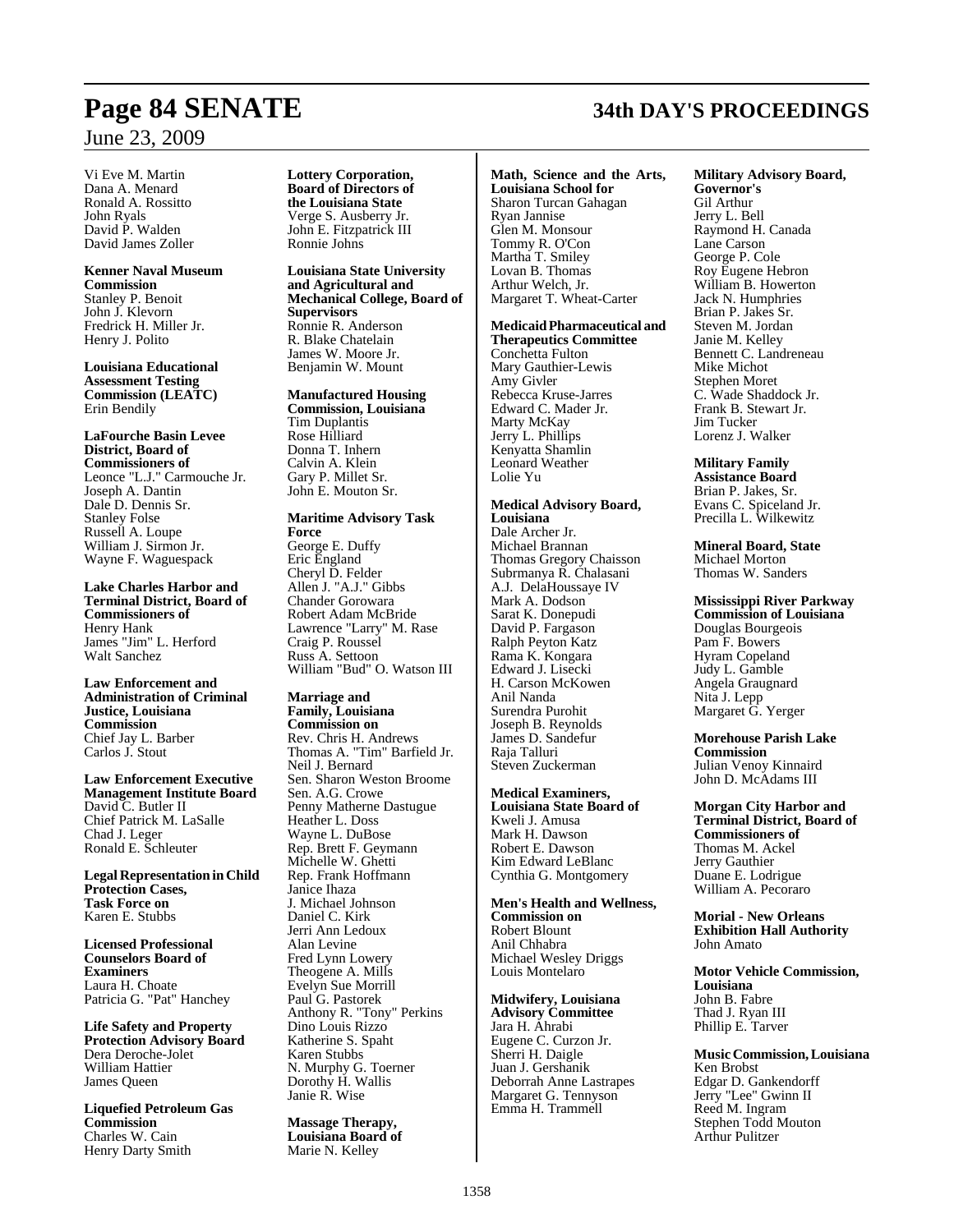Steven Philip Reed Cynthia Simien Andy Wayne Smart John Snyder Margaret "Maggie" L. Warwick J. Richard Williams

**Natchitoches Levee and Drainage District** William Giddings Janet Jones Kenneth Methvin Doris Roge Adolph Skyler, Jr.

**Natchitoches Parish Port Commission** Alfred Luke Frederick

**Natural Resources, State Department of**  Louis E. Buatt Monique Edwards

**Naval War Memorial Commission**  Danielle R. Lamana

**New Orleans City Park Improvement Association, Board of Commissioners of the** Gerald L. Schoen III

**New Orleans/Baton Rouge Steamship Pilots for the Mississippi River, Board of Examiners** Christopher R. Brown Willie B. Brown Jr. Randy Joseph Ledet

**North Lafourche Conservation, Levee and Drainage District, Board of Commissioners for the** Ronald J. Adams Lonny J. Babin Keith Barker George W. Broussard Ted M. Falgout Cory H. Kief Larry J. Maronge Kenny P. Matherne Rev. Noland Smith Sr.

**Nursing, Louisiana State Board of**  Lucie J. Agosta Robert A. Bass Larry Joe Haley William St. John LaCorte Demetrius Porche

**Obesity Prevention and Management, Louisiana Council on**  Anthony Keck

**Occupational Forecasting Conference** Louis Reine

Edward L. Rispone Karen Zoeller

**Office Facilities Corporation** Angele D. Davis Jerry W. Jones Sen. Mike Michot William J. Wilson

**Oilfield Site Restoration Commission**  Paul D. Frey Wilfred Fruge Karen Kay Gautreaux Randy P. Lanctot James Thomas Maranto

**Optometry Examiners, Louisiana State Board of**  David H. Fisher Jr. James D. Sandefur

**Parish Boards of Election Supervisors** Janice Ackley Cynthia Benitez Florence T. Bethard Rose A. Broussard James Christmas Venton Coburn Louis S. Gurvich Jr. John Hendrix, Jr. Allen "Al" Martin Henigan Linda Diane Honea Dan McKay Joseph A. Oster Jr. Cory M. Savoie Betty D. Waldron

**Parole Board** Wayne Jacobs

**Patient's Compensation Fund Oversight Board**  Clark Cosse III Manuel De Pascual James Hritz William St. John LaCorte Melanie C. McMullen Katherine Cady Rathbun

**Peace Officer Standards and Training, Council on (POST**) Chief Jay L. Barber Leland D. Guin Jerry L. Jones

**Perfusion, Advisory Committee on** Debra Craine Robert Keith White

**Pharmacy, Louisiana Board of**  Carl W. Aron Jacqueline Louvenia Hall John O. Letard Marty R. McKay Ronald E. Moore Richard "Andy" Soileau

**Physical Therapy Examiners, State Board of**  Lacie Alfonso Daniel W. Wood

**PhysicianAssistantsAdvisory Committee**  Laurie Grier

**Pilotage Fee Commission** William "Billy" S. App Jr. Gregory M. Bowser Christopher R. Brown John F. "Fenn" French John Friend Allen J. "A.J." Gibbs Channing F. Hayden Jr. John T. Hyatt Alfred S. Lippman Capt. Michael R. Lorino Jr. Michael Miller Capt. Michael G. Miller Charles J. Morrison Joseph G. Sanderson Joe D. Spearman Eugene "Gene" M. Taft Anne F. Trappey Capt. William O. "Bud"Watson III

**Plumbing Board, State** Keith Bienvenu James Finley, Sr. Linden Raimer

**Poet Laureate** Darrell Bourque

**Polygraph Board** Russell A. Bordelon Judith C. Goodman James Richie Johnson III Vicki Hopkins King

**Polysomnography, Advisory Committee on** Kevin Hargrave Lori L. Speyrer Lauren Davis Toups

**Pontchartrain Levee District Board of Commissioners** Michael Delaune Marty Joseph Poche Jerry P. Savoy Allen J. St. Pierre Sr. Steven C. Wilson

**Port of South Louisiana Commission, The** Gregory J. Gravois Louis A. Joseph Robert L. "Poncho" Roussel

**Poverty Point Reservoir District** David Doughty Mike Martin

**Practical Nurse Examiners, State Board of**  Gwendolyn M. Dunn Kellie M. Hebert

## **34th DAY'S PROCEEDINGS Page 85 SENATE** June 23, 2009

Albertha R. Prince Mohammad Suleman

**Prison Enterprises Board** 

Charles Harold Chatelain John Darryl Feucht Gerald "Gerry" R. Lane Nunzio J. Molay Frank Strickland Chris A. Wisecarver

**Private Investigator Examiners, Louisiana State Board of**  Larry "Bruce" Childers Maria Dugas Annette Kovac Kennith Landry John Vernon Mowell Lance Wallace

**Private Security Examiners, State Board of** Donald O. Cotton

**Professional Engineering and Land Surveying Board, Louisiana**  M. Ernest Gammon

**Psychologists, Louisiana State Board of Examiners of**  Paul M. Dammers

**Public Defender Board** James Boren Robert J. Burns Cleveland R. Coon Leo C. Hamilton Lucy S. McGough Francis "Frank" Neuner Jr. Deborah Majeeda Snead

**Public Facilities Authority, Louisiana** Dale Benoit Guy Campbell III Peter F. Egan

**Public Safety and Corrections, State Department of**  Thomas Carrol Bickham III Mary Livers

**Racing Commission, Louisiana State** Keith W. Babb Paul "Anthony" Bourgeois Neal B. Cormier Payton R. Covington Richard M. Hollier Jr. Bryan G. Krantz Jerry F. Meaux David E. Roberts William A. Robinson Kenneth "Keny" P. Romero Ray "Remo" A. Tromba Judy W. Wagner Bob F. Wright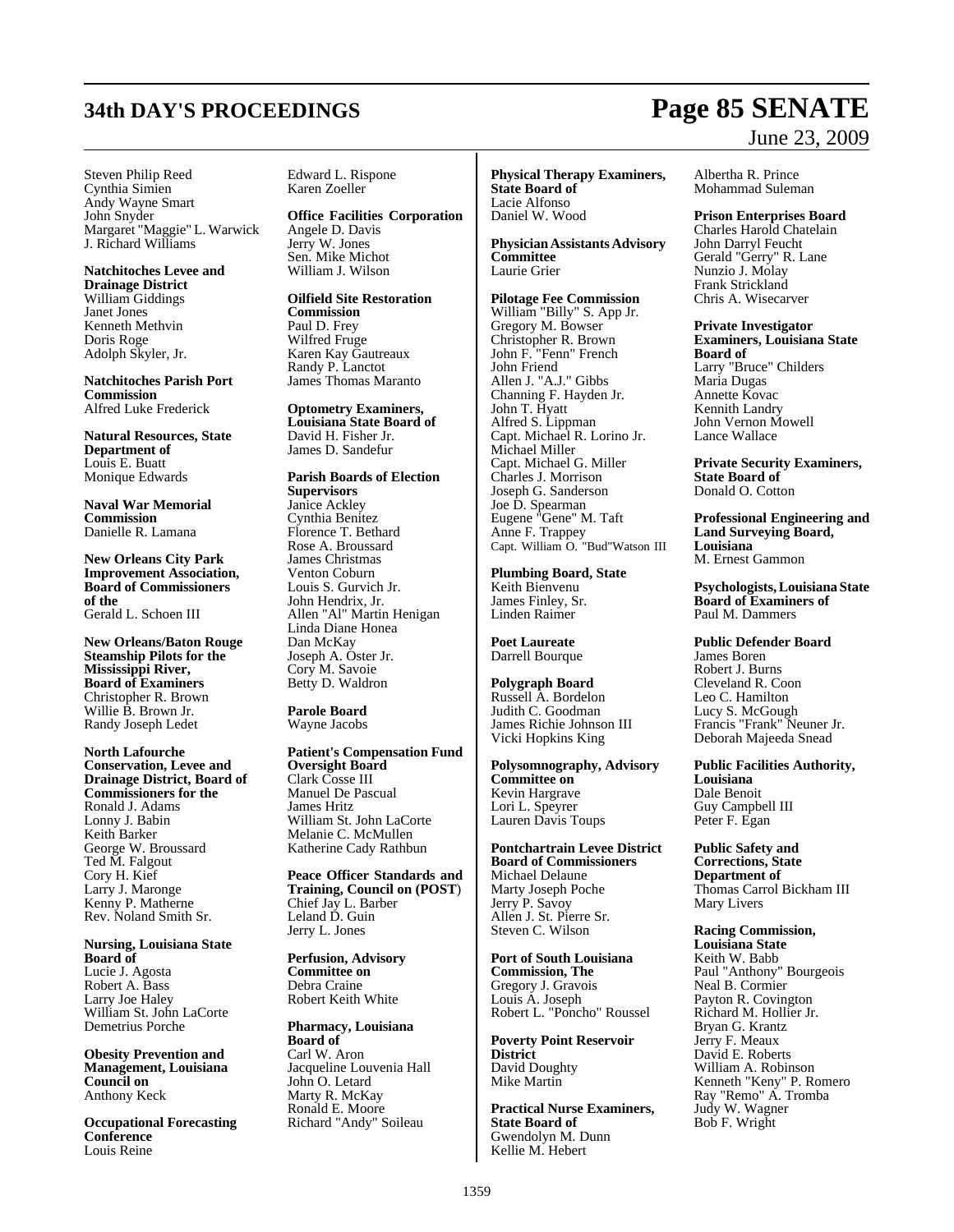## **Page 86 SENATE 34th DAY'S PROCEEDINGS**

## June 23, 2009

### **Radiologic Technology Board**

**of Examiners** Edward Bluth Elizabeth Frizzell Susan Hammonds Guarisco Abbie Kemper-Martin

#### **Real Estate Appraisers Board, Louisiana**

Gayle H. Atkins Boudousquie H. Daniel "Dan" Derbes Michael A. Graham Roland M. Hall Newton J. "Butch" Landry Heidi C. Lee Tommie E. McMorris Sr. Leonard E. Pauley Jr.

**Real Estate Commission, Louisiana**  Jennifer Lanasa Cynthia Stafford

#### **Recovery Authority, Louisiana**  Rene P. Cross Andrew Lee Guinn Sr. Tom G. Henning Raymond J. Lasseigne Walter J. Leger Jr. Roy O. Martin III Chester F. Morrison Jr. Sean Eugene Reilly John E. Smith David R. Voelker

#### **Recreational and Used Motor Vehicle Commission, Louisiana**  Joey A. Lamartina John R. Poteet Anthony "Tony" Lee Stroup

**Red River Levee and Drainage District** Marlan Anderson

**Red River Parish Port Commission** Jerry Glover

**Red River Waterway Commission** James Douglas Brown Wayne T. Davis Marc Dupuy Jr. Albert Paul Fleming Andrew J. Hodges III James Franklin Maxey William Alvin Owens

**Red River, Atchafalaya and Bayou Boeuf Levee District, Board of Commissioners**  Norman J. Budd Keith LaCombe Carlos Polotzola

**Regents, Board of**  Charlotte A. Bollinger Robert Bruno

William. "Bubba" Rasberry Jr. Roland M. Toups Joseph C. Wiley

**Rehabilitation Council, Louisiana** Henry Bateman Laura Breaux Angelle F. Driggs Jean Hansen Joseph E. Kelley Roseland H. Starks Tanyia Stevens Tregre Keita O. Rone Wilson David B. Young

**Residential Building Contractors Subcommittee** Karon "Kay" Gibson William Ward Jr.

**Respiratory Care, Advisory Committee on** Sheila Guidry Raymond Pisani

#### **Rice Promotion Board** Kevin M. Berken Richard Damian Bollich Jeffrey J. Durand Ronald Habetz Mindy F. Hetzel James "Jimmy" E. Hoppe Christian Jude Richard Robert J. Thevis Wayne N. Zaunbrecher

**River Pilot Review and Oversight, Board of Louisiana** Jack H. Anderson Bruce Bradley Christopher R. Brown Joel Thomas Chaisson Sr. Charles V. Cusimano II Richard Ganucheau Richard J. Garvey Richard Michael Lyons Robert Adam McBride Brett A. Palmer Charles P. Steinmuller

**River Port Pilot Commissioners and Examiners, Board of (Calcasieu)** Brett A. Palmer

**Road Home Corporation d/b/a Louisiana Land Trust** Daryl Burckel Alvin Fred Guillory Walter J. Leger, Jr. Donald B. Vallee Joseph Williams Wesley "Wes" Wyman

**Sabine River Authority, Board of Commissioners for the** Norman Arbuckle Chester "C.A." Burgess, Jr. Robert Conyer

Daniel Cupit Carlton Gibson\* Henry Goodeaux Larry Kelly Therman Nash Stephen Racca Estella Scott\* Kermie Valentine Stanley Vidrine Bobby Williams

**Sabine River Compact Commission**  George Brandon Bobby Williams

**Safe and Drug Free Schools andCommunities, Governor's Advisory Council on** Erin Bendily Roland J. Boudreaux Allison Ourso Brigham Judy M. Colgan Jerry E. Cooley Lynda Sadler Gavioli J. Curtis Jelks Vickie P. Krutzer Kathleen P. Litchfield Tammie Ashley McDaniel Sen. Ben W. Nevers Auga Mae Roy Pamela Webb

**Sanitarians, Louisiana State Board of Examiners for** Jerry W. Green David Gary Lincecum Alexander "Butch" Martin, Jr. Don D. Riser

**Seafood Promotion and Marketing Board**  Kristen Michael Baumer Robert Walter Guilbeau Dexter Guillory

**Sentencing Commission, Louisiana**  Louis M. Ackal Ricky Lamar Babin

Robert Russell Barkerding, Jr. Lynda Van Davis Greg G. Guidry Jay McCallum James Michael McDonald Joseph L "Joey" Montgomery C. E."Conn" Regan Charles A. Riddle III

#### **Serve Commission, Louisiana**

Laura Brackin Monica Panwitt Bradsher Julie T. Cherry Aaron Clopton Leroy Davis Chris D. Gorman Vincent Ilustre Sen. Lydia P. Jackson Ronald "Ron" Leleux Mike Manning Teresa Micheels Dena C. Morrison

Paul Pastorek Shayla Price Diane G. Winston

**Small Business Entrepreneurship Commission**  Linda Biernacki Gary Bolden, Sr. Bert Fife Todd Graves Hamilton Drew Keahey

**Social Services, State Department of**  Kaaren Hebert Ruth Johnson Kristy H. Nichols

**Social Work Examiners, Louisiana State Board of Certified** Hope Himel-Benson Evelyn Jenkins John Edward McBride

**South Lafourche Levee District, Board of Commissioners** Lula Auenson Ronald L. Callais Mitch David Danos Robt. J "Bobby" Eymard, Sr. Bob A. Faulk Roy Gisclair Ernest Gremillion Clarence "CJ" Marts, Jr. Monty J. Vegas

**Southeast Louisiana Flood Protection Authority - East** Stephen Estopinal Thomas L. Jackson

**Southeast Louisiana Flood Protection Authority - West**  Pat Ketcham Mark Lee Morgan Gerardo A. Viera Joannes J. Westerink Wesley "Jim" Wilkinson

**Southeast Regional Airport Authority** Scott S. Cowen Glenn W. Hayes

Daniel J. Schexnaydre, Jr. Daniel G. Songy Greg St. Etienne

**Southern Growth Policies Board**  Cherreen H. Gegenheimer John "Jack" F. Sharp

**Southern Rapid Rail Transit Commission**  Martin Bruno, Jr.

**Southern States Energy Board** William "Bill" J. Dore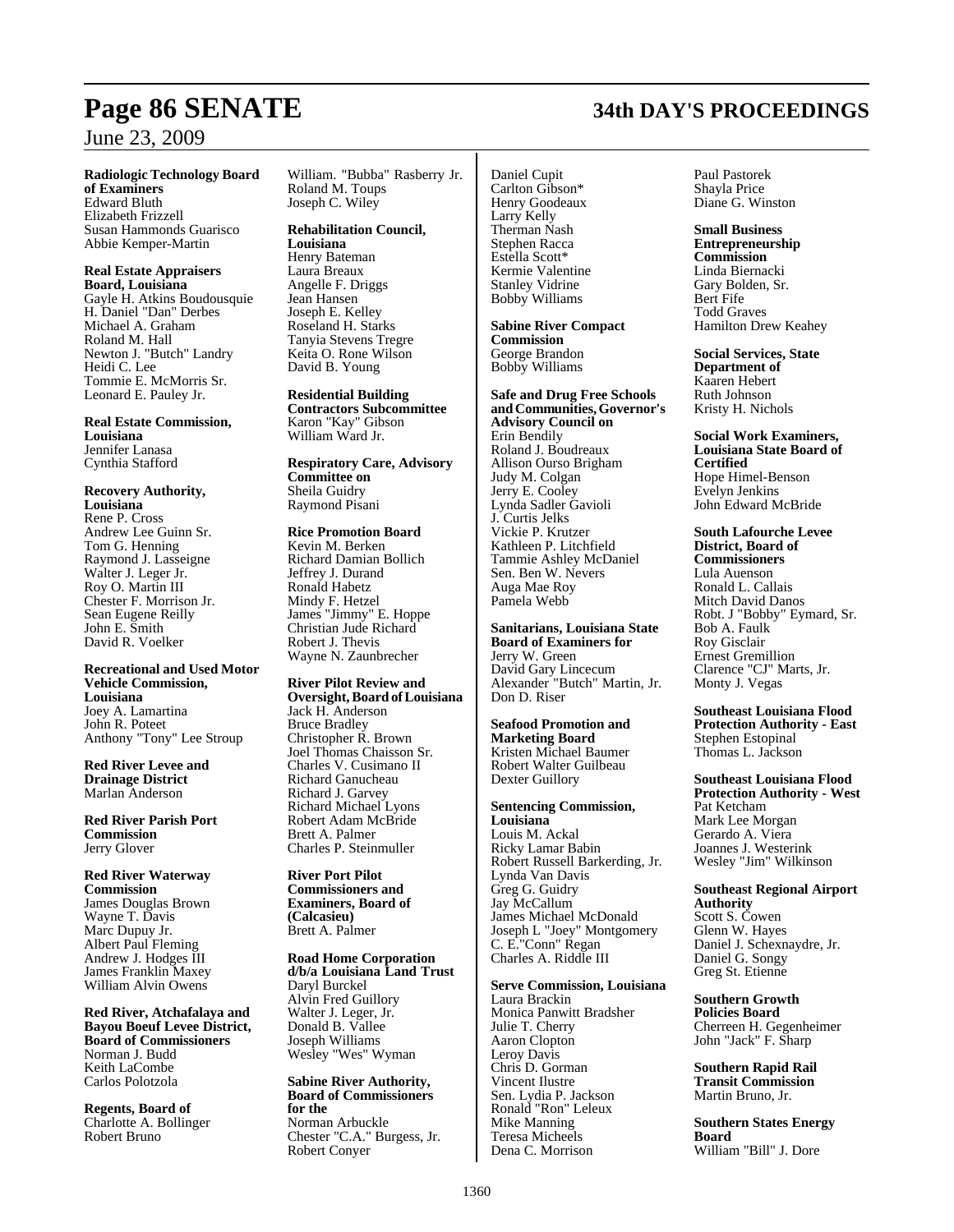## **34th DAY'S PROCEEDINGS Page 87 SENATE**

#### **Southern University Board of**

**Supervisors**  Murphy F. Bell Patrick W. Bell Walter Dumas Randal L. Gaines Walter Guidry, Jr. Patrick O. Jefferson Myron K. Lawson Patrick Magee Darren G. Mire

**Sparta Groundwater Conservation District** 

Wanda S. Bennett Steve Lemmons Ted W. McKinney

**Speech-Language Pathology and Audiology, Louisiana Board of Examiners for** Stephen J. Harris Kerrilyn "Kerri" R. Phillips Theresa H. Rodgers

**St. Bernard Port, Harbor and Terminal District, Board of Commissioners** Elton Leblanc Leroy Phillips

### **St. Mary Levee District**

Barry A. Broussard Norris Joseph Crappell Junius Hebert Carl Allen Kraemer Luther Smith Wilson Clay Terry Peter "Dutch" Vandenaardweg

#### **State Board of Election Supervisors**  Richard L. Traina

**State Interagency Coordinating Council for ChildNet**  Kathy Allen Cindy L. Arceneaux Brian David Bagdan Robin Gonsoulin Boudreaux Hugh "Brandon" Burris Christine Cedotal Linda Champion Laverne Dunn Rep. Franklin Foil Mark Ford Gail B. Kelso Fay Maxine Kimbrell Colleen Klein-Ezell Sheila Ann Madison Joy J. Pennington Brandon P. Romano Brenda B. Sharp Sarah D. Tregre Daniel H. Underwood Kahree A. Wahid Sandee B. Winchell Karen Reiners Winfrey

#### **State Parks and Recreation Commission** Melvin R. Landry III

Clifton Murphy Joseph Odom

**Statewide Independent Living Council** Yavonka G. Archaga Wayne E. Blackwell James J. Bulot Jamie Coleman Anna Gale Dean Allan Walker Estes Rocky J. Fuselier Alisha Hammond Paige Kelly Keith Edward Menville Diane Mirvis John B. Wood, Jr.

**Student Financial Assistance Commission, Louisiana** Richard Maciasz

**Tax Appeals, Board of** Anthony Graphia

**Tax Free Shopping Commission, Louisiana** Eugene J. Schreiber

**Tensas Basin Levee District, Board of Commissioners** A. Harris Brown Ramona N. Haire Robert Harwell Rodney Hutchins Hamilton Drew Keahey Venoy Kinniard James Mayo Harlon Nobles Jerry Peters Shelton Ruffin Charles Venable

**Terrebonne Levee & Conservation District, Board of Commissioners of the** Anthony "Tony" J. Alford Carl J. Chauvin, Sr. Walton "Buddy" Daisy, Jr. Darrin W. Guidry Leward P. Henry Willis J. Henry, Jr. Jack W. Moore Howard D. Pinkston Gilbert J. Talbot, Sr.

**Tobacco Settlement Financing Corporation Board**  Byron A. Adams, Jr. John Edward Atkins Ken Broussard Rodney Williams

**Transportation and Development, State Department of**  Connie L. Standige

**Transportation Authority, Louisiana** Jackie W. Adcock Kevin Davis

**Uniform Construction Code Council, LA State**  Wilfred B. Barry Harvey Bessette Steve M. Boudreaux Lavern J. Bourgeois Foy Bryan Gadberry William L. Gil Johnny Lee Henderson Thomas Stephen Holden David "Mike" Metcalf Joan C. Mire Karl Randall Noel David Scott Sandage, Sr. Todd P. Trosclair, Sr.

**University of Louisiana System Board of Supervisors** Andre G. Coudrain Edward J. Crawford III Gregory J. Hamer, Sr. E. Gerald "T-Boy" Hebert D. Wayne Parker Carl G. Shetler

**Veterans Affairs Commission** Frank L. Cummings, Jr. Richard L. Garner Russell J. Henry

**Veterinary Medicine, Louisiana Board of**  Mica F. Landry Gary T. Levy

**Water Well Drillers Advisory Committee** Herschel Bourque

**West Ouachita Parish Reservoir Commission** Charles Dykes Guy Frantom Roy Pierce

**White Lake Property Advisory Board**  Guy Paul Boudreaux Karl Conner Brandon Duhon Eddie K. Lyons Lloyd Suire Larry Thomas Charles H. Toups Sherman A. Wilson

**Wholesale Drug Distributors, Louisiana Board of**  Hershal L. Paul

**Wild Caught Shrimp Industry Trade Action Advisory Council, Louisiana**  Lance Authement Andrew J. Blanchard Nicholas "Nick" P. Cahanin Kimberly K. Chauvin

Leonard M. "Mike" DeHart Alton S. "A.J." Fabre, Jr. Clinton P. Guidry, Jr. Lance Nacio

**Wildlife and Fisheries Commission, Louisiana**

Ann L. Taylor

#### **Women's Policy and Research Commission, Louisiana**

Laura M. Badeaux Kristyn S. Carver Anne T. Causey Rep. Simone B. Champagne Pamela Egan Conshonda M. Houston Kelly S. Hurtado Pam C. Jenkins Frances J. Pitman Angele Romig Tania C. Tetlow Beth Ann Willinger Janie R. Wise

**Workers' Compensation Advisory Council**  Eddie Crawford Mark B. Kruse James W. Quillin

**Workforce Commission, Louisiana** Howard O. Sanders

#### **Workforce Investment Council, Louisiana**

Terry L. Baugh Jacqueline Shorter Beauchamp Madhu Beriwal Richard W. Billings Kathy Jean Bobbs Keith W. Brand Julie T. Cherry Donald P. Denese Janet S. Durden Art E. Favre Clarence Ray Fields Richard Gremillion, Jr. Robert Wayne Huckeba Ginger Laurent Michael A. Mitternight Charles Henry Moniotte Keith C. Myers Richard V. Noles Thomas Mitchiner O'Neal Michael "Mike" P. Palamone Louis S. Reine Edward L. Rispone Craig P. Roussel Jorge Luis Tarajano Katrina D. "Trina" Thomas James "Jim" Urdiales Charles A. "Buck" Vandersteen

# June 23, 2009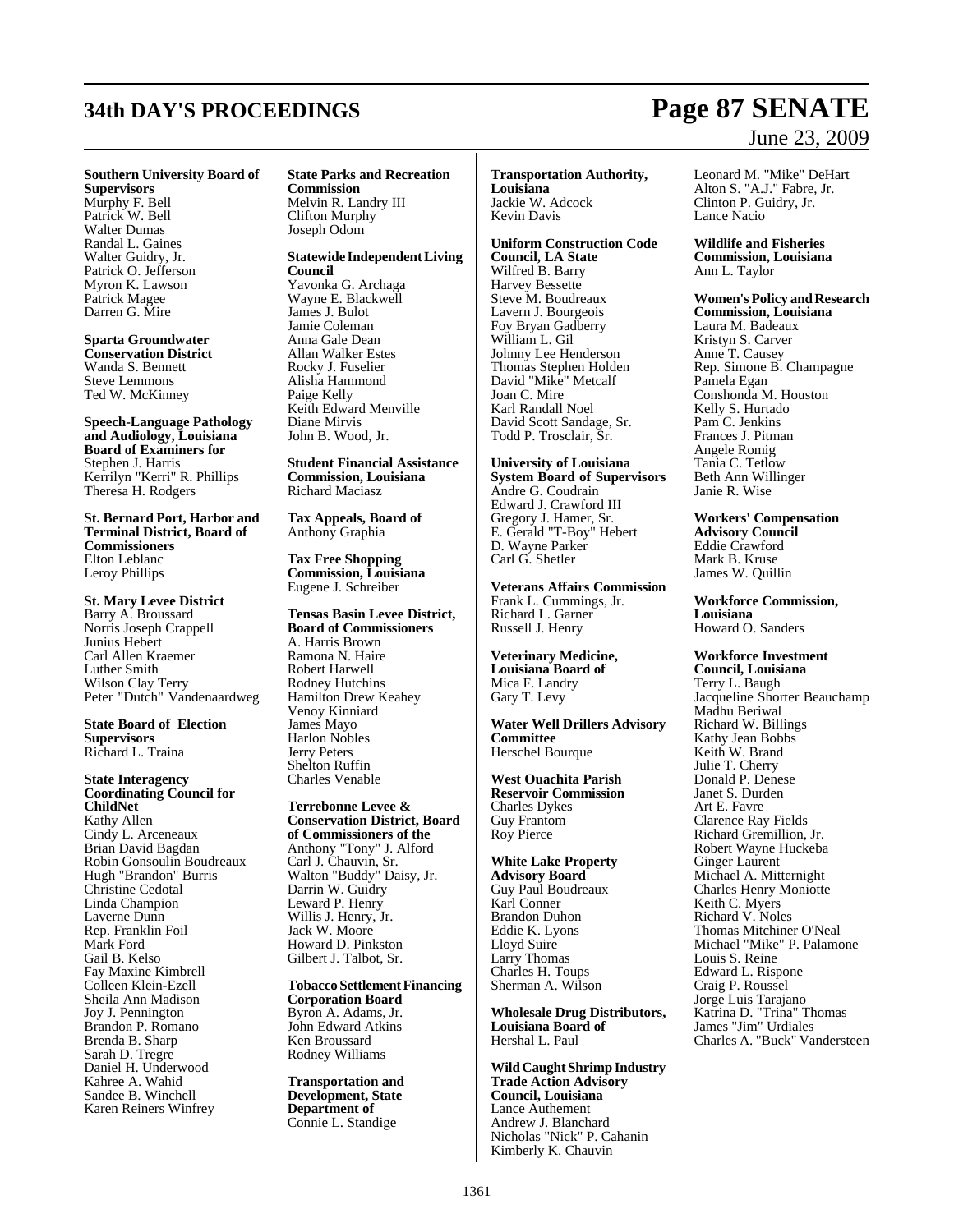## **Page 88 SENATE 34th DAY'S PROCEEDINGS**

### June 23, 2009

#### **Introduction of Senate Resolutions**

Senator Mount asked for and obtained a suspension of the rules to read Senate Resolutions a first and second time.

#### **SENATE RESOLUTION NO. 126—**

BY SENATOR MOUNT A RESOLUTION

To urge and request the Department of Health and Hospitals to process claims for services rendered by long-term care hospitals from 2004 until the moratorium was lifted on July 1, 2008, provided that long-term care hospitals electronically submit all Medicare secondary claims no later than December 31, 2009.

On motion of Senator Mount the resolution wasread by title and adopted.

#### **SENATE RESOLUTION NO. 127—** BY SENATOR DORSEY

A RESOLUTION

To commend the Baton Rouge Cubs and its team members for winning the American Legion Post 38 E League Regular Season Championship.

On motion of Senator Dorsey the resolution was read by title and adopted.

#### **SENATE RESOLUTION NO. 128—** BY SENATOR GRAY EVANS

A RESOLUTION

To urge and request the Senate Committee on Health and Welfare to meet prior to January 31, 2010, to study the continuing effects of hurricanes Katrina and Rita on the mental health of women living in Louisiana, and to make any recommendations for policy changes related to this issue to the Senate prior to the convening of the 2010 Regular Session of the Legislature.

On motion of Senator Gray Evans the resolution was read by title and adopted.

## **SENATE RESOLUTION NO. 129—** BY SENATOR HEITMEIER

A RESOLUTION

To authorize and direct Department of Health and Hospitalsto accept intergovernmental transfers from local governing bodies for the purpose of enhancing the provision of health care services for uninsured and Medicaid patients.

On motion of Senator Heitmeier the resolution was read by title and adopted.

#### **SENATE RESOLUTION NO. 130—** BY SENATOR MOUNT

A RESOLUTION

To commend Ronald J. Blanchard upon being inducted into the 2008 class of the National Teachers Hall of Fame.

On motion of Senator Mount the resolution was read by title and adopted.

## **SENATE RESOLUTION NO. 131—** BY SENATOR AMEDEE

A RESOLUTION

To memorialize the Congress of the United States to address the escalating electronic payment interchange rates that merchants and consumers are assessed.

On motion of Senator Amedee the resolution was read by title and adopted.

#### **Introduction of Senate Concurrent Resolutions**

Senator Dorsey asked for and obtained a suspension of the rules to read Senate Concurrent Resolutions a first and second time.

A CONCURRENT RESOLUTION

To recognize and commend the Lady Tigers of Louisiana State University Athletics, including the athletes and coaches, for their accomplishments during the 2008-2009 season.

The resolution was read by title. Senator Dorsey moved to adopt the Senate Concurrent Resolution.

### **ROLL CALL**

The roll was called with the following result:

#### YEAS

Mr. President Erdey McPherson<br>Adley Gautreaux B Michot Adley Gautreaux B Michot Alario Gautreaux N Morrell<br>Amedee Gray Evans Morrish Appel Broome Heitmeier Murray<br>Cheek Jackson Quinn Cheek Jackson Quinn Claitor Kostelka Riser Dorsey Long Smith<br>
Duplessis Marionneaux Thompson Duplessis Marionneaux<br>
Dupre Martiny Total - 36

Total - 0

Gray Evans Morris<br>
Hebert Mount LaFleur Shaw<br>Long Smith Walsworth

NAYS

#### ABSENT

Crowe Guillory Nevers Total - 3

The Chair declared the Senate adopted the Senate Concurrent Resolution and ordered it sent to the House.

### **SENATE CONCURRENT RESOLUTION NO. 149—**

BY SENATOR HEBERT A CONCURRENT RESOLUTION

To express the sincere condolences of the Legislature of Louisiana upon the death of Charles M. Fuller, Sr., of Dubach.

The resolution was read by title. Senator Hebert moved to adopt the Hebert.

### **ROLL CALL**

The roll was called with the following result:

#### YEAS

Mr. President Erdey McPherson<br>Adley Gautreaux B Michot Adley Gautreaux B Michot Alario Gautreaux N Morrell<br>Amedee Gray Evans Morrish Appel Broome Heitmeier Murray<br>Cheek Jackson Ouinn Cheek Jackson Quinn Donahue LaFleur Shaw<br>Dorsey Long Smith Dorsey Long Smith<br>
Duplessis Marionneaux Thompson Duplessis Marionneaux<br>
Dupre Martiny Total - 36

Total - 0

Gray Evans Morris<br>
Hebert Mount Kostelka Riser<br>LaFleur Shaw

Walsworth

**NAYS**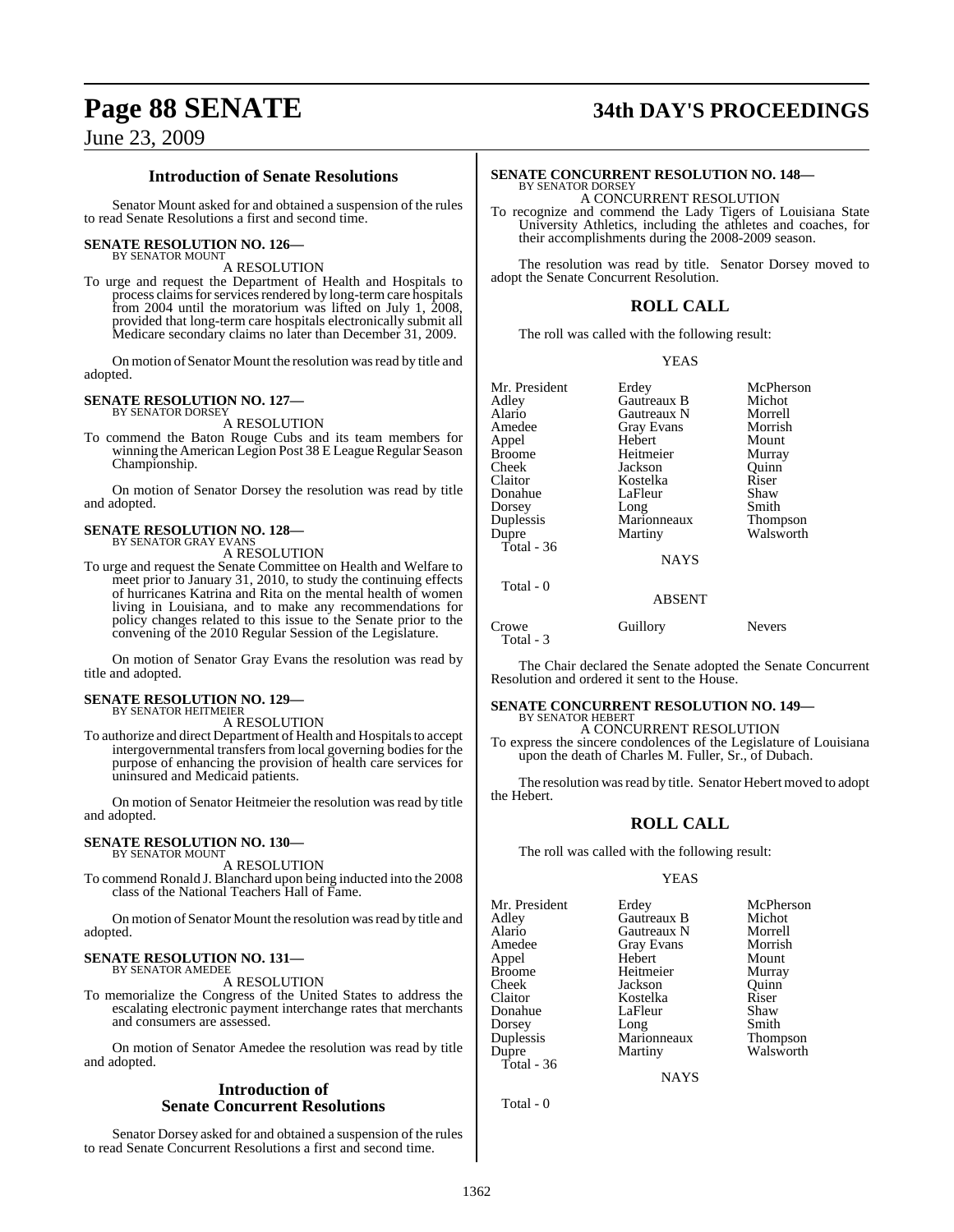## **34th DAY'S PROCEEDINGS Page 89 SENATE**

#### ABSENT

Crowe Guillory Nevers Total - 3

The Chair declared the Senate adopted the Senate Concurrent Resolution and ordered it sent to the House.

#### **SENATE CONCURRENT RESOLUTION NO. 150—** BY SENATOR MURRAY

A CONCURRENT RESOLUTION To approve a proposed amendment, Action Plan Amendment Number 33(First Allocation), to the Action Plan for Fiscal Year 2006 Community Development Block Grant Disaster Recovery Funds proposed by the Louisiana Recovery Authority and approved by the governor and the Joint Legislative Committee on the Budget for the Nonprofit Rebuilding Pilot Program; and to provide for other matters pertaining thereto.

The resolution was read by title and placed on the Calendar for a second reading.

## **SENATE CONCURRENT RESOLUTION NO. 151—**<br>BY SENATOR CROWE AND REPRESENTATIVE CROMER<br>A CONCURRENT RESOLUTION

To urge and request the Senate Committee on Revenue and Fiscal Affairs and the House Committee on Ways and Means to meet and function as a joint committee to study and determine the feasibility of establishing a special commission to study, evaluate, and make recommendations on state government revenue.

The resolution was read by title and placed on the Calendar for a second reading.

## **SENATE CONCURRENT RESOLUTION NO. 152—** BY SENATOR GRAY EVANS

A CONCURRENT RESOLUTION

To urge and request the Louisiana Recovery Authority to establish an Emergency Rental Assistance Program and provide funding therefor.

The resolution was read by title. Senator Gray Evans moved to adopt the Senate Concurrent Resolution.

### **ROLL CALL**

The roll was called with the following result:

#### YEAS

| Mr. President<br>Adley<br>Alario<br>Amedee<br>Appel<br><b>Broome</b><br>Cheek<br>Donahue<br>Dorsey<br>Duplessis<br>Dupre<br>Erdey<br>Total - 34<br>Total - 0 | Gautreaux B<br>Gautreaux N<br><b>Gray Evans</b><br>Hebert<br>Heitmeier<br>Jackson<br>Kostelka<br>LaFleur<br>Long<br>Marionneaux<br>Martiny<br>Michot<br><b>NAYS</b><br><b>ABSENT</b> | Morrell<br>Morrish<br>Mount<br>Murray<br>Ouinn<br>Riser<br>Shaw<br>Smith<br>Thompson<br>Walsworth |
|--------------------------------------------------------------------------------------------------------------------------------------------------------------|--------------------------------------------------------------------------------------------------------------------------------------------------------------------------------------|---------------------------------------------------------------------------------------------------|
|                                                                                                                                                              |                                                                                                                                                                                      |                                                                                                   |
| Claitor<br>Crowe                                                                                                                                             | Guillory<br>McPherson                                                                                                                                                                | <b>Nevers</b>                                                                                     |

The Chair declared the Senate adopted the Senate Concurrent Resolution and ordered it sent to the House.

Total - 5

June 23, 2009

#### **Appointment of Conference Committee on House Bill No. 2**

The President of the Senate appointed to the Conference Committee on House Bill No. 2 the following members of the Senate:

Senators Marionneaux, Broome and Chaisson.

#### **Appointment of Conference Committee on House Bill No. 76**

The President of the Senate appointed to the Conference Committee on House Bill No. 76 the following members of the Senate:

> Senators Dorsey, Jackson and Cheek.

### **Appointment of Conference Committee on House Bill No. 98**

The President of the Senate appointed to the Conference Committee on House Bill No. 98 the following members of the Senate:

> Senators Marionneaux, Morrish and Dupre.

#### **Appointment of Conference Committee on House Bill No. 118**

The President of the Senate appointed to the Conference Committee on House Bill No. 118 the following members of the Senate:

Senators Marionneaux, Martiny and Dorsey.

### **Appointment of Conference Committee on House Bill No. 119**

The President of the Senate appointed to the Conference Committee on House Bill No. 119 the following members of the Senate:

> Senators Martiny, Claitor and Shaw.

### **Appointment of Conference Committee on House Bill No. 145**

The President of the Senate appointed to the Conference Committee on House Bill No. 145 the following members of the Senate:

> Senators Duplessis, **Martiny** and N. Gautreaux.

#### **Appointment of Conference Committee on House Bill No. 234**

The President of the Senate appointed to the Conference Committee on House Bill No. 234 the following members of the Senate:

Senators Dupre, Hebert and Amedee.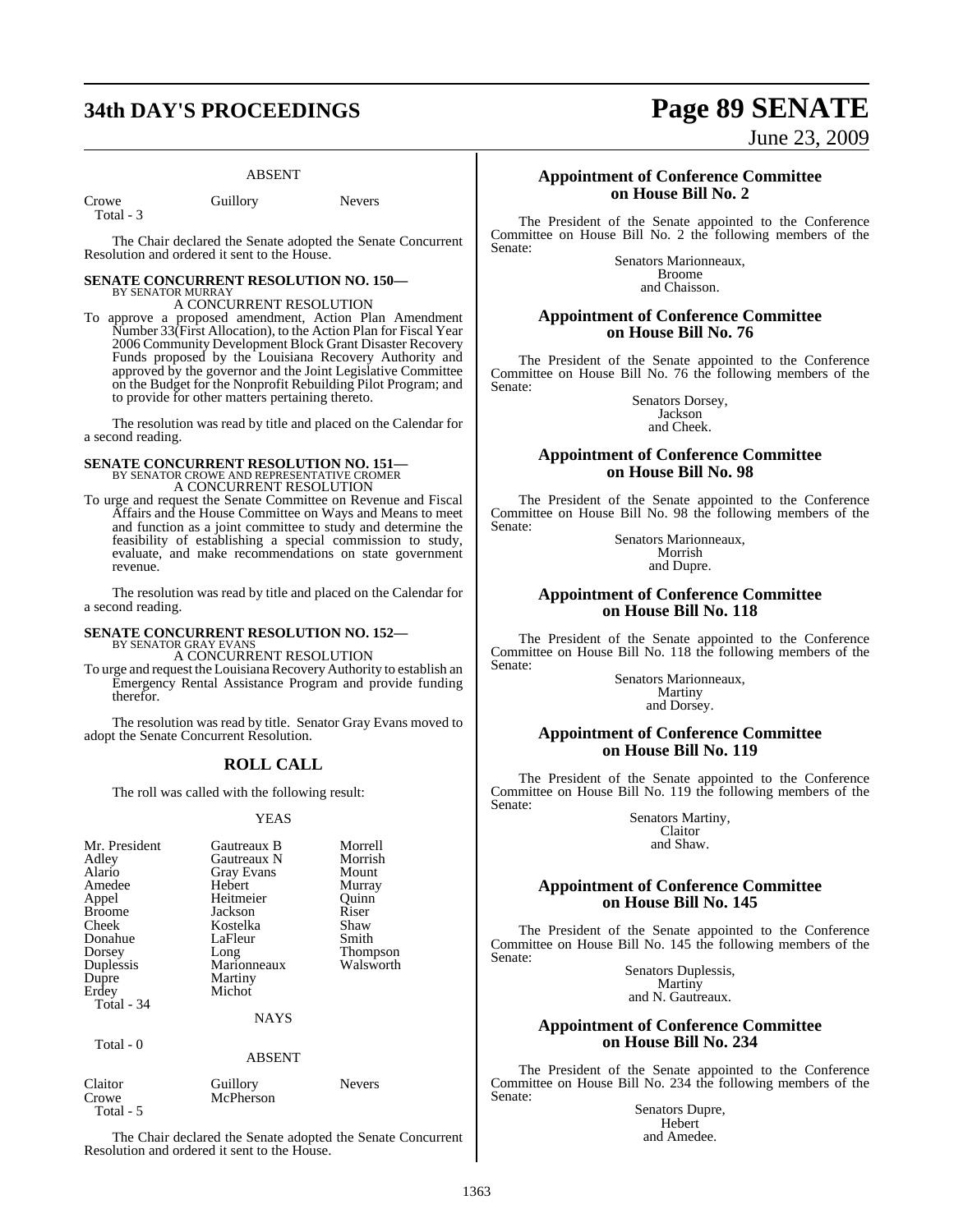## **Page 90 SENATE 34th DAY'S PROCEEDINGS**

June 23, 2009

#### **Appointment of Conference Committee on House Bill No. 381**

The President of the Senate appointed to the Conference Committee on House Bill No. 381 the following members of the Senate:

> Senators Duplessis, **Marionneaux** and N. Gautreaux.

#### **Appointment of Conference Committee on House Bill No. 404**

The President of the Senate appointed to the Conference Committee on House Bill No. 404 the following members of the Senate:

> Senators Hebert, Morrell and Long.

#### **Appointment of Conference Committee on House Bill No. 406**

The President of the Senate appointed to the Conference Committee on House Bill No. 406 the following members of the Senate:

Senators Hebert, Morrell and Morrish.

#### **Appointment of Conference Committee on House Bill No. 420**

The President of the Senate appointed to the Conference Committee on House Bill No. 420 the following members of the Senate:

Senators Kostelka, Donahue and Heitmeier.

#### **Appointment of Conference Committee on House Bill No. 439**

The President of the Senate appointed to the Conference Committee on House Bill No. 439 the following members of the Senate:

> Senators Thompson, Riser and Dupre.

#### **Appointment of Conference Committee on House Bill No. 522**

The President of the Senate appointed to the Conference Committee on House Bill No. 522 the following members of the Senate:

> Senators McPherson, Smith and B. Gautreaux.

### **Appointment of Conference Committee on House Bill No. 531**

The President of the Senate appointed to the Conference Committee on House Bill No. 531 the following members of the Senate:

Senators Nevers, Donahue and Morrish.

#### **Appointment of Conference Committee on House Bill No. 600**

The President of the Senate appointed to the Conference Committee on House Bill No. 600 the following members of the Senate:

Senators Quinn, Chaisson and N. Gautreaux.

#### **Appointment of Conference Committee on House Bill No. 612**

The President of the Senate appointed to the Conference Committee on House Bill No. 612 the following members of the Senate:

> Senators Nevers, Kostelka and Gray Evans.

### **Appointment of Conference Committee on House Bill No. 629**

The President of the Senate appointed to the Conference Committee on House Bill No. 629 the following members of the Senate:

> Senators Michot, **Guillory** and Quinn.

#### **Appointment of Conference Committee on House Bill No. 729**

The President of the Senate appointed to the Conference Committee on House Bill No. 729 the following members of the Senate:

Senators Riser, Murray and Cheek.

#### **Appointment of Conference Committee on House Bill No. 753**

The President of the Senate appointed to the Conference Committee on House Bill No. 753 the following members of the Senate:

Senators Marionneaux, Dorsey and Duplessis.

#### **Appointment of Conference Committee on House Bill No. 782**

The President of the Senate appointed to the Conference Committee on House Bill No. 782 the following members of the Senate:

> Senators Duplessis, Murray and Crowe.

### **Appointment of Conference Committee on House Bill No. 802**

The President of the Senate appointed to the Conference Committee on House Bill No. 802 the following members of the Senate:

Senators Michot, Broome and Alario.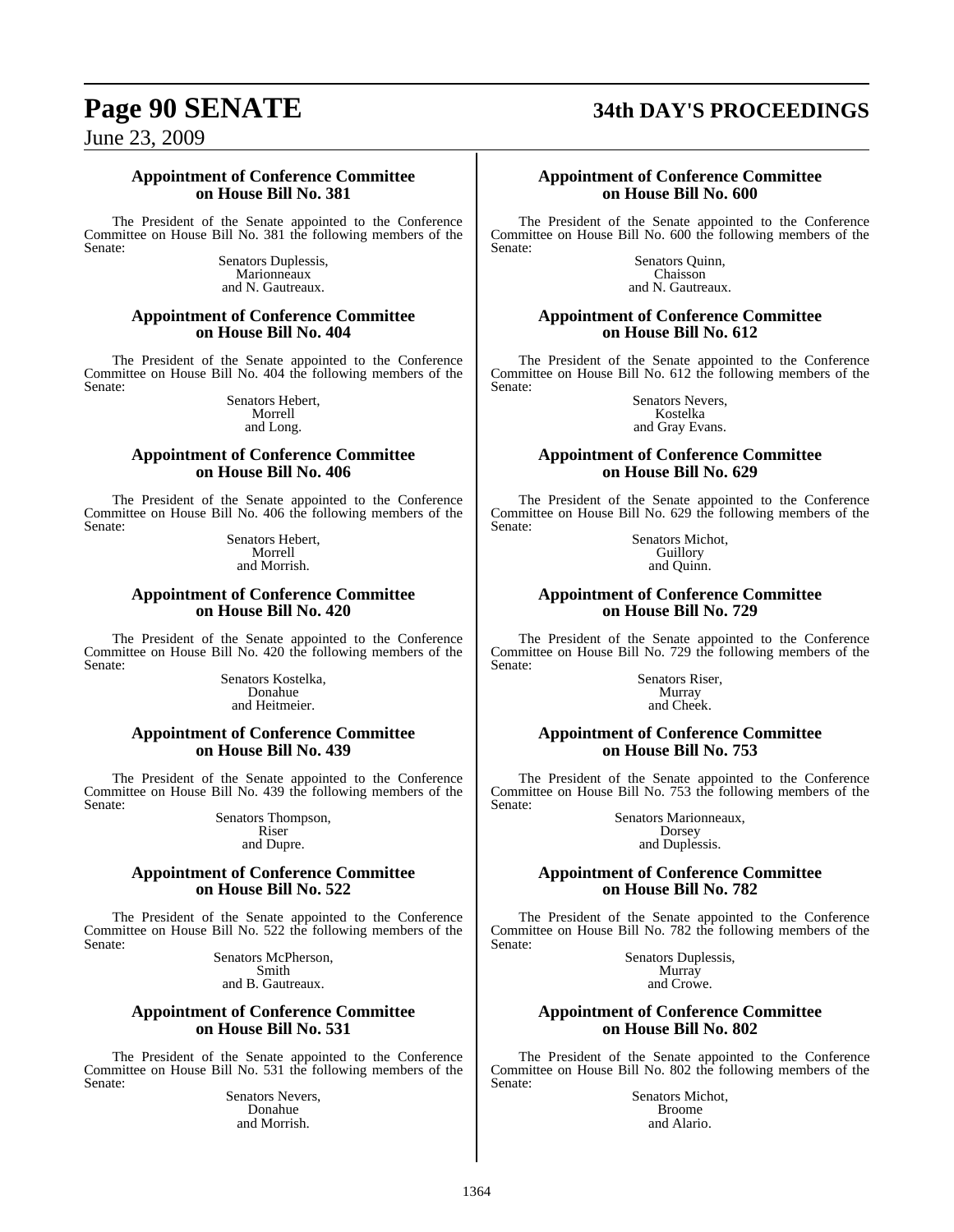## **34th DAY'S PROCEEDINGS Page 91 SENATE**

# June 23, 2009

#### **Appointment of Conference Committee on House Bill No. 813**

The President of the Senate appointed to the Conference Committee on House Bill No. 813 the following members of the Senate:

> Senators Hebert, LaFleur and Murray.

#### **Appointment of Conference Committee on House Bill No. 852**

The President of the Senate appointed to the Conference Committee on House Bill No. 852 the following members of the Senate:

> Senators Kostelka, Amedee and Thompson.

#### **Rules Suspended**

Senator Michot asked for and obtained a suspension of the rules to take up at this time:

### **House Concurrent Resolutions Just Advanced to Second Reading**

**HOUSE CONCURRENT RESOLUTION NO. 236**<br>BY REPRESENTATIVES FANNIN, ANDERS, ARMES, ARNOLD,<br>AUBERT, AUSTIN BADON, BOBBY BADON, BALDONE, BARROW,<br>BILLIOT, BROSSETT, BURFORD, HENRY BURNS, BURRELL, CARTER,<br>CHANDLER, DIXON, DOWNS,

A CONCURRENT RESOLUTION

To authorize the Revenue Estimating Conference to incorporate certain monies available for appropriation from the Budget Stabilization Fund into the official forecast for Fiscal Year 2009-2010.

#### **Senator Broome in the Chair**

#### **Floor Amendments Sent Up**

Senator Chaisson sent up floor amendments.

#### **SENATE FLOOR AMENDMENTS**

Amendments proposed by Senator Chaisson to Engrossed House Concurrent Resolution No. 236 by Representative Fannin

AMENDMENT NO. 1 On page 2, line 21, change "\$258,531,097.02; and" to "\$258,531,097.02." and delete lines 22 and 23

AMENDMENT NO. 2 On page 2, line 25, change "\$86,177,032.33" to "\$204,000,000.00"

On motion of Senator Chaisson, the amendments were adopted.

The resolution was read by title. Senator Michot moved to concur in the amended House Concurrent Resolution.

### **ROLL CALL**

The roll was called with the following result:

Martiny

YEAS

**Gautreaux B** Michot<br> **Gautreaux N** Morrell

Guillory Mount<br>Hebert Murray

Mr. President Erdey McPherson<br>Adley Gautreaux B Michot Alario Gautreaux N Morrell Amedee Gray Evans Morrisl<br>Appel Guillory Mount Broome Hebert Murray<br>
Cheek Heitmeier Ouinn Cheek Heitmeier Quinn Claitor Jackson Riser<br>Crowe Kostelka Shaw Donahue LaFle<br>Dorsey Long Dorsey Long Thompson<br>
Duplessis Marionneaux Walsworth Duplessis Marionneaux<br>Dupre Martiny Total - 38

Kostelka Shaw<br>LaFleur Smith NAYS

Nevers Total - 1

Total - 0

The Chair declared the Senate had concurred in the amended House Concurrent Resolution and ordered it returned to the House.

ABSENT

#### **Message from the House**

#### **DISAGREEMENT TO HOUSE BILL**

#### June 23, 2009

To the Honorable President and Members of the Senate:

I am directed to inform your honorable body that the House of Representatives has refused to concur in the proposed Senate Amendment(s) to House Bill No. 689 by Representative Peterson, and ask the President to appoint on the part of the Senate a committee to confer with a like committee from the House on the disagreement.

> Respectfully submitted, ALFRED W. SPEER Clerk of the House of Representatives

#### **Appointment of Conference Committee on House Bill No. 689**

The President of the Senate appointed to the Conference Committee on House Bill No. 689 the following members of the Senate:

> Senators Gray Evans, Murray and Morrell.

#### **Message to the Governor**

### **SIGNED SENATE BILLS**

June 23, 2009

To the Honorable Governor of the State of Louisiana:

The President of the Senate and the Speaker of the House of Representatives have signed the following Senate Bills: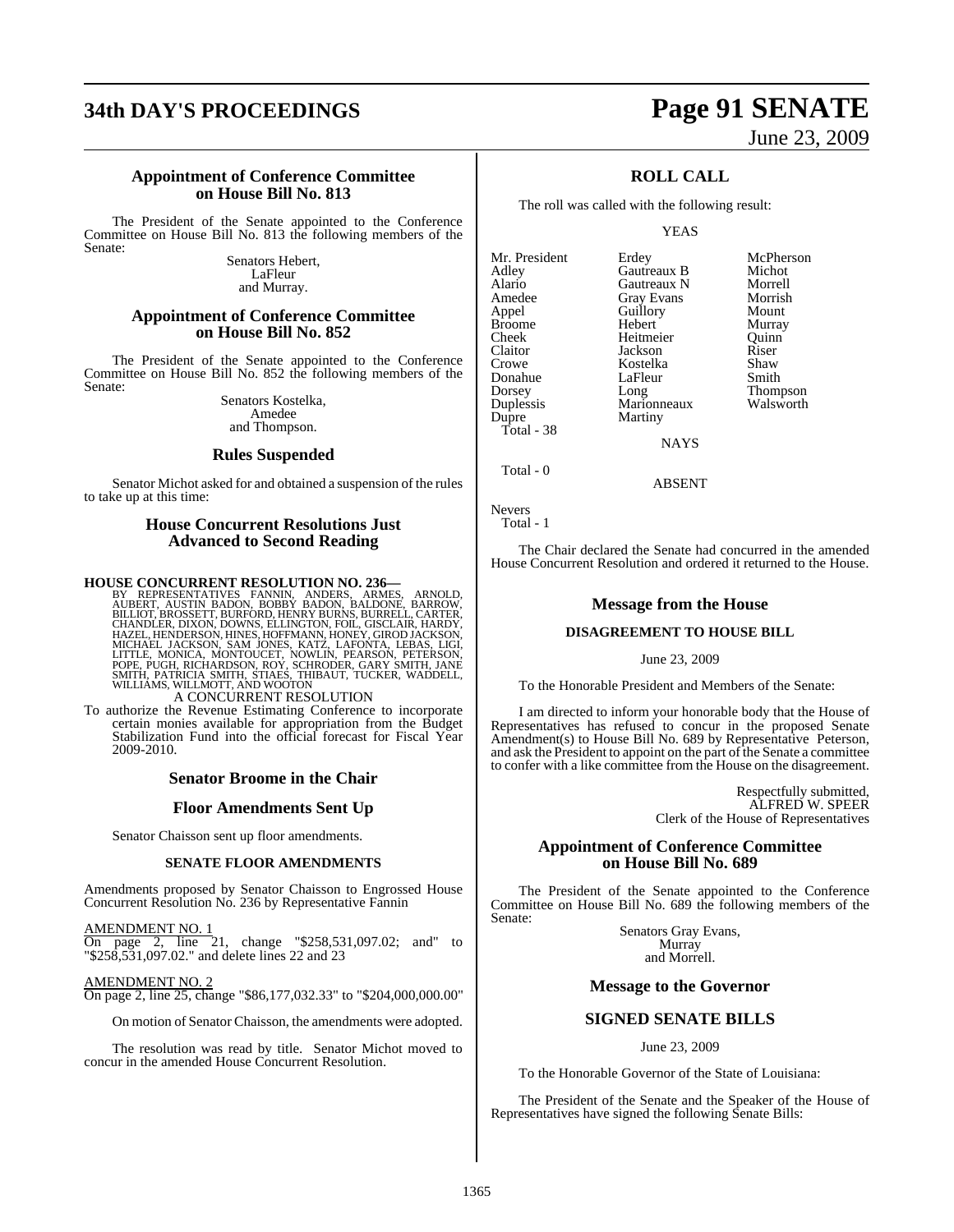## **Page 92 SENATE 34th DAY'S PROCEEDINGS**

### June 23, 2009

#### **SENATE BILL NO. 58—** BY SENATOR SHAW

AN ACT

To amend and reenact R.S. 15:555(A)(3), relative to sexual assault task force; to provide for membership; and to provide for related matters.

#### **SENATE BILL NO. 66—** BY SENATOR DUPRE

AN ACT

To enact R.S. 38:329.4, relative to levees; to provide relative to the powers and duties of the North Lafourche Conservation, Levee and Drainage District; to provide relative to bonding and taxing authority of the district; and to provide for related matters.

#### **SENATE BILL NO. 84—** BY SENATOR ADLEY

AN ACT

To amend and reenact R.S. 38:2212.1(A)(1), relative to public contracts; to increase the limit for the purchase of materials and supplies to the sum of thirty thousand dollars for public entities without the necessity of advertisement; and to provide for related matters.

#### **SENATE BILL NO. 114—** BY SENATOR NEVERS

AN ACT

To repeal R.S. 47:6033(B)(4), relative to tax credits; to repeal a requirement that the Workforce Development Commission provide the Department of Revenue a certain annual list; and to provide for related matters.

#### **SENATE BILL NO. 125—** BY SENATOR THOMPSON

AN ACT

To amend and reenact R.S. 33:1448(G) and to enact R.S. 33:1448(U), relative to sheriffs; to provide for the premium costs of group hospital, health, and life insurance for retired sheriffs and deputy sheriffs in Madison Parish; to provide for eligibility; to provide for an effective date; and to provide for related matters.

#### **SENATE BILL NO. 134—** BY SENATOR MURRAY

AN ACT

To amend and reenact R.S.  $38:2212(A)(1)(b)(ii)(bb)$  and  $(3)(c)(ii)$ , relative to public contracts; to provide for the submission of other documentation and information; and to provide for related matters.

#### **SENATE BILL NO. 147—** BY SENATOR MURRAY

AN ACT

To amend and reenact R.S. 47:6019(A)(3)(b)(i)(aa), relative to the tax credit for the rehabilitation of historic structures; to increase the number of allowable transfers; to provide for an effective date; and to provide for related matters.

#### **SENATE BILL NO. 158—**

BY SENATOR B. GAUTREAUX AND REPRESENTATIVE HILL AN ACT

To amend and reenact R.S. 36:4(U), R.S. 43:111(A)(9), and R.S. 51:1317, 1318(A) and (D), and 1319(A)(1), (2), (3), (4), and (B)(5), relative to the Louisiana Retirement Development Commission; to change the name of the commission to the Encore Louisiana Commission; to provide that the commission shall market Louisiana to persons fifty years old and above; and to provide for related matters.

## **SENATE BILL NO. 160—** BY SENATOR MARIONNEAUX

AN ACT

To enact R.S. 47:1675(A)(6), relative to tax credits; to provide that any tax credit against income or corporate franchise tax with a "cap" on the amount of the credit allowed be administered on a first-come, first-serve basis unless otherwise provided by the statute granting the tax credit; to provide an exception when the

total tax credits requested on a single business day exceed tax credits available under the credit "cap"; and to provide for related matters.

**SENATE BILL NO. 171—** BY SENATORS BROOME, CHEEK, DORSEY, ERDEY, GRAY EVANS, HEITMEIER, MOUNT AND NEVERS

### AN ACT

To enact R.S. 46:1414, relative to child care facilities; to provide for the dissemination of information relating to the benefits of immunizing certain children against influenza; to provide for duties of a licensed child care facility; to provide for duties of the Department of Health and Hospitals and the Department of Social Services; and to provide for related matters.

## **SENATE BILL NO. 187—** BY SENATOR HEITMEIER

AN ACT To amend and reenact R.S. 32:361.2, relative to motor vehicle equipment; to provide relative to medical exemptions from prohibitions on certain window tinting; to provide relative to the contents of an affidavit for such medical exemption; to require certain information; to provide for certain departmental and board actions; to provide for violations; and to provide for related matters.

#### **SENATE BILL NO. 193—** BY SENATOR LONG

AN ACT

To repeal R.S. 22:2372, relative to the Insure Louisiana Incentive Program; to repeal the requirement for use of unused monies in the program to assist individuals with homeowners' insurance premiums and to accelerate payoff of the Unfunded Accrued Liability of the state retirement systems; and to provide for related matters.

#### **SENATE BILL NO. 215—**

BY SENATOR MORRISH

- AN ACT
- To enact Part LXVI of Chapter 5 of Title 40 of the Louisiana Revised Statutes of 1950, to be comprised of R.S. 40:1300.291, relative to hospital prospective payment methodology; to provide for designation as a major teaching hospital; to provide for definitions; to provide for criteria; and to provide for related matters.

**SENATE BILL NO. 229—**<br>BY SENATOR GRAY EVANS AND REPRESENTATIVES BARROW,<br>BROSSETT, CHANDLER, HENDERSON, HINES, ROSALIND JONES,<br>LEGER, MILLS, NORTON, RITCHIE, GARY SMITH, ST. GERMAIN, STIAES AND WILLIAMS

AN ACT

To amend and reenact R.S. 32:403, the introductory paragraph of 412.1(A), 413(B), and R.S. 40:1321(C), to enact R.S. 32:412(J), 412.1(D), and 429(C), relative to motor vehicles; to provide an exemption for the payment of fees and handling charges for state issued driver's licenses and identification cards to children who are in the care, custody, or guardianship of the office of community services; and to provide for related matters.

**SENATE BILL NO. 239—**<br>BY SENATORS DUPRE AND MORRISH AND REPRESENTATIVES<br>DOVE, HONEY, RICHARD AND ST. GERMAIN

AN ACT

To amend and reenactR.S. 47:305.20(A), the introductory paragraph of (C), (1) and (2) and R.S.  $56:303(E)(1)$  and  $304(A)$ , relative to tax exemptions; to provide for certain exclusions and exemptions from state sales, use, lease, and services taxes; to provide for a rebate of such taxes; to include possession of a vessel license by a commercial fisherman as qualifying for such tax exemptions; to provide for issuance of a vessel license to certain commercial fishermen; to provide for certification of certain commercial fishermen licenses; and to provide for related matters.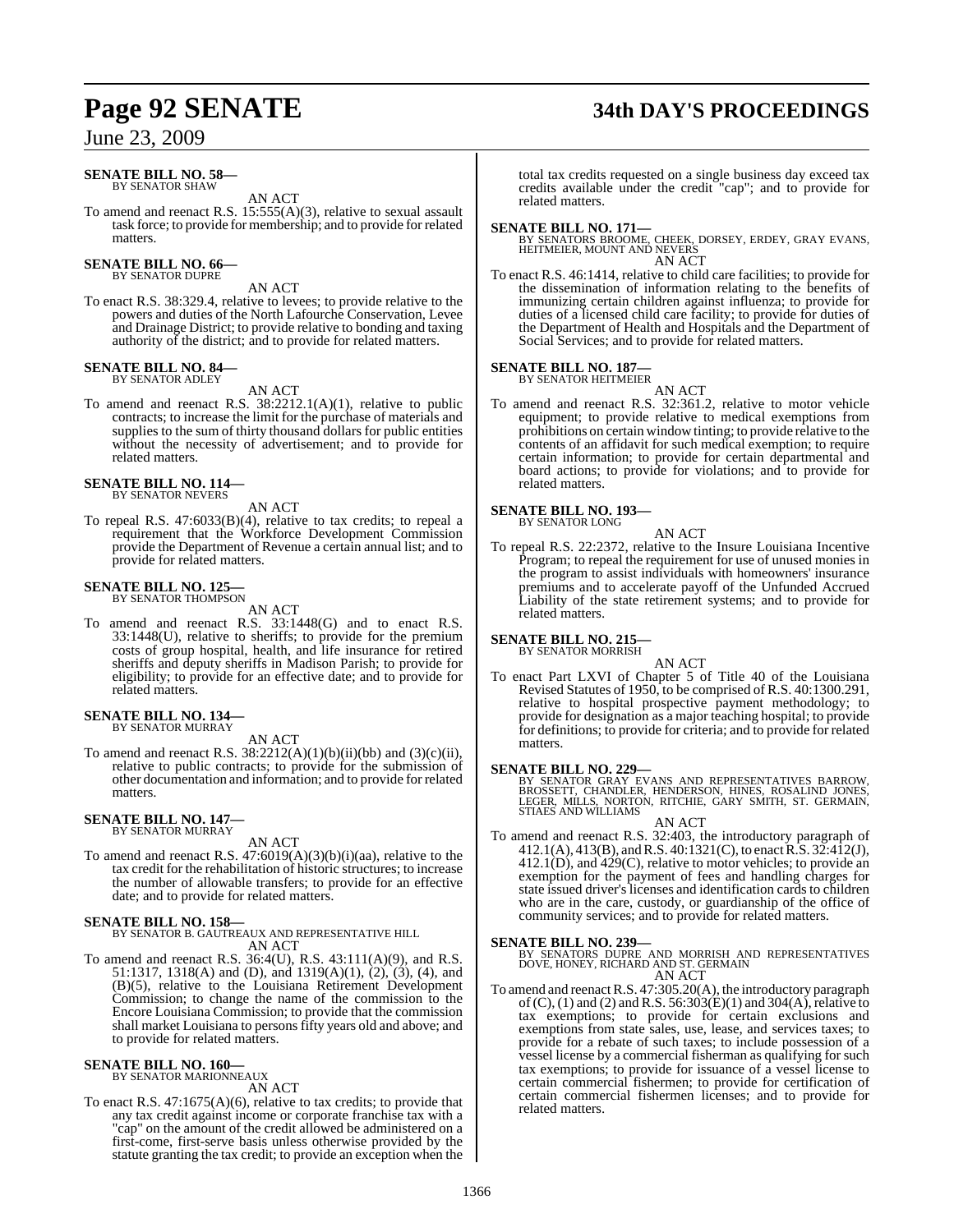## **34th DAY'S PROCEEDINGS Page 93 SENATE**

SENATE BILL NO. 241—<br>
BY SENATORS MOUNT, ADLEY, ALARIO, AMEDEE, APPEL, BROOME, CHAISSON, CHEEK, CROWE, DONAHUE, DORSEY, DUPLESSIS,<br>
CHAISSON, CHEEK, CROWE, DONAHUE, DORSEY, DUPLESSIS,<br>
EUPRE, ERDEY, B. GAUTREAUX, N. GAUTRE

To enact Subpart K of Part I of Chapter 1 of Subtitle II of Title 47 of the Louisiana Revised Statutes of 1950, to be comprised of R.S. 47:120.33, relative to state individual income tax checkoffs; to provide for the income tax checkoff for donations to the National Lung Cancer Partnership; and to provide for related matters.

## **SENATE BILL NO. 262—** BY SENATOR MARTINY

### AN ACT

To amend and reenact R.S. 40:531(E) and to repeal Section 2 and Section 3 of Act No. 874 of the 2008 Regular Session of the Legislature, relative to commissioners of local housing authority; to remove requirement oflandlord commissioner; and to provide for related matters.

**SENATE BILL NO. 323—**<br>BY SENATOR ADLEY AND REPRESENTATIVES HENRY BURNS,<br>MORRIS AND JANE SMITH

AN ACT

To enact R.S. 38:291(J), relative to levee districts; to create and provide relative to the North Bossier Levee and Drainage District; to provide for its authority, powers, duties, functions, and responsibilities, including the authority to incur debt and levy ad valorem taxes subject to voter approval; to provide for its board of commissioners and for the nomination and appointment of members to the board; to provide for the transfer of assets; and to provide for related matters.

#### **SENATE BILL NO. 339—**

BY SENATOR MARIONNEAUX

AN ACT To amend and reenact R.S. 51:1927.1(C), relative to the Louisiana Capital Companies Tax Credit Program; to provide relative to the placement of the investment pool in qualified investments; and to provide for related matters.

#### **SENATE BILL NO. 105—** BY SENATOR DUPLESSIS

AN ACT

To enact R.S. 14:71.3, relative to mortgage fraud; to provide for elements of the crime; to provide for penalties; and to provide for related matters.

#### **SENATE BILL NO. 129—** BY SENATOR DORSEY

AN ACT

To amend and reenact R.S.  $17:3048.1(C)(2)(g)$  and (W), relative to the Taylor Opportunity Program for Students; to authorize the administering agency to promulgate rules to provide for the receipt and consideration of applications from students returning from out-of-state colleges and universities under certain circumstances and conditions; and to provide for related matters.

#### **SENATE BILL NO. 284—** BY SENATOR HEBERT

#### AN ACT

To enact R.S. 26:74(E), relative to local license and permit fees; to provide for wholesaler of beverages of high alcoholic content; to provide for restrictions; and to provide for related matters.

# June 23, 2009

#### **SENATE BILL NO. 321—**

BY SENATOR HEBERT

AN ACT To enact R.S. 47:1925.10, relative to the assessor in the Iberia Parish Assessment District; to authorize the assessor in such district to receive an automobile expense allowance; and to provide for related matters.

#### **SENATE BILL NO. 93—**

BY SENATOR THOMPSON

AN ACT To enact Part I-A of Chapter 4 of Title 40 of the Louisiana Revised Statutes of 1950, to be comprised of R.S. 40:651 through 654, relative to food safety; to provide for definitions; to provide for written plans for food processing and food recalls; to provide for required reporting and testing of adulterated food by food processing plants; to provide for rules and regulations; and to provide for related matters.

## **SENATE BILL NO. 162—** BY SENATOR MARIONNEAUX

AN ACT To provide forthe continuation of parishwide economic development districts; and to provide for related matters.

## **SENATE BILL NO. 212—** BY SENATOR CLAITOR

$$
10 \times 10^{10}
$$

AN ACT To amend and reenact R.S. 18:134(A), relative to registrars of voters; to provide for office hours of registrars of voters; and to provide for related matters.

#### **SENATE BILL NO. 251—**

BY SENATOR ERDEY

AN ACT To amend and reenact R.S. 46:1426(C), relative to the Department of Social Services; to provide for disclosure of information by licensed day care centers to parents; and to provide for related matters.

SENATE BILL NO. 285-<br>BY SENATOR NEVERS AND REPRESENTATIVE HUTTER AND<br>BY SENATOR NEVERS AND REPRESENTATIVE HUTTER AND<br>CLAITOR, CROWE, DONAHUE, DORSEY, DUPLESSIS, ERDEY, B.<br>GAUTREAUX, GRAY EVANS, GUILLORY, HEBERT, JACKSON,<br>K

AN ACT

To enact Chapter 25-A of Title 17 of the Louisiana Revised Statutes of 1950, to be comprised ofR.S. 17:3161 through 3169, relative to educational institutions and programs; to provide for a comprehensive system of articulation and transfer of credit between and among public secondary and postsecondary educational institutions; to provide for the creation of a statewide articulation and transfer council and its membership, powers, and duties; to provide for a statewide articulation agreement; to provide for a common core curriculum; to provide relative to the length of degree programs; to provide for the transfer of specified courses and associate degrees; to provide relative to admission of transfer students to four-year colleges and universities; to provide for a statewide course numbering system; to provide relative to course levels and designations; to provide relative to accreditation of educational institutions; to provide for voluntary participation of certain independent colleges and universities; to provide relative to a comprehensive student information system; to provide for implementation timelines; to provide for reporting requirements; to provide for program rules; and to provide for related matters.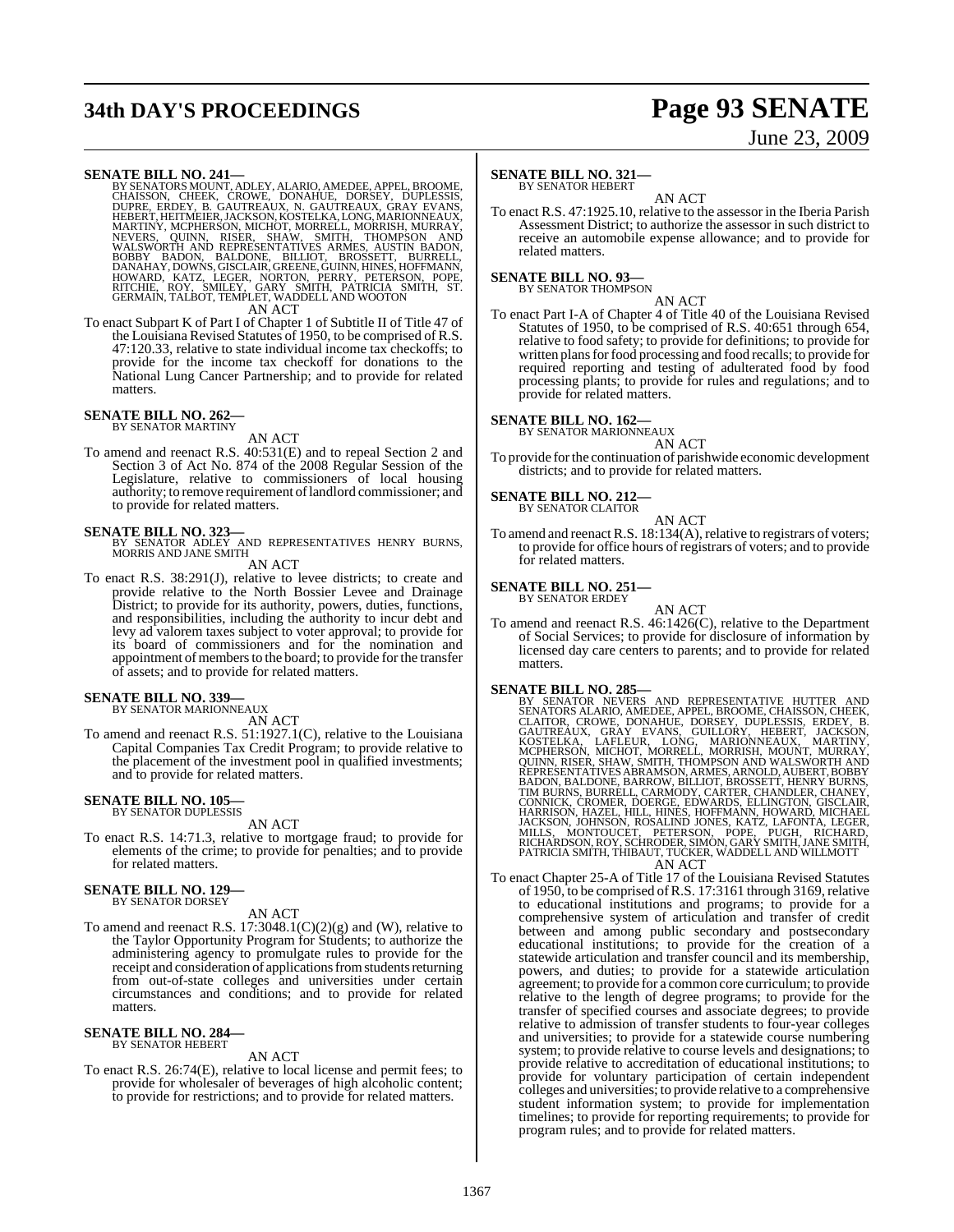## **Page 94 SENATE 34th DAY'S PROCEEDINGS**

June 23, 2009

## **SENATE BILL NO. 289—** BY SENATORS APPEL AND WALSWORTH

AN ACT

To amend and reenact R.S. 47:463.61(C), (D), and (E) and to repeal R.S. 47:463.61 (F), (G) and (H), relative to the dedication of revenue; to provide for the distribution of revenues collected from "Choose Life" prestige license plate fees; and to provide for related matters.

## **SENATE BILL NO. 292—** BY SENATOR N. GAUTREAUX

AN ACT

To amend and reenact R.S. 4:185(A), relative to amusements and sports; to provide for certain investments of monies in the Horsemen's Bookkeeper Account; to provide for an effective date; and to provide for related matters.

### **SENATE BILL NO. 348— (Substitute of Senate Bill No. 275 by Senator McPherson)** BY SENATOR MCPHERSON

AN ACT

To enact Part II-I of Chapter 11 of Title 40 of the Louisiana Revised Statutes of 1950, to be comprised of R.S. 40:2120.51 thru 2120.57, relative to employees providing nursing services; to provide for certified nurse aides in nursing facilities; to provide for state registration of certified nurse aides in nursing homes and skilled nursing facility units; to provide for medical staffing agencies; to provide for minimum requirements to maintain certification; to provide for rules and regulations; to provide for complaint investigations and restricted registrations; and to provide for related matters.

#### **SENATE BILL NO. 23—** BY SENATOR DORSEY

#### AN ACT

To amend and reenact R.S.  $33:9097.1(F)(1)$  and  $(F)(3)(b)$ , relative to neighborhood improvement districts; to provide relative to the Concord Estates Crime Prevention District; to increase the parcel fee; to extend the term of the imposition of the parcel fee; and to provide for related matters.

#### **SENATE BILL NO. 182—** BY SENATOR CROWE

#### AN ACT

To authorize and provide for the transfer of certain state property; to authorize the transfer of certain state property in St. Tammany Parish; to provide for the property description; to provide for reservation of mineral rights; to provide terms and conditions; and to provide for related matters.

and they are hereby presented for executive approval.

Respectfully submitted, GLENN A. KOEPP Secretary of the Senate

#### **Message from the House**

#### **SIGNED HOUSE BILLS AND JOINT RESOLUTIONS**

June 23, 2009

To the Honorable President and Members of the Senate:

I am directed to inform your honorable body that the Speaker of the House of Representatives has signed the following House Bills and Joint Resolutions:

## **HOUSE BILL NO. 3—** BY REPRESENTATIVE GREENE

AN ACT

To enact the Omnibus Bond Authorization Act of 2009, relative to the implementation of a five-year capital improvement program; to provide for the repeal of certain prior bond authorizations; to provide for new bond authorizations; to provide for authorization and sale of such bonds by the State Bond Commission; and to provide for related matters.

## **HOUSE BILL NO. 123—** BY REPRESENTATIVE WOOTON

AN ACT

To enact R.S. 27:306(A)(5)(d), relative to video draw poker devices; to provide that the owner or lessor of a qualified truck stop facility may close the restaurant at a qualified truck stop facility during a legal holiday; and to provide for related matters.

#### **HOUSE BILL NO. 338—**

BY REPRESENTATIVE GREENE AND SENATOR THOMPSON AN ACT

To amend and reenact R.S. 47:293(9)(a)(xvi), 297.10(A), 297.11, and  $297.12(A)$ (introductory paragraph) and  $(B)(1)$ , relative to individual income tax deductions; to provide for eligibility for deductions for tuition and other educational expenses related to elementary and secondary education; to provide with respect to eligible expenses; and to provide for related matters.

#### **HOUSE BILL NO. 363—**

BY REPRESENTATIVES AUBERT AND LANDRY AN ACT

To amend and reenact Civil Code Articles 2358, 2362.1 through 2364, and 2365 through 2367.2 and R.S. 9:374, to enact Civil Code Article 2367.3, and to repeal Civil Code Article 2364.1, relative to the community property regime; to provide for claims for reimbursement between spouses; to provide for a reduction in reimbursement for obligations paid with respect to certain movable property; to provide when a claim for reimbursement may be made; to provide for the use of a residence of the spouses; and to provide for related matters.

#### **HOUSE BILL NO. 604—**

BY REPRESENTATIVE AUBERT

AN ACT

To amend and reenact R.S. 33:4711, relative to surplus property of police juries; to provide for the exchange of surplus property to private persons; and to provide for related matters.

#### **HOUSE BILL NO. 682—**

BY REPRESENTATIVE CHANDLER AN ACT

To authorize and provide for the transfer or lease of certain state property in Concordia Parish to Ira and Brenda Fontenot from the division of administration; and to provide for related matters.

**HOUSE BILL NO. 790—** BY REPRESENTATIVES GREENE, BALDONE, HOFFMANN, HONEY, RICHMOND, RITCHIE, AND JANE SMITH AN ACT

- 
- To amend and reenact R.S. 47:6015, and Section 2 of Act No. 9 of the 2002 First Extraordinary Session of the Legislature, relative to the research and development tax credit; to authorize the issuance of tax credits for certain research and development activities; to provide for the amount of the tax credit; to authorize the refundability of the tax credits; to provide for a sunset date for issuance of the tax credit; to provide for an effective date; and to provide for related matters.

**HOUSE BILL NO. 798—** BY REPRESENTATIVES CARTER, BALDONE, HONEY, RICHMOND, RITCHIE, AND GARY SMITH AND SENATORS MOUNT AND MURRAY AN ACT

To amend and reenact R.S. 47:6034, relative to tax credits; to provide relative to the musical and theatrical production income tax credit; to provide for certain definitions; to provide relative to the application for tax credits for state-certified productions; to provide relative to the application for tax credits for statecertified musical or theatrical facility infrastructure projects; to authorize the collection of application fees; to provide for the amount of the fee and the disposition of the monies collected from the fee; to create the Entertainment Promotion and Marketing Fund; to provide relative to the use of the monies in the fund; to provide relative to the promulgation of rules and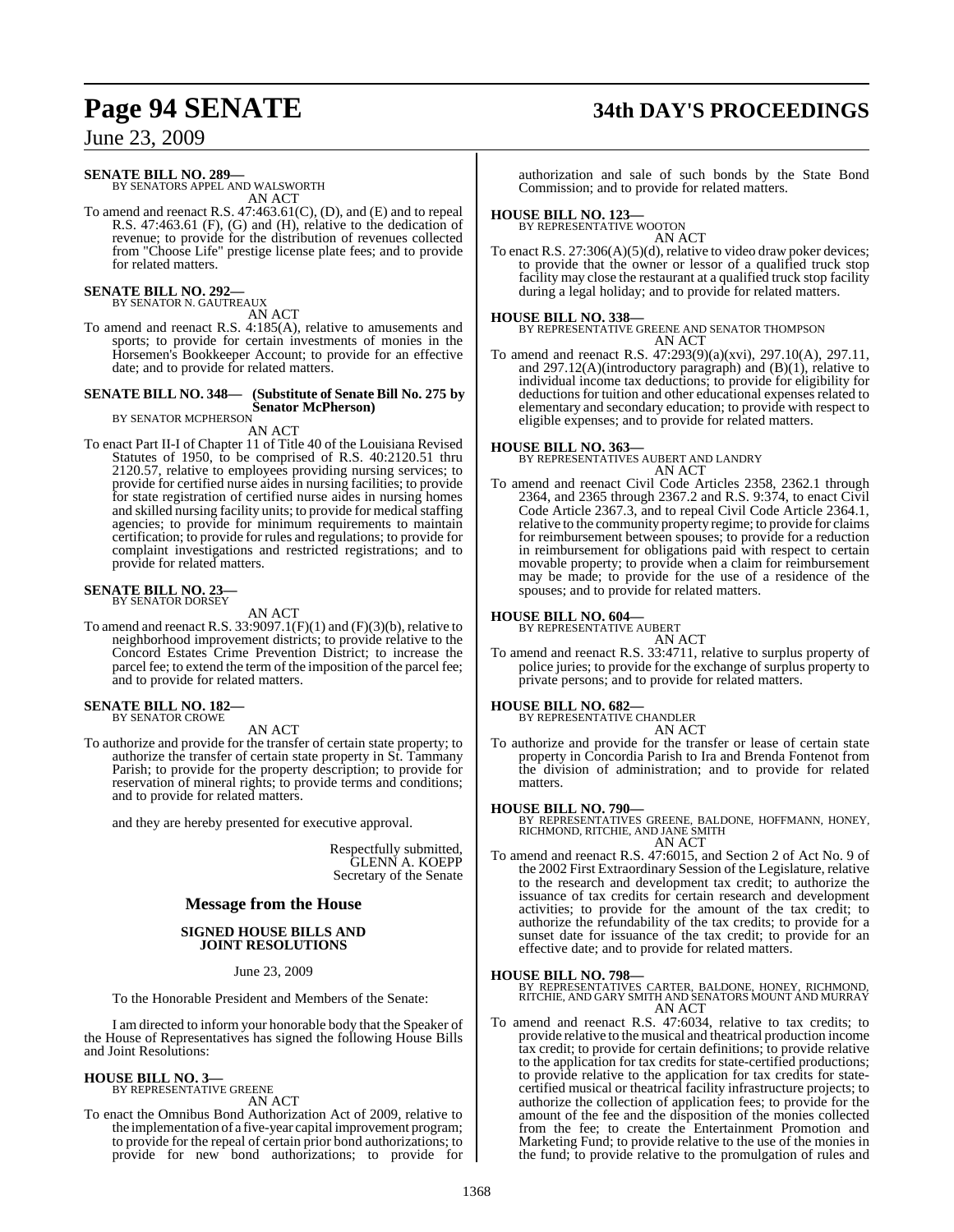## **34th DAY'S PROCEEDINGS Page 95 SENATE**

and to provide for related matters.

# June 23, 2009

regulations; to provide relative to display of the state's logo under certain circumstances; to provide for an effective date;

**HOUSE BILL NO. 869—**<br>BY REPRESENTATIVES TUCKER, ARMES, BALDONE, BARRAS,<br>BROSSETT, BURFORD, TIM BURNS, CHANEY, CROMER, DOWNS,<br>HARRISON, HENRY, HINES, GIROD JACKSON, ROSALIND JONES, SAM<br>JONES, KATZ, KLECKLEY, LABRUZZO, LAFO

AN ACT

To appropriate funds for Fiscal Year 2009-2010 to defray the expenses of the Louisiana Legislature, including the expenses of the House of Representatives and the Senate, of legislative service agencies, and of the Louisiana State Law Institute; and otherwise to provide with respect to the appropriations and allocations herein made.

HOUSE BILL NO. 879—<br>BY REPRESENTATIVES TUCKER, ARMES, BALDONE, BARRAS,<br>BILLIOT, BROSSETT, BURFORD, HENRY BURNS, TIM BURNS,<br>CARMODY, CHANEY, CONNICK, CROMER, DIXON, DOWNS,<br>GISCLAIR, GUINN, HARDY, HARRISON, HENRY, HINES, HOF

AN ACT

To appropriate funds and to make certain changes in appropriations from certain sources and purposes in specific amounts for the making of supplemental appropriations for Fiscal Year 2008- 2009; to provide for an effective date; and to provide for related matters.

- **HOUSE BILL NO. 880—** BY REPRESENTATIVES TEMPLET, ARMES, AUBERT, HENRY BURNS, GISCLAIR, GUINN, HOWARD, NORTON, AND POPE AN ACT
- To amend and reenact R.S. 40:1322(B), relative to convenience fees; to authorize the Department of Public Safety and Corrections to charge a convenience fee when a customer pays for a transaction in certain ways; and to provide for related matters.

and asked that the President of the Senate affix his signature to the same.

> Respectfully submitted, ALFRED W. SPEER Clerk of the House of Representatives

The House Bills and Joint Resolutions contained herein were signed by the President of the Senate.

#### **Message from the House**

#### **SIGNED HOUSE CONCURRENT RESOLUTIONS**

#### June 23, 2009

To the Honorable President and Members of the Senate:

I am directed to inform your honorable body that the Speaker of the House of Representatives has signed the following House Concurrent Resolutions:

### **HOUSE CONCURRENT RESOLUTION NO. 37—** BY REPRESENTATIVE PATRICIA SMITH AND SENATOR DORSEY A CONCURRENT RESOLUTION

To urge and request each city, parish, and other local public school board to select a high school student from its school district to serve as a student representative on the school board in an informative, advisory, and nonvoting capacity.

### **HOUSE CONCURRENT RESOLUTION NO. 53—** BY REPRESENTATIVE HUTTER A CONCURRENT RESOLUTION

To urge and request the State Board of Elementary and Secondary Education to develop and implement an age-appropriate unit on hurricane awareness for students in each grade in all city, parish, and other local public school systems.

## **HOUSE CONCURRENT RESOLUTION NO. 54—** BY REPRESENTATIVE HUTTER A CONCURRENT RESOLUTION

To urge and request the state Department of Education to compile statistics for each city, parish, and other local public school system relative to where teachers employed by each system who became certified in 1999 or thereafter received their bachelor's degrees and to submit a written report of findings to the House Committee on Education and the Senate Committee on Education not later than sixty days prior to the beginning of the 2010 Regular Session of the Legislature.

#### **HOUSE CONCURRENT RESOLUTION NO. 68—** BY REPRESENTATIVE DIXON A CONCURRENT RESOLUTION

To urge and request the State Board of Elementary and Secondary Education to study standards it uses to approve alternative education programs as such standards relate to providing sufficient counseling services and appropriate security and to submit a written report of its findings, including any recommendations for legislation relative to the issue, to the House Committee on Education and the Senate Committee on Education not later than sixty days prior to the beginning of the 2010 Regular Session of the Legislature.

## **HOUSE CONCURRENT RESOLUTION NO. 99—** BY REPRESENTATIVE MCVEA

A CONCURRENT RESOLUTION

To urge and request the Department of Culture, Recreation and Tourism to study methods ofraising additional revenue through state historic sites.

### **HOUSE CONCURRENT RESOLUTION NO. 101—** BY REPRESENTATIVE SIMON A CONCURRENT RESOLUTION

To urge and request the public postsecondary education management boards and the governing authorities of certain independent colleges and universities to ensure that the institutions under their respective jurisdictions that offer a graduate program in architecture include in such program instruction on certain design principles.

### **HOUSE CONCURRENT RESOLUTION NO. 89—** BY REPRESENTATIVE BARROW A CONCURRENT RESOLUTION

To urge and request all civil service systems in the state to utilize electronic testing procedures for applicants for classified positions and to report to the legislature by February 1, 2010, on

**HOUSE CONCURRENT RESOLUTION NO. 202—** BY REPRESENTATIVE WILLIAMS AND SENATOR JACKSON A CONCURRENT RESOLUTION

progress towards implementing such procedures.

To urge and request the division of administration to study the feasibility of consolidating state office space in Shreveport into a central downtown location.

#### **HOUSE CONCURRENT RESOLUTION NO. 225—** BY REPRESENTATIVE HUTTER

A CONCURRENT RESOLUTION

To urge and request the Louisiana Department of Transportation and Development to convene a conference to examine intermodal transportation in Louisiana.